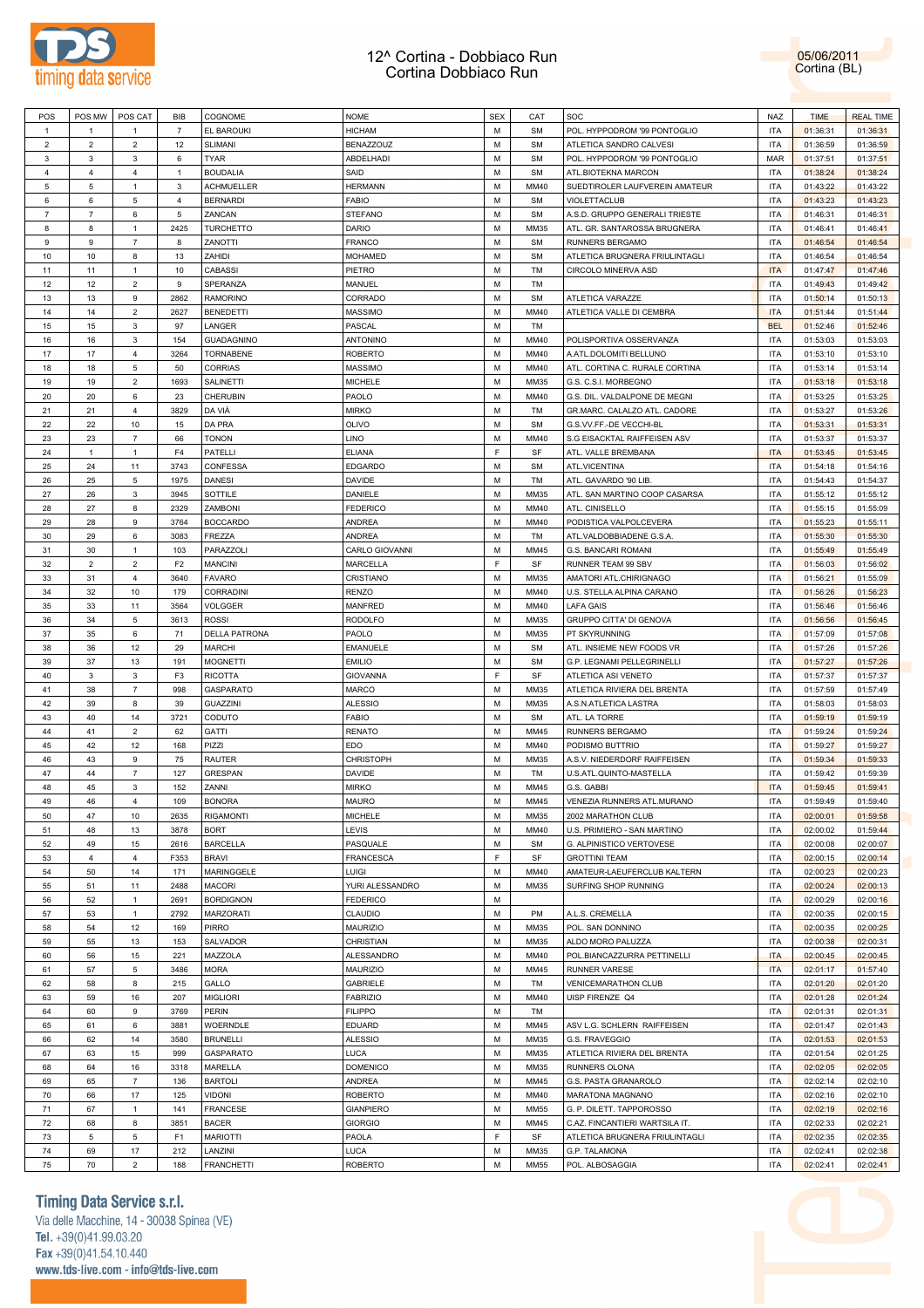



| POS | POS MW         | POS CAT        | BIB  | COGNOME           | <b>NOME</b>         | <b>SEX</b> | CAT         | SOC                               | <b>NAZ</b> | <b>TIME</b> | <b>REALTIME</b> |
|-----|----------------|----------------|------|-------------------|---------------------|------------|-------------|-----------------------------------|------------|-------------|-----------------|
| 76  | 71             | 9              | 184  | <b>PAROLINI</b>   | <b>FRANCESCO</b>    | М          | MM45        | ATL. GAVARDO '90 LIB              | <b>ITA</b> | 02:02:47    | 02:02:47        |
| 77  | 72             | 16             | 1519 | SIMOLI            | <b>ENRICO</b>       | М          | <b>SM</b>   | ATL.BIOTEKNA MARCON               | <b>ITA</b> | 02:02:50    | 02:02:50        |
|     |                |                |      |                   |                     | М          |             |                                   |            |             |                 |
| 78  | 73             | 10             | 3365 | ZAMBON            | <b>GIANMICHELE</b>  |            | MM45        | ATLETICA AVIANO                   | <b>ITA</b> | 02:02:58    | 02:02:19        |
| 79  | 74             | $\mathbf{1}$   | 70   | VILLA             | <b>MARIO</b>        | М          | MM50        | A.S.D. MARCIACARATESI             | <b>ITA</b> | 02:03:09    | 02:03:08        |
| 80  | 75             | $\overline{2}$ | 3396 | <b>BADOLATO</b>   | FEDELE              | М          | <b>MM50</b> | POL.VA GIUDICARIE ESTERIORI       | <b>ITA</b> | 02:03:11    | 02:01:34        |
| 81  | 76             | 18             | 884  | <b>NOVELLI</b>    | DARIO               | М          | MM35        | POLISPORTIVA OSSERVANZA           | <b>ITA</b> | 02:03:11    | 02:03:11        |
| 82  | 77             | 11             | 117  | COSTAPERARIA      | GUIDO               | М          | MM45        | GRUPPO SPORTIVO NATISONE          | <b>ITA</b> | 02:03:16    | 02:03:08        |
| 83  | 78             | 18             | 2896 | <b>BALDO</b>      | CORRADO             | М          | MM40        | <b>GS VALSUGANA TRENTINO</b>      | <b>ITA</b> | 02:03:30    | 02:03:00        |
| 84  | 79             | 17             | 2074 | CAPANNOLO         | VALERIO             | М          | <b>SM</b>   | G.S. BANCARI ROMANI               | <b>ITA</b> | 02:03:31    | 02:03:11        |
| 85  | 80             | 12             | 189  | <b>RONZANI</b>    | <b>MAURIZIO</b>     | М          | MM45        | G.S.ALPINI VICENZA                | <b>ITA</b> | 02:03:32    | 02:03:28        |
| 86  | 81             | 13             | 30   | <b>GABRIEUCIG</b> | <b>ADRIANO</b>      | М          | MM45        | ATLETICA BUJA                     | <b>ITA</b> | 02:03:38    | 02:03:38        |
| 87  | 82             | 19             | 2634 | <b>BONESI</b>     | SIMONE              | М          | MM40        | G.P. TALAMONA                     | ITA        | 02:03:41    | 02:03:39        |
|     |                |                |      |                   |                     |            |             | <b>ATLETICA TRIESTE</b>           |            |             |                 |
| 88  | 83             | 3              | 131  | MILAN             | <b>FULVIO</b>       | М          | MM50        |                                   | <b>ITA</b> | 02:03:42    | 02:03:38        |
| 89  | 84             | 20             | 94   | <b>GUERRI</b>     | <b>MARCO</b>        | М          | MM40        | G.S. PASTA GRANAROLO              | <b>ITA</b> | 02:03:46    | 02:03:45        |
| 90  | 85             | 18             | 195  | TERENZIANI        | <b>LUCA</b>         | М          | <b>SM</b>   | A.ATL.DOLOMITI BELLUNO            | <b>ITA</b> | 02:03:50    | 02:03:50        |
| 91  | 86             | 19             | 119  | <b>MENGONI</b>    | <b>ALESSIO</b>      | М          | MM35        | POL. SANT'ANDREA - AMICI DI MARIO | <b>ITA</b> | 02:03:51    | 02:03:47        |
| 92  | 87             | 21             | 32   | MATTEI            | VALERIO             | М          | MM40        | ATLETICA DA PAURA                 | <b>ITA</b> | 02:04:00    | 02:04:00        |
| 93  | 88             | 20             | 194  | ZANATTA           | ANDREA              | М          | MM35        | MONTELLO RUNNERS CLUB             | <b>ITA</b> | 02:04:06    | 02:04:03        |
| 94  | 89             | 10             | 1107 | <b>SICURA</b>     | <b>FEDERICO</b>     | М          | TM          | ATLETICA BRESCIA MARATHON         | <b>ITA</b> | 02:04:08    | 02:04:02        |
| 95  | 90             | 22             | 217  | SADER             | <b>MARKUS</b>       | М          | MM40        | S.G EISACKTAL RAIFFEISEN ASV      | <b>ITA</b> | 02:04:15    | 02:04:12        |
| 96  | 91             | 21             | 157  | NANDI             | <b>TIZIANO</b>      | М          | MM35        | G.P. MONTEBELLUNA                 | <b>ITA</b> | 02:04:24    | 02:04:22        |
| 97  | 92             | 23             | 130  | <b>BALLIN</b>     | <b>ROBERTO</b>      | М          | MM40        | ATLETICA RIVIERA DEL BRENTA       | <b>ITA</b> | 02:04:31    | 02:04:29        |
| 98  | 93             | 14             | 2644 | <b>BRIGO</b>      | <b>ROBERTO</b>      | М          | MM45        | ATLETICA RIVIERA DEL BRENTA       | <b>ITA</b> | 02:04:31    | 02:04:09        |
| 99  | 94             | 19             | 2733 | <b>BRILLI</b>     | <b>FABRIZIO</b>     | М          | <b>SM</b>   | G.S. BANCARI ROMANI               | <b>ITA</b> | 02:04:40    | 02:04:40        |
| 100 | 95             | 24             | 3928 | LAZZAROTTO        | CLAUDIO             | М          | MM40        | ATL.BASSANO RUNNING STORE         | <b>ITA</b> | 02:04:42    | 02:03:57        |
| 101 | 96             | 15             | 2186 | PETRAGLIA         | <b>FABRIZIO</b>     | М          | MM45        | G.S. LE PANCHE CASTELQUARTO       | <b>ITA</b> | 02:04:42    | 02:04:29        |
|     |                |                |      |                   |                     |            |             |                                   |            |             |                 |
| 102 | 97             | 11             | 2469 | <b>GIACIN</b>     | <b>ALDO</b>         | М          | TM          | ROAD RUNNERS CLUB MILANO          | <b>ITA</b> | 02:04:44    | 02:04:39        |
| 103 | 98             | 25             | 2599 | <b>BIGNAMI</b>    | <b>FIORENZO</b>     | М          | MM40        | POL. PORTA SARAGOZZA              | <b>ITA</b> | 02:04:49    | 02:04:49        |
| 104 | 99             | 26             | 147  | <b>BERGONZONI</b> | MASSIMILIANO        | М          | MM40        | POL. PORTA SARAGOZZA              | <b>ITA</b> | 02:04:49    | 02:04:46        |
| 105 | 100            | 27             | 108  | SALDARINI         | <b>MATTEO</b>       | М          | MM40        | CANTU'ATLETICA                    | <b>ITA</b> | 02:04:57    | 02:04:49        |
| 106 | 101            | 20             | 2035 | DE MARIA          | <b>FABIO</b>        | М          | <b>SM</b>   | G.S. C.S.I. MORBEGNO              | <b>ITA</b> | 02:05:07    | 02:05:07        |
| 107 | 102            | 28             | 65   | APPOLONI          | DARIO               | М          | MM40        | POL.VA GIUDICARIE ESTERIORI       | <b>ITA</b> | 02:05:09    | 02:05:09        |
| 108 | 103            | 16             | 87   | <b>BERTOLINA</b>  | <b>FRANCESCO</b>    | М          | MM45        | MARATHON C .- ALTA QUOTA LIVIGNO  | <b>ITA</b> | 02:05:14    | 02:05:10        |
| 109 | 104            | 17             | 219  | <b>HUBER</b>      | <b>FELIX</b>        | М          | MM45        | SUEDTIROLER LAUFVEREIN AMATEUR    | <b>ITA</b> | 02:05:15    | 02:05:08        |
| 110 | 105            | 22             | 104  | LION              | <b>TIZIANO</b>      | М          | MM35        | ATL.VALDOBBIADENE G.S.A.          | <b>ITA</b> | 02:05:19    | 02:05:11        |
| 111 | 106            | 23             | 140  | <b>PAUSIN</b>     | <b>ENRICO</b>       | М          | MM35        | <b>MARATHON TRIESTE</b>           | <b>ITA</b> | 02:05:21    | 02:05:21        |
| 112 | 107            | 24             | 866  | ORI               | <b>ALESSIO</b>      | М          | MM35        | POLISPORTIVA VODO DI CADORE       | <b>ITA</b> | 02:05:26    | 02:05:21        |
| 113 | 108            | $\overline{4}$ | 160  | CILLANI           | RAUL                | М          | MM50        | ATLETICA CORRIFERRARA             | <b>ITA</b> | 02:05:27    | 02:05:18        |
|     |                |                |      |                   |                     | М          |             |                                   |            |             |                 |
| 114 | 109            | 29             | 162  | <b>GENNARI</b>    | LIONELLO            |            | MM40        | POD. OZZANESE                     | <b>ITA</b> | 02:05:31    | 02:05:25        |
| 115 | 110            | 5              | 1118 | <b>RITARDO</b>    | <b>DOMENICO</b>     | М          | MM50        | U.S. LA SPORTIVA                  | <b>ITA</b> | 02:05:34    | 02:05:25        |
| 116 | 111            | 30             | 211  | <b>BUIZZA</b>     | LUCIANO             | М          | MM40        |                                   | <b>ITA</b> | 02:05:34    | 02:05:25        |
| 117 | 112            | 18             | 73   | ZUIN              | <b>ANDREA</b>       | М          | MM45        | ATLETICA RIVIERA DEL BRENTA       | <b>ITA</b> | 02:05:42    | 02:05:42        |
| 118 | 113            | 19             | 2396 | <b>PETRILLI</b>   | VINCENZO            | М          | MM45        | A.S.D. TO021                      | <b>ITA</b> | 02:05:47    | 02:05:40        |
| 119 | 114            | 6              | 129  | <b>BISSOLI</b>    | <b>FRANCO</b>       | М          | <b>MM50</b> | G.P. AVIS POL. MALAVICINA         | <b>ITA</b> | 02:05:49    | 02:05:40        |
| 120 | 115            | 12             | 2229 | <b>GORI</b>       | <b>FILIPPO</b>      | М          | TM          | C.S. LUIVAN SETTIGNANO            | <b>ITA</b> | 02:05:50    | 02:05:03        |
| 121 | 6              | $\mathbf{1}$   | F744 | LAZZAROTTO        | <b>ROBERTA</b>      | E          | TF          |                                   | <b>ITA</b> | 02:05:51    | 02:05:04        |
| 122 | 116            | 31             | 3668 | <b>DOTTI</b>      | <b>FABIO</b>        | М          | MM40        | ATL. RODENGO SAIANO               | <b>ITA</b> | 02:05:54    | 02:05:22        |
| 123 | 117            | 32             | 3092 | DA RIZ            | <b>STEFANO</b>      | М          | MM40        | A.ATL.DOLOMITI BELLUNO            | <b>ITA</b> | 02:06:00    | 02:05:52        |
| 124 | 118            | 20             | 3523 | <b>GIUGNO</b>     | <b>ALESSIO</b>      | M          | MM45        | ATLETICA BRESCIA MARATHON         | <b>ITA</b> | 02:06:06    | 02:05:23        |
| 125 | $\overline{7}$ | 6              | F809 | PATUELLI          | <b>FRANCESCA</b>    | F          | SF          | G.S. GABBI                        | <b>ITA</b> | 02:06:08    | 02:06:03        |
| 126 | 119            | 25             | 2864 | <b>BONI</b>       | SANDRO              | M          | MM35        | ASSINDUSTRIA SPORT PADOVA         | <b>ITA</b> | 02:06:08    | 02:05:40        |
| 127 | 120            | 26             | 2594 | DE MAURI          | <b>STEFANO</b>      | M          | MM35        | RUNNERS CLUB AGGGREDIRE           | <b>ITA</b> | 02:06:09    | 02:05:59        |
|     |                | 33             |      | <b>MORO</b>       |                     | М          |             | ATL.BASSANO RUNNING STORE         | <b>ITA</b> |             |                 |
| 128 | 121            |                | 3020 |                   | <b>REMIGIO</b>      |            | MM40        |                                   |            | 02:06:11    | 02:05:21        |
| 129 | 122            | 21             | 220  | PIRCHER           | <b>ANDREAS</b>      | M          | <b>SM</b>   | ASV L.C. BOZEN RAIFFEISEN         | <b>ITA</b> | 02:06:16    | 02:06:09        |
| 130 | 123            | $\overline{7}$ | 174  | PELUSI            | <b>FULVIO</b>       | M          | MM50        | SPORTIAMO                         | <b>ITA</b> | 02:06:17    | 02:06:14        |
| 131 | 124            | 34             | 193  | LUCCHI            | ANDREA              | M          | MM40        |                                   | <b>ITA</b> | 02:06:21    | 02:06:14        |
| 132 | 125            | 13             | 665  | PERON             | <b>MARCO</b>        | M          | TM          |                                   | <b>ITA</b> | 02:06:21    | 02:06:14        |
| 133 | 126            | 21             | 1177 | MAIR              | <b>MARTIN</b>       | M          | MM45        | ASC L.F.SARNTAL RAIFFEISEN        | <b>ITA</b> | 02:06:25    | 02:06:14        |
| 134 | 127            | 22             | 2493 | <b>FONTANETO</b>  | <b>FABIO</b>        | M          | MM45        | A.S.D. CIRCUITO RUNNING           | <b>ITA</b> | 02:06:31    | 02:05:19        |
| 135 | 8              | $\overline{7}$ | F407 | <b>HANSPETER</b>  | <b>KATHRIN</b>      | F          | SF          | ASC L.F.SARNTAL RAIFFEISEN        | <b>ITA</b> | 02:06:31    | 02:06:23        |
| 136 | 128            | 27             | 126  | MARANGHI          | MARCO               | M          | MM35        | G.P CROCE D'ORO PRATO             | <b>ITA</b> | 02:06:36    | 02:06:29        |
| 137 | 129            | 35             | 2202 | <b>PLONER</b>     | <b>IVANO</b>        | M          | MM40        |                                   | <b>ITA</b> | 02:06:38    | 02:05:53        |
| 138 | 130            | 23             | 156  | <b>MICHELUTTI</b> | <b>FRANCESCO</b>    | M          | MM45        | ATLETICA BUJA                     | <b>ITA</b> | 02:06:42    | 02:06:37        |
| 139 | 131            | 14             | 142  | <b>GASPARI</b>    | <b>GIOVANNI</b>     | M          | TM          |                                   | <b>ITA</b> | 02:06:45    | 02:06:45        |
| 140 | 132            | 15             | 2239 | <b>ENRICI</b>     | WERNER              | M          | TM          | ATLETICA VALLE DI CEMBRA          | <b>ITA</b> | 02:06:45    | 02:04:26        |
| 141 | 133            | 36             | 2674 | <b>ROTTOLI</b>    | DANIELE             | M          | MM40        | AMATORI LAZZARETTO                | <b>ITA</b> | 02:06:48    | 02:06:45        |
| 142 |                |                |      |                   |                     | M          |             |                                   | <b>ITA</b> |             |                 |
|     | 134            | 24             | 135  | <b>GAVIRAGHI</b>  | MARCO               |            | MM45        | POL. DIMICA POTENTER              |            | 02:06:50    | 02:06:47        |
| 143 | 135            | 16             | 996  | <b>FABRIS</b>     | ALESSANDRO          | M          | TM          | A.S.D. SKY EXPLORER               | <b>ITA</b> | 02:06:51    | 02:06:38        |
| 144 | 9              | $\mathbf{1}$   | F36  | <b>DAL MAS</b>    | PAOLA               | F          | MF35        | G.S.QUANTIN                       | <b>ITA</b> | 02:06:53    | 02:06:49        |
| 145 | 136            | 28             | 837  | <b>GENNARO</b>    | <b>ALESSIO</b>      | M          | MM35        |                                   | <b>ITA</b> | 02:06:54    | 02:06:42        |
| 146 | 137            | 37             | 167  | <b>TOBIO</b>      | <b>GIOVANNI</b>     | M          | MM40        | BREMA RUNNING TEAM                | <b>ITA</b> | 02:06:57    | 02:06:47        |
| 147 | 138            | 29             | 888  | MAZZORANA         | <b>MASSIMO</b>      | M          | MM35        | <b>ICAB</b>                       | <b>ITA</b> | 02:06:58    | 02:06:38        |
| 148 | 139            | 38             | 1629 | MINI              | <b>GIAN ROBERTO</b> | M          | MM40        |                                   | <b>ITA</b> | 02:06:58    | 02:05:33        |
| 149 | 140            | 39             | 2859 | PASTORINO         | <b>MICHELE</b>      | M          | MM40        | ATLETICA VARAZZE                  | <b>ITA</b> | 02:07:04    | 02:06:57        |
| 150 | 141            | 25             | 1005 | <b>RUFFINI</b>    | <b>MASSIMO</b>      | M          | MM45        | S.S. ROBUR BARBARANO              | <b>ITA</b> | 02:07:05    | 02:07:05        |
| 151 | 142            | 40             | 137  | <b>NERI</b>       | OTTAVIO             | М          | MM40        | ATL.PIETRASANTA VERSILIA          | <b>ITA</b> | 02:07:05    | 02:07:00        |

### **Timing Data Service s.r.l.**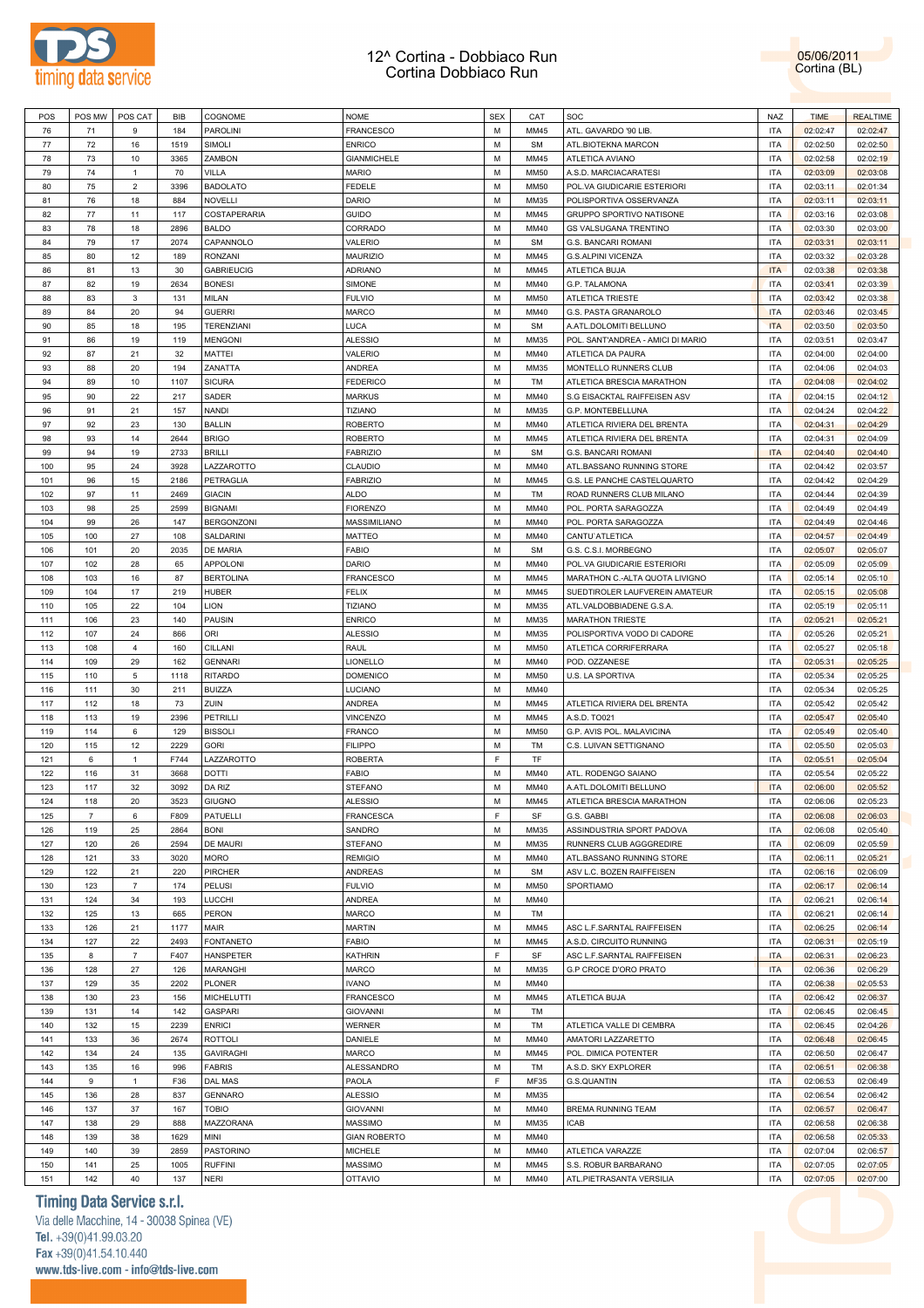



| M<br>152<br>143<br>2412<br><b>SERAFINI</b><br><b>FULVIO</b><br>MM40<br>ATHLETIC CLUB APICILIA<br><b>ITA</b><br>02:07:07<br>02:06:55<br>41<br>153<br>144<br>30<br>2629<br>PIZZATTI<br>LORIS<br>M<br>MM35<br>PT SKYRUNNING<br><b>ITA</b><br>02:07:15<br>02:07:13<br>M<br>154<br>145<br>8<br>158<br>COCOMAZZI<br>MATTEO<br><b>MM50</b><br>GRUPPO SPORTIVO MERCURYUS<br><b>ITA</b><br>02:07:15<br>02:07:15<br>M<br>155<br>146<br>26<br>165<br><b>FRIGO</b><br>ALDO<br>MM45<br>GRUPPO SPORTIVO ALPINI ASIAGO<br><b>ITA</b><br>02:07:15<br>02:07:15<br>27<br>M<br>156<br>147<br>3762<br>VANIN<br><b>ROBERTO</b><br>MM45<br><b>ESSETRE RUNNING</b><br><b>ITA</b><br>02:07:17<br>02:07:17<br>776<br>M<br><b>ITA</b><br>157<br>148<br>28<br>VARONE<br><b>FAUSTO</b><br>MM45<br>ATL. GNARRO JET MATTEI<br>02:07:20<br>02:07:04<br>M<br>158<br>149<br>17<br>1028<br><b>GERVASONI</b><br><b>OSCAR</b><br>TM<br>ATL. PARATICO<br><b>ITA</b><br>02:07:21<br>02:06:49<br>M<br>159<br>150<br>42<br>203<br>CAMPIGOTTO<br><b>IGNAZIO</b><br>MM40<br>NUOVA ATLETICA 3 COMUNI<br><b>ITA</b><br>02:07:24<br>02:07:17<br>3<br>M<br>160<br>151<br>177<br><b>PUGNETTI</b><br><b>MAURIZIO</b><br><b>MM55</b><br>CARNIATLETICA<br><b>ITA</b><br>02:07:24<br>02:07:16<br>M<br>161<br>152<br>31<br>2824<br>CAIMI<br><b>STEFANO</b><br>MM35<br>S.E.V. VALMADRERA<br><b>ITA</b><br>02:07:31<br>02:07:24<br>M<br>162<br>153<br>32<br>900<br>CELATO<br><b>ROSSANO</b><br>MM35<br><b>BREMA RUNNING TEAM</b><br><b>ITA</b><br>02:07:39<br>02:07:28<br>M<br>163<br>154<br>9<br>185<br><b>STRAIN</b><br><b>FULVIO</b><br><b>MM50</b><br><b>EVINRUDE</b><br><b>ITA</b><br>02:07:41<br>02:07:38<br>M<br>164<br>155<br>10<br>1786<br>LANCINI<br><b>STEFANO</b><br><b>MM50</b><br>AMATORI LAZZARETTO<br><b>ITA</b><br>02:07:41<br>02:06:37<br>M<br>165<br>156<br>29<br>101<br><b>BACCIOLI</b><br>CARLINO<br>MM45<br>OLIMPICAORLE<br><b>ITA</b><br>02:07:43<br>02:07:43<br>M<br>166<br>157<br>43<br>1852<br><b>VERDUCCI</b><br>LUCA<br>MM40<br>ATL. RECANATI<br><b>ITA</b><br>02:07:47<br>02:07:47<br>M<br>167<br>158<br>22<br>945<br>PIRCHIO<br>PAOLO<br><b>SM</b><br>ATL. RECANATI<br><b>ITA</b><br>02:07:54<br>02:07:48<br>M<br>168<br>159<br>30<br>3450<br>PANDUCCIO<br><b>SEVERINO</b><br>MM45<br>S G AMSICORA<br><b>ITA</b><br>02:07:56<br>02:06:48<br>M<br><b>ITA</b><br>169<br>160<br>31<br>106<br><b>BUSETTI</b><br><b>GIUSEPPE</b><br>MM45<br>ATL.VALDOBBIADENE G.S.A<br>02:07:56<br>02:07:47<br>32<br>2570<br>M<br>170<br>161<br><b>STIEGER</b><br><b>HELMUT</b><br>MM45<br><b>ITA</b><br>02:07:57<br>02:07:24<br>M<br>171<br>162<br>44<br>2203<br>DI DATO<br><b>GIUSEPPE</b><br>MM40<br>A.S.D. AMATORI VESUVIO<br><b>ITA</b><br>02:07:57<br>02:07:08<br>M<br>172<br>163<br>33<br>2731<br><b>ARRIGONI</b><br>MANUEL<br>MM35<br><b>G.S. BANCARI ROMANI</b><br><b>ITA</b><br>02:07:58<br>02:07:58<br>M<br>173<br>164<br>18<br>3001<br>ZANARDINI<br><b>GABRIELE</b><br>TM<br>FG. ATL. FALEGNAMERIA GUERRINI<br><b>ITA</b><br>02:07:58<br>02:07:11<br>M<br>174<br>165<br>23<br>2860<br><b>SCASSO</b><br>DAVIDE<br><b>SM</b><br>ATLETICA VARAZZE<br><b>ITA</b><br>02:08:01<br>02:07:49<br>175<br>166<br>45<br>929<br><b>SANDRI</b><br>PAOLO<br>M<br>MM40<br>HAPPY RUNNER CLUB<br><b>ITA</b><br>02:08:05<br>02:08:01<br>M<br>176<br>167<br>33<br>1569<br>PEDROLINI<br>MARCO<br>MM45<br>POL. ALBOSAGGIA<br><b>ITA</b><br>02:08:08<br>02:08:02<br>M<br>177<br>168<br>46<br>896<br><b>MAGNI</b><br>DAVIDE<br>MM40<br>C.T.L. 3 ATLETICA<br><b>ITA</b><br>02:08:10<br>02:07:58<br>M<br>178<br>169<br>34<br>1212<br>TEZZA<br><b>ALBERTO</b><br>MM35<br>LA FULMINEA RUNNING TEAM<br><b>ITA</b><br>02:08:15<br>02:07:40<br>M<br>179<br>170<br>47<br>181<br>ZINATO<br><b>FABIO</b><br>MM40<br>ASS.SPORT.DILETTANT.DRIBBLING<br><b>ITA</b><br>02:08:18<br>02:08:11<br>M<br>180<br>171<br>48<br>3085<br><b>AGOSTINI</b><br><b>MICHELE</b><br>MM40<br>ATLETICA TRENTO CMB<br><b>ITA</b><br>02:08:20<br>02:07:20<br>M<br>181<br>172<br>34<br>2732<br><b>BIGNAMI</b><br>VALTER<br>MM45<br><b>G.S. BANCARI ROMANI</b><br><b>ITA</b><br>02:08:21<br>02:08:21<br>TIZIANO<br>M<br>182<br>173<br>11<br>218<br><b>BISOFFI</b><br><b>MM50</b><br>COMITATO GIRO AL SAS<br><b>ITA</b><br>02:08:24<br>02:08:16<br><b>LUCA</b><br>M<br>183<br>174<br>35<br>3766<br>UGGE'<br>MM45<br>G.P. GORGONZOLA '88<br><b>ITA</b><br>02:08:26<br>02:07:34<br>M<br>184<br>175<br>49<br>172<br>PRETTO<br><b>NICOLA</b><br>MM40<br>ATLETICA ROTALIANA<br><b>ITA</b><br>02:08:28<br>02:08:24<br>M<br>185<br>176<br>36<br>3123<br><b>BRIZZI</b><br>SPARTACO<br>MM45<br>LA BAVISELA<br><b>ITA</b><br>02:08:28<br>02:08:01<br>M<br>186<br>177<br>37<br>132<br><b>RONGIONE</b><br><b>ANDREA</b><br>MM45<br>OLIMPIA TERENZANO<br><b>ITA</b><br>02:08:31<br>02:08:31<br>M<br>187<br>178<br>50<br>107<br><b>BOLLANI</b><br>VALTER<br>MM40<br>G.P. CASALESE<br><b>ITA</b><br>02:08:35<br>02:08:28<br>747<br>M<br>188<br>179<br>35<br>PANICALI<br><b>MICHELE</b><br>MM35<br>POL. MONTECCHIO 2000<br><b>ITA</b><br>02:08:37<br>02:08:21<br>M<br>189<br>180<br>51<br>2850<br>LOCCI<br>CRISTIANO<br>MM40<br>U.S. VIRTUS BINASCO ATL<br><b>ITA</b><br>02:08:38<br>02:05:23<br>F<br>190<br>10<br>8<br>F41<br><b>GOLIN</b><br>MARA<br>SF<br>ATLETICA VITTORIO VENETO<br><b>ITA</b><br>02:08:44<br>02:08:42<br>M<br>191<br>181<br>52<br>3475<br><b>SARRI</b><br><b>ROBERTO</b><br>MM40<br>NUOVA ATLETICA 3 COMUNI<br><b>ITA</b><br>02:08:45<br>02:08:15<br>M<br>192<br>182<br>$\overline{4}$<br>2906<br>SARDO<br><b>GIOVANNI</b><br><b>MM55</b><br>G. P. DILETT. TAPPOROSSO<br><b>ITA</b><br>02:08:50<br>02:08:03<br>M<br>193<br>183<br>38<br>3446<br>ZANELLI<br><b>STEFANO</b><br>MM45<br>ATL. GNARRO JET MATTEI<br><b>ITA</b><br>02:09:00<br>02:08:13<br>M<br>194<br>184<br>36<br>822<br><b>MARIOTTI</b><br><b>MIRCO</b><br>MM35<br>ATL.'BANCA DI PESARO'C.STORICO<br><b>ITA</b><br>02:09:00<br>02:08:53<br>M<br>195<br>185<br>53<br>3920<br>ZACCARIA<br><b>MASSIMO</b><br>MM40<br><b>ITA</b><br>02:09:01<br>02:06:36<br>M<br>196<br>186<br>39<br>200<br><b>POMPANIN</b><br><b>GIOVANNI</b><br>MM45<br><b>ITA</b><br>02:09:01<br>02:09:00<br>197<br>187<br>54<br>1568<br>DEL VINCENZO<br><b>FABRIZIO</b><br>M<br>MM40<br>A.S. LANZADA<br><b>ITA</b><br>02:09:04<br>02:08:58<br>M<br>198<br>188<br>55<br>105<br><b>BACCI</b><br><b>ANTONIO</b><br>MM40<br><b>ITALIANA AZZANO RUNNERS</b><br><b>ITA</b><br>02:09:09<br>02:09:00<br>M<br>199<br>189<br>19<br>178<br>DE GRANDIS<br>CLAUDIO<br>TM<br>VENEZIA RUNNERS ATL.MURANO<br><b>ITA</b><br>02:09:17<br>02:09:10<br>M<br>200<br>190<br>37<br>2118<br><b>KREMER</b><br><b>GER</b><br><b>GERHARD</b><br>MM35<br>02:09:17<br>02:08:20<br>201<br>191<br>12<br>CORIGLIANO<br><b>ANTONIO</b><br>М<br><b>MM50</b><br>A.S.D. POD. PONTELUNGO BOLOGNA<br><b>ITA</b><br>02:09:18<br>02:09:03<br>133<br>F<br><b>ITA</b><br>202<br>11<br>9<br>F10<br><b>SCHILLANI</b><br><b>GIULIA</b><br>SF<br>C.U.S. TRIESTE<br>02:09:23<br>02:09:23<br>M<br><b>ITA</b><br>203<br>192<br>40<br>113<br><b>PENZO</b><br><b>DAVIDE</b><br>MM45<br>VENEZIA RUNNERS ATL.MURANO<br>02:09:27<br>02:09:17<br>M<br>204<br>193<br>38<br>180<br><b>FILIPPIN</b><br><b>MASSIMO</b><br>MM35<br><b>ITA</b><br>02:09:35<br>02:09:28<br>M<br>ATL. LECCO-COLOMBO COSTRUZ.<br><b>ITA</b><br>205<br>194<br>24<br>63<br><b>MERZARIO</b><br>PAOLO<br><b>SM</b><br>02:09:42<br>02:09:42<br>39<br>M<br>ROMAGNA RUNNING 1994<br><b>ITA</b><br>206<br>195<br>3414<br><b>MERCURIALI</b><br>MASSIMILIANO<br>MM35<br>02:09:42<br>02:09:42<br>M<br><b>G.S.IL FIORINO</b><br><b>ITA</b><br>207<br>196<br>56<br>1644<br><b>MUGLIA</b><br>DANIELE<br>MM40<br>02:09:46<br>02:09:39<br>M<br>MARATHON C .- ALTA QUOTA LIVIGNO<br>208<br>197<br>13<br>176<br>LANFRANCHI<br>GIANCARLO<br><b>MM50</b><br><b>ITA</b><br>02:09:49<br>02:09:49<br>M<br>ATLETICA MASSA CARRARA<br>209<br>198<br>40<br>3588<br><b>SERBANDINI</b><br><b>DAVIDE</b><br>MM35<br><b>ITA</b><br>02:09:50<br>02:08:05<br>M<br>210<br>199<br>41<br>213<br><b>FARENZENA</b><br><b>GIORGIO</b><br>MM45<br>ATL.AGORDINA OTTICA MOTTES<br><b>ITA</b><br>02:10:01<br>02:09:48<br>M<br>211<br>200<br>57<br>2178<br><b>MORETTI</b><br><b>ALBERTO</b><br>MM40<br>SILCA ULTRALITE TRIATHLON<br><b>ITA</b><br>02:10:02<br>02:07:36<br>M<br>212<br>201<br>42<br>2648<br><b>BONFANTI</b><br><b>ERNESTO</b><br>MM45<br>G.S. AVIS OGGIONO<br><b>ITA</b><br>02:10:05<br>02:10:05<br>M<br>213<br>202<br>58<br>114<br><b>FERRETTI</b><br>MASSIMILIANO<br>MM40<br><b>ITA</b><br>02:10:05<br>02:09:58<br>M<br>214<br>203<br>59<br>601<br><b>SESTAIONI</b><br><b>STEFANO</b><br>MM40<br><b>ITA</b><br>02:10:06<br>02:09:22<br>M<br>215<br>204<br>43<br>89<br>D'AMBROSIO<br><b>STEFANO</b><br>MM45<br>GR.MARC. CALALZO ATL. CADORE<br><b>ITA</b><br>02:10:07<br>02:09:45<br>223<br>M<br>ATL. GNARRO JET MATTEI<br>216<br>205<br>44<br><b>BABBINI</b><br>CLAUDIO<br>MM45<br><b>ITA</b><br>02:10:09<br>02:10:05<br>20<br>M<br>TM<br><b>ITA</b><br>217<br>206<br>2897<br><b>MIGLIO</b><br><b>ANDREA</b><br>02:10:13<br>02:09:04<br><b>FAVARO</b><br>M<br>218<br>207<br>45<br>123<br><b>GIUSTO</b><br>MM45<br>ITALIANA AZZANO RUNNERS<br><b>ITA</b><br>02:10:14<br>02:10:06<br>21<br><b>SARTORI</b><br>M<br><b>ITA</b><br>219<br>208<br>204<br><b>GIANMARIO</b><br>TM<br>NUOVA ATLETICA 3 COMUNI<br>02:10:16<br>02:10:09<br>220<br>M<br>209<br>46<br>3614<br><b>BAGARDI</b><br><b>ERMANNO</b><br>MM45<br>POOL SOC.ATL.ALTA VALSERIANA<br><b>ITA</b><br>02:10:18<br>02:09:59<br>M<br>221<br>210<br>60<br>605<br>DI RUBBA<br><b>ENRICO</b><br>MM40<br>RUNNERS BERGAMO<br><b>ITA</b><br>02:10:18<br>02:09:59<br>M<br>222<br>211<br>47<br>825<br>ZANETTI<br><b>LUCA</b><br>MM45<br>ATL. VILLAZZANO<br><b>ITA</b><br>02:10:19<br>02:09:29<br>M<br>223<br>212<br>48<br>2628<br><b>TOLLER</b><br><b>ANDREA</b><br>MM45<br>ATLETICA VALLE DI CEMBRA<br><b>ITA</b><br>02:10:21<br>02:10:17<br>M<br>224<br>213<br>49<br>3238<br><b>TAIETTI</b><br><b>ERNESTO</b><br>MM45<br><b>ITA</b><br>02:10:23<br>02:09:07<br>M<br>225<br>214<br>50<br>3563<br><b>GIORGI</b><br><b>MARCO</b><br>MM45<br>ASD SPORTIAMO<br><b>ITA</b><br>02:10:25<br>02:10:22<br>5<br>M<br><b>ITA</b><br>226<br>215<br>134<br><b>CINESI</b><br>PIETRO<br><b>MM55</b><br>02:10:26<br>02:10:22<br>М<br><b>ITA</b><br>227<br>216<br>14<br>144<br>DE MARCH<br><b>MARIO</b><br><b>MM50</b><br>02:10:29<br>02:10:29 | POS | POS MW | POS CAT | BIB | COGNOME | <b>NOME</b> | <b>SEX</b> | CAT | SOC | <b>NAZ</b> | <b>TIME</b> | <b>REALTIME</b> |
|-------------------------------------------------------------------------------------------------------------------------------------------------------------------------------------------------------------------------------------------------------------------------------------------------------------------------------------------------------------------------------------------------------------------------------------------------------------------------------------------------------------------------------------------------------------------------------------------------------------------------------------------------------------------------------------------------------------------------------------------------------------------------------------------------------------------------------------------------------------------------------------------------------------------------------------------------------------------------------------------------------------------------------------------------------------------------------------------------------------------------------------------------------------------------------------------------------------------------------------------------------------------------------------------------------------------------------------------------------------------------------------------------------------------------------------------------------------------------------------------------------------------------------------------------------------------------------------------------------------------------------------------------------------------------------------------------------------------------------------------------------------------------------------------------------------------------------------------------------------------------------------------------------------------------------------------------------------------------------------------------------------------------------------------------------------------------------------------------------------------------------------------------------------------------------------------------------------------------------------------------------------------------------------------------------------------------------------------------------------------------------------------------------------------------------------------------------------------------------------------------------------------------------------------------------------------------------------------------------------------------------------------------------------------------------------------------------------------------------------------------------------------------------------------------------------------------------------------------------------------------------------------------------------------------------------------------------------------------------------------------------------------------------------------------------------------------------------------------------------------------------------------------------------------------------------------------------------------------------------------------------------------------------------------------------------------------------------------------------------------------------------------------------------------------------------------------------------------------------------------------------------------------------------------------------------------------------------------------------------------------------------------------------------------------------------------------------------------------------------------------------------------------------------------------------------------------------------------------------------------------------------------------------------------------------------------------------------------------------------------------------------------------------------------------------------------------------------------------------------------------------------------------------------------------------------------------------------------------------------------------------------------------------------------------------------------------------------------------------------------------------------------------------------------------------------------------------------------------------------------------------------------------------------------------------------------------------------------------------------------------------------------------------------------------------------------------------------------------------------------------------------------------------------------------------------------------------------------------------------------------------------------------------------------------------------------------------------------------------------------------------------------------------------------------------------------------------------------------------------------------------------------------------------------------------------------------------------------------------------------------------------------------------------------------------------------------------------------------------------------------------------------------------------------------------------------------------------------------------------------------------------------------------------------------------------------------------------------------------------------------------------------------------------------------------------------------------------------------------------------------------------------------------------------------------------------------------------------------------------------------------------------------------------------------------------------------------------------------------------------------------------------------------------------------------------------------------------------------------------------------------------------------------------------------------------------------------------------------------------------------------------------------------------------------------------------------------------------------------------------------------------------------------------------------------------------------------------------------------------------------------------------------------------------------------------------------------------------------------------------------------------------------------------------------------------------------------------------------------------------------------------------------------------------------------------------------------------------------------------------------------------------------------------------------------------------------------------------------------------------------------------------------------------------------------------------------------------------------------------------------------------------------------------------------------------------------------------------------------------------------------------------------------------------------------------------------------------------------------------------------------------------------------------------------------------------------------------------------------------------------------------------------------------------------------------------------------------------------------------------------------------------------------------------------------------------------------------------------------------------------------------------------------------------------------------------------------------------------------------------------------------------------------------------------------------------------------------------------------------------------------------------------------------------------------------------------------------------------------------------------------------------------------------------------------------------------------------------------------------------------------------------------------------------------------------------------------------------------------------------------------------------------------------------------------------------------------------------------------------------------------------------------------------------------------------------------------------------------------------------------------------------------------------------------------------------------------------------------------------------------------------------------------------------------------------------------------------------------------------------------------------------------------------------------------------------------------------------------------------------------------------------------------------------------------------------------------------------------------------------------------------------------------------------------------------------------------------------------------------------------------------------------------------------------------------------------------------------------------------------------------------------------------------------------------------------------------------------------------------------------------------------------------------------------------------------------------------------------------------------------------------------------------------------------------------------------------------------------------------------------------------------------------------------------------------------------------------------------------------------------------------------------------------------------------------------------------------------------------------------------------------------------------------------------------------------------------------------------------------------------------------------------------------------------------------------------------------------------------------------------------------------------------------------------------------------------------------------------------------------------------------------------------|-----|--------|---------|-----|---------|-------------|------------|-----|-----|------------|-------------|-----------------|
|                                                                                                                                                                                                                                                                                                                                                                                                                                                                                                                                                                                                                                                                                                                                                                                                                                                                                                                                                                                                                                                                                                                                                                                                                                                                                                                                                                                                                                                                                                                                                                                                                                                                                                                                                                                                                                                                                                                                                                                                                                                                                                                                                                                                                                                                                                                                                                                                                                                                                                                                                                                                                                                                                                                                                                                                                                                                                                                                                                                                                                                                                                                                                                                                                                                                                                                                                                                                                                                                                                                                                                                                                                                                                                                                                                                                                                                                                                                                                                                                                                                                                                                                                                                                                                                                                                                                                                                                                                                                                                                                                                                                                                                                                                                                                                                                                                                                                                                                                                                                                                                                                                                                                                                                                                                                                                                                                                                                                                                                                                                                                                                                                                                                                                                                                                                                                                                                                                                                                                                                                                                                                                                                                                                                                                                                                                                                                                                                                                                                                                                                                                                                                                                                                                                                                                                                                                                                                                                                                                                                                                                                                                                                                                                                                                                                                                                                                                                                                                                                                                                                                                                                                                                                                                                                                                                                                                                                                                                                                                                                                                                                                                                                                                                                                                                                                                                                                                                                                                                                                                                                                                                                                                                                                                                                                                                                                                                                                                                                                                                                                                                                                                                                                                                                                                                                                                                                                                                                                                                                                                                                                                                                                                                                                                                                                                                                                                                                                                                                                                                                                                                                                                                                                                                                                                                                                                                                                                                                       |     |        |         |     |         |             |            |     |     |            |             |                 |
|                                                                                                                                                                                                                                                                                                                                                                                                                                                                                                                                                                                                                                                                                                                                                                                                                                                                                                                                                                                                                                                                                                                                                                                                                                                                                                                                                                                                                                                                                                                                                                                                                                                                                                                                                                                                                                                                                                                                                                                                                                                                                                                                                                                                                                                                                                                                                                                                                                                                                                                                                                                                                                                                                                                                                                                                                                                                                                                                                                                                                                                                                                                                                                                                                                                                                                                                                                                                                                                                                                                                                                                                                                                                                                                                                                                                                                                                                                                                                                                                                                                                                                                                                                                                                                                                                                                                                                                                                                                                                                                                                                                                                                                                                                                                                                                                                                                                                                                                                                                                                                                                                                                                                                                                                                                                                                                                                                                                                                                                                                                                                                                                                                                                                                                                                                                                                                                                                                                                                                                                                                                                                                                                                                                                                                                                                                                                                                                                                                                                                                                                                                                                                                                                                                                                                                                                                                                                                                                                                                                                                                                                                                                                                                                                                                                                                                                                                                                                                                                                                                                                                                                                                                                                                                                                                                                                                                                                                                                                                                                                                                                                                                                                                                                                                                                                                                                                                                                                                                                                                                                                                                                                                                                                                                                                                                                                                                                                                                                                                                                                                                                                                                                                                                                                                                                                                                                                                                                                                                                                                                                                                                                                                                                                                                                                                                                                                                                                                                                                                                                                                                                                                                                                                                                                                                                                                                                                                                                                       |     |        |         |     |         |             |            |     |     |            |             |                 |
|                                                                                                                                                                                                                                                                                                                                                                                                                                                                                                                                                                                                                                                                                                                                                                                                                                                                                                                                                                                                                                                                                                                                                                                                                                                                                                                                                                                                                                                                                                                                                                                                                                                                                                                                                                                                                                                                                                                                                                                                                                                                                                                                                                                                                                                                                                                                                                                                                                                                                                                                                                                                                                                                                                                                                                                                                                                                                                                                                                                                                                                                                                                                                                                                                                                                                                                                                                                                                                                                                                                                                                                                                                                                                                                                                                                                                                                                                                                                                                                                                                                                                                                                                                                                                                                                                                                                                                                                                                                                                                                                                                                                                                                                                                                                                                                                                                                                                                                                                                                                                                                                                                                                                                                                                                                                                                                                                                                                                                                                                                                                                                                                                                                                                                                                                                                                                                                                                                                                                                                                                                                                                                                                                                                                                                                                                                                                                                                                                                                                                                                                                                                                                                                                                                                                                                                                                                                                                                                                                                                                                                                                                                                                                                                                                                                                                                                                                                                                                                                                                                                                                                                                                                                                                                                                                                                                                                                                                                                                                                                                                                                                                                                                                                                                                                                                                                                                                                                                                                                                                                                                                                                                                                                                                                                                                                                                                                                                                                                                                                                                                                                                                                                                                                                                                                                                                                                                                                                                                                                                                                                                                                                                                                                                                                                                                                                                                                                                                                                                                                                                                                                                                                                                                                                                                                                                                                                                                                                                       |     |        |         |     |         |             |            |     |     |            |             |                 |
|                                                                                                                                                                                                                                                                                                                                                                                                                                                                                                                                                                                                                                                                                                                                                                                                                                                                                                                                                                                                                                                                                                                                                                                                                                                                                                                                                                                                                                                                                                                                                                                                                                                                                                                                                                                                                                                                                                                                                                                                                                                                                                                                                                                                                                                                                                                                                                                                                                                                                                                                                                                                                                                                                                                                                                                                                                                                                                                                                                                                                                                                                                                                                                                                                                                                                                                                                                                                                                                                                                                                                                                                                                                                                                                                                                                                                                                                                                                                                                                                                                                                                                                                                                                                                                                                                                                                                                                                                                                                                                                                                                                                                                                                                                                                                                                                                                                                                                                                                                                                                                                                                                                                                                                                                                                                                                                                                                                                                                                                                                                                                                                                                                                                                                                                                                                                                                                                                                                                                                                                                                                                                                                                                                                                                                                                                                                                                                                                                                                                                                                                                                                                                                                                                                                                                                                                                                                                                                                                                                                                                                                                                                                                                                                                                                                                                                                                                                                                                                                                                                                                                                                                                                                                                                                                                                                                                                                                                                                                                                                                                                                                                                                                                                                                                                                                                                                                                                                                                                                                                                                                                                                                                                                                                                                                                                                                                                                                                                                                                                                                                                                                                                                                                                                                                                                                                                                                                                                                                                                                                                                                                                                                                                                                                                                                                                                                                                                                                                                                                                                                                                                                                                                                                                                                                                                                                                                                                                                                       |     |        |         |     |         |             |            |     |     |            |             |                 |
|                                                                                                                                                                                                                                                                                                                                                                                                                                                                                                                                                                                                                                                                                                                                                                                                                                                                                                                                                                                                                                                                                                                                                                                                                                                                                                                                                                                                                                                                                                                                                                                                                                                                                                                                                                                                                                                                                                                                                                                                                                                                                                                                                                                                                                                                                                                                                                                                                                                                                                                                                                                                                                                                                                                                                                                                                                                                                                                                                                                                                                                                                                                                                                                                                                                                                                                                                                                                                                                                                                                                                                                                                                                                                                                                                                                                                                                                                                                                                                                                                                                                                                                                                                                                                                                                                                                                                                                                                                                                                                                                                                                                                                                                                                                                                                                                                                                                                                                                                                                                                                                                                                                                                                                                                                                                                                                                                                                                                                                                                                                                                                                                                                                                                                                                                                                                                                                                                                                                                                                                                                                                                                                                                                                                                                                                                                                                                                                                                                                                                                                                                                                                                                                                                                                                                                                                                                                                                                                                                                                                                                                                                                                                                                                                                                                                                                                                                                                                                                                                                                                                                                                                                                                                                                                                                                                                                                                                                                                                                                                                                                                                                                                                                                                                                                                                                                                                                                                                                                                                                                                                                                                                                                                                                                                                                                                                                                                                                                                                                                                                                                                                                                                                                                                                                                                                                                                                                                                                                                                                                                                                                                                                                                                                                                                                                                                                                                                                                                                                                                                                                                                                                                                                                                                                                                                                                                                                                                                                       |     |        |         |     |         |             |            |     |     |            |             |                 |
|                                                                                                                                                                                                                                                                                                                                                                                                                                                                                                                                                                                                                                                                                                                                                                                                                                                                                                                                                                                                                                                                                                                                                                                                                                                                                                                                                                                                                                                                                                                                                                                                                                                                                                                                                                                                                                                                                                                                                                                                                                                                                                                                                                                                                                                                                                                                                                                                                                                                                                                                                                                                                                                                                                                                                                                                                                                                                                                                                                                                                                                                                                                                                                                                                                                                                                                                                                                                                                                                                                                                                                                                                                                                                                                                                                                                                                                                                                                                                                                                                                                                                                                                                                                                                                                                                                                                                                                                                                                                                                                                                                                                                                                                                                                                                                                                                                                                                                                                                                                                                                                                                                                                                                                                                                                                                                                                                                                                                                                                                                                                                                                                                                                                                                                                                                                                                                                                                                                                                                                                                                                                                                                                                                                                                                                                                                                                                                                                                                                                                                                                                                                                                                                                                                                                                                                                                                                                                                                                                                                                                                                                                                                                                                                                                                                                                                                                                                                                                                                                                                                                                                                                                                                                                                                                                                                                                                                                                                                                                                                                                                                                                                                                                                                                                                                                                                                                                                                                                                                                                                                                                                                                                                                                                                                                                                                                                                                                                                                                                                                                                                                                                                                                                                                                                                                                                                                                                                                                                                                                                                                                                                                                                                                                                                                                                                                                                                                                                                                                                                                                                                                                                                                                                                                                                                                                                                                                                                                                       |     |        |         |     |         |             |            |     |     |            |             |                 |
|                                                                                                                                                                                                                                                                                                                                                                                                                                                                                                                                                                                                                                                                                                                                                                                                                                                                                                                                                                                                                                                                                                                                                                                                                                                                                                                                                                                                                                                                                                                                                                                                                                                                                                                                                                                                                                                                                                                                                                                                                                                                                                                                                                                                                                                                                                                                                                                                                                                                                                                                                                                                                                                                                                                                                                                                                                                                                                                                                                                                                                                                                                                                                                                                                                                                                                                                                                                                                                                                                                                                                                                                                                                                                                                                                                                                                                                                                                                                                                                                                                                                                                                                                                                                                                                                                                                                                                                                                                                                                                                                                                                                                                                                                                                                                                                                                                                                                                                                                                                                                                                                                                                                                                                                                                                                                                                                                                                                                                                                                                                                                                                                                                                                                                                                                                                                                                                                                                                                                                                                                                                                                                                                                                                                                                                                                                                                                                                                                                                                                                                                                                                                                                                                                                                                                                                                                                                                                                                                                                                                                                                                                                                                                                                                                                                                                                                                                                                                                                                                                                                                                                                                                                                                                                                                                                                                                                                                                                                                                                                                                                                                                                                                                                                                                                                                                                                                                                                                                                                                                                                                                                                                                                                                                                                                                                                                                                                                                                                                                                                                                                                                                                                                                                                                                                                                                                                                                                                                                                                                                                                                                                                                                                                                                                                                                                                                                                                                                                                                                                                                                                                                                                                                                                                                                                                                                                                                                                                                       |     |        |         |     |         |             |            |     |     |            |             |                 |
|                                                                                                                                                                                                                                                                                                                                                                                                                                                                                                                                                                                                                                                                                                                                                                                                                                                                                                                                                                                                                                                                                                                                                                                                                                                                                                                                                                                                                                                                                                                                                                                                                                                                                                                                                                                                                                                                                                                                                                                                                                                                                                                                                                                                                                                                                                                                                                                                                                                                                                                                                                                                                                                                                                                                                                                                                                                                                                                                                                                                                                                                                                                                                                                                                                                                                                                                                                                                                                                                                                                                                                                                                                                                                                                                                                                                                                                                                                                                                                                                                                                                                                                                                                                                                                                                                                                                                                                                                                                                                                                                                                                                                                                                                                                                                                                                                                                                                                                                                                                                                                                                                                                                                                                                                                                                                                                                                                                                                                                                                                                                                                                                                                                                                                                                                                                                                                                                                                                                                                                                                                                                                                                                                                                                                                                                                                                                                                                                                                                                                                                                                                                                                                                                                                                                                                                                                                                                                                                                                                                                                                                                                                                                                                                                                                                                                                                                                                                                                                                                                                                                                                                                                                                                                                                                                                                                                                                                                                                                                                                                                                                                                                                                                                                                                                                                                                                                                                                                                                                                                                                                                                                                                                                                                                                                                                                                                                                                                                                                                                                                                                                                                                                                                                                                                                                                                                                                                                                                                                                                                                                                                                                                                                                                                                                                                                                                                                                                                                                                                                                                                                                                                                                                                                                                                                                                                                                                                                                                       |     |        |         |     |         |             |            |     |     |            |             |                 |
|                                                                                                                                                                                                                                                                                                                                                                                                                                                                                                                                                                                                                                                                                                                                                                                                                                                                                                                                                                                                                                                                                                                                                                                                                                                                                                                                                                                                                                                                                                                                                                                                                                                                                                                                                                                                                                                                                                                                                                                                                                                                                                                                                                                                                                                                                                                                                                                                                                                                                                                                                                                                                                                                                                                                                                                                                                                                                                                                                                                                                                                                                                                                                                                                                                                                                                                                                                                                                                                                                                                                                                                                                                                                                                                                                                                                                                                                                                                                                                                                                                                                                                                                                                                                                                                                                                                                                                                                                                                                                                                                                                                                                                                                                                                                                                                                                                                                                                                                                                                                                                                                                                                                                                                                                                                                                                                                                                                                                                                                                                                                                                                                                                                                                                                                                                                                                                                                                                                                                                                                                                                                                                                                                                                                                                                                                                                                                                                                                                                                                                                                                                                                                                                                                                                                                                                                                                                                                                                                                                                                                                                                                                                                                                                                                                                                                                                                                                                                                                                                                                                                                                                                                                                                                                                                                                                                                                                                                                                                                                                                                                                                                                                                                                                                                                                                                                                                                                                                                                                                                                                                                                                                                                                                                                                                                                                                                                                                                                                                                                                                                                                                                                                                                                                                                                                                                                                                                                                                                                                                                                                                                                                                                                                                                                                                                                                                                                                                                                                                                                                                                                                                                                                                                                                                                                                                                                                                                                                                       |     |        |         |     |         |             |            |     |     |            |             |                 |
|                                                                                                                                                                                                                                                                                                                                                                                                                                                                                                                                                                                                                                                                                                                                                                                                                                                                                                                                                                                                                                                                                                                                                                                                                                                                                                                                                                                                                                                                                                                                                                                                                                                                                                                                                                                                                                                                                                                                                                                                                                                                                                                                                                                                                                                                                                                                                                                                                                                                                                                                                                                                                                                                                                                                                                                                                                                                                                                                                                                                                                                                                                                                                                                                                                                                                                                                                                                                                                                                                                                                                                                                                                                                                                                                                                                                                                                                                                                                                                                                                                                                                                                                                                                                                                                                                                                                                                                                                                                                                                                                                                                                                                                                                                                                                                                                                                                                                                                                                                                                                                                                                                                                                                                                                                                                                                                                                                                                                                                                                                                                                                                                                                                                                                                                                                                                                                                                                                                                                                                                                                                                                                                                                                                                                                                                                                                                                                                                                                                                                                                                                                                                                                                                                                                                                                                                                                                                                                                                                                                                                                                                                                                                                                                                                                                                                                                                                                                                                                                                                                                                                                                                                                                                                                                                                                                                                                                                                                                                                                                                                                                                                                                                                                                                                                                                                                                                                                                                                                                                                                                                                                                                                                                                                                                                                                                                                                                                                                                                                                                                                                                                                                                                                                                                                                                                                                                                                                                                                                                                                                                                                                                                                                                                                                                                                                                                                                                                                                                                                                                                                                                                                                                                                                                                                                                                                                                                                                                                       |     |        |         |     |         |             |            |     |     |            |             |                 |
|                                                                                                                                                                                                                                                                                                                                                                                                                                                                                                                                                                                                                                                                                                                                                                                                                                                                                                                                                                                                                                                                                                                                                                                                                                                                                                                                                                                                                                                                                                                                                                                                                                                                                                                                                                                                                                                                                                                                                                                                                                                                                                                                                                                                                                                                                                                                                                                                                                                                                                                                                                                                                                                                                                                                                                                                                                                                                                                                                                                                                                                                                                                                                                                                                                                                                                                                                                                                                                                                                                                                                                                                                                                                                                                                                                                                                                                                                                                                                                                                                                                                                                                                                                                                                                                                                                                                                                                                                                                                                                                                                                                                                                                                                                                                                                                                                                                                                                                                                                                                                                                                                                                                                                                                                                                                                                                                                                                                                                                                                                                                                                                                                                                                                                                                                                                                                                                                                                                                                                                                                                                                                                                                                                                                                                                                                                                                                                                                                                                                                                                                                                                                                                                                                                                                                                                                                                                                                                                                                                                                                                                                                                                                                                                                                                                                                                                                                                                                                                                                                                                                                                                                                                                                                                                                                                                                                                                                                                                                                                                                                                                                                                                                                                                                                                                                                                                                                                                                                                                                                                                                                                                                                                                                                                                                                                                                                                                                                                                                                                                                                                                                                                                                                                                                                                                                                                                                                                                                                                                                                                                                                                                                                                                                                                                                                                                                                                                                                                                                                                                                                                                                                                                                                                                                                                                                                                                                                                                                       |     |        |         |     |         |             |            |     |     |            |             |                 |
|                                                                                                                                                                                                                                                                                                                                                                                                                                                                                                                                                                                                                                                                                                                                                                                                                                                                                                                                                                                                                                                                                                                                                                                                                                                                                                                                                                                                                                                                                                                                                                                                                                                                                                                                                                                                                                                                                                                                                                                                                                                                                                                                                                                                                                                                                                                                                                                                                                                                                                                                                                                                                                                                                                                                                                                                                                                                                                                                                                                                                                                                                                                                                                                                                                                                                                                                                                                                                                                                                                                                                                                                                                                                                                                                                                                                                                                                                                                                                                                                                                                                                                                                                                                                                                                                                                                                                                                                                                                                                                                                                                                                                                                                                                                                                                                                                                                                                                                                                                                                                                                                                                                                                                                                                                                                                                                                                                                                                                                                                                                                                                                                                                                                                                                                                                                                                                                                                                                                                                                                                                                                                                                                                                                                                                                                                                                                                                                                                                                                                                                                                                                                                                                                                                                                                                                                                                                                                                                                                                                                                                                                                                                                                                                                                                                                                                                                                                                                                                                                                                                                                                                                                                                                                                                                                                                                                                                                                                                                                                                                                                                                                                                                                                                                                                                                                                                                                                                                                                                                                                                                                                                                                                                                                                                                                                                                                                                                                                                                                                                                                                                                                                                                                                                                                                                                                                                                                                                                                                                                                                                                                                                                                                                                                                                                                                                                                                                                                                                                                                                                                                                                                                                                                                                                                                                                                                                                                                                                       |     |        |         |     |         |             |            |     |     |            |             |                 |
|                                                                                                                                                                                                                                                                                                                                                                                                                                                                                                                                                                                                                                                                                                                                                                                                                                                                                                                                                                                                                                                                                                                                                                                                                                                                                                                                                                                                                                                                                                                                                                                                                                                                                                                                                                                                                                                                                                                                                                                                                                                                                                                                                                                                                                                                                                                                                                                                                                                                                                                                                                                                                                                                                                                                                                                                                                                                                                                                                                                                                                                                                                                                                                                                                                                                                                                                                                                                                                                                                                                                                                                                                                                                                                                                                                                                                                                                                                                                                                                                                                                                                                                                                                                                                                                                                                                                                                                                                                                                                                                                                                                                                                                                                                                                                                                                                                                                                                                                                                                                                                                                                                                                                                                                                                                                                                                                                                                                                                                                                                                                                                                                                                                                                                                                                                                                                                                                                                                                                                                                                                                                                                                                                                                                                                                                                                                                                                                                                                                                                                                                                                                                                                                                                                                                                                                                                                                                                                                                                                                                                                                                                                                                                                                                                                                                                                                                                                                                                                                                                                                                                                                                                                                                                                                                                                                                                                                                                                                                                                                                                                                                                                                                                                                                                                                                                                                                                                                                                                                                                                                                                                                                                                                                                                                                                                                                                                                                                                                                                                                                                                                                                                                                                                                                                                                                                                                                                                                                                                                                                                                                                                                                                                                                                                                                                                                                                                                                                                                                                                                                                                                                                                                                                                                                                                                                                                                                                                                                       |     |        |         |     |         |             |            |     |     |            |             |                 |
|                                                                                                                                                                                                                                                                                                                                                                                                                                                                                                                                                                                                                                                                                                                                                                                                                                                                                                                                                                                                                                                                                                                                                                                                                                                                                                                                                                                                                                                                                                                                                                                                                                                                                                                                                                                                                                                                                                                                                                                                                                                                                                                                                                                                                                                                                                                                                                                                                                                                                                                                                                                                                                                                                                                                                                                                                                                                                                                                                                                                                                                                                                                                                                                                                                                                                                                                                                                                                                                                                                                                                                                                                                                                                                                                                                                                                                                                                                                                                                                                                                                                                                                                                                                                                                                                                                                                                                                                                                                                                                                                                                                                                                                                                                                                                                                                                                                                                                                                                                                                                                                                                                                                                                                                                                                                                                                                                                                                                                                                                                                                                                                                                                                                                                                                                                                                                                                                                                                                                                                                                                                                                                                                                                                                                                                                                                                                                                                                                                                                                                                                                                                                                                                                                                                                                                                                                                                                                                                                                                                                                                                                                                                                                                                                                                                                                                                                                                                                                                                                                                                                                                                                                                                                                                                                                                                                                                                                                                                                                                                                                                                                                                                                                                                                                                                                                                                                                                                                                                                                                                                                                                                                                                                                                                                                                                                                                                                                                                                                                                                                                                                                                                                                                                                                                                                                                                                                                                                                                                                                                                                                                                                                                                                                                                                                                                                                                                                                                                                                                                                                                                                                                                                                                                                                                                                                                                                                                                                                       |     |        |         |     |         |             |            |     |     |            |             |                 |
|                                                                                                                                                                                                                                                                                                                                                                                                                                                                                                                                                                                                                                                                                                                                                                                                                                                                                                                                                                                                                                                                                                                                                                                                                                                                                                                                                                                                                                                                                                                                                                                                                                                                                                                                                                                                                                                                                                                                                                                                                                                                                                                                                                                                                                                                                                                                                                                                                                                                                                                                                                                                                                                                                                                                                                                                                                                                                                                                                                                                                                                                                                                                                                                                                                                                                                                                                                                                                                                                                                                                                                                                                                                                                                                                                                                                                                                                                                                                                                                                                                                                                                                                                                                                                                                                                                                                                                                                                                                                                                                                                                                                                                                                                                                                                                                                                                                                                                                                                                                                                                                                                                                                                                                                                                                                                                                                                                                                                                                                                                                                                                                                                                                                                                                                                                                                                                                                                                                                                                                                                                                                                                                                                                                                                                                                                                                                                                                                                                                                                                                                                                                                                                                                                                                                                                                                                                                                                                                                                                                                                                                                                                                                                                                                                                                                                                                                                                                                                                                                                                                                                                                                                                                                                                                                                                                                                                                                                                                                                                                                                                                                                                                                                                                                                                                                                                                                                                                                                                                                                                                                                                                                                                                                                                                                                                                                                                                                                                                                                                                                                                                                                                                                                                                                                                                                                                                                                                                                                                                                                                                                                                                                                                                                                                                                                                                                                                                                                                                                                                                                                                                                                                                                                                                                                                                                                                                                                                                                       |     |        |         |     |         |             |            |     |     |            |             |                 |
|                                                                                                                                                                                                                                                                                                                                                                                                                                                                                                                                                                                                                                                                                                                                                                                                                                                                                                                                                                                                                                                                                                                                                                                                                                                                                                                                                                                                                                                                                                                                                                                                                                                                                                                                                                                                                                                                                                                                                                                                                                                                                                                                                                                                                                                                                                                                                                                                                                                                                                                                                                                                                                                                                                                                                                                                                                                                                                                                                                                                                                                                                                                                                                                                                                                                                                                                                                                                                                                                                                                                                                                                                                                                                                                                                                                                                                                                                                                                                                                                                                                                                                                                                                                                                                                                                                                                                                                                                                                                                                                                                                                                                                                                                                                                                                                                                                                                                                                                                                                                                                                                                                                                                                                                                                                                                                                                                                                                                                                                                                                                                                                                                                                                                                                                                                                                                                                                                                                                                                                                                                                                                                                                                                                                                                                                                                                                                                                                                                                                                                                                                                                                                                                                                                                                                                                                                                                                                                                                                                                                                                                                                                                                                                                                                                                                                                                                                                                                                                                                                                                                                                                                                                                                                                                                                                                                                                                                                                                                                                                                                                                                                                                                                                                                                                                                                                                                                                                                                                                                                                                                                                                                                                                                                                                                                                                                                                                                                                                                                                                                                                                                                                                                                                                                                                                                                                                                                                                                                                                                                                                                                                                                                                                                                                                                                                                                                                                                                                                                                                                                                                                                                                                                                                                                                                                                                                                                                                                                       |     |        |         |     |         |             |            |     |     |            |             |                 |
|                                                                                                                                                                                                                                                                                                                                                                                                                                                                                                                                                                                                                                                                                                                                                                                                                                                                                                                                                                                                                                                                                                                                                                                                                                                                                                                                                                                                                                                                                                                                                                                                                                                                                                                                                                                                                                                                                                                                                                                                                                                                                                                                                                                                                                                                                                                                                                                                                                                                                                                                                                                                                                                                                                                                                                                                                                                                                                                                                                                                                                                                                                                                                                                                                                                                                                                                                                                                                                                                                                                                                                                                                                                                                                                                                                                                                                                                                                                                                                                                                                                                                                                                                                                                                                                                                                                                                                                                                                                                                                                                                                                                                                                                                                                                                                                                                                                                                                                                                                                                                                                                                                                                                                                                                                                                                                                                                                                                                                                                                                                                                                                                                                                                                                                                                                                                                                                                                                                                                                                                                                                                                                                                                                                                                                                                                                                                                                                                                                                                                                                                                                                                                                                                                                                                                                                                                                                                                                                                                                                                                                                                                                                                                                                                                                                                                                                                                                                                                                                                                                                                                                                                                                                                                                                                                                                                                                                                                                                                                                                                                                                                                                                                                                                                                                                                                                                                                                                                                                                                                                                                                                                                                                                                                                                                                                                                                                                                                                                                                                                                                                                                                                                                                                                                                                                                                                                                                                                                                                                                                                                                                                                                                                                                                                                                                                                                                                                                                                                                                                                                                                                                                                                                                                                                                                                                                                                                                                                                       |     |        |         |     |         |             |            |     |     |            |             |                 |
|                                                                                                                                                                                                                                                                                                                                                                                                                                                                                                                                                                                                                                                                                                                                                                                                                                                                                                                                                                                                                                                                                                                                                                                                                                                                                                                                                                                                                                                                                                                                                                                                                                                                                                                                                                                                                                                                                                                                                                                                                                                                                                                                                                                                                                                                                                                                                                                                                                                                                                                                                                                                                                                                                                                                                                                                                                                                                                                                                                                                                                                                                                                                                                                                                                                                                                                                                                                                                                                                                                                                                                                                                                                                                                                                                                                                                                                                                                                                                                                                                                                                                                                                                                                                                                                                                                                                                                                                                                                                                                                                                                                                                                                                                                                                                                                                                                                                                                                                                                                                                                                                                                                                                                                                                                                                                                                                                                                                                                                                                                                                                                                                                                                                                                                                                                                                                                                                                                                                                                                                                                                                                                                                                                                                                                                                                                                                                                                                                                                                                                                                                                                                                                                                                                                                                                                                                                                                                                                                                                                                                                                                                                                                                                                                                                                                                                                                                                                                                                                                                                                                                                                                                                                                                                                                                                                                                                                                                                                                                                                                                                                                                                                                                                                                                                                                                                                                                                                                                                                                                                                                                                                                                                                                                                                                                                                                                                                                                                                                                                                                                                                                                                                                                                                                                                                                                                                                                                                                                                                                                                                                                                                                                                                                                                                                                                                                                                                                                                                                                                                                                                                                                                                                                                                                                                                                                                                                                                                                       |     |        |         |     |         |             |            |     |     |            |             |                 |
|                                                                                                                                                                                                                                                                                                                                                                                                                                                                                                                                                                                                                                                                                                                                                                                                                                                                                                                                                                                                                                                                                                                                                                                                                                                                                                                                                                                                                                                                                                                                                                                                                                                                                                                                                                                                                                                                                                                                                                                                                                                                                                                                                                                                                                                                                                                                                                                                                                                                                                                                                                                                                                                                                                                                                                                                                                                                                                                                                                                                                                                                                                                                                                                                                                                                                                                                                                                                                                                                                                                                                                                                                                                                                                                                                                                                                                                                                                                                                                                                                                                                                                                                                                                                                                                                                                                                                                                                                                                                                                                                                                                                                                                                                                                                                                                                                                                                                                                                                                                                                                                                                                                                                                                                                                                                                                                                                                                                                                                                                                                                                                                                                                                                                                                                                                                                                                                                                                                                                                                                                                                                                                                                                                                                                                                                                                                                                                                                                                                                                                                                                                                                                                                                                                                                                                                                                                                                                                                                                                                                                                                                                                                                                                                                                                                                                                                                                                                                                                                                                                                                                                                                                                                                                                                                                                                                                                                                                                                                                                                                                                                                                                                                                                                                                                                                                                                                                                                                                                                                                                                                                                                                                                                                                                                                                                                                                                                                                                                                                                                                                                                                                                                                                                                                                                                                                                                                                                                                                                                                                                                                                                                                                                                                                                                                                                                                                                                                                                                                                                                                                                                                                                                                                                                                                                                                                                                                                                                                       |     |        |         |     |         |             |            |     |     |            |             |                 |
|                                                                                                                                                                                                                                                                                                                                                                                                                                                                                                                                                                                                                                                                                                                                                                                                                                                                                                                                                                                                                                                                                                                                                                                                                                                                                                                                                                                                                                                                                                                                                                                                                                                                                                                                                                                                                                                                                                                                                                                                                                                                                                                                                                                                                                                                                                                                                                                                                                                                                                                                                                                                                                                                                                                                                                                                                                                                                                                                                                                                                                                                                                                                                                                                                                                                                                                                                                                                                                                                                                                                                                                                                                                                                                                                                                                                                                                                                                                                                                                                                                                                                                                                                                                                                                                                                                                                                                                                                                                                                                                                                                                                                                                                                                                                                                                                                                                                                                                                                                                                                                                                                                                                                                                                                                                                                                                                                                                                                                                                                                                                                                                                                                                                                                                                                                                                                                                                                                                                                                                                                                                                                                                                                                                                                                                                                                                                                                                                                                                                                                                                                                                                                                                                                                                                                                                                                                                                                                                                                                                                                                                                                                                                                                                                                                                                                                                                                                                                                                                                                                                                                                                                                                                                                                                                                                                                                                                                                                                                                                                                                                                                                                                                                                                                                                                                                                                                                                                                                                                                                                                                                                                                                                                                                                                                                                                                                                                                                                                                                                                                                                                                                                                                                                                                                                                                                                                                                                                                                                                                                                                                                                                                                                                                                                                                                                                                                                                                                                                                                                                                                                                                                                                                                                                                                                                                                                                                                                                                       |     |        |         |     |         |             |            |     |     |            |             |                 |
|                                                                                                                                                                                                                                                                                                                                                                                                                                                                                                                                                                                                                                                                                                                                                                                                                                                                                                                                                                                                                                                                                                                                                                                                                                                                                                                                                                                                                                                                                                                                                                                                                                                                                                                                                                                                                                                                                                                                                                                                                                                                                                                                                                                                                                                                                                                                                                                                                                                                                                                                                                                                                                                                                                                                                                                                                                                                                                                                                                                                                                                                                                                                                                                                                                                                                                                                                                                                                                                                                                                                                                                                                                                                                                                                                                                                                                                                                                                                                                                                                                                                                                                                                                                                                                                                                                                                                                                                                                                                                                                                                                                                                                                                                                                                                                                                                                                                                                                                                                                                                                                                                                                                                                                                                                                                                                                                                                                                                                                                                                                                                                                                                                                                                                                                                                                                                                                                                                                                                                                                                                                                                                                                                                                                                                                                                                                                                                                                                                                                                                                                                                                                                                                                                                                                                                                                                                                                                                                                                                                                                                                                                                                                                                                                                                                                                                                                                                                                                                                                                                                                                                                                                                                                                                                                                                                                                                                                                                                                                                                                                                                                                                                                                                                                                                                                                                                                                                                                                                                                                                                                                                                                                                                                                                                                                                                                                                                                                                                                                                                                                                                                                                                                                                                                                                                                                                                                                                                                                                                                                                                                                                                                                                                                                                                                                                                                                                                                                                                                                                                                                                                                                                                                                                                                                                                                                                                                                                                                       |     |        |         |     |         |             |            |     |     |            |             |                 |
|                                                                                                                                                                                                                                                                                                                                                                                                                                                                                                                                                                                                                                                                                                                                                                                                                                                                                                                                                                                                                                                                                                                                                                                                                                                                                                                                                                                                                                                                                                                                                                                                                                                                                                                                                                                                                                                                                                                                                                                                                                                                                                                                                                                                                                                                                                                                                                                                                                                                                                                                                                                                                                                                                                                                                                                                                                                                                                                                                                                                                                                                                                                                                                                                                                                                                                                                                                                                                                                                                                                                                                                                                                                                                                                                                                                                                                                                                                                                                                                                                                                                                                                                                                                                                                                                                                                                                                                                                                                                                                                                                                                                                                                                                                                                                                                                                                                                                                                                                                                                                                                                                                                                                                                                                                                                                                                                                                                                                                                                                                                                                                                                                                                                                                                                                                                                                                                                                                                                                                                                                                                                                                                                                                                                                                                                                                                                                                                                                                                                                                                                                                                                                                                                                                                                                                                                                                                                                                                                                                                                                                                                                                                                                                                                                                                                                                                                                                                                                                                                                                                                                                                                                                                                                                                                                                                                                                                                                                                                                                                                                                                                                                                                                                                                                                                                                                                                                                                                                                                                                                                                                                                                                                                                                                                                                                                                                                                                                                                                                                                                                                                                                                                                                                                                                                                                                                                                                                                                                                                                                                                                                                                                                                                                                                                                                                                                                                                                                                                                                                                                                                                                                                                                                                                                                                                                                                                                                                                                       |     |        |         |     |         |             |            |     |     |            |             |                 |
|                                                                                                                                                                                                                                                                                                                                                                                                                                                                                                                                                                                                                                                                                                                                                                                                                                                                                                                                                                                                                                                                                                                                                                                                                                                                                                                                                                                                                                                                                                                                                                                                                                                                                                                                                                                                                                                                                                                                                                                                                                                                                                                                                                                                                                                                                                                                                                                                                                                                                                                                                                                                                                                                                                                                                                                                                                                                                                                                                                                                                                                                                                                                                                                                                                                                                                                                                                                                                                                                                                                                                                                                                                                                                                                                                                                                                                                                                                                                                                                                                                                                                                                                                                                                                                                                                                                                                                                                                                                                                                                                                                                                                                                                                                                                                                                                                                                                                                                                                                                                                                                                                                                                                                                                                                                                                                                                                                                                                                                                                                                                                                                                                                                                                                                                                                                                                                                                                                                                                                                                                                                                                                                                                                                                                                                                                                                                                                                                                                                                                                                                                                                                                                                                                                                                                                                                                                                                                                                                                                                                                                                                                                                                                                                                                                                                                                                                                                                                                                                                                                                                                                                                                                                                                                                                                                                                                                                                                                                                                                                                                                                                                                                                                                                                                                                                                                                                                                                                                                                                                                                                                                                                                                                                                                                                                                                                                                                                                                                                                                                                                                                                                                                                                                                                                                                                                                                                                                                                                                                                                                                                                                                                                                                                                                                                                                                                                                                                                                                                                                                                                                                                                                                                                                                                                                                                                                                                                                                                       |     |        |         |     |         |             |            |     |     |            |             |                 |
|                                                                                                                                                                                                                                                                                                                                                                                                                                                                                                                                                                                                                                                                                                                                                                                                                                                                                                                                                                                                                                                                                                                                                                                                                                                                                                                                                                                                                                                                                                                                                                                                                                                                                                                                                                                                                                                                                                                                                                                                                                                                                                                                                                                                                                                                                                                                                                                                                                                                                                                                                                                                                                                                                                                                                                                                                                                                                                                                                                                                                                                                                                                                                                                                                                                                                                                                                                                                                                                                                                                                                                                                                                                                                                                                                                                                                                                                                                                                                                                                                                                                                                                                                                                                                                                                                                                                                                                                                                                                                                                                                                                                                                                                                                                                                                                                                                                                                                                                                                                                                                                                                                                                                                                                                                                                                                                                                                                                                                                                                                                                                                                                                                                                                                                                                                                                                                                                                                                                                                                                                                                                                                                                                                                                                                                                                                                                                                                                                                                                                                                                                                                                                                                                                                                                                                                                                                                                                                                                                                                                                                                                                                                                                                                                                                                                                                                                                                                                                                                                                                                                                                                                                                                                                                                                                                                                                                                                                                                                                                                                                                                                                                                                                                                                                                                                                                                                                                                                                                                                                                                                                                                                                                                                                                                                                                                                                                                                                                                                                                                                                                                                                                                                                                                                                                                                                                                                                                                                                                                                                                                                                                                                                                                                                                                                                                                                                                                                                                                                                                                                                                                                                                                                                                                                                                                                                                                                                                                                       |     |        |         |     |         |             |            |     |     |            |             |                 |
|                                                                                                                                                                                                                                                                                                                                                                                                                                                                                                                                                                                                                                                                                                                                                                                                                                                                                                                                                                                                                                                                                                                                                                                                                                                                                                                                                                                                                                                                                                                                                                                                                                                                                                                                                                                                                                                                                                                                                                                                                                                                                                                                                                                                                                                                                                                                                                                                                                                                                                                                                                                                                                                                                                                                                                                                                                                                                                                                                                                                                                                                                                                                                                                                                                                                                                                                                                                                                                                                                                                                                                                                                                                                                                                                                                                                                                                                                                                                                                                                                                                                                                                                                                                                                                                                                                                                                                                                                                                                                                                                                                                                                                                                                                                                                                                                                                                                                                                                                                                                                                                                                                                                                                                                                                                                                                                                                                                                                                                                                                                                                                                                                                                                                                                                                                                                                                                                                                                                                                                                                                                                                                                                                                                                                                                                                                                                                                                                                                                                                                                                                                                                                                                                                                                                                                                                                                                                                                                                                                                                                                                                                                                                                                                                                                                                                                                                                                                                                                                                                                                                                                                                                                                                                                                                                                                                                                                                                                                                                                                                                                                                                                                                                                                                                                                                                                                                                                                                                                                                                                                                                                                                                                                                                                                                                                                                                                                                                                                                                                                                                                                                                                                                                                                                                                                                                                                                                                                                                                                                                                                                                                                                                                                                                                                                                                                                                                                                                                                                                                                                                                                                                                                                                                                                                                                                                                                                                                                                       |     |        |         |     |         |             |            |     |     |            |             |                 |
|                                                                                                                                                                                                                                                                                                                                                                                                                                                                                                                                                                                                                                                                                                                                                                                                                                                                                                                                                                                                                                                                                                                                                                                                                                                                                                                                                                                                                                                                                                                                                                                                                                                                                                                                                                                                                                                                                                                                                                                                                                                                                                                                                                                                                                                                                                                                                                                                                                                                                                                                                                                                                                                                                                                                                                                                                                                                                                                                                                                                                                                                                                                                                                                                                                                                                                                                                                                                                                                                                                                                                                                                                                                                                                                                                                                                                                                                                                                                                                                                                                                                                                                                                                                                                                                                                                                                                                                                                                                                                                                                                                                                                                                                                                                                                                                                                                                                                                                                                                                                                                                                                                                                                                                                                                                                                                                                                                                                                                                                                                                                                                                                                                                                                                                                                                                                                                                                                                                                                                                                                                                                                                                                                                                                                                                                                                                                                                                                                                                                                                                                                                                                                                                                                                                                                                                                                                                                                                                                                                                                                                                                                                                                                                                                                                                                                                                                                                                                                                                                                                                                                                                                                                                                                                                                                                                                                                                                                                                                                                                                                                                                                                                                                                                                                                                                                                                                                                                                                                                                                                                                                                                                                                                                                                                                                                                                                                                                                                                                                                                                                                                                                                                                                                                                                                                                                                                                                                                                                                                                                                                                                                                                                                                                                                                                                                                                                                                                                                                                                                                                                                                                                                                                                                                                                                                                                                                                                                                                       |     |        |         |     |         |             |            |     |     |            |             |                 |
|                                                                                                                                                                                                                                                                                                                                                                                                                                                                                                                                                                                                                                                                                                                                                                                                                                                                                                                                                                                                                                                                                                                                                                                                                                                                                                                                                                                                                                                                                                                                                                                                                                                                                                                                                                                                                                                                                                                                                                                                                                                                                                                                                                                                                                                                                                                                                                                                                                                                                                                                                                                                                                                                                                                                                                                                                                                                                                                                                                                                                                                                                                                                                                                                                                                                                                                                                                                                                                                                                                                                                                                                                                                                                                                                                                                                                                                                                                                                                                                                                                                                                                                                                                                                                                                                                                                                                                                                                                                                                                                                                                                                                                                                                                                                                                                                                                                                                                                                                                                                                                                                                                                                                                                                                                                                                                                                                                                                                                                                                                                                                                                                                                                                                                                                                                                                                                                                                                                                                                                                                                                                                                                                                                                                                                                                                                                                                                                                                                                                                                                                                                                                                                                                                                                                                                                                                                                                                                                                                                                                                                                                                                                                                                                                                                                                                                                                                                                                                                                                                                                                                                                                                                                                                                                                                                                                                                                                                                                                                                                                                                                                                                                                                                                                                                                                                                                                                                                                                                                                                                                                                                                                                                                                                                                                                                                                                                                                                                                                                                                                                                                                                                                                                                                                                                                                                                                                                                                                                                                                                                                                                                                                                                                                                                                                                                                                                                                                                                                                                                                                                                                                                                                                                                                                                                                                                                                                                                                                       |     |        |         |     |         |             |            |     |     |            |             |                 |
|                                                                                                                                                                                                                                                                                                                                                                                                                                                                                                                                                                                                                                                                                                                                                                                                                                                                                                                                                                                                                                                                                                                                                                                                                                                                                                                                                                                                                                                                                                                                                                                                                                                                                                                                                                                                                                                                                                                                                                                                                                                                                                                                                                                                                                                                                                                                                                                                                                                                                                                                                                                                                                                                                                                                                                                                                                                                                                                                                                                                                                                                                                                                                                                                                                                                                                                                                                                                                                                                                                                                                                                                                                                                                                                                                                                                                                                                                                                                                                                                                                                                                                                                                                                                                                                                                                                                                                                                                                                                                                                                                                                                                                                                                                                                                                                                                                                                                                                                                                                                                                                                                                                                                                                                                                                                                                                                                                                                                                                                                                                                                                                                                                                                                                                                                                                                                                                                                                                                                                                                                                                                                                                                                                                                                                                                                                                                                                                                                                                                                                                                                                                                                                                                                                                                                                                                                                                                                                                                                                                                                                                                                                                                                                                                                                                                                                                                                                                                                                                                                                                                                                                                                                                                                                                                                                                                                                                                                                                                                                                                                                                                                                                                                                                                                                                                                                                                                                                                                                                                                                                                                                                                                                                                                                                                                                                                                                                                                                                                                                                                                                                                                                                                                                                                                                                                                                                                                                                                                                                                                                                                                                                                                                                                                                                                                                                                                                                                                                                                                                                                                                                                                                                                                                                                                                                                                                                                                                                                       |     |        |         |     |         |             |            |     |     |            |             |                 |
|                                                                                                                                                                                                                                                                                                                                                                                                                                                                                                                                                                                                                                                                                                                                                                                                                                                                                                                                                                                                                                                                                                                                                                                                                                                                                                                                                                                                                                                                                                                                                                                                                                                                                                                                                                                                                                                                                                                                                                                                                                                                                                                                                                                                                                                                                                                                                                                                                                                                                                                                                                                                                                                                                                                                                                                                                                                                                                                                                                                                                                                                                                                                                                                                                                                                                                                                                                                                                                                                                                                                                                                                                                                                                                                                                                                                                                                                                                                                                                                                                                                                                                                                                                                                                                                                                                                                                                                                                                                                                                                                                                                                                                                                                                                                                                                                                                                                                                                                                                                                                                                                                                                                                                                                                                                                                                                                                                                                                                                                                                                                                                                                                                                                                                                                                                                                                                                                                                                                                                                                                                                                                                                                                                                                                                                                                                                                                                                                                                                                                                                                                                                                                                                                                                                                                                                                                                                                                                                                                                                                                                                                                                                                                                                                                                                                                                                                                                                                                                                                                                                                                                                                                                                                                                                                                                                                                                                                                                                                                                                                                                                                                                                                                                                                                                                                                                                                                                                                                                                                                                                                                                                                                                                                                                                                                                                                                                                                                                                                                                                                                                                                                                                                                                                                                                                                                                                                                                                                                                                                                                                                                                                                                                                                                                                                                                                                                                                                                                                                                                                                                                                                                                                                                                                                                                                                                                                                                                                                       |     |        |         |     |         |             |            |     |     |            |             |                 |
|                                                                                                                                                                                                                                                                                                                                                                                                                                                                                                                                                                                                                                                                                                                                                                                                                                                                                                                                                                                                                                                                                                                                                                                                                                                                                                                                                                                                                                                                                                                                                                                                                                                                                                                                                                                                                                                                                                                                                                                                                                                                                                                                                                                                                                                                                                                                                                                                                                                                                                                                                                                                                                                                                                                                                                                                                                                                                                                                                                                                                                                                                                                                                                                                                                                                                                                                                                                                                                                                                                                                                                                                                                                                                                                                                                                                                                                                                                                                                                                                                                                                                                                                                                                                                                                                                                                                                                                                                                                                                                                                                                                                                                                                                                                                                                                                                                                                                                                                                                                                                                                                                                                                                                                                                                                                                                                                                                                                                                                                                                                                                                                                                                                                                                                                                                                                                                                                                                                                                                                                                                                                                                                                                                                                                                                                                                                                                                                                                                                                                                                                                                                                                                                                                                                                                                                                                                                                                                                                                                                                                                                                                                                                                                                                                                                                                                                                                                                                                                                                                                                                                                                                                                                                                                                                                                                                                                                                                                                                                                                                                                                                                                                                                                                                                                                                                                                                                                                                                                                                                                                                                                                                                                                                                                                                                                                                                                                                                                                                                                                                                                                                                                                                                                                                                                                                                                                                                                                                                                                                                                                                                                                                                                                                                                                                                                                                                                                                                                                                                                                                                                                                                                                                                                                                                                                                                                                                                                                                       |     |        |         |     |         |             |            |     |     |            |             |                 |
|                                                                                                                                                                                                                                                                                                                                                                                                                                                                                                                                                                                                                                                                                                                                                                                                                                                                                                                                                                                                                                                                                                                                                                                                                                                                                                                                                                                                                                                                                                                                                                                                                                                                                                                                                                                                                                                                                                                                                                                                                                                                                                                                                                                                                                                                                                                                                                                                                                                                                                                                                                                                                                                                                                                                                                                                                                                                                                                                                                                                                                                                                                                                                                                                                                                                                                                                                                                                                                                                                                                                                                                                                                                                                                                                                                                                                                                                                                                                                                                                                                                                                                                                                                                                                                                                                                                                                                                                                                                                                                                                                                                                                                                                                                                                                                                                                                                                                                                                                                                                                                                                                                                                                                                                                                                                                                                                                                                                                                                                                                                                                                                                                                                                                                                                                                                                                                                                                                                                                                                                                                                                                                                                                                                                                                                                                                                                                                                                                                                                                                                                                                                                                                                                                                                                                                                                                                                                                                                                                                                                                                                                                                                                                                                                                                                                                                                                                                                                                                                                                                                                                                                                                                                                                                                                                                                                                                                                                                                                                                                                                                                                                                                                                                                                                                                                                                                                                                                                                                                                                                                                                                                                                                                                                                                                                                                                                                                                                                                                                                                                                                                                                                                                                                                                                                                                                                                                                                                                                                                                                                                                                                                                                                                                                                                                                                                                                                                                                                                                                                                                                                                                                                                                                                                                                                                                                                                                                                                                       |     |        |         |     |         |             |            |     |     |            |             |                 |
|                                                                                                                                                                                                                                                                                                                                                                                                                                                                                                                                                                                                                                                                                                                                                                                                                                                                                                                                                                                                                                                                                                                                                                                                                                                                                                                                                                                                                                                                                                                                                                                                                                                                                                                                                                                                                                                                                                                                                                                                                                                                                                                                                                                                                                                                                                                                                                                                                                                                                                                                                                                                                                                                                                                                                                                                                                                                                                                                                                                                                                                                                                                                                                                                                                                                                                                                                                                                                                                                                                                                                                                                                                                                                                                                                                                                                                                                                                                                                                                                                                                                                                                                                                                                                                                                                                                                                                                                                                                                                                                                                                                                                                                                                                                                                                                                                                                                                                                                                                                                                                                                                                                                                                                                                                                                                                                                                                                                                                                                                                                                                                                                                                                                                                                                                                                                                                                                                                                                                                                                                                                                                                                                                                                                                                                                                                                                                                                                                                                                                                                                                                                                                                                                                                                                                                                                                                                                                                                                                                                                                                                                                                                                                                                                                                                                                                                                                                                                                                                                                                                                                                                                                                                                                                                                                                                                                                                                                                                                                                                                                                                                                                                                                                                                                                                                                                                                                                                                                                                                                                                                                                                                                                                                                                                                                                                                                                                                                                                                                                                                                                                                                                                                                                                                                                                                                                                                                                                                                                                                                                                                                                                                                                                                                                                                                                                                                                                                                                                                                                                                                                                                                                                                                                                                                                                                                                                                                                                                       |     |        |         |     |         |             |            |     |     |            |             |                 |
|                                                                                                                                                                                                                                                                                                                                                                                                                                                                                                                                                                                                                                                                                                                                                                                                                                                                                                                                                                                                                                                                                                                                                                                                                                                                                                                                                                                                                                                                                                                                                                                                                                                                                                                                                                                                                                                                                                                                                                                                                                                                                                                                                                                                                                                                                                                                                                                                                                                                                                                                                                                                                                                                                                                                                                                                                                                                                                                                                                                                                                                                                                                                                                                                                                                                                                                                                                                                                                                                                                                                                                                                                                                                                                                                                                                                                                                                                                                                                                                                                                                                                                                                                                                                                                                                                                                                                                                                                                                                                                                                                                                                                                                                                                                                                                                                                                                                                                                                                                                                                                                                                                                                                                                                                                                                                                                                                                                                                                                                                                                                                                                                                                                                                                                                                                                                                                                                                                                                                                                                                                                                                                                                                                                                                                                                                                                                                                                                                                                                                                                                                                                                                                                                                                                                                                                                                                                                                                                                                                                                                                                                                                                                                                                                                                                                                                                                                                                                                                                                                                                                                                                                                                                                                                                                                                                                                                                                                                                                                                                                                                                                                                                                                                                                                                                                                                                                                                                                                                                                                                                                                                                                                                                                                                                                                                                                                                                                                                                                                                                                                                                                                                                                                                                                                                                                                                                                                                                                                                                                                                                                                                                                                                                                                                                                                                                                                                                                                                                                                                                                                                                                                                                                                                                                                                                                                                                                                                                                       |     |        |         |     |         |             |            |     |     |            |             |                 |
|                                                                                                                                                                                                                                                                                                                                                                                                                                                                                                                                                                                                                                                                                                                                                                                                                                                                                                                                                                                                                                                                                                                                                                                                                                                                                                                                                                                                                                                                                                                                                                                                                                                                                                                                                                                                                                                                                                                                                                                                                                                                                                                                                                                                                                                                                                                                                                                                                                                                                                                                                                                                                                                                                                                                                                                                                                                                                                                                                                                                                                                                                                                                                                                                                                                                                                                                                                                                                                                                                                                                                                                                                                                                                                                                                                                                                                                                                                                                                                                                                                                                                                                                                                                                                                                                                                                                                                                                                                                                                                                                                                                                                                                                                                                                                                                                                                                                                                                                                                                                                                                                                                                                                                                                                                                                                                                                                                                                                                                                                                                                                                                                                                                                                                                                                                                                                                                                                                                                                                                                                                                                                                                                                                                                                                                                                                                                                                                                                                                                                                                                                                                                                                                                                                                                                                                                                                                                                                                                                                                                                                                                                                                                                                                                                                                                                                                                                                                                                                                                                                                                                                                                                                                                                                                                                                                                                                                                                                                                                                                                                                                                                                                                                                                                                                                                                                                                                                                                                                                                                                                                                                                                                                                                                                                                                                                                                                                                                                                                                                                                                                                                                                                                                                                                                                                                                                                                                                                                                                                                                                                                                                                                                                                                                                                                                                                                                                                                                                                                                                                                                                                                                                                                                                                                                                                                                                                                                                                                       |     |        |         |     |         |             |            |     |     |            |             |                 |
|                                                                                                                                                                                                                                                                                                                                                                                                                                                                                                                                                                                                                                                                                                                                                                                                                                                                                                                                                                                                                                                                                                                                                                                                                                                                                                                                                                                                                                                                                                                                                                                                                                                                                                                                                                                                                                                                                                                                                                                                                                                                                                                                                                                                                                                                                                                                                                                                                                                                                                                                                                                                                                                                                                                                                                                                                                                                                                                                                                                                                                                                                                                                                                                                                                                                                                                                                                                                                                                                                                                                                                                                                                                                                                                                                                                                                                                                                                                                                                                                                                                                                                                                                                                                                                                                                                                                                                                                                                                                                                                                                                                                                                                                                                                                                                                                                                                                                                                                                                                                                                                                                                                                                                                                                                                                                                                                                                                                                                                                                                                                                                                                                                                                                                                                                                                                                                                                                                                                                                                                                                                                                                                                                                                                                                                                                                                                                                                                                                                                                                                                                                                                                                                                                                                                                                                                                                                                                                                                                                                                                                                                                                                                                                                                                                                                                                                                                                                                                                                                                                                                                                                                                                                                                                                                                                                                                                                                                                                                                                                                                                                                                                                                                                                                                                                                                                                                                                                                                                                                                                                                                                                                                                                                                                                                                                                                                                                                                                                                                                                                                                                                                                                                                                                                                                                                                                                                                                                                                                                                                                                                                                                                                                                                                                                                                                                                                                                                                                                                                                                                                                                                                                                                                                                                                                                                                                                                                                                                       |     |        |         |     |         |             |            |     |     |            |             |                 |
|                                                                                                                                                                                                                                                                                                                                                                                                                                                                                                                                                                                                                                                                                                                                                                                                                                                                                                                                                                                                                                                                                                                                                                                                                                                                                                                                                                                                                                                                                                                                                                                                                                                                                                                                                                                                                                                                                                                                                                                                                                                                                                                                                                                                                                                                                                                                                                                                                                                                                                                                                                                                                                                                                                                                                                                                                                                                                                                                                                                                                                                                                                                                                                                                                                                                                                                                                                                                                                                                                                                                                                                                                                                                                                                                                                                                                                                                                                                                                                                                                                                                                                                                                                                                                                                                                                                                                                                                                                                                                                                                                                                                                                                                                                                                                                                                                                                                                                                                                                                                                                                                                                                                                                                                                                                                                                                                                                                                                                                                                                                                                                                                                                                                                                                                                                                                                                                                                                                                                                                                                                                                                                                                                                                                                                                                                                                                                                                                                                                                                                                                                                                                                                                                                                                                                                                                                                                                                                                                                                                                                                                                                                                                                                                                                                                                                                                                                                                                                                                                                                                                                                                                                                                                                                                                                                                                                                                                                                                                                                                                                                                                                                                                                                                                                                                                                                                                                                                                                                                                                                                                                                                                                                                                                                                                                                                                                                                                                                                                                                                                                                                                                                                                                                                                                                                                                                                                                                                                                                                                                                                                                                                                                                                                                                                                                                                                                                                                                                                                                                                                                                                                                                                                                                                                                                                                                                                                                                                                       |     |        |         |     |         |             |            |     |     |            |             |                 |
|                                                                                                                                                                                                                                                                                                                                                                                                                                                                                                                                                                                                                                                                                                                                                                                                                                                                                                                                                                                                                                                                                                                                                                                                                                                                                                                                                                                                                                                                                                                                                                                                                                                                                                                                                                                                                                                                                                                                                                                                                                                                                                                                                                                                                                                                                                                                                                                                                                                                                                                                                                                                                                                                                                                                                                                                                                                                                                                                                                                                                                                                                                                                                                                                                                                                                                                                                                                                                                                                                                                                                                                                                                                                                                                                                                                                                                                                                                                                                                                                                                                                                                                                                                                                                                                                                                                                                                                                                                                                                                                                                                                                                                                                                                                                                                                                                                                                                                                                                                                                                                                                                                                                                                                                                                                                                                                                                                                                                                                                                                                                                                                                                                                                                                                                                                                                                                                                                                                                                                                                                                                                                                                                                                                                                                                                                                                                                                                                                                                                                                                                                                                                                                                                                                                                                                                                                                                                                                                                                                                                                                                                                                                                                                                                                                                                                                                                                                                                                                                                                                                                                                                                                                                                                                                                                                                                                                                                                                                                                                                                                                                                                                                                                                                                                                                                                                                                                                                                                                                                                                                                                                                                                                                                                                                                                                                                                                                                                                                                                                                                                                                                                                                                                                                                                                                                                                                                                                                                                                                                                                                                                                                                                                                                                                                                                                                                                                                                                                                                                                                                                                                                                                                                                                                                                                                                                                                                                                                                       |     |        |         |     |         |             |            |     |     |            |             |                 |
|                                                                                                                                                                                                                                                                                                                                                                                                                                                                                                                                                                                                                                                                                                                                                                                                                                                                                                                                                                                                                                                                                                                                                                                                                                                                                                                                                                                                                                                                                                                                                                                                                                                                                                                                                                                                                                                                                                                                                                                                                                                                                                                                                                                                                                                                                                                                                                                                                                                                                                                                                                                                                                                                                                                                                                                                                                                                                                                                                                                                                                                                                                                                                                                                                                                                                                                                                                                                                                                                                                                                                                                                                                                                                                                                                                                                                                                                                                                                                                                                                                                                                                                                                                                                                                                                                                                                                                                                                                                                                                                                                                                                                                                                                                                                                                                                                                                                                                                                                                                                                                                                                                                                                                                                                                                                                                                                                                                                                                                                                                                                                                                                                                                                                                                                                                                                                                                                                                                                                                                                                                                                                                                                                                                                                                                                                                                                                                                                                                                                                                                                                                                                                                                                                                                                                                                                                                                                                                                                                                                                                                                                                                                                                                                                                                                                                                                                                                                                                                                                                                                                                                                                                                                                                                                                                                                                                                                                                                                                                                                                                                                                                                                                                                                                                                                                                                                                                                                                                                                                                                                                                                                                                                                                                                                                                                                                                                                                                                                                                                                                                                                                                                                                                                                                                                                                                                                                                                                                                                                                                                                                                                                                                                                                                                                                                                                                                                                                                                                                                                                                                                                                                                                                                                                                                                                                                                                                                                                                       |     |        |         |     |         |             |            |     |     |            |             |                 |
|                                                                                                                                                                                                                                                                                                                                                                                                                                                                                                                                                                                                                                                                                                                                                                                                                                                                                                                                                                                                                                                                                                                                                                                                                                                                                                                                                                                                                                                                                                                                                                                                                                                                                                                                                                                                                                                                                                                                                                                                                                                                                                                                                                                                                                                                                                                                                                                                                                                                                                                                                                                                                                                                                                                                                                                                                                                                                                                                                                                                                                                                                                                                                                                                                                                                                                                                                                                                                                                                                                                                                                                                                                                                                                                                                                                                                                                                                                                                                                                                                                                                                                                                                                                                                                                                                                                                                                                                                                                                                                                                                                                                                                                                                                                                                                                                                                                                                                                                                                                                                                                                                                                                                                                                                                                                                                                                                                                                                                                                                                                                                                                                                                                                                                                                                                                                                                                                                                                                                                                                                                                                                                                                                                                                                                                                                                                                                                                                                                                                                                                                                                                                                                                                                                                                                                                                                                                                                                                                                                                                                                                                                                                                                                                                                                                                                                                                                                                                                                                                                                                                                                                                                                                                                                                                                                                                                                                                                                                                                                                                                                                                                                                                                                                                                                                                                                                                                                                                                                                                                                                                                                                                                                                                                                                                                                                                                                                                                                                                                                                                                                                                                                                                                                                                                                                                                                                                                                                                                                                                                                                                                                                                                                                                                                                                                                                                                                                                                                                                                                                                                                                                                                                                                                                                                                                                                                                                                                                                       |     |        |         |     |         |             |            |     |     |            |             |                 |
|                                                                                                                                                                                                                                                                                                                                                                                                                                                                                                                                                                                                                                                                                                                                                                                                                                                                                                                                                                                                                                                                                                                                                                                                                                                                                                                                                                                                                                                                                                                                                                                                                                                                                                                                                                                                                                                                                                                                                                                                                                                                                                                                                                                                                                                                                                                                                                                                                                                                                                                                                                                                                                                                                                                                                                                                                                                                                                                                                                                                                                                                                                                                                                                                                                                                                                                                                                                                                                                                                                                                                                                                                                                                                                                                                                                                                                                                                                                                                                                                                                                                                                                                                                                                                                                                                                                                                                                                                                                                                                                                                                                                                                                                                                                                                                                                                                                                                                                                                                                                                                                                                                                                                                                                                                                                                                                                                                                                                                                                                                                                                                                                                                                                                                                                                                                                                                                                                                                                                                                                                                                                                                                                                                                                                                                                                                                                                                                                                                                                                                                                                                                                                                                                                                                                                                                                                                                                                                                                                                                                                                                                                                                                                                                                                                                                                                                                                                                                                                                                                                                                                                                                                                                                                                                                                                                                                                                                                                                                                                                                                                                                                                                                                                                                                                                                                                                                                                                                                                                                                                                                                                                                                                                                                                                                                                                                                                                                                                                                                                                                                                                                                                                                                                                                                                                                                                                                                                                                                                                                                                                                                                                                                                                                                                                                                                                                                                                                                                                                                                                                                                                                                                                                                                                                                                                                                                                                                                                                       |     |        |         |     |         |             |            |     |     |            |             |                 |
|                                                                                                                                                                                                                                                                                                                                                                                                                                                                                                                                                                                                                                                                                                                                                                                                                                                                                                                                                                                                                                                                                                                                                                                                                                                                                                                                                                                                                                                                                                                                                                                                                                                                                                                                                                                                                                                                                                                                                                                                                                                                                                                                                                                                                                                                                                                                                                                                                                                                                                                                                                                                                                                                                                                                                                                                                                                                                                                                                                                                                                                                                                                                                                                                                                                                                                                                                                                                                                                                                                                                                                                                                                                                                                                                                                                                                                                                                                                                                                                                                                                                                                                                                                                                                                                                                                                                                                                                                                                                                                                                                                                                                                                                                                                                                                                                                                                                                                                                                                                                                                                                                                                                                                                                                                                                                                                                                                                                                                                                                                                                                                                                                                                                                                                                                                                                                                                                                                                                                                                                                                                                                                                                                                                                                                                                                                                                                                                                                                                                                                                                                                                                                                                                                                                                                                                                                                                                                                                                                                                                                                                                                                                                                                                                                                                                                                                                                                                                                                                                                                                                                                                                                                                                                                                                                                                                                                                                                                                                                                                                                                                                                                                                                                                                                                                                                                                                                                                                                                                                                                                                                                                                                                                                                                                                                                                                                                                                                                                                                                                                                                                                                                                                                                                                                                                                                                                                                                                                                                                                                                                                                                                                                                                                                                                                                                                                                                                                                                                                                                                                                                                                                                                                                                                                                                                                                                                                                                                                       |     |        |         |     |         |             |            |     |     |            |             |                 |
|                                                                                                                                                                                                                                                                                                                                                                                                                                                                                                                                                                                                                                                                                                                                                                                                                                                                                                                                                                                                                                                                                                                                                                                                                                                                                                                                                                                                                                                                                                                                                                                                                                                                                                                                                                                                                                                                                                                                                                                                                                                                                                                                                                                                                                                                                                                                                                                                                                                                                                                                                                                                                                                                                                                                                                                                                                                                                                                                                                                                                                                                                                                                                                                                                                                                                                                                                                                                                                                                                                                                                                                                                                                                                                                                                                                                                                                                                                                                                                                                                                                                                                                                                                                                                                                                                                                                                                                                                                                                                                                                                                                                                                                                                                                                                                                                                                                                                                                                                                                                                                                                                                                                                                                                                                                                                                                                                                                                                                                                                                                                                                                                                                                                                                                                                                                                                                                                                                                                                                                                                                                                                                                                                                                                                                                                                                                                                                                                                                                                                                                                                                                                                                                                                                                                                                                                                                                                                                                                                                                                                                                                                                                                                                                                                                                                                                                                                                                                                                                                                                                                                                                                                                                                                                                                                                                                                                                                                                                                                                                                                                                                                                                                                                                                                                                                                                                                                                                                                                                                                                                                                                                                                                                                                                                                                                                                                                                                                                                                                                                                                                                                                                                                                                                                                                                                                                                                                                                                                                                                                                                                                                                                                                                                                                                                                                                                                                                                                                                                                                                                                                                                                                                                                                                                                                                                                                                                                                                                       |     |        |         |     |         |             |            |     |     |            |             |                 |
|                                                                                                                                                                                                                                                                                                                                                                                                                                                                                                                                                                                                                                                                                                                                                                                                                                                                                                                                                                                                                                                                                                                                                                                                                                                                                                                                                                                                                                                                                                                                                                                                                                                                                                                                                                                                                                                                                                                                                                                                                                                                                                                                                                                                                                                                                                                                                                                                                                                                                                                                                                                                                                                                                                                                                                                                                                                                                                                                                                                                                                                                                                                                                                                                                                                                                                                                                                                                                                                                                                                                                                                                                                                                                                                                                                                                                                                                                                                                                                                                                                                                                                                                                                                                                                                                                                                                                                                                                                                                                                                                                                                                                                                                                                                                                                                                                                                                                                                                                                                                                                                                                                                                                                                                                                                                                                                                                                                                                                                                                                                                                                                                                                                                                                                                                                                                                                                                                                                                                                                                                                                                                                                                                                                                                                                                                                                                                                                                                                                                                                                                                                                                                                                                                                                                                                                                                                                                                                                                                                                                                                                                                                                                                                                                                                                                                                                                                                                                                                                                                                                                                                                                                                                                                                                                                                                                                                                                                                                                                                                                                                                                                                                                                                                                                                                                                                                                                                                                                                                                                                                                                                                                                                                                                                                                                                                                                                                                                                                                                                                                                                                                                                                                                                                                                                                                                                                                                                                                                                                                                                                                                                                                                                                                                                                                                                                                                                                                                                                                                                                                                                                                                                                                                                                                                                                                                                                                                                                                       |     |        |         |     |         |             |            |     |     |            |             |                 |
|                                                                                                                                                                                                                                                                                                                                                                                                                                                                                                                                                                                                                                                                                                                                                                                                                                                                                                                                                                                                                                                                                                                                                                                                                                                                                                                                                                                                                                                                                                                                                                                                                                                                                                                                                                                                                                                                                                                                                                                                                                                                                                                                                                                                                                                                                                                                                                                                                                                                                                                                                                                                                                                                                                                                                                                                                                                                                                                                                                                                                                                                                                                                                                                                                                                                                                                                                                                                                                                                                                                                                                                                                                                                                                                                                                                                                                                                                                                                                                                                                                                                                                                                                                                                                                                                                                                                                                                                                                                                                                                                                                                                                                                                                                                                                                                                                                                                                                                                                                                                                                                                                                                                                                                                                                                                                                                                                                                                                                                                                                                                                                                                                                                                                                                                                                                                                                                                                                                                                                                                                                                                                                                                                                                                                                                                                                                                                                                                                                                                                                                                                                                                                                                                                                                                                                                                                                                                                                                                                                                                                                                                                                                                                                                                                                                                                                                                                                                                                                                                                                                                                                                                                                                                                                                                                                                                                                                                                                                                                                                                                                                                                                                                                                                                                                                                                                                                                                                                                                                                                                                                                                                                                                                                                                                                                                                                                                                                                                                                                                                                                                                                                                                                                                                                                                                                                                                                                                                                                                                                                                                                                                                                                                                                                                                                                                                                                                                                                                                                                                                                                                                                                                                                                                                                                                                                                                                                                                                                       |     |        |         |     |         |             |            |     |     |            |             |                 |
|                                                                                                                                                                                                                                                                                                                                                                                                                                                                                                                                                                                                                                                                                                                                                                                                                                                                                                                                                                                                                                                                                                                                                                                                                                                                                                                                                                                                                                                                                                                                                                                                                                                                                                                                                                                                                                                                                                                                                                                                                                                                                                                                                                                                                                                                                                                                                                                                                                                                                                                                                                                                                                                                                                                                                                                                                                                                                                                                                                                                                                                                                                                                                                                                                                                                                                                                                                                                                                                                                                                                                                                                                                                                                                                                                                                                                                                                                                                                                                                                                                                                                                                                                                                                                                                                                                                                                                                                                                                                                                                                                                                                                                                                                                                                                                                                                                                                                                                                                                                                                                                                                                                                                                                                                                                                                                                                                                                                                                                                                                                                                                                                                                                                                                                                                                                                                                                                                                                                                                                                                                                                                                                                                                                                                                                                                                                                                                                                                                                                                                                                                                                                                                                                                                                                                                                                                                                                                                                                                                                                                                                                                                                                                                                                                                                                                                                                                                                                                                                                                                                                                                                                                                                                                                                                                                                                                                                                                                                                                                                                                                                                                                                                                                                                                                                                                                                                                                                                                                                                                                                                                                                                                                                                                                                                                                                                                                                                                                                                                                                                                                                                                                                                                                                                                                                                                                                                                                                                                                                                                                                                                                                                                                                                                                                                                                                                                                                                                                                                                                                                                                                                                                                                                                                                                                                                                                                                                                                                       |     |        |         |     |         |             |            |     |     |            |             |                 |
|                                                                                                                                                                                                                                                                                                                                                                                                                                                                                                                                                                                                                                                                                                                                                                                                                                                                                                                                                                                                                                                                                                                                                                                                                                                                                                                                                                                                                                                                                                                                                                                                                                                                                                                                                                                                                                                                                                                                                                                                                                                                                                                                                                                                                                                                                                                                                                                                                                                                                                                                                                                                                                                                                                                                                                                                                                                                                                                                                                                                                                                                                                                                                                                                                                                                                                                                                                                                                                                                                                                                                                                                                                                                                                                                                                                                                                                                                                                                                                                                                                                                                                                                                                                                                                                                                                                                                                                                                                                                                                                                                                                                                                                                                                                                                                                                                                                                                                                                                                                                                                                                                                                                                                                                                                                                                                                                                                                                                                                                                                                                                                                                                                                                                                                                                                                                                                                                                                                                                                                                                                                                                                                                                                                                                                                                                                                                                                                                                                                                                                                                                                                                                                                                                                                                                                                                                                                                                                                                                                                                                                                                                                                                                                                                                                                                                                                                                                                                                                                                                                                                                                                                                                                                                                                                                                                                                                                                                                                                                                                                                                                                                                                                                                                                                                                                                                                                                                                                                                                                                                                                                                                                                                                                                                                                                                                                                                                                                                                                                                                                                                                                                                                                                                                                                                                                                                                                                                                                                                                                                                                                                                                                                                                                                                                                                                                                                                                                                                                                                                                                                                                                                                                                                                                                                                                                                                                                                                                                       |     |        |         |     |         |             |            |     |     |            |             |                 |
|                                                                                                                                                                                                                                                                                                                                                                                                                                                                                                                                                                                                                                                                                                                                                                                                                                                                                                                                                                                                                                                                                                                                                                                                                                                                                                                                                                                                                                                                                                                                                                                                                                                                                                                                                                                                                                                                                                                                                                                                                                                                                                                                                                                                                                                                                                                                                                                                                                                                                                                                                                                                                                                                                                                                                                                                                                                                                                                                                                                                                                                                                                                                                                                                                                                                                                                                                                                                                                                                                                                                                                                                                                                                                                                                                                                                                                                                                                                                                                                                                                                                                                                                                                                                                                                                                                                                                                                                                                                                                                                                                                                                                                                                                                                                                                                                                                                                                                                                                                                                                                                                                                                                                                                                                                                                                                                                                                                                                                                                                                                                                                                                                                                                                                                                                                                                                                                                                                                                                                                                                                                                                                                                                                                                                                                                                                                                                                                                                                                                                                                                                                                                                                                                                                                                                                                                                                                                                                                                                                                                                                                                                                                                                                                                                                                                                                                                                                                                                                                                                                                                                                                                                                                                                                                                                                                                                                                                                                                                                                                                                                                                                                                                                                                                                                                                                                                                                                                                                                                                                                                                                                                                                                                                                                                                                                                                                                                                                                                                                                                                                                                                                                                                                                                                                                                                                                                                                                                                                                                                                                                                                                                                                                                                                                                                                                                                                                                                                                                                                                                                                                                                                                                                                                                                                                                                                                                                                                                                       |     |        |         |     |         |             |            |     |     |            |             |                 |
|                                                                                                                                                                                                                                                                                                                                                                                                                                                                                                                                                                                                                                                                                                                                                                                                                                                                                                                                                                                                                                                                                                                                                                                                                                                                                                                                                                                                                                                                                                                                                                                                                                                                                                                                                                                                                                                                                                                                                                                                                                                                                                                                                                                                                                                                                                                                                                                                                                                                                                                                                                                                                                                                                                                                                                                                                                                                                                                                                                                                                                                                                                                                                                                                                                                                                                                                                                                                                                                                                                                                                                                                                                                                                                                                                                                                                                                                                                                                                                                                                                                                                                                                                                                                                                                                                                                                                                                                                                                                                                                                                                                                                                                                                                                                                                                                                                                                                                                                                                                                                                                                                                                                                                                                                                                                                                                                                                                                                                                                                                                                                                                                                                                                                                                                                                                                                                                                                                                                                                                                                                                                                                                                                                                                                                                                                                                                                                                                                                                                                                                                                                                                                                                                                                                                                                                                                                                                                                                                                                                                                                                                                                                                                                                                                                                                                                                                                                                                                                                                                                                                                                                                                                                                                                                                                                                                                                                                                                                                                                                                                                                                                                                                                                                                                                                                                                                                                                                                                                                                                                                                                                                                                                                                                                                                                                                                                                                                                                                                                                                                                                                                                                                                                                                                                                                                                                                                                                                                                                                                                                                                                                                                                                                                                                                                                                                                                                                                                                                                                                                                                                                                                                                                                                                                                                                                                                                                                                                                       |     |        |         |     |         |             |            |     |     |            |             |                 |
|                                                                                                                                                                                                                                                                                                                                                                                                                                                                                                                                                                                                                                                                                                                                                                                                                                                                                                                                                                                                                                                                                                                                                                                                                                                                                                                                                                                                                                                                                                                                                                                                                                                                                                                                                                                                                                                                                                                                                                                                                                                                                                                                                                                                                                                                                                                                                                                                                                                                                                                                                                                                                                                                                                                                                                                                                                                                                                                                                                                                                                                                                                                                                                                                                                                                                                                                                                                                                                                                                                                                                                                                                                                                                                                                                                                                                                                                                                                                                                                                                                                                                                                                                                                                                                                                                                                                                                                                                                                                                                                                                                                                                                                                                                                                                                                                                                                                                                                                                                                                                                                                                                                                                                                                                                                                                                                                                                                                                                                                                                                                                                                                                                                                                                                                                                                                                                                                                                                                                                                                                                                                                                                                                                                                                                                                                                                                                                                                                                                                                                                                                                                                                                                                                                                                                                                                                                                                                                                                                                                                                                                                                                                                                                                                                                                                                                                                                                                                                                                                                                                                                                                                                                                                                                                                                                                                                                                                                                                                                                                                                                                                                                                                                                                                                                                                                                                                                                                                                                                                                                                                                                                                                                                                                                                                                                                                                                                                                                                                                                                                                                                                                                                                                                                                                                                                                                                                                                                                                                                                                                                                                                                                                                                                                                                                                                                                                                                                                                                                                                                                                                                                                                                                                                                                                                                                                                                                                                                                       |     |        |         |     |         |             |            |     |     |            |             |                 |
|                                                                                                                                                                                                                                                                                                                                                                                                                                                                                                                                                                                                                                                                                                                                                                                                                                                                                                                                                                                                                                                                                                                                                                                                                                                                                                                                                                                                                                                                                                                                                                                                                                                                                                                                                                                                                                                                                                                                                                                                                                                                                                                                                                                                                                                                                                                                                                                                                                                                                                                                                                                                                                                                                                                                                                                                                                                                                                                                                                                                                                                                                                                                                                                                                                                                                                                                                                                                                                                                                                                                                                                                                                                                                                                                                                                                                                                                                                                                                                                                                                                                                                                                                                                                                                                                                                                                                                                                                                                                                                                                                                                                                                                                                                                                                                                                                                                                                                                                                                                                                                                                                                                                                                                                                                                                                                                                                                                                                                                                                                                                                                                                                                                                                                                                                                                                                                                                                                                                                                                                                                                                                                                                                                                                                                                                                                                                                                                                                                                                                                                                                                                                                                                                                                                                                                                                                                                                                                                                                                                                                                                                                                                                                                                                                                                                                                                                                                                                                                                                                                                                                                                                                                                                                                                                                                                                                                                                                                                                                                                                                                                                                                                                                                                                                                                                                                                                                                                                                                                                                                                                                                                                                                                                                                                                                                                                                                                                                                                                                                                                                                                                                                                                                                                                                                                                                                                                                                                                                                                                                                                                                                                                                                                                                                                                                                                                                                                                                                                                                                                                                                                                                                                                                                                                                                                                                                                                                                                                       |     |        |         |     |         |             |            |     |     |            |             |                 |
|                                                                                                                                                                                                                                                                                                                                                                                                                                                                                                                                                                                                                                                                                                                                                                                                                                                                                                                                                                                                                                                                                                                                                                                                                                                                                                                                                                                                                                                                                                                                                                                                                                                                                                                                                                                                                                                                                                                                                                                                                                                                                                                                                                                                                                                                                                                                                                                                                                                                                                                                                                                                                                                                                                                                                                                                                                                                                                                                                                                                                                                                                                                                                                                                                                                                                                                                                                                                                                                                                                                                                                                                                                                                                                                                                                                                                                                                                                                                                                                                                                                                                                                                                                                                                                                                                                                                                                                                                                                                                                                                                                                                                                                                                                                                                                                                                                                                                                                                                                                                                                                                                                                                                                                                                                                                                                                                                                                                                                                                                                                                                                                                                                                                                                                                                                                                                                                                                                                                                                                                                                                                                                                                                                                                                                                                                                                                                                                                                                                                                                                                                                                                                                                                                                                                                                                                                                                                                                                                                                                                                                                                                                                                                                                                                                                                                                                                                                                                                                                                                                                                                                                                                                                                                                                                                                                                                                                                                                                                                                                                                                                                                                                                                                                                                                                                                                                                                                                                                                                                                                                                                                                                                                                                                                                                                                                                                                                                                                                                                                                                                                                                                                                                                                                                                                                                                                                                                                                                                                                                                                                                                                                                                                                                                                                                                                                                                                                                                                                                                                                                                                                                                                                                                                                                                                                                                                                                                                                                       |     |        |         |     |         |             |            |     |     |            |             |                 |
|                                                                                                                                                                                                                                                                                                                                                                                                                                                                                                                                                                                                                                                                                                                                                                                                                                                                                                                                                                                                                                                                                                                                                                                                                                                                                                                                                                                                                                                                                                                                                                                                                                                                                                                                                                                                                                                                                                                                                                                                                                                                                                                                                                                                                                                                                                                                                                                                                                                                                                                                                                                                                                                                                                                                                                                                                                                                                                                                                                                                                                                                                                                                                                                                                                                                                                                                                                                                                                                                                                                                                                                                                                                                                                                                                                                                                                                                                                                                                                                                                                                                                                                                                                                                                                                                                                                                                                                                                                                                                                                                                                                                                                                                                                                                                                                                                                                                                                                                                                                                                                                                                                                                                                                                                                                                                                                                                                                                                                                                                                                                                                                                                                                                                                                                                                                                                                                                                                                                                                                                                                                                                                                                                                                                                                                                                                                                                                                                                                                                                                                                                                                                                                                                                                                                                                                                                                                                                                                                                                                                                                                                                                                                                                                                                                                                                                                                                                                                                                                                                                                                                                                                                                                                                                                                                                                                                                                                                                                                                                                                                                                                                                                                                                                                                                                                                                                                                                                                                                                                                                                                                                                                                                                                                                                                                                                                                                                                                                                                                                                                                                                                                                                                                                                                                                                                                                                                                                                                                                                                                                                                                                                                                                                                                                                                                                                                                                                                                                                                                                                                                                                                                                                                                                                                                                                                                                                                                                                                       |     |        |         |     |         |             |            |     |     |            |             |                 |
|                                                                                                                                                                                                                                                                                                                                                                                                                                                                                                                                                                                                                                                                                                                                                                                                                                                                                                                                                                                                                                                                                                                                                                                                                                                                                                                                                                                                                                                                                                                                                                                                                                                                                                                                                                                                                                                                                                                                                                                                                                                                                                                                                                                                                                                                                                                                                                                                                                                                                                                                                                                                                                                                                                                                                                                                                                                                                                                                                                                                                                                                                                                                                                                                                                                                                                                                                                                                                                                                                                                                                                                                                                                                                                                                                                                                                                                                                                                                                                                                                                                                                                                                                                                                                                                                                                                                                                                                                                                                                                                                                                                                                                                                                                                                                                                                                                                                                                                                                                                                                                                                                                                                                                                                                                                                                                                                                                                                                                                                                                                                                                                                                                                                                                                                                                                                                                                                                                                                                                                                                                                                                                                                                                                                                                                                                                                                                                                                                                                                                                                                                                                                                                                                                                                                                                                                                                                                                                                                                                                                                                                                                                                                                                                                                                                                                                                                                                                                                                                                                                                                                                                                                                                                                                                                                                                                                                                                                                                                                                                                                                                                                                                                                                                                                                                                                                                                                                                                                                                                                                                                                                                                                                                                                                                                                                                                                                                                                                                                                                                                                                                                                                                                                                                                                                                                                                                                                                                                                                                                                                                                                                                                                                                                                                                                                                                                                                                                                                                                                                                                                                                                                                                                                                                                                                                                                                                                                                                                       |     |        |         |     |         |             |            |     |     |            |             |                 |
|                                                                                                                                                                                                                                                                                                                                                                                                                                                                                                                                                                                                                                                                                                                                                                                                                                                                                                                                                                                                                                                                                                                                                                                                                                                                                                                                                                                                                                                                                                                                                                                                                                                                                                                                                                                                                                                                                                                                                                                                                                                                                                                                                                                                                                                                                                                                                                                                                                                                                                                                                                                                                                                                                                                                                                                                                                                                                                                                                                                                                                                                                                                                                                                                                                                                                                                                                                                                                                                                                                                                                                                                                                                                                                                                                                                                                                                                                                                                                                                                                                                                                                                                                                                                                                                                                                                                                                                                                                                                                                                                                                                                                                                                                                                                                                                                                                                                                                                                                                                                                                                                                                                                                                                                                                                                                                                                                                                                                                                                                                                                                                                                                                                                                                                                                                                                                                                                                                                                                                                                                                                                                                                                                                                                                                                                                                                                                                                                                                                                                                                                                                                                                                                                                                                                                                                                                                                                                                                                                                                                                                                                                                                                                                                                                                                                                                                                                                                                                                                                                                                                                                                                                                                                                                                                                                                                                                                                                                                                                                                                                                                                                                                                                                                                                                                                                                                                                                                                                                                                                                                                                                                                                                                                                                                                                                                                                                                                                                                                                                                                                                                                                                                                                                                                                                                                                                                                                                                                                                                                                                                                                                                                                                                                                                                                                                                                                                                                                                                                                                                                                                                                                                                                                                                                                                                                                                                                                                                                       |     |        |         |     |         |             |            |     |     |            |             |                 |
|                                                                                                                                                                                                                                                                                                                                                                                                                                                                                                                                                                                                                                                                                                                                                                                                                                                                                                                                                                                                                                                                                                                                                                                                                                                                                                                                                                                                                                                                                                                                                                                                                                                                                                                                                                                                                                                                                                                                                                                                                                                                                                                                                                                                                                                                                                                                                                                                                                                                                                                                                                                                                                                                                                                                                                                                                                                                                                                                                                                                                                                                                                                                                                                                                                                                                                                                                                                                                                                                                                                                                                                                                                                                                                                                                                                                                                                                                                                                                                                                                                                                                                                                                                                                                                                                                                                                                                                                                                                                                                                                                                                                                                                                                                                                                                                                                                                                                                                                                                                                                                                                                                                                                                                                                                                                                                                                                                                                                                                                                                                                                                                                                                                                                                                                                                                                                                                                                                                                                                                                                                                                                                                                                                                                                                                                                                                                                                                                                                                                                                                                                                                                                                                                                                                                                                                                                                                                                                                                                                                                                                                                                                                                                                                                                                                                                                                                                                                                                                                                                                                                                                                                                                                                                                                                                                                                                                                                                                                                                                                                                                                                                                                                                                                                                                                                                                                                                                                                                                                                                                                                                                                                                                                                                                                                                                                                                                                                                                                                                                                                                                                                                                                                                                                                                                                                                                                                                                                                                                                                                                                                                                                                                                                                                                                                                                                                                                                                                                                                                                                                                                                                                                                                                                                                                                                                                                                                                                                                       |     |        |         |     |         |             |            |     |     |            |             |                 |
|                                                                                                                                                                                                                                                                                                                                                                                                                                                                                                                                                                                                                                                                                                                                                                                                                                                                                                                                                                                                                                                                                                                                                                                                                                                                                                                                                                                                                                                                                                                                                                                                                                                                                                                                                                                                                                                                                                                                                                                                                                                                                                                                                                                                                                                                                                                                                                                                                                                                                                                                                                                                                                                                                                                                                                                                                                                                                                                                                                                                                                                                                                                                                                                                                                                                                                                                                                                                                                                                                                                                                                                                                                                                                                                                                                                                                                                                                                                                                                                                                                                                                                                                                                                                                                                                                                                                                                                                                                                                                                                                                                                                                                                                                                                                                                                                                                                                                                                                                                                                                                                                                                                                                                                                                                                                                                                                                                                                                                                                                                                                                                                                                                                                                                                                                                                                                                                                                                                                                                                                                                                                                                                                                                                                                                                                                                                                                                                                                                                                                                                                                                                                                                                                                                                                                                                                                                                                                                                                                                                                                                                                                                                                                                                                                                                                                                                                                                                                                                                                                                                                                                                                                                                                                                                                                                                                                                                                                                                                                                                                                                                                                                                                                                                                                                                                                                                                                                                                                                                                                                                                                                                                                                                                                                                                                                                                                                                                                                                                                                                                                                                                                                                                                                                                                                                                                                                                                                                                                                                                                                                                                                                                                                                                                                                                                                                                                                                                                                                                                                                                                                                                                                                                                                                                                                                                                                                                                                                                       |     |        |         |     |         |             |            |     |     |            |             |                 |
|                                                                                                                                                                                                                                                                                                                                                                                                                                                                                                                                                                                                                                                                                                                                                                                                                                                                                                                                                                                                                                                                                                                                                                                                                                                                                                                                                                                                                                                                                                                                                                                                                                                                                                                                                                                                                                                                                                                                                                                                                                                                                                                                                                                                                                                                                                                                                                                                                                                                                                                                                                                                                                                                                                                                                                                                                                                                                                                                                                                                                                                                                                                                                                                                                                                                                                                                                                                                                                                                                                                                                                                                                                                                                                                                                                                                                                                                                                                                                                                                                                                                                                                                                                                                                                                                                                                                                                                                                                                                                                                                                                                                                                                                                                                                                                                                                                                                                                                                                                                                                                                                                                                                                                                                                                                                                                                                                                                                                                                                                                                                                                                                                                                                                                                                                                                                                                                                                                                                                                                                                                                                                                                                                                                                                                                                                                                                                                                                                                                                                                                                                                                                                                                                                                                                                                                                                                                                                                                                                                                                                                                                                                                                                                                                                                                                                                                                                                                                                                                                                                                                                                                                                                                                                                                                                                                                                                                                                                                                                                                                                                                                                                                                                                                                                                                                                                                                                                                                                                                                                                                                                                                                                                                                                                                                                                                                                                                                                                                                                                                                                                                                                                                                                                                                                                                                                                                                                                                                                                                                                                                                                                                                                                                                                                                                                                                                                                                                                                                                                                                                                                                                                                                                                                                                                                                                                                                                                                                                       |     |        |         |     |         |             |            |     |     |            |             |                 |
|                                                                                                                                                                                                                                                                                                                                                                                                                                                                                                                                                                                                                                                                                                                                                                                                                                                                                                                                                                                                                                                                                                                                                                                                                                                                                                                                                                                                                                                                                                                                                                                                                                                                                                                                                                                                                                                                                                                                                                                                                                                                                                                                                                                                                                                                                                                                                                                                                                                                                                                                                                                                                                                                                                                                                                                                                                                                                                                                                                                                                                                                                                                                                                                                                                                                                                                                                                                                                                                                                                                                                                                                                                                                                                                                                                                                                                                                                                                                                                                                                                                                                                                                                                                                                                                                                                                                                                                                                                                                                                                                                                                                                                                                                                                                                                                                                                                                                                                                                                                                                                                                                                                                                                                                                                                                                                                                                                                                                                                                                                                                                                                                                                                                                                                                                                                                                                                                                                                                                                                                                                                                                                                                                                                                                                                                                                                                                                                                                                                                                                                                                                                                                                                                                                                                                                                                                                                                                                                                                                                                                                                                                                                                                                                                                                                                                                                                                                                                                                                                                                                                                                                                                                                                                                                                                                                                                                                                                                                                                                                                                                                                                                                                                                                                                                                                                                                                                                                                                                                                                                                                                                                                                                                                                                                                                                                                                                                                                                                                                                                                                                                                                                                                                                                                                                                                                                                                                                                                                                                                                                                                                                                                                                                                                                                                                                                                                                                                                                                                                                                                                                                                                                                                                                                                                                                                                                                                                                                                       |     |        |         |     |         |             |            |     |     |            |             |                 |
|                                                                                                                                                                                                                                                                                                                                                                                                                                                                                                                                                                                                                                                                                                                                                                                                                                                                                                                                                                                                                                                                                                                                                                                                                                                                                                                                                                                                                                                                                                                                                                                                                                                                                                                                                                                                                                                                                                                                                                                                                                                                                                                                                                                                                                                                                                                                                                                                                                                                                                                                                                                                                                                                                                                                                                                                                                                                                                                                                                                                                                                                                                                                                                                                                                                                                                                                                                                                                                                                                                                                                                                                                                                                                                                                                                                                                                                                                                                                                                                                                                                                                                                                                                                                                                                                                                                                                                                                                                                                                                                                                                                                                                                                                                                                                                                                                                                                                                                                                                                                                                                                                                                                                                                                                                                                                                                                                                                                                                                                                                                                                                                                                                                                                                                                                                                                                                                                                                                                                                                                                                                                                                                                                                                                                                                                                                                                                                                                                                                                                                                                                                                                                                                                                                                                                                                                                                                                                                                                                                                                                                                                                                                                                                                                                                                                                                                                                                                                                                                                                                                                                                                                                                                                                                                                                                                                                                                                                                                                                                                                                                                                                                                                                                                                                                                                                                                                                                                                                                                                                                                                                                                                                                                                                                                                                                                                                                                                                                                                                                                                                                                                                                                                                                                                                                                                                                                                                                                                                                                                                                                                                                                                                                                                                                                                                                                                                                                                                                                                                                                                                                                                                                                                                                                                                                                                                                                                                                                                       |     |        |         |     |         |             |            |     |     |            |             |                 |
|                                                                                                                                                                                                                                                                                                                                                                                                                                                                                                                                                                                                                                                                                                                                                                                                                                                                                                                                                                                                                                                                                                                                                                                                                                                                                                                                                                                                                                                                                                                                                                                                                                                                                                                                                                                                                                                                                                                                                                                                                                                                                                                                                                                                                                                                                                                                                                                                                                                                                                                                                                                                                                                                                                                                                                                                                                                                                                                                                                                                                                                                                                                                                                                                                                                                                                                                                                                                                                                                                                                                                                                                                                                                                                                                                                                                                                                                                                                                                                                                                                                                                                                                                                                                                                                                                                                                                                                                                                                                                                                                                                                                                                                                                                                                                                                                                                                                                                                                                                                                                                                                                                                                                                                                                                                                                                                                                                                                                                                                                                                                                                                                                                                                                                                                                                                                                                                                                                                                                                                                                                                                                                                                                                                                                                                                                                                                                                                                                                                                                                                                                                                                                                                                                                                                                                                                                                                                                                                                                                                                                                                                                                                                                                                                                                                                                                                                                                                                                                                                                                                                                                                                                                                                                                                                                                                                                                                                                                                                                                                                                                                                                                                                                                                                                                                                                                                                                                                                                                                                                                                                                                                                                                                                                                                                                                                                                                                                                                                                                                                                                                                                                                                                                                                                                                                                                                                                                                                                                                                                                                                                                                                                                                                                                                                                                                                                                                                                                                                                                                                                                                                                                                                                                                                                                                                                                                                                                                                                       |     |        |         |     |         |             |            |     |     |            |             |                 |
|                                                                                                                                                                                                                                                                                                                                                                                                                                                                                                                                                                                                                                                                                                                                                                                                                                                                                                                                                                                                                                                                                                                                                                                                                                                                                                                                                                                                                                                                                                                                                                                                                                                                                                                                                                                                                                                                                                                                                                                                                                                                                                                                                                                                                                                                                                                                                                                                                                                                                                                                                                                                                                                                                                                                                                                                                                                                                                                                                                                                                                                                                                                                                                                                                                                                                                                                                                                                                                                                                                                                                                                                                                                                                                                                                                                                                                                                                                                                                                                                                                                                                                                                                                                                                                                                                                                                                                                                                                                                                                                                                                                                                                                                                                                                                                                                                                                                                                                                                                                                                                                                                                                                                                                                                                                                                                                                                                                                                                                                                                                                                                                                                                                                                                                                                                                                                                                                                                                                                                                                                                                                                                                                                                                                                                                                                                                                                                                                                                                                                                                                                                                                                                                                                                                                                                                                                                                                                                                                                                                                                                                                                                                                                                                                                                                                                                                                                                                                                                                                                                                                                                                                                                                                                                                                                                                                                                                                                                                                                                                                                                                                                                                                                                                                                                                                                                                                                                                                                                                                                                                                                                                                                                                                                                                                                                                                                                                                                                                                                                                                                                                                                                                                                                                                                                                                                                                                                                                                                                                                                                                                                                                                                                                                                                                                                                                                                                                                                                                                                                                                                                                                                                                                                                                                                                                                                                                                                                                                       |     |        |         |     |         |             |            |     |     |            |             |                 |
|                                                                                                                                                                                                                                                                                                                                                                                                                                                                                                                                                                                                                                                                                                                                                                                                                                                                                                                                                                                                                                                                                                                                                                                                                                                                                                                                                                                                                                                                                                                                                                                                                                                                                                                                                                                                                                                                                                                                                                                                                                                                                                                                                                                                                                                                                                                                                                                                                                                                                                                                                                                                                                                                                                                                                                                                                                                                                                                                                                                                                                                                                                                                                                                                                                                                                                                                                                                                                                                                                                                                                                                                                                                                                                                                                                                                                                                                                                                                                                                                                                                                                                                                                                                                                                                                                                                                                                                                                                                                                                                                                                                                                                                                                                                                                                                                                                                                                                                                                                                                                                                                                                                                                                                                                                                                                                                                                                                                                                                                                                                                                                                                                                                                                                                                                                                                                                                                                                                                                                                                                                                                                                                                                                                                                                                                                                                                                                                                                                                                                                                                                                                                                                                                                                                                                                                                                                                                                                                                                                                                                                                                                                                                                                                                                                                                                                                                                                                                                                                                                                                                                                                                                                                                                                                                                                                                                                                                                                                                                                                                                                                                                                                                                                                                                                                                                                                                                                                                                                                                                                                                                                                                                                                                                                                                                                                                                                                                                                                                                                                                                                                                                                                                                                                                                                                                                                                                                                                                                                                                                                                                                                                                                                                                                                                                                                                                                                                                                                                                                                                                                                                                                                                                                                                                                                                                                                                                                                                                       |     |        |         |     |         |             |            |     |     |            |             |                 |
|                                                                                                                                                                                                                                                                                                                                                                                                                                                                                                                                                                                                                                                                                                                                                                                                                                                                                                                                                                                                                                                                                                                                                                                                                                                                                                                                                                                                                                                                                                                                                                                                                                                                                                                                                                                                                                                                                                                                                                                                                                                                                                                                                                                                                                                                                                                                                                                                                                                                                                                                                                                                                                                                                                                                                                                                                                                                                                                                                                                                                                                                                                                                                                                                                                                                                                                                                                                                                                                                                                                                                                                                                                                                                                                                                                                                                                                                                                                                                                                                                                                                                                                                                                                                                                                                                                                                                                                                                                                                                                                                                                                                                                                                                                                                                                                                                                                                                                                                                                                                                                                                                                                                                                                                                                                                                                                                                                                                                                                                                                                                                                                                                                                                                                                                                                                                                                                                                                                                                                                                                                                                                                                                                                                                                                                                                                                                                                                                                                                                                                                                                                                                                                                                                                                                                                                                                                                                                                                                                                                                                                                                                                                                                                                                                                                                                                                                                                                                                                                                                                                                                                                                                                                                                                                                                                                                                                                                                                                                                                                                                                                                                                                                                                                                                                                                                                                                                                                                                                                                                                                                                                                                                                                                                                                                                                                                                                                                                                                                                                                                                                                                                                                                                                                                                                                                                                                                                                                                                                                                                                                                                                                                                                                                                                                                                                                                                                                                                                                                                                                                                                                                                                                                                                                                                                                                                                                                                                                                       |     |        |         |     |         |             |            |     |     |            |             |                 |
|                                                                                                                                                                                                                                                                                                                                                                                                                                                                                                                                                                                                                                                                                                                                                                                                                                                                                                                                                                                                                                                                                                                                                                                                                                                                                                                                                                                                                                                                                                                                                                                                                                                                                                                                                                                                                                                                                                                                                                                                                                                                                                                                                                                                                                                                                                                                                                                                                                                                                                                                                                                                                                                                                                                                                                                                                                                                                                                                                                                                                                                                                                                                                                                                                                                                                                                                                                                                                                                                                                                                                                                                                                                                                                                                                                                                                                                                                                                                                                                                                                                                                                                                                                                                                                                                                                                                                                                                                                                                                                                                                                                                                                                                                                                                                                                                                                                                                                                                                                                                                                                                                                                                                                                                                                                                                                                                                                                                                                                                                                                                                                                                                                                                                                                                                                                                                                                                                                                                                                                                                                                                                                                                                                                                                                                                                                                                                                                                                                                                                                                                                                                                                                                                                                                                                                                                                                                                                                                                                                                                                                                                                                                                                                                                                                                                                                                                                                                                                                                                                                                                                                                                                                                                                                                                                                                                                                                                                                                                                                                                                                                                                                                                                                                                                                                                                                                                                                                                                                                                                                                                                                                                                                                                                                                                                                                                                                                                                                                                                                                                                                                                                                                                                                                                                                                                                                                                                                                                                                                                                                                                                                                                                                                                                                                                                                                                                                                                                                                                                                                                                                                                                                                                                                                                                                                                                                                                                                                                       |     |        |         |     |         |             |            |     |     |            |             |                 |
|                                                                                                                                                                                                                                                                                                                                                                                                                                                                                                                                                                                                                                                                                                                                                                                                                                                                                                                                                                                                                                                                                                                                                                                                                                                                                                                                                                                                                                                                                                                                                                                                                                                                                                                                                                                                                                                                                                                                                                                                                                                                                                                                                                                                                                                                                                                                                                                                                                                                                                                                                                                                                                                                                                                                                                                                                                                                                                                                                                                                                                                                                                                                                                                                                                                                                                                                                                                                                                                                                                                                                                                                                                                                                                                                                                                                                                                                                                                                                                                                                                                                                                                                                                                                                                                                                                                                                                                                                                                                                                                                                                                                                                                                                                                                                                                                                                                                                                                                                                                                                                                                                                                                                                                                                                                                                                                                                                                                                                                                                                                                                                                                                                                                                                                                                                                                                                                                                                                                                                                                                                                                                                                                                                                                                                                                                                                                                                                                                                                                                                                                                                                                                                                                                                                                                                                                                                                                                                                                                                                                                                                                                                                                                                                                                                                                                                                                                                                                                                                                                                                                                                                                                                                                                                                                                                                                                                                                                                                                                                                                                                                                                                                                                                                                                                                                                                                                                                                                                                                                                                                                                                                                                                                                                                                                                                                                                                                                                                                                                                                                                                                                                                                                                                                                                                                                                                                                                                                                                                                                                                                                                                                                                                                                                                                                                                                                                                                                                                                                                                                                                                                                                                                                                                                                                                                                                                                                                                                                       |     |        |         |     |         |             |            |     |     |            |             |                 |
|                                                                                                                                                                                                                                                                                                                                                                                                                                                                                                                                                                                                                                                                                                                                                                                                                                                                                                                                                                                                                                                                                                                                                                                                                                                                                                                                                                                                                                                                                                                                                                                                                                                                                                                                                                                                                                                                                                                                                                                                                                                                                                                                                                                                                                                                                                                                                                                                                                                                                                                                                                                                                                                                                                                                                                                                                                                                                                                                                                                                                                                                                                                                                                                                                                                                                                                                                                                                                                                                                                                                                                                                                                                                                                                                                                                                                                                                                                                                                                                                                                                                                                                                                                                                                                                                                                                                                                                                                                                                                                                                                                                                                                                                                                                                                                                                                                                                                                                                                                                                                                                                                                                                                                                                                                                                                                                                                                                                                                                                                                                                                                                                                                                                                                                                                                                                                                                                                                                                                                                                                                                                                                                                                                                                                                                                                                                                                                                                                                                                                                                                                                                                                                                                                                                                                                                                                                                                                                                                                                                                                                                                                                                                                                                                                                                                                                                                                                                                                                                                                                                                                                                                                                                                                                                                                                                                                                                                                                                                                                                                                                                                                                                                                                                                                                                                                                                                                                                                                                                                                                                                                                                                                                                                                                                                                                                                                                                                                                                                                                                                                                                                                                                                                                                                                                                                                                                                                                                                                                                                                                                                                                                                                                                                                                                                                                                                                                                                                                                                                                                                                                                                                                                                                                                                                                                                                                                                                                                                       |     |        |         |     |         |             |            |     |     |            |             |                 |
|                                                                                                                                                                                                                                                                                                                                                                                                                                                                                                                                                                                                                                                                                                                                                                                                                                                                                                                                                                                                                                                                                                                                                                                                                                                                                                                                                                                                                                                                                                                                                                                                                                                                                                                                                                                                                                                                                                                                                                                                                                                                                                                                                                                                                                                                                                                                                                                                                                                                                                                                                                                                                                                                                                                                                                                                                                                                                                                                                                                                                                                                                                                                                                                                                                                                                                                                                                                                                                                                                                                                                                                                                                                                                                                                                                                                                                                                                                                                                                                                                                                                                                                                                                                                                                                                                                                                                                                                                                                                                                                                                                                                                                                                                                                                                                                                                                                                                                                                                                                                                                                                                                                                                                                                                                                                                                                                                                                                                                                                                                                                                                                                                                                                                                                                                                                                                                                                                                                                                                                                                                                                                                                                                                                                                                                                                                                                                                                                                                                                                                                                                                                                                                                                                                                                                                                                                                                                                                                                                                                                                                                                                                                                                                                                                                                                                                                                                                                                                                                                                                                                                                                                                                                                                                                                                                                                                                                                                                                                                                                                                                                                                                                                                                                                                                                                                                                                                                                                                                                                                                                                                                                                                                                                                                                                                                                                                                                                                                                                                                                                                                                                                                                                                                                                                                                                                                                                                                                                                                                                                                                                                                                                                                                                                                                                                                                                                                                                                                                                                                                                                                                                                                                                                                                                                                                                                                                                                                                                       |     |        |         |     |         |             |            |     |     |            |             |                 |
|                                                                                                                                                                                                                                                                                                                                                                                                                                                                                                                                                                                                                                                                                                                                                                                                                                                                                                                                                                                                                                                                                                                                                                                                                                                                                                                                                                                                                                                                                                                                                                                                                                                                                                                                                                                                                                                                                                                                                                                                                                                                                                                                                                                                                                                                                                                                                                                                                                                                                                                                                                                                                                                                                                                                                                                                                                                                                                                                                                                                                                                                                                                                                                                                                                                                                                                                                                                                                                                                                                                                                                                                                                                                                                                                                                                                                                                                                                                                                                                                                                                                                                                                                                                                                                                                                                                                                                                                                                                                                                                                                                                                                                                                                                                                                                                                                                                                                                                                                                                                                                                                                                                                                                                                                                                                                                                                                                                                                                                                                                                                                                                                                                                                                                                                                                                                                                                                                                                                                                                                                                                                                                                                                                                                                                                                                                                                                                                                                                                                                                                                                                                                                                                                                                                                                                                                                                                                                                                                                                                                                                                                                                                                                                                                                                                                                                                                                                                                                                                                                                                                                                                                                                                                                                                                                                                                                                                                                                                                                                                                                                                                                                                                                                                                                                                                                                                                                                                                                                                                                                                                                                                                                                                                                                                                                                                                                                                                                                                                                                                                                                                                                                                                                                                                                                                                                                                                                                                                                                                                                                                                                                                                                                                                                                                                                                                                                                                                                                                                                                                                                                                                                                                                                                                                                                                                                                                                                                                                       |     |        |         |     |         |             |            |     |     |            |             |                 |
|                                                                                                                                                                                                                                                                                                                                                                                                                                                                                                                                                                                                                                                                                                                                                                                                                                                                                                                                                                                                                                                                                                                                                                                                                                                                                                                                                                                                                                                                                                                                                                                                                                                                                                                                                                                                                                                                                                                                                                                                                                                                                                                                                                                                                                                                                                                                                                                                                                                                                                                                                                                                                                                                                                                                                                                                                                                                                                                                                                                                                                                                                                                                                                                                                                                                                                                                                                                                                                                                                                                                                                                                                                                                                                                                                                                                                                                                                                                                                                                                                                                                                                                                                                                                                                                                                                                                                                                                                                                                                                                                                                                                                                                                                                                                                                                                                                                                                                                                                                                                                                                                                                                                                                                                                                                                                                                                                                                                                                                                                                                                                                                                                                                                                                                                                                                                                                                                                                                                                                                                                                                                                                                                                                                                                                                                                                                                                                                                                                                                                                                                                                                                                                                                                                                                                                                                                                                                                                                                                                                                                                                                                                                                                                                                                                                                                                                                                                                                                                                                                                                                                                                                                                                                                                                                                                                                                                                                                                                                                                                                                                                                                                                                                                                                                                                                                                                                                                                                                                                                                                                                                                                                                                                                                                                                                                                                                                                                                                                                                                                                                                                                                                                                                                                                                                                                                                                                                                                                                                                                                                                                                                                                                                                                                                                                                                                                                                                                                                                                                                                                                                                                                                                                                                                                                                                                                                                                                                                                       |     |        |         |     |         |             |            |     |     |            |             |                 |
|                                                                                                                                                                                                                                                                                                                                                                                                                                                                                                                                                                                                                                                                                                                                                                                                                                                                                                                                                                                                                                                                                                                                                                                                                                                                                                                                                                                                                                                                                                                                                                                                                                                                                                                                                                                                                                                                                                                                                                                                                                                                                                                                                                                                                                                                                                                                                                                                                                                                                                                                                                                                                                                                                                                                                                                                                                                                                                                                                                                                                                                                                                                                                                                                                                                                                                                                                                                                                                                                                                                                                                                                                                                                                                                                                                                                                                                                                                                                                                                                                                                                                                                                                                                                                                                                                                                                                                                                                                                                                                                                                                                                                                                                                                                                                                                                                                                                                                                                                                                                                                                                                                                                                                                                                                                                                                                                                                                                                                                                                                                                                                                                                                                                                                                                                                                                                                                                                                                                                                                                                                                                                                                                                                                                                                                                                                                                                                                                                                                                                                                                                                                                                                                                                                                                                                                                                                                                                                                                                                                                                                                                                                                                                                                                                                                                                                                                                                                                                                                                                                                                                                                                                                                                                                                                                                                                                                                                                                                                                                                                                                                                                                                                                                                                                                                                                                                                                                                                                                                                                                                                                                                                                                                                                                                                                                                                                                                                                                                                                                                                                                                                                                                                                                                                                                                                                                                                                                                                                                                                                                                                                                                                                                                                                                                                                                                                                                                                                                                                                                                                                                                                                                                                                                                                                                                                                                                                                                                                       |     |        |         |     |         |             |            |     |     |            |             |                 |
|                                                                                                                                                                                                                                                                                                                                                                                                                                                                                                                                                                                                                                                                                                                                                                                                                                                                                                                                                                                                                                                                                                                                                                                                                                                                                                                                                                                                                                                                                                                                                                                                                                                                                                                                                                                                                                                                                                                                                                                                                                                                                                                                                                                                                                                                                                                                                                                                                                                                                                                                                                                                                                                                                                                                                                                                                                                                                                                                                                                                                                                                                                                                                                                                                                                                                                                                                                                                                                                                                                                                                                                                                                                                                                                                                                                                                                                                                                                                                                                                                                                                                                                                                                                                                                                                                                                                                                                                                                                                                                                                                                                                                                                                                                                                                                                                                                                                                                                                                                                                                                                                                                                                                                                                                                                                                                                                                                                                                                                                                                                                                                                                                                                                                                                                                                                                                                                                                                                                                                                                                                                                                                                                                                                                                                                                                                                                                                                                                                                                                                                                                                                                                                                                                                                                                                                                                                                                                                                                                                                                                                                                                                                                                                                                                                                                                                                                                                                                                                                                                                                                                                                                                                                                                                                                                                                                                                                                                                                                                                                                                                                                                                                                                                                                                                                                                                                                                                                                                                                                                                                                                                                                                                                                                                                                                                                                                                                                                                                                                                                                                                                                                                                                                                                                                                                                                                                                                                                                                                                                                                                                                                                                                                                                                                                                                                                                                                                                                                                                                                                                                                                                                                                                                                                                                                                                                                                                                                                                       |     |        |         |     |         |             |            |     |     |            |             |                 |
|                                                                                                                                                                                                                                                                                                                                                                                                                                                                                                                                                                                                                                                                                                                                                                                                                                                                                                                                                                                                                                                                                                                                                                                                                                                                                                                                                                                                                                                                                                                                                                                                                                                                                                                                                                                                                                                                                                                                                                                                                                                                                                                                                                                                                                                                                                                                                                                                                                                                                                                                                                                                                                                                                                                                                                                                                                                                                                                                                                                                                                                                                                                                                                                                                                                                                                                                                                                                                                                                                                                                                                                                                                                                                                                                                                                                                                                                                                                                                                                                                                                                                                                                                                                                                                                                                                                                                                                                                                                                                                                                                                                                                                                                                                                                                                                                                                                                                                                                                                                                                                                                                                                                                                                                                                                                                                                                                                                                                                                                                                                                                                                                                                                                                                                                                                                                                                                                                                                                                                                                                                                                                                                                                                                                                                                                                                                                                                                                                                                                                                                                                                                                                                                                                                                                                                                                                                                                                                                                                                                                                                                                                                                                                                                                                                                                                                                                                                                                                                                                                                                                                                                                                                                                                                                                                                                                                                                                                                                                                                                                                                                                                                                                                                                                                                                                                                                                                                                                                                                                                                                                                                                                                                                                                                                                                                                                                                                                                                                                                                                                                                                                                                                                                                                                                                                                                                                                                                                                                                                                                                                                                                                                                                                                                                                                                                                                                                                                                                                                                                                                                                                                                                                                                                                                                                                                                                                                                                                                       |     |        |         |     |         |             |            |     |     |            |             |                 |
|                                                                                                                                                                                                                                                                                                                                                                                                                                                                                                                                                                                                                                                                                                                                                                                                                                                                                                                                                                                                                                                                                                                                                                                                                                                                                                                                                                                                                                                                                                                                                                                                                                                                                                                                                                                                                                                                                                                                                                                                                                                                                                                                                                                                                                                                                                                                                                                                                                                                                                                                                                                                                                                                                                                                                                                                                                                                                                                                                                                                                                                                                                                                                                                                                                                                                                                                                                                                                                                                                                                                                                                                                                                                                                                                                                                                                                                                                                                                                                                                                                                                                                                                                                                                                                                                                                                                                                                                                                                                                                                                                                                                                                                                                                                                                                                                                                                                                                                                                                                                                                                                                                                                                                                                                                                                                                                                                                                                                                                                                                                                                                                                                                                                                                                                                                                                                                                                                                                                                                                                                                                                                                                                                                                                                                                                                                                                                                                                                                                                                                                                                                                                                                                                                                                                                                                                                                                                                                                                                                                                                                                                                                                                                                                                                                                                                                                                                                                                                                                                                                                                                                                                                                                                                                                                                                                                                                                                                                                                                                                                                                                                                                                                                                                                                                                                                                                                                                                                                                                                                                                                                                                                                                                                                                                                                                                                                                                                                                                                                                                                                                                                                                                                                                                                                                                                                                                                                                                                                                                                                                                                                                                                                                                                                                                                                                                                                                                                                                                                                                                                                                                                                                                                                                                                                                                                                                                                                                                                       |     |        |         |     |         |             |            |     |     |            |             |                 |
|                                                                                                                                                                                                                                                                                                                                                                                                                                                                                                                                                                                                                                                                                                                                                                                                                                                                                                                                                                                                                                                                                                                                                                                                                                                                                                                                                                                                                                                                                                                                                                                                                                                                                                                                                                                                                                                                                                                                                                                                                                                                                                                                                                                                                                                                                                                                                                                                                                                                                                                                                                                                                                                                                                                                                                                                                                                                                                                                                                                                                                                                                                                                                                                                                                                                                                                                                                                                                                                                                                                                                                                                                                                                                                                                                                                                                                                                                                                                                                                                                                                                                                                                                                                                                                                                                                                                                                                                                                                                                                                                                                                                                                                                                                                                                                                                                                                                                                                                                                                                                                                                                                                                                                                                                                                                                                                                                                                                                                                                                                                                                                                                                                                                                                                                                                                                                                                                                                                                                                                                                                                                                                                                                                                                                                                                                                                                                                                                                                                                                                                                                                                                                                                                                                                                                                                                                                                                                                                                                                                                                                                                                                                                                                                                                                                                                                                                                                                                                                                                                                                                                                                                                                                                                                                                                                                                                                                                                                                                                                                                                                                                                                                                                                                                                                                                                                                                                                                                                                                                                                                                                                                                                                                                                                                                                                                                                                                                                                                                                                                                                                                                                                                                                                                                                                                                                                                                                                                                                                                                                                                                                                                                                                                                                                                                                                                                                                                                                                                                                                                                                                                                                                                                                                                                                                                                                                                                                                                                       |     |        |         |     |         |             |            |     |     |            |             |                 |
|                                                                                                                                                                                                                                                                                                                                                                                                                                                                                                                                                                                                                                                                                                                                                                                                                                                                                                                                                                                                                                                                                                                                                                                                                                                                                                                                                                                                                                                                                                                                                                                                                                                                                                                                                                                                                                                                                                                                                                                                                                                                                                                                                                                                                                                                                                                                                                                                                                                                                                                                                                                                                                                                                                                                                                                                                                                                                                                                                                                                                                                                                                                                                                                                                                                                                                                                                                                                                                                                                                                                                                                                                                                                                                                                                                                                                                                                                                                                                                                                                                                                                                                                                                                                                                                                                                                                                                                                                                                                                                                                                                                                                                                                                                                                                                                                                                                                                                                                                                                                                                                                                                                                                                                                                                                                                                                                                                                                                                                                                                                                                                                                                                                                                                                                                                                                                                                                                                                                                                                                                                                                                                                                                                                                                                                                                                                                                                                                                                                                                                                                                                                                                                                                                                                                                                                                                                                                                                                                                                                                                                                                                                                                                                                                                                                                                                                                                                                                                                                                                                                                                                                                                                                                                                                                                                                                                                                                                                                                                                                                                                                                                                                                                                                                                                                                                                                                                                                                                                                                                                                                                                                                                                                                                                                                                                                                                                                                                                                                                                                                                                                                                                                                                                                                                                                                                                                                                                                                                                                                                                                                                                                                                                                                                                                                                                                                                                                                                                                                                                                                                                                                                                                                                                                                                                                                                                                                                                                                       |     |        |         |     |         |             |            |     |     |            |             |                 |
|                                                                                                                                                                                                                                                                                                                                                                                                                                                                                                                                                                                                                                                                                                                                                                                                                                                                                                                                                                                                                                                                                                                                                                                                                                                                                                                                                                                                                                                                                                                                                                                                                                                                                                                                                                                                                                                                                                                                                                                                                                                                                                                                                                                                                                                                                                                                                                                                                                                                                                                                                                                                                                                                                                                                                                                                                                                                                                                                                                                                                                                                                                                                                                                                                                                                                                                                                                                                                                                                                                                                                                                                                                                                                                                                                                                                                                                                                                                                                                                                                                                                                                                                                                                                                                                                                                                                                                                                                                                                                                                                                                                                                                                                                                                                                                                                                                                                                                                                                                                                                                                                                                                                                                                                                                                                                                                                                                                                                                                                                                                                                                                                                                                                                                                                                                                                                                                                                                                                                                                                                                                                                                                                                                                                                                                                                                                                                                                                                                                                                                                                                                                                                                                                                                                                                                                                                                                                                                                                                                                                                                                                                                                                                                                                                                                                                                                                                                                                                                                                                                                                                                                                                                                                                                                                                                                                                                                                                                                                                                                                                                                                                                                                                                                                                                                                                                                                                                                                                                                                                                                                                                                                                                                                                                                                                                                                                                                                                                                                                                                                                                                                                                                                                                                                                                                                                                                                                                                                                                                                                                                                                                                                                                                                                                                                                                                                                                                                                                                                                                                                                                                                                                                                                                                                                                                                                                                                                                                                       |     |        |         |     |         |             |            |     |     |            |             |                 |
|                                                                                                                                                                                                                                                                                                                                                                                                                                                                                                                                                                                                                                                                                                                                                                                                                                                                                                                                                                                                                                                                                                                                                                                                                                                                                                                                                                                                                                                                                                                                                                                                                                                                                                                                                                                                                                                                                                                                                                                                                                                                                                                                                                                                                                                                                                                                                                                                                                                                                                                                                                                                                                                                                                                                                                                                                                                                                                                                                                                                                                                                                                                                                                                                                                                                                                                                                                                                                                                                                                                                                                                                                                                                                                                                                                                                                                                                                                                                                                                                                                                                                                                                                                                                                                                                                                                                                                                                                                                                                                                                                                                                                                                                                                                                                                                                                                                                                                                                                                                                                                                                                                                                                                                                                                                                                                                                                                                                                                                                                                                                                                                                                                                                                                                                                                                                                                                                                                                                                                                                                                                                                                                                                                                                                                                                                                                                                                                                                                                                                                                                                                                                                                                                                                                                                                                                                                                                                                                                                                                                                                                                                                                                                                                                                                                                                                                                                                                                                                                                                                                                                                                                                                                                                                                                                                                                                                                                                                                                                                                                                                                                                                                                                                                                                                                                                                                                                                                                                                                                                                                                                                                                                                                                                                                                                                                                                                                                                                                                                                                                                                                                                                                                                                                                                                                                                                                                                                                                                                                                                                                                                                                                                                                                                                                                                                                                                                                                                                                                                                                                                                                                                                                                                                                                                                                                                                                                                                                                       |     |        |         |     |         |             |            |     |     |            |             |                 |
|                                                                                                                                                                                                                                                                                                                                                                                                                                                                                                                                                                                                                                                                                                                                                                                                                                                                                                                                                                                                                                                                                                                                                                                                                                                                                                                                                                                                                                                                                                                                                                                                                                                                                                                                                                                                                                                                                                                                                                                                                                                                                                                                                                                                                                                                                                                                                                                                                                                                                                                                                                                                                                                                                                                                                                                                                                                                                                                                                                                                                                                                                                                                                                                                                                                                                                                                                                                                                                                                                                                                                                                                                                                                                                                                                                                                                                                                                                                                                                                                                                                                                                                                                                                                                                                                                                                                                                                                                                                                                                                                                                                                                                                                                                                                                                                                                                                                                                                                                                                                                                                                                                                                                                                                                                                                                                                                                                                                                                                                                                                                                                                                                                                                                                                                                                                                                                                                                                                                                                                                                                                                                                                                                                                                                                                                                                                                                                                                                                                                                                                                                                                                                                                                                                                                                                                                                                                                                                                                                                                                                                                                                                                                                                                                                                                                                                                                                                                                                                                                                                                                                                                                                                                                                                                                                                                                                                                                                                                                                                                                                                                                                                                                                                                                                                                                                                                                                                                                                                                                                                                                                                                                                                                                                                                                                                                                                                                                                                                                                                                                                                                                                                                                                                                                                                                                                                                                                                                                                                                                                                                                                                                                                                                                                                                                                                                                                                                                                                                                                                                                                                                                                                                                                                                                                                                                                                                                                                                                       |     |        |         |     |         |             |            |     |     |            |             |                 |
|                                                                                                                                                                                                                                                                                                                                                                                                                                                                                                                                                                                                                                                                                                                                                                                                                                                                                                                                                                                                                                                                                                                                                                                                                                                                                                                                                                                                                                                                                                                                                                                                                                                                                                                                                                                                                                                                                                                                                                                                                                                                                                                                                                                                                                                                                                                                                                                                                                                                                                                                                                                                                                                                                                                                                                                                                                                                                                                                                                                                                                                                                                                                                                                                                                                                                                                                                                                                                                                                                                                                                                                                                                                                                                                                                                                                                                                                                                                                                                                                                                                                                                                                                                                                                                                                                                                                                                                                                                                                                                                                                                                                                                                                                                                                                                                                                                                                                                                                                                                                                                                                                                                                                                                                                                                                                                                                                                                                                                                                                                                                                                                                                                                                                                                                                                                                                                                                                                                                                                                                                                                                                                                                                                                                                                                                                                                                                                                                                                                                                                                                                                                                                                                                                                                                                                                                                                                                                                                                                                                                                                                                                                                                                                                                                                                                                                                                                                                                                                                                                                                                                                                                                                                                                                                                                                                                                                                                                                                                                                                                                                                                                                                                                                                                                                                                                                                                                                                                                                                                                                                                                                                                                                                                                                                                                                                                                                                                                                                                                                                                                                                                                                                                                                                                                                                                                                                                                                                                                                                                                                                                                                                                                                                                                                                                                                                                                                                                                                                                                                                                                                                                                                                                                                                                                                                                                                                                                                                                       |     |        |         |     |         |             |            |     |     |            |             |                 |
|                                                                                                                                                                                                                                                                                                                                                                                                                                                                                                                                                                                                                                                                                                                                                                                                                                                                                                                                                                                                                                                                                                                                                                                                                                                                                                                                                                                                                                                                                                                                                                                                                                                                                                                                                                                                                                                                                                                                                                                                                                                                                                                                                                                                                                                                                                                                                                                                                                                                                                                                                                                                                                                                                                                                                                                                                                                                                                                                                                                                                                                                                                                                                                                                                                                                                                                                                                                                                                                                                                                                                                                                                                                                                                                                                                                                                                                                                                                                                                                                                                                                                                                                                                                                                                                                                                                                                                                                                                                                                                                                                                                                                                                                                                                                                                                                                                                                                                                                                                                                                                                                                                                                                                                                                                                                                                                                                                                                                                                                                                                                                                                                                                                                                                                                                                                                                                                                                                                                                                                                                                                                                                                                                                                                                                                                                                                                                                                                                                                                                                                                                                                                                                                                                                                                                                                                                                                                                                                                                                                                                                                                                                                                                                                                                                                                                                                                                                                                                                                                                                                                                                                                                                                                                                                                                                                                                                                                                                                                                                                                                                                                                                                                                                                                                                                                                                                                                                                                                                                                                                                                                                                                                                                                                                                                                                                                                                                                                                                                                                                                                                                                                                                                                                                                                                                                                                                                                                                                                                                                                                                                                                                                                                                                                                                                                                                                                                                                                                                                                                                                                                                                                                                                                                                                                                                                                                                                                                                                       |     |        |         |     |         |             |            |     |     |            |             |                 |
|                                                                                                                                                                                                                                                                                                                                                                                                                                                                                                                                                                                                                                                                                                                                                                                                                                                                                                                                                                                                                                                                                                                                                                                                                                                                                                                                                                                                                                                                                                                                                                                                                                                                                                                                                                                                                                                                                                                                                                                                                                                                                                                                                                                                                                                                                                                                                                                                                                                                                                                                                                                                                                                                                                                                                                                                                                                                                                                                                                                                                                                                                                                                                                                                                                                                                                                                                                                                                                                                                                                                                                                                                                                                                                                                                                                                                                                                                                                                                                                                                                                                                                                                                                                                                                                                                                                                                                                                                                                                                                                                                                                                                                                                                                                                                                                                                                                                                                                                                                                                                                                                                                                                                                                                                                                                                                                                                                                                                                                                                                                                                                                                                                                                                                                                                                                                                                                                                                                                                                                                                                                                                                                                                                                                                                                                                                                                                                                                                                                                                                                                                                                                                                                                                                                                                                                                                                                                                                                                                                                                                                                                                                                                                                                                                                                                                                                                                                                                                                                                                                                                                                                                                                                                                                                                                                                                                                                                                                                                                                                                                                                                                                                                                                                                                                                                                                                                                                                                                                                                                                                                                                                                                                                                                                                                                                                                                                                                                                                                                                                                                                                                                                                                                                                                                                                                                                                                                                                                                                                                                                                                                                                                                                                                                                                                                                                                                                                                                                                                                                                                                                                                                                                                                                                                                                                                                                                                                                                                       |     |        |         |     |         |             |            |     |     |            |             |                 |
|                                                                                                                                                                                                                                                                                                                                                                                                                                                                                                                                                                                                                                                                                                                                                                                                                                                                                                                                                                                                                                                                                                                                                                                                                                                                                                                                                                                                                                                                                                                                                                                                                                                                                                                                                                                                                                                                                                                                                                                                                                                                                                                                                                                                                                                                                                                                                                                                                                                                                                                                                                                                                                                                                                                                                                                                                                                                                                                                                                                                                                                                                                                                                                                                                                                                                                                                                                                                                                                                                                                                                                                                                                                                                                                                                                                                                                                                                                                                                                                                                                                                                                                                                                                                                                                                                                                                                                                                                                                                                                                                                                                                                                                                                                                                                                                                                                                                                                                                                                                                                                                                                                                                                                                                                                                                                                                                                                                                                                                                                                                                                                                                                                                                                                                                                                                                                                                                                                                                                                                                                                                                                                                                                                                                                                                                                                                                                                                                                                                                                                                                                                                                                                                                                                                                                                                                                                                                                                                                                                                                                                                                                                                                                                                                                                                                                                                                                                                                                                                                                                                                                                                                                                                                                                                                                                                                                                                                                                                                                                                                                                                                                                                                                                                                                                                                                                                                                                                                                                                                                                                                                                                                                                                                                                                                                                                                                                                                                                                                                                                                                                                                                                                                                                                                                                                                                                                                                                                                                                                                                                                                                                                                                                                                                                                                                                                                                                                                                                                                                                                                                                                                                                                                                                                                                                                                                                                                                                                                       |     |        |         |     |         |             |            |     |     |            |             |                 |
|                                                                                                                                                                                                                                                                                                                                                                                                                                                                                                                                                                                                                                                                                                                                                                                                                                                                                                                                                                                                                                                                                                                                                                                                                                                                                                                                                                                                                                                                                                                                                                                                                                                                                                                                                                                                                                                                                                                                                                                                                                                                                                                                                                                                                                                                                                                                                                                                                                                                                                                                                                                                                                                                                                                                                                                                                                                                                                                                                                                                                                                                                                                                                                                                                                                                                                                                                                                                                                                                                                                                                                                                                                                                                                                                                                                                                                                                                                                                                                                                                                                                                                                                                                                                                                                                                                                                                                                                                                                                                                                                                                                                                                                                                                                                                                                                                                                                                                                                                                                                                                                                                                                                                                                                                                                                                                                                                                                                                                                                                                                                                                                                                                                                                                                                                                                                                                                                                                                                                                                                                                                                                                                                                                                                                                                                                                                                                                                                                                                                                                                                                                                                                                                                                                                                                                                                                                                                                                                                                                                                                                                                                                                                                                                                                                                                                                                                                                                                                                                                                                                                                                                                                                                                                                                                                                                                                                                                                                                                                                                                                                                                                                                                                                                                                                                                                                                                                                                                                                                                                                                                                                                                                                                                                                                                                                                                                                                                                                                                                                                                                                                                                                                                                                                                                                                                                                                                                                                                                                                                                                                                                                                                                                                                                                                                                                                                                                                                                                                                                                                                                                                                                                                                                                                                                                                                                                                                                                                                       |     |        |         |     |         |             |            |     |     |            |             |                 |
|                                                                                                                                                                                                                                                                                                                                                                                                                                                                                                                                                                                                                                                                                                                                                                                                                                                                                                                                                                                                                                                                                                                                                                                                                                                                                                                                                                                                                                                                                                                                                                                                                                                                                                                                                                                                                                                                                                                                                                                                                                                                                                                                                                                                                                                                                                                                                                                                                                                                                                                                                                                                                                                                                                                                                                                                                                                                                                                                                                                                                                                                                                                                                                                                                                                                                                                                                                                                                                                                                                                                                                                                                                                                                                                                                                                                                                                                                                                                                                                                                                                                                                                                                                                                                                                                                                                                                                                                                                                                                                                                                                                                                                                                                                                                                                                                                                                                                                                                                                                                                                                                                                                                                                                                                                                                                                                                                                                                                                                                                                                                                                                                                                                                                                                                                                                                                                                                                                                                                                                                                                                                                                                                                                                                                                                                                                                                                                                                                                                                                                                                                                                                                                                                                                                                                                                                                                                                                                                                                                                                                                                                                                                                                                                                                                                                                                                                                                                                                                                                                                                                                                                                                                                                                                                                                                                                                                                                                                                                                                                                                                                                                                                                                                                                                                                                                                                                                                                                                                                                                                                                                                                                                                                                                                                                                                                                                                                                                                                                                                                                                                                                                                                                                                                                                                                                                                                                                                                                                                                                                                                                                                                                                                                                                                                                                                                                                                                                                                                                                                                                                                                                                                                                                                                                                                                                                                                                                                                                       |     |        |         |     |         |             |            |     |     |            |             |                 |

# **Timing Data Service s.r.l.**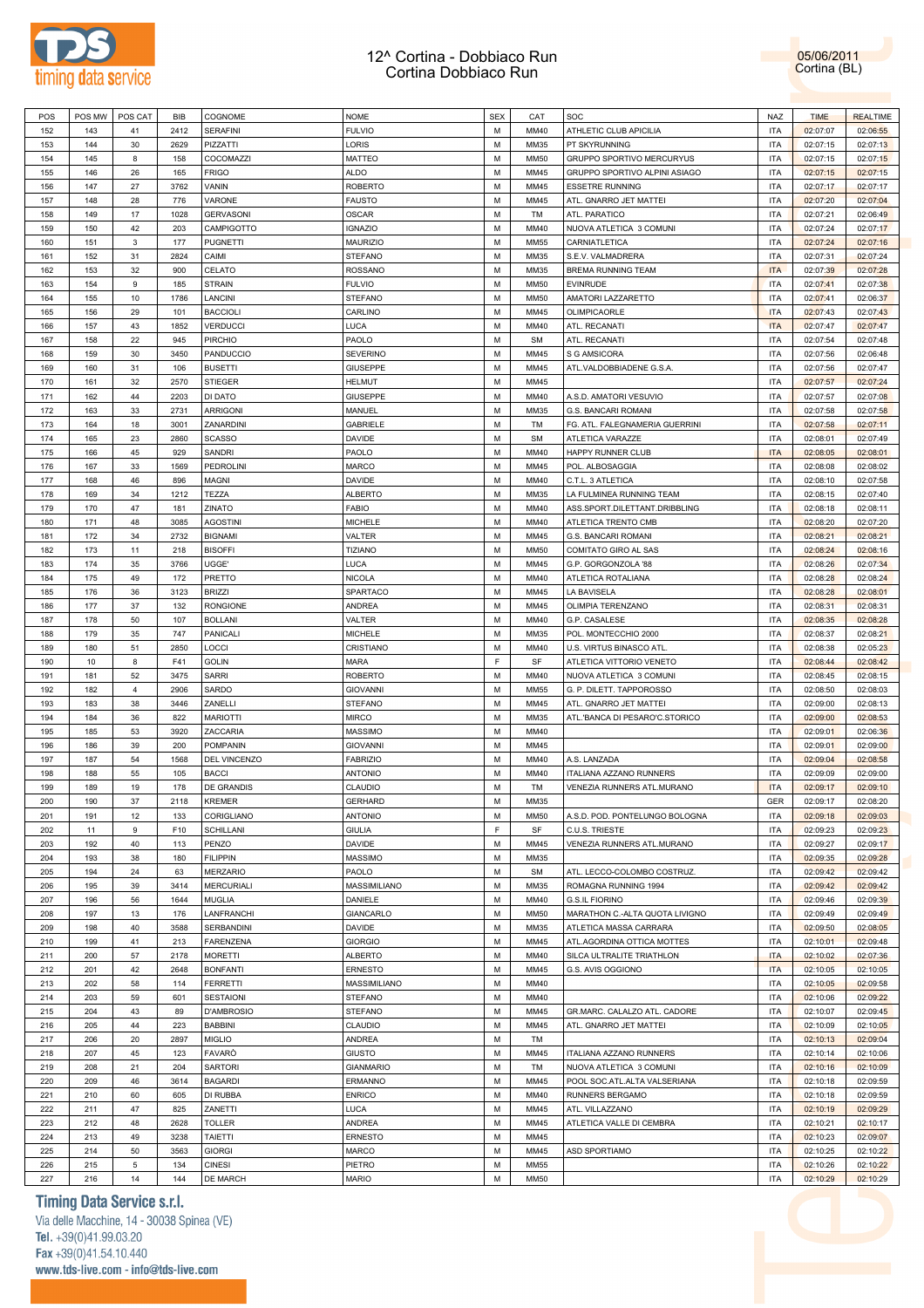

05/06/2011 Cortina (BL)

|     | POS MW     | POS CAT        | BIB  | COGNOME              | <b>NOME</b>                 | <b>SEX</b> | CAT         | SOC                            | NAZ        | <b>TIME</b>          | <b>REALTIME</b>      |  |
|-----|------------|----------------|------|----------------------|-----------------------------|------------|-------------|--------------------------------|------------|----------------------|----------------------|--|
| 228 | 217        | 6              | 96   | SELVETTI             | CAMILLO                     | М          | <b>MM55</b> |                                | <b>ITA</b> | 02:10:34             | 02:10:33             |  |
| 229 | 12         | 10             | F33  |                      | <b>DORIS</b>                | F          | SF          | <b>SG EISACKTAL</b>            | <b>ITA</b> |                      |                      |  |
|     |            |                |      | WEISSTEINER          |                             |            |             |                                |            | 02:10:35             | 02:10:20             |  |
| 230 | 218        | 41             | 2355 | MANNINI              | CLAUDIO                     | M          | MM35        | AVIS ZERO POSITIVO RIGNANO S/A | <b>ITA</b> | 02:10:35             | 02:09:42             |  |
| 231 | 219        | 61             | 3876 | COLETTI              | ERCOLE RICCARDO             | M          | MM40        |                                | <b>ITA</b> | 02:10:37             | 02:10:11             |  |
| 232 | 220        | 15             | 617  | <b>FRANCHI</b>       | PAOLO                       | M          | <b>MM50</b> | ATLETICA ZOLDO                 | <b>ITA</b> | 02:10:42             | 02:10:37             |  |
|     |            |                |      |                      |                             |            |             |                                |            |                      |                      |  |
| 233 | 221        | 62             | 3716 | LENA                 | <b>ALBERTO</b>              | M          | MM40        | <b>RUNNERS BERGAMO</b>         | <b>ITA</b> | 02:10:44             | 02:08:49             |  |
| 234 | 222        | 51             | 2354 | <b>SCARPA</b>        | <b>MARINO</b>               | M          | MM45        | AICS MARATHON CAVALLI MARINI   | <b>ITA</b> | 02:10:51             | 02:10:24             |  |
| 235 | 223        | 52             | 951  | <b>GROTTOLI</b>      | <b>ALFONSO</b>              | M          | MM45        | G. P. DILETT. TAPPOROSSO       | <b>ITA</b> | 02:10:52             | 02:10:40             |  |
|     |            |                |      |                      |                             |            |             |                                |            |                      |                      |  |
| 236 | 224        | 63             | 2653 | ANDREOLA             | NUNZIATINO                  | M          | MM40        | ATL. CASTENASO CELTIC DRUID    | <b>ITA</b> | 02:10:53             | 02:09:38             |  |
| 237 | 225        | 64             | 1831 | <b>MARTINOLI</b>     | DANIELE                     | M          | MM40        | ATL. PARATICO                  | <b>ITA</b> | 02:10:55             | 02:07:31             |  |
| 238 | 226        | 65             | 150  | <b>GADDONI</b>       | PAOLO                       | M          | MM40        | ATL. IMOLA SACMI AVIS          | <b>ITA</b> | 02:10:59             | 02:10:56             |  |
|     |            |                |      |                      |                             |            |             |                                |            |                      |                      |  |
| 239 | 227        | 66             | 814  | DAL COL              | <b>MARCO</b>                | M          | MM40        | SILCA ULTRALITE TRIATHLON      | <b>ITA</b> | 02:11:02             | 02:10:48             |  |
| 240 | 13         | 11             | F30  | <b>BOLDRIN</b>       | <b>SABRINA</b>              | E          | SF          | ATLETICA INDUSTRIALI CONEGLIAN | <b>ITA</b> | 02:11:03             | 02:11:03             |  |
| 241 | 228        | 42             | 3242 | AZZARI               | <b>LUCA</b>                 | M          | MM35        | MONTELLO RUNNERS CLUB          | <b>ITA</b> | 02:11:03             | 02:10:25             |  |
|     |            |                |      |                      |                             |            |             |                                |            |                      |                      |  |
| 242 | 229        | 22             | 2279 | <b>BROMBIN</b>       | MATTEO                      | M          | TM          |                                | <b>ITA</b> | 02:11:04             | 02:08:25             |  |
| 243 | 230        | 53             | 3813 | CAPPELLI             | <b>FULVIO</b>               | M          | MM45        | <b>G.S.IL FIORINO</b>          | <b>ITA</b> | 02:11:06             | 02:11:00             |  |
| 244 | 231        | 16             | 3654 | <b>D'AIUTO</b>       | CARLO                       | M          | <b>MM50</b> | <b>GS ATL. SIGNA</b>           | <b>ITA</b> | 02:11:18             | 02:11:10             |  |
|     |            |                |      |                      |                             |            |             |                                |            |                      |                      |  |
| 245 | 232        | 43             | 3909 | PICHLER              | <b>HORST</b>                | M          | MM35        |                                | <b>ITA</b> | 02:11:20             | 02:10:03             |  |
| 246 | 233        | 17             | 2518 | <b>TACCHI</b>        | LUIGI                       | M          | <b>MM50</b> | G.S. PASTA GRANAROLO           | <b>ITA</b> | 02:11:21             | 02:11:06             |  |
| 247 | 234        | 44             | 2498 | <b>BORTONE</b>       | PIER PAOLO                  | M          | MM35        | <b>GAZZETTA RUNNERS CLUB</b>   | <b>ITA</b> | 02:11:21             | 02:10:42             |  |
|     |            |                |      |                      |                             |            |             |                                |            |                      |                      |  |
| 248 | 235        | 54             | 143  | <b>BABBINI</b>       | MARCO                       | M          | MM45        | ATL. GNARRO JET MATTEI         | <b>ITA</b> | 02:11:22             | 02:11:17             |  |
| 249 | 14         | $\overline{2}$ | F20  | <b>GIACOMUZZI</b>    | <b>BARBARA</b>              | F          | <b>MF35</b> |                                | <b>ITA</b> | 02:11:24             | 02:11:24             |  |
| 250 | 15         | 3              | F43  | <b>MORO PIAZZON</b>  | YVETTE                      | F          | <b>MF35</b> | ITALIANA AZZANO RUNNERS        | <b>ITA</b> | 02:11:27             | 02:11:18             |  |
|     |            |                |      |                      |                             |            |             |                                |            |                      |                      |  |
| 251 | 236        | 55             | 2165 | <b>DELLA PAOLERA</b> | <b>MARIO FILIPPO</b>        | M          | MM45        | ASD A.S.A. DETUR NAPOLI        | <b>ITA</b> | 02:11:31             | 02:11:23             |  |
| 252 | 237        | 56             | 2028 | <b>RAIMONDI</b>      | VITO                        | M          | MM45        | AMATORI ATL. ACQUAVIVA         | <b>ITA</b> | 02:11:35             | 02:10:31             |  |
| 253 | 238        | 18             | 3696 | <b>GANAPINI</b>      | <b>DOMENICO</b>             | M          | <b>MM50</b> | POD. BIASOLA                   | <b>ITA</b> | 02:11:36             | 02:10:32             |  |
|     |            |                |      |                      |                             |            |             |                                |            |                      |                      |  |
| 254 | 239        | 25             | 2827 | <b>GUERINI</b>       | <b>DIEGO</b>                | M          | <b>SM</b>   | POOL SOC.ATL.ALTA VALSERIANA   | <b>ITA</b> | 02:11:38             | 02:08:42             |  |
| 255 | 240        | 57             | 852  | LODI                 | <b>ALBERTO</b>              | M          | MM45        | POL. PORTA SARAGOZZA           | <b>ITA</b> | 02:11:43             | 02:11:28             |  |
| 256 | 241        | 45             | 2708 | <b>MORANDINI</b>     | <b>STEFANO</b>              | M          | MM35        | ATLETICA BUJA                  | <b>ITA</b> | 02:11:44             | 02:11:38             |  |
|     |            |                |      |                      |                             |            |             |                                |            |                      |                      |  |
| 257 | 242        | 19             | 1091 | <b>FAGOTTO</b>       | EZIO                        | M          | <b>MM50</b> | ATL.MIRAFIORI                  | <b>ITA</b> | 02:11:45             | 02:11:09             |  |
| 258 | 243        | 46             | 891  | <b>MARCHINI</b>      | DARIO                       | M          | MM35        | MARTESANA CORSE                | <b>ITA</b> | 02:11:46             | 02:11:28             |  |
| 259 | 244        | 67             | 2105 | <b>MENGUCCI</b>      | <b>GERMANO</b>              | M          | MM40        | POL. MONTECCHIO 2000           | <b>ITA</b> | 02:11:51             | 02:11:09             |  |
|     |            |                |      |                      |                             |            |             |                                |            |                      |                      |  |
| 260 | 245        | 58             | 1891 | <b>PALLOTTA</b>      | MAURIZIO                    | M          | MM45        | AVIS ASCOLI MARATHON           | <b>ITA</b> | 02:11:52             | 02:11:45             |  |
| 261 | 246        | 68             | 1703 | <b>SCROFANI</b>      | <b>MASSIMO</b>              | M          | MM40        | BLADE RUNNERS MANIAGO          | <b>ITA</b> | 02:11:54             | 02:11:01             |  |
| 262 | 247        | 69             | 155  | DE BIASI             | <b>MASSIMO</b>              | M          | MM40        | ASS.GIRO DELLE MURA CITTA"FEL  | <b>ITA</b> | 02:11:57             | 02:11:49             |  |
| 263 | 16         | $\overline{4}$ | F28  | ZEN                  | <b>ILARIA</b>               | E          | <b>MF35</b> | <b>RUNNER VARESE</b>           | <b>ITA</b> |                      |                      |  |
|     |            |                |      |                      |                             |            |             |                                |            | 02:12:00             | 02:11:51             |  |
| 264 | 248        | 26             | 1191 | <b>SFORZA</b>        | <b>LUCA</b>                 | M          | <b>SM</b>   | POOL SOC.ATL.ALTA VALSERIANA   | <b>ITA</b> | 02:12:02             | 02:11:41             |  |
| 265 | 249        | 70             | 2280 | DELL'AQUIA           | DARIO                       | M          | MM40        | ASD ATLETICA VITA              | <b>ITA</b> | 02:12:03             | 02:10:57             |  |
| 266 | 250        | $\overline{7}$ | 2407 | COLLI                | <b>DINO</b>                 | M          | <b>MM55</b> |                                | <b>ITA</b> | 02:12:05             | 02:12:05             |  |
|     |            |                |      |                      |                             |            |             |                                |            |                      |                      |  |
| 267 | 251        | 71             | 1055 | TARLETTI             | <b>MARCO</b>                | M          | MM40        | G.P. ORZIVECCHI                | <b>ITA</b> | 02:12:09             | 02:11:57             |  |
|     |            |                |      |                      | HANSPETER                   | M          | <b>MM50</b> | <b>ASC RASEN</b>               | <b>ITA</b> | 02:12:09             | 02:12:09             |  |
| 268 | 252        | 20             | 170  | OBERHAMMER           |                             |            |             |                                |            |                      |                      |  |
|     |            |                |      |                      |                             |            |             |                                |            |                      |                      |  |
| 269 | 253        | 72             | 149  | PAMPINI              | <b>ANDREA</b>               | M          | MM40        | POL. DIL. SANRAFEL             | <b>ITA</b> | 02:12:12             | 02:12:03             |  |
| 270 | 254        | 73             | 1106 | LA GRECA             | ENZO                        | M          | MM40        | C.A. CROCE D'ORO MONTALE       | <b>ITA</b> | 02:12:13             | 02:12:00             |  |
| 271 | 255        | 59             | 1727 | <b>TAGLIAPIETRA</b>  | <b>ROBERTO</b>              | M          | MM45        | VENEZIA RUNNERS ATL.MURANO     | <b>ITA</b> | 02:12:13             | 02:12:02             |  |
|     |            |                |      |                      |                             |            |             |                                |            |                      |                      |  |
| 272 | 256        | 60             | 1130 | <b>MURARO</b>        | LORENZO                     | M          | MM45        | ATL.BASSANO RUNNING STORE      | <b>ITA</b> | 02:12:13             | 02:11:45             |  |
| 273 | 257        | 61             | 99   | <b>PRACUCCI</b>      | <b>MAURIZIO</b>             | M          | MM45        | S.P. SEVEN                     | <b>ITA</b> | 02:12:14             | 02:12:13             |  |
| 274 | 258        | 62             | 2743 | LEONCINI             | CLAUDIO                     | M          | MM45        | G.S. BANCARI ROMANI            | <b>ITA</b> | 02:12:15             | 02:11:35             |  |
| 275 | 259        | 74             | 1993 | <b>BONALANZA</b>     |                             | M          | MM40        | ATHLETIC CLUB BELLUNO          | <b>ITA</b> |                      |                      |  |
|     |            |                |      |                      | PAOLO                       |            |             |                                |            | 02:12:22             | 02:12:00             |  |
| 276 | 260        | 75             | 851  | CASARINI ELKAN       | <b>GIAN LUCA</b>            | M          | MM40        | POL. PORTA SARAGOZZA           | <b>ITA</b> | 02:12:24             | 02:12:08             |  |
| 277 | 261        | 21             | 2241 | TORQUATI             | MARCO                       | М          | <b>MM50</b> | A.POD. AVIS MOB. LATTANZI      | ITA        | 02:12:31             | 02:12:19             |  |
| 278 | 262        | 63             | 216  |                      |                             | М          | MM45        |                                | <b>ITA</b> |                      |                      |  |
|     |            |                |      | GIRANI               | <b>GIUSEPPE</b>             |            |             |                                |            | 02:12:34             | 02:12:24             |  |
| 279 | 263        | 23             | 2524 | SPREAFICO            | MARCELLO                    | М          | TM          | ATL. LAGO DEL SEGRINO          | <b>ITA</b> | 02:12:36             | 02:10:54             |  |
| 280 | 264        | 76             | 187  | <b>RICCI</b>         | GABRIELE                    | M          | MM40        | POL. PORTO 85                  | <b>ITA</b> | 02:12:39             | 02:12:39             |  |
|     | 265        | 24             | 3693 |                      |                             | M          | TM          |                                | <b>ITA</b> |                      |                      |  |
| 281 |            |                |      | <b>GRANIERO</b>      | VINCENZO                    |            |             | ATLETICA SIGNA                 |            | 02:12:46             | 02:12:38             |  |
| 282 | 266        | 22             | 846  | <b>ELLI</b>          | <b>ROBERTO</b>              | M          | <b>MM50</b> | ATLETICA MANARA                | <b>ITA</b> | 02:12:49             | 02:12:09             |  |
| 283 | 267        | 64             | 190  | <b>MARANTA</b>       | <b>ELIO</b>                 | M          | MM45        |                                | <b>ITA</b> | 02:12:53             | 02:12:17             |  |
|     |            |                |      |                      |                             |            |             |                                |            |                      |                      |  |
| 284 | 268        | 65             | 757  | <b>MENEGATTI</b>     | MAURO                       | M          | MM45        | PODISTI CORDENONS              | <b>ITA</b> | 02:13:01             | 02:12:51             |  |
| 285 | 17         | 5              | F42  | <b>VARCHI</b>        | <b>GRETA</b>                | F          | <b>MF35</b> | A.S.D. LA LUMEGA               | <b>ITA</b> | 02:13:12             | 02:13:08             |  |
| 286 | 269        | 77             | 3233 | ORTOLAN              | <b>RUDY</b>                 | М          | MM40        |                                | <b>ITA</b> | 02:13:12             | 02:12:45             |  |
| 287 |            | 78             | 3426 |                      |                             | M          | MM40        |                                |            |                      |                      |  |
|     | 270        |                |      | POLONIOLI            | <b>GIOVANNI</b>             |            |             |                                | <b>ITA</b> | 02:13:13             | 02:11:50             |  |
| 288 | 271        | 66             | 2103 | MAINETTI             | <b>GIULIO</b>               | M          | MM45        | G.P. CASALESE                  | <b>ITA</b> | 02:13:14             | 02:12:43             |  |
| 289 | 272        | 25             | 2468 | PEROT                | <b>FRANCESCO</b>            | М          | TM          |                                | <b>ITA</b> | 02:13:14             | 02:10:47             |  |
| 290 | 18         | 6              | F29  | <b>SECCI</b>         | <b>GIANFRANCA</b>           | F          | MF35        | A.S.D.MONTEMURLO MEUCCI TAMARE | <b>ITA</b> | 02:13:16             | 02:13:15             |  |
|     |            |                |      |                      |                             |            |             |                                |            |                      |                      |  |
| 291 | 273        | 23             | 689  | <b>NOVELLI</b>       | <b>ALBERTO</b>              | M          | <b>MM50</b> | GRUPPO SPORTIVO NATISONE       | <b>ITA</b> | 02:13:17             | 02:13:17             |  |
| 292 | 274        | 24             | 944  | <b>FABRICA</b>       | CALOGERO                    | M          | <b>MM50</b> | ATHLETIC CLUB APICILIA         | <b>ITA</b> | 02:13:17             | 02:13:04             |  |
| 293 | 275        | 79             | 2227 | CANTINI              | <b>GIANNI</b>               | M          | MM40        | C.S. LUIVAN SETTIGNANO         | <b>ITA</b> | 02:13:18             | 02:13:01             |  |
|     |            |                |      |                      |                             |            |             |                                |            |                      |                      |  |
| 294 | 276        | 27             | 716  | MACHELLA             | <b>SERGIO</b>               | M          | <b>SM</b>   | G.P. AMATORI PORTO RECANATI    | <b>ITA</b> | 02:13:19             | 02:13:14             |  |
| 295 | 277        | 26             | 1551 | GARZA                | MATTEO                      | М          | TM          | FG. ATL. FALEGNAMERIA GUERRINI | <b>ITA</b> | 02:13:19             | 02:12:44             |  |
| 296 | 278        | 80             | 210  |                      | ANDREA                      | M          | MM40        | A.ATL.DOLOMITI BELLUNO         | <b>ITA</b> | 02:13:21             | 02:13:20             |  |
|     |            |                |      | SEGAT                |                             |            |             |                                |            |                      |                      |  |
| 297 | 279        | 28             | 2796 | GIRALDO              | <b>ANTONIO</b>              | М          | <b>SM</b>   | ATLETICA CITTA' DI PADOVA      | <b>ITA</b> | 02:13:24             | 02:10:29             |  |
| 298 | 280        | 81             | 2939 | <b>OCCHIOCHIUSO</b>  | RAFFAELE                    | M          | MM40        | ATL. PRESEZZO                  | <b>ITA</b> | 02:13:29             | 02:11:33             |  |
|     | 281        | 47             | 198  |                      |                             | M          | MM35        |                                | <b>ITA</b> |                      |                      |  |
| 299 |            |                |      | ZANETTE              | <b>FRANCESCO</b>            |            |             | ATLETICA AVIANO                |            | 02:13:31             | 02:13:31             |  |
| 300 | 282        | 67             | 3723 | <b>DALLA VIA</b>     | WALTER                      | M          | MM45        | MARATHON LEGNAGO               | <b>ITA</b> | 02:13:32             | 02:11:21             |  |
| 301 | 283        | 48             | 952  | <b>COLOMBARI</b>     | <b>ROBERTO</b>              | M          | MM35        | G.P. AVIS POL. MALAVICINA      | <b>ITA</b> | 02:13:32             | 02:13:07             |  |
| 302 |            |                | 3294 |                      |                             | M          | MM35        |                                | <b>ITA</b> |                      |                      |  |
| 303 | 284<br>285 | 49<br>50       | 3057 | ZANELLA<br>PRESSATO  | <b>FRANCESCO</b><br>SAMUELE | М          | MM35        | A.S.D. SKY EXPLORER            | <b>ITA</b> | 02:13:35<br>02:13:35 | 02:12:04<br>02:11:11 |  |

# **Timing Data Service s.r.l.**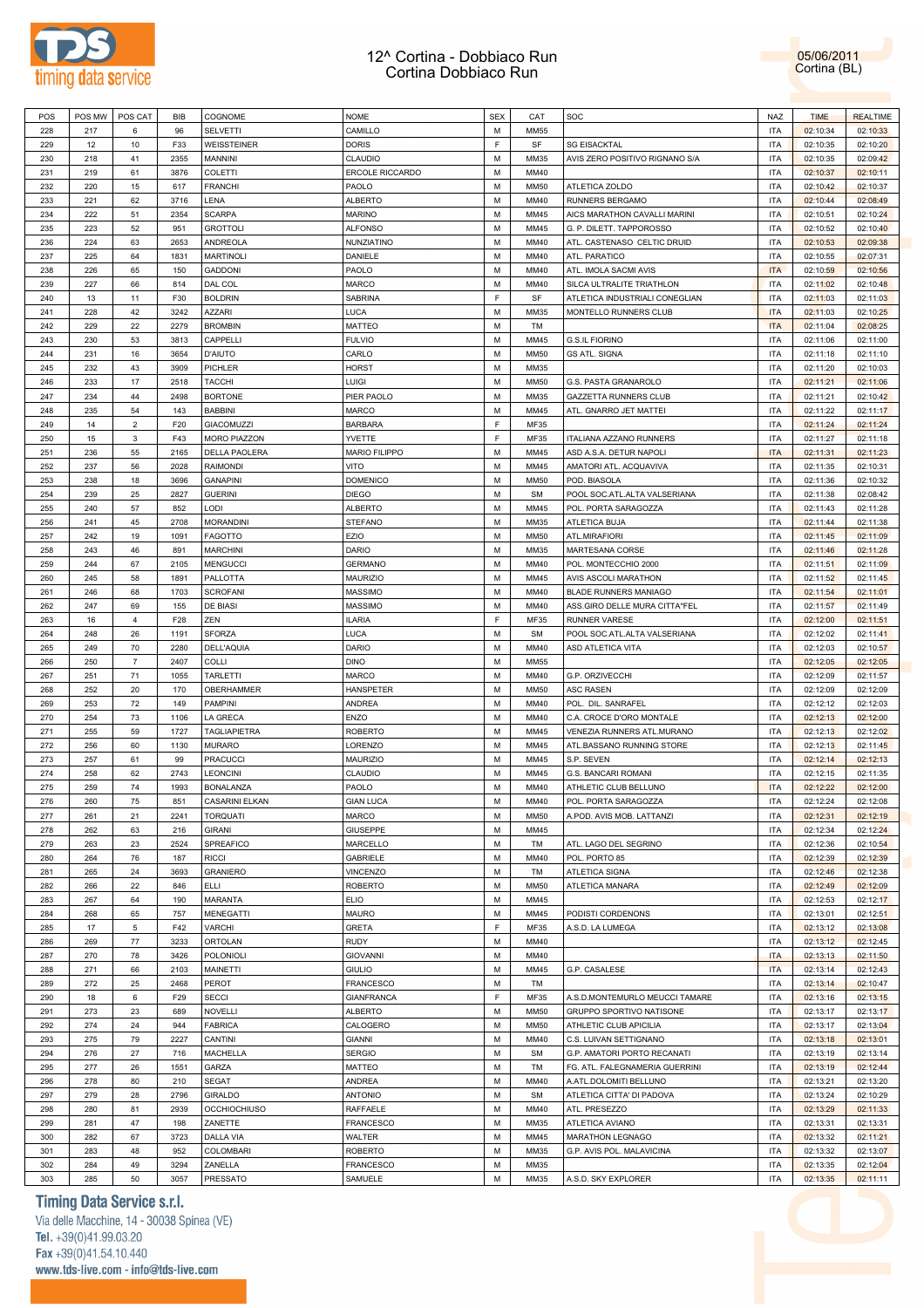



| POS | POS MW | POS CAT        | BIB  | COGNOME              | <b>NOME</b>            | <b>SEX</b> | CAT         | SOC                                         | <b>NAZ</b> | <b>TIME</b> | <b>REALTIME</b> |
|-----|--------|----------------|------|----------------------|------------------------|------------|-------------|---------------------------------------------|------------|-------------|-----------------|
| 304 | 286    | 51             | 830  | <b>BRINA</b>         | LORENZO                | M          | MM35        | ROAD RUNNERS CLUB MILANO                    | ITA        | 02:13:37    | 02:13:37        |
| 305 | 287    | 68             | 933  | MAZZUCCHI            | <b>ROBERTO</b>         | M          | MM45        | MARATHON C .- ALTA QUOTA LIVIGNO            | <b>ITA</b> | 02:13:40    | 02:13:23        |
|     |        |                |      |                      |                        |            |             |                                             |            |             |                 |
| 306 | 288    | 25             | 777  | ETZI                 | <b>FABRIZIO</b>        | M          | <b>MM50</b> |                                             | <b>ITA</b> | 02:13:42    | 02:13:28        |
| 307 | 289    | 8              | 3096 | CAPASSO              | <b>GIOVANNI</b>        | M          | <b>MM55</b> | RUNNING TORRE DE' ROVERI                    | <b>ITA</b> | 02:13:46    | 02:13:12        |
| 308 | 290    | 27             | 989  | <b>BERTELLI</b>      | <b>NICOLA</b>          | M          | TM          | A.S.D. PERCORRERE IL SILE                   | <b>ITA</b> | 02:13:46    | 02:13:10        |
| 309 | 291    | 28             | 202  | <b>BORTOLAMEOTTI</b> | SANDRO                 | м          | <b>TM</b>   | POL.VA GIUDICARIE ESTERIORI                 | <b>ITA</b> | 02:13:46    | 02:13:37        |
| 310 | 292    | 82             | 809  | PAROLOTTO            | <b>MARINO</b>          | M          | MM40        | LE SGALMARE COLA'                           | ITA        | 02:13:47    | 02:13:28        |
| 311 | 293    | 83             | 2851 | <b>SEMERARO</b>      | MICHELANGELO           | М          | MM40        | U.S. VIRTUS BINASCO ATL                     | <b>ITA</b> | 02:13:48    | 02:10:33        |
| 312 | 294    | 84             | 1061 | <b>AMHOF</b>         | <b>STEFAN</b>          | M          | MM40        | A.S.V. NIEDERDORF RAIFFEISEN                | ITA        | 02:13:48    | 02:13:10        |
| 313 | 19     | $\mathbf{1}$   | F427 | VIGNANDEL            | <b>EVA</b>             | E          | MF40        | PODISTI CORDENONS                           | <b>ITA</b> | 02:13:54    | 02:13:17        |
| 314 | 295    | 69             | 758  | <b>PAGLIETTI</b>     | <b>BRUNO</b>           | M          | MM45        | POL. TRIVIUM SPILIMBERGO                    | <b>ITA</b> | 02:13:57    | 02:13:41        |
|     |        |                |      |                      |                        |            |             |                                             |            |             |                 |
| 315 | 296    | 26             | 208  | BAINI                | RANIERI                | м          | <b>MM50</b> | ATLETICA BRESCIA MARATHON                   | <b>ITA</b> | 02:13:59    | 02:13:53        |
| 316 | 297    | 85             | 1211 | PARAVANO             | <b>GABRIELE</b>        | M          | MM40        | PODISMO BUTTRIO                             | <b>ITA</b> | 02:13:59    | 02:13:36        |
| 317 | 298    | 29             | 1096 | <b>RESTIOTTO</b>     | <b>CRISTIAN</b>        | M          | <b>TM</b>   | NUOVA ATLETICA 3 COMUNI                     | <b>ITA</b> | 02:14:01    | 02:13:45        |
| 318 | 299    | 30             | 2948 | <b>PELLICIOLI</b>    | <b>GIACOMO</b>         | M          | <b>TM</b>   |                                             | <b>ITA</b> | 02:14:03    | 02:12:07        |
| 319 | 300    | 52             | 965  | <b>GADDONI</b>       | <b>CLAUDIO</b>         | M          | MM35        | ATL. IMOLA SACMI AVIS                       | <b>ITA</b> | 02:14:06    | 02:13:43        |
| 320 | 301    | 53             | 715  | CRAGNOLINI           | <b>FABRIZIO</b>        | M          | MM35        | ATLETICA BUJA                               | <b>ITA</b> | 02:14:07    | 02:13:10        |
| 321 | 302    | 27             | 1076 | <b>GNOCCHI</b>       | DARIO                  | M          | <b>MM50</b> | ATL. CELLATICA                              | <b>ITA</b> | 02:14:12    | 02:13:53        |
| 322 | 303    | 54             | 735  | <b>GRANDI</b>        | <b>ENRICO</b>          | M          | MM35        | G.S. PASTA GRANAROLO                        | <b>ITA</b> | 02:14:12    | 02:13:43        |
| 323 | 304    | 55             | 2944 | <b>MOCELLIN</b>      | <b>ALESSANDRO</b>      | М          | MM35        | G.A. BASSANO                                | ITA        | 02:14:15    | 02:11:33        |
| 324 | 305    | 56             | 995  | <b>TOSO</b>          | <b>ANDREA</b>          | M          | MM35        | A.S.D. PERCORRERE IL SILE                   | ITA        | 02:14:16    | 02:14:16        |
| 325 | 306    | 70             | 1038 | DEL VECCHIO          | DANIELE                | м          | MM45        |                                             | <b>ITA</b> | 02:14:17    | 02:14:06        |
|     |        |                |      |                      | LINO                   | M          |             | ROAD RUNNERS CLUB MILANO                    |            |             |                 |
| 326 | 307    | 86             | 880  | <b>RANDAZZO</b>      |                        |            | MM40        |                                             | <b>ITA</b> | 02:14:18    | 02:14:03        |
| 327 | 308    | 31             | 3037 | CATTARIN             | <b>NICOLA</b>          | м          | TM          | A.S.D. PERCORRERE IL SILE                   | <b>ITA</b> | 02:14:21    | 02:11:03        |
| 328 | 309    | 29             | 679  | <b>MATTIONI</b>      | <b>LUCA</b>            | M          | <b>SM</b>   | A.S.ATLETICA FALCONARA                      | <b>ITA</b> | 02:14:28    | 02:14:10        |
| 329 | 310    | 87             | 2776 | <b>VOLPATO</b>       | <b>MATTEO</b>          | м          | MM40        | BREMA RUNNING TEAM                          | <b>ITA</b> | 02:14:31    | 02:11:52        |
| 330 | 311    | 71             | 3465 | <b>MIGIARRA</b>      | <b>FULVIO</b>          | M          | MM45        | ASS. DILET. CANAVESE 2005                   | <b>ITA</b> | 02:14:35    | 02:13:50        |
| 331 | 312    | 88             | 2504 | <b>BELLISSIMO</b>    | <b>ADRIANO</b>         | M          | MM40        | RUNNERS CLUB AGGGREDIRE                     | <b>ITA</b> | 02:14:37    | 02:13:52        |
| 332 | 313    | 57             | 3565 | <b>ROSSI</b>         | <b>FRANCESCO</b>       | M          | MM35        | 2002 MARATHON CLUB                          | <b>ITA</b> | 02:14:40    | 02:14:24        |
| 333 | 314    | 89             | 990  | <b>BIASIN</b>        | SIMONE                 | M          | MM40        | A.S.D. PERCORRERE IL SILE                   | <b>ITA</b> | 02:14:41    | 02:14:41        |
| 334 | 315    | 72             | 1969 | SAMAIN               | <b>OLIVIER</b>         | M          | MM45        | PICO RUNNERS                                | <b>ITA</b> | 02:14:42    | 02:13:34        |
| 335 | 316    | 73             | 994  | DONA'                | <b>LUCA</b>            | м          | MM45        | A.S.D. PERCORRERE IL SILE                   | ITA        | 02:14:43    | 02:13:45        |
|     | 317    | 58             | 3808 | DELLA MARIANNA       | CESARE                 | M          | MM35        |                                             | ITA        | 02:14:44    | 02:14:28        |
| 336 |        |                |      |                      |                        |            |             |                                             |            |             |                 |
| 337 | 318    | 74             | 865  | <b>SERINI</b>        | <b>SERGIO</b>          | м          | MM45        | PT SKYRUNNING                               | <b>ITA</b> | 02:14:44    | 02:14:42        |
| 338 | 319    | 90             | 688  | MAZZONETTO           | <b>STEFANO</b>         | M          | MM40        | G.P. MONTEBELLUNA                           | <b>ITA</b> | 02:14:47    | 02:14:23        |
| 339 | 320    | 75             | 699  | <b>ESPOSITO</b>      | <b>MASSIMO</b>         | м          | MM45        | ATL.MONTEBELLUNA VENETO BANCA               | <b>ITA</b> | 02:14:47    | 02:14:23        |
| 340 | 321    | 76             | 3289 | <b>BERTOLINA</b>     | <b>LUCIANO</b>         | M          | MM45        | G.P. TALAMONA                               | ITA        | 02:14:47    | 02:14:47        |
| 341 | 322    | 77             | 894  | SACCHETTI            | <b>ENRICO</b>          | м          | MM45        | ATL. DI LUMEZZANE C.S.P.                    | <b>ITA</b> | 02:14:49    | 02:14:30        |
| 342 | 323    | 78             | 717  | POLI                 | SANDRO                 | M          | MM45        |                                             | <b>ITA</b> | 02:14:49    | 02:14:24        |
| 343 | 324    | 79             | 695  | <b>BISOL</b>         | <b>OLIVIERO</b>        | M          | MM45        | ATL.VALDOBBIADENE G.S.A.                    | <b>ITA</b> | 02:14:52    | 02:14:16        |
| 344 | 325    | $\mathbf{1}$   | 2697 | <b>POMA</b>          | <b>FRANCO</b>          | M          | <b>MM60</b> | AMATORI LAZZARETTO                          | <b>ITA</b> | 02:14:52    | 02:14:49        |
| 345 | 326    | 91             | 872  | PELIZZA              | <b>MASSIMO</b>         | M          | MM40        |                                             | <b>ITA</b> | 02:14:54    | 02:14:43        |
| 346 | 327    | 59             | 3908 | <b>ROSSI</b>         | <b>DIEGO</b>           | M          | MM35        | ASV TELMEKOM TEAM SUEDTIROL                 | <b>ITA</b> | 02:14:59    | 02:13:42        |
| 347 | 328    | 80             | 709  | RE                   | <b>EMIDIO</b>          | м          | MM45        | POL. PORTO 85                               | ITA        | 02:14:59    |                 |
|     |        |                |      |                      |                        |            |             |                                             |            |             | 02:14:19        |
| 348 | 329    | 92             | 2480 | TAMMERLE             | <b>HELMUT</b>          | M          | MM40        | ASV TELMEKOM TEAM SUEDTIROL                 | ITA        | 02:15:00    | 02:14:51        |
| 349 | 20     | $\overline{7}$ | F361 | RAICH                | <b>ULRIKE</b>          | F          | MF35        | ASV TELMEKOM TEAM SUEDTIROL                 | ITA        | 02:15:04    | 02:13:47        |
| 350 | 330    | 93             | 1122 | <b>MARCONCINI</b>    | ANGELO                 | М          | MM40        | LATIN MARATHON LOVERS                       | <b>ITA</b> | 02:15:14    | 02:15:01        |
| 351 | 331    | 94             | 206  | SANTI                | <b>MASSIMO</b>         | M          | MM40        | SUEDTIROLER LAUFVEREIN AMATEUR              | <b>ITA</b> | 02:15:16    | 02:15:12        |
| 352 | 332    | 81             | 145  | CIULLO               | LUIGI                  | M          | MM45        | A.S.DIL. FULL SPORT MERAN                   | <b>ITA</b> | 02:15:18    | 02:15:06        |
| 353 | 333    | 60             | 1537 | DALLA VALENTINA      | <b>STEFANO</b>         | м          | MM35        | VENEZIA RUNNERS ATL.MURANO                  | ITA        | 02:15:20    | 02:14:05        |
| 354 | 334    | 82             | 3651 | <b>BOLDRIN</b>       | CLAUDIO                | M          | MM45        | ATLETICA RIVIERA DEL BRENTA                 | ITA        | 02:15:23    | 02:13:43        |
| 355 | 335    | 83             | 2497 | GANDOLFI             | <b>MAURO</b>           | M          | MM45        | TEAM OTC COMO                               | <b>ITA</b> | 02:15:24    | 02:12:38        |
| 356 | 336    | 84             | 791  | COSI                 | <b>FABRIZIO</b>        | M          | MM45        | MONTAGNETTA S SKYRUNNER                     | ITA        | 02:15:24    | 02:15:22        |
| 357 | 337    | 85             | 2168 | CALVETTI             | ANDREA                 | M          | MM45        |                                             | <b>ITA</b> | 02:15:25    | 02:12:40        |
| 358 | 338    | 32             | 3170 | CANDOTTI             | <b>DAMIANO</b>         | M          | TM          | PIANI DI VAS                                | ITA        | 02:15:27    | 02:13:05        |
|     |        |                |      |                      |                        | M          |             | G.S. AQUILEIA                               |            |             |                 |
| 359 | 339    | 95             | 838  | POZZAR               | <b>DARIO</b>           |            | MM40        |                                             | ITA        | 02:15:27    | 02:15:27        |
| 360 | 340    | 86             | 3667 | <b>OMODEI</b>        | <b>MAURIZIO</b>        | M          | MM45        | ATL. RODENGO SAIANO                         | ITA        | 02:15:28    | 02:14:55        |
| 361 | 341    | 96             | 812  | CUNEGATO             | GABRIELE               | M          | MM40        | C.U.S.VERONA SEZ.ATLETICA                   | ITA        | 02:15:28    | 02:15:22        |
| 362 | 342    | 61             | 201  | <b>BOSCHI</b>        | LUCIANO                | M          | MM35        | A.S.D. S.S. LIMONESE                        | ITA        | 02:15:28    | 02:15:25        |
| 363 | 343    | 97             | 3824 | <b>MENCHI</b>        | <b>RICCARDO</b>        | M          | MM40        | A.S. & QUOT; PODISTICA I VECCHI AMICI& QUOT | <b>ITA</b> | 02:15:28    | 02:13:58        |
| 364 | 344    | 9              | 3157 | FOLINI               | <b>ELIO</b>            | M          | <b>MM55</b> | G.P. TALAMONA                               | <b>ITA</b> | 02:15:35    | 02:14:23        |
| 365 | 345    | 62             | 3728 | AVESANI              | SIMONE                 | M          | MM35        | HAPPY RUNNER CLUB                           | <b>ITA</b> | 02:15:46    | 02:13:34        |
| 366 | 346    | 63             | 3081 | <b>FOLCHINI</b>      | <b>MAURO</b>           | M          | MM35        | S.S. ROBUR BARBARANO                        | ITA        | 02:15:46    | 02:14:38        |
| 367 | 347    | 33             | 3314 | <b>DELLA GIACOMA</b> | <b>FRANCO</b>          | M          | TM          | ASS.GIRO DELLE MURA CITTA"FEL               | <b>ITA</b> | 02:15:50    | 02:14:03        |
| 368 | 348    | 98             | 2297 | PUGNI                | MARCO                  | M          | MM40        | G.S. OREZZO                                 | ITA        | 02:15:50    | 02:15:17        |
| 369 | 349    | 34             | 3819 | ZASSO                | <b>DEVIS</b>           | M          | TM          |                                             | <b>ITA</b> | 02:15:50    | 02:15:50        |
|     |        |                |      |                      |                        | M          |             |                                             |            |             |                 |
| 370 | 350    | 99             | 2232 | VALSECCHI            | <b>MARCO</b>           |            | MM40        |                                             | ITA        | 02:15:50    | 02:14:36        |
| 371 | 351    | 100            | 1040 | PASQUAL              | <b>RICCARDO</b>        | M          | MM40        | ATL.MIRAFIORI                               | ITA        | 02:15:53    | 02:15:21        |
| 372 | 352    | 87             | 2738 | <b>FARINA</b>        | <b>IGNAZIO STEFANO</b> | M          | MM45        | G.S. BANCARI ROMANI                         | ITA        | 02:16:01    | 02:15:19        |
| 373 | 353    | 64             | 2633 | <b>RISSER</b>        | <b>DEMIS</b>           | M          | MM35        | ATLETICA ROTALIANA                          | ITA        | 02:16:02    | 02:15:16        |
| 374 | 354    | 35             | 1791 | ZANELLA              | <b>NICOLA</b>          | M          | TM          |                                             | ITA        | 02:16:03    | 02:11:48        |
| 375 | 355    | 65             | 881  | <b>GUERCETTI</b>     | <b>NICOLA</b>          | М          | MM35        | UISP COMITATO DI PARMA                      | ITA        | 02:16:05    | 02:15:46        |
| 376 | 356    | 36             | 2055 | MANINETTI            | DAVIDE                 | M          | TM          |                                             | ITA        | 02:16:05    | 02:13:50        |
| 377 | 357    | 88             | 2647 | <b>DONGHI</b>        | SILVANO                | M          | MM45        | G.S. AVIS OGGIONO                           | ITA        | 02:16:06    | 02:14:59        |
| 378 | 358    | 66             | 683  | <b>BULESSI</b>       | ANDREA                 | M          | MM35        | LIBERTAS UDINE                              | ITA        | 02:16:08    | 02:15:47        |
| 379 | 359    | 37             | 2883 | DAL CANALE           | <b>KENNY</b>           | M          | TM          | G.S.QUANTIN - TRATT. I NOVEMB               | <b>ITA</b> | 02:16:09    | 02:15:50        |
|     |        |                |      |                      |                        |            |             |                                             |            |             |                 |

# **Timing Data Service s.r.l.**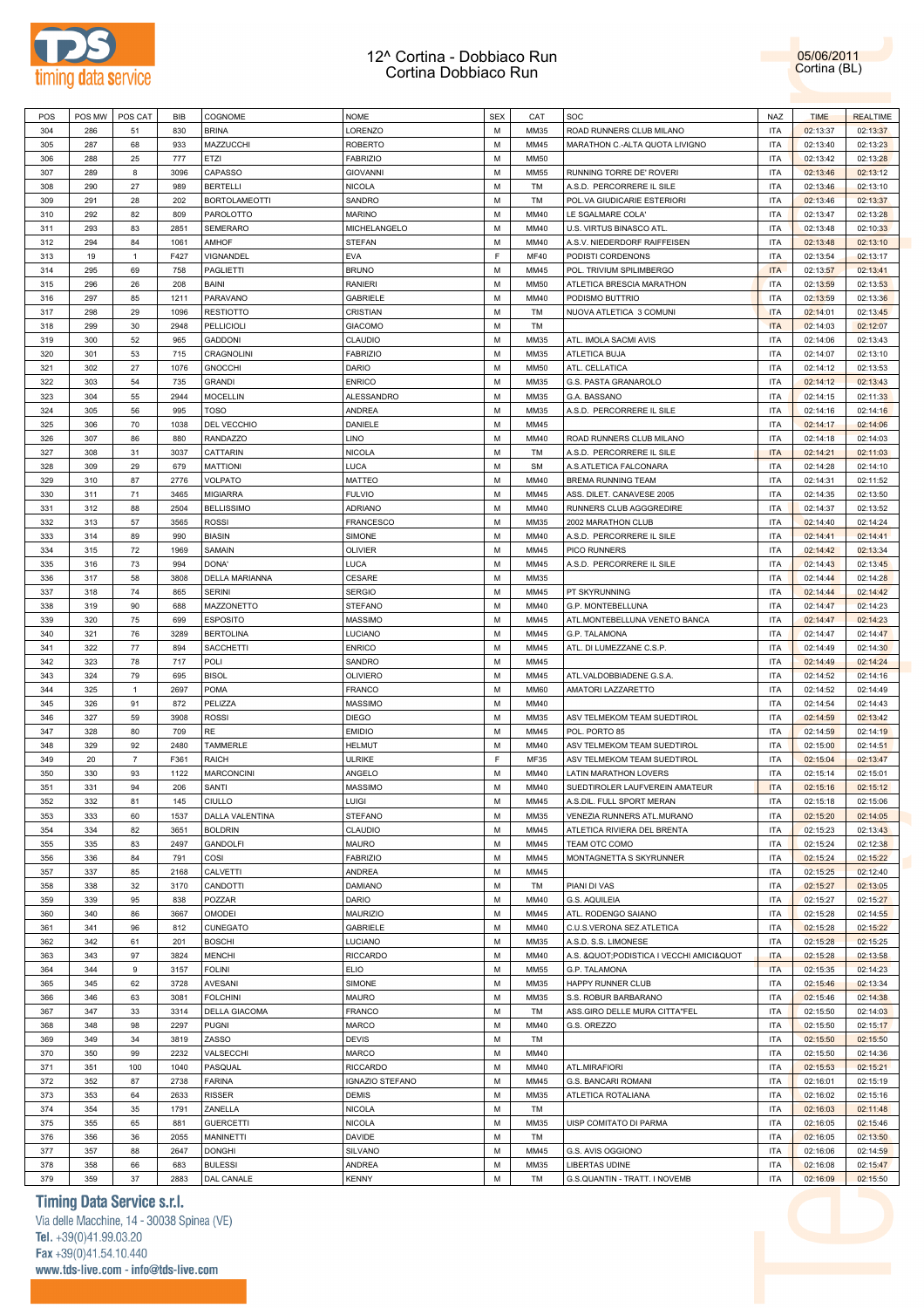



| POS | POS MW | POS CAT        | BIB             | COGNOME           | <b>NOME</b>     | <b>SEX</b> | CAT         | SOC                                | NAZ        | <b>TIME</b> | <b>REALTIME</b> |
|-----|--------|----------------|-----------------|-------------------|-----------------|------------|-------------|------------------------------------|------------|-------------|-----------------|
| 380 | 21     | $\overline{1}$ | F27             | VIDOZ             | <b>SUSANNA</b>  | F.         | MF45        | HAPPY RUNNER CLUB                  | <b>ITA</b> | 02:16:11    | 02:16:08        |
| 381 | 360    | 101            | 1097            | SOLDAN            | <b>FAUSTO</b>   | M          | MM40        | NUOVA ATLETICA 3 COMUNI            | <b>ITA</b> | 02:16:13    | 02:16:06        |
| 382 | 361    | 89             | 1218            | VEZZOLA           | <b>NICOLA</b>   | М          | MM45        | ATL. VIGHENZI PADENGHE             | <b>ITA</b> | 02:16:16    | 02:15:51        |
|     | 362    | 90             | 2757            | MARELLA           |                 | M          | MM45        |                                    | <b>ITA</b> |             |                 |
| 383 |        |                |                 |                   | PAOLO           |            |             | G.P. GORGONZOLA '88                |            | 02:16:17    | 02:14:57        |
| 384 | 363    | 102            | 635             | MANTEGAZZA        | <b>DIEGO</b>    | М          | MM40        |                                    | <b>ITA</b> | 02:16:17    | 02:16:06        |
| 385 | 364    | 38             | 2473            | COSTANTINO        | <b>FEDERICO</b> | м          | TM          |                                    | <b>ITA</b> | 02:16:18    | 02:15:32        |
| 386 | 365    | 67             | 1167            | <b>IRMICI</b>     | <b>ANTONIO</b>  | М          | MM35        | <b>VICENZA RUNNERS</b>             | <b>ITA</b> | 02:16:20    | 02:15:31        |
| 387 | 366    | 39             | 2036            | <b>RESTELLI</b>   | DARIO           | м          | TM          |                                    | <b>ITA</b> | 02:16:20    | 02:15:32        |
| 388 | 367    | 68             | 3617            | <b>PICCININI</b>  | LORENZO         | М          | MM35        |                                    | <b>ITA</b> | 02:16:21    | 02:15:15        |
| 389 | 368    | 91             | 1003            | MARRAFFA          | GIUSEPPE        | М          | MM45        | S.S. ROBUR BARBARANO               | <b>ITA</b> | 02:16:22    | 02:16:09        |
|     |        |                |                 |                   |                 |            |             |                                    |            |             |                 |
| 390 | 369    | 28             | 954             | <b>STEFANIA</b>   | <b>ANTONIO</b>  | М          | <b>MM50</b> | SCUOLA DI MARATONA VITTORIO V      | <b>ITA</b> | 02:16:23    | 02:16:03        |
| 391 | 370    | 103            | 3683            | TOMÈ              | <b>BRUNO</b>    | М          | MM40        |                                    | <b>ITA</b> | 02:16:23    | 02:15:37        |
| 392 | 371    | 69             | 656             | <b>BRESSAN</b>    | <b>ALBERTO</b>  | М          | MM35        | ATL.VALDOBBIADENE G.S.A            | <b>ITA</b> | 02:16:29    | 02:16:29        |
| 393 | 372    | 29             | 1077            | AFFO'             | <b>MAURIZIO</b> | M          | <b>MM50</b> | ATL. RODENGO SAIANO                | <b>ITA</b> | 02:16:29    | 02:15:52        |
| 394 | 373    | 70             | 1009            | <b>RUSSO</b>      | <b>SEVERINO</b> | М          | MM35        | G.P. AVIS PAVIA                    | <b>ITA</b> | 02:16:32    | 02:16:24        |
| 395 | 374    | 71             | 2997            | SANSON            | DANIEL          | M          | MM35        | SCUOLA DI MARATONA VITTORIO VENETO | <b>ITA</b> | 02:16:37    | 02:14:06        |
| 396 | 375    | 92             | 183             | <b>VANOTTI</b>    | <b>ANTONIO</b>  | М          | MM45        | ATL. PARATICO                      | <b>ITA</b> | 02:16:40    | 02:16:40        |
| 397 | 376    | 104            | 1513            | <b>GAVINI</b>     | <b>FEDERICO</b> | M          | MM40        | GEMONATLETICA S.R.L. DIL.          | <b>ITA</b> | 02:16:41    | 02:16:22        |
|     |        |                |                 |                   |                 |            |             |                                    |            |             |                 |
| 398 | 377    | 72             | 199             | MAZZOLENI         | <b>NICOLA</b>   | М          | MM35        | G.S. CHIURO                        | <b>ITA</b> | 02:16:47    | 02:16:38        |
| 399 | 378    | 105            | 2240            | MARCELLI          | <b>LUCA</b>     | М          | MM40        | A.POD. AVIS MOB. LATTANZI          | <b>ITA</b> | 02:16:48    | 02:16:36        |
| 400 | 379    | 30             | 139             | LANZONI           | <b>LUCA</b>     | М          | <b>MM50</b> | ATL. IMOLA SACMI AVIS              | <b>ITA</b> | 02:16:48    | 02:16:46        |
| 401 | 380    | 73             | 1541            | MEDA              | DAVIDE          | М          | MM35        | ROAD RUNNERS CLUB MILANO           | <b>ITA</b> | 02:16:50    | 02:15:37        |
| 402 | 381    | 74             | 3080            | <b>BEGNI</b>      | <b>MARCO</b>    | М          | MM35        | S.S. ROBUR BARBARANO               | <b>ITA</b> | 02:16:51    | 02:15:28        |
| 403 | 382    | 93             | 121             | MICHELETTO        | <b>MARCO</b>    | М          | MM45        | GRUPPO SPORTIVO ALPINI ASIAGO      | <b>ITA</b> | 02:16:52    | 02:16:50        |
| 404 | 383    | 106            | 2392            | <b>RUGGERI</b>    | SALVATORE       | М          | MM40        | ATLETICA ROTALIANA                 | <b>ITA</b> | 02:16:53    | 02:14:18        |
|     |        |                |                 |                   |                 | M          |             |                                    |            |             |                 |
| 405 | 384    | 31             | 1601            | <b>VURRO</b>      | <b>GIUSEPPE</b> |            | <b>MM50</b> | GS LE PANCHE CASTELQUARTO          | <b>ITA</b> | 02:16:54    | 02:15:35        |
| 406 | 385    | 75             | 2545            | TRINCANATO        | <b>NICOLA</b>   | М          | MM35        | SPOTORNI RUN                       | <b>ITA</b> | 02:16:54    | 02:14:42        |
| 407 | 22     | $\overline{2}$ | F <sub>23</sub> | LORENZON          | <b>MOIRA</b>    | F          | MF40        | ATL.VALDOBBIADENE G.S.A.           | <b>ITA</b> | 02:16:55    | 02:16:55        |
| 408 | 386    | 76             | 173             | PRETTO            | <b>STEFANO</b>  | М          | MM35        | ATLETICA ROTALIANA                 | <b>ITA</b> | 02:16:56    | 02:16:52        |
| 409 | 387    | 94             | 1205            | <b>BERLOFFA</b>   | <b>FLAVIO</b>   | M          | MM45        | ATLETICA TEAM LOPPIO               | <b>ITA</b> | 02:16:57    | 02:16:37        |
| 410 | 388    | 77             | 151             | LANDO             | SIMONE          | М          | MM35        |                                    | <b>ITA</b> | 02:17:01    | 02:16:54        |
| 411 | 389    | 40             | 3270            | <b>MAGNI</b>      | MARCO           | M          | TM          | ATL. CASTEL ROZZONE                | <b>ITA</b> | 02:17:01    | 02:15:17        |
|     |        |                |                 |                   |                 |            |             |                                    |            |             |                 |
| 412 | 390    | 95             | 1157            | <b>GAMBA</b>      | <b>STEFANO</b>  | М          | MM45        | RUNNERS BERGAMO                    | <b>ITA</b> | 02:17:02    | 02:16:50        |
| 413 | 391    | 107            | 1784            | <b>FURLAN</b>     | <b>MORENO</b>   | М          | MM40        | IDEALDOOR LIBERTAS S. BIAGIO       | <b>ITA</b> | 02:17:02    | 02:15:17        |
| 414 | 392    | 41             | 3016            | DE LORENZI        | ANGELO          | М          | TM          | ATLETICA SPRESIANO                 | <b>ITA</b> | 02:17:04    | 02:16:01        |
| 415 | 393    | 96             | 1856            | <b>MORELLI</b>    | <b>GIANLUCA</b> | М          | MM45        | ATL. U.S. NERVIANESE 1919          | <b>ITA</b> | 02:17:06    | 02:16:01        |
| 416 | 394    | 42             | 3019            | CALDERA           | <b>FEDERICO</b> | M          | TM          | A.S. ROMA ROAD R.CLUB              | <b>ITA</b> | 02:17:07    | 02:17:07        |
| 417 | 395    | $\overline{2}$ | 3904            | NIEDERKOFLER      | JOHANN          | М          | <b>MM60</b> |                                    | <b>ITA</b> | 02:17:12    | 02:16:16        |
| 418 | 396    | 78             | 1103            | PACCHIEGA         | <b>GABRIELE</b> | М          | MM35        | GRUPPO PODISTI MONSELICENSI        | <b>ITA</b> | 02:17:17    | 02:16:58        |
|     |        |                |                 |                   |                 |            |             |                                    |            |             |                 |
| 419 | 397    | 108            | 1213            | <b>MOSER</b>      | <b>HERBERT</b>  | M          | MM40        | ASC L.F.SARNTAL RAIFFEISEN         | <b>ITA</b> | 02:17:19    | 02:16:42        |
| 420 | 398    | 97             | 1136            | <b>MASIERO</b>    | EDRI DOMENICO   | М          | MM45        |                                    | <b>ITA</b> | 02:17:19    | 02:17:11        |
| 421 | 399    | 79             | 2357            | <b>BALDI</b>      | <b>FILIPPO</b>  | M          | MM35        | AVIS ZERO POSITIVO RIGNANO S/A     | <b>ITA</b> | 02:17:19    | 02:16:22        |
| 422 | 400    | 30             | 1144            | LAZZAROTTO        | <b>ROBERTO</b>  | М          | <b>SM</b>   | CSS LEONARDO DA VINCI              | <b>ITA</b> | 02:17:21    | 02:16:33        |
| 423 | 401    | 80             | 755             | <b>TONELLO</b>    | <b>MICHELE</b>  | М          | MM35        | SEZ.ATL.CARIVE                     | <b>ITA</b> | 02:17:21    | 02:16:28        |
| 424 | 402    | 98             | 2503            | <b>MAGRINI</b>    | PAOLO           | М          | MM45        | POL.BIANCAZZURRA PETTINELLI        | <b>ITA</b> | 02:17:23    | 02:16:47        |
| 425 | 403    | 99             | 1052            | PAOLINI           | <b>FABIO</b>    | М          | MM45        | POL. PORTO 85                      | <b>ITA</b> | 02:17:23    | 02:17:14        |
|     |        |                | 1175            |                   |                 |            |             |                                    |            |             |                 |
| 426 | 404    | 109            |                 | CARONNI           | WALTER          | М          | MM40        | GAZZETTA RUNNERS CLUB              | <b>ITA</b> | 02:17:23    | 02:16:52        |
| 427 | 405    | 100            | 1200            | MAIR              | CHRISTIAN       | М          | MM45        | ASC L.F.SARNTAL RAIFFEISEN         | <b>ITA</b> | 02:17:25    | 02:17:16        |
| 428 | 23     | 12             | F7              | SANTAMARIA        | <b>MARTA</b>    | F          | SF          | ATLETICA BRUGNERA FRIULINTAGLI     | <b>ITA</b> | 02:17:27    | 02:17:26        |
| 429 | 24     | $\overline{2}$ | F21             | PARRELLA          | ANNA            | F          | MF45        | ATLETICA BUJA                      | <b>ITA</b> | 02:17:28    | 02:17:26        |
| 430 | 406    | 110            | 214             | <b>RIDOLFI</b>    | <b>ANDREA</b>   | M          | MM40        | ATL. INSIEME NEW FOODS VR          | <b>ITA</b> | 02:17:28    | 02:16:43        |
| 431 | 25     | 13             | F272            | <b>GIUNCHI</b>    | ANNA            | F          | SF          | LAZIO RUNNERS TEAM A.S.D.          | <b>ITA</b> | 02:17:30    | 02:17:19        |
| 432 | 407    | $\mathbf{3}$   | 192             | <b>BARTOLINI</b>  | <b>LUIGI</b>    | M          | <b>MM60</b> | <b>GROTTINI TEAM</b>               | <b>ITA</b> | 02:17:36    | 02:17:32        |
| 433 | 408    | 32             | 1158            | PANSA             | <b>GIOVANNI</b> | ${\sf M}$  | <b>MM50</b> | RUNNERS BERGAMO                    | <b>ITA</b> | 02:17:46    | 02:17:04        |
|     |        |                |                 |                   |                 |            |             |                                    |            |             |                 |
| 434 | 409    | 81             | 3639            | VIAN              | <b>LUCA</b>     | M          | MM35        |                                    | <b>ITA</b> | 02:17:52    | 02:16:40        |
| 435 | 410    | 33             | 1855            | <b>BONTA'</b>     | <b>GIULIO</b>   | M          | <b>MM50</b> |                                    | <b>ITA</b> | 02:17:53    | 02:16:26        |
| 436 | 411    | $\overline{4}$ | 960             | NAMI              | <b>THOMAS</b>   | M          | <b>MM60</b> | S.G.EISACKTAL RAIFFEISEN           | <b>ITA</b> | 02:17:55    | 02:17:55        |
| 437 | 412    | 101            | 925             | PICHLER           | <b>EUGEN</b>    | М          | MM45        |                                    | <b>ITA</b> | 02:18:03    | 02:17:17        |
| 438 | 413    | 111            | 2247            | <b>TURRINI</b>    | <b>MAURO</b>    | M          | MM40        |                                    | <b>ITA</b> | 02:18:05    | 02:15:58        |
| 439 | 414    | 112            | 2013            | <b>PROMPICAI</b>  | PAOLO           | М          | MM40        | G.A.S.M. TORRE PELLICE             | <b>ITA</b> | 02:18:06    | 02:17:33        |
| 440 | 415    | 102            | 2465            | <b>IOTTI</b>      | <b>LUCA</b>     | M          | MM45        | POL. BERIV MULTISPORT - (RE)       | <b>ITA</b> | 02:18:08    | 02:16:42        |
|     |        |                |                 |                   |                 |            |             |                                    |            |             |                 |
| 441 | 416    | 113            | 1044            | PASQUALINI        | <b>GERMANO</b>  | М          | MM40        | G.S. FRAVEGGIO                     | <b>ITA</b> | 02:18:08    | 02:17:38        |
| 442 | 417    | 114            | 898             | LUGATO            | DAVIDE          | M          | MM40        | <b>BREMA RUNNING TEAM</b>          | <b>ITA</b> | 02:18:09    | 02:17:59        |
| 443 | 418    | 115            | 1112            | CECCHETTO         | <b>GUIDO</b>    | М          | MM40        | MARCIATORI CASTELLANI              | <b>ITA</b> | 02:18:10    | 02:17:39        |
| 444 | 419    | 103            | 794             | AMAROLI           | ALESSANDRO      | M          | MM45        | A.S. MERATE LA TERMOTECNICA        | <b>ITA</b> | 02:18:11    | 02:17:55        |
| 445 | 420    | 116            | 1043            | <b>MORATELLI</b>  | WALTER          | М          | MM40        | G.S. FRAVEGGIO                     | <b>ITA</b> | 02:18:12    | 02:17:40        |
| 446 | 421    | 10             | 1199            | <b>UNIATI</b>     | SILVANO         | M          | <b>MM55</b> | PODISTI CORDENONS                  | <b>ITA</b> | 02:18:12    | 02:18:12        |
| 447 | 422    | 11             | 928             | PINGGERA          | <b>HANSI</b>    | M          | <b>MM55</b> | ASV RENNERCLUB VINSCHGAU           | <b>ITA</b> | 02:18:13    | 02:17:20        |
| 448 | 423    | 117            | 27              | PINI              | <b>ALBERTO</b>  | M          | MM40        | <b>RUNNER VARESE</b>               | <b>ITA</b> |             | 02:18:18        |
|     |        |                |                 |                   |                 |            |             |                                    |            | 02:18:18    |                 |
| 449 | 424    | 82             | 3023            | <b>DECARIA</b>    | <b>EMANUELE</b> | М          | MM35        | A.S.D.MONTEMURLO MEUCCI TAMARE     | <b>ITA</b> | 02:18:19    | 02:18:15        |
| 450 | 425    | 118            | 3933            | PITTARELLO        | <b>MAURO</b>    | M          | MM40        | <b>BOOMERANG RUNNERS</b>           | <b>ITA</b> | 02:18:20    | 02:16:07        |
| 451 | 426    | 104            | 1869            | <b>PALMIERI</b>   | GIUSEPPE        | М          | MM45        | AMATORI ATL. CASORATE S.           | <b>ITA</b> | 02:18:21    | 02:16:58        |
| 452 | 427    | 34             | 2875            | <b>BOTTEGA</b>    | LUIGI GUIDO     | M          | <b>MM50</b> | ATL.VALDOBBIADENE G.S.A.           | <b>ITA</b> | 02:18:21    | 02:15:41        |
| 453 | 428    | 83             | 956             | <b>BORTOLOTTO</b> | <b>FABIO</b>    | М          | MM35        | SCUOLA DI MARATONA VITTORIO V      | <b>ITA</b> | 02:18:22    | 02:18:02        |
| 454 | 429    | 105            | 1145            | <b>PELLEGRINI</b> | <b>ROBERTO</b>  | М          | MM45        | ATLETICA ROTALIANA                 | <b>ITA</b> | 02:18:23    | 02:18:16        |
| 455 | 26     | 3              | F39             | <b>MIGLIORI</b>   | LAURA           | F          | <b>MF40</b> | UISP FIRENZE Q4                    | <b>ITA</b> | 02:18:24    | 02:18:18        |
|     |        |                |                 |                   |                 |            |             |                                    |            |             |                 |

# **Timing Data Service s.r.l.**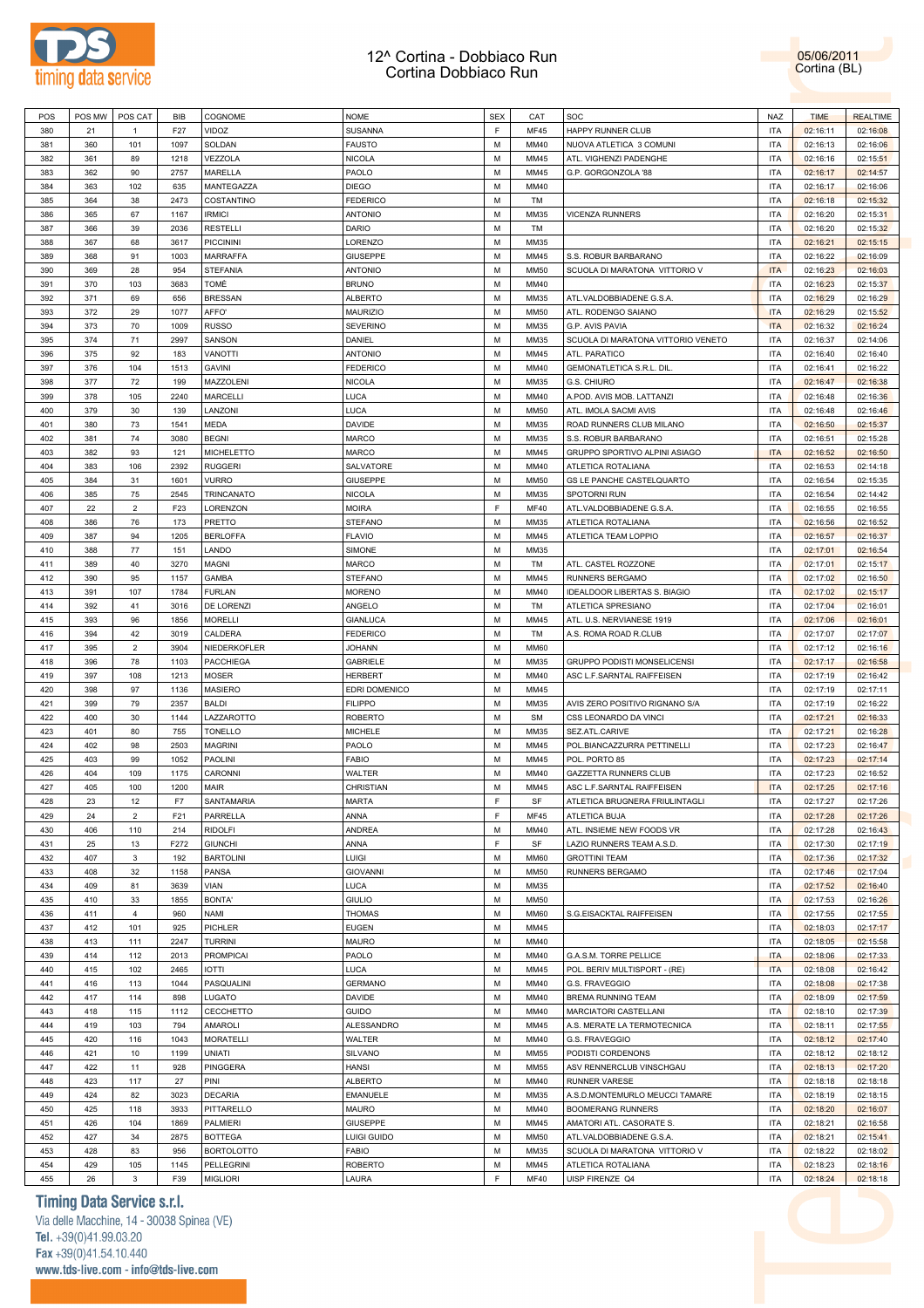



| POS | POS MW | POS CAT      | <b>BIB</b> | COGNOME           | <b>NOME</b>      | <b>SEX</b>  | CAT         | SOC                              | NAZ        | <b>TIME</b> | <b>REALTIME</b> |
|-----|--------|--------------|------------|-------------------|------------------|-------------|-------------|----------------------------------|------------|-------------|-----------------|
| 456 | 430    | 43           | 2679       | <b>VICINI</b>     | LUCA             | М           | TM          | <b>MARATHON CREMONA</b>          | <b>ITA</b> | 02:18:25    | 02:16:33        |
| 457 | 431    | 35           | 943        | LARGURA           | <b>ROBERTO</b>   | M           | MM50        |                                  | <b>ITA</b> |             |                 |
|     |        |              |            |                   |                  |             |             | GR.MARC. CALALZO ATL. CADORE     |            | 02:18:33    | 02:18:08        |
| 458 | 432    | 119          | 1074       | <b>BELLITTO</b>   | DANIELE          | М           | MM40        | POLISPORTIVA MONTEREALE          | <b>ITA</b> | 02:18:35    | 02:18:24        |
| 459 | 433    | 84           | 3658       | MARCHER           | <b>BERTHOLD</b>  | M           | MM35        |                                  | AUT        | 02:18:36    | 02:18:36        |
| 460 | 434    | 36           | 667        | GAVAGNIN          | <b>MAURIZIO</b>  | М           | MM50        | VENEZIA RUNNERS ATL.MURANO       | <b>ITA</b> | 02:18:36    | 02:18:06        |
| 461 | 435    | 106          | 678        | <b>DELL'OGLIO</b> | <b>FABIO</b>     | M           | MM45        | SILCA ULTRALITE TRIATHLON        | <b>ITA</b> | 02:18:37    | 02:18:37        |
|     |        |              |            |                   |                  |             |             |                                  |            |             |                 |
| 462 | 436    | 120          | 175        | <b>BORMOLINI</b>  | <b>BERNARDO</b>  | М           | MM40        | MARATHON C .- ALTA QUOTA LIVIGNO | <b>ITA</b> | 02:18:38    | 02:17:53        |
| 463 | 437    | 85           | 799        | ZANDEGIACOMO      | <b>ENRICO</b>    | M           | MM35        | VOLKSBANK RUNNING TEAM           | <b>ITA</b> | 02:18:40    | 02:18:09        |
| 464 | 438    | 107          | 1219       | <b>BECCEGATO</b>  | <b>GUERRINO</b>  | М           | MM45        |                                  | <b>ITA</b> | 02:18:40    | 02:18:15        |
| 465 | 439    | 86           | 3259       | <b>BOLZATI</b>    | <b>EDOARDO</b>   | M           | MM35        | POL. OTELLO PUTINATI             | <b>ITA</b> | 02:18:46    | 02:17:15        |
| 466 | 440    | 87           | 2162       | PALADINI          | <b>IVANO</b>     | М           | MM35        | ATL. DI LUMEZZANE C.S.P.         | <b>ITA</b> | 02:18:53    | 02:18:16        |
|     |        |              |            |                   |                  |             |             |                                  |            |             |                 |
| 467 | 441    | 108          | 858        | ZIRONI            | <b>FAUSTO</b>    | M           | MM45        | POL. PORTA SARAGOZZA             | <b>ITA</b> | 02:18:55    | 02:18:55        |
| 468 | 442    | 109          | 3596       | <b>PLONER</b>     | <b>FELICE</b>    | М           | MM45        | ASV GHERDEINA RUNNERS            | <b>ITA</b> | 02:18:56    | 02:18:29        |
| 469 | 443    | 121          | 222        | <b>ROSIN</b>      | MARCELLINO       | M           | MM40        | NUOVA ATLETICA 3 COMUNI          | <b>ITA</b> | 02:18:57    | 02:18:50        |
| 470 | 444    | 110          | 763        | DE MARCO          | <b>ROBERTO</b>   | М           | MM45        | POL. OTELLO PUTINATI             | <b>ITA</b> | 02:18:58    | 02:18:49        |
| 471 | 445    | 111          | 124        | SEMENZATO         | <b>MATTIA</b>    | M           | MM45        | SEZ.ATL.CARIVE                   | <b>ITA</b> | 02:18:59    | 02:18:59        |
|     |        |              |            |                   |                  |             |             |                                  |            |             |                 |
| 472 | 446    | 88           | 2124       | PARISE            | MANUEL           | М           | MM35        | RUNNERS OLONA                    | <b>ITA</b> | 02:19:01    | 02:19:01        |
| 473 | 27     | 8            | F592       | <b>TONETTI</b>    | <b>SCILLA</b>    | F           | MF35        | RUNNERS OLONA                    | <b>ITA</b> | 02:19:02    | 02:18:07        |
| 474 | 447    | 31           | 3144       | OLIVERO           | SIMONE           | М           | <b>SM</b>   | LIB. FORNO SERGIO BENETTI        | <b>ITA</b> | 02:19:04    | 02:18:10        |
| 475 | 448    | 122          | 2409       | PELLEGRINO        | PIETRO           | M           | MM40        | ATLETICA TOMMASO ASSI TRANI      | <b>ITA</b> | 02:19:05    | 02:18:24        |
|     |        |              | 2664       |                   |                  | М           |             |                                  |            |             |                 |
| 476 | 449    | 32           |            | GEFTER            | <b>RICCARDO</b>  |             | <b>SM</b>   | N.A. FANFULLA LODIGIANA          | <b>ITA</b> | 02:19:06    | 02:18:19        |
| 477 | 450    | 89           | 1027       | <b>ZOPPETTI</b>   | SIMONE           | M           | MM35        |                                  | <b>ITA</b> | 02:19:10    | 02:18:34        |
| 478 | 451    | 112          | 1057       | CANDIANI          | PAOLO            | М           | MM45        |                                  | <b>ITA</b> | 02:19:10    | 02:18:39        |
| 479 | 452    | 33           | 3569       | MAGONI            | LIVIO            | M           | <b>SM</b>   | LA RECASTELLO RADICI GROUP       | <b>ITA</b> | 02:19:13    | 02:18:03        |
| 480 | 453    | 37           | 1133       | <b>BERGAMIN</b>   | <b>MASSIMO</b>   | М           | MM50        | VV.FF. DI TV ANGELO DALL'ACQUA   | <b>ITA</b> | 02:19:13    | 02:18:31        |
|     |        |              |            |                   |                  |             |             |                                  |            |             |                 |
| 481 | 454    | 113          | 2596       | COCCATO           | <b>FRANCESCO</b> | M           | MM45        | ATLETICA RIVIERA DEL BRENTA      | <b>ITA</b> | 02:19:14    | 02:17:34        |
| 482 | 455    | 38           | 1591       | DI BERNARDO       | IDO              | M           | MM50        | GEMONATLETICA S.R.L. DIL.        | <b>ITA</b> | 02:19:15    | 02:18:56        |
| 483 | 456    | 123          | 3600       | <b>BIANCARDI</b>  | <b>GRAZIANO</b>  | M           | MM40        |                                  | <b>ITA</b> | 02:19:16    | 02:18:52        |
| 484 | 457    | 39           | 874        | PASIN             | <b>AUGUSTO</b>   | М           | MM50        | ATLETICA MOGLIANO                | <b>ITA</b> | 02:19:16    | 02:18:47        |
| 485 | 458    | 124          | 1168       | STEFENELLI        | <b>NICOLA</b>    | M           | MM40        | <b>VICENZA RUNNERS</b>           | <b>ITA</b> | 02:19:16    | 02:18:51        |
|     |        |              |            |                   |                  |             |             |                                  |            |             |                 |
| 486 | 459    | 114          | 1639       | CARAZZAI          | <b>FABRIZIO</b>  | М           | MM45        | ROAD RUNNERS CLUB MILANO         | <b>ITA</b> | 02:19:20    | 02:18:07        |
| 487 | 28     | $\mathbf{1}$ | F35        | <b>FAGGIN</b>     | CARLA            | F           | MF50        | RUNNERS PADOVA                   | <b>ITA</b> | 02:19:21    | 02:19:21        |
| 488 | 460    | 90           | 2781       | DE PIERI          | <b>IVAN</b>      | М           | MM35        | BREMA RUNNING TEAM               | <b>ITA</b> | 02:19:22    | 02:17:00        |
| 489 | 461    | 91           | 3838       | <b>BERNARDI</b>   | EZIO             | M           | MM35        |                                  | <b>ITA</b> | 02:19:27    | 02:16:36        |
|     | 462    |              | 854        |                   |                  | М           | <b>MM50</b> |                                  | <b>ITA</b> |             |                 |
| 490 |        | 40           |            | GALEOTTI          | <b>MASSIMO</b>   |             |             | POL. PORTA SARAGOZZA             |            | 02:19:28    | 02:19:23        |
| 491 | 463    | 125          | 938        | ASSEGNATI         | <b>FRANCESCO</b> | M           | MM40        | ROAD RUNNERS CLUB MILANO         | <b>ITA</b> | 02:19:29    | 02:19:29        |
| 492 | 464    | 126          | 961        | <b>BARBARIA</b>   | <b>STEFANO</b>   | М           | MM40        | ATL. CLUB VILLASANTA             | <b>ITA</b> | 02:19:30    | 02:19:30        |
| 493 | 29     | 4            | F25        | QUALIZZA          | <b>FEDERICA</b>  | $\mathsf F$ | MF40        | GRUPPO SPORTIVO NATISONE         | <b>ITA</b> | 02:19:35    | 02:19:26        |
| 494 | 465    | 34           | 2955       | CASTOLDI          | DAMIANO          | М           | <b>SM</b>   | G.P. AVIS CASTELRAIMONDO         | <b>ITA</b> | 02:19:37    | 02:16:36        |
|     |        |              |            |                   |                  | M           |             |                                  |            |             |                 |
| 495 | 466    | 115          | 937        | GIOVANELLI        | ENZO             |             | MM45        | ATLETICA VITTORIO VENETO         | <b>ITA</b> | 02:19:41    | 02:19:17        |
| 496 | 467    | 127          | 1822       | <b>ROBBA</b>      | PAOLO            | М           | MM40        |                                  | <b>ITA</b> | 02:19:45    | 02:18:26        |
| 497 | 468    | 92           | 3939       | FRIZ              | ALESSANDRO       | M           | MM35        |                                  | <b>ITA</b> | 02:19:45    | 02:19:45        |
| 498 | 30     | 14           | F695       | DE POI            | ANGELA           | E           | SF          | UNIONE SPORTIVA ALDO MORO        | <b>ITA</b> | 02:19:46    | 02:19:46        |
| 499 | 469    | 93           | 1214       | VESCOVO           | ALESSANDRO       | M           | MM35        | G.P. SOLVAY SOLEXIS              | <b>ITA</b> | 02:19:46    | 02:19:34        |
|     |        |              |            |                   |                  |             |             |                                  |            |             |                 |
| 500 | 470    | 128          | 3620       | <b>DABIZZI</b>    | ANDREA           | М           | MM40        | ATLETICA SIGNA                   | <b>ITA</b> | 02:19:47    | 02:18:45        |
| 501 | 471    | 12           | 2081       | MAIOCCHI          | <b>ENRICO</b>    | M           | MM55        | RUNNER VARESE                    | <b>ITA</b> | 02:19:50    | 02:19:07        |
| 502 | 472    | 129          | 2817       | ZANESCO           | CRISTIAN         | М           | MM40        | A.S.D. C.U.S. BRESCIA            | <b>ITA</b> | 02:19:50    | 02:19:36        |
| 503 | 473    | 116          | 1180       | SANIN             | <b>MARTIN</b>    | M           | MM45        | SPORTCLUB MERAN MARATHON A.S.V   | <b>ITA</b> | 02:19:55    | 02:19:30        |
| 504 | 474    | 44           | 3798       | <b>TOMASINI</b>   |                  | M           | TM          |                                  | <b>ITA</b> | 02:19:56    | 02:18:16        |
|     |        |              |            |                   | <b>NICOLA</b>    |             |             |                                  |            |             |                 |
| 505 | 475    | 130          | 2295       | <b>BRUNETTI</b>   | DAVIDE           | м           | MM40        | POLISPORTIVA DIL. SAN VITTORE    | ITA        | 02:19:57    | 02:19:45        |
| 506 | 476    | 131          | 2785       | <b>ANTOLINI</b>   | <b>SERGIO</b>    | M           | MM40        | ATLETICA TIONE                   | <b>ITA</b> | 02:19:57    | 02:19:10        |
| 507 | 477    | 94           | 2828       | DANIELE           | CARLO            | M           | MM35        |                                  | <b>ITA</b> | 02:19:58    | 02:17:45        |
| 508 | 478    | 132          | 2560       | CILLARIO          | <b>MILKO</b>     | М           | MM40        |                                  | <b>ITA</b> | 02:20:00    | 02:15:40        |
| 509 | 479    | 117          | 2744       | MARANO            | <b>NADIO</b>     | M           | MM45        | G.S. BANCARI ROMANI              | <b>ITA</b> | 02:20:01    | 02:17:12        |
|     |        |              |            |                   |                  |             |             |                                  |            |             |                 |
| 510 | 480    | 13           | 1083       | SAPORITO          | <b>MICHELE</b>   | M           | MM55        | POL.VA GIUDICARIE ESTERIORI      | <b>ITA</b> | 02:20:03    | 02:19:57        |
| 511 | 481    | 95           | 2584       | <b>RISATO</b>     | SAUL             | M           | MM35        | ATL.BIOTEKNA MARCON              | <b>ITA</b> | 02:20:03    | 02:18:18        |
| 512 | 482    | 133          | 1197       | DE NARDI          | <b>STEFANO</b>   | M           | MM40        | ATLETICA MARENO                  | <b>ITA</b> | 02:20:07    | 02:19:21        |
| 513 | 483    | 96           | 1649       | <b>BETTARI</b>    | MAURIZIO         | M           | MM35        | A.P.D. PONT-SAINT-MARTIN         | <b>ITA</b> | 02:20:09    | 02:19:37        |
|     |        |              |            |                   |                  | M           |             |                                  |            |             |                 |
| 514 | 484    | 41           | 1972       | <b>BONAVITA</b>   | <b>NUNZIO</b>    |             | MM50        | MULTEDO 1930                     | <b>ITA</b> | 02:20:10    | 02:19:07        |
| 515 | 485    | 118          | 2996       | CORNACCHINI       | <b>FABIANO</b>   | M           | MM45        | ASSINDUSTRIA SPORT PADOVA        | <b>ITA</b> | 02:20:11    | 02:19:43        |
| 516 | 486    | 97           | 1507       | <b>RUFFINO</b>    | <b>FABRIZIO</b>  | M           | MM35        |                                  | <b>ITA</b> | 02:20:12    | 02:18:08        |
| 517 | 487    | 134          | 643        | <b>VIVIAN</b>     | <b>FABIO</b>     | M           | MM40        | <b>LARIO RUNNERS</b>             | <b>ITA</b> | 02:20:12    | 02:19:44        |
| 518 | 488    | 42           | 1095       | <b>MOSTARDA</b>   | <b>MARIO</b>     | M           | MM50        | RUNNERS PADOVA                   | <b>ITA</b> | 02:20:13    | 02:20:04        |
|     |        |              |            |                   |                  |             |             |                                  |            |             |                 |
| 519 | 489    | 43           | 1013       | <b>BELOTTI</b>    | <b>GIUSEPPE</b>  | M           | MM50        | RUNNING TORRE DE' ROVERI         | <b>ITA</b> | 02:20:13    | 02:20:13        |
| 520 | 490    | 119          | 2510       | <b>FERRARI</b>    | <b>MASSIMO</b>   | M           | MM45        | QUELLI DI NOVI                   | <b>ITA</b> | 02:20:14    | 02:18:22        |
| 521 | 491    | 44           | 3159       | <b>CERRI</b>      | GINESIO          | M           | MM50        | G.P. TALAMONA                    | <b>ITA</b> | 02:20:15    | 02:19:02        |
| 522 | 492    | 45           | 3522       | PETRILLO          | <b>ANTONIO</b>   | M           | MM50        | POD. NARNALI                     | <b>ITA</b> | 02:20:15    | 02:18:21        |
| 523 | 493    | 135          | 3325       | PAOLOZZA          | LEONARDO         | M           | MM40        | RUNNERS CLUB AGGGREDIRE          | <b>ITA</b> | 02:20:17    | 02:19:32        |
|     |        |              |            |                   |                  |             |             |                                  |            |             |                 |
| 524 | 494    | 98           | 2857       | <b>FRIGERIO</b>   | MARCO ERNESTO    | M           | MM35        | ROAD RUNNERS CLUB MILANO         | <b>ITA</b> | 02:20:20    | 02:18:16        |
| 525 | 31     | 5            | F608       | PIZZINO           | <b>MARIA</b>     | F           | <b>MF40</b> | A.S.D. PAVANELLO                 | <b>ITA</b> | 02:20:22    | 02:20:22        |
| 526 | 32     | 9            | F290       | <b>BONACCORSI</b> | SAMANTA          | F           | MF35        | G.S. GABBI                       | <b>ITA</b> | 02:20:24    | 02:20:01        |
| 527 | 495    | 120          | 1160       | STECCANELLA       | <b>MAURO</b>     | M           | MM45        | ATL.VICENTINA                    | <b>ITA</b> | 02:20:27    | 02:20:27        |
|     |        |              |            |                   |                  |             |             |                                  |            |             |                 |
| 528 | 496    | 121          | 942        | <b>MENIN</b>      | <b>ANDREA</b>    | M           | MM45        | ATLETICA MOGLIANO                | <b>ITA</b> | 02:20:28    | 02:20:28        |
| 529 | 497    | 136          | 1210       | <b>PARISI</b>     | <b>DAVIDE</b>    | M           | MM40        | S.G EISACKTAL RAIFFEISEN ASV     | <b>SCT</b> | 02:20:28    | 02:20:02        |
| 530 | 498    | 137          | 631        | CARLONI           | ANDREA           | M           | MM40        | G.S. TOCCALMATTO                 | <b>ITA</b> | 02:20:29    | 02:20:17        |
| 531 | 499    | 122          | 1163       | <b>BATTAGLIA</b>  | <b>STEFANO</b>   | M           | MM45        | ATL.VICENTINA                    | <b>ITA</b> | 02:20:30    | 02:20:03        |

### **Timing Data Service s.r.l.**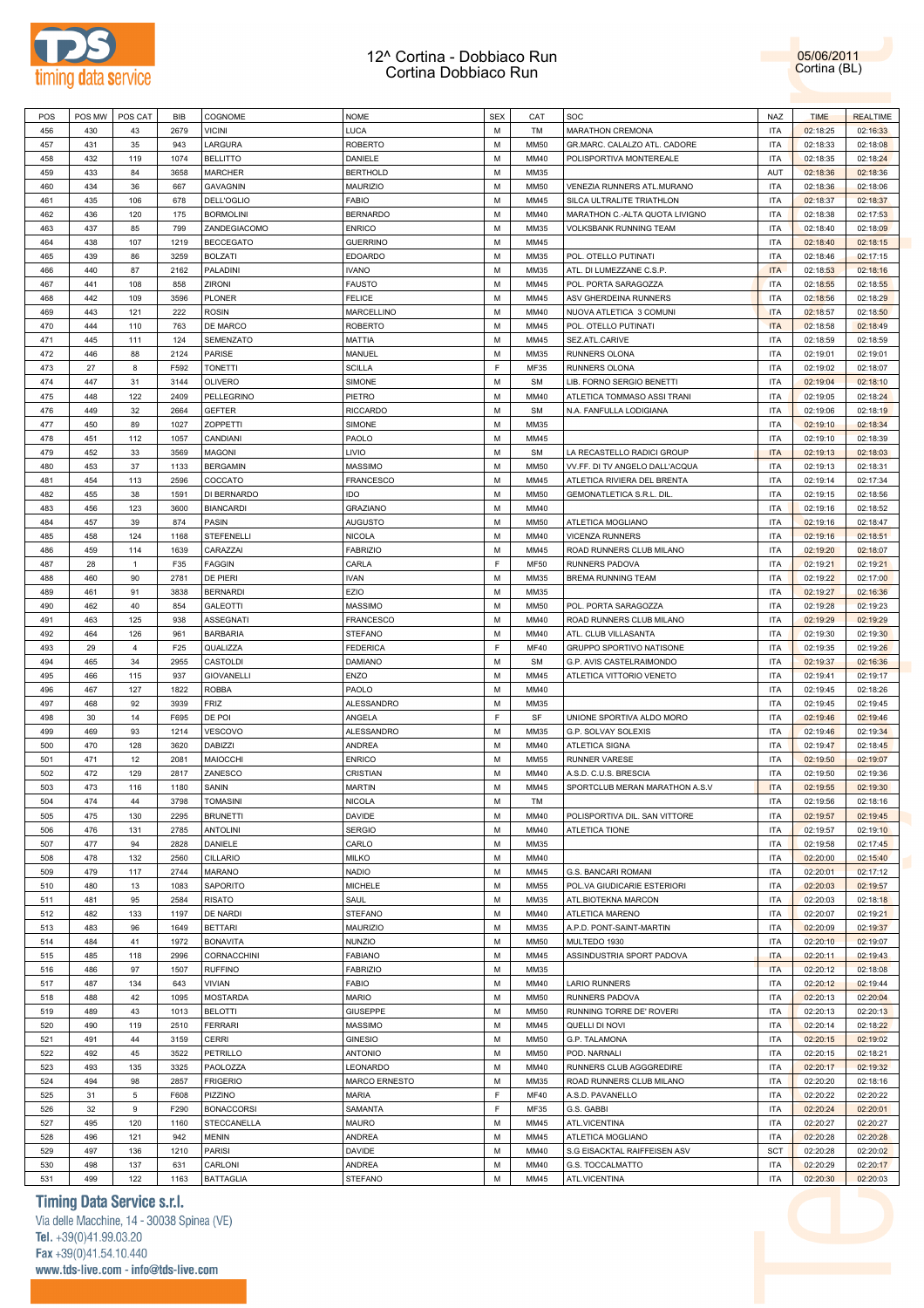



| POS | POS MW | POS CAT        | <b>BIB</b> | COGNOME            | <b>NOME</b>      | <b>SEX</b> | CAT         | SOC                                | <b>NAZ</b> | <b>TIME</b> | <b>REALTIME</b> |
|-----|--------|----------------|------------|--------------------|------------------|------------|-------------|------------------------------------|------------|-------------|-----------------|
|     |        |                |            |                    | <b>SERGIO</b>    |            |             |                                    |            |             |                 |
| 532 | 500    | 123            | 2908       | <b>CENGIA</b>      |                  | M          | MM45        | G.P. AVIS POL. MALAVICINA          | <b>ITA</b> | 02:20:30    | 02:20:30        |
| 533 | 501    | 124            | 978        | DI TURI            | LEONARDO         | M          | MM45        | ATL.MONTEBELLUNA VENETO BANCA      | ITA        | 02:20:31    | 02:20:31        |
| 534 | 502    | 138            | 620        | GALLI              | <b>ANDREA</b>    | M          | MM40        | CIRCOLO AMATORI PODISTI            | <b>ITA</b> | 02:20:33    | 02:20:21        |
| 535 | 503    | 139            | 2395       | <b>GRIGNAFFINI</b> | <b>ENRICO</b>    | м          | MM40        | ATL. BARILLA                       | ITA        | 02:20:34    | 02:19:52        |
| 536 | 33     | $\mathbf{3}$   | F426       | MARDEGAN           | <b>ELSA</b>      | F          | MF45        | IDEALDOOR LIBERTAS S. BIAGIO       | <b>ITA</b> | 02:20:34    | 02:20:05        |
|     |        |                |            |                    |                  |            |             |                                    |            |             |                 |
| 537 | 504    | 45             | 2858       | CASOLINI           | <b>FABIO</b>     | M          | TM          | MARATHON C .- ALTA QUOTA LIVIGNO   | ITA        | 02:20:39    | 02:19:54        |
| 538 | 505    | 140            | 740        | <b>SCHENA</b>      | ANGELO           | M          | MM40        | G.S. OREZZO                        | <b>ITA</b> | 02:20:40    | 02:20:37        |
| 539 | 506    | 141            | 3115       | <b>PUTELLI</b>     | <b>LUIGINO</b>   | M          | MM40        | PODISMO BUTTRIO                    | <b>ITA</b> | 02:20:40    | 02:17:25        |
| 540 | 507    | 142            | 1033       | CARDINALE          | <b>GIUSEPPE</b>  | M          | MM40        | G.P. GORGONZOLA '88                | <b>ITA</b> | 02:20:42    | 02:20:34        |
| 541 | 508    | 99             | 1049       | <b>GHENSI</b>      | <b>FRANCESCO</b> | M          | MM35        | ATLETICA VALLE DI CEMBRA           | <b>ITA</b> | 02:20:43    | 02:17:51        |
|     |        |                |            |                    |                  |            |             |                                    |            |             |                 |
| 542 | 509    | 143            | 3262       | <b>DONEDA</b>      | <b>MAURO</b>     | M          | MM40        | G.S. ALTITUDE                      | <b>ITA</b> | 02:20:43    | 02:20:06        |
| 543 | 510    | 125            | 731        | <b>CREMONESI</b>   | SAVERIO          | M          | MM45        | G.P. AVIS PAVIA                    | <b>ITA</b> | 02:20:45    | 02:20:05        |
| 544 | 511    | 126            | 800        | <b>SEGAT</b>       | <b>MAURO</b>     | M          | MM45        |                                    | <b>ITA</b> | 02:20:45    | 02:20:14        |
| 545 | 512    | 14             | 2251       | <b>BERTON</b>      | LORENZO          | M          | <b>MM55</b> | GRUPPO PODISTI MONSELICENSI        | <b>ITA</b> | 02:20:45    | 02:20:45        |
| 546 | 513    | 46             | 2865       | <b>SILVESTRI</b>   | <b>FEDERICO</b>  | M          | TM          |                                    | <b>ITA</b> | 02:20:47    | 02:19:00        |
|     |        |                |            |                    |                  |            |             |                                    |            |             |                 |
| 547 | 514    | 100            | 2230       | VAGGI              | SAURO            | м          | MM35        | C.S. LUIVAN SETTIGNANO             | <b>ITA</b> | 02:20:47    | 02:19:58        |
| 548 | 515    | 46             | 3510       | <b>GSTALLNIG</b>   | <b>WALTER</b>    | M          | <b>MM50</b> |                                    | AUT        | 02:20:48    | 02:20:43        |
| 549 | 516    | 144            | 1176       | <b>MARTINI</b>     | PIETRO           | M          | MM40        |                                    | <b>ITA</b> | 02:20:49    | 02:20:06        |
| 550 | 517    | 101            | 3560       | <b>BAUR</b>        | ALEXANDER        | M          | MM35        | VOLKSBANK RUNNING TEAM             | <b>ITA</b> | 02:20:52    | 02:20:09        |
| 551 | 518    | 145            | 3674       | <b>GUERRA</b>      | PAOLO            | M          | MM40        |                                    | <b>ITA</b> | 02:20:53    | 02:17:49        |
| 552 | 519    |                | 3589       | LOMBARDI           | <b>GIULIANO</b>  | M          | MM40        |                                    | <b>ITA</b> | 02:20:54    |                 |
|     |        | 146            |            |                    |                  |            |             |                                    |            |             | 02:20:45        |
| 553 | 520    | 127            | 2252       | ZANOVELLO          | LUCA             | M          | MM45        | <b>GRUPPO PODISTI MONSELICENSI</b> | <b>ITA</b> | 02:20:54    | 02:18:18        |
| 554 | 521    | 5              | 1119       | <b>TARGIONI</b>    | <b>ROBERTO</b>   | M          | <b>MM60</b> | AUSONIA CLUB SESTO FIORENTINO      | <b>ITA</b> | 02:20:58    | 02:20:42        |
| 555 | 522    | 15             | 1030       | MAZZOLA            | <b>ANTONIO</b>   | M          | <b>MM55</b> | ATL. RECANATI                      | <b>ITA</b> | 02:21:00    | 02:21:00        |
| 556 | 34     | 6              | F712       | <b>BIANCHINI</b>   | KATIA            | F          | <b>MF40</b> | POL. DIL. SANRAFEL                 | <b>ITA</b> | 02:21:01    | 02:20:47        |
|     |        |                |            |                    |                  |            |             |                                    |            |             |                 |
| 557 | 523    | 128            | 3388       | D'INCA'            | DORIS ANTONIO    | M          | MM45        | PROLOCO TRICHIANA                  | <b>ITA</b> | 02:21:02    | 02:19:40        |
| 558 | 524    | 129            | 885        | ZORZETTO           | PAOLO            | M          | MM45        | <b>ATLETICA MIRAFIORI</b>          | <b>ITA</b> | 02:21:03    | 02:20:39        |
| 559 | 525    | 147            | 2936       | POLLAZZON          | ANDREA           | M          | MM40        |                                    | <b>ITA</b> | 02:21:08    | 02:19:25        |
| 560 | 526    | 102            | 1759       | <b>PACCHETTI</b>   | <b>ANTONIO</b>   | M          | MM35        |                                    | <b>ITA</b> | 02:21:11    | 02:20:55        |
| 561 | 527    | 130            | 917        | <b>TRENTIN</b>     | ALESSANDRO       | M          | MM45        |                                    | <b>ITA</b> | 02:21:15    | 02:20:56        |
|     |        |                |            |                    |                  |            |             |                                    |            |             |                 |
| 562 | 528    | 47             | 903        | VIAN               | <b>RICCARDO</b>  | M          | <b>MM50</b> | <b>ESSETRE RUNNING</b>             | <b>ITA</b> | 02:21:15    | 02:21:00        |
| 563 | 529    | 148            | 703        | <b>BOGO</b>        | STEFANO          | M          | MM40        | SEX AND THE MOUNTAINS              | <b>ITA</b> | 02:21:16    | 02:21:05        |
| 564 | 530    | 47             | 3623       | <b>TREVISAN</b>    | ALESSANDRO       | M          | TM          | VV.FF. DI TV ANGELO DALL'ACQUA     | <b>ITA</b> | 02:21:19    | 02:20:14        |
| 565 | 531    | 48             | 51         | <b>GHISALBERTI</b> | <b>FABIO</b>     | M          | <b>MM50</b> | <b>RUNNERS BERGAMO</b>             | <b>ITA</b> | 02:21:21    | 02:21:21        |
| 566 | 532    | 149            | 3054       | <b>BERTON</b>      | <b>RUDI</b>      | M          | MM40        | A.S.D. PERCORRERE IL SILE          | <b>ITA</b> | 02:21:22    | 02:19:11        |
|     |        |                |            |                    |                  |            |             |                                    |            |             |                 |
| 567 | 533    | 49             | 878        | AVIGLIANO          | RAFFAELE         | M          | <b>MM50</b> | AVIS ASCOLI MARATHON               | <b>ITA</b> | 02:21:26    | 02:21:17        |
| 568 | 534    | 131            | 1863       | VANNUCCI           | LEONARDO         | M          | MM45        |                                    | <b>ITA</b> | 02:21:28    | 02:20:38        |
| 569 | 535    | 132            | 807        | <b>TURRINI</b>     | GIANCARLO        | M          | MM45        | LE SGALMARE COLA'                  | <b>ITA</b> | 02:21:29    | 02:21:09        |
| 570 | 536    | 150            | 3783       | PELLEGRINI         | <b>GINO</b>      | M          | MM40        | ATLETICA MASSA CARRARA             | <b>ITA</b> | 02:21:31    | 02:19:15        |
| 571 | 537    | 133            | 875        | LETTA              | <b>GIAMPAOLO</b> | M          | MM45        | CIRCOLO CANOTTIERI ANIENE          | <b>ITA</b> | 02:21:32    | 02:21:21        |
|     |        |                |            | <b>MORO</b>        |                  |            |             |                                    |            |             |                 |
| 572 | 538    | 103            | 907        |                    | <b>DIEGO</b>     | M          | MM35        | GS.TORTELLINI VOLTAN MARTELLAG     | <b>ITA</b> | 02:21:33    | 02:20:53        |
| 573 | 539    | 104            | 3680       | <b>GROSS</b>       | <b>ULRICH</b>    | M          | MM35        | ASV TELMEKOM TEAM SUEDTIROL        | <b>ITA</b> | 02:21:36    | 02:21:27        |
| 574 | 540    | 50             | 882        | <b>AROLDI</b>      | <b>ROBERTO</b>   | M          | <b>MM50</b> | 3C (COMP. CREMONESE CORRIDORI)     | <b>ITA</b> | 02:21:36    | 02:21:08        |
| 575 | 35     | $\overline{7}$ | F618       | ANGELI             | CRISTINA         | F          | MF40        | <b>MARATHON TRIESTE</b>            | <b>ITA</b> | 02:21:36    | 02:20:51        |
| 576 | 541    | 105            | 661        | LESCHIUTTA         | <b>FRANCESCO</b> | M          | MM35        | <b>BLADE RUNNERS MANIAGO</b>       | <b>ITA</b> | 02:21:38    | 02:21:19        |
|     |        |                |            |                    |                  |            |             |                                    |            |             |                 |
| 577 | 542    | 106            | 719        | <b>PERSICO</b>     | <b>FABRIZIO</b>  | м          | MM35        |                                    | ITA        | 02:21:39    | 02:21:12        |
| 578 | 543    | 151            | 2160       | <b>BERTOLASSI</b>  | <b>DAVIDE</b>    | M          | MM40        | ATL. DI LUMEZZANE C.S.P.           | <b>ITA</b> | 02:21:40    | 02:21:03        |
| 579 | 36     | 10             | F225       | DE NARDIN          | ANNA             | F          | MF35        | ATL.AGORDINA OTTICA MOTTES         | <b>ITA</b> | 02:21:40    | 02:21:29        |
| 580 | 544    | 134            | 2771       | <b>FRANCESCHI</b>  | <b>ANTONIO</b>   | M          | MM45        | <b>BREMA RUNNING TEAM</b>          | <b>ITA</b> | 02:21:41    | 02:18:18        |
| 581 | 545    | 107            | 1615       | <b>REGONATI</b>    | CORRADO          | M          | MM35        | ADIDAS GROUP RUNNING TEAM.IT       | <b>ITA</b> | 02:21:43    | 02:21:03        |
|     |        |                | 3509       |                    | DANIELE          | М          | MM40        |                                    |            |             |                 |
| 582 | 546    | 152            |            | DOTTO              |                  |            |             |                                    | <b>ITA</b> | 02:21:44    | 02:19:39        |
| 583 | 547    | 48             | 676        | <b>GHISELLI</b>    | ALESSANDRO       | М          | TM          | PODISTICA SAMMAURESE               | <b>ITA</b> | 02:21:44    | 02:21:31        |
| 584 | 548    | 51             | 630        | SANSONI            | ANDREA           | M          | <b>MM50</b> | <b>MARATHON CREMONA</b>            | <b>ITA</b> | 02:21:46    | 02:21:27        |
| 585 | 549    | 52             | 1198       | ORLER              | MELCHIORRE LINO  | M          | <b>MM50</b> | U.S. PRIMIERO - SAN MARTINO        | <b>ITA</b> | 02:21:46    | 02:21:12        |
| 586 | 550    | 153            | 818        | <b>KOURTESIS</b>   | <b>DIMITRIOS</b> | M          | MM40        | G. S. D. MOMBOCAR                  | GRE        | 02:21:49    | 02:21:15        |
| 587 | 551    | 16             | 1939       | <b>BERNARDINI</b>  | <b>PIO</b>       | M          | MM55        | POL. PORTO 85                      | <b>ITA</b> | 02:21:50    | 02:18:13        |
|     |        |                |            |                    |                  |            |             |                                    |            |             |                 |
| 588 | 552    | 35             | 706        | <b>ALFONSI</b>     | <b>FILIPPO</b>   | M          | <b>SM</b>   | POL. PORTO 85                      | <b>ITA</b> | 02:21:51    | 02:21:41        |
| 589 | 553    | 53             | 1742       | <b>RICCI</b>       | <b>MARIO</b>     | M          | <b>MM50</b> | ASD RUNN. FIT PROGRAM PESCARA      | <b>ITA</b> | 02:21:51    | 02:19:52        |
| 590 | 554    | 135            | 1120       | <b>PLONER</b>      | <b>MARKUS</b>    | M          | MM45        | A.S.V. NIEDERDORF RAIFFEISEN       | <b>ITA</b> | 02:21:54    | 02:21:16        |
| 591 | 555    | 108            | 2974       | DEL LONGO          | PAOLO            | М          | MM35        | ATLETICA MARENO                    | <b>ITA</b> | 02:21:54    | 02:20:44        |
| 592 | 556    | 136            | 691        | <b>RAGAZZI</b>     | PAOLO            | M          | MM45        | <b>GAZZETTA RUNNERS CLUB</b>       | <b>ITA</b> | 02:21:57    | 02:21:57        |
|     |        |                |            |                    |                  |            |             |                                    |            |             |                 |
| 593 | 557    | 154            | 2660       | COLLETTO           | ROBERTO          | M          | MM40        | <b>EQUIPE RUNNING</b>              | <b>ITA</b> | 02:21:57    | 02:21:57        |
| 594 | 558    | 155            | 732        | <b>MANCINI</b>     | FRANCESCO        | М          | MM40        | POLISPORTIVA S.PIO X               | <b>ITA</b> | 02:22:00    | 02:21:46        |
| 595 | 559    | 137            | 2414       | VIT                | ROLANDO          | М          | MM45        | ATHLETIC CLUB APICILIA             | <b>ITA</b> | 02:22:00    | 02:20:56        |
| 596 | 560    | 109            | 1612       | <b>MARCON</b>      | <b>FABIO</b>     | М          | MM35        |                                    | <b>ITA</b> | 02:22:00    | 02:21:07        |
|     |        |                |            |                    |                  | М          |             |                                    |            |             |                 |
| 597 | 561    | 156            | 1997       | DI LATTE           | VITO ALEXANDER   |            | MM40        | G.S. MONTESTELLA                   | <b>ITA</b> | 02:22:05    | 02:21:17        |
| 598 | 562    | 157            | 3859       | <b>BORTOLUZZI</b>  | <b>MARIO</b>     | М          | MM40        | <b>G.S.TRICHIANA</b>               | <b>ITA</b> | 02:22:07    | 02:22:07        |
| 599 | 563    | 158            | 1874       | <b>MIO</b>         | ANDREA           | М          | MM40        | G.P. D.L. FERROVIARIO UDINE        | <b>ITA</b> | 02:22:08    | 02:18:52        |
| 600 | 564    | 159            | 664        | <b>BELTRAME</b>    | CLAUDIO          | М          | MM40        | BLADE RUNNERS MANIAGO              | <b>ITA</b> | 02:22:08    | 02:21:16        |
| 601 | 565    | 110            | 849        | CASTAGNINI         | ANDREA           | M          | MM35        |                                    | <b>ITA</b> | 02:22:09    | 02:21:48        |
|     | 566    |                | 3403       |                    | MASSIMO          | M          | MM40        |                                    | <b>ITA</b> |             |                 |
| 602 |        | 160            |            | STAFFOLANI         |                  |            |             | G.S. ZELOFORAMAGNO                 |            | 02:22:10    | 02:18:21        |
| 603 | 567    | 138            | 3303       | <b>BATTISTONI</b>  | LUCA             | М          | MM45        | TRAGUARDO VOLANTE RACING           | <b>ITA</b> | 02:22:11    | 02:20:12        |
| 604 | 568    | 161            | 1047       | <b>TOLIN</b>       | <b>MAURIZIO</b>  | M          | MM40        |                                    | <b>ITA</b> | 02:22:11    | 02:21:51        |
| 605 | 569    | 54             | 639        | <b>BUSI</b>        | IVO              | М          | <b>MM50</b> | ATL. PRESEZZO                      | <b>ITA</b> | 02:22:12    | 02:21:57        |
| 606 | 570    | 111            | 2037       | MALAGUTI           | ALESSANDRO       | М          | MM35        | <b>ATHLON RUNNERS</b>              | <b>ITA</b> | 02:22:13    | 02:21:23        |
|     |        |                |            |                    |                  |            |             |                                    |            |             |                 |
| 607 | 571    | 55             | 3677       | PALAVRA            | VJEKOSLAV        | М          | <b>MM50</b> | U.S. VIRTUS BINASCO ATL.           | BIH        | 02:22:13    | 02:21:13        |

### **Timing Data Service s.r.l.**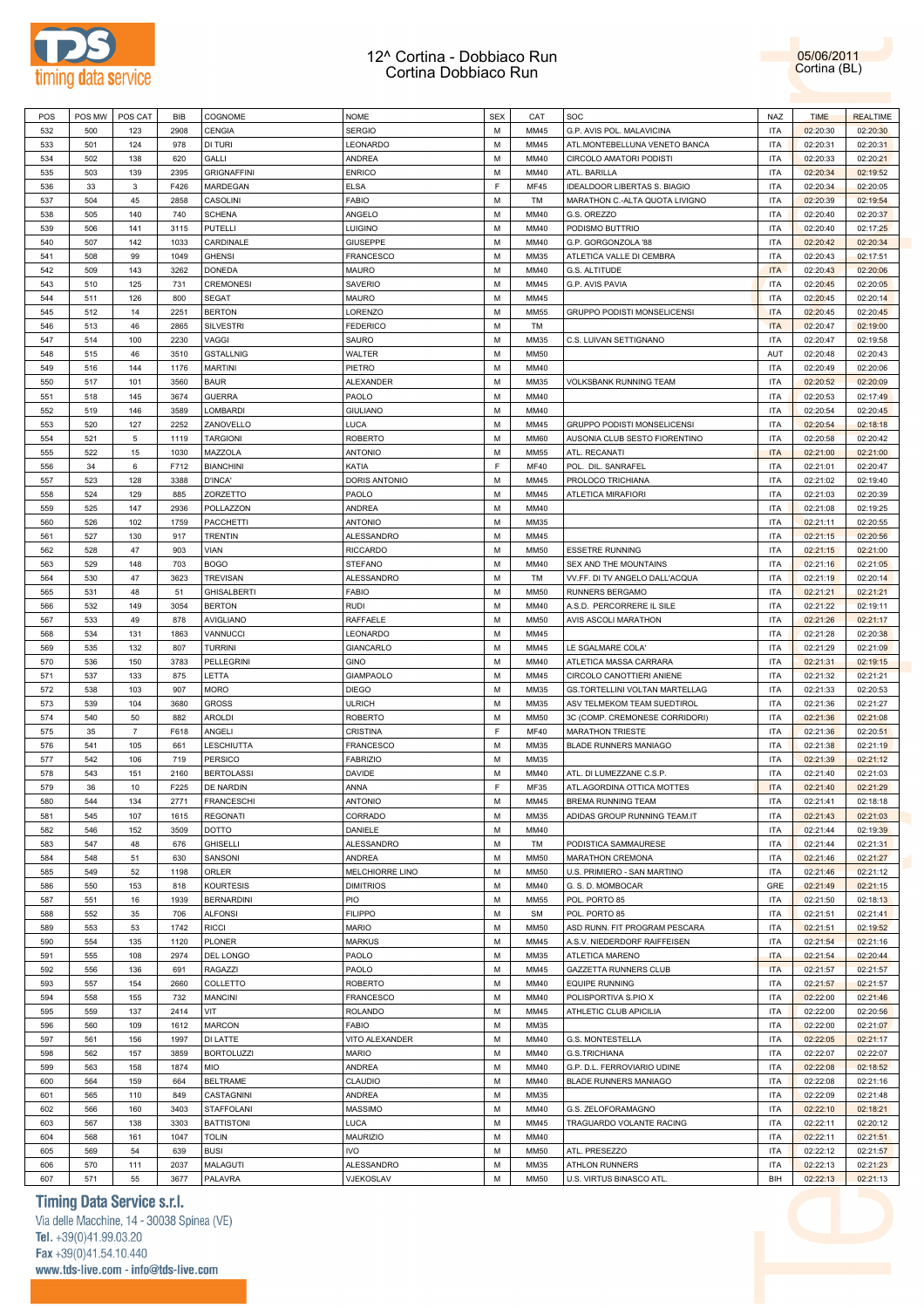



| POS        | POS MW     | POS CAT        | BIB         | COGNOME             | <b>NOME</b>                 | <b>SEX</b>  | CAT         | SOC                            | NAZ                      | <b>TIME</b>          | <b>REALTIME</b>      |
|------------|------------|----------------|-------------|---------------------|-----------------------------|-------------|-------------|--------------------------------|--------------------------|----------------------|----------------------|
| 608        | 572        | 162            | 2070        | <b>RIVOLTA</b>      | <b>IVANO</b>                | М           | MM40        | <b>SCI CLUB LISSONE</b>        | <b>ITA</b>               | 02:22:13             | 02:20:37             |
| 609        | 573        | 163            | 714         | CIOTOLA             | SALVATORE                   | М           | MM40        | <b>MARIO TOSI TARVISIO</b>     | <b>ITA</b>               | 02:22:14             | 02:20:09             |
|            |            |                |             |                     |                             |             |             |                                |                          |                      |                      |
| 610        | 574        | 164            | 2631        | PETRANGELI          | <b>STEFANO</b>              | М           | MM40        |                                | ITA                      | 02:22:15             | 02:21:22             |
| 611        | 575        | 139            | 3415        | <b>BOLLINI</b>      | <b>ANDREA</b>               | M           | MM45        | ASD POD. LIPPO CALDERARA       | <b>ITA</b>               | 02:22:16             | 02:22:01             |
| 612        | 576        | 49             | 2720        | <b>MANGIA</b>       | <b>MATTEO</b>               | М           | TM          |                                | ITA                      | 02:22:16             | 02:20:34             |
| 613        | 577        | 50             | 1706        | PIAZZA              | CRISTIAN                    | M           | TM          | <b>BLADE RUNNERS MANIAGO</b>   | <b>ITA</b>               | 02:22:18             | 02:20:50             |
| 614        | 578        | 56             | 916         | POMPEO              | LORENO                      | М           | <b>MM50</b> | <b>BREMA RUNNING TEAM</b>      | <b>ITA</b>               | 02:22:18             | 02:22:01             |
|            | 37         |                |             |                     |                             | F           |             |                                |                          |                      |                      |
| 615        |            | $\overline{4}$ | F685        | <b>ZOCCOLI</b>      | <b>GIOVANNA</b>             |             | <b>MF45</b> | G.S. PASTA GRANAROLO           | <b>ITA</b>               | 02:22:20             | 02:22:06             |
| 616        | 579        | 17             | 1062        | <b>GIROTTO</b>      | LEANDRO                     | М           | MM55        | A.S.TREVISOSTAR                | <b>ITA</b>               | 02:22:21             | 02:18:46             |
| 617        | 580        | 140            | 2554        | <b>FERRARI</b>      | <b>GIUSEPPE</b>             | M           | MM45        | ALASSIO IN SALUTE RUNNING TEAM | <b>ITA</b>               | 02:22:22             | 02:20:26             |
| 618        | 581        | 112            | 3304        | <b>SECCHI</b>       | <b>ERALDO</b>               | М           | MM35        |                                | <b>ITA</b>               | 02:22:22             | 02:21:34             |
| 619        | 582        | 165            | 1070        | <b>ROS</b>          | <b>LUCA</b>                 | M           | MM40        | ATLETICA AVIANO                | <b>ITA</b>               | 02:22:23             | 02:22:07             |
|            |            |                |             |                     |                             |             |             |                                |                          |                      |                      |
| 620        | 583        | 57             | 1035        | <b>BOLLORINO</b>    | <b>GIACOMO</b>              | М           | <b>MM50</b> | S.S. RUNNERS LOANO             | ITA                      | 02:22:24             | 02:22:15             |
| 621        | 584        | 18             | 1116        | <b>SERENA</b>       | PAOLO                       | M           | MM55        | MARCIATORI CASTELLANI          | <b>ITA</b>               | 02:22:24             | 02:21:37             |
| 622        | 585        | 113            | 876         | COLOMBO             | <b>MARCO</b>                | М           | MM35        | U.S. SANGIORGESE               | <b>ITA</b>               | 02:22:25             | 02:22:02             |
| 623        | 586        | $\overline{2}$ | 3514        | <b>RANDELLI</b>     | <b>ALESSIO</b>              | M           |             |                                | <b>ITA</b>               | 02:22:26             | 02:20:31             |
| 624        | 587        | 166            | 205         | <b>VERONESE</b>     | <b>FABBIO</b>               | М           | MM40        | NUOVA ATLETICA 3 COMUNI        | ITA                      | 02:22:26             | 02:22:05             |
|            |            |                |             |                     |                             |             |             |                                |                          |                      |                      |
| 625        | 588        | 58             | 3584        | CAMUFFO             | ARNALDO                     | M           | <b>MM50</b> | TURBOLENTO MILANO              | <b>ITA</b>               | 02:22:30             | 02:21:48             |
| 626        | 589        | 114            | 3894        | <b>GRANDI</b>       | <b>MAURO</b>                | М           | MM35        |                                | <b>ITA</b>               | 02:22:30             | 02:18:42             |
| 627        | 590        | 115            | 1023        | DE NARDO            | <b>BENNI</b>                | M           | MM35        |                                | <b>ITA</b>               | 02:22:33             | 02:22:20             |
| 628        | 591        | 167            | 834         | <b>TOLLARI</b>      | <b>CLAUDIO</b>              | М           | MM40        | ATL. FRIGNANO - POL. PAVULLESE | <b>ITA</b>               | 02:22:34             | 02:22:17             |
|            |            |                |             |                     |                             | M           |             |                                |                          |                      |                      |
| 629        | 592        | 141            | 647         | CAPPELLINI          | <b>MAURO</b>                |             | MM45        | G.P. CASALESE                  | <b>ITA</b>               | 02:22:37             | 02:22:07             |
| 630        | 593        | 19             | 668         | <b>NATOLLI</b>      | <b>BRUNO</b>                | М           | MM55        | VENEZIA RUNNERS ATL.MURANO     | ITA                      | 02:22:49             | 02:22:17             |
| 631        | 594        | 51             | 3593        | LONGO               | <b>GIACOMO</b>              | M           | TM          | AMATORI ATL.CHIRIGNAGO         | <b>ITA</b>               | 02:22:49             | 02:19:46             |
| 632        | 595        | 116            | 1823        | <b>ROSSI</b>        | <b>GIULIANO</b>             | М           | MM35        |                                | <b>ITA</b>               | 02:22:50             | 02:22:43             |
| 633        | 596        | 142            | 1737        | <b>BOSCARINI</b>    | ANDREA                      | M           | MM45        |                                | <b>ITA</b>               | 02:22:50             | 02:22:23             |
|            |            |                |             |                     |                             |             |             |                                |                          |                      |                      |
| 634        | 597        | 143            | 1771        | DE GRANDI           | VALENTINO                   | М           | MM45        | G.P.V. TAGICAR VILLAFRANCA VR  | ITA                      | 02:22:51             | 02:22:34             |
| 635        | 598        | 168            | 1698        | DE DEA              | <b>MICHELE</b>              | M           | MM40        | FOOTWORKS SPORTING TEAM ROMA   | <b>ITA</b>               | 02:22:53             | 02:21:13             |
| 636        | 599        | 59             | 2835        | <b>LONARDI</b>      | CARLO ALBERTO               | М           | <b>MM50</b> | C.U.S.VERONA SEZ.ATLETICA      | ITA                      | 02:22:53             | 02:20:56             |
| 637        | 600        | 117            | 3969        | <b>MORO</b>         | ALESSANDRO                  | M           | MM35        |                                | <b>ITA</b>               | 02:22:54             | 02:21:34             |
| 638        | 601        | 169            | 1646        | <b>PIVA</b>         | ANDREA                      | М           | MM40        | <b>LARIO RUNNERS</b>           | <b>ITA</b>               | 02:22:56             | 02:21:22             |
|            |            |                |             |                     |                             |             |             |                                |                          |                      |                      |
| 639        | 602        | 118            | 1843        | <b>GUERRIERO</b>    | <b>MICHELE</b>              | M           | MM35        | <b>DELEZ TEAM</b>              | <b>ITA</b>               | 02:22:56             | 02:21:25             |
| 640        | 603        | 170            | 3461        | LATINI              | <b>MAURIZIO</b>             | М           | MM40        |                                | <b>ITA</b>               | 02:22:56             | 02:19:56             |
| 641        | 604        | 171            | 2555        | CARRARO             | MAURIZIO                    | M           | MM40        | <b>ESSETRE RUNNING</b>         | <b>ITA</b>               | 02:22:57             | 02:19:34             |
| 642        | 605        | 52             | 848         | <b>RAVAIOLI</b>     | CRISTIANO                   | М           | TM          |                                | ITA                      | 02:23:00             | 02:22:17             |
| 643        | 606        | 119            | 1876        | TESSAROLLO          | LUCA                        | M           | MM35        |                                | <b>ITA</b>               | 02:23:01             | 02:20:02             |
|            |            |                |             |                     |                             |             |             |                                |                          |                      |                      |
| 644        | 607        | 60             | 629         | <b>BAIONI</b>       | <b>ALFIO</b>                | М           | <b>MM50</b> | GINN.MONZESE FORTI E LIBERI    | ITA                      | 02:23:02             | 02:22:55             |
| 645        | 608        | 172            | 2717        | <b>BUTTA</b>        | PARIDE ROBERTO              | M           | MM40        | ATLETICA MARATHON ALMENNO S.S. | <b>ITA</b>               | 02:23:03             | 02:21:48             |
| 646        | 38         | 8              | F275        | LIZIER              | LAURA                       | F           | MF40        |                                | ITA                      | 02:23:03             | 02:22:23             |
| 647        | 609        | 173            | 1195        | DA ROS              | <b>GIANPIETRO</b>           | M           | MM40        | ATLETICA MARENO                | <b>ITA</b>               | 02:23:05             | 02:21:05             |
|            |            | 174            | 790         | GALLI               | <b>GIULIANO</b>             | М           | MM40        | A.S.D. MARCIACARATESI          | <b>ITA</b>               | 02:23:07             | 02:22:50             |
|            |            |                |             |                     |                             |             |             |                                |                          |                      |                      |
| 648        | 610        |                |             |                     |                             |             |             |                                |                          |                      |                      |
| 649        | 611        | 144            | 2296        | LOCATELLI           | ANDREA                      | M           | MM45        | G.S. OREZZO                    | <b>ITA</b>               | 02:23:09             | 02:22:36             |
| 650        | 612        | 120            | 2211        | <b>GAMBARO</b>      | <b>MICHELE</b>              | М           | MM35        | A.S.D. PAVANELLO               | <b>ITA</b>               | 02:23:11             | 02:22:20             |
| 651        | 613        | 145            | 860         | <b>MARZADURI</b>    | <b>ROBERTO</b>              | M           | MM45        | POL. DIL. SANRAFEL             | <b>ITA</b>               | 02:23:12             | 02:23:12             |
| 652        | 614        | 53             | 3598        | <b>SCARPA</b>       | <b>NICOLA</b>               | М           | TM          |                                | <b>ITA</b>               |                      | 02:19:42             |
|            |            |                |             |                     |                             |             |             |                                |                          | 02:23:14             |                      |
| 653        | 615        | 20             | 628         | <b>MAGNANI</b>      | PIERLUIGI                   | M           | MM55        | G.P. AVIS PAVIA                | <b>ITA</b>               | 02:23:14             | 02:23:14             |
| 654        | 616        | 175            | 3609        | <b>BIANCHI</b>      | <b>GIANNI</b>               | М           | MM40        | G.S.AMATORI POD. AREZZO        | ITA                      | 02:23:15             | 02:19:40             |
| 655        | 39         | 9              | F465        | D'ASCENZO           | CINZIA                      | F           | <b>MF40</b> | 2002 MARATHON CLUB             | <b>ITA</b>               | 02:23:15             | 02:21:59             |
| 656        | 617        | 61             | 2269        | <b>SCOTTI</b>       | <b>GIOVANNI</b>             | M           | <b>MM50</b> | U.S. LA SPORTIVA               | <b>ITA</b>               | 02:23:17             | 02:22:11             |
|            |            |                |             |                     |                             |             |             |                                |                          |                      |                      |
| 657        | 618        | 62             | 1054        | <b>TURRIN</b>       | <b>OTTAVIO</b>              | М           | <b>MM50</b> | ASS.GIRO DELLE MURA CITTA"FEL  | ITA                      | 02:23:17             | 02:22:53             |
| 658        | 619        | 36             | 911         | <b>MADDALONI</b>    | DANIELE                     | M           | <b>SM</b>   | <b>SSV BRIXEN</b>              | <b>ITA</b>               | 02:23:19             | 02:22:48             |
| 659        | 620        | 176            | 1048        | <b>MOSSOLIN</b>     | <b>MICHELE</b>              | М           | MM40        | MONTELLO RUNNERS CLUB          | ITA                      | 02:23:19             | 02:22:59             |
| 660        | 40         | 10             | F938        | <b>ECKL</b>         | ANGELIKA                    | $\mathsf F$ | <b>MF40</b> |                                | <b>ITA</b>               | 02:23:19             | 02:23:11             |
| 661        | 621        | 177            | 3419        | <b>SCAINI</b>       | CRISTIANO                   | М           | MM40        | <b>GS ALTITUDE</b>             | <b>ITA</b>               | 02:23:22             | 02:22:46             |
| 662        | 41         | 15             | F558        | VIDILI              | <b>ISABELLA</b>             | F           | SF          | G.A.S.M. TORRE PELLICE         | <b>ITA</b>               | 02:23:23             | 02:22:50             |
|            |            |                |             |                     |                             |             |             |                                |                          |                      |                      |
| 663        | 622        | 146            | 1878        | PECILE              | <b>GIULIO</b>               | M           | MM45        | G.M. G.S. AQUILE FRIULANE      | <b>ITA</b>               | 02:23:23             | 02:22:34             |
| 664        | 623        | 147            | 711         | <b>SEGHETTI</b>     | CLAUDIO                     | M           | MM45        | POL. PORTO 85                  | ITA                      | 02:23:26             | 02:22:46             |
| 665        | 624        | 63             | 2626        | CRISTALLI           | <b>GIUSEPPE</b>             | M           | <b>MM50</b> | ASD. ATLETICA CINGOLI          | <b>ITA</b>               | 02:23:26             | 02:21:00             |
| 666        | 625        | 64             | 1131        | <b>MIDENA</b>       | DANIELE                     | M           | <b>MM50</b> | G. S. ALPINI UDINE             | <b>ITA</b>               | 02:23:30             | 02:23:08             |
|            |            |                |             |                     |                             |             |             |                                |                          |                      |                      |
| 667        | 626        | 148            | 1156        | <b>BONALUMI</b>     | MASSIMO                     | М           | MM45        | RUNNERS BERGAMO                | <b>ITA</b>               | 02:23:32             | 02:23:13             |
| 668        | 627        | 37             | 2516        | <b>MOLTONI</b>      | <b>NICOLA</b>               | M           | <b>SM</b>   | PT SKYRUNNING                  | <b>ITA</b>               | 02:23:34             | 02:22:57             |
| 669        | 628        | 65             | 3032        | <b>MARINI</b>       | PIERLUIGI                   | М           | <b>MM50</b> | ATL. VILLONGO                  | <b>ITA</b>               | 02:23:36             | 02:22:10             |
| 670        | 42         | $\overline{c}$ | F850        | COMIOTTO            | LARA                        | F           | TF          | PROLOCO TRICHIANA              | <b>ITA</b>               | 02:23:38             | 02:22:51             |
| 671        | 629        | 66             | 1652        | PADOVANI            | PIETRO                      | М           | <b>MM50</b> | G.P. CASALESE                  | <b>ITA</b>               | 02:23:38             | 02:23:07             |
|            |            |                |             |                     |                             |             |             |                                |                          |                      |                      |
| 672        | 630        | 121            | 2797        | <b>TREVISAN</b>     | <b>NICOLA</b>               | M           | MM35        |                                | <b>ITA</b>               | 02:23:45             | 02:22:37             |
| 673        | 631        | 54             | 3084        | COSTA               | ALESSANDRO                  | M           | TM          |                                | <b>ITA</b>               | 02:23:50             | 02:22:03             |
| 674        | 632        | 149            | 1834        | ZANCHETTA           | <b>MORENO</b>               | M           | MM45        | LIBERTAS UDINE                 | <b>ITA</b>               | 02:23:50             | 02:23:24             |
| 675        | 633        | 150            | 950         | PAULATO             | <b>GIUSEPPE</b>             | M           | MM45        | ASS.SPORT.DILETTANT.DRIBBLING  | <b>ITA</b>               | 02:23:50             | 02:23:36             |
|            | 634        | 178            | 2157        | <b>MENNA</b>        |                             | M           | MM40        |                                |                          |                      |                      |
| 676        |            |                |             |                     | <b>ANTONIO</b>              |             |             | ATL. IMOLA SACMI AVIS          | <b>ITA</b>               | 02:23:53             | 02:21:20             |
| 677        | 635        | 179            | 2435        | <b>RATAZZI</b>      | ALESSANDRO                  | M           | MM40        | RUNNERS BERGAMO                | <b>ITA</b>               | 02:23:57             | 02:22:37             |
| 678        | 636        | 180            | 2138        | SACILOTTO           | <b>GIANLUCA</b>             | M           | MM40        | IDEALDOOR LIBERTAS S. BIAGIO   | <b>ITA</b>               | 02:23:59             | 02:22:15             |
| 679        | 637        | 181            | 957         | ZOPPAS              | <b>MICHELE</b>              | М           | MM40        | SCUOLA DI MARATONA VITTORIO V  | <b>ITA</b>               | 02:24:02             | 02:23:43             |
| 680        | 638        | 122            | 2345        | ZILIANI             | STEFANO                     | м           | MM35        | MARATHON CREMONA               | ITA                      | 02:24:03             | 02:24:03             |
|            |            |                |             |                     |                             |             |             |                                |                          |                      |                      |
| 681        | 639        | 182            | 2072        | NACCARATO           | ALESSANDRO                  | М           | MM40        |                                | <b>ITA</b>               | 02:24:03             | 02:23:01             |
| 682<br>683 | 640<br>641 | 55<br>123      | 1848<br>889 | FOLLA<br>NONFARMALE | CARLO ALBERTO<br>ALESSANDRO | М<br>М      | TM<br>MM35  | G.S. AQUILEIA<br>ATL. BANCOLE  | <b>ITA</b><br><b>ITA</b> | 02:24:05<br>02:24:11 | 02:20:36<br>02:23:54 |

# **Timing Data Service s.r.l.**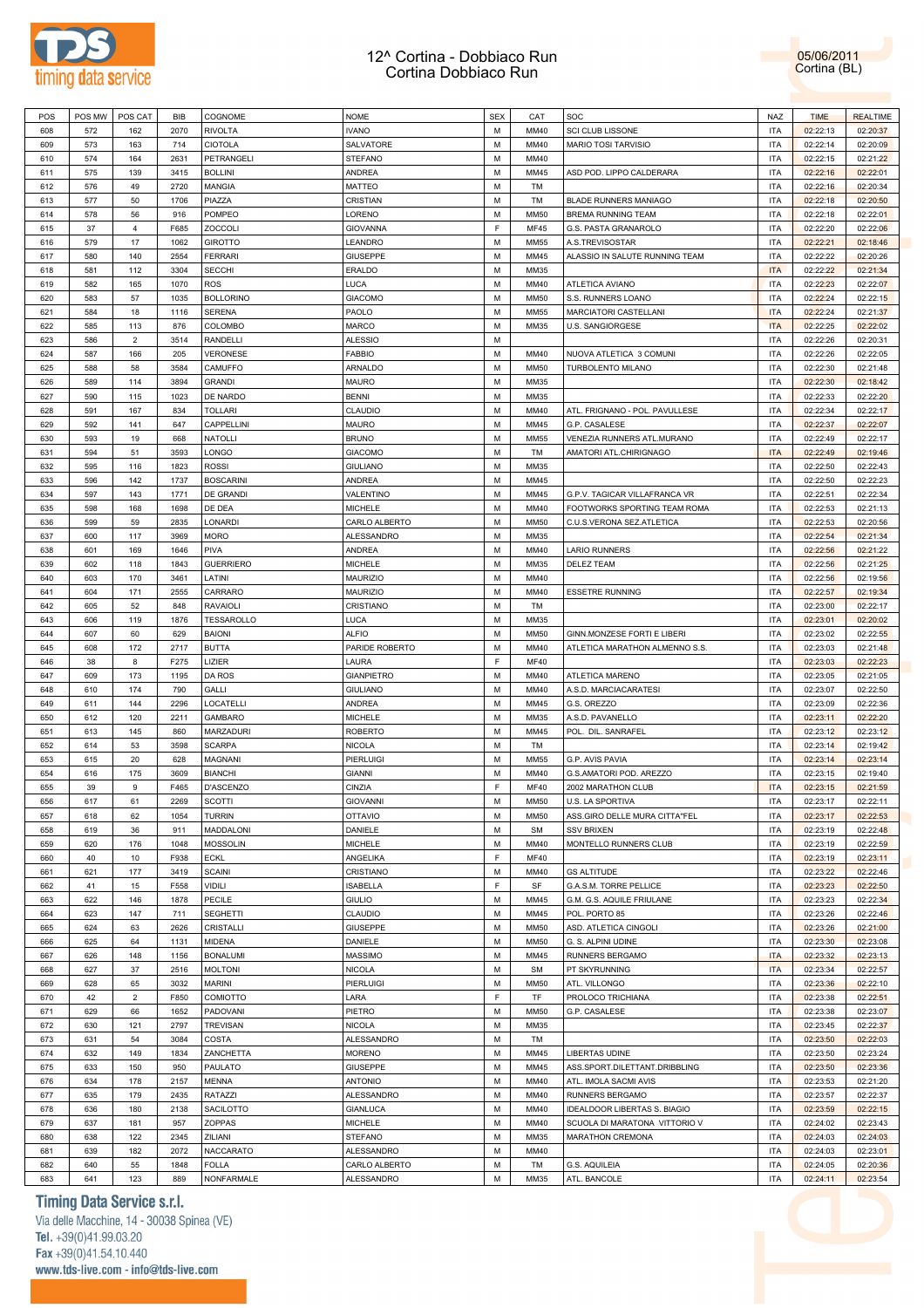

05/06/2011 Cortina (BL)

| POS | POS MW | POS CAT        | BIB  | COGNOME           | <b>NOME</b>             | <b>SEX</b> | CAT         | <b>SOC</b>                     | <b>NAZ</b> | <b>TIME</b> | <b>REALTIME</b> |
|-----|--------|----------------|------|-------------------|-------------------------|------------|-------------|--------------------------------|------------|-------------|-----------------|
| 684 | 642    | 183            | 947  | <b>MARCATO</b>    | WALTER                  | M          | MM40        | BREMA RUNNING TEAM             | <b>ITA</b> | 02:24:12    | 02:23:57        |
| 685 | 643    | 184            | 3794 | VIGLIETTI         | <b>ANDREA</b>           | M          | MM40        | ATLETICA CAIRO                 | <b>ITA</b> | 02:24:13    | 02:20:54        |
| 686 | 644    | 124            | 3427 | <b>FRASSI</b>     | <b>FILIPPO</b>          | M          | MM35        | ATLETICA MASSA CARRARA         | <b>ITA</b> | 02:24:13    | 02:21:55        |
| 687 | 645    | 185            | 1215 | <b>MAGONI</b>     | PAOLO                   | M          | <b>MM40</b> |                                | <b>ITA</b> | 02:24:14    | 02:23:30        |
|     |        |                |      |                   |                         |            |             |                                |            |             |                 |
| 688 | 646    | 151            | 649  | <b>APUZZO</b>     | <b>FERDINANDO</b>       | M          | MM45        | SEZ.ATL.CARIVE                 | <b>ITA</b> | 02:24:15    | 02:23:54        |
| 689 | 43     | 5              | F242 | <b>NALESSO</b>    | <b>MARIA GRAZIA</b>     | E          | <b>MF45</b> | RUNNERS TEAM ZANE'             | <b>ITA</b> | 02:24:16    | 02:24:03        |
| 690 | 647    | 186            | 3555 | VANZO             | PAOLO                   | M          | MM40        |                                | <b>ITA</b> | 02:24:17    | 02:21:22        |
| 691 | 44     | 3              | F360 | PODGORSKA         | ANNA                    | F          | <b>TF</b>   |                                | POL        | 02:24:18    | 02:22:59        |
| 692 | 648    | 152            | 612  | <b>FILIPAZ</b>    | <b>FRANCO</b>           | M          | MM45        | G.S. AMICI DEL TRAM DE OPCINA  | <b>ITA</b> | 02:24:18    | 02:23:37        |
| 693 | 649    | 125            | 3367 | VIOL              | <b>NICOLA</b>           | M          | MM35        | PODISTI CORDENONS              | <b>ITA</b> | 02:24:19    | 02:23:12        |
| 694 | 650    | 126            | 3916 | SALVADOR          | <b>MAURO</b>            | M          | <b>MM35</b> |                                | <b>ITA</b> | 02:24:19    | 02:22:02        |
| 695 | 651    | 153            | 738  | <b>GUADAGNIN</b>  | LORIS                   | M          | MM45        | ANA FELTRE                     | <b>ITA</b> | 02:24:20    | 02:23:59        |
| 696 | 45     | 6              | F40  | PRAMSTALLER       | <b>MONIKA</b>           | F          | <b>MF45</b> | <b>MACKI NACKI</b>             | <b>ITA</b> | 02:24:22    | 02:24:16        |
|     |        |                |      |                   |                         | M          | MM45        |                                | <b>ITA</b> |             |                 |
| 697 | 652    | 154            | 862  | <b>SANDRI</b>     | <b>FABRIZIO</b>         |            |             | POL. DIL. SANRAFEL             |            | 02:24:22    | 02:24:22        |
| 698 | 653    | 67             | 3418 | DUÒ               | <b>ENRICO</b>           | M          | MM50        | ASS. DILET. CANAVESE 2005      | <b>ITA</b> | 02:24:23    | 02:21:09        |
| 699 | 654    | 127            | 3691 | <b>VERDI</b>      | CHRISTIAN               | M          | MM35        | ASD LA MICHETTA                | <b>ITA</b> | 02:24:27    | 02:22:10        |
| 700 | 655    | 155            | 1905 | CALDARELLI        | <b>FRANCESCO</b>        | M          | MM45        | ROAD RUNNERS CLUB MILANO       | <b>ITA</b> | 02:24:27    | 02:21:53        |
| 701 | 656    | 6              | 773  | CATOZZI           | <b>GIANCARLO</b>        | M          | <b>MM60</b> | POL. DIL. SANRAFEL             | <b>ITA</b> | 02:24:29    | 02:24:05        |
| 702 | 657    | 128            | 775  | MAZZANTI          | <b>MARCO</b>            | M          | MM35        | G.S. PASTA GRANAROLO           | <b>ITA</b> | 02:24:30    | 02:24:00        |
| 703 | 658    | 68             | 817  | LONARDI           | <b>STEFANO</b>          | M          | MM50        | G. S. D. MOMBOCAR              | <b>ITA</b> | 02:24:30    | 02:23:56        |
| 704 | 659    | 187            | 1208 | SIMONATO          | <b>CESARINO</b>         | M          | <b>MM40</b> | <b>BREMA RUNNING TEAM</b>      | <b>ITA</b> | 02:24:32    | 02:24:17        |
| 705 | 660    | 129            | 1630 | POLINI            | PAOLO                   | M          | MM35        | A.S.D. ESERCITO COMTER         | <b>ITA</b> | 02:24:32    | 02:23:22        |
| 706 | 661    | 188            | 727  |                   |                         | M          | MM40        | ATL. IMOLA SACMI AVIS          | <b>ITA</b> |             |                 |
|     |        |                |      | SAVINI            | <b>MATTEO</b>           |            |             |                                |            | 02:24:33    | 02:24:16        |
| 707 | 662    | 156            | 2076 | SARGOLINI         | AMEDEO                  | M          | MM45        | GP M. DELLA TOLFA L'AIRONE     | <b>ITA</b> | 02:24:34    | 02:22:09        |
| 708 | 663    | 189            | 2994 | LAMBERTI          | <b>ALBERTO</b>          | M          | <b>MM40</b> | YOUNG RUNNING                  | <b>ITA</b> | 02:24:36    | 02:24:16        |
| 709 | 664    | 190            | 766  | <b>CIOLLI</b>     | <b>FABIO</b>            | M          | MM40        |                                | <b>ITA</b> | 02:24:37    | 02:24:22        |
| 710 | 46     | 11             | F244 | SQUILLACE         | <b>SILVIA</b>           | F          | MF35        |                                | <b>ITA</b> | 02:24:37    | 02:24:26        |
| 711 | 665    | 21             | 788  | <b>BATTAGLIN</b>  | <b>GIANCARLO</b>        | M          | MM55        | ATL C.R.C. CA'FOSCARI          | <b>ITA</b> | 02:24:38    | 02:24:05        |
| 712 | 666    | 56             | 3919 | NOALE             | <b>MARCO</b>            | M          | TM          | LA FULMINEA RUNNING TEAM       | <b>ITA</b> | 02:24:39    | 02:22:36        |
| 713 | 667    | 22             | 3684 | <b>DA ROIT</b>    | <b>ARDUINO</b>          | M          | MM55        |                                | <b>ITA</b> | 02:24:41    | 02:24:41        |
| 714 | 668    | 130            | 3685 | <b>FRIZ</b>       | DANIELE                 | M          | MM35        |                                | <b>ITA</b> | 02:24:41    | 02:24:41        |
| 715 | 669    | 69             | 926  | WIELAND           | <b>HERBERT</b>          | M          | <b>MM50</b> | S.G. EISACKTAL                 | <b>ITA</b> | 02:24:42    | 02:24:31        |
|     |        |                |      |                   |                         |            |             |                                |            |             |                 |
| 716 | 670    | 70             | 1114 | PIROLLO           | <b>MICHELE</b>          | M          | MM50        | MARCIATORI CASTELLANI          | <b>ITA</b> | 02:24:43    | 02:23:55        |
| 717 | 671    | 157            | 762  | <b>VESCOVINI</b>  | <b>MIRCO</b>            | M          | MM45        | POL. SAN DONNINO               | <b>ITA</b> | 02:24:46    | 02:24:04        |
| 718 | 672    | 158            | 710  | <b>ROSATI</b>     | <b>SERGIO</b>           | M          | <b>MM45</b> | POL. PORTO 85                  | <b>ITA</b> | 02:24:52    | 02:24:31        |
| 719 | 673    | 191            | 3243 | DE GRANDIS        | <b>ANDREA</b>           | M          | MM40        | MONTELLO RUNNERS CLUB          | <b>ITA</b> | 02:24:53    | 02:24:05        |
| 720 | 674    | 159            | 2541 | VAGELLI           | LUCIANO                 | M          | MM45        |                                | <b>ITA</b> | 02:24:54    | 02:24:17        |
| 721 | 675    | 192            | 2689 | MAHLKNECHT        | <b>KARL GUSTAV</b>      | M          | MM40        | ASC L.F.SARNTAL RAIFFEISEN     | <b>ITA</b> | 02:24:55    | 02:24:29        |
| 722 | 47     | 2              | F507 | <b>DOSSENA</b>    | CINZIA                  | F          | <b>MF50</b> | AMATORI LAZZARETTO             | <b>ITA</b> | 02:24:59    | 02:23:54        |
| 723 | 676    | 160            | 1204 | <b>TORTORA</b>    | CLAUDIO                 | M          | MM45        | MARATHON CLUB TRENTO           | <b>ITA</b> | 02:24:59    | 02:24:53        |
| 724 | 677    | 71             | 1042 | COSER             | <b>MATTEO</b>           | M          | MM50        | G.S. FRAVEGGIO                 | <b>ITA</b> | 02:25:02    | 02:24:32        |
| 725 | 678    | 161            | 3606 | <b>RIZZI</b>      | <b>MASSIMO</b>          | M          | MM45        | G. S. ALPINI UDINE             | <b>ITA</b> |             |                 |
|     |        |                |      |                   |                         |            |             |                                |            | 02:25:03    | 02:23:19        |
| 726 | 679    | 162            | 1540 | SALVADORI         | LEONARDO                | M          | MM45        | ASD AVIS STIAVA                | <b>ITA</b> | 02:25:06    | 02:24:05        |
| 727 | 680    | 193            | 692  | <b>BIRELLO</b>    | <b>MASSIMO</b>          | M          | <b>MM40</b> |                                | <b>ITA</b> | 02:25:06    | 02:24:27        |
| 728 | 681    | 163            | 2512 | <b>ROVEDA</b>     | <b>RICCARDO</b>         | M          | MM45        | LATIN MARATHON LOVERS          | <b>ITA</b> | 02:25:06    | 02:23:36        |
| 729 | 682    | 164            | 3014 | LAZZARIN          | <b>GUERRINO</b>         | M          | MM45        |                                | <b>ITA</b> | 02:25:07    | 02:23:12        |
| 730 | 683    | 165            | 3149 | <b>MARCHESI</b>   | <b>GIOVANNI ROBERTO</b> | M          | MM45        |                                | <b>ITA</b> | 02:25:08    | 02:24:17        |
| 731 | 684    | 131            | 1785 | <b>GHIRIMOLDI</b> | CARLO                   | M          | MM35        | TOMMY SPORT- LA VALLE DEL LURA | <b>ITA</b> | 02:25:08    | 02:21:43        |
| 732 | 48     | 3              | F248 | PARRELLA          | ANTONELLA               | E          | <b>MF50</b> | ATLETICA BUJA                  | <b>ITA</b> | 02:25:10    | 02:25:07        |
| 733 | 685    | 72             | 1150 | <b>FERRARETTO</b> | <b>ANTONIO</b>          | M          | <b>MM50</b> | G.A. ASSINDUSTRIA ROVIGO       | <b>ITA</b> | 02:25:10    | 02:24:56        |
|     |        |                |      |                   |                         | M          |             | VIGILI DEL FUOCO VENEZIA       | <b>ITA</b> |             |                 |
| 734 | 686    | 132            | 1665 | <b>ROSATI</b>     | VALERIO                 |            | MM35        |                                |            | 02:25:11    | 02:23:26        |
| 735 | 687    | 57             | 3915 | <b>FAVARO</b>     | DANIELE                 | M          | TM          |                                | <b>ITA</b> | 02:25:11    | 02:24:00        |
| 736 | 688    | 23             | 3953 | <b>BALDAN</b>     | RENZO                   | M          | MM55        |                                | <b>ITA</b> | 02:25:11    | 02:24:12        |
| 737 | 689    | 73             | 3399 | <b>BARS</b>       | <b>FRANCESCO</b>        | M          | MM50        | MARATONETI ERACLEA             | <b>ITA</b> | 02:25:13    | 02:23:07        |
| 738 | 690    | 133            | 774  | GEMO              | <b>STEFANO</b>          | M          | MM35        | GRUPPO PODISTI MONSELICENSI    | <b>ITA</b> | 02:25:13    | 02:24:44        |
| 739 | 691    | 166            | 861  | PASTORE TROSS     | PIERO                   | M          | MM45        | POL. DIL. SANRAFEL             | <b>ITA</b> | 02:25:14    | 02:24:49        |
| 740 | 692    | 134            | 626  | <b>GAMBARANA</b>  | <b>MASSIMO</b>          | M          | MM35        |                                | <b>ITA</b> | 02:25:15    | 02:24:36        |
| 741 | 49     | $\overline{7}$ | F693 | MASSI             | <b>CRISTINA</b>         | E          | <b>MF45</b> |                                | <b>ITA</b> | 02:25:15    | 02:24:51        |
| 742 | 693    | 74             | 3965 | <b>GIUNTINI</b>   | ALESSANDRO              | М          | MM50        | GRUPPO PODISTICO ROSSINI       | <b>ITA</b> | 02:25:15    | 02:25:00        |
| 743 | 694    | 194            | 2656 | DI GRUCCIO        | <b>MICHELE</b>          | M          | MM40        | PONTELUNGO BO                  | <b>ITA</b> | 02:25:15    | 02:24:00        |
|     | 695    | 195            |      |                   |                         | M          | MM40        |                                | <b>ITA</b> |             |                 |
| 744 |        |                | 1155 | CAVECCHIA         | <b>MAURIZIO</b>         |            |             | ATL. SERNAGLIA MOB. VILLANOVA  |            | 02:25:16    | 02:24:56        |
| 745 | 696    | 135            | 946  | <b>TONON</b>      | LORIS                   | M          | MM35        |                                | <b>ITA</b> | 02:25:16    | 02:24:30        |
| 746 | 697    | 196            | 2065 | <b>GANDOLFI</b>   | <b>ALBERTO</b>          | M          | MM40        | ATL. PRESEZZO                  | <b>ITA</b> | 02:25:17    | 02:21:59        |
| 747 | 698    | 167            | 897  | <b>MORETTO</b>    | <b>MASSIMO</b>          | M          | MM45        |                                | <b>ITA</b> | 02:25:18    | 02:24:55        |
| 748 | 50     | 11             | F213 | MORETTI-ADIMARI   | MARIANNE                | F          | <b>MF40</b> |                                | <b>NOR</b> | 02:25:18    | 02:24:58        |
| 749 | 699    | 197            | 122  | <b>NOCENTINI</b>  | <b>MARCO</b>            | M          | MM40        | A.S.C.D. SILVANO FEDI          | <b>ITA</b> | 02:25:19    | 02:25:17        |
| 750 | 51     | 12             | F26  | LOPILATO          | <b>TERESA</b>           | F          | <b>MF40</b> | POL. PORTA SARAGOZZA           | <b>ITA</b> | 02:25:22    | 02:25:06        |
| 751 | 700    | 136            | 3734 | DI BARI           | CARLO                   | M          | MM35        | G.M. SPORTING CLUB MONDADORI   | <b>ITA</b> | 02:25:22    | 02:21:29        |
| 752 | 701    | 75             | 1535 | CORAZZA           | <b>LUCA</b>             | M          | <b>MM50</b> | PFIZER ITALIA RUNNING TEAM     | <b>ITA</b> | 02:25:23    | 02:23:49        |
|     | 702    |                |      |                   | ANDREA                  | M          | MM45        |                                | <b>ITA</b> |             |                 |
| 753 |        | 168            | 1000 | <b>GRIGOLETTO</b> |                         |            |             |                                |            | 02:25:24    | 02:25:24        |
| 754 | 703    | 76             | 2347 | CERIANI           | LUCIO                   | М          | <b>MM50</b> | ATL. PARABIAGO                 | <b>ITA</b> | 02:25:24    | 02:23:47        |
| 755 | 704    | 137            | 2258 | <b>SERGI</b>      | <b>GELSOMINO</b>        | M          | MM35        | ATL. GNARRO JET MATTEI         | <b>ITA</b> | 02:25:25    | 02:24:38        |
| 756 | 705    | 169            | 2866 | <b>FURLAN</b>     | ANGELO                  | М          | MM45        |                                | <b>ITA</b> | 02:25:25    | 02:24:21        |
| 757 | 706    | 170            | 2397 | <b>MOTTURA</b>    | <b>GIANMARCO</b>        | M          | MM45        | G. P. DILETT. TAPPOROSSO       | <b>ITA</b> | 02:25:27    | 02:23:30        |
| 758 | 707    | 198            | 1161 | CARRARINI         | DIEGO                   | М          | MM40        | G.M. SPORTING CLUB MONDADORI   | <b>ITA</b> | 02:25:28    | 02:25:01        |
| 759 | 708    | 171            | 1021 | PEDERIVA          | <b>MARCO</b>            | M          | MM45        | ATLETICA FASSA 08              | <b>ITA</b> | 02:25:28    | 02:24:45        |
|     |        |                |      |                   |                         |            |             |                                |            |             |                 |

# **Timing Data Service s.r.l.**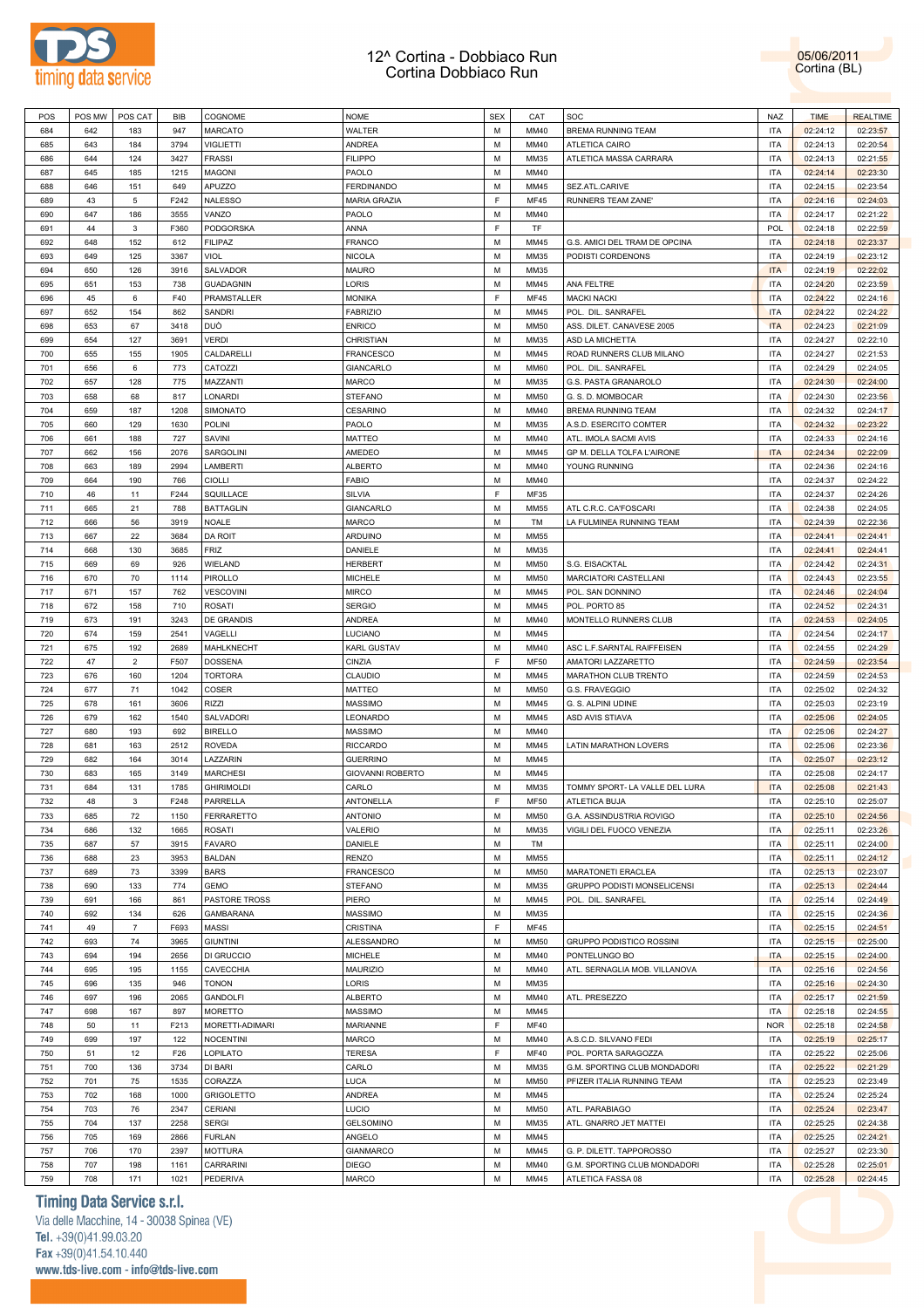



| POS | POS MW | POS CAT        | <b>BIB</b> | COGNOME             | <b>NOME</b>          | <b>SEX</b> | CAT         | SOC                              | NAZ        | <b>TIME</b> | <b>REALTIME</b> |
|-----|--------|----------------|------------|---------------------|----------------------|------------|-------------|----------------------------------|------------|-------------|-----------------|
| 760 | 709    | 199            | 2658       | <b>OCCHI</b>        | <b>MASSIMO</b>       | М          | MM40        |                                  | <b>ITA</b> | 02:25:28    | 02:24:19        |
| 761 | 710    | 172            | 673        | ZANUSSI             | FRANCO               | М          | MM45        |                                  | <b>ITA</b> | 02:25:29    | 02:24:55        |
| 762 | 711    | 58             | 2949       | <b>BERTIN</b>       | <b>GIULIO</b>        | М          | TM          |                                  | <b>ITA</b> | 02:25:29    | 02:21:09        |
|     |        |                |            |                     |                      |            |             |                                  |            |             |                 |
| 763 | 712    | 200            | 1602       | LEONE               | ALESSANDRO           | М          | MM40        | LEPROTTI DI VILLA ADA            | <b>ITA</b> | 02:25:29    | 02:23:19        |
| 764 | 52     | $\mathbf{1}$   | F31        | ZANONER             | <b>ROSALIA</b>       | F          | <b>MF60</b> | ATLETICA TRENTO CMB              | <b>ITA</b> | 02:25:30    | 02:25:25        |
| 765 | 713    | 77             | 622        | <b>FORIN</b>        | GRAZIANO             | М          | <b>MM50</b> |                                  | <b>ITA</b> | 02:25:31    | 02:25:15        |
| 766 | 714    | 138            | 985        | RATTI               | ANDREA               | М          | MM35        |                                  | <b>ITA</b> | 02:25:32    | 02:25:10        |
| 767 | 715    | 78             | 2929       | <b>BURIOLA</b>      | VITTORIO             | М          | MM50        | SCUOLA DI MARATONA VITTORIO V    | <b>ITA</b> | 02:25:33    | 02:22:57        |
| 768 | 716    | 201            | 2075       | <b>BIGOZZI</b>      | <b>FRANCESCO</b>     | М          | MM40        |                                  | <b>ITA</b> | 02:25:34    | 02:24:46        |
| 769 | 717    | 139            | 116        | DEL BARBA           | ALESSANDRO           | М          | MM35        |                                  | <b>ITA</b> | 02:25:36    | 02:25:29        |
| 770 | 718    | $\overline{7}$ | 813        | SILLI               | <b>ROBERTO</b>       | М          | <b>MM60</b> | <b>GRUPPO MARCIATORI GORIZIA</b> | <b>ITA</b> | 02:25:37    | 02:25:24        |
| 771 | 719    | 173            | 1187       | PICHLER             | <b>MARTIN</b>        | М          | MM45        |                                  | <b>ITA</b> | 02:25:37    | 02:24:43        |
| 772 |        |                | F270       | PIGNATELLI          | TIZIANA              | F          |             | SUEDTIROLER LAUFVEREIN AMATEUR   |            |             |                 |
|     | 53     | 13             |            |                     |                      |            | <b>MF40</b> |                                  | <b>ITA</b> | 02:25:37    | 02:24:44        |
| 773 | 720    | 174            | 1749       | <b>SCAGLIA</b>      | <b>GIOVANNI</b>      | М          | MM45        | S.A. VALCHIESE                   | <b>ITA</b> | 02:25:37    | 02:24:38        |
| 774 | 721    | 38             | 1149       | LEITER              | ANDREAS M.           | М          | <b>SM</b>   | SSV BRUNECK BRUNICO VOLKSBANK    | <b>ITA</b> | 02:25:40    | 02:24:52        |
| 775 | 722    | 202            | 2912       | DE DONA' VICARE     | MAURO                | М          | MM40        | SCUOLA DI MARATONA VITTORIO V    | <b>ITA</b> | 02:25:40    | 02:25:40        |
| 776 | 723    | 140            | 3271       | <b>AGUDA</b>        | <b>MAURO</b>         | М          | MM35        | ATL. CASTEL ROZZONE              | <b>ITA</b> | 02:25:40    | 02:23:53        |
| 777 | 724    | 175            | 1923       | <b>MASSINI</b>      | DAVIDE               | М          | MM45        | ASS.POD.MARCIATORI MARLIESI      | <b>ITA</b> | 02:25:42    | 02:25:42        |
| 778 | 54     | 8              | F998       | MANZONI             | PAOLA                | F          | <b>MF45</b> | CUS PRO PATRIA MILANO            | <b>ITA</b> | 02:25:43    | 02:25:01        |
| 779 | 725    | 79             | 2316       | STIVANELLO          | <b>MARIANO</b>       | М          | MM50        | ATL.VICENTINA                    | <b>ITA</b> | 02:25:44    | 02:23:39        |
| 780 | 726    | 176            | 803        | <b>RAVASIO</b>      | <b>GIOVANNI</b>      | М          | MM45        | RUNNERS BERGAMO                  | <b>ITA</b> | 02:25:45    | 02:25:26        |
|     |        |                |            |                     |                      |            |             |                                  |            |             |                 |
| 781 | 727    | 203            | 1102       | LORENZI             | <b>STEFANO</b>       | М          | MM40        |                                  | <b>ITA</b> | 02:25:46    | 02:24:56        |
| 782 | 728    | 141            | 1738       | CORDIOLI            | <b>DIEGO</b>         | М          | MM35        |                                  | <b>ITA</b> | 02:25:46    | 02:25:18        |
| 783 | 729    | 59             | 3471       | <b>FABBRO</b>       | <b>GIANMARIA</b>     | М          | TM          |                                  | <b>ITA</b> | 02:25:49    | 02:24:10        |
| 784 | 730    | 177            | 3597       | <b>PERATHONER</b>   | <b>ALEX</b>          | М          | MM45        | ASV GHERDEINA RUNNERS            | <b>ITA</b> | 02:25:50    | 02:25:23        |
| 785 | 731    | 142            | 3818       | SCANDALE            | CARMINE              | М          | MM35        | CIRCOLO GHINELLI                 | <b>ITA</b> | 02:25:51    | 02:23:26        |
| 786 | 732    | 204            | 855        | <b>NUCCI</b>        | ANDREA               | М          | MM40        | POL. PORTA SARAGOZZA             | <b>ITA</b> | 02:25:51    | 02:25:30        |
| 787 | 733    | 80             | 3423       | CATTINA             | <b>DIEGO</b>         | М          | MM50        |                                  | <b>ITA</b> | 02:25:54    | 02:23:54        |
| 788 | 734    | 143            | 750        | PIGOZZI             | <b>GIORGIO</b>       | М          | MM35        | ATL. BANCOLE                     | <b>ITA</b> | 02:25:55    | 02:25:38        |
| 789 | 735    | 178            | 3275       | AGAZZI              | <b>MAURIZIO</b>      | М          | MM45        | ATL. LA TORRE                    | <b>ITA</b> | 02:25:56    | 02:23:10        |
| 790 |        |                |            |                     |                      | М          |             |                                  |            |             |                 |
|     | 736    | 205            | 3592       | <b>TAGLIORETTI</b>  | RAFFAELE ERMANNO     |            | MM40        | ASD FASTWEB                      | <b>ITA</b> | 02:25:57    | 02:25:39        |
| 791 | 737    | 206            | 3370       | <b>MARGARIT</b>     | <b>ROBERTO</b>       | М          | MM40        | JALMICCO CORSE ASSOCIAZIONE SP   | <b>ITA</b> | 02:25:57    | 02:22:28        |
| 792 | 738    | 179            | 3535       | <b>BATTISTELLA</b>  | <b>DINO</b>          | М          | MM45        | MARCIATORI CASTELLANI            | <b>ITA</b> | 02:25:57    | 02:25:27        |
| 793 | 739    | 207            | 1046       | LEVORIN             | <b>ENRICO</b>        | М          | MM40        |                                  | <b>ITA</b> | 02:26:01    | 02:25:38        |
| 794 | 740    | 180            | 1643       | <b>SFILIGOJ</b>     | ALESSANDRO           | М          | MM45        |                                  | <b>ITA</b> | 02:26:02    | 02:24:48        |
| 795 | 741    | 60             | 653        | <b>TOMBA</b>        | ANDREA               | М          | TM          | G. S. ALPINI UDINE               | <b>ITA</b> | 02:26:02    | 02:24:49        |
| 796 | 742    | 144            | 2176       | <b>BELLONI</b>      | ALESSANDRO           | М          | MM35        |                                  | <b>ITA</b> | 02:26:03    | 02:24:04        |
| 797 | 743    | 208            | 1928       | <b>ALOVISI</b>      | MANUEL               | М          | MM40        | ASS. PRO SAN PIETRO SANREMO      | <b>ITA</b> | 02:26:04    | 02:25:18        |
| 798 | 55     | 14             | F932       | <b>BECKMANN</b>     | ANGELA               | F          | <b>MF40</b> |                                  | GER        | 02:26:05    | 02:23:52        |
| 799 | 744    | 209            | 610        | MAZZONI             | <b>ANTONIO</b>       | М          | MM40        |                                  | <b>ITA</b> | 02:26:07    | 02:25:44        |
|     |        |                |            |                     |                      |            |             | A.S.D. PERCORRERE IL SILE        |            |             |                 |
| 800 | 745    | 210            | 3713       | MAI                 | DANTE                | М          | MM40        | U.S. INTREPIDA                   | <b>ITA</b> | 02:26:09    | 02:23:32        |
| 801 | 746    | 181            | 1104       | <b>BIANCATO</b>     | <b>VITTORIO</b>      | М          | MM45        | <b>ESSETRE RUNNING</b>           | <b>ITA</b> | 02:26:10    | 02:26:00        |
| 802 | 747    | 145            | 2673       | <b>NEGRI</b>        | LUCA                 | М          | MM35        | <b>AMATORI LECCO</b>             | <b>ITA</b> | 02:26:13    | 02:24:13        |
| 803 | 748    | 81             | 869        | SALA                | <b>ALBERTO</b>       | М          | MM50        | U.S. SAN MAURIZIO                | <b>ITA</b> | 02:26:13    | 02:25:28        |
| 804 | 749    | 146            | 702        | GANZERLA            | <b>GINO</b>          | М          | MM35        | POL. ZOLA SEZ. ATLETICA          | <b>ITA</b> | 02:26:15    | 02:25:52        |
| 805 | 750    | 8              | 1613       | CARRARO             | <b>ALBERTO</b>       | М          | <b>MM60</b> | IDEALDOOR LIBERTAS S. BIAGIO     | <b>ITA</b> | 02:26:15    | 02:25:41        |
| 806 | 751    | 82             | 1093       | <b>CORSINI</b>      | <b>IVAN</b>          | М          | <b>MM50</b> | <b>MODENA ATLETICA</b>           | <b>ITA</b> | 02:26:16    | 02:25:58        |
| 807 | 752    | 61             | 2139       | MENEGHELLO          | ALBERTO              | M          | TM          |                                  | <b>ITA</b> | 02:26:17    | 02:23:50        |
| 808 | 56     | $\overline{4}$ | F701       | <b>BACCAGLINI</b>   | <b>MARIA EUGENIA</b> | E          | TF          |                                  | <b>ITA</b> | 02:26:19    | 02:25:22        |
|     |        |                |            |                     |                      |            |             |                                  |            |             |                 |
| 809 | 753    | 211            | 1950       | CATALANOTTI         | PAOLO                | М          | MM40        | A.S.D. GRUPPO GENERALI TRIESTE   | <b>ITA</b> | 02:26:20    | 02:24:19        |
| 810 | 754    | 83             | 789        | PANESE              | SANDRO               | M          | MM50        | <b>ESSETRE RUNNING</b>           | <b>ITA</b> | 02:26:23    | 02:25:58        |
| 811 | 755    | 212            | 761        | CENNI               | LUCA                 | М          | MM40        | ATL. IMOLA SACMI AVIS            | <b>ITA</b> | 02:26:25    | 02:26:07        |
| 812 | 756    | 213            | 164        | <b>DELLA PIETRA</b> | MARCO                | М          | MM40        |                                  | <b>ITA</b> | 02:26:25    | 02:26:15        |
| 813 | 757    | 24             | 936        | VEZZI               | <b>FULVIO</b>        | М          | <b>MM55</b> | CARNIATLETICA                    | <b>ITA</b> | 02:26:26    | 02:25:57        |
| 814 | 57     | 15             | F235       | <b>MATTANA</b>      | <b>MARIA ELENA</b>   | F          | <b>MF40</b> | LA FULMINEA RUNNING TEAM         | <b>ITA</b> | 02:26:26    | 02:26:26        |
| 815 | 758    | 182            | 887        | VEZZANI             | MARCO                | М          | MM45        | U.S. DILETTANTISTICA BRONZOLO    | <b>ITA</b> | 02:26:27    | 02:26:09        |
| 816 | 759    | 183            | 2667       | MAZZEI              | <b>IVAN</b>          | М          | MM45        |                                  | <b>ITA</b> | 02:26:27    | 02:24:42        |
|     |        | 84             | 772        | <b>BERTUZZI</b>     | LEANDRO              |            |             |                                  | <b>ITA</b> | 02:26:28    | 02:26:12        |
| 817 | 760    |                |            |                     |                      | М          | <b>MM50</b> | G.M. G.S. AQUILE FRIULANE        |            |             |                 |
| 818 | 58     | 12             | F703       | LUCCHI              | SILVIA               | F          | MF35        | G.S. GABBI                       | <b>ITA</b> | 02:26:29    | 02:26:14        |
| 819 | 761    | 85             | 935        | PASIAN              | <b>TURIDO</b>        | М          | <b>MM50</b> | IDEALDOOR LIBERTAS S. BIAGIO     | <b>ITA</b> | 02:26:29    | 02:26:29        |
| 820 | 59     | 16             | F247       | CANDOTTI            | ALESSANDRA           | F          | <b>MF40</b> | PODISMO BUTTRIO                  | <b>ITA</b> | 02:26:30    | 02:26:20        |
| 821 | 762    | 86             | 2088       | <b>GESSAGA</b>      | MASSIMO              | M          | <b>MM50</b> | MARTESANA CORSE                  | <b>ITA</b> | 02:26:31    | 02:25:21        |
| 822 | 763    | 184            | 1853       | <b>RIVA</b>         | PAOLO                | M          | MM45        | EUROATLETICA 2002                | <b>ITA</b> | 02:26:32    | 02:24:03        |
| 823 | 764    | 87             | 892        | <b>ANDREOTTI</b>    | <b>SERGIO</b>        | М          | <b>MM50</b> | MARTESANA CORSE                  | <b>ITA</b> | 02:26:32    | 02:26:13        |
| 824 | 765    | 214            | 2562       | CHINELLATO          | <b>EMILIO</b>        | М          | MM40        |                                  | <b>ITA</b> | 02:26:32    | 02:24:07        |
| 825 | 766    | 88             | 792        | <b>BENUSSI</b>      | <b>ALBERTO</b>       | М          | <b>MM50</b> | MARATHON TRIESTE                 | <b>ITA</b> | 02:26:33    | 02:25:50        |
|     |        |                |            |                     |                      |            |             |                                  |            |             |                 |
| 826 | 767    | 215            | 2872       | <b>MARIOTTO</b>     | VALTER               | М          | MM40        | POL.BIANCAZZURRA PETTINELLI      | <b>ITA</b> | 02:26:34    | 02:25:31        |
| 827 | 768    | 62             | 3004       | <b>DARTORA</b>      | <b>NICOLA</b>        | М          | TM          | ATL.MONTEBELLUNA VENETO BANCA    | <b>ITA</b> | 02:26:36    | 02:22:56        |
| 828 | 769    | 216            | 2180       | <b>MIOLI</b>        | PAOLO                | М          | MM40        |                                  | <b>ITA</b> | 02:26:36    | 02:24:35        |
| 829 | 60     | 5              | F923       | <b>SCHINELLI</b>    | AGNESE               | F.         | TF          | ROAD RUNNERS CLUB MILANO         | <b>ITA</b> | 02:26:37    | 02:24:34        |
| 830 | 61     | 13             | F790       | <b>BOTTARELLI</b>   | <b>ROBERTA</b>       | F          | MF35        | GRUPPO SPORTIVO MERCURYUS        | <b>ITA</b> | 02:26:38    | 02:26:17        |
| 831 | 770    | 147            | 2887       | MENEGUZ             | <b>RUDY</b>          | М          | MM35        | GRUPPO SPORTIVO MERCURYUS        | <b>ITA</b> | 02:26:39    | 02:26:18        |
| 832 | 771    | 185            | 3665       | <b>ROSSI</b>        | <b>STEFANO</b>       | М          | MM45        | MARATONETI DEL TIGULLIO          | <b>ITA</b> | 02:26:40    | 02:25:04        |
| 833 | 772    | 186            | 2246       | CALGARO             | GAETANO              | М          | MM45        |                                  | <b>ITA</b> | 02:26:41    | 02:23:59        |
| 834 | 62     | 17             | F954       | COMINARDI           | CRISTINA             | F          | <b>MF40</b> |                                  | <b>ITA</b> | 02:26:44    | 02:24:46        |
|     |        |                |            |                     |                      |            |             |                                  |            |             |                 |
| 835 | 773    | 187            | 850        | SIGNORELLI          | <b>ENRICO</b>        | М          | MM45        |                                  | <b>ITA</b> | 02:26:45    | 02:26:25        |

### **Timing Data Service s.r.l.**

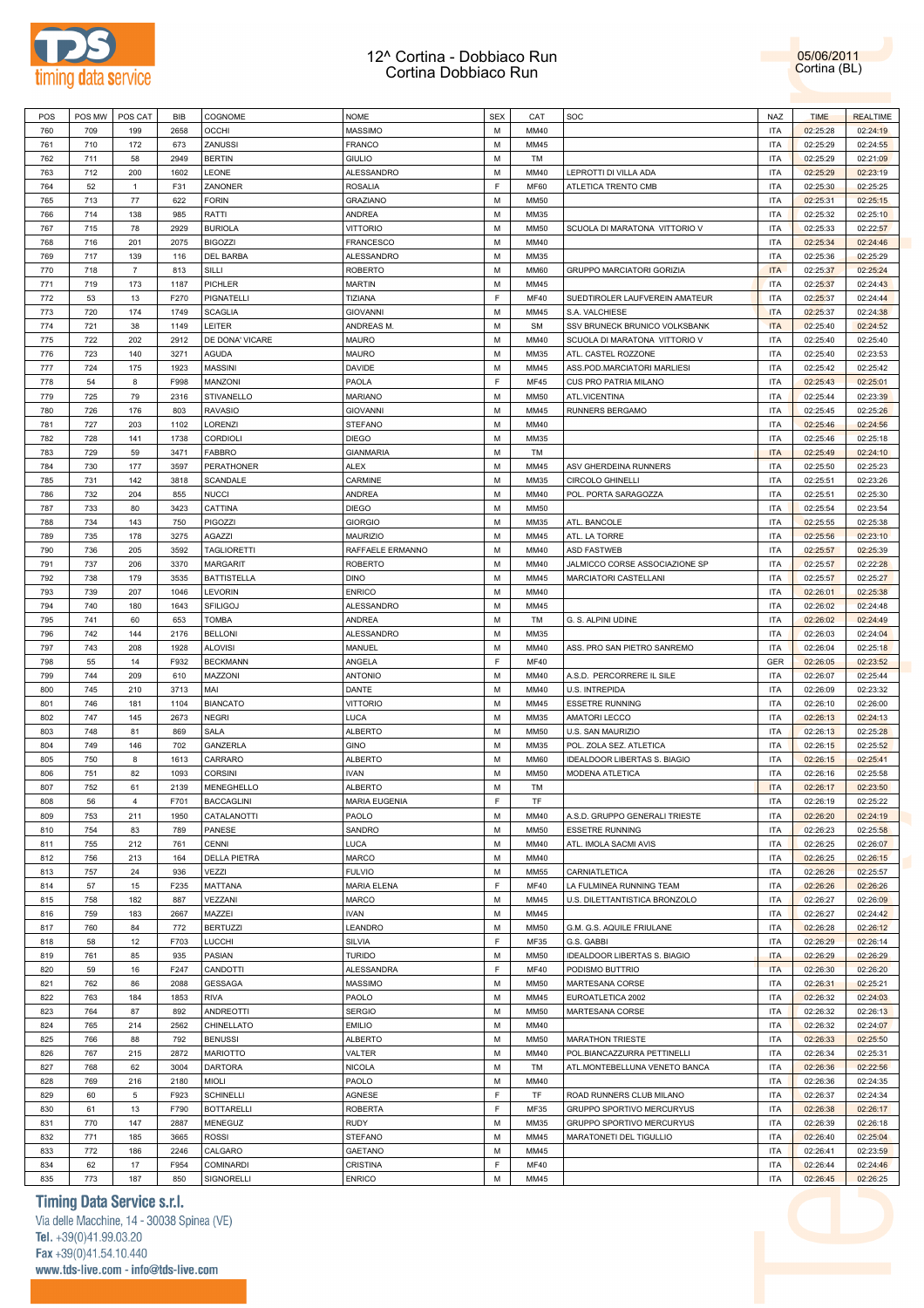



| POS | POS MW | POS CAT        | BIB  | COGNOME             | <b>NOME</b>          | <b>SEX</b> | CAT         | SOC                            | NAZ        | <b>TIME</b> | <b>REALTIME</b> |
|-----|--------|----------------|------|---------------------|----------------------|------------|-------------|--------------------------------|------------|-------------|-----------------|
| 836 | 774    | 188            | 841  | COZZA               | <b>RICCARDO</b>      | M          | MM45        |                                | <b>ITA</b> | 02:26:46    | 02:26:29        |
| 837 | 63     | 6              | F838 | ZUFFA               | COSTANZA             | F          | TF          | UISP FIRENZE Q4                | <b>ITA</b> | 02:26:46    | 02:24:41        |
| 838 | 775    | 189            | 3633 | <b>DOMINI</b>       | ALESSANDRO           | М          | MM45        | G.S.AMATORI POD. AREZZO        | <b>ITA</b> | 02:26:50    | 02:23:15        |
|     |        |                |      |                     |                      |            |             |                                | <b>ITA</b> |             |                 |
| 839 | 776    | 190            | 2766 | SCARPELLI           | <b>GIULIO</b>        | М          | MM45        | ATL. SESTINI                   |            | 02:26:51    | 02:23:16        |
| 840 | 64     | 9              | F240 | POLLEY              | <b>MELANIA</b>       | F          | <b>MF45</b> | ESSETRE RUNNING                | <b>ITA</b> | 02:26:52    | 02:26:40        |
| 841 | 777    | 191            | 2461 | DE CESERO           | <b>AURELIO</b>       | М          | MM45        | G.S.QUANTIN - TRATT. I NOVEMB  | <b>ITA</b> | 02:26:53    | 02:24:11        |
| 842 | 65     | $\overline{7}$ | F615 | <b>FILIPPI</b>      | LUCIA                | E          | TF          | ATLETICA VALLE DI CEMBRA       | <b>ITA</b> | 02:26:55    | 02:24:35        |
| 843 | 778    | 192            | 608  | <b>GIROTTI</b>      | <b>FRANCESCO</b>     | M          | MM45        | G.S. PASTA GRANAROLO           | <b>ITA</b> | 02:26:56    | 02:26:26        |
| 844 | 779    | 9              | 760  | <b>IANICH</b>       | <b>AIDO</b>          | M          | <b>MM60</b> | CARNIATLETICA                  | <b>ITA</b> | 02:26:56    | 02:26:35        |
| 845 | 780    | 148            | 3774 | <b>RODIGHIERO</b>   | <b>FEDERICO</b>      | M          | MM35        | <b>KM SPORT</b>                | <b>ITA</b> | 02:26:57    | 02:22:34        |
| 846 | 781    | 149            | 3688 | <b>CINTURA</b>      | ALESSANDRO           | М          | MM35        | LA MICHETTA                    | <b>ITA</b> | 02:26:58    | 02:24:41        |
| 847 | 782    | 63             | 3854 | ZERBINATI           | DANIELE              | М          | TM          | ASS.GIRO DELLE MURA CITTA"FEL  | <b>ITA</b> | 02:26:59    | 02:24:45        |
|     |        |                |      |                     |                      |            |             |                                |            |             |                 |
| 848 | 783    | 193            | 1681 | <b>LEONCINI</b>     | <b>GIAN VITTORIO</b> | М          | MM45        | S.S. RUNNERS LOANO             | <b>ITA</b> | 02:26:59    | 02:26:38        |
| 849 | 784    | 217            | 613  | PIOLA               | ETTORE               | М          | MM40        | POLISPORTIVA TORRILE           | <b>ITA</b> | 02:27:00    | 02:26:13        |
| 850 | 785    | 218            | 1793 | <b>MORANDI</b>      | SIMONE               | М          | MM40        |                                | <b>ITA</b> | 02:27:01    | 02:25:53        |
| 851 | 786    | 25             | 3391 | <b>BOTTIN</b>       | PAOLO                | М          | <b>MM55</b> | ASD GP CANDIANA                | <b>ITA</b> | 02:27:01    | 02:26:31        |
| 852 | 787    | 150            | 1079 | GALLO               | ALESSANDRO           | M          | MM35        |                                | <b>ITA</b> | 02:27:01    | 02:26:31        |
| 853 | 788    | 194            | 3330 | <b>BOTTESELLA</b>   | <b>MASSIMO</b>       | M          | MM45        | OLIMPIA AMATORI RIMINI         | <b>ITA</b> | 02:27:03    | 02:27:03        |
| 854 | 789    | 219            | 2611 | TURAZZA             | LORENZO              | M          | MM40        | POL. PORTA SARAGOZZA           | <b>ITA</b> | 02:27:04    | 02:26:33        |
| 855 | 790    | 89             | 3351 | COMPAGNI            | <b>ERNESTO</b>       | M          | <b>MM50</b> | G.P. LA GUGLIA                 | <b>ITA</b> | 02:27:04    | 02:26:09        |
|     |        |                |      |                     |                      |            |             |                                |            |             |                 |
| 856 | 791    | 220            | 3359 | SPEZZANI            | <b>FABRIZIO</b>      | М          | MM40        | G.P. LA GUGLIA                 | <b>ITA</b> | 02:27:04    | 02:26:10        |
| 857 | 792    | 151            | 1683 | CARNIO              | <b>GIULIANO</b>      | М          | MM35        |                                | <b>ITA</b> | 02:27:05    | 02:25:19        |
| 858 | 793    | 195            | 1725 | <b>GREGNANIN</b>    | LUIGI                | М          | MM45        | VENEZIA RUNNERS ATL.MURANO     | <b>ITA</b> | 02:27:06    | 02:25:39        |
| 859 | 794    | 221            | 2406 | LORENZI             | <b>MASSIMO</b>       | М          | MM40        |                                | <b>ITA</b> | 02:27:06    | 02:27:04        |
| 860 | 795    | 26             | 616  | COLNAGHI            | <b>DOMENICO</b>      | М          | <b>MM55</b> | S.S. RUNNERS LOANO             | <b>ITA</b> | 02:27:07    | 02:26:46        |
| 861 | 796    | 222            | 3184 | DE FRANCESCO        | <b>FRANCESCO</b>     | М          | MM40        | S.S. RUNNERS LOANO             | <b>ITA</b> | 02:27:07    | 02:26:46        |
| 862 | 797    | 223            | 1152 | VIGNANDO            | <b>GRAZIANO</b>      | М          | MM40        | ATHLETIC CLUB APICILIA         | <b>ITA</b> | 02:27:08    | 02:26:56        |
| 863 | 798    | 196            | 728  | MALATTIA            | <b>ROBERTO</b>       | M          | MM45        | ITALIANA AZZANO RUNNERS        | <b>ITA</b> | 02:27:09    | 02:27:09        |
|     |        |                |      |                     |                      |            |             |                                |            |             |                 |
| 864 | 799    | 224            | 969  | <b>TONIN</b>        | <b>ANDREA</b>        | M          | MM40        | G. S. D. MOMBOCAR              | <b>ITA</b> | 02:27:09    | 02:26:42        |
| 865 | 800    | 225            | 734  | <b>AVOLEDO</b>      | ALESSANDRO           | M          | MM40        |                                | <b>ITA</b> | 02:27:11    | 02:22:35        |
| 866 | 801    | 90             | 1137 | DE COL              | ANGELO               | М          | <b>MM50</b> | TREVISATLETICA                 | <b>ITA</b> | 02:27:11    | 02:26:25        |
| 867 | 802    | 197            | 1182 | LUISETTO            | <b>SERGIO</b>        | М          | MM45        | MARCIATORI CASTELLANI          | <b>ITA</b> | 02:27:11    | 02:26:32        |
| 868 | 803    | 10             | 859  | MAZZOLI             | <b>MAURIZIO</b>      | М          | <b>MM60</b> | POL. DIL. SANRAFEL             | <b>ITA</b> | 02:27:12    | 02:27:12        |
| 869 | 804    | 27             | 948  | COBBE               | <b>GIORGIO</b>       | М          | <b>MM55</b> | ASS.SPORT.DILETTANT.DRIBBLING  | <b>ITA</b> | 02:27:12    | 02:26:50        |
| 870 | 805    | 28             | 682  | <b>BOGGIAN</b>      | ANGELO               | М          | <b>MM55</b> |                                | <b>ITA</b> | 02:27:14    | 02:27:08        |
|     |        |                |      |                     |                      |            |             |                                |            |             |                 |
| 871 | 806    | 91             | 1193 | <b>BACCARANI</b>    | <b>GIAN PAOLO</b>    | М          | <b>MM50</b> | MODENA ATLETICA                | <b>ITA</b> | 02:27:17    | 02:26:54        |
| 872 | 807    | 198            | 748  | <b>VISINTIN</b>     | <b>SERGIO</b>        | M          | MM45        | OLIMPIA TERENZANO              | <b>ITA</b> | 02:27:20    | 02:27:20        |
| 873 | 808    | 92             | 3182 | <b>BORGHESANI</b>   | LUCIANO              | М          | <b>MM50</b> | G.S. PASTA GRANAROLO           | <b>ITA</b> | 02:27:21    | 02:24:06        |
| 874 | 809    | 226            | 2328 | AVI                 | <b>ANDREA</b>        | M          | MM40        | ATLETICA VALLE DI CEMBRA       | <b>ITA</b> | 02:27:24    | 02:26:05        |
| 875 | 810    | 93             | 983  | <b>BEORCHIA</b>     | CLAUDIO              | M          | <b>MM50</b> | G. M. UDINESI UOEI             | <b>ITA</b> | 02:27:25    | 02:26:33        |
| 876 | 811    | 29             | 1861 | <b>BALLI</b>        | <b>FRANCO</b>        | М          | <b>MM55</b> |                                | <b>ITA</b> | 02:27:26    | 02:27:26        |
| 877 | 812    | 227            | 3528 | ANDERLONI           | DANIELE              | М          | MM40        | ATLETICA BRESCIA MARATHON      | <b>ITA</b> | 02:27:26    | 02:26:58        |
| 878 | 813    | 64             | 808  | <b>FRANCESCHINI</b> | SIMONE               | М          | TM          | LE SGALMARE COLA'              | <b>ITA</b> | 02:27:27    | 02:27:06        |
| 879 |        | 94             | 779  | <b>MORITSCH</b>     | <b>MASSIMO</b>       | М          | <b>MM50</b> | ATHLETIC CLUB BELLUNO          | <b>ITA</b> | 02:27:27    |                 |
|     | 814    |                |      |                     |                      |            |             |                                |            |             | 02:27:05        |
| 880 | 815    | 95             | 2325 | LOCHE               | <b>ROBERTO</b>       | М          | <b>MM50</b> | A.S. AMATORI CASTELFUSANO      | <b>ITA</b> | 02:27:28    | 02:25:39        |
| 881 | 66     | 18             | F994 | <b>SCRIBANI</b>     | <b>FRANCESCA</b>     | F          | <b>MF40</b> |                                | <b>ITA</b> | 02:27:31    | 02:26:27        |
| 882 | 816    | 152            | 879  | DEPASE              | <b>MAURO</b>         | М          | MM35        | C.AZ. FINCANTIERI WARTSILA IT. | <b>ITA</b> | 02:27:32    | 02:27:05        |
| 883 | 817    | 153            | 1755 | RAMPI               | <b>ANDREA</b>        | M          | MM35        |                                | <b>ITA</b> | 02:27:33    | 02:24:38        |
| 884 | 818    | 39             | 2532 | DEL PRINCIPE        | <b>MASSIMO</b>       | M          | <b>SM</b>   | OLIMPIA NOVA ATHLETICA NETTUNO | <b>ITA</b> | 02:27:35    | 02:25:02        |
| 885 | 819    | 228            | 759  | <b>DAL MAS</b>      | MARCO                | M          | MM40        | ATLETICA VITTORIO VENETO       | <b>ITA</b> | 02:27:36    | 02:27:16        |
| 886 | 820    | 65             | 918  | <b>COLLINI</b>      | <b>ISACCO</b>        | M          | TM          | IL PONTE SCANDICCI (FI)        | <b>ITA</b> | 02:27:37    | 02:27:13        |
| 887 | 67     | 10             | F223 | <b>BERNARDONI</b>   | ORNELLA              | F          | <b>MF45</b> | ATL. FRIGNANO - POL. PAVULLESE | <b>ITA</b> | 02:27:37    | 02:27:20        |
|     |        |                |      |                     |                      |            |             |                                |            |             |                 |
| 888 | 821    | 229            | 3158 | <b>FASCENDINI</b>   | PAOLO                | М          | MM40        | G.P. TALAMONA                  | <b>ITA</b> | 02:27:37    | 02:25:45        |
| 889 | 822    | 230            | 2451 | PIN                 | LORIS                | М          | MM40        |                                | <b>ITA</b> | 02:27:38    | 02:25:46        |
| 890 | 823    | 199            | 3371 | DEL PIN             | LAMBERTO             | М          | MM45        | JALMICCO CORSE ASSOCIAZIONE SP | <b>ITA</b> | 02:27:38    | 02:24:10        |
| 891 | 824    | 231            | 3385 | SIEDER              | <b>JOSEF</b>         | М          | MM40        | A.S.D. ATL.CLUB 2000 DOBBIACO  | <b>ITA</b> | 02:27:38    | 02:25:46        |
| 892 | 825    | 200            | 3150 | POMA                | <b>GIUSEPPE</b>      | M          | MM45        |                                | <b>ITA</b> | 02:27:39    | 02:26:48        |
| 893 | 826    | 154            | 2589 | <b>FAVARI</b>       | <b>ALEX</b>          | М          | MM35        |                                | <b>ITA</b> | 02:27:41    | 02:24:17        |
| 894 | 827    | 201            | 1709 | ZENTILIN            | <b>GIANANTONIO</b>   | M          | MM45        | <b>BLADE RUNNERS MANIAGO</b>   | <b>ITA</b> | 02:27:43    | 02:25:35        |
|     |        | 202            | 3929 | <b>BALDIN</b>       | ANDREA               | M          | MM45        | ATLETICA CITTA' DI PADOVA      | <b>ITA</b> | 02:27:44    | 02:27:44        |
| 895 | 828    |                |      |                     |                      |            |             |                                |            |             |                 |
| 896 | 829    | 30             | 836  | <b>BARBERI</b>      | LUIGI                | M          | <b>MM55</b> |                                | <b>ITA</b> | 02:27:49    | 02:27:36        |
| 897 | 830    | 96             | 3868 | <b>FABRIS</b>       | ANDREA               | М          | <b>MM50</b> | ATLETICA MARENO                | <b>ITA</b> | 02:27:51    | 02:27:14        |
| 898 | 831    | 155            | 2226 | <b>BERNARDO</b>     | DANIELE              | М          | MM35        | C.S. LUIVAN SETTIGNANO         | <b>ITA</b> | 02:27:52    | 02:27:03        |
| 899 | 832    | 156            | 2048 | <b>BUBANI</b>       | MARCO                | М          | MM35        | TRAIL ROMAGNA                  | <b>ITA</b> | 02:27:52    | 02:25:22        |
| 900 | 833    | 157            | 2460 | <b>FURLAN</b>       | <b>ANDREA</b>        | M          | MM35        | G.S.QUANTIN - TRATT. I NOVEMB  | <b>ITA</b> | 02:27:53    | 02:25:10        |
| 901 | 834    | 66             | 3855 | <b>DOTTA</b>        | <b>DENIS</b>         | М          | TM          |                                | <b>ITA</b> | 02:27:53    | 02:25:39        |
| 902 | 835    | 203            | 2724 | CAMILLIERI          | CARMELO              | M          | MM45        | ATL. LAMBRO MILANO             | <b>ITA</b> | 02:27:54    | 02:23:54        |
| 903 | 836    | 232            | 864  | <b>FANTUZZI</b>     | CLAUDIO              | M          | MM40        |                                | <b>ITA</b> | 02:27:54    | 02:27:19        |
|     |        |                |      |                     |                      |            |             |                                |            |             |                 |
| 904 | 837    | 204            | 3473 | ZABBENI             | <b>FABIANO</b>       | M          | MM45        |                                | <b>ITA</b> | 02:27:58    | 02:27:23        |
| 905 | 838    | 97             | 2747 | <b>SCALABRIN</b>    | SANDRO               | M          | <b>MM50</b> | G.S. BANCARI ROMANI            | <b>ITA</b> | 02:28:01    | 02:25:52        |
| 906 | 839    | 205            | 2941 | ARMANO              | ANDREA               | М          | MM45        |                                | <b>ITA</b> | 02:28:01    | 02:26:45        |
| 907 | 840    | 233            | 3701 | CALLIGARIS          | <b>MASSIMO</b>       | М          | MM40        |                                | <b>ITA</b> | 02:28:02    | 02:26:46        |
| 908 | 841    | 98             | 2739 | <b>FERRANTE</b>     | <b>GIANCARLO</b>     | M          | <b>MM50</b> | G.S. BANCARI ROMANI            | <b>ITA</b> | 02:28:02    | 02:25:13        |
| 909 | 842    | 67             | 625  | ZAMUNER             | ALESSANDRO           | M          | TM          | RUNNERS CLUB AGGGREDIRE        | <b>ITA</b> | 02:28:04    | 02:27:49        |
| 910 | 843    | 158            | 1933 | LORENZONI           | <b>GIOVANNI</b>      | М          | MM35        | PIETRO MICCA BIELLA            | <b>ITA</b> | 02:28:04    | 02:27:14        |
|     |        |                |      |                     |                      |            |             |                                |            |             |                 |
| 911 | 844    | 234            | 1985 | <b>BERTON</b>       | <b>STEFANO</b>       | М          | MM40        | ATL LIB SCORZE                 | <b>ITA</b> | 02:28:05    | 02:25:26        |

# **Timing Data Service s.r.l.**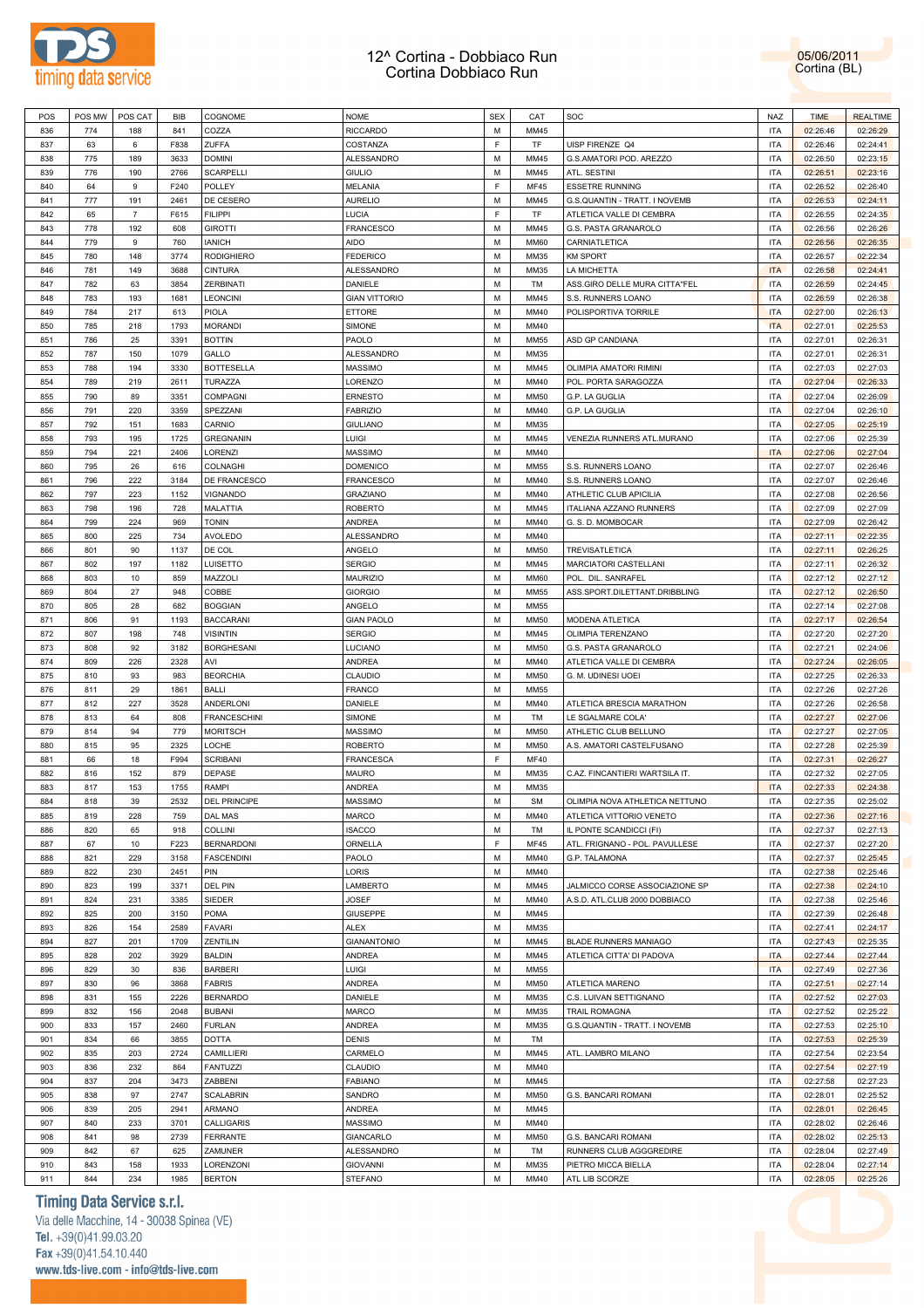



| POS | POS MW | POS CAT        | BIB  | COGNOME            | <b>NOME</b>            | <b>SEX</b> | CAT         | SOC                           | NAZ        | <b>TIME</b> | <b>REALTIME</b> |
|-----|--------|----------------|------|--------------------|------------------------|------------|-------------|-------------------------------|------------|-------------|-----------------|
| 912 | 845    | 206            | 2437 | <b>TAIOCCHI</b>    | <b>DARIO</b>           | M          | MM45        | RUNNERS BERGAMO               | <b>ITA</b> | 02:28:06    | 02:26:00        |
| 913 | 846    | 207            | 3353 | COSTI              | VALTER                 | М          | MM45        | G.P. LA GUGLIA                | <b>ITA</b> | 02:28:06    | 02:27:12        |
| 914 | 847    | 68             | 2116 | CERUTI             | MAURIZIO               | М          | TM          | MARATHON CREMONA              | <b>ITA</b> | 02:28:08    | 02:25:58        |
|     | 848    |                |      | <b>DENTE</b>       |                        | М          | MM45        |                               | <b>ITA</b> |             | 02:27:26        |
| 915 |        | 208            | 2092 |                    | <b>FRANCESCO</b>       |            |             | A.S.D. BISCEGLIE RUNNING      |            | 02:28:08    |                 |
| 916 | 849    | 235            | 2977 | <b>MENEGHIN</b>    | <b>MASSIMO</b>         | M          | MM40        | ATLETICA MARENO               | <b>ITA</b> | 02:28:11    | 02:27:00        |
| 917 | 850    | 69             | 781  | <b>BRAGUTTI</b>    | <b>ROMANO</b>          | М          | TM          | G. M. UDINESI UOEI            | <b>ITA</b> | 02:28:12    | 02:26:26        |
| 918 | 851    | 40             | 932  | CAMPACI            | MATTEO RICCARDO        | М          | <b>SM</b>   | ASSINDUSTRIA SPORT PADOVA     | <b>ITA</b> | 02:28:17    | 02:27:52        |
| 919 | 852    | 236            | 1206 | LODI               | LODOVICO               | М          | MM40        | POL. PORTA SARAGOZZA          | <b>ITA</b> | 02:28:18    | 02:27:55        |
| 920 | 853    | 70             | 1092 | <b>BERGAMIN</b>    | DAMIANO                | M          | TM          |                               | <b>ITA</b> | 02:28:19    | 02:27:30        |
| 921 | 854    | 159            | 2612 | ZANOLINI           | <b>MICHELE</b>         | M          | MM35        | POL. PORTA SARAGOZZA          | <b>ITA</b> | 02:28:20    | 02:26:55        |
| 922 | 855    | 99             | 642  | <b>BONETTI</b>     | RAFFAELE               | M          | <b>MM50</b> | ATL. LAGO DEL SEGRINO         | <b>ITA</b> | 02:28:21    | 02:27:53        |
| 923 | 856    | 160            | 2847 | PEZZOTTA           | <b>MARCO</b>           | M          | MM35        |                               | <b>ITA</b> | 02:28:21    | 02:27:01        |
| 924 | 857    | 209            | 3676 | <b>GIANASSI</b>    | <b>GIUSEPPE</b>        | M          | MM45        | <b>CLUB AUSONIA</b>           | <b>ITA</b> | 02:28:24    | 02:27:26        |
|     |        |                |      |                    |                        |            |             |                               |            |             |                 |
| 925 | 858    | 161            | 720  | GASPON             | CARLO                  | M          | MM35        | <b>ESSETRE RUNNING</b>        | <b>ITA</b> | 02:28:26    | 02:27:54        |
| 926 | 859    | 210            | 988  | <b>PICCOLO</b>     | <b>GIANCARLO</b>       | M          | MM45        | A.S.D. PERCORRERE IL SILE     | <b>ITA</b> | 02:28:26    | 02:27:50        |
| 927 | 860    | 162            | 2556 | <b>GUZZONATO</b>   | WALTER                 | M          | MM35        |                               | <b>ITA</b> | 02:28:27    | 02:27:27        |
| 928 | 861    | 163            | 3792 | LEONI              | <b>ROBERTO</b>         | M          | MM35        | C.T.L. 3 ATLETICA             | <b>ITA</b> | 02:28:28    | 02:27:53        |
| 929 | 862    | 100            | 1186 | MANDELLI           | <b>MARCO</b>           | M          | <b>MM50</b> | C.T.L. 3 ATLETICA             | <b>ITA</b> | 02:28:28    | 02:27:53        |
| 930 | 863    | 164            | 787  | <b>FELIZIANI</b>   | ALESSANDRO             | M          | MM35        | ATL. GNARRO JET MATTEI        | <b>ITA</b> | 02:28:28    | 02:28:07        |
| 931 | 864    | 101            | 778  | <b>SCOTTI</b>      | PIETRO                 | М          | <b>MM50</b> | U.S. LA SPORTIVA              | <b>ITA</b> | 02:28:29    | 02:27:21        |
| 932 | 865    | 165            | 2270 | <b>FENAROLI</b>    | <b>GIANPAOLO</b>       | M          | MM35        | ATL. CELLATICA                | <b>ITA</b> | 02:28:29    | 02:27:20        |
|     | 866    | 31             |      | <b>BRÜCK</b>       |                        | М          | <b>MM55</b> | TV RHEINZABERN                | GER        |             |                 |
| 933 |        |                | 1633 |                    | <b>REINHARD</b>        |            |             |                               |            | 02:28:31    | 02:26:09        |
| 934 | 68     | $\overline{4}$ | F518 | VANNUCCHI          | LUCILLA                | F          | <b>MF50</b> |                               | <b>ITA</b> | 02:28:31    | 02:28:31        |
| 935 | 867    | 32             | 1966 | LANZA              | <b>GIUSEPPE</b>        | M          | <b>MM55</b> | G.S. SPLENDOR COSSATO         | <b>ITA</b> | 02:28:32    | 02:27:43        |
| 936 | 868    | 33             | 2220 | <b>GRANDINETTI</b> | CARMINE                | M          | <b>MM55</b> |                               | <b>ITA</b> | 02:28:33    | 02:26:47        |
| 937 | 869    | 166            | 3806 | LUONGO             | <b>GIANPIERO</b>       | М          | MM35        |                               | <b>ITA</b> | 02:28:35    | 02:27:28        |
| 938 | 870    | 211            | 3791 | <b>FORADORI</b>    | <b>GIULIO</b>          | M          | MM45        | ATLETICA TRENTO CMB           | <b>ITA</b> | 02:28:35    | 02:27:28        |
| 939 | 871    | 102            | 1132 | SAVA               | <b>GIOVANNI ANDREA</b> | M          | <b>MM50</b> |                               | <b>ITA</b> | 02:28:35    | 02:28:00        |
| 940 | 872    | 212            | 3363 | <b>MAGOTTI</b>     | <b>MAURO</b>           | M          | MM45        |                               | <b>ITA</b> | 02:28:39    | 02:26:35        |
| 941 | 873    | 71             | 2716 | <b>BOLOGNESI</b>   | ALESSANDRO             | М          | TM          |                               | <b>ITA</b> | 02:28:41    | 02:27:14        |
| 942 | 874    | 72             | 2715 | <b>BAGNOLINI</b>   | SIMONE                 | M          | TM          |                               | <b>ITA</b> | 02:28:41    | 02:27:13        |
|     |        |                |      |                    |                        |            |             |                               |            |             |                 |
| 943 | 875    | 103            | 3196 | <b>BARBISAN</b>    | <b>ENRICO</b>          | M          | <b>MM50</b> | G. POD. LE SBARRE             | <b>ITA</b> | 02:28:41    | 02:26:24        |
| 944 | 876    | 237            | 2762 | CACIOLI            | <b>MAURO</b>           | M          | MM40        | ATL. SESTINI                  | <b>ITA</b> | 02:28:41    | 02:25:03        |
| 945 | 877    | 238            | 2765 | SANDRONI           | <b>ANDREA</b>          | M          | MM40        | ATL. SESTINI                  | <b>ITA</b> | 02:28:41    | 02:25:03        |
| 946 | 878    | 239            | 3856 | <b>RAMAROLI</b>    | <b>FRANCO</b>          | M          | MM40        | S.A.F. BOLZANO                | <b>ITA</b> | 02:28:42    | 02:26:53        |
| 947 | 879    | 104            | 959  | <b>FRATUS</b>      | <b>STEFANO</b>         | M          | <b>MM50</b> | ATLETICA PARATICO             | <b>ITA</b> | 02:28:43    | 02:28:24        |
| 948 | 880    | 240            | 2789 | DE STEFANI         | <b>MARCO</b>           | M          | MM40        | GRUPPO SPORTIVO MERCURYUS     | <b>ITA</b> | 02:28:44    | 02:26:29        |
| 949 | 881    | 73             | 2063 | MAROZIN            | CRISTIAN               | М          | TM          | RUNNERS TEAM ZANE'            | <b>ITA</b> | 02:28:46    | 02:25:58        |
| 950 | 882    | 74             | 3703 | <b>FAVRETTI</b>    | <b>MAURO</b>           | M          | TM          | CORSIA <sub>3</sub>           | <b>ITA</b> | 02:28:50    | 02:27:09        |
| 951 | 883    | 167            | 2179 | <b>PICCININI</b>   | LORENZO                | М          | MM35        | A.R.C.U.S.                    | <b>ITA</b> | 02:28:50    | 02:25:42        |
|     |        |                |      |                    |                        | M          |             |                               | <b>ITA</b> |             |                 |
| 952 | 884    | 213            | 1203 | PEDROLLI           | <b>FABRIZIO</b>        |            | MM45        | MARATHON CLUB TRENTO          |            | 02:28:53    | 02:24:35        |
| 953 | 885    | 241            | 3186 | <b>FAEDDA</b>      | <b>MARCO</b>           | М          | MM40        | G.P. TURRISTI MONTEGROTTO     | <b>ITA</b> | 02:28:55    | 02:28:27        |
| 954 | 69     | 19             | F34  | <b>NEQUINIO</b>    | ANNALISA               | F          | MF40        | ATLETICA VIS ABANO            | <b>ITA</b> | 02:28:56    | 02:28:50        |
| 955 | 886    | 75             | 2499 | FRANZAN            | MATTEO                 | M          | TM          | RUNNERS TEAM ZANE'            | <b>ITA</b> | 02:28:58    | 02:26:10        |
| 956 | 887    | 242            | 3733 | <b>TAPPARO</b>     | <b>MASSIMO</b>         | M          | MM40        |                               | <b>ITA</b> | 02:29:01    | 02:26:19        |
| 957 | 888    | 41             | 637  | <b>NENCETTI</b>    | <b>MASSIMO</b>         | M          | <b>SM</b>   | ASD LA GALLA PONTEDERA ATL.   | <b>ITA</b> | 02:29:01    | 02:28:50        |
| 958 | 889    | 168            | 769  | CALDAROLA          | <b>FILIPPO</b>         | М          | MM35        | C.S. LUIVAN SETTIGNANO        | <b>ITA</b> | 02:29:01    | 02:29:01        |
| 959 | 890    | 105            | 2585 | PILIEGO            | <b>MASSIMO</b>         | М          | <b>MM50</b> | 2002 MARATHON CLUB            | <b>ITA</b> | 02:29:03    | 02:27:42        |
| 960 | 891    | $\mathbf{1}$   | 2888 | <b>BAVARI</b>      | <b>GIORDANO</b>        | M          | <b>MM65</b> | ASD. ATLETICA CINGOLI         | <b>ITA</b> | 02:29:03    | 02:26:37        |
|     |        |                |      |                    | <b>FULVIO</b>          |            |             |                               |            |             |                 |
| 961 | 892    | 214            | 3705 | SARTONI            |                        | M          | MM45        | S.P. SEVEN                    | <b>ITA</b> | 02:29:06    | 02:28:14        |
| 962 | 70     | 8              | F443 | MASTEL             | <b>FRANCESCA</b>       | F          | TF          |                               | <b>ITA</b> | 02:29:06    | 02:28:19        |
| 963 | 893    | 215            | 3015 | CALCAGNILE         | <b>GIUSEPPE</b>        | М          | MM45        |                               | <b>ITA</b> | 02:29:07    | 02:27:31        |
| 964 | 894    | 76             | 3447 | <b>FERRARIO</b>    | <b>GIUSEPPE</b>        | М          | TM          | ATL. CASSANO D'ADDA           | <b>ITA</b> | 02:29:07    | 02:27:04        |
| 965 | 895    | 243            | 1034 | <b>FINORIO</b>     | <b>STEFANO</b>         | М          | MM40        | G.P. GORGONZOLA '88           | <b>ITA</b> | 02:29:09    | 02:27:23        |
| 966 | 896    | 169            | 909  | <b>BRUSA</b>       | <b>ROBERTO</b>         | М          | MM35        | RUNNERS VALBOSSA-AZZATE       | <b>ITA</b> | 02:29:09    | 02:29:09        |
| 967 | 897    | 216            | 1125 | PARIS              | <b>MARIANO</b>         | М          | MM45        |                               | <b>ITA</b> | 02:29:09    | 02:28:51        |
| 968 | 898    | 106            | 3910 | <b>FEDERER</b>     | KARL                   | М          | <b>MM50</b> |                               | <b>ITA</b> | 02:29:11    | 02:27:32        |
| 969 | 899    | 107            | 2617 | <b>MORETTI</b>     | MANUEL                 | М          | <b>MM50</b> |                               | <b>ITA</b> | 02:29:11    | 02:27:42        |
|     | 900    |                |      |                    |                        | М          | MM45        |                               | <b>ITA</b> |             |                 |
| 970 |        | 217            | 1067 | PISTILLI           | <b>STEFANO</b>         |            |             |                               |            | 02:29:13    | 02:28:51        |
| 971 | 901    | 34             | 3899 | <b>GRIGGIO</b>     | LIBERO                 | М          | <b>MM55</b> | <b>I SARMATI</b>              | <b>ITA</b> | 02:29:14    | 02:27:41        |
| 972 | 71     | 16             | F537 | SPINELLI           | <b>FABIOLA</b>         | F          | SF          | POL. PORTO 85                 | <b>ITA</b> | 02:29:15    | 02:25:39        |
| 973 | 902    | 35             | 901  | LUGATO             | <b>ADRIANO</b>         | М          | <b>MM55</b> | BREMA RUNNING TEAM            | <b>ITA</b> | 02:29:17    | 02:28:20        |
| 974 | 903    | 218            | 2369 | COSTANTINO         | <b>MICHELE</b>         | М          | MM45        | ORTICA TEAM                   | <b>ITA</b> | 02:29:17    | 02:28:15        |
| 975 | 904    | 244            | 2364 | <b>BENVENUTI</b>   | MARCO                  | М          | MM40        | ORTICA TEAM                   | <b>ITA</b> | 02:29:17    | 02:28:10        |
| 976 | 905    | 170            | 3347 | ROSSETTO           | <b>NICOLA</b>          | М          | MM35        |                               | <b>ITA</b> | 02:29:18    | 02:24:50        |
| 977 | 906    | 245            | 680  | <b>IACUZZI</b>     | MASSIMILIANO           | М          | MM40        | G.S. ALPINI NUCLEO DI PULFERO | <b>ITA</b> | 02:29:19    | 02:28:42        |
| 978 | 907    | 171            | 1798 | PAGIN              | <b>STEFANO</b>         | М          | MM35        | <b>LIBERTAS PADOVA</b>        | <b>ITA</b> | 02:29:20    | 02:27:52        |
|     |        |                |      |                    |                        |            |             |                               |            |             |                 |
| 979 | 908    | 246            | 1713 | CARLI              | ANDREA                 | М          | MM40        | BLADE RUNNERS MANIAGO         | <b>ITA</b> | 02:29:20    | 02:27:11        |
| 980 | 909    | 108            | 3659 | CARRARO            | MAURIZIO               | М          | <b>MM50</b> | <b>ESSETRE RUNNING</b>        | <b>ITA</b> | 02:29:24    | 02:25:47        |
| 981 | 910    | 109            | 1012 | <b>BANDIERA</b>    | <b>ANTONIO</b>         | М          | <b>MM50</b> | G.P. MONTEBELLUNA             | <b>ITA</b> | 02:29:28    | 02:26:18        |
| 982 | 911    | 247            | 1973 | <b>BALDUCCI</b>    | DAVIDE                 | М          | MM40        |                               | <b>ITA</b> | 02:29:29    | 02:28:32        |
| 983 | 912    | 172            | 1783 | <b>VETTORI</b>     | SIMONE                 | М          | MM35        | ATLETICA SIGNAA.S.D.          | <b>ITA</b> | 02:29:29    | 02:28:31        |
| 984 | 913    | 173            | 2985 | MELLI              | <b>MICHELE</b>         | М          | MM35        | ATLETICA RIGOLETTO            | <b>ITA</b> | 02:29:30    | 02:25:46        |
| 985 | 914    | 36             | 751  | MATTIOLI           | <b>STEFANO</b>         | М          | <b>MM55</b> | ASD PIAN DI SAN BARTOLO       | <b>ITA</b> | 02:29:30    | 02:28:57        |
| 986 | 915    | 248            | 2400 | <b>ALBERICHI</b>   | DAVIDE                 | М          | MM40        | MARATHON CREMONA              | <b>ITA</b> | 02:29:31    | 02:25:56        |
| 987 | 916    | 249            | 3174 | <b>BORGONOVO</b>   | <b>GIUSEPPE</b>        | M          | MM40        | G.P. GORGONZOLA '88           | <b>ITA</b> | 02:29:33    | 02:26:16        |
|     |        |                |      |                    |                        |            |             |                               |            |             |                 |

### **Timing Data Service s.r.l.**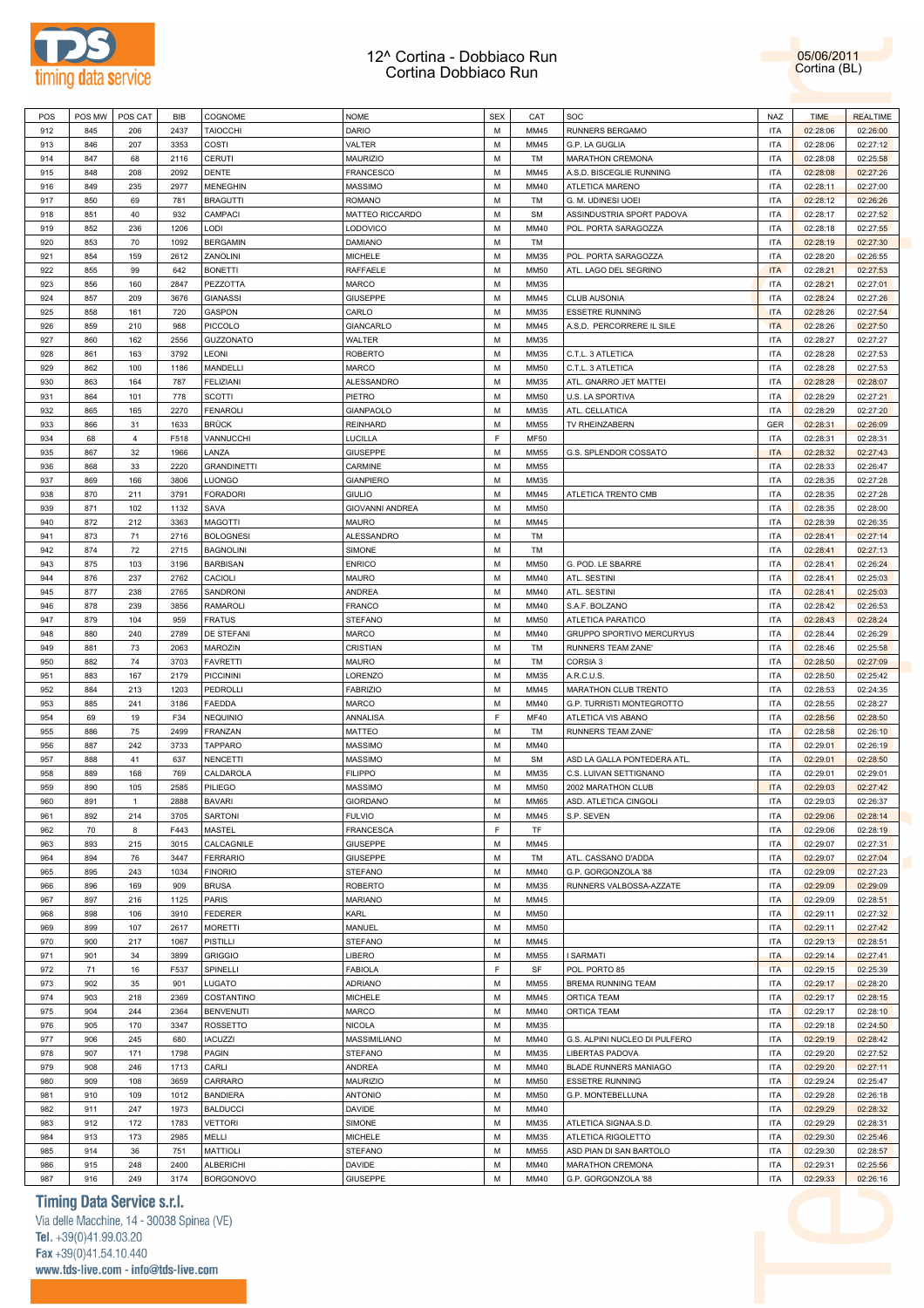

05/06/2011 Cortina (BL)

| POS  | POS MW | POS CAT      | BIB  | COGNOME                  | <b>NOME</b>                      | <b>SEX</b> | CAT         | <b>SOC</b>                                        | <b>NAZ</b>               | <b>TIME</b> | <b>REALTIME</b> |
|------|--------|--------------|------|--------------------------|----------------------------------|------------|-------------|---------------------------------------------------|--------------------------|-------------|-----------------|
| 988  | 917    | 110          | 3215 | <b>TAMBURIN</b>          | <b>EDER</b>                      | M          | <b>MM50</b> |                                                   | <b>ITA</b>               | 02:29:35    | 02:25:57        |
| 989  | 918    | 174          | 1981 | PREGELI                  | GIANCARLO                        | M          | MM35        | ATLETICA BRESCIA MARATHON                         | <b>ITA</b>               | 02:29:35    | 02:28:28        |
| 990  | 919    | 111          | 3492 | CONFALONIERI             | <b>GIUSEPPE</b>                  | M          | <b>MM50</b> | G.P. VIRGILIANO                                   | <b>ITA</b>               | 02:29:37    | 02:27:42        |
| 991  | 920    | 219          | 2548 | <b>GEIGES</b>            | <b>MARKUS</b>                    | M          | MM45        |                                                   | <b>GER</b>               | 02:29:38    | 02:26:02        |
| 992  | 921    | 112          | 823  | LOSA                     | WALTER                           | M          | <b>MM50</b> | ATLETICA MONZA                                    | <b>ITA</b>               | 02:29:38    | 02:29:38        |
| 993  | 922    | 220          | 1617 | <b>MARTELLI</b>          | <b>ROBERTO</b>                   | M          | MM45        | 2002 MARATHON CLUB                                | <b>ITA</b>               | 02:29:38    | 02:28:16        |
| 994  | 923    | 221          | 1006 | CAPPADONNA               | <b>GERLANDO</b>                  | M          | MM45        | TREVISATLETICA                                    | <b>ITA</b>               | 02:29:39    | 02:29:15        |
| 995  | 924    | 113          | 2144 | FERRI                    | CARLO                            | M          | <b>MM50</b> |                                                   | <b>ITA</b>               | 02:29:39    | 02:28:13        |
| 996  | 72     | 11           | F895 | ZANGA                    | <b>MONICA</b>                    | F          | <b>MF45</b> | U.S. SCANZOROSCIATE                               | <b>ITA</b>               | 02:29:40    | 02:27:40        |
| 997  | 925    | 175          | 1611 | SIBAU                    | <b>MICHELE</b>                   | M          | MM35        | GRUPPO SPORTIVO NATISONE                          | <b>ITA</b>               | 02:29:41    | 02:28:41        |
| 998  | 926    | 176          | 2398 | <b>GUGLIELMI</b>         | SANDRO                           | M          | MM35        |                                                   | <b>ITA</b>               | 02:29:41    | 02:25:42        |
| 999  | 927    | 114          | 873  | AMATO                    | <b>MAURIZIO</b>                  | M          | <b>MM50</b> |                                                   | <b>ITA</b>               | 02:29:41    | 02:29:19        |
| 1000 | 73     | $\mathbf{1}$ | F489 | <b>BONINI</b>            | <b>ROSALINDA</b>                 | F          | <b>MF55</b> |                                                   | <b>ITA</b>               | 02:29:41    | 02:29:41        |
| 1001 | 74     | 20           | F202 | <b>SCHIAVONE</b>         | SARA                             | E          | <b>MF40</b> | CIRCOLO AMATORI PODISTI                           | <b>ITA</b>               | 02:29:42    | 02:29:30        |
| 1002 | 928    | 222          | 1801 | <b>MAGNO</b>             | GABRIELE                         | M          | MM45        |                                                   | <b>ITA</b>               | 02:29:43    | 02:28:28        |
| 1003 | 929    | 177          | 2597 | <b>BENETTI</b>           | MASSIMO                          | M          | MM35        | POL. PORTA SARAGOZZA                              | <b>ITA</b>               | 02:29:43    | 02:28:18        |
| 1004 | 930    | 178          | 2506 | <b>SCANAVACCA</b>        | <b>DIEGO</b>                     | M          | MM35        | ATLETICA BELLUNO DOLOMITI                         | <b>ITA</b>               | 02:29:44    | 02:25:36        |
| 1005 | 931    | 77           | 704  | <b>GERSON</b>            | <b>BRIAN</b>                     | M          | TM          | POL. ZOLA SEZ. ATLETICA                           | <b>ITA</b>               | 02:29:44    | 02:29:21        |
| 1006 | 932    | 179          | 3834 | DE MAS                   | <b>FABIO</b>                     | M          | MM35        |                                                   | <b>ITA</b>               | 02:29:46    | 02:28:34        |
| 1007 | 933    | 250          | 3161 | <b>TRAMONTINA</b>        | CHRISTIAN                        | M          | MM40        | APD VALMEDUNA                                     | <b>ITA</b>               | 02:29:47    | 02:28:53        |
| 1008 | 934    | 115          | 1141 | MUNDULA                  | <b>GIOVANNI</b>                  | M          | <b>MM50</b> | CLUB DEL MESDI'                                   | <b>ITA</b>               | 02:29:48    | 02:29:12        |
| 1009 | 935    | 251          | 609  | CARRARA                  | <b>GIOVANNI</b>                  | M          | MM40        | S.S. LAZIO ATLETICA LEGGERA                       | <b>ITA</b>               | 02:29:48    | 02:29:38        |
| 1010 | 936    | 252          | 3211 | CRIVELLARI               | ANDREA                           | M          | MM40        |                                                   | <b>ITA</b>               | 02:29:48    | 02:26:05        |
| 1011 | 937    | 116          | 2676 | VAROTTO                  | <b>ERNESTO</b>                   | M          | <b>MM50</b> |                                                   | <b>ITA</b>               | 02:29:49    | 02:27:49        |
| 1012 | 938    | 223          | 2544 | DAL ZOVO                 | <b>FRANCO</b>                    | M          | MM45        | LATIN MARATHON LOVERS                             | <b>ITA</b>               | 02:29:52    | 02:28:04        |
| 1013 | 939    | 117          | 3605 | MIDENA                   | <b>STEFANO</b>                   | M          | <b>MM50</b> | G. S. ALPINI UDINE                                | <b>ITA</b>               | 02:29:52    | 02:28:09        |
| 1014 | 940    | 253          | 1217 | <b>GRASSINI</b>          | <b>GIANLUCA</b>                  | M          | <b>MM40</b> | ATL. VIGHENZI PADENGHE                            | <b>ITA</b>               | 02:29:54    | 02:29:39        |
|      | 941    |              |      |                          |                                  | M          | MM45        |                                                   | <b>ITA</b>               |             |                 |
| 1015 |        | 224          | 638  | <b>BUFFONI</b>           | <b>MARCO</b>                     | M          |             | ATL. PRESEZZO                                     |                          | 02:29:54    | 02:29:54        |
| 1016 | 942    | 225          | 2534 | <b>PUCCETTI</b><br>PILLA | <b>GIORGIO</b><br><b>MICHELE</b> | M          | MM45        | ATL. VIRTUS CR LUCCA<br><b>ATLETICA SERNAGLIA</b> | <b>ITA</b><br><b>ITA</b> | 02:29:56    | 02:27:02        |
| 1017 | 943    | 37           | 2815 |                          |                                  | M          | MM55        | ATL. OVADESE ORMIG                                |                          | 02:30:00    | 02:30:00        |
| 1018 | 944    | 226          | 1729 | SIRI                     | <b>RENZO</b>                     |            | MM45        |                                                   | <b>ITA</b>               | 02:30:04    | 02:27:29        |
| 1019 | 945    | 254          | 2937 | <b>STURIALE</b>          | <b>MASSIMO</b>                   | M          | MM40        | ONDAVERDE                                         | <b>ITA</b>               | 02:30:04    | 02:28:33        |
| 1020 | 946    | 227          | 3235 | NICOLETTI                | <b>GIUSEPPE</b>                  | M          | MM45        |                                                   | <b>ITA</b>               | 02:30:07    | 02:27:10        |
| 1021 | 947    | 78           | 3673 | CALELLA                  | <b>BENIAMINO</b>                 | M          | TM          | POD. VALLE D'ITRIA LOCOROTONDO                    | <b>ITA</b>               | 02:30:09    | 02:28:29        |
| 1022 | 948    | 228          | 1645 | <b>GIACOBBI</b>          | VALERIO                          | M          | MM45        |                                                   | <b>ITA</b>               | 02:30:09    | 02:29:06        |
| 1023 | 75     | 9            | F935 | DELLA ZONCA              | <b>GIULIA</b>                    | E          | TF          | POOL SPORT TRIESTE                                | <b>ITA</b>               | 02:30:09    | 02:30:06        |
| 1024 | 949    | 38           | 842  | DANIELE                  | SALVATORE                        | M          | <b>MM55</b> | ATL C.R.C. CA'FOSCARI                             | <b>ITA</b>               | 02:30:11    | 02:29:38        |
| 1025 | 950    | 255          | 3234 | <b>ATTIMONELLI</b>       | <b>MAURIZIO</b>                  | M          | MM40        |                                                   | <b>ITA</b>               | 02:30:11    | 02:27:14        |
| 1026 | 951    | 256          | 3888 | CAVULLI                  | <b>FABIO</b>                     | M          | MM40        | MARATHON CLUB TRENTO                              | <b>ITA</b>               | 02:30:12    | 02:27:16        |
| 1027 | 952    | 180          | 3846 | <b>FINK</b>              | <b>GERHARD</b>                   | M          | MM35        |                                                   | <b>ITA</b>               | 02:30:13    | 02:30:13        |
| 1028 | 953    | 229          | 3494 | <b>MAURI</b>             | PAOLO                            | M          | MM45        | ATL. O.S.G. GUANZATE                              | <b>ITA</b>               | 02:30:13    | 02:28:21        |
| 1029 | 954    | 39           | 3324 | CORRENTE                 | CARMINE                          | M          | MM55        | POD. OZZANESE                                     | <b>ITA</b>               | 02:30:14    | 02:27:29        |
| 1030 | 955    | 40           | 3610 | <b>CITERNESI</b>         | <b>MAURO</b>                     | M          | MM55        | LAZIO RUNNERS TEAM A.S.D.                         | <b>ITA</b>               | 02:30:16    | 02:29:12        |
| 1031 | 956    | 230          | 1181 | CAPPELLETTO              | NATALINO                         | M          | MM45        | ATL.AUDACE NOALE                                  | <b>ITA</b>               | 02:30:18    | 02:30:03        |
| 1032 | 957    | 79           | 905  | TABACCHI                 | LODOVICO                         | M          | TM          | GS.TORTELLINI VOLTAN MARTELLAG                    | <b>ITA</b>               | 02:30:20    | 02:29:40        |
| 1033 | 958    | 231          | 1201 | <b>BASSO</b>             | ANDREA                           | M          | MM45        | PODISMO BUTTRIO                                   | <b>ITA</b>               | 02:30:21    | 02:29:25        |
| 1034 | 76     | 14           | F286 | <b>COSTANTINI</b>        | <b>BARBARA</b>                   | F          | MF35        | POL.BIANCAZZURRA PETTINELLI                       | <b>ITA</b>               | 02:30:23    | 02:29:32        |
| 1035 | 959    | 118          | 1098 | <b>GALLINA</b>           | CLAUDIO                          | M          | <b>MM50</b> | <b>VENICEMARATHON CLUB</b>                        | <b>ITA</b>               | 02:30:24    | 02:26:53        |
| 1036 | 960    | 181          | 2543 | <b>FILIPPI</b>           | PIETRO                           | M          | MM35        |                                                   | <b>ITA</b>               | 02:30:24    | 02:29:25        |
| 1037 | 961    | 257          | 3290 | COLOMBO                  | <b>ALESSIO</b>                   | M          | MM40        | ATL. ARCI FAVARO                                  | <b>ITA</b>               | 02:30:26    | 02:26:58        |
| 1038 | 962    | 11           | 3652 | MILANI                   | <b>SEVERINO</b>                  | M          | <b>MM60</b> | ATLETICA RIVIERA DEL BRENTA                       | <b>ITA</b>               | 02:30:26    | 02:28:43        |
| 1039 | 963    | 119          | 915  | <b>SPINA</b>             | <b>ROMANO</b>                    | M          | <b>MM50</b> | ATL.VALDOBBIADENE G.S.A.                          | <b>ITA</b>               | 02:30:29    | 02:30:05        |
| 1040 | 964    | 182          | 2443 | ORLANDI                  | ANDREA                           | M          | MM35        | LE SGALMARE COLA'                                 | <b>ITA</b>               | 02:30:29    | 02:28:17        |
| 1041 | 965    | 183          | 3958 | <b>VIERTLER</b>          | <b>JOHANNES</b>                  | M          | MM35        | <b>GESUNDHEITSWELT SILLIAN</b>                    | AUT                      | 02:30:29    | 02:28:02        |
| 1042 | 966    | 232          | 3240 | <b>TORRES</b>            | <b>ANTONIO</b>                   | M          | MM45        | MONTELLO RUNNERS CLUB                             | <b>ITA</b>               | 02:30:31    | 02:28:28        |
| 1043 | 967    | 120          | 3491 | CARRARA                  | ALESSANDRO                       | M          | <b>MM50</b> | STEEL TRIATHLON BERGAMO                           | <b>ITA</b>               | 02:30:32    | 02:30:13        |
| 1044 | 77     | 21           | F436 | <b>BRUSTOLIN</b>         | <b>MICHELA</b>                   | E          | <b>MF40</b> | ATL. SERNAGLIA MOB. VILLANOVA                     | <b>ITA</b>               | 02:30:32    | 02:28:35        |
| 1045 | 968    | 12           | 962  | CANTAMESSI               | <b>GIORGIO</b>                   | M          | <b>MM60</b> | ATL. PARATICO                                     | <b>ITA</b>               | 02:30:32    | 02:29:56        |
| 1046 | 969    | 121          | 986  | LAGALLA                  | <b>GIUSEPPE</b>                  | M          | <b>MM50</b> | ATL. ELPIDIENSE AVIS AIDO                         | <b>ITA</b>               | 02:30:34    | 02:30:09        |
| 1047 | 970    | 184          | 1153 | DENTESANO                | CRISTIAN                         | M          | MM35        | G.S. AQUILEIA                                     | <b>ITA</b>               | 02:30:35    | 02:27:07        |
| 1048 | 971    | 233          | 1179 | SALVÀ                    | <b>ALBERTO</b>                   | M          | MM45        |                                                   | <b>ITA</b>               | 02:30:35    | 02:30:20        |
| 1049 | 972    | 234          | 771  | <b>BRAVO</b>             | PAOLO                            | M          | MM45        | OLIMPIA TERENZANO                                 | <b>ITA</b>               | 02:30:36    | 02:30:36        |
| 1050 | 973    | 122          | 3751 | CONCHETTO                | <b>GIULIO</b>                    | M          | <b>MM50</b> |                                                   | <b>ITA</b>               | 02:30:37    | 02:30:10        |
| 1051 | 974    | 258          | 3291 | MARONGIU                 | <b>FEDERICO</b>                  | M          | MM40        |                                                   | <b>ITA</b>               | 02:30:39    | 02:30:10        |
| 1052 | 975    | 123          | 1596 | <b>SERAFINI</b>          | <b>STEFANO</b>                   | M          | <b>MM50</b> | GRUPPO SPORTIVO NATISONE                          | <b>ITA</b>               | 02:30:39    | 02:29:39        |
| 1053 | 976    | 259          | 3843 | CARRARO                  | <b>EMILIO</b>                    | M          | MM40        | A.S.D. TRIATHLON 3V                               | <b>ITA</b>               | 02:30:40    | 02:27:23        |
| 1054 | 78     | 12           | F267 | AVEZZU'                  | <b>ROBERTA</b>                   | F          | MF45        | ATLETICA FIAMME CREMISI                           | <b>ITA</b>               | 02:30:41    | 02:30:41        |
| 1055 | 79     | 10           | F651 | PIROVANO                 | PAOLA                            | F.         | TF          | ORTICA TEAM                                       | <b>ITA</b>               | 02:30:42    | 02:27:58        |
| 1056 | 977    | 80           | 2378 | <b>PONZINIBBI</b>        | SAMUEL                           | M          | TM          | ORTICA TEAM                                       | <b>ITA</b>               | 02:30:42    | 02:27:01        |
| 1057 | 978    | 260          | 770  | <b>GIACOMETTI</b>        | <b>ALBERTO</b>                   | M          | MM40        | ATL. IMOLA SACMI AVIS                             | <b>ITA</b>               | 02:30:42    | 02:30:24        |
| 1058 | 979    | 124          | 2764 | <b>GRAZIOTTI</b>         | <b>FABRIZIO</b>                  | M          | <b>MM50</b> | ATL. SESTINI                                      | <b>ITA</b>               | 02:30:43    | 02:27:06        |
| 1059 | 980    | 125          | 623  | ZAGO                     | <b>EUGENIO</b>                   | M          | <b>MM50</b> | RUNNERS CLUB AGGGREDIRE                           | <b>ITA</b>               | 02:30:43    | 02:30:28        |
| 1060 | 981    | 261          | 3686 | GOZI                     | SANDRO                           | M          | MM40        | CLUB ATL. CENTRALE                                | <b>ITA</b>               | 02:30:44    | 02:29:21        |
|      | 982    |              |      |                          | <b>DARIO</b>                     | M          | MM35        |                                                   | <b>ITA</b>               |             | 02:27:53        |
| 1061 |        | 185          | 2638 | <b>BENETTI</b>           |                                  |            |             | <b>SMART RUNNERS</b>                              |                          | 02:30:44    |                 |
| 1062 | 983    | 262          | 1011 | CAPRARO                  | CRISTIANO                        | M          | MM40        | G.S.VV.FF.-DE VECCHI-BL                           | <b>ITA</b>               | 02:30:46    | 02:30:46        |
| 1063 | 984    | 41           | 693  | DE BIASIO                | <b>VIRGILIO</b>                  | M          | MM55        | ATL.FIORI BARP                                    | <b>ITA</b>               | 02:30:51    | 02:30:06        |

# **Timing Data Service s.r.l.**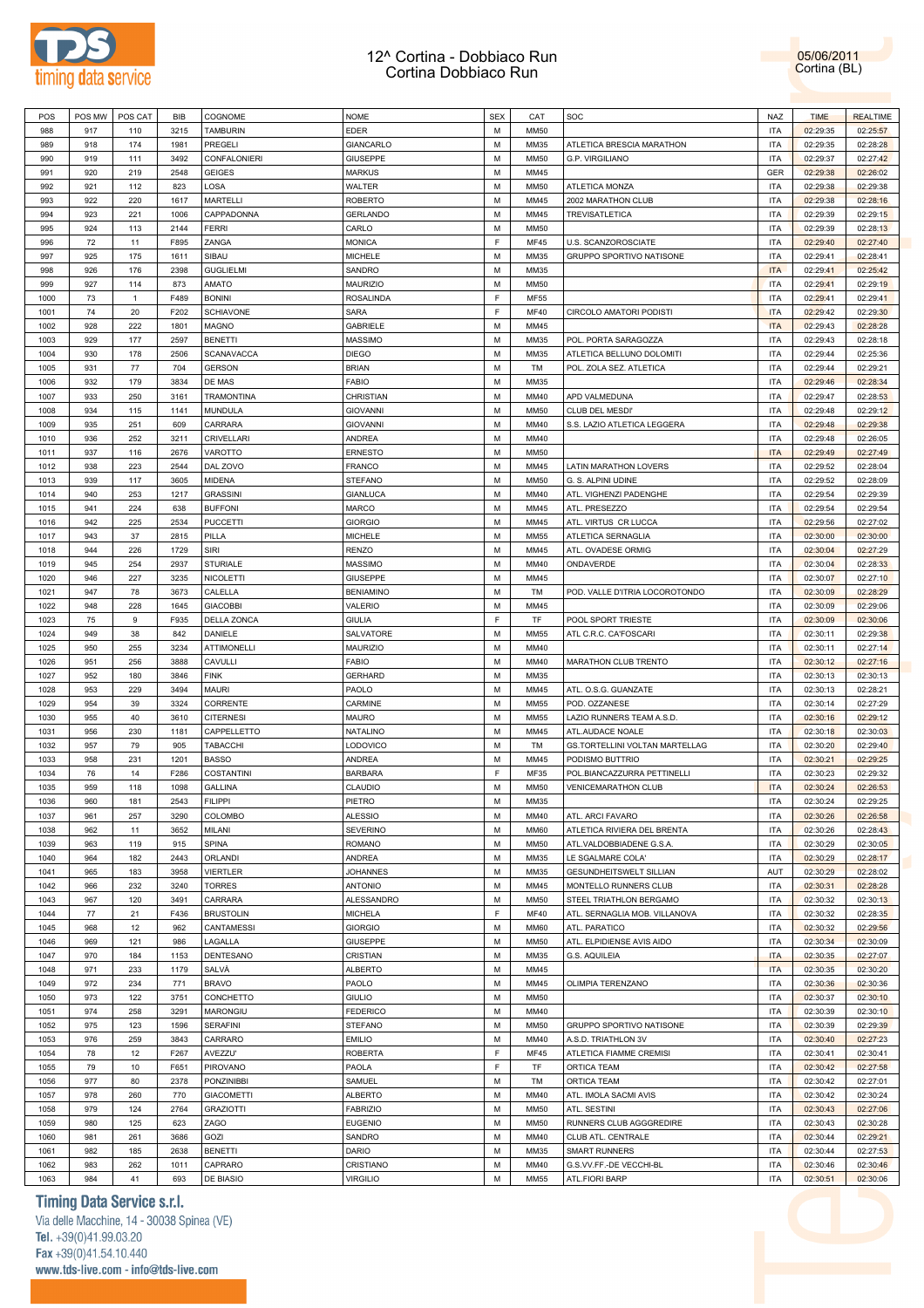



| POS  | POS MW | POS CAT        | BIB  | COGNOME            | <b>NOME</b>         | <b>SEX</b> | CAT         | SOC                                   | NAZ        | <b>TIME</b> | <b>REALTIME</b> |
|------|--------|----------------|------|--------------------|---------------------|------------|-------------|---------------------------------------|------------|-------------|-----------------|
| 1064 | 985    | 126            | 987  | <b>NALON</b>       | <b>FRANCESCO</b>    | М          | <b>MM50</b> |                                       | ITA        | 02:30:53    | 02:29:54        |
| 1065 | 986    | 186            | 2298 | SPETTOLI           | LORENZO             | М          | MM35        |                                       | ITA        | 02:30:53    | 02:27:58        |
| 1066 | 987    | 263            | 2846 | <b>PULIN</b>       | <b>ANDREA</b>       | М          | MM40        |                                       | ITA        | 02:30:54    | 02:26:34        |
|      |        |                |      |                    |                     |            |             |                                       |            |             |                 |
| 1067 | 988    | 127            | 1881 | MAZZOCCHI          | <b>ALBERTO</b>      | M          | <b>MM50</b> | A.S.D. COMODO SPORT                   | ITA        | 02:30:54    | 02:29:53        |
| 1068 | 989    | 128            | 3488 | <b>BENTIVEGNA</b>  | <b>GIOVANNI</b>     | М          | <b>MM50</b> | AMATEUR SPORT CLUB BERG               | ITA        | 02:30:55    | 02:28:31        |
| 1069 | 990    | 264            | 3814 | <b>RUMIZ</b>       | <b>FABIO</b>        | M          | MM40        | <b>MARATHON TRIESTE</b>               | ITA        | 02:30:56    | 02:27:25        |
| 1070 | 991    | 129            | 1126 | CARTELLA           | <b>DIEGO</b>        | М          | <b>MM50</b> | CASTELLO RUNNING                      | ITA        | 02:30:56    | 02:30:31        |
| 1071 | 992    | 187            | 3178 | <b>BEGHI</b>       | <b>ANDREA</b>       | M          | MM35        | G.P. GORGONZOLA '88                   | <b>ITA</b> | 02:30:57    | 02:27:39        |
| 1072 | 993    | 130            | 843  | <b>LUNGHI</b>      | LUIGI               | М          | <b>MM50</b> | ATLETICA BUJA                         | ITA        | 02:30:58    | 02:30:15        |
| 1073 | 994    | 131            | 3028 | <b>MELLINI</b>     | GIANCARLO           | M          | <b>MM50</b> | GP M. DELLA TOLFA L'AIRONE            | <b>ITA</b> | 02:31:00    | 02:28:36        |
|      |        |                |      |                    |                     |            |             |                                       |            |             |                 |
| 1074 | 995    | 235            | 3670 | <b>BARZON</b>      | <b>FILIPPO</b>      | М          | MM45        | MARATONETI CITTADELLESI               | <b>ITA</b> | 02:31:02    | 02:29:14        |
| 1075 | 996    | 265            | 2728 | <b>URBAN</b>       | CRISTIANO           | М          | MM40        | NIU' TEAM                             | ITA        | 02:31:03    | 02:29:18        |
| 1076 | 997    | 236            | 3839 | <b>DIGNANI</b>     | CHRISTIAN           | М          | MM45        | A.S. MERANO                           | <b>ITA</b> | 02:31:07    | 02:28:22        |
| 1077 | 998    | 266            | 1142 | <b>PRIMAVESI</b>   | DARIO               | М          | MM40        | AZZURRA GARBAGNATE M.SE               | <b>ITA</b> | 02:31:08    | 02:30:32        |
| 1078 | 999    | 267            | 966  | LONGARI            | <b>MIRCO</b>        | М          | MM40        | ATL. IMOLA SACMI AVIS                 | <b>ITA</b> | 02:31:09    | 02:30:47        |
| 1079 | 80     | 22             | F415 | <b>TURRINI</b>     | RAFFAELLA           | F.         | <b>MF40</b> |                                       | ITA        | 02:31:10    | 02:28:13        |
| 1080 | 1000   | 13             | 652  | <b>POLASTRI</b>    | ODER                | М          | <b>MM60</b> | ATL. BONDENO                          | ITA        | 02:31:12    | 02:30:53        |
| 1081 | 1001   | 268            | 2553 | <b>VERATI</b>      | <b>MARCO</b>        | М          | MM40        | POL. MADONNINA                        | ITA        | 02:31:12    | 02:28:19        |
|      |        |                |      |                    |                     |            |             |                                       |            |             |                 |
| 1082 | 1002   | 132            | 2023 | <b>TAMBURINI</b>   | ANDREA              | М          | <b>MM50</b> | ASD ATLETICA MAMELI RAVENNA           | ITA        | 02:31:12    | 02:28:54        |
| 1083 | 1003   | 133            | 2450 | DAL BIANCO         | <b>ANTONIO</b>      | М          | <b>MM50</b> | RUNNERS TEAM ZANE'                    | ITA        | 02:31:13    | 02:28:01        |
| 1084 | 1004   | 14             | 1031 | <b>STACCHIOTTI</b> | <b>MARIO</b>        | М          | MM60        | ATL. RECANATI                         | ITA        | 02:31:17    | 02:31:17        |
| 1085 | 1005   | 269            | 1604 | <b>BARONI</b>      | <b>MASSIMO</b>      | М          | MM40        |                                       | ITA        | 02:31:18    | 02:30:01        |
| 1086 | 1006   | 188            | 2293 | GASSER             | CHRISTIAN           | М          | MM35        |                                       | AUT        | 02:31:19    | 02:30:24        |
| 1087 | 1007   | 270            | 3417 | MARANGONI          | PAOLO               | M          | MM40        |                                       | <b>ITA</b> | 02:31:21    | 02:31:21        |
| 1088 | 1008   | 237            | 49   | <b>DEBIASI</b>     | PAOLO               | М          | MM45        | PODISTI CORDENONS                     | ITA        | 02:31:22    | 02:30:31        |
|      |        |                |      |                    |                     |            |             |                                       |            |             |                 |
| 1089 | 1009   | 134            | 922  | CASAGRANDE         | VALTER              | M          | <b>MM50</b> | AMICI DI LUTRANO A.S. DILETTANTISTICA | ITA        | 02:31:23    | 02:29:27        |
| 1090 | 1010   | 135            | 2833 | <b>RUOSO</b>       | <b>ELVIO</b>        | М          | <b>MM50</b> |                                       | ITA        | 02:31:23    | 02:29:27        |
| 1091 | 1011   | 42             | 632  | <b>CRISTOFORI</b>  | DANIELE             | M          | MM55        | G.S. GABBI                            | ITA        | 02:31:25    | 02:31:04        |
| 1092 | 1012   | 189            | 1898 | <b>TAVELLA</b>     | <b>ANDREA</b>       | М          | MM35        | POLISPORT. SPORTING CLUB NOALE        | ITA        | 02:31:26    | 02:28:38        |
| 1093 | 1013   | 190            | 3946 | <b>BANDIERA</b>    | <b>MATTEO</b>       | M          | MM35        |                                       | ITA        | 02:31:27    | 02:28:42        |
| 1094 | 81     | 13             | F430 | <b>SERRA</b>       | <b>RITA</b>         | F          | <b>MF45</b> | <b>ATLETICA MONZA</b>                 | ITA        | 02:31:28    | 02:30:45        |
| 1095 | 1014   | 15             | 3142 | <b>GUERRI</b>      | LORENZO             | M          | <b>MM60</b> | G. P. FANO CORRE                      | ITA        | 02:31:30    | 02:28:58        |
|      |        |                |      |                    |                     |            |             |                                       |            |             |                 |
| 1096 | 1015   | 191            | 2109 | VAGGELLI           | <b>GIACOMO</b>      | М          | MM35        | ASD PIAN DI SAN BARTOLO               | ITA        | 02:31:31    | 02:30:28        |
| 1097 | 1016   | 136            | 3720 | <b>TODESCHINI</b>  | <b>FLAVIO</b>       | M          | <b>MM50</b> | RUNNERS BERGAMO                       | ITA        | 02:31:32    | 02:30:09        |
| 1098 | 1017   | 192            | 1101 | <b>FOPPA</b>       | <b>FEDERICO</b>     | М          | MM35        | ATL. ROVELLASCA                       | ITA        | 02:31:33    | 02:30:34        |
| 1099 | 1018   | 137            | 2332 | MONTOLEONE         | <b>ROBERTO</b>      | М          | <b>MM50</b> | G.S. PASTA GRANAROLO                  | <b>ITA</b> | 02:31:34    | 02:30:51        |
| 1100 | 1019   | 138            | 2173 | <b>BUTTI</b>       | <b>MARCO</b>        | М          | <b>MM50</b> | ATL. ARCI FAVARO                      | <b>ITA</b> | 02:31:34    | 02:30:26        |
| 1101 | 1020   | 139            | 2236 | CANNIZZARO         | <b>MARCO</b>        | М          | <b>MM50</b> | G.S. BANCARI ROMANI                   | ITA        | 02:31:36    | 02:31:25        |
| 1102 | 1021   | 81             | 3287 | <b>PICINELLI</b>   | MANUEL              | М          | TM          | KINETIK RUNNING                       | ITA        | 02:31:38    | 02:29:45        |
|      |        |                |      |                    |                     |            |             |                                       |            |             |                 |
| 1103 | 1022   | 193            | 3216 | CREVANI            | <b>RICCARDO</b>     | М          | MM35        | ATL. IRIENSE VOGHERA                  | ITA        | 02:31:42    | 02:31:03        |
| 1104 | 1023   | 140            | 2909 | <b>MENEGOTTI</b>   | <b>GIAMPIETRO</b>   | М          | MM50        | G.P. AVIS POL. MALAVICINA             | <b>ITA</b> | 02:31:43    | 02:30:26        |
| 1105 | 1024   | 43             | 3012 | <b>BARUFFI</b>     | GIUSEPPE            | М          | <b>MM55</b> | POL. AMICIZIA CAORSO                  | ITA        | 02:31:44    | 02:31:44        |
| 1106 | 1025   | 238            | 1901 | GIAVAZZI           | <b>STEFANO</b>      | М          | MM45        |                                       | ITA        | 02:31:48    | 02:30:22        |
| 1107 | 1026   | 44             | 636  | <b>VICHI</b>       | <b>EUGENIO</b>      | М          | <b>MM55</b> |                                       | ITA        | 02:31:48    | 02:31:02        |
| 1108 | 1027   | 141            | 686  | <b>ROVEGLIA</b>    | ALESSANDRO          | М          | <b>MM50</b> | G.S. COOP SERVICE REZZATO             | ITA        | 02:31:49    | 02:31:33        |
| 1109 | 1028   | 194            | 646  | CARRARA            | FRANCESCO           | М          | MM35        | G. ALPINISTICO VERTOVESE              | ITA        | 02:31:50    | 02:31:22        |
| 1110 | 1029   | 239            | 1146 | DALMONEGO          | <b>FAUSTO</b>       | М          | MM45        | ATLETICA ROTALIANA                    | <b>ITA</b> | 02:31:52    | 02:31:43        |
|      |        |                |      |                    |                     |            |             |                                       |            |             |                 |
| 1111 | 1030   | 271            | 3377 | CALVI              | <b>IGOR STEFANO</b> | М          | MM40        |                                       | <b>ITA</b> | 02:31:54    | 02:30:41        |
| 1112 | 82     | 15             | F239 | ANTENUCCI          | <b>ELVIRA</b>       | F.         | MF35        | ROAD RUNNERS CLUB MILANO              | <b>ITA</b> | 02:31:57    | 02:31:57        |
| 1113 | 1031   | 272            | 2729 | <b>MENEGHETTI</b>  | CRISTIAN            | М          | MM40        | ATLETICA VILLORBA                     | <b>ITA</b> | 02:32:01    | 02:30:17        |
| 1114 | 1032   | 142            | 2572 | DI BIASE           | <b>DOMENICO</b>     | M          | <b>MM50</b> | G.S. AVIS - SEREGNO                   | <b>ITA</b> | 02:32:02    | 02:30:18        |
| 1115 | 1033   | 240            | 2225 | ZANUTTIGH          | <b>MARINO</b>       | М          | MM45        | LA BAVISELA                           | <b>ITA</b> | 02:32:03    | 02:29:42        |
| 1116 | 1034   | 143            | 102  | <b>TONONI</b>      | <b>ALDO</b>         | М          | <b>MM50</b> | CRAL POSTE ITALIANE TRIESTE           | ITA        | 02:32:05    | 02:31:59        |
| 1117 | 1035   | 144            | 1524 | MIANI              | CESARE              | М          | MM50        |                                       | ITA        | 02:32:05    | 02:31:18        |
| 1118 | 1036   | 45             | 1183 | <b>STARZ</b>       | <b>EMILIO</b>       | M          | <b>MM55</b> | <b>MARATHON TRIESTE</b>               | ITA        | 02:32:06    | 02:31:48        |
|      |        |                |      |                    | ANDREA              |            |             |                                       |            |             |                 |
| 1119 | 1037   | 241            | 1066 | OSTI               |                     | М          | MM45        |                                       | ITA        | 02:32:07    | 02:31:30        |
| 1120 | 1038   | 195            | 2356 | CASINI             | <b>FRANCESCO</b>    | М          | MM35        | AVIS ZERO POSITIVO RIGNANO S/A        | ITA        | 02:32:10    | 02:31:07        |
| 1121 | 1039   | 273            | 1072 | <b>AMBROSI</b>     | <b>STEFANO</b>      | М          | MM40        | U.S. INTREPIDA                        | ITA        | 02:32:11    | 02:30:45        |
| 1122 | 1040   | 274            | 1584 | <b>MORENGHI</b>    | SAMUELE             | M          | MM40        | 3C (COMP. CREMONESE CORRIDORI)        | ITA        | 02:32:11    | 02:28:35        |
| 1123 | 1041   | 242            | 964  | SILLI BENTIVOGLIO  | <b>FRANCESCO</b>    | M          | MM45        | LATIN MARATHON LOVERS                 | <b>ITA</b> | 02:32:12    | 02:31:38        |
| 1124 | 1042   | 275            | 2244 | <b>TAVA</b>        | ALESSANDRO          | М          | MM40        | ATLETICA ROTALIANA                    | <b>ITA</b> | 02:32:12    | 02:29:37        |
| 1125 | 1043   | 196            | 2511 | CASTELLANI         | <b>STEFANO</b>      | М          | MM35        | ASD LA RUSTICA PESCANTINA             | ITA        | 02:32:13    | 02:31:39        |
|      |        |                |      |                    |                     |            |             |                                       |            |             |                 |
| 1126 | 1044   | 276            | 899  | <b>PETRIN</b>      | OTELLO              | М          | MM40        | BREMA RUNNING TEAM                    | ITA        | 02:32:14    | 02:31:36        |
| 1127 | 1045   | 243            | 3220 | CAMPIGOTTO         | <b>ADRIANO</b>      | M          | MM45        | ATL.AUDACE NOALE                      | ITA        | 02:32:14    | 02:31:36        |
| 1128 | 1046   | 277            | 3390 | COLETTA            | PIETRO              | М          | MM40        | POL. PORTA SARAGOZZA                  | ITA        | 02:32:15    | 02:31:15        |
| 1129 | 1047   | 244            | 615  | <b>SERRA</b>       | <b>FABIO</b>        | М          | MM45        | ATL. V.C.A. MILANO                    | ITA        | 02:32:15    | 02:30:41        |
| 1130 | 1048   | 145            | 1702 | <b>GNUDI</b>       | GIORGIO MAURIZIO    | М          | <b>MM50</b> | ATL. V.C.A. MILANO                    | ITA        | 02:32:15    | 02:30:42        |
| 1131 | 1049   | 278            | 2737 | DE NICOLA          | <b>ROBERTO</b>      | М          | MM40        | G.S. BANCARI ROMANI                   | ITA        | 02:32:16    | 02:29:44        |
| 1132 | 1050   | 279            | 2533 | <b>MERCANTI</b>    | CLAUDIO             | М          | MM40        | <b>CORRINTIME</b>                     | ITA        | 02:32:16    | 02:31:09        |
| 1133 | 1051   | 280            | 1188 | RANCARANI          | <b>ANDREA</b>       | М          | MM40        | EUROATLETICA 2002                     | ITA        | 02:32:17    | 02:32:05        |
|      |        |                |      |                    |                     |            |             |                                       |            |             |                 |
| 1134 | 1052   | 82             | 2385 | SAVOLDELLI         | <b>ALEX</b>         | М          | TM          |                                       | ITA        | 02:32:17    | 02:30:02        |
| 1135 | 1053   | 281            | 3197 | <b>BERNACCHI</b>   | <b>FABIO</b>        | M          | MM40        | GRUPPO PODISTICO ROSSINI              | ITA        | 02:32:20    | 02:31:12        |
| 1136 | 1054   | $\overline{2}$ | 949  | <b>FRUSCA</b>      | <b>ENIO</b>         | М          | <b>MM65</b> | ASS.SPORT.DILETTANT.DRIBBLING         | ITA        | 02:32:22    | 02:31:59        |
| 1137 | 1055   | 282            | 963  | MATTIAZZI          | <b>MATTEO</b>       | M          | MM40        | SEZ.ATL.CARIVE                        | <b>ITA</b> | 02:32:23    | 02:31:48        |
| 1138 | 1056   | 46             | 3604 | <b>FAINELLI</b>    | <b>RICCARDO</b>     | M          | <b>MM55</b> | G.S. DIL. VALDALPONE DE MEGNI         | ITA        | 02:32:27    | 02:32:27        |
| 1139 | 1057   | 146            | 705  | <b>CESARI</b>      | <b>FAUSTO</b>       | М          | <b>MM50</b> | POL. ZOLA SEZ. ATLETICA               | <b>ITA</b> | 02:32:27    | 02:32:11        |

### **Timing Data Service s.r.l.**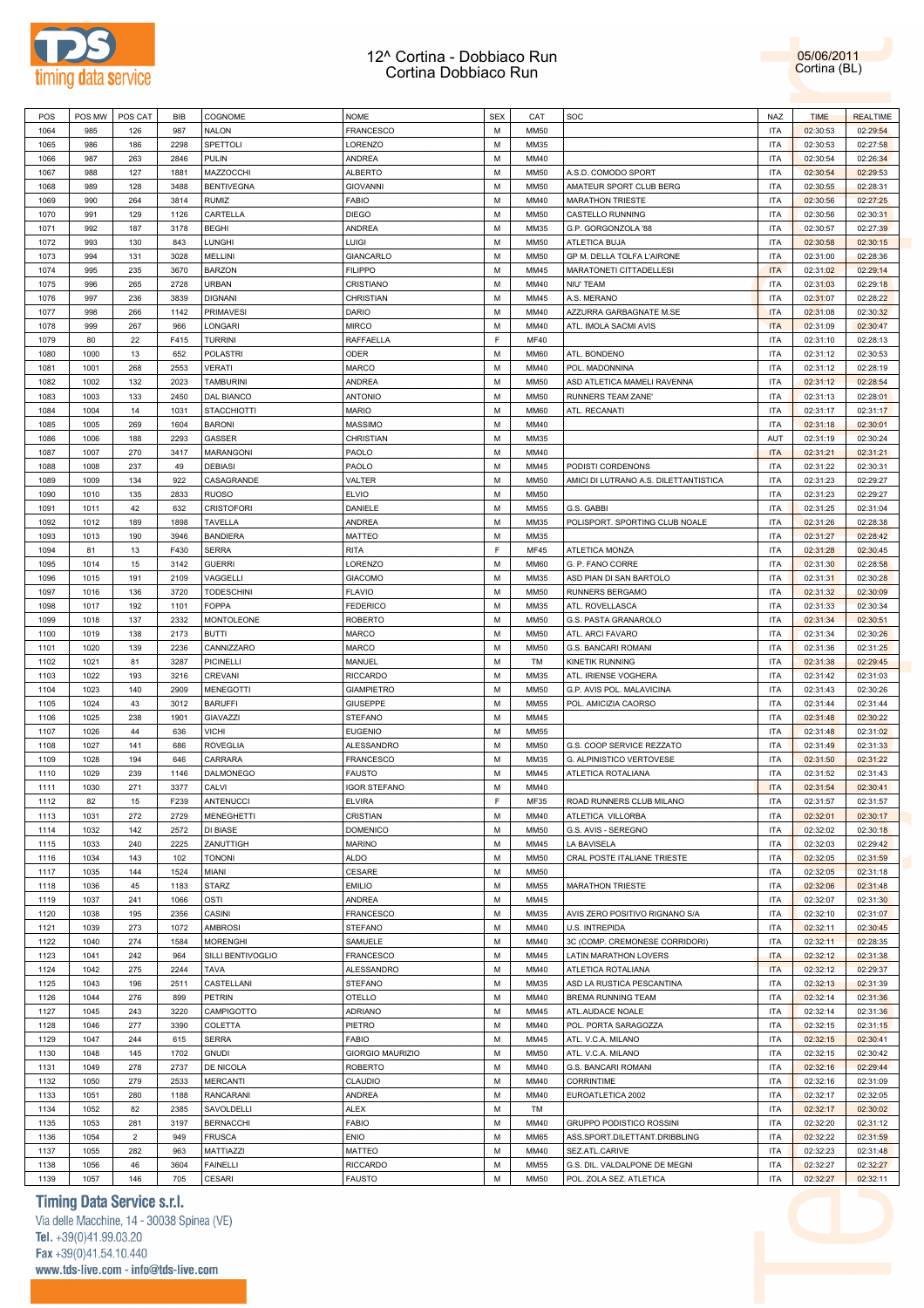



| POS  | POS MW | POS CAT        | <b>BIB</b> | COGNOME             | <b>NOME</b>       | <b>SEX</b> | CAT         | SOC                             | <b>NAZ</b> | <b>TIME</b> | <b>REALTIME</b> |
|------|--------|----------------|------------|---------------------|-------------------|------------|-------------|---------------------------------|------------|-------------|-----------------|
| 1140 | 1058   | 197            | 1781       | MAZZOLENI           | <b>JURI</b>       | M          | MM35        | G.S. OREZZO                     | <b>ITA</b> | 02:32:28    | 02:31:55        |
|      |        |                |            |                     |                   |            |             |                                 |            |             |                 |
| 1141 | 83     | 14             | F243       | <b>ZILIOTTO</b>     | <b>ELENA</b>      | E          | <b>MF45</b> | A.S.D. PERCORRERE IL SILE       | <b>ITA</b> | 02:32:29    | 02:32:12        |
| 1142 | 1059   | 147            | 3049       | <b>MICHIELETTO</b>  | DANIELE           | M          | <b>MM50</b> | A.S.D. PERCORRERE IL SILE       | <b>ITA</b> | 02:32:30    | 02:31:07        |
| 1143 | 1060   | 283            | 2492       | <b>BUDICIN</b>      | DAVID             | M          | MM40        | INTREPIDA MARIANO               | <b>ITA</b> | 02:32:32    | 02:31:31        |
| 1144 | 1061   | 148            | 2550       | <b>BUCOVAZ</b>      | UGO               | M          | <b>MM50</b> | G.P. D.L. FERROVIARIO UDINE     | <b>ITA</b> | 02:32:33    | 02:32:33        |
| 1145 | 1062   | 149            | 3224       | MAGRI               | <b>FELICE</b>     | M          | <b>MM50</b> | U.S. SCANZOROSCIATE             | <b>ITA</b> | 02:32:38    | 02:30:39        |
|      |        |                |            |                     |                   |            |             |                                 |            |             |                 |
| 1146 | 1063   | 150            | 805        | DALLA BERNARDINA    | LUCIO             | M          | <b>MM50</b> | LE SGALMARE COLA'               | <b>ITA</b> | 02:32:40    | 02:32:22        |
| 1147 | 84     | 23             | F626       | <b>BECCALOSSI</b>   | <b>ROSANNA</b>    | E          | <b>MF40</b> | CIRCOLO AMATORI PODISTI         | <b>ITA</b> | 02:32:40    | 02:31:05        |
| 1148 | 1064   | 3              | 3439       | SALINI              | <b>ALBERTO</b>    | M          | <b>MM65</b> | G.P. TALAMONA                   | <b>ITA</b> | 02:32:41    | 02:32:21        |
| 1149 | 85     | 16             | F262       | <b>SCANDOLA</b>     | LUISA             | E          | MF35        | 3 LIFE                          | <b>ITA</b> | 02:32:41    | 02:32:06        |
|      |        |                |            |                     | <b>ANTONIO</b>    | M          |             | <b>MARCIATORI CASTELLANI</b>    |            |             |                 |
| 1150 | 1065   | 151            | 1113       | CRIVELLARO          |                   |            | <b>MM50</b> |                                 | <b>ITA</b> | 02:32:41    | 02:31:55        |
| 1151 | 1066   | 83             | 2353       | QUALLI              | <b>ANDREA</b>     | M          | <b>TM</b>   | LA BAVISELA                     | <b>ITA</b> | 02:32:42    | 02:31:43        |
| 1152 | 86     | 11             | F702       | <b>IRWIN</b>        | LAUREN            | E          | <b>TF</b>   | A.S.D. PERCORRERE IL SILE       | <b>GBR</b> | 02:32:45    | 02:31:55        |
| 1153 | 1067   | 152            | 3638       | LANGES              | <b>LEO</b>        | M          | <b>MM50</b> | AMATEUR SPORT CLUB BERG         | <b>ITA</b> | 02:32:48    | 02:30:24        |
| 1154 | 1068   | 245            | 634        | <b>RUBBI</b>        | LORENZO           | M          | MM45        | <b>CIRCOLO GHINELLI</b>         | <b>ITA</b> | 02:32:50    | 02:31:58        |
| 1155 | 1069   | 47             | 801        | <b>BONOMELLI</b>    | <b>GIANMARIO</b>  | M          | <b>MM55</b> | U.S. MALONNO                    | <b>ITA</b> | 02:32:50    | 02:31:38        |
|      |        |                |            |                     |                   |            |             |                                 |            |             |                 |
| 1156 | 1070   | 153            | 2842       | <b>TURRA</b>        | PAOLO             | M          | <b>MM50</b> | <b>ATLETICA MELITO</b>          | <b>ITA</b> | 02:32:54    | 02:30:52        |
| 1157 | 1071   | 246            | 2900       | SALVAGNO            | <b>GIORGIO</b>    | М          | MM45        | ASS.SPORT.DILETTANT.DRIBBLING   | <b>ITA</b> | 02:32:55    | 02:32:25        |
| 1158 | 1072   | 16             | 650        | <b>TAGLIAPIETRA</b> | <b>GIANFRANCO</b> | M          | <b>MM60</b> | SEZ.ATL.CARIVE                  | <b>ITA</b> | 02:32:55    | 02:32:33        |
| 1159 | 1073   | 247            | 1129       | <b>ROVERATO</b>     | <b>ANDREA</b>     | M          | MM45        |                                 | <b>ITA</b> | 02:32:55    | 02:32:55        |
| 1160 | 87     | 17             | F429       | <b>SCHIEVENIN</b>   | <b>SERENA</b>     | E          | SF          |                                 | <b>ITA</b> |             |                 |
|      |        |                |            |                     |                   |            |             | A.ATL.DOLOMITI BELLUNO          |            | 02:32:55    | 02:32:02        |
| 1161 | 1074   | 84             | 3892       | <b>RIZZOTTO</b>     | PAOLO             | M          | <b>TM</b>   |                                 | <b>ITA</b> | 02:32:56    | 02:31:59        |
| 1162 | 1075   | 48             | 3173       | POZZI               | <b>EDOARDO</b>    | M          | <b>MM55</b> | G.P. GORGONZOLA '88             | <b>ITA</b> | 02:32:56    | 02:31:35        |
| 1163 | 1076   | 248            | 2930       | <b>MORET</b>        | <b>ROBERTO</b>    | M          | MM45        | SCUOLA DI MARATONA VITTORIO V   | <b>ITA</b> | 02:32:57    | 02:30:39        |
| 1164 | 1077   | 249            | 3917       | <b>IRESON</b>       | PAUL              | M          | MM45        |                                 | <b>GBR</b> | 02:32:59    | 02:31:34        |
|      |        |                |            |                     |                   |            |             |                                 |            |             |                 |
| 1165 | 1078   | $\overline{4}$ | 919        | CANAZZA             | <b>GABRIELE</b>   | М          | <b>MM65</b> | POL. NOVATE                     | <b>ITA</b> | 02:33:01    | 02:32:36        |
| 1166 | 1079   | 250            | 3245       | <b>ANTONELLO</b>    | <b>NICOLA</b>     | M          | MM45        | ATLETICA RIVIERA DEL BRENTA     | <b>ITA</b> | 02:33:02    | 02:31:52        |
| 1167 | 1080   | 284            | 3098       | <b>GUIDI</b>        | <b>GIACOMO</b>    | M          | MM40        | G.S.AMATORI POD. AREZZO         | <b>ITA</b> | 02:33:02    | 02:29:25        |
| 1168 | 1081   | 198            | 806        | <b>GRIGOLINI</b>    | <b>SIMONE</b>     | M          | MM35        | LE SGALMARE COLA'               | <b>ITA</b> | 02:33:03    | 02:32:43        |
| 1169 | 1082   | 285            | 1553       | PLOZZA              | <b>FABIO</b>      | M          | MM40        | 2002 MARATHON CLUB              | <b>ITA</b> | 02:33:04    | 02:31:48        |
|      |        |                |            |                     |                   |            |             |                                 |            |             |                 |
| 1170 | 1083   | 251            | 2608       | <b>ROVERSI</b>      | <b>MASSIMO</b>    | M          | MM45        | POL. PORTA SARAGOZZA            | <b>ITA</b> | 02:33:04    | 02:32:05        |
| 1171 | 1084   | 286            | 2242       | <b>UNTERTHINER</b>  | <b>GUENTHER</b>   | M          | MM40        | <b>ASV VAHRN</b>                | <b>ITA</b> | 02:33:05    | 02:30:05        |
| 1172 | 1085   | 17             | 723        | ZENDALE             | <b>SERGIO</b>     | M          | <b>MM60</b> | <b>ACQUIRUNNERS</b>             | <b>ITA</b> | 02:33:06    | 02:32:36        |
| 1173 | 1086   | 252            | 3559       | <b>FRULLETTI</b>    | <b>ADELINDO</b>   | M          | MM45        | ATLETICA MASSA CARRARA          | <b>ITA</b> | 02:33:06    | 02:32:17        |
| 1174 | 1087   | 253            | 1128       | <b>BONDI</b>        | MASSIMILIANO      | M          | MM45        | TRC - TRAVERSETOLO RUNNING C.   | <b>ITA</b> | 02:33:07    | 02:33:07        |
|      |        |                |            |                     |                   |            |             |                                 |            |             |                 |
| 1175 | 1088   | 287            | 3710       | CANTON              | <b>MASSIMO</b>    | M          | MM40        | <b>GENERALI RUNNERS</b>         | <b>ITA</b> | 02:33:09    | 02:29:36        |
| 1176 | 1089   | 154            | 677        | DI TARANTO          | LUCIO             | M          | <b>MM50</b> |                                 | <b>ITA</b> | 02:33:09    | 02:32:25        |
| 1177 | 88     | 24             | F224       | <b>BANZATO</b>      | MARIALUISA        | E          | <b>MF40</b> |                                 | <b>ITA</b> | 02:33:10    | 02:32:45        |
| 1178 | 89     | 25             | F733       | <b>CERUTTI</b>      | <b>ELENA</b>      | F          | <b>MF40</b> | A.S.D. PERCORRERE IL SILE       | <b>ITA</b> | 02:33:12    | 02:32:21        |
| 1179 | 1090   | 199            | 1109       | <b>DAMIANI</b>      | <b>MAURO</b>      | M          | MM35        | ATLETICA BRESCIA MARATHON       | <b>ITA</b> | 02:33:13    | 02:33:07        |
|      |        |                |            |                     |                   | M          |             |                                 | <b>ITA</b> |             |                 |
| 1180 | 1091   | 85             | 2274       | <b>BORTOLIN</b>     | <b>FRANCESCO</b>  |            | TM          | UNIONE SPORTIVA ALDO MORO       |            | 02:33:14    | 02:31:39        |
| 1181 | 1092   | 200            | 1159       | <b>BENEDETTI</b>    | WALTER            | M          | MM35        | G.A.A.C. 2007 VERONAMARATHON    | <b>ITA</b> | 02:33:14    | 02:30:11        |
| 1182 | 1093   | 86             | 1790       | ZANELLA             | ALESSANDRO        | M          | TM          |                                 | <b>ITA</b> | 02:33:15    | 02:29:00        |
| 1183 | 1094   | 155            | 1100       | DE PAOLI            | <b>SILVANO</b>    | M          | <b>MM50</b> | <b>BASE RUNNING</b>             | <b>ITA</b> | 02:33:16    | 02:30:07        |
| 1184 | 1095   | 18             | 3570       | <b>RIZZA</b>        | <b>FRANCESCO</b>  | M          | <b>MM60</b> | A.S.DILETT. DRIBBLING - BOLZANO | <b>ITA</b> | 02:33:16    | 02:31:43        |
| 1185 | 1096   |                | 2760       | <b>FANTOZZI</b>     | <b>STEFANO</b>    | М          | <b>MM50</b> |                                 | <b>ITA</b> |             |                 |
|      |        | 156            |            |                     |                   |            |             | POL. COOP CERAMICA D'IMOLA      |            | 02:33:19    | 02:31:30        |
| 1186 | 1097   | 288            | 1194       | <b>ROGGER</b>       | <b>MICHAEL</b>    | М          | MM40        | ALV SEXTNER DOLOMITEN           | <b>ITA</b> | 02:33:19    | 02:32:51        |
| 1187 | 90     | 17             | F271       | MARTELLATO          | <b>MARIANNA</b>   | E          | MF35        | <b>ESSETRE RUNNING</b>          | <b>ITA</b> | 02:33:19    | 02:33:19        |
| 1188 | 1098   | 157            | 820        | <b>FAVARETTO</b>    | <b>MARIO</b>      | M          | <b>MM50</b> |                                 | <b>ITA</b> | 02:33:24    | 02:32:30        |
| 1189 | 1099   | 254            | 3582       | <b>POLONI</b>       | ANGELO            | м          | MM45        | POOL SOC.ATL.ALTA VALSERIANA    | <b>ITA</b> | 02:33:25    | 02:31:33        |
|      |        |                |            |                     |                   |            |             |                                 |            |             |                 |
| 1190 | 1100   | 255            | 1151       | <b>VISINONI</b>     | <b>ROBERTO</b>    | M          | MM45        |                                 | <b>ITA</b> | 02:33:26    | 02:32:47        |
| 1191 | 1101   | 158            | 953        | CANZIAN             | PIETRO            | M          | <b>MM50</b> | SCUOLA DI MARATONA VITTORIO V   | <b>ITA</b> | 02:33:26    | 02:33:00        |
| 1192 | 1102   | 289            | 3320       | <b>GALASTRI</b>     | DAVIDE            | M          | MM40        | <b>GRUPPO MAIANO</b>            | <b>ITA</b> | 02:33:29    | 02:31:02        |
| 1193 | 1103   | 290            | 1085       | <b>GIANNI'</b>      | <b>BIAGIO</b>     | M          | MM40        |                                 | <b>ITA</b> | 02:33:29    | 02:32:58        |
| 1194 | 1104   | 159            | 2373       | <b>GALLOTTI</b>     | <b>GIANFRANCO</b> | M          | <b>MM50</b> | ORTICA TEAM                     | <b>ITA</b> | 02:33:30    | 02:31:02        |
|      |        |                |            |                     |                   |            |             |                                 |            |             |                 |
| 1195 | 1105   | 160            | 146        | PANDOCCHI           | MAURO GIUSEPPE    | М          | <b>MM50</b> | ATL.VICENTINA                   | <b>ITA</b> | 02:33:31    | 02:33:27        |
| 1196 | 1106   | 87             | 1558       | <b>TIBOLLA</b>      | <b>MARCO</b>      | M          | TM          |                                 | <b>ITA</b> | 02:33:32    | 02:32:26        |
| 1197 | 1107   | 291            | 2282       | MADDALENA           | <b>FEDERICO</b>   | М          | MM40        |                                 | <b>ITA</b> | 02:33:32    | 02:31:20        |
| 1198 | 1108   | 292            | 3873       | <b>SEGATO</b>       | RENZO             | M          | MM40        |                                 | <b>ITA</b> | 02:33:33    | 02:31:24        |
| 1199 | 91     | 5              | F209       | NIEDERMAIR          | ELISABETH         | E          | MF50        | AMATEUR SPORT CLUB BERG         | <b>ITA</b> | 02:33:34    | 02:33:34        |
|      |        |                |            |                     |                   |            |             |                                 |            |             |                 |
| 1200 | 1109   | 88             | 829        | <b>FERRARO</b>      | LUCA              | M          | TM          |                                 | <b>ITA</b> | 02:33:34    | 02:33:34        |
| 1201 | 1110   | 256            | 1828       | MAZZANTINI          | <b>MAURIZIO</b>   | M          | MM45        | ASD LA GALLA PONTEDERA ATL.     | <b>ITA</b> | 02:33:34    | 02:29:48        |
| 1202 | 1111   | 293            | 3005       | <b>CERVI</b>        | <b>ANDREA</b>     | M          | MM40        | ATL.MONTEBELLUNA VENETO BANCA   | <b>ITA</b> | 02:33:36    | 02:32:23        |
| 1203 | 1112   | 294            | 991        | COLELLA             | <b>VINCENZO</b>   | M          | MM40        | A.S.D. PERCORRERE IL SILE       | <b>ITA</b> | 02:33:38    | 02:33:12        |
| 1204 | 1113   | 161            | 993        | <b>GREGGIO</b>      | ALESSANDRO        | M          | <b>MM50</b> | A.S.D. PERCORRERE IL SILE       | <b>ITA</b> | 02:33:38    | 02:33:13        |
|      |        |                |            |                     |                   |            |             |                                 |            |             |                 |
| 1205 | 1114   | 295            | 908        | SANTINON            | <b>MARCO</b>      | M          | MM40        | GRUPPO ATLETICA VEDELAGO        | <b>ITA</b> | 02:33:39    | 02:33:26        |
| 1206 | 1115   | 201            | 1894       | <b>GIULIANI</b>     | <b>ROBERTO</b>    | M          | MM35        | ASD ATL. CESENATICO             | <b>ITA</b> | 02:33:40    | 02:32:28        |
| 1207 | 92     | 18             | F992       | MAZZILLI            | <b>GABRIELLA</b>  | E          | MF35        | <b>BASE RUNNING</b>             | <b>ITA</b> | 02:33:43    | 02:30:34        |
| 1208 | 1116   | 202            | 2931       | <b>MUFFATO</b>      | LUCA              | M          | MM35        | SCUOLA DI MARATONA VITTORIO V   | <b>ITA</b> | 02:33:43    | 02:31:34        |
|      |        |                |            | <b>SCARPOLINI</b>   | LUIGI             | M          |             |                                 |            |             |                 |
| 1209 | 1117   | 49             | 3460       |                     |                   |            | <b>MM55</b> |                                 | <b>ITA</b> | 02:33:46    | 02:31:46        |
| 1210 | 93     | 12             | F404       | DEL ZOTTO           | MAIDA             | E          | TF          | G. P. LIVENZA SACILE            | <b>ITA</b> | 02:33:47    | 02:31:14        |
| 1211 | 1118   | 296            | 920        | GAVAZZONI           | DANIELE           | M          | MM40        | POL. NOVATE                     | <b>ITA</b> | 02:33:47    | 02:33:19        |
| 1212 | 94     | 15             | F445       | <b>RIGOTTI</b>      | DANIELA           | E          | <b>MF45</b> | ASS.SPORT.DILETTANT.DRIBBLING   | <b>ITA</b> | 02:33:48    | 02:32:57        |
| 1213 | 1119   | 257            | 3547       | <b>FRANCO</b>       | LAURO             | M          | MM45        | ACQUADELA BOLOGNA               | <b>ITA</b> | 02:33:48    | 02:30:40        |
|      |        |                |            |                     |                   |            |             |                                 |            |             |                 |
| 1214 | 1120   | 162            | 1724       | <b>FORNASIER</b>    | <b>RENZO</b>      | M          | <b>MM50</b> | VENEZIA RUNNERS ATL.MURANO      | <b>ITA</b> | 02:33:50    | 02:33:08        |
| 1215 | 1121   | 258            | 666        | AMADI               | <b>FABIANO</b>    | М          | MM45        | VENEZIA RUNNERS ATL.MURANO      | ITA        | 02:33:50    | 02:33:38        |

### **Timing Data Service s.r.l.**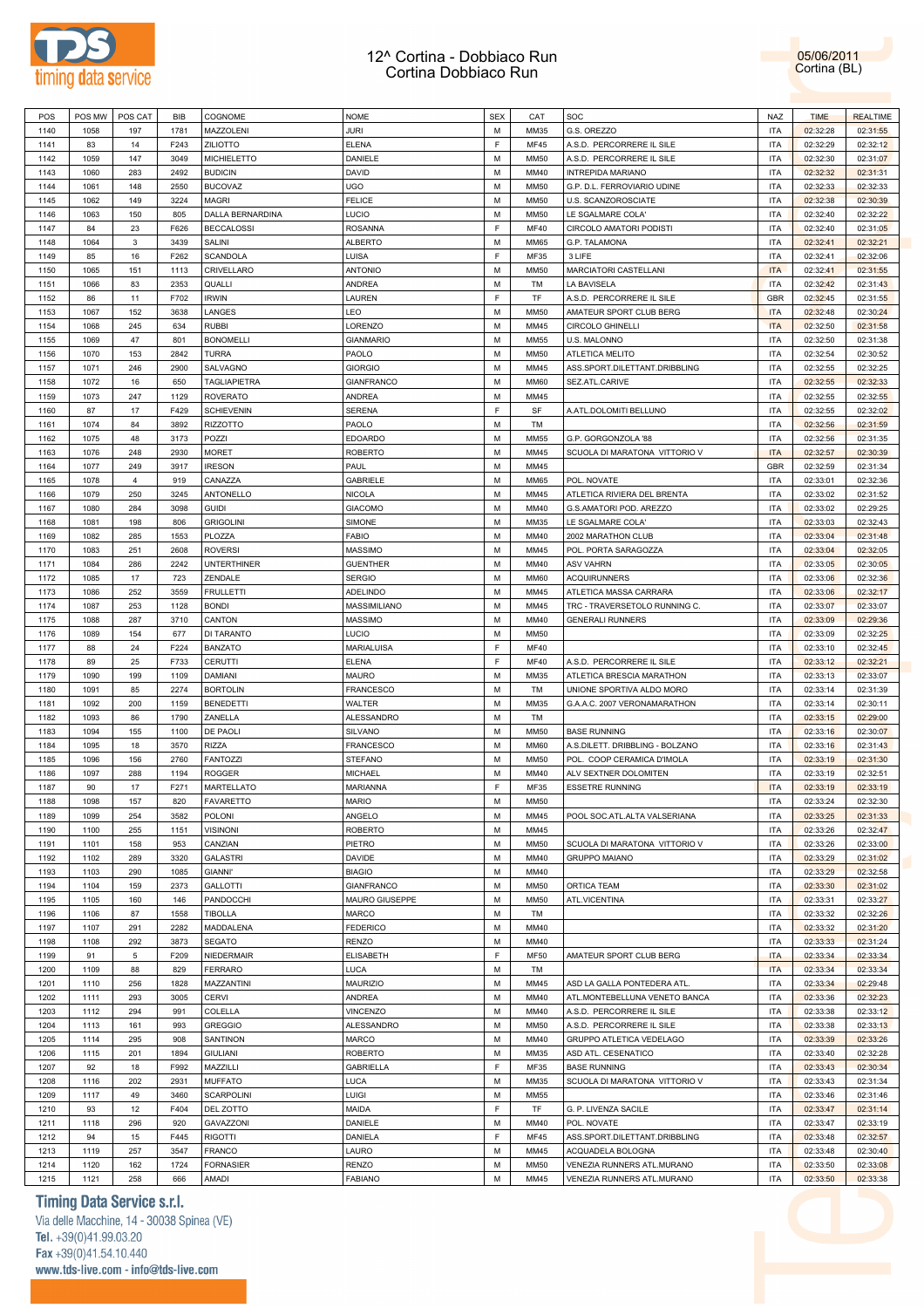



| 1216<br>1122<br>203<br>3332<br><b>BIANCHI</b><br><b>DAVIDE</b><br>M<br>MM35<br>1217<br>1123<br>259<br>797<br><b>MUSSO</b><br><b>RUDI</b><br>M<br>MM45<br>1218<br>1124<br>297<br>2770<br><b>RANIERI</b><br><b>DOMENICO</b><br>м<br>MM40<br>1219<br>1125<br>260<br>1509<br><b>BERNA</b><br>DAVIDE<br>м<br>MM45<br>1220<br>1126<br>50<br>997<br>PALUELLO<br><b>MAURO</b><br>м<br><b>MM55</b><br>1221<br>1127<br>261<br>3912<br><b>MARAGNO</b><br><b>ALESSIO</b><br>М<br>MM45<br>1222<br>1128<br>298<br>2238<br><b>TEOT</b><br><b>MARCO</b><br>м<br>MM40<br>1223<br>1129<br>262<br>3312<br>RATTI<br>CORRADO<br>М<br>MM45<br>1224<br>1130<br>299<br>3966<br>ZOCATELLI<br><b>ENRICO</b><br>м<br>MM40<br>1225<br>1131<br>204<br>3594<br><b>GIANOLA</b><br>MATTEO<br>М<br>MM35<br>1226<br>1132<br>263<br>2482<br><b>MINOCCI</b><br><b>DIEGO</b><br>М<br>MM45<br>F<br>1227<br>95<br>26<br>F425<br><b>GIRARDI</b><br>VALENTINA<br><b>MF40</b><br>1228<br>1133<br>264<br>883<br><b>GARBIN</b><br>ANDREA<br>м<br>MM45<br>1229<br>1134<br>300<br>1802<br>CRIVELLARI<br>ALESSANDRO SIMONE<br>М<br>MM40 | S.P. SEVEN<br><b>ITA</b><br><b>ITA</b><br>ATHLETIC CLUB APICILIA<br>BREMA RUNNING TEAM<br><b>ITA</b><br>ITA<br><b>ITA</b><br>G.P. GORGONZOLA '88<br>ITA<br>S.S.R. LA COLFRANCULANA<br><b>ITA</b><br>ITA<br>G.A.A.C. 2007 VERONAMARATHON<br><b>ITA</b><br>G.S.A. VENEZIA<br><b>ITA</b><br>G.P. FELTER SPORT PUEGNAGO<br><b>ITA</b><br>ATLETICA MOGLIANO |     | 02:33:51<br>02:33:52<br>02:33:52<br>02:33:53<br>02:33:54<br>02:33:58 | 02:32:58 |
|------------------------------------------------------------------------------------------------------------------------------------------------------------------------------------------------------------------------------------------------------------------------------------------------------------------------------------------------------------------------------------------------------------------------------------------------------------------------------------------------------------------------------------------------------------------------------------------------------------------------------------------------------------------------------------------------------------------------------------------------------------------------------------------------------------------------------------------------------------------------------------------------------------------------------------------------------------------------------------------------------------------------------------------------------------------------------------------|--------------------------------------------------------------------------------------------------------------------------------------------------------------------------------------------------------------------------------------------------------------------------------------------------------------------------------------------------------|-----|----------------------------------------------------------------------|----------|
|                                                                                                                                                                                                                                                                                                                                                                                                                                                                                                                                                                                                                                                                                                                                                                                                                                                                                                                                                                                                                                                                                          |                                                                                                                                                                                                                                                                                                                                                        |     |                                                                      |          |
|                                                                                                                                                                                                                                                                                                                                                                                                                                                                                                                                                                                                                                                                                                                                                                                                                                                                                                                                                                                                                                                                                          |                                                                                                                                                                                                                                                                                                                                                        |     |                                                                      | 02:33:39 |
|                                                                                                                                                                                                                                                                                                                                                                                                                                                                                                                                                                                                                                                                                                                                                                                                                                                                                                                                                                                                                                                                                          |                                                                                                                                                                                                                                                                                                                                                        |     |                                                                      | 02:31:13 |
|                                                                                                                                                                                                                                                                                                                                                                                                                                                                                                                                                                                                                                                                                                                                                                                                                                                                                                                                                                                                                                                                                          |                                                                                                                                                                                                                                                                                                                                                        |     |                                                                      | 02:32:49 |
|                                                                                                                                                                                                                                                                                                                                                                                                                                                                                                                                                                                                                                                                                                                                                                                                                                                                                                                                                                                                                                                                                          |                                                                                                                                                                                                                                                                                                                                                        |     |                                                                      | 02:33:25 |
|                                                                                                                                                                                                                                                                                                                                                                                                                                                                                                                                                                                                                                                                                                                                                                                                                                                                                                                                                                                                                                                                                          |                                                                                                                                                                                                                                                                                                                                                        |     |                                                                      | 02:30:44 |
|                                                                                                                                                                                                                                                                                                                                                                                                                                                                                                                                                                                                                                                                                                                                                                                                                                                                                                                                                                                                                                                                                          |                                                                                                                                                                                                                                                                                                                                                        |     |                                                                      |          |
|                                                                                                                                                                                                                                                                                                                                                                                                                                                                                                                                                                                                                                                                                                                                                                                                                                                                                                                                                                                                                                                                                          |                                                                                                                                                                                                                                                                                                                                                        |     | 02:33:58                                                             | 02:30:42 |
|                                                                                                                                                                                                                                                                                                                                                                                                                                                                                                                                                                                                                                                                                                                                                                                                                                                                                                                                                                                                                                                                                          |                                                                                                                                                                                                                                                                                                                                                        |     | 02:33:59                                                             | 02:32:00 |
|                                                                                                                                                                                                                                                                                                                                                                                                                                                                                                                                                                                                                                                                                                                                                                                                                                                                                                                                                                                                                                                                                          |                                                                                                                                                                                                                                                                                                                                                        |     | 02:34:02                                                             | 02:31:53 |
|                                                                                                                                                                                                                                                                                                                                                                                                                                                                                                                                                                                                                                                                                                                                                                                                                                                                                                                                                                                                                                                                                          |                                                                                                                                                                                                                                                                                                                                                        |     | 02:34:03                                                             | 02:31:55 |
|                                                                                                                                                                                                                                                                                                                                                                                                                                                                                                                                                                                                                                                                                                                                                                                                                                                                                                                                                                                                                                                                                          |                                                                                                                                                                                                                                                                                                                                                        |     | 02:34:04                                                             | 02:33:10 |
|                                                                                                                                                                                                                                                                                                                                                                                                                                                                                                                                                                                                                                                                                                                                                                                                                                                                                                                                                                                                                                                                                          |                                                                                                                                                                                                                                                                                                                                                        | ITA | 02:34:07                                                             | 02:34:07 |
|                                                                                                                                                                                                                                                                                                                                                                                                                                                                                                                                                                                                                                                                                                                                                                                                                                                                                                                                                                                                                                                                                          | ATL.VICENTINA<br><b>ITA</b>                                                                                                                                                                                                                                                                                                                            |     | 02:34:10                                                             | 02:33:34 |
|                                                                                                                                                                                                                                                                                                                                                                                                                                                                                                                                                                                                                                                                                                                                                                                                                                                                                                                                                                                                                                                                                          | <b>ITA</b>                                                                                                                                                                                                                                                                                                                                             |     | 02:34:11                                                             | 02:33:19 |
| 1230<br>1135<br>265<br>1090<br><b>FERRARIO</b><br><b>FEDERICO</b><br>м<br>MM45                                                                                                                                                                                                                                                                                                                                                                                                                                                                                                                                                                                                                                                                                                                                                                                                                                                                                                                                                                                                           | <b>EQUIPE RUNNING</b><br><b>ITA</b>                                                                                                                                                                                                                                                                                                                    |     | 02:34:12                                                             | 02:32:08 |
|                                                                                                                                                                                                                                                                                                                                                                                                                                                                                                                                                                                                                                                                                                                                                                                                                                                                                                                                                                                                                                                                                          |                                                                                                                                                                                                                                                                                                                                                        |     |                                                                      |          |
| M<br>1231<br>1136<br>301<br>992<br>PORCELLATO<br>ALESSANDRO<br>MM40                                                                                                                                                                                                                                                                                                                                                                                                                                                                                                                                                                                                                                                                                                                                                                                                                                                                                                                                                                                                                      | A.S.D. PERCORRERE IL SILE<br>ITA                                                                                                                                                                                                                                                                                                                       |     | 02:34:14                                                             | 02:33:49 |
| 1232<br>1137<br>302<br>1956<br>COCCON<br><b>ALBERTO</b><br>м<br>MM40                                                                                                                                                                                                                                                                                                                                                                                                                                                                                                                                                                                                                                                                                                                                                                                                                                                                                                                                                                                                                     | ATLETICA SIGNA A.S.D.<br><b>ITA</b>                                                                                                                                                                                                                                                                                                                    |     | 02:34:16                                                             | 02:33:18 |
| M<br>1233<br>1138<br>303<br>1699<br><b>RAIMONDI</b><br><b>ROBERTO</b><br>MM40                                                                                                                                                                                                                                                                                                                                                                                                                                                                                                                                                                                                                                                                                                                                                                                                                                                                                                                                                                                                            | SIMMEL COLLEFERRO<br><b>ITA</b>                                                                                                                                                                                                                                                                                                                        |     | 02:34:16                                                             | 02:30:55 |
| 1234<br>1139<br>304<br>2852<br><b>DESTEFANI</b><br><b>ALDO</b><br>м<br>MM40                                                                                                                                                                                                                                                                                                                                                                                                                                                                                                                                                                                                                                                                                                                                                                                                                                                                                                                                                                                                              | 3C (COMP. CREMONESE CORRIDORI)<br><b>ITA</b>                                                                                                                                                                                                                                                                                                           |     | 02:34:17                                                             | 02:30:43 |
| M<br>1235<br>1140<br>163<br>795<br><b>BADALINI</b><br><b>STEFANO</b><br><b>MM50</b>                                                                                                                                                                                                                                                                                                                                                                                                                                                                                                                                                                                                                                                                                                                                                                                                                                                                                                                                                                                                      | A.S.ATLETICA FALCONARA<br><b>ITA</b>                                                                                                                                                                                                                                                                                                                   |     | 02:34:17                                                             | 02:33:54 |
| 1236<br>1141<br>305<br>3166<br>CICCARELLI<br><b>FABIO</b><br>м<br>MM40                                                                                                                                                                                                                                                                                                                                                                                                                                                                                                                                                                                                                                                                                                                                                                                                                                                                                                                                                                                                                   | ATL. RECANATI<br><b>ITA</b>                                                                                                                                                                                                                                                                                                                            |     | 02:34:17                                                             | 02:32:40 |
| 1237<br>1142<br>266<br>2181<br>ZINI<br><b>GIAMPAOLO</b><br>М<br>MM45                                                                                                                                                                                                                                                                                                                                                                                                                                                                                                                                                                                                                                                                                                                                                                                                                                                                                                                                                                                                                     | ITA                                                                                                                                                                                                                                                                                                                                                    |     | 02:34:18                                                             | 02:32:17 |
| 1238<br>1143<br>164<br>2333<br><b>SERANI</b><br><b>FABIO</b><br>м<br><b>MM50</b>                                                                                                                                                                                                                                                                                                                                                                                                                                                                                                                                                                                                                                                                                                                                                                                                                                                                                                                                                                                                         | G.S. PASTA GRANAROLO<br><b>ITA</b>                                                                                                                                                                                                                                                                                                                     |     | 02:34:23                                                             | 02:33:41 |
| 1239<br>1144<br>205<br>2650<br>SINIGAGLIA<br>SIMONE<br>М<br>MM35                                                                                                                                                                                                                                                                                                                                                                                                                                                                                                                                                                                                                                                                                                                                                                                                                                                                                                                                                                                                                         | <b>ITA</b>                                                                                                                                                                                                                                                                                                                                             |     | 02:34:24                                                             | 02:33:27 |
| F                                                                                                                                                                                                                                                                                                                                                                                                                                                                                                                                                                                                                                                                                                                                                                                                                                                                                                                                                                                                                                                                                        |                                                                                                                                                                                                                                                                                                                                                        |     |                                                                      |          |
| 1240<br>96<br>F588<br><b>AGAZZI</b><br><b>CRISTINA</b><br><b>MF45</b><br>16                                                                                                                                                                                                                                                                                                                                                                                                                                                                                                                                                                                                                                                                                                                                                                                                                                                                                                                                                                                                              | MARATHON CREMONA<br><b>ITA</b>                                                                                                                                                                                                                                                                                                                         |     | 02:34:26                                                             | 02:30:52 |
| 1241<br>1145<br>51<br>2323<br><b>BADIALI</b><br><b>ENOS</b><br>М<br><b>MM55</b>                                                                                                                                                                                                                                                                                                                                                                                                                                                                                                                                                                                                                                                                                                                                                                                                                                                                                                                                                                                                          | POD. FORMIGINESE<br>ITA                                                                                                                                                                                                                                                                                                                                |     | 02:34:27                                                             | 02:32:58 |
| 1242<br>1146<br>206<br>3923<br>GALLOZZI<br><b>EMANUELE</b><br>м<br>MM35                                                                                                                                                                                                                                                                                                                                                                                                                                                                                                                                                                                                                                                                                                                                                                                                                                                                                                                                                                                                                  | POL. ROMA XIII<br><b>ITA</b>                                                                                                                                                                                                                                                                                                                           |     | 02:34:29                                                             | 02:30:37 |
| DA VIÀ<br>1243<br>1147<br>306<br>1088<br>SANTO<br>М<br>MM40                                                                                                                                                                                                                                                                                                                                                                                                                                                                                                                                                                                                                                                                                                                                                                                                                                                                                                                                                                                                                              | AMATORI LIBERTAS CARNIA<br>ITA                                                                                                                                                                                                                                                                                                                         |     | 02:34:32                                                             | 02:33:51 |
| 1244<br>1148<br>52<br>681<br>ANSELMI<br><b>FRANCO</b><br>м<br><b>MM55</b>                                                                                                                                                                                                                                                                                                                                                                                                                                                                                                                                                                                                                                                                                                                                                                                                                                                                                                                                                                                                                | CIRCOLO GHINELLI CELESTE GROUP<br><b>ITA</b>                                                                                                                                                                                                                                                                                                           |     | 02:34:38                                                             | 02:33:50 |
| 1245<br>1149<br>307<br>1953<br><b>FLORIDIA</b><br><b>FABRIZIO</b><br>М<br>MM40                                                                                                                                                                                                                                                                                                                                                                                                                                                                                                                                                                                                                                                                                                                                                                                                                                                                                                                                                                                                           | <b>ITA</b>                                                                                                                                                                                                                                                                                                                                             |     | 02:34:38                                                             | 02:33:20 |
| 1246<br>1150<br>267<br>3938<br>RATTO<br>CLAUDIO<br>м<br>MM45                                                                                                                                                                                                                                                                                                                                                                                                                                                                                                                                                                                                                                                                                                                                                                                                                                                                                                                                                                                                                             | <b>ACQUIRUNNERS</b><br><b>ITA</b>                                                                                                                                                                                                                                                                                                                      |     | 02:34:38                                                             | 02:31:22 |
| M<br>1247<br>1151<br>308<br>2505<br><b>BOVIO</b><br>ALESSANDRO<br>MM40                                                                                                                                                                                                                                                                                                                                                                                                                                                                                                                                                                                                                                                                                                                                                                                                                                                                                                                                                                                                                   | SOCIETA'ATLETICA BELLINZAGO<br><b>ITA</b>                                                                                                                                                                                                                                                                                                              |     | 02:34:41                                                             | 02:33:30 |
| 1248<br>1152<br>165<br>3169<br>VILLANI<br><b>GIAN LUCA</b><br>м<br><b>MM50</b>                                                                                                                                                                                                                                                                                                                                                                                                                                                                                                                                                                                                                                                                                                                                                                                                                                                                                                                                                                                                           | POL. PORTA SARAGOZZA<br><b>ITA</b>                                                                                                                                                                                                                                                                                                                     |     | 02:34:42                                                             | 02:32:40 |
| COZZIO<br>M<br>1249<br>1153<br>268<br>2848<br><b>GIULIANO</b><br>MM45                                                                                                                                                                                                                                                                                                                                                                                                                                                                                                                                                                                                                                                                                                                                                                                                                                                                                                                                                                                                                    | <b>KM SPORT</b><br><b>ITA</b>                                                                                                                                                                                                                                                                                                                          |     | 02:34:43                                                             | 02:32:38 |
|                                                                                                                                                                                                                                                                                                                                                                                                                                                                                                                                                                                                                                                                                                                                                                                                                                                                                                                                                                                                                                                                                          |                                                                                                                                                                                                                                                                                                                                                        |     |                                                                      |          |
| 1250<br>1154<br>269<br>166<br><b>MIONI</b><br><b>GIUSEPPE</b><br>м<br>MM45                                                                                                                                                                                                                                                                                                                                                                                                                                                                                                                                                                                                                                                                                                                                                                                                                                                                                                                                                                                                               | VIGILI DEL FUOCO VENEZIA<br><b>ITA</b>                                                                                                                                                                                                                                                                                                                 |     | 02:34:43                                                             | 02:34:43 |
| F<br>1251<br>97<br>27<br>F665<br>MALAGUTI<br><b>MARGHERITA</b><br><b>MF40</b>                                                                                                                                                                                                                                                                                                                                                                                                                                                                                                                                                                                                                                                                                                                                                                                                                                                                                                                                                                                                            | ATLETICA CORRIFERRARA<br><b>ITA</b>                                                                                                                                                                                                                                                                                                                    |     | 02:34:43                                                             | 02:32:02 |
| 1252<br>1155<br>270<br>2768<br><b>FANTON</b><br>CARLO<br>м<br>MM45                                                                                                                                                                                                                                                                                                                                                                                                                                                                                                                                                                                                                                                                                                                                                                                                                                                                                                                                                                                                                       | <b>BREMA RUNNING TEAM</b><br><b>ITA</b>                                                                                                                                                                                                                                                                                                                |     | 02:34:43                                                             | 02:34:43 |
| 1253<br>1156<br>53<br>3171<br><b>GARGANTINI</b><br>PIERANGELO<br>м<br><b>MM55</b>                                                                                                                                                                                                                                                                                                                                                                                                                                                                                                                                                                                                                                                                                                                                                                                                                                                                                                                                                                                                        | G.P. GORGONZOLA '88<br>ITA                                                                                                                                                                                                                                                                                                                             |     | 02:34:46                                                             | 02:33:24 |
| 1254<br>1157<br>309<br>2243<br><b>MERANER</b><br>CHRISTIAN<br>м<br>MM40                                                                                                                                                                                                                                                                                                                                                                                                                                                                                                                                                                                                                                                                                                                                                                                                                                                                                                                                                                                                                  | <b>ASV VAHRN</b><br><b>ITA</b>                                                                                                                                                                                                                                                                                                                         |     | 02:34:47                                                             | 02:31:46 |
| 1255<br>1158<br>207<br>1858<br>MARZONA<br><b>GIANLUCA</b><br>М<br>MM35                                                                                                                                                                                                                                                                                                                                                                                                                                                                                                                                                                                                                                                                                                                                                                                                                                                                                                                                                                                                                   | GEMONATLETICA S.R.L. DIL<br>ITA                                                                                                                                                                                                                                                                                                                        |     | 02:34:50                                                             | 02:31:55 |
| 1256<br>1159<br>166<br>904<br>MARZORATI<br><b>FAUSTO</b><br>м<br><b>MM50</b>                                                                                                                                                                                                                                                                                                                                                                                                                                                                                                                                                                                                                                                                                                                                                                                                                                                                                                                                                                                                             | A.L.S. CREMELLA<br><b>ITA</b>                                                                                                                                                                                                                                                                                                                          |     |                                                                      |          |
| 1257<br>1160<br>167<br>1808<br><b>ROSSI</b><br><b>NICOLA</b><br>М<br><b>MM50</b>                                                                                                                                                                                                                                                                                                                                                                                                                                                                                                                                                                                                                                                                                                                                                                                                                                                                                                                                                                                                         | <b>ITA</b>                                                                                                                                                                                                                                                                                                                                             |     |                                                                      |          |
| 1258<br>1161<br>168<br>847<br><b>RAVOT</b><br><b>VITTORIO</b><br>М<br><b>MM50</b>                                                                                                                                                                                                                                                                                                                                                                                                                                                                                                                                                                                                                                                                                                                                                                                                                                                                                                                                                                                                        |                                                                                                                                                                                                                                                                                                                                                        |     | 02:34:51                                                             | 02:33:13 |
|                                                                                                                                                                                                                                                                                                                                                                                                                                                                                                                                                                                                                                                                                                                                                                                                                                                                                                                                                                                                                                                                                          |                                                                                                                                                                                                                                                                                                                                                        |     | 02:34:53                                                             | 02:31:43 |
|                                                                                                                                                                                                                                                                                                                                                                                                                                                                                                                                                                                                                                                                                                                                                                                                                                                                                                                                                                                                                                                                                          | GINN.MONZESE FORTI E LIBERI<br><b>ITA</b>                                                                                                                                                                                                                                                                                                              |     | 02:34:54                                                             | 02:34:19 |
| F<br>1259<br>98<br>6<br>F345<br><b>DALMONEGO</b><br><b>MARIA CRISTINA</b><br><b>MF50</b>                                                                                                                                                                                                                                                                                                                                                                                                                                                                                                                                                                                                                                                                                                                                                                                                                                                                                                                                                                                                 | ATLETICA ROTALIANA<br>ITA                                                                                                                                                                                                                                                                                                                              |     | 02:34:55                                                             | 02:34:55 |
| 1260<br>1162<br>310<br>2694<br>PEZZUTTI<br><b>GIORGIO</b><br>м<br>MM40                                                                                                                                                                                                                                                                                                                                                                                                                                                                                                                                                                                                                                                                                                                                                                                                                                                                                                                                                                                                                   | FREE-ZONE<br><b>ITA</b>                                                                                                                                                                                                                                                                                                                                |     | 02:34:55                                                             | 02:32:17 |
| 1261<br>1163<br>42<br>1899<br><b>FERRARO</b><br>LORENZO<br>М<br><b>SM</b>                                                                                                                                                                                                                                                                                                                                                                                                                                                                                                                                                                                                                                                                                                                                                                                                                                                                                                                                                                                                                | POLISPORT. SPORTING CLUB NOALE<br><b>ITA</b>                                                                                                                                                                                                                                                                                                           |     | 02:34:57                                                             | 02:32:09 |
| F<br>1262<br>99<br>28<br>F972<br><b>GERONAZZO</b><br><b>ELENA</b><br><b>MF40</b>                                                                                                                                                                                                                                                                                                                                                                                                                                                                                                                                                                                                                                                                                                                                                                                                                                                                                                                                                                                                         | <b>ITA</b>                                                                                                                                                                                                                                                                                                                                             |     | 02:34:57                                                             | 02:33:45 |
| 1263<br>1164<br>271<br>828<br><b>AMADIO</b><br><b>GIORGIO</b><br>м<br>MM45                                                                                                                                                                                                                                                                                                                                                                                                                                                                                                                                                                                                                                                                                                                                                                                                                                                                                                                                                                                                               | ITALIANA AZZANO RUNNERS<br><b>ITA</b>                                                                                                                                                                                                                                                                                                                  |     | 02:34:59                                                             | 02:34:20 |
| 311<br>2879<br><b>VICIL</b><br>M<br>1264<br>1165<br>RAFFAELE<br>MM40                                                                                                                                                                                                                                                                                                                                                                                                                                                                                                                                                                                                                                                                                                                                                                                                                                                                                                                                                                                                                     | <b>ITA</b><br>POL.BIANCAZZURRA PETTINELLI                                                                                                                                                                                                                                                                                                              |     | 02:35:02                                                             | 02:33:30 |
| <b>ROBERTO</b><br>M<br>MM40<br>1265<br>1166<br>312<br>3930<br>ORSENIGO                                                                                                                                                                                                                                                                                                                                                                                                                                                                                                                                                                                                                                                                                                                                                                                                                                                                                                                                                                                                                   | <b>ITA</b>                                                                                                                                                                                                                                                                                                                                             |     | 02:35:05                                                             | 02:32:40 |
| M                                                                                                                                                                                                                                                                                                                                                                                                                                                                                                                                                                                                                                                                                                                                                                                                                                                                                                                                                                                                                                                                                        |                                                                                                                                                                                                                                                                                                                                                        |     |                                                                      |          |
| LORENZO<br>1266<br>1167<br>169<br>627<br><b>BAUCI</b><br><b>MM50</b><br>A.R.A.C.                                                                                                                                                                                                                                                                                                                                                                                                                                                                                                                                                                                                                                                                                                                                                                                                                                                                                                                                                                                                         | <b>ITA</b>                                                                                                                                                                                                                                                                                                                                             |     | 02:35:05                                                             | 02:34:09 |
| 1168<br>313<br><b>CIRELLI</b><br>MICHELE<br>M<br>MM40<br>1267<br>3631                                                                                                                                                                                                                                                                                                                                                                                                                                                                                                                                                                                                                                                                                                                                                                                                                                                                                                                                                                                                                    | <b>ITA</b><br>ATLETICA CLARINA TRENTINO                                                                                                                                                                                                                                                                                                                |     | 02:35:09                                                             | 02:30:46 |
| M<br>1268<br>1169<br>314<br>1016<br>LAVARONI<br>PAOLO<br>MM40                                                                                                                                                                                                                                                                                                                                                                                                                                                                                                                                                                                                                                                                                                                                                                                                                                                                                                                                                                                                                            | <b>ITA</b><br>PODISMO BUTTRIO                                                                                                                                                                                                                                                                                                                          |     | 02:35:10                                                             | 02:34:36 |
| 1170<br>272<br><b>DOMENICO</b><br>M<br>MM45<br>1269<br>2410<br>PELLEGRINO                                                                                                                                                                                                                                                                                                                                                                                                                                                                                                                                                                                                                                                                                                                                                                                                                                                                                                                                                                                                                | <b>ITA</b><br>A.S.D. BISCEGLIE RUNNING                                                                                                                                                                                                                                                                                                                 |     | 02:35:10                                                             | 02:34:29 |
| M<br>1270<br>1171<br>273<br>2754<br>DI VINCENZO<br>AMEDEO<br>MM45                                                                                                                                                                                                                                                                                                                                                                                                                                                                                                                                                                                                                                                                                                                                                                                                                                                                                                                                                                                                                        | <b>ITA</b><br>ATL.'BANCA DI PESARO'C.STORICO                                                                                                                                                                                                                                                                                                           |     | 02:35:11                                                             | 02:33:25 |
| 315<br><b>GIANLUCA</b><br>M<br>MM40<br>1271<br>1172<br>1110<br>CICCARELLI                                                                                                                                                                                                                                                                                                                                                                                                                                                                                                                                                                                                                                                                                                                                                                                                                                                                                                                                                                                                                | <b>ITA</b><br>MARCIATORI CASTELLANI                                                                                                                                                                                                                                                                                                                    |     | 02:35:11                                                             | 02:34:32 |
| M<br>1272<br>1173<br>54<br>3104<br><b>VISINTINI</b><br>ANDREA<br><b>MM55</b>                                                                                                                                                                                                                                                                                                                                                                                                                                                                                                                                                                                                                                                                                                                                                                                                                                                                                                                                                                                                             | PODISMO BUTTRIO<br><b>ITA</b>                                                                                                                                                                                                                                                                                                                          |     | 02:35:12                                                             | 02:34:58 |
| <b>ANTONIO</b><br>M<br>1273<br>1174<br>$\mathbf{1}$<br>1059<br><b>MARINI</b><br>MM70                                                                                                                                                                                                                                                                                                                                                                                                                                                                                                                                                                                                                                                                                                                                                                                                                                                                                                                                                                                                     | <b>ITA</b><br>ATL. AVIS S.BENEDETTO DEL TR.                                                                                                                                                                                                                                                                                                            |     | 02:35:12                                                             | 02:34:59 |
| M<br>1274<br>1175<br>274<br>2940<br>CADEI<br>ALESSANDRO<br>MM45                                                                                                                                                                                                                                                                                                                                                                                                                                                                                                                                                                                                                                                                                                                                                                                                                                                                                                                                                                                                                          | A.S.D. ATLETICA SARNICO<br><b>ITA</b>                                                                                                                                                                                                                                                                                                                  |     | 02:35:14                                                             | 02:33:48 |
| M<br>CLAUDIO<br><b>MM50</b>                                                                                                                                                                                                                                                                                                                                                                                                                                                                                                                                                                                                                                                                                                                                                                                                                                                                                                                                                                                                                                                              |                                                                                                                                                                                                                                                                                                                                                        |     |                                                                      |          |
| 170<br>1275<br>1176<br>2826<br><b>PICCININ</b><br>F                                                                                                                                                                                                                                                                                                                                                                                                                                                                                                                                                                                                                                                                                                                                                                                                                                                                                                                                                                                                                                      | <b>ITA</b><br>ITALIANA AZZANO RUNNERS                                                                                                                                                                                                                                                                                                                  |     | 02:35:15                                                             | 02:33:34 |
| 1276<br>100<br>29<br>F237<br>GAVA<br>PATRIZIA<br><b>MF40</b>                                                                                                                                                                                                                                                                                                                                                                                                                                                                                                                                                                                                                                                                                                                                                                                                                                                                                                                                                                                                                             | SCUOLA DI MARATONA VITTORIO V<br><b>ITA</b>                                                                                                                                                                                                                                                                                                            |     | 02:35:16                                                             | 02:34:49 |
| 208<br>WANNY<br>M<br>1277<br>1177<br>2663<br>SCANDALETTI<br>MM35                                                                                                                                                                                                                                                                                                                                                                                                                                                                                                                                                                                                                                                                                                                                                                                                                                                                                                                                                                                                                         | <b>ITA</b><br>NEVEROCCIA RUNNING TEAM                                                                                                                                                                                                                                                                                                                  |     | 02:35:16                                                             | 02:31:48 |
| M<br>1278<br>1178<br>275<br>1014<br>LONDERO<br><b>FRANCO</b><br>MM45                                                                                                                                                                                                                                                                                                                                                                                                                                                                                                                                                                                                                                                                                                                                                                                                                                                                                                                                                                                                                     | PODISMO BUTTRIO<br><b>ITA</b>                                                                                                                                                                                                                                                                                                                          |     | 02:35:17                                                             | 02:34:26 |
| 276<br>SIMONE<br>M<br>1279<br>1179<br>824<br><b>CURI</b><br>MM45                                                                                                                                                                                                                                                                                                                                                                                                                                                                                                                                                                                                                                                                                                                                                                                                                                                                                                                                                                                                                         | <b>ITA</b><br>LATIN MARATHON LOVERS                                                                                                                                                                                                                                                                                                                    |     | 02:35:17                                                             | 02:33:46 |
| M<br>1280<br>1180<br>55<br>1015<br><b>TORELLA</b><br><b>LUCIO</b><br><b>MM55</b>                                                                                                                                                                                                                                                                                                                                                                                                                                                                                                                                                                                                                                                                                                                                                                                                                                                                                                                                                                                                         | <b>ITA</b><br>PODISMO BUTTRIO                                                                                                                                                                                                                                                                                                                          |     | 02:35:19                                                             | 02:35:06 |
| E<br>1281<br>30<br>TAIOCCHI<br><b>MF40</b><br>101<br>F278<br>RAFFAELLA                                                                                                                                                                                                                                                                                                                                                                                                                                                                                                                                                                                                                                                                                                                                                                                                                                                                                                                                                                                                                   | <b>ITA</b><br>RUNNERS BERGAMO                                                                                                                                                                                                                                                                                                                          |     | 02:35:20                                                             | 02:34:38 |
| M<br>1282<br>1181<br>277<br>3156<br><b>BOZZOLAN</b><br>MARCO<br>MM45                                                                                                                                                                                                                                                                                                                                                                                                                                                                                                                                                                                                                                                                                                                                                                                                                                                                                                                                                                                                                     | <b>ITA</b>                                                                                                                                                                                                                                                                                                                                             |     | 02:35:21                                                             | 02:32:52 |
| 1283<br>1182<br>56<br><b>AURELIO</b><br>M<br>2208<br>DEL VECCHIO<br><b>MM55</b>                                                                                                                                                                                                                                                                                                                                                                                                                                                                                                                                                                                                                                                                                                                                                                                                                                                                                                                                                                                                          | <b>ITA</b><br>POL. PORTA SARAGOZZA                                                                                                                                                                                                                                                                                                                     |     | 02:35:23                                                             | 02:34:18 |
| M                                                                                                                                                                                                                                                                                                                                                                                                                                                                                                                                                                                                                                                                                                                                                                                                                                                                                                                                                                                                                                                                                        |                                                                                                                                                                                                                                                                                                                                                        |     |                                                                      |          |
| 1284<br>1183<br>316<br>2284<br><b>VERARDO</b><br><b>IVANO</b><br>MM40                                                                                                                                                                                                                                                                                                                                                                                                                                                                                                                                                                                                                                                                                                                                                                                                                                                                                                                                                                                                                    | <b>ITA</b><br>ATLETICA MOTTENSE                                                                                                                                                                                                                                                                                                                        |     | 02:35:23                                                             | 02:32:41 |
| 1285<br>1184<br>89<br>M<br>TM<br>3672<br>ORSO<br><b>EMANUELE</b>                                                                                                                                                                                                                                                                                                                                                                                                                                                                                                                                                                                                                                                                                                                                                                                                                                                                                                                                                                                                                         | <b>ITA</b><br>G.S. AQUILEIA                                                                                                                                                                                                                                                                                                                            |     | 02:35:23                                                             | 02:31:55 |
| M<br>1286<br>1185<br>278<br>2444<br>PAROLOTTO<br><b>ALESSIO</b><br>MM45                                                                                                                                                                                                                                                                                                                                                                                                                                                                                                                                                                                                                                                                                                                                                                                                                                                                                                                                                                                                                  | LE SGALMARE COLA'<br><b>ITA</b>                                                                                                                                                                                                                                                                                                                        |     | 02:35:24                                                             | 02:33:11 |
| M<br><b>MM50</b><br>1287<br>1186<br>171<br>1682<br>QUAYLE<br><b>ROGER</b>                                                                                                                                                                                                                                                                                                                                                                                                                                                                                                                                                                                                                                                                                                                                                                                                                                                                                                                                                                                                                | <b>GBR</b>                                                                                                                                                                                                                                                                                                                                             |     | 02:35:25                                                             | 02:33:43 |
| M<br>1288<br>1187<br>209<br>2390<br><b>RUSALEN</b><br><b>MARIO</b><br>MM35                                                                                                                                                                                                                                                                                                                                                                                                                                                                                                                                                                                                                                                                                                                                                                                                                                                                                                                                                                                                               | ATL. SERNAGLIA MOB. VILLANOVA<br><b>ITA</b>                                                                                                                                                                                                                                                                                                            |     | 02:35:26                                                             | 02:34:37 |
| 317<br>M<br>MM40<br>1289<br>1188<br>1659<br><b>GIUSSANI</b><br>MASSIMILIANO                                                                                                                                                                                                                                                                                                                                                                                                                                                                                                                                                                                                                                                                                                                                                                                                                                                                                                                                                                                                              | <b>ITA</b><br>G.S. MONTESTELLA                                                                                                                                                                                                                                                                                                                         |     | 02:35:26                                                             | 02:33:48 |
| 1290<br>1189<br>172<br>1058<br>ORSI<br><b>MASSIMO</b><br>М<br><b>MM50</b>                                                                                                                                                                                                                                                                                                                                                                                                                                                                                                                                                                                                                                                                                                                                                                                                                                                                                                                                                                                                                | <b>ITA</b>                                                                                                                                                                                                                                                                                                                                             |     | 02:35:32                                                             | 02:34:52 |

# **Timing Data Service s.r.l.**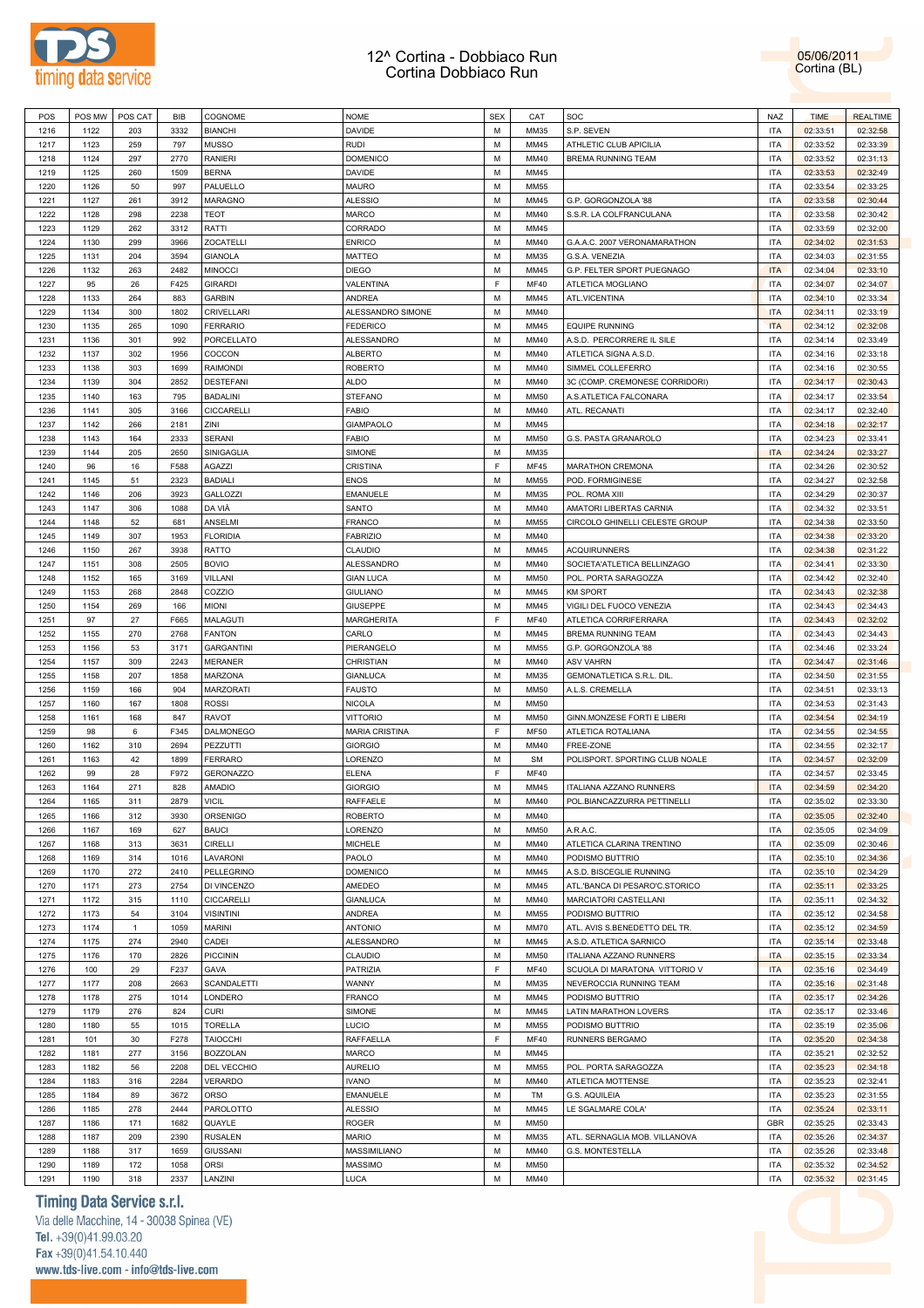

05/06/2011 Cortina (BL)

| POS  | POS MW | POS CAT        | BIB  | COGNOME            | <b>NOME</b>          | <b>SEX</b> | CAT         | SOC                                | <b>NAZ</b> | <b>TIME</b> | <b>REALTIME</b> |
|------|--------|----------------|------|--------------------|----------------------|------------|-------------|------------------------------------|------------|-------------|-----------------|
| 1292 | 1191   | 57             | 1134 | <b>FERRARI</b>     | PAOLO                | M          | <b>MM55</b> | O.PUTINATI FERRARA                 | <b>ITA</b> | 02:35:33    | 02:34:42        |
| 1293 | 1192   | 173            | 2579 | PELLEGRINI         | <b>LUIGINO</b>       | M          | <b>MM50</b> |                                    | <b>ITA</b> | 02:35:34    | 02:33:52        |
| 1294 | 1193   | 210            | 1741 | RAMPI              | ALESSANDRO           | M          | MM35        |                                    | <b>ITA</b> | 02:35:35    | 02:32:40        |
|      |        |                |      |                    |                      |            |             |                                    |            |             |                 |
| 1295 | 1194   | 174            | 914  | DI MARZO           | <b>ANTONIO</b>       | M          | <b>MM50</b> | MARATHON CREMONA                   | <b>ITA</b> | 02:35:35    | 02:35:07        |
| 1296 | 1195   | 279            | 2484 | <b>BOSSETTI</b>    | <b>UMBERTO</b>       | M          | MM45        | ATL. LAGO DEL SEGRINO              | <b>ITA</b> | 02:35:37    | 02:31:46        |
| 1297 | 102    | 17             | F210 | <b>FLOREANI</b>    | ELENA CRISTINA       | E          | <b>MF45</b> | G.M. G.S. AQUILE FRIULANE          | <b>ITA</b> | 02:35:43    | 02:35:25        |
| 1298 | 1196   | 211            | 2417 | <b>MONTANARI</b>   | <b>RICCARDO</b>      | M          | <b>MM35</b> |                                    | <b>ITA</b> | 02:35:43    | 02:35:32        |
| 1299 | 103    | 19             | F509 | <b>SIGNORETTI</b>  | CLAUDIA              | F          | <b>MF35</b> | ATL.'BANCA DI PESARO'C.STORICO     | <b>ITA</b> | 02:35:45    | 02:34:01        |
| 1300 | 1197   | 175            | 783  | ZADRA              | <b>FABIO</b>         | M          | MM50        | ATL. FRANCIACORTA                  | <b>ITA</b> | 02:35:47    | 02:35:32        |
| 1301 | 1198   | 90             | 2012 | <b>CONTARIN</b>    | <b>SERGIO</b>        | M          | TM          |                                    | <b>ITA</b> | 02:35:47    | 02:33:55        |
| 1302 | 1199   | 280            | 1045 | CEOLOTTO           | <b>RENZO</b>         | M          | MM45        | NUOVA ATLETICA 3 COMUNI            | <b>ITA</b> | 02:35:48    | 02:35:15        |
| 1303 | 1200   | 19             | 3253 | <b>RODINI</b>      | <b>GIULIANO</b>      | M          | <b>MM60</b> | MARATHON CREMONA                   | <b>ITA</b> | 02:35:50    | 02:32:24        |
| 1304 | 1201   | 319            | 2029 | SOLIMANO           | <b>LUCA</b>          | M          | MM40        |                                    | <b>ITA</b> | 02:35:51    | 02:34:39        |
|      |        |                |      |                    |                      | M          |             |                                    | <b>ITA</b> |             |                 |
| 1305 | 1202   | 212            | 2508 | PIZZOLATO          | <b>TOMMASO</b>       |            | MM35        |                                    |            | 02:35:52    | 02:33:10        |
| 1306 | 1203   | 320            | 2017 | <b>FRABETTI</b>    | PAOLO                | M          | MM40        | G.P. BOMPANI GROUP ASD             | <b>ITA</b> | 02:35:55    | 02:32:01        |
| 1307 | 1204   | 91             | 1851 | <b>VENTURINI</b>   | <b>ROBERTO</b>       | M          | TM          | G.P. CASALESE                      | <b>ITA</b> | 02:35:56    | 02:35:25        |
| 1308 | 1205   | 321            | 3372 | DEL PICCOLO        | MASSIMILIANO         | M          | <b>MM40</b> | JALMICCO CORSE ASSOCIAZIONE SP     | <b>ITA</b> | 02:35:56    | 02:32:26        |
| 1309 | 104    | 31             | F944 | <b>FAZIO</b>       | SANDRA               | E          | <b>MF40</b> |                                    | <b>ITA</b> | 02:35:56    | 02:31:56        |
| 1310 | 1206   | 281            | 1794 | NOVOLISSI          | <b>RICCARDO</b>      | M          | MM45        |                                    | <b>ITA</b> | 02:36:01    | 02:34:38        |
| 1311 | 105    | 32             | F773 | <b>VERINI</b>      | VALENTINA            | F          | <b>MF40</b> | ASD RUNNERS CHIETI                 | <b>ITA</b> | 02:36:01    | 02:34:55        |
| 1312 | 1207   | 20             | 660  | LATTUADA           | <b>GIORGIO</b>       | M          | <b>MM60</b> | AMATORI ATL. CASORATE S.           | <b>ITA</b> | 02:36:02    | 02:35:16        |
| 1313 | 1208   | 58             | 718  | <b>FURLAN</b>      | <b>ROBERTO</b>       | M          | <b>MM55</b> | ATLETICA TRIESTE                   | <b>ITA</b> | 02:36:02    | 02:35:28        |
| 1314 | 106    | 20             | F825 | <b>BOSCARDIN</b>   | MADDALENA            | F          | MF35        | ATL.BASSANO RUNNING STORE          | <b>ITA</b> | 02:36:03    | 02:34:12        |
| 1315 | 1209   | 176            | 3515 | SCOTTI             | <b>BERNARDO</b>      | M          | MM50        |                                    | <b>ITA</b> | 02:36:04    | 02:34:43        |
| 1316 | 1210   | 21             | 3361 | ZANNI              | <b>ANTONIO</b>       | M          | <b>MM60</b> | G.P. LA GUGLIA                     | <b>ITA</b> | 02:36:04    | 02:35:10        |
| 1317 | 1211   | 322            | 1536 | <b>BOLZACCHINI</b> | <b>GIANLUCA</b>      | M          | MM40        | G.S. ROVELLO PORRO                 | <b>ITA</b> | 02:36:09    | 02:35:29        |
|      |        |                |      |                    |                      |            |             |                                    |            |             |                 |
| 1318 | 1212   | 282            | 1638 | MEYBERTH           | <b>WERNER</b>        | M          | MM45        |                                    | <b>GER</b> | 02:36:12    | 02:35:01        |
| 1319 | 1213   | 213            | 2237 | CHEMOLLI           | <b>FRANCESCO</b>     | M          | MM35        | ROAD RUNNERS CLUB MILANO           | <b>ITA</b> | 02:36:13    | 02:34:26        |
| 1320 | 1214   | 177            | 979  | <b>GIRARDI</b>     | <b>GIORGIO</b>       | M          | <b>MM50</b> | ATL.MONTEBELLUNA VENETO BANCA      | <b>ITA</b> | 02:36:14    | 02:35:50        |
| 1321 | 107    | 21             | F725 | CAMAIONI           | CRISTINA             | F          | MF35        | AVIS ASCOLI MARATHON               | <b>ITA</b> | 02:36:14    | 02:36:05        |
| 1322 | 108    | 18             | F779 | <b>ROMAN</b>       | <b>ALINA</b>         | F          | SF          | ATLETICA VARAZZE                   | <b>ITA</b> | 02:36:14    | 02:36:14        |
| 1323 | 1215   | 323            | 3924 | <b>NOCE</b>        | MASSIMILIANO         | M          | <b>MM40</b> |                                    | <b>ITA</b> | 02:36:15    | 02:33:32        |
| 1324 | 1216   | 283            | 1954 | CELANT             | <b>MAURIZIO</b>      | M          | MM45        |                                    | <b>ITA</b> | 02:36:16    | 02:35:01        |
| 1325 | 1217   | 22             | 1952 | SACCHETTI          | LAZZARO              | M          | <b>MM60</b> | POL. ARCETO                        | <b>ITA</b> | 02:36:16    | 02:33:32        |
| 1326 | 109    | $\overline{7}$ | F540 | <b>RICCHETTI</b>   | <b>MARIA EUGENIA</b> | F          | <b>MF50</b> | CALCESTRUZZI CORRADINI EXCELS.     | <b>ITA</b> | 02:36:17    | 02:33:33        |
| 1327 | 1218   | 214            | 815  | <b>MARINI</b>      | <b>FRANCESCO</b>     | M          | MM35        | G.P. ROMANI BIONDANI               | <b>ITA</b> | 02:36:17    | 02:34:19        |
| 1328 | 1219   | 284            | 826  | PARODI             | <b>MASSIMO</b>       | M          | MM45        | G.S. COMUNALE S. OLCESE            | <b>ITA</b> | 02:36:19    | 02:34:19        |
| 1329 | 1220   | 178            | 2624 | PABA               | PIETRO               | M          | <b>MM50</b> | G.S. COMUNALE S. OLCESE            | <b>ITA</b> | 02:36:19    | 02:34:19        |
| 1330 | 1221   | 285            | 670  | ZUCCHI             | <b>NICOLA</b>        | M          | MM45        | <b>G.P. VIRGILIANO</b>             | <b>ITA</b> | 02:36:19    | 02:35:46        |
|      |        |                |      |                    |                      |            |             |                                    | <b>ITA</b> |             |                 |
| 1331 | 1222   | 23             | 3483 | <b>GIRARDI</b>     | <b>ANTONIO</b>       | M          | <b>MM60</b> | NUOVA ATLETICA 3 COMUNI            |            | 02:36:19    | 02:34:09        |
| 1332 | 1223   | 324            | 1223 | <b>ISOTTA</b>      | CLAUDIO              | M          | MM40        | C.U.S.VERONA SEZ.ATLETICA          | <b>ITA</b> | 02:36:22    | 02:33:20        |
| 1333 | 1224   | 179            | 868  | SPINAZZA           | <b>ROBERTO</b>       | M          | <b>MM50</b> | G.M. SPORTING CLUB MONDADORI       | <b>ITA</b> | 02:36:23    | 02:35:58        |
| 1334 | 1225   | 92             | 1968 | ZACCARELLI         | <b>EUGENIO</b>       | M          | TM          | <b>PICO RUNNERS</b>                | <b>ITA</b> | 02:36:24    | 02:35:17        |
| 1335 | 1226   | 180            | 619  | <b>MILIO</b>       | <b>FRANCESCO</b>     | M          | MM50        | ATL. MAMELI RAVENNA                | <b>ITA</b> | 02:36:27    | 02:35:13        |
| 1336 | 1227   | 286            | 3845 | SPARER             | <b>ARMIN</b>         | M          | MM45        |                                    | <b>ITA</b> | 02:36:29    | 02:35:14        |
| 1337 | 1228   | 287            | 3882 | <b>BORTOLIN</b>    | GABRIELE             | M          | MM45        |                                    | <b>ITA</b> | 02:36:31    | 02:32:48        |
| 1338 | 1229   | 288            | 810  | CARPANESE          | <b>REMIGIO</b>       | M          | MM45        | ATL C.R.C. CA'FOSCARI              | <b>ITA</b> | 02:36:32    | 02:35:59        |
| 1339 | 1230   | 289            | 3472 | CONTIERO           | ANGELO               | M          | MM45        | <b>GRUPPO PODISTI MONSELICENSI</b> | <b>ITA</b> | 02:36:34    | 02:36:24        |
| 1340 | 1231   | 290            | 3505 | COLAMUSSI          | PAOLO                | M          | MM45        | POL. OTELLO PUTINATI               | <b>ITA</b> | 02:36:34    | 02:36:24        |
| 1341 | 1232   | 93             | 3094 | <b>CHERSINI</b>    | <b>GABRIELE</b>      | М          | TM          |                                    | <b>ITA</b> | 02:36:35    | 02:34:39        |
| 1342 | 1233   | 325            | 3442 | <b>FREGO</b>       | LORIS                | M          | MM40        |                                    | <b>ITA</b> | 02:36:36    | 02:35:21        |
| 1343 | 110    | 22             | F268 | CIALDELLA          | ANNA CINZIA          | E          | MF35        |                                    | <b>ITA</b> | 02:36:37    | 02:35:21        |
| 1344 | 1234   | 215            | 3539 | <b>GENOVESE</b>    | <b>GIANFRANCO</b>    | M          | MM35        |                                    | <b>ITA</b> | 02:36:39    | 02:36:39        |
| 1345 | 1235   |                |      |                    | <b>GIOVANNI</b>      | M          | MM55        |                                    | <b>ITA</b> |             | 02:35:19        |
|      |        | 59             | 3222 | DAI PRA            |                      | F          |             |                                    |            | 02:36:41    |                 |
| 1346 | 111    | 19             | F692 | <b>TISON</b>       | GRAZIA               |            | SF          | ASSINDUSTRIA SPORT PADOVA          | <b>ITA</b> | 02:36:41    | 02:35:19        |
| 1347 | 1236   | 94             | 3922 | <b>GIARDINI</b>    | <b>IACOPO</b>        | M          | TM          | MARTESANA CORSE                    | <b>ITA</b> | 02:36:42    | 02:32:31        |
| 1348 | 112    | 8              | F273 | PASQUARIELLO       | MARIA                | E          | MF50        | ASD ATLETICA PRATO                 | <b>ITA</b> | 02:36:43    | 02:36:21        |
| 1349 | 1237   | 326            | 2699 | <b>VISIGALLI</b>   | CLAUDIO              | M          | MM40        | 3C (COMP. CREMONESE CORRIDORI)     | <b>ITA</b> | 02:36:43    | 02:33:10        |
| 1350 | 113    | 23             | F986 | <b>TRENTIN</b>     | <b>MICHELA</b>       | F          | MF35        | MARCIATORI CASTELLANI              | <b>ITA</b> | 02:36:43    | 02:36:04        |
| 1351 | 1238   | 327            | 3265 | COIN               | <b>ENRICO</b>        | M          | MM40        | A.S.D. ATLETICA SAN ROCCO          | <b>ITA</b> | 02:36:45    | 02:34:33        |
| 1352 | 1239   | 328            | 2528 | SCARPARO           | DAVIDE               | M          | MM40        | <b>ESSETRE SPORT</b>               | <b>ITA</b> | 02:36:45    | 02:33:52        |
| 1353 | 1240   | 60             | 3380 | PIZZINI            | <b>ANTONIO</b>       | M          | MM55        | G. S. D. MOMBOCAR                  | <b>ITA</b> | 02:36:45    | 02:35:43        |
| 1354 | 1241   | 181            | 2308 | PEREGO             | <b>GIANLUCA</b>      | М          | <b>MM50</b> | G.P. VILLASANTESE                  | <b>ITA</b> | 02:36:46    | 02:35:14        |
| 1355 | 1242   | 61             | 2307 | <b>FORMENTI</b>    | <b>ELVIO</b>         | M          | MM55        | G.S. AVIS - SEREGNO                | <b>ITA</b> | 02:36:46    | 02:35:15        |
| 1356 | 1243   | 291            | 3208 | POLETTI            | <b>RENZO</b>         | M          | MM45        |                                    | <b>ITA</b> | 02:36:49    | 02:35:30        |
| 1357 | 1244   | 216            | 3844 | <b>MARTON</b>      | <b>FEDERICO</b>      | M          | MM35        | ASD PODISMO BUTTRIO                | <b>ITA</b> | 02:36:51    | 02:33:37        |
| 1358 | 1245   | 329            | 3302 | BAFFÈ              | CARLO                | м          | MM40        | POL. MONTE SAN PIETRO              | <b>ITA</b> | 02:36:52    | 02:32:40        |
| 1359 | 1246   | 292            | 694  | CROCI              | DANILO               | M          | MM45        |                                    | <b>ITA</b> |             | 02:36:35        |
|      |        |                |      |                    |                      |            |             | ATL. LIB. FAEBER UBOLDO            |            | 02:36:53    |                 |
| 1360 | 1247   | 62             | 741  | <b>SCALA</b>       | PIERGIUSEPPE         | М          | MM55        |                                    | <b>ITA</b> | 02:36:53    | 02:36:53        |
| 1361 | 1248   | 293            | 2286 | <b>BUFFOLI</b>     | <b>MASSIMO</b>       | M          | MM45        | ATL. FRANCIACORTA                  | <b>ITA</b> | 02:36:54    | 02:36:18        |
| 1362 | 1249   | 330            | 3053 | <b>MARCHESINI</b>  | DANIELE              | м          | MM40        | A.S.D. PERCORRERE IL SILE          | <b>ITA</b> | 02:36:54    | 02:33:53        |
| 1363 | 1250   | 182            | 1728 | PIANAZZA           | <b>ROBERTO</b>       | M          | MM50        | A.S.D. GRAVELLONA VCO              | <b>ITA</b> | 02:36:56    | 02:34:33        |
| 1364 | 1251   | 294            | 1089 | <b>MARTINI</b>     | <b>ALDO</b>          | М          | MM45        |                                    | <b>ITA</b> | 02:36:58    | 02:36:43        |
| 1365 | 1252   | 217            | 3722 | SPEGGIORIN         | MARCO                | М          | MM35        | NEVEROCCIA RUNNING TEAM            | <b>ITA</b> | 02:36:58    | 02:33:17        |
| 1366 | 1253   | 95             | 1930 | SUNO MINAZZI       | MARCO                | м          | TM          | G.S. CASTELLANIA - GOZZANO         | <b>ITA</b> | 02:37:02    | 02:34:50        |
| 1367 | 1254   | 218            | 1017 | ANTONIAZZI         | <b>ROBERTO</b>       | M          | MM35        |                                    | <b>ITA</b> | 02:37:04    | 02:37:04        |
|      |        |                |      |                    |                      |            |             |                                    |            |             |                 |

# **Timing Data Service s.r.l.**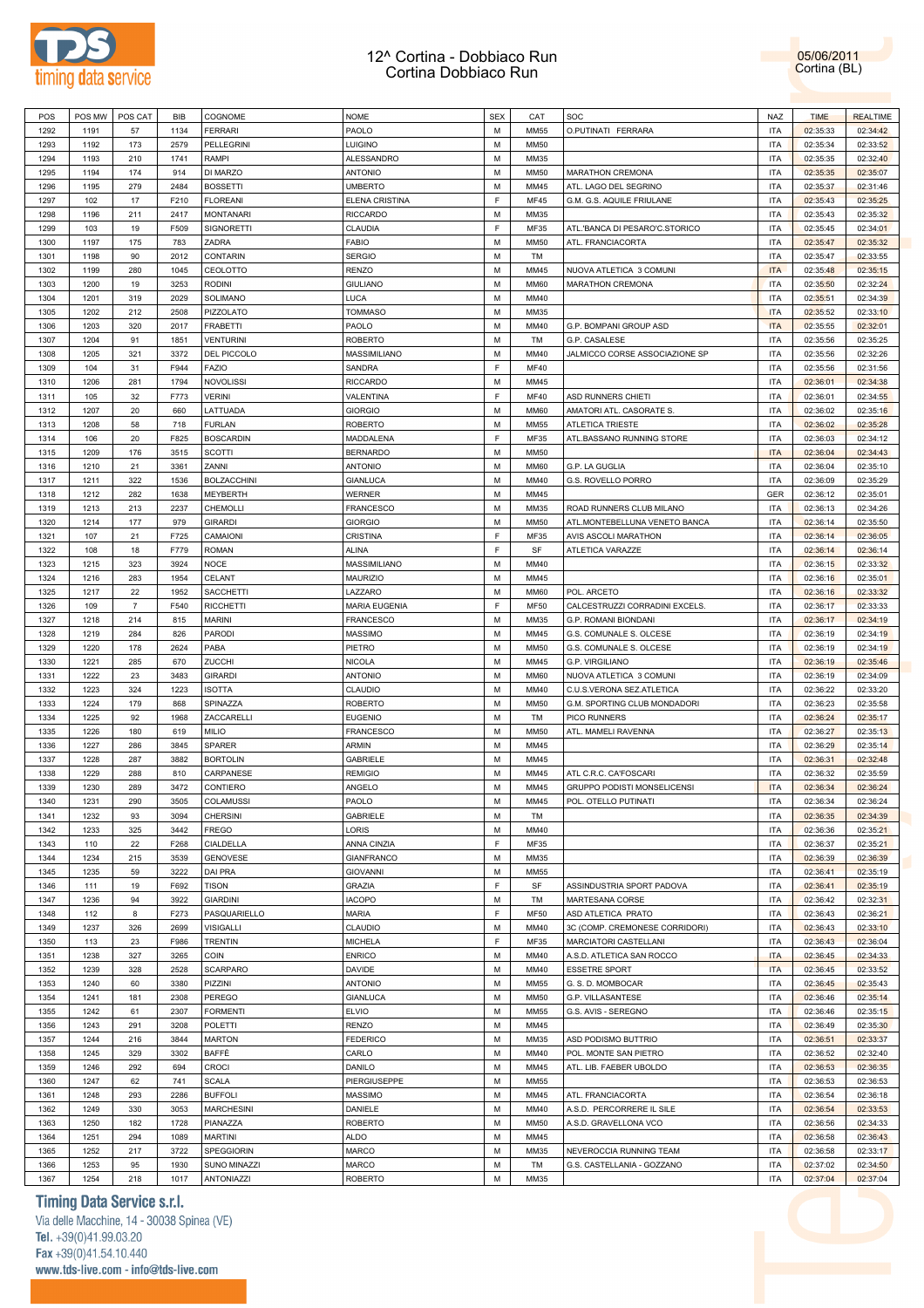

05/06/2011 Cortina (BL)

| POS  | POS MW | POS CAT | BIB  | COGNOME           | <b>NOME</b>      | <b>SEX</b> | CAT         | SOC                            | <b>NAZ</b> | <b>TIME</b> | <b>REALTIME</b> |
|------|--------|---------|------|-------------------|------------------|------------|-------------|--------------------------------|------------|-------------|-----------------|
| 1368 | 1255   | 24      | 3637 | VALENTE           | NAZARENO         | M          | <b>MM60</b> | <b>SMART RUNNERS</b>           | ITA        | 02:37:04    | 02:34:13        |
| 1369 | 114    | 24      | F921 | <b>PIACENTINI</b> | SILVIA           | F          | <b>MF35</b> | ATL. ARCI FAVARO               | <b>ITA</b> | 02:37:06    | 02:33:39        |
| 1370 | 1256   | 295     | 1825 | ORMENESE          | <b>GIULIANO</b>  | M          | MM45        | <b>ATL.MIRAFIORI</b>           | <b>ITA</b> | 02:37:06    | 02:34:28        |
|      |        |         |      |                   |                  |            |             |                                |            |             |                 |
| 1371 | 1257   | 96      | 3266 | MAZZARO           | <b>MASSIMO</b>   | M          | TM          | A.S.D. ATLETICA SAN ROCCO      | <b>ITA</b> | 02:37:06    | 02:34:54        |
| 1372 | 1258   | 331     | 3237 | ASPERTI           | <b>ANDREA</b>    | M          | MM40        | SPORT & WELLNESS S.R.L         | <b>ITA</b> | 02:37:08    | 02:35:10        |
| 1373 | 1259   | 63      | 1041 | LACCHINI          | <b>GIANCARLO</b> | M          | <b>MM55</b> |                                | <b>ITA</b> | 02:37:09    | 02:36:42        |
| 1374 | 1260   | 296     | 1111 | LUCATO            | <b>RAFFAELE</b>  | M          | MM45        | MARCIATORI CASTELLANI          | <b>ITA</b> | 02:37:11    | 02:36:33        |
| 1375 | 1261   | 297     | 3756 | <b>BERTUZZI</b>   | <b>FABRIZIO</b>  | M          | MM45        |                                | <b>ITA</b> | 02:37:11    | 02:36:07        |
| 1376 | 1262   | 298     | 3482 | POLESE            | <b>GIORGIO</b>   | M          | MM45        | NUOVA ATLETICA 3 COMUNI        | <b>ITA</b> | 02:37:14    | 02:34:12        |
| 1377 | 1263   | 332     | 3261 | <b>MARTINELLI</b> | <b>GIANVITO</b>  | M          | MM40        | G.S. ALTITUDE                  | <b>ITA</b> | 02:37:17    | 02:36:34        |
| 1378 | 1264   | 299     | 3263 | VERGANI           | <b>FABRIZIO</b>  | M          | MM45        | G.S. ALTITUDE                  | <b>ITA</b> | 02:37:17    | 02:36:34        |
| 1379 | 1265   | 300     | 3193 | <b>TONON</b>      | ALESSANDRO       | M          | MM45        |                                | <b>ITA</b> | 02:37:18    | 02:33:36        |
| 1380 | 115    | 18      | F708 | <b>FRANCHI</b>    | CATIA            | E          | <b>MF45</b> | POL. PORTA SARAGOZZA           | <b>ITA</b> | 02:37:19    | 02:36:13        |
|      |        |         |      |                   |                  |            |             |                                |            |             |                 |
| 1381 | 1266   | 333     | 3871 | PERUCH            | <b>ALDO</b>      | M          | MM40        | ATL.LIB.'TONON' S.P.A VITTORIO | <b>ITA</b> | 02:37:19    | 02:34:03        |
| 1382 | 1267   | 334     | 3692 | ZAMBON            | GIANLUCA         | M          | MM40        |                                | <b>ITA</b> | 02:37:22    | 02:35:29        |
| 1383 | 1268   | 183     | 3611 | DE BERARDIS       | CLAUDIO          | M          | MM50        | G.S. AMATORI ATLETICA INSIEME  | <b>ITA</b> | 02:37:28    | 02:36:25        |
| 1384 | 1269   | 301     | 3921 | CORTINOVIS        | <b>ALBERTO</b>   | M          | MM45        | ATL. FLY FLOT                  | <b>ITA</b> | 02:37:30    | 02:35:41        |
| 1385 | 1270   | 184     | 3789 | DALPIAZ           | LUCIANO          | M          | MM50        | ATLETICA ROTALIANA             | <b>ITA</b> | 02:37:31    | 02:37:01        |
| 1386 | 1271   | 185     | 793  | <b>SCARPA</b>     | DARIO            | M          | <b>MM50</b> | AICS MARATHON CAVALLI MARINI   | <b>ITA</b> | 02:37:33    | 02:34:01        |
| 1387 | 116    | 25      | F642 | <b>SCARPA</b>     | <b>ALBERTA</b>   | F          | <b>MF35</b> |                                | <b>ITA</b> | 02:37:33    | 02:34:01        |
| 1388 | 1272   | 302     | 1900 | <b>FRANCA</b>     | <b>FABIO</b>     | M          | MM45        | COMODO SPORT                   | <b>ITA</b> | 02:37:34    | 02:36:33        |
| 1389 | 1273   | 335     | 2182 | <b>FORNARO</b>    | <b>ROBERTO</b>   | M          | MM40        |                                | <b>ITA</b> | 02:37:34    | 02:35:34        |
| 1390 | 117    | 33      | F294 | RIGO              | <b>FRANCESCA</b> | F          | <b>MF40</b> |                                | <b>ITA</b> | 02:37:37    | 02:34:16        |
| 1391 | 1274   | 64      | 1222 | <b>VEGRO</b>      | SANDRO           | M          | MM55        | ASSINDUSTRIA SPORT PADOVA      | <b>ITA</b> | 02:37:38    | 02:37:31        |
| 1392 | 1275   | 303     | 3812 | CARBONE           | <b>ANTONIO</b>   | M          | MM45        | POL. ATLETICA CEPRANO          | ITA        | 02:37:40    | 02:34:35        |
|      |        |         |      |                   |                  |            |             |                                |            |             |                 |
| 1393 | 1276   | 304     | 2794 | VALOTA            | ALESSANDRO       | M          | MM45        | A.L.S. CREMELLA                | <b>ITA</b> | 02:37:40    | 02:36:02        |
| 1394 | 1277   | 336     | 1171 | CONTE             | <b>ANDREA</b>    | M          | MM40        | VICENZA RUNNERS                | <b>ITA</b> | 02:37:42    | 02:36:41        |
| 1395 | 1278   | 305     | 1730 | <b>MARENGO</b>    | <b>EMILIANO</b>  | M          | MM45        | G.P. CARTOTECNICA PIEMONTESE A | <b>ITA</b> | 02:37:43    | 02:35:07        |
| 1396 | 1279   | 337     | 2190 | ORI               | MARCELLO         | M          | MM40        | ATL. CASONE NOCETO             | <b>ITA</b> | 02:37:43    | 02:35:36        |
| 1397 | 1280   | 97      | 765  | ULIVI             | MAURIZIO         | M          | TM          | ATL.PIETRASANTA VERSILIA       | <b>ITA</b> | 02:37:45    | 02:36:57        |
| 1398 | 1281   | 98      | 1789 | <b>BRUGIOLO</b>   | <b>NICOLO</b>    | M          | TM          |                                | <b>ITA</b> | 02:37:46    | 02:33:30        |
| 1399 | 1282   | 306     | 3586 | LONARDI           | CESARE           | M          | MM45        |                                | <b>ITA</b> | 02:37:46    | 02:35:39        |
| 1400 | 118    | 26      | F811 | DAL VERA          | LORENZA          | F          | <b>MF35</b> |                                | <b>ITA</b> | 02:37:47    | 02:35:32        |
| 1401 | 119    | 27      | F812 | <b>DA RONCH</b>   | CLAUDIA          | F          | <b>MF35</b> | <b>MERCURIUS</b>               | <b>ITA</b> | 02:37:47    | 02:35:32        |
| 1402 | 1283   | 307     | 3662 | ZAPPIMI           | <b>GIANNI</b>    | M          | MM45        |                                | <b>ITA</b> | 02:37:48    | 02:35:50        |
| 1403 | 1284   | 308     | 2411 | MASSALIN          | <b>ANDREA</b>    | M          | MM45        |                                | <b>ITA</b> | 02:37:49    | 02:35:00        |
|      |        |         |      |                   |                  |            |             |                                |            |             |                 |
| 1404 | 1285   | 65      | 2351 | <b>SCARPA</b>     | MAURIZIO         | M          | MM55        |                                | <b>ITA</b> | 02:37:50    | 02:34:16        |
| 1405 | 1286   | 309     | 1086 | CALLEGARI         | <b>MASSIMO</b>   | M          | MM45        | ITALIANA AZZANO RUNNERS        | <b>ITA</b> | 02:37:50    | 02:37:50        |
| 1406 | 1287   | 99      | 3436 | <b>TUDOROV</b>    | <b>GIORGIO</b>   | M          | TM          |                                | <b>ITA</b> | 02:37:51    | 02:35:18        |
| 1407 | 1288   | 310     | 3090 | <b>OCCHI</b>      | MARCELLO         | M          | MM45        | G.P. VIGARANESE                | <b>ITA</b> | 02:37:51    | 02:37:42        |
| 1408 | 1289   | 100     | 1732 | CHIABRERA         | MAURIZIO         | M          | TM          | ATL. OVADESE ORMIG             | <b>ITA</b> | 02:37:55    | 02:35:18        |
| 1409 | 1290   | 338     | 1673 | TIGLIANI          | <b>THOMAS</b>    | M          | MM40        |                                | <b>ITA</b> | 02:37:57    | 02:36:09        |
| 1410 | 1291   | 219     | 1599 | <b>VIGONI</b>     | <b>ANDREA</b>    | M          | MM35        |                                | <b>ITA</b> | 02:37:59    | 02:37:19        |
| 1411 | 1292   | 220     | 2331 | <b>ROGNONI</b>    | <b>EUGENIO</b>   | M          | MM35        | MONZA MARATHON TEAM - A.S.D.   | <b>ITA</b> | 02:38:01    | 02:34:48        |
| 1412 | 1293   | 25      | 3386 | <b>MORBIDONI</b>  | <b>MASSIMO</b>   | M          | <b>MM60</b> | <b>GROTTINI TEAM</b>           | <b>ITA</b> | 02:38:01    | 02:36:23        |
| 1413 | 1294   | 311     | 1029 | <b>FEOLA</b>      | <b>MICHELE</b>   | M          | MM45        | GRUPPO MARCIATORI GORIZIA      | <b>ITA</b> | 02:38:04    | 02:37:25        |
| 1414 | 1295   | 101     | 2604 | <b>HALWANI</b>    | AYMAN ABDULGHANI | M          | TM          | POL. PORTA SARAGOZZA           | <b>ITA</b> | 02:38:07    | 02:37:46        |
| 1415 | 1296   | 66      | 2798 | DALL'AGNOLA       | <b>ALBERTO</b>   | M          | <b>MM55</b> | LATIN MARATHON LOVERS A.S.D.   | <b>ITA</b> | 02:38:08    | 02:36:34        |
| 1416 | 1297   | 312     | 2485 | PIROVANO          | <b>GIORGIO</b>   | M          | MM45        | CUS PRO PATRIA MILANO          | <b>ITA</b> | 02:38:11    | 02:34:12        |
|      |        |         |      |                   |                  |            |             |                                |            |             |                 |
| 1417 | 120    | 13      | F758 | <b>RICHARDS</b>   | TRUDIE ADELE     | F          | TF          | BREMA RUNNING TEAM             | <b>ITA</b> | 02:38:11    | 02:35:50        |
| 1418 | 1298   | 313     | 3815 | VIO               | <b>FABIO</b>     | M          | MM45        |                                | <b>ITA</b> | 02:38:16    | 02:36:08        |
| 1419 | 1299   | 314     | 1605 | CONSOLI           | LUCA NICOLA      | М          | MM45        |                                | <b>ITA</b> | 02:38:17    | 02:34:45        |
| 1420 | 1300   | 339     | 1577 | PACCAGNELLA       | <b>MARTINO</b>   | M          | MM40        |                                | <b>ITA</b> | 02:38:17    | 02:34:45        |
| 1421 | 1301   | 186     | 2713 | <b>VICINI</b>     | <b>ERVANO</b>    | M          | MM50        | MARATHON CREMONA               | <b>ITA</b> | 02:38:18    | 02:34:54        |
| 1422 | 1302   | 315     | 764  | <b>BULZONI</b>    | <b>ANDREA</b>    | М          | MM45        | POL. OTELLO PUTINATI           | <b>ITA</b> | 02:38:19    | 02:38:09        |
| 1423 | 1303   | 43      | 3073 | <b>MURARI</b>     | <b>ANDREA</b>    | M          | <b>SM</b>   | G.S. DIL. VALDALPONE DE MEGNI  | <b>ITA</b> | 02:38:19    | 02:36:57        |
| 1424 | 1304   | 187     | 2916 | PIAZZA            | <b>ANTONIO</b>   | M          | MM50        | SCUOLA DI MARATONA VITTORIO V  | <b>ITA</b> | 02:38:21    | 02:37:20        |
| 1425 | 1305   | 188     | 3308 | POLITI            | ENZO             | M          | MM50        | ATLETICA OVEST TICINO          | <b>ITA</b> | 02:38:22    | 02:34:41        |
| 1426 | 1306   | 316     | 3858 | <b>MARCHI</b>     | MAURIZIO         | M          | MM45        | S.A. GIUSTINO                  | <b>ITA</b> | 02:38:22    | 02:37:36        |
| 1427 | 1307   | 189     | 3462 | <b>CORRADOSSI</b> | <b>ANTONIO</b>   | M          | MM50        |                                | <b>ITA</b> | 02:38:24    | 02:35:05        |
|      |        |         |      |                   |                  |            |             |                                |            |             |                 |
| 1428 | 1308   | 340     | 1844 | <b>BRANDOLESE</b> | <b>MARCO</b>     | М          | MM40        |                                | <b>ITA</b> | 02:38:25    | 02:35:33        |
| 1429 | 1309   | 341     | 3292 | LANDI             | <b>LUCA</b>      | M          | MM40        |                                | <b>ITA</b> | 02:38:27    | 02:36:32        |
| 1430 | 1310   | 221     | 74   | LANZINI           | <b>MARCO</b>     | M          | MM35        | ATL. PONTOGLIO 92              | <b>ITA</b> | 02:38:29    | 02:38:29        |
| 1431 | 1311   | 190     | 3807 | AMANDOLA          | <b>FLAVIO</b>    | М          | MM50        | ATLETICA VALPELLICE            | <b>ITA</b> | 02:38:30    | 02:34:39        |
| 1432 | 121    | 34      | F211 | <b>BONOTTO</b>    | SILVIA           | F          | <b>MF40</b> |                                | <b>ITA</b> | 02:38:31    | 02:34:16        |
| 1433 | 1312   | 317     | 2318 | <b>MONFARDINI</b> | <b>MASSIMO</b>   | M          | MM45        | ATL.VICENTINA                  | <b>ITA</b> | 02:38:33    | 02:37:29        |
| 1434 | 1313   | 318     | 2718 | VANOGLIO          | <b>FABRIZIO</b>  | M          | MM45        | ATLETICA MARATHON ALMENNO S.S. | <b>ITA</b> | 02:38:34    | 02:37:19        |
| 1435 | 1314   | 191     | 3342 | SABINO            | <b>GIACOMO</b>   | M          | MM50        |                                | <b>ITA</b> | 02:38:35    | 02:37:20        |
| 1436 | 1315   | 319     | 1648 | CHIELLINO         | <b>GIUSEPPE</b>  | M          | MM45        |                                | <b>ITA</b> | 02:38:36    | 02:36:53        |
| 1437 | 1316   | 44      | 3160 | <b>RAVELLI</b>    | <b>NEVIO</b>     | M          | <b>SM</b>   | G.P. TALAMONA                  | <b>ITA</b> | 02:38:36    | 02:36:44        |
| 1438 | 1317   | 192     | 3630 | ZILLANTE          | PIER PAOLO       | M          | MM50        | A.T.A.                         | <b>ITA</b> | 02:38:38    | 02:36:02        |
|      |        |         |      |                   |                  |            |             |                                |            |             |                 |
| 1439 | 1318   | 222     | 2377 | PETROSINO         | <b>GIUSEPPE</b>  | M          | MM35        | ORTICA TEAM                    | <b>ITA</b> | 02:38:39    | 02:35:52        |
| 1440 | 1319   | 223     | 2163 | CARDIN            | MASSIMILIANO     | М          | MM35        | <b>ESSETRE RUNNING</b>         | <b>ITA</b> | 02:38:42    | 02:38:10        |
| 1441 | 122    | 19      | F283 | LANER             | <b>ELFRIEDE</b>  | F          | <b>MF45</b> |                                | <b>ITA</b> | 02:38:43    | 02:37:41        |
| 1442 | 1320   | 320     | 3867 | TINTINAGLIA       | <b>RENZO</b>     | M          | MM45        | ATLETICA MARENO                | <b>ITA</b> | 02:38:43    | 02:38:06        |
| 1443 | 1321   | 224     | 1075 | <b>BOLPAGNI</b>   | <b>HERIVAN</b>   | M          | MM35        | ATL. CELLATICA                 | <b>ITA</b> | 02:38:43    | 02:38:20        |

# **Timing Data Service s.r.l.**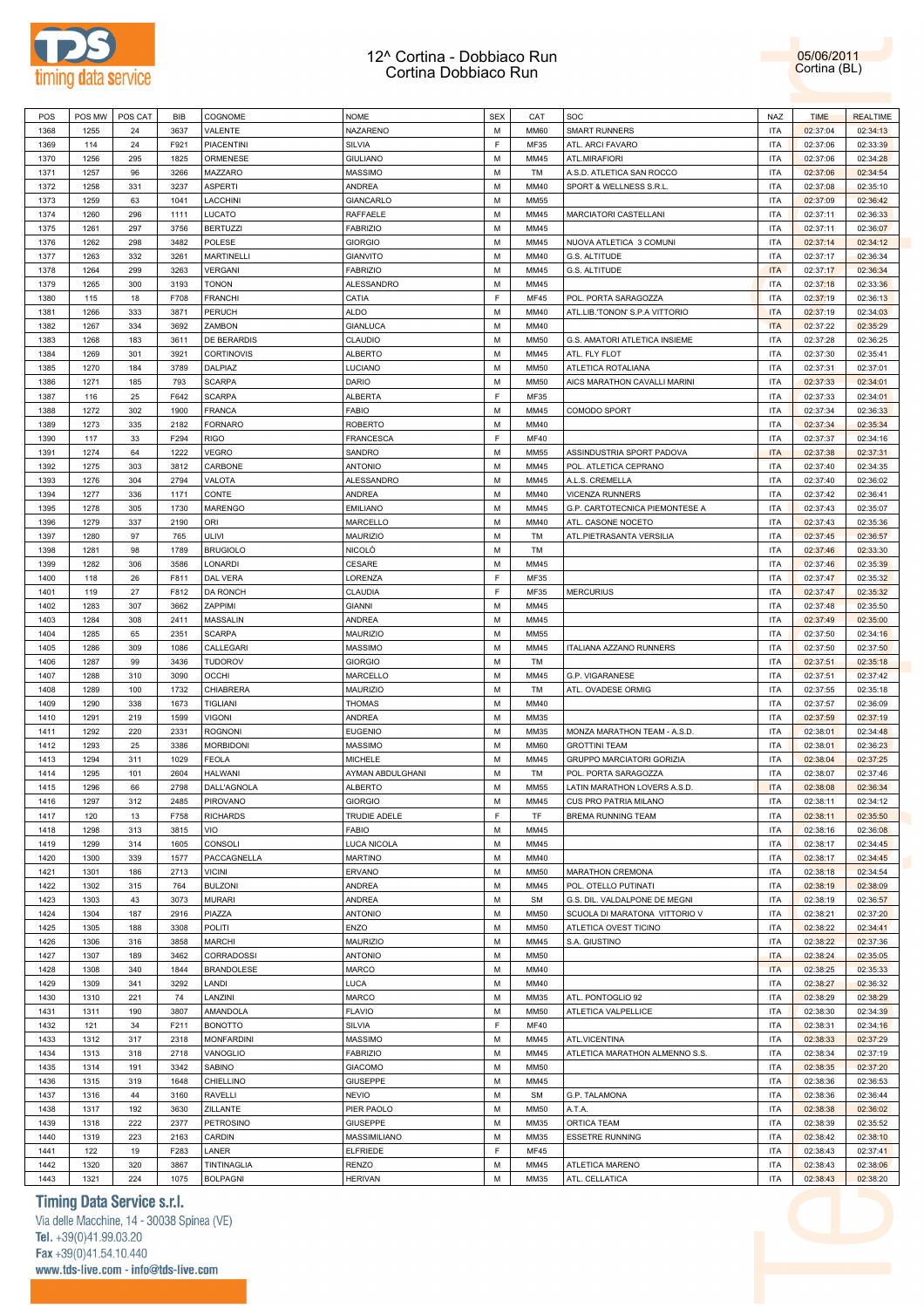

05/06/2011 Cortina (BL)

|              | POS MW       | POS CAT        | BIB         | COGNOME                | <b>NOME</b>         | <b>SEX</b> | CAT                 | SOC                                              | NAZ                      | <b>TIME</b>          | <b>REALTIME</b>      |  |
|--------------|--------------|----------------|-------------|------------------------|---------------------|------------|---------------------|--------------------------------------------------|--------------------------|----------------------|----------------------|--|
| 1444         | 1322         | 67             | 2026        | <b>MANENTI</b>         | <b>GIAN PIETRO</b>  | M          | <b>MM55</b>         | ATL. VIRTUS CREMA                                | <b>ITA</b>               | 02:38:43             | 02:34:16             |  |
| 1445         | 1323         | 68             | 3757        | <b>GIOIA</b>           | CARLO               | M          | <b>MM55</b>         | ATL. RECANATI                                    | <b>ITA</b>               | 02:38:45             | 02:38:45             |  |
|              |              |                |             |                        |                     | M          |                     |                                                  | <b>ITA</b>               |                      |                      |  |
| 1446         | 1324         | 193            | 2892        | CAZZIN                 | <b>IVANO</b>        |            | <b>MM50</b>         | <b>ESSETRE RUNNING</b>                           |                          | 02:38:46             | 02:35:13             |  |
| 1447         | 1325         | 102            | 2849        | <b>PERESSIN</b>        | MARCO               | М          | TM                  |                                                  | <b>ITA</b>               | 02:38:46             | 02:37:27             |  |
| 1448         | 1326         | 321            | 3726        | CECCHIN                | <b>GIANLUCA</b>     | M          | MM45                |                                                  | <b>ITA</b>               | 02:38:47             | 02:34:51             |  |
| 1449         | 1327         | 322            | 3913        | <b>PIOVANO</b>         | <b>GIUSEPPE</b>     | M          | MM45                | POLISPORT. NOVATLETICA CHIERI                    | <b>ITA</b>               | 02:38:47             | 02:34:28             |  |
| 1450         | 1328         | 26             | 1931        | MANIGRASSO             | CATALDO             | M          | <b>MM60</b>         | AVIS ASCOLI MARATHON                             | <b>ITA</b>               | 02:38:47             | 02:37:38             |  |
| 1451         | 123          | 35             | F659        | <b>DALLA TORRE</b>     | <b>ITALIA</b>       | F          | <b>MF40</b>         | ATHLETIC CLUB APICILIA                           | <b>ITA</b>               | 02:38:47             | 02:37:49             |  |
| 1452         | 1329         | 69             | 2749        | MASSARO                | ORESTE              | M          | <b>MM55</b>         | <b>RUNNER VARESE</b>                             | <b>ITA</b>               | 02:38:48             |                      |  |
|              |              |                |             |                        |                     |            |                     |                                                  |                          |                      | 02:36:28             |  |
| 1453         | 1330         | 323            | 931         | CAPPELLARO             | <b>ANDREA</b>       | M          | MM45                | ASSINDUSTRIA SPORT PADOVA                        | <b>ITA</b>               | 02:38:48             | 02:38:22             |  |
| 1454         | 1331         | 342            | 3739        | <b>BUIO</b>            | <b>EMILIO</b>       | M          | MM40                |                                                  | <b>ITA</b>               | 02:38:51             | 02:34:56             |  |
| 1455         | 1332         | 324            | 3409        | <b>SORATO</b>          | <b>LUCA</b>         | M          | MM45                | <b>ESSETRE RUNNING</b>                           | <b>ITA</b>               | 02:38:53             | 02:35:20             |  |
| 1456         | 1333         | 225            | 1705        | MASSARO                | <b>VINCENZO</b>     | M          | MM35                | BLADE RUNNERS MANIAGO                            | <b>ITA</b>               | 02:38:55             | 02:37:27             |  |
| 1457         | 1334         | 27             | 2025        | <b>SIRIGNANO</b>       | CARMELO             | M          | <b>MM60</b>         | PODISTI CORDENONS                                | <b>ITA</b>               | 02:38:55             | 02:38:03             |  |
| 1458         | 1335         | 194            | 1192        | SAGONE                 | SALVATORE           | M          | <b>MM50</b>         | CLUB DEL MESDI'                                  | <b>ITA</b>               |                      | 02:38:40             |  |
|              |              |                |             |                        |                     |            |                     |                                                  |                          | 02:38:57             |                      |  |
| 1459         | 1336         | 70             | 982         | LEIBALLI               | <b>ANDREA</b>       | M          | MM55                |                                                  | <b>ITA</b>               | 02:38:58             | 02:38:32             |  |
| 1460         | 1337         | 343            | 831         | <b>GALLIANO</b>        | <b>PIERLUIGI</b>    | M          | MM40                | U.S.C. MARATHON VERBANIA                         | <b>ITA</b>               | 02:39:00             | 02:38:30             |  |
| 1461         | 1338         | 344            | 1805        | <b>MASCARIN</b>        | MARC                | M          | MM40                |                                                  | <b>ITA</b>               | 02:39:01             | 02:35:53             |  |
| 1462         | 1339         | 345            | 833         | <b>DERTON</b>          | <b>NICOLA</b>       | M          | MM40                |                                                  | <b>ITA</b>               | 02:39:01             | 02:36:46             |  |
| 1463         | 124          | 28             | F749        | <b>DUCHI</b>           | LAURA               | F          | MF35                | G.S. BANCARI ROMANI                              | <b>ITA</b>               | 02:39:02             | 02:39:02             |  |
| 1464         | 125          | 14             | F643        | <b>IERVOLINO</b>       | DANIELA             | F          | TF                  | LA BAVISELA                                      | <b>ITA</b>               |                      | 02:38:05             |  |
|              |              |                |             |                        |                     |            |                     |                                                  |                          | 02:39:03             |                      |  |
| 1465         | 1340         | 325            | 3566        | <b>PACIFICI</b>        | NAZZARENO           | M          | MM45                | <b>AVIS ASCOLI MARATHON</b>                      | <b>ITA</b>               | 02:39:04             | 02:39:04             |  |
| 1466         | 1341         | 346            | 2945        | <b>FECCHIO</b>         | <b>GABBRIELE</b>    | M          | MM40                |                                                  | <b>ITA</b>               | 02:39:05             | 02:34:46             |  |
| 1467         | 126          | 36             | F746        | <b>TAVELLI</b>         | <b>VIRNA</b>        | F          | <b>MF40</b>         | POL. ALBOSAGGIA                                  | <b>ITA</b>               | 02:39:06             | 02:37:14             |  |
| 1468         | 1342         | 347            | 3441        | <b>CRESPI</b>          | <b>ANDREA</b>       | M          | MM40                |                                                  | <b>ITA</b>               | 02:39:07             | 02:35:47             |  |
| 1469         | 1343         | 326            | 1190        | <b>FERRARI</b>         | <b>ROBERTO</b>      | M          | MM45                |                                                  | <b>ITA</b>               | 02:39:10             | 02:38:32             |  |
|              |              |                |             |                        |                     |            |                     |                                                  |                          |                      |                      |  |
| 1470         | 1344         | 195            | 2701        | <b>GERARDI</b>         | GASPARE             | M          | <b>MM50</b>         | ITALIANA AZZANO RUNNERS                          | <b>ITA</b>               | 02:39:11             | 02:39:11             |  |
| 1471         | 1345         | 196            | 821         | <b>SARACINO</b>        | <b>MICHELE</b>      | M          | <b>MM50</b>         |                                                  | <b>ITA</b>               | 02:39:11             | 02:38:26             |  |
| 1472         | 1346         | 197            | 3502        | MUSCARI TOMAIOLI       | <b>GENNARO</b>      | M          | <b>MM50</b>         |                                                  | <b>ITA</b>               | 02:39:12             | 02:36:32             |  |
| 1473         | 127          | 37             | F813        | <b>SCAPIN</b>          | SABINA              | F          | <b>MF40</b>         |                                                  | <b>ITA</b>               | 02:39:12             | 02:37:03             |  |
| 1474         | 1347         | 198            | 844         | <b>ACCONCIA</b>        | <b>ALESSANDRO</b>   | M          | <b>MM50</b>         | <b>GRUPPO MARCIATORI TEENAGER</b>                | <b>ITA</b>               | 02:39:15             | 02:38:36             |  |
|              |              |                |             |                        |                     | M          |                     |                                                  | <b>ITA</b>               |                      |                      |  |
| 1475         | 1348         | 199            | 618         | MUGNANI                | <b>RICCARDO</b>     |            | <b>MM50</b>         | G.P. ESCURSIONISTI LUCCHESI                      |                          | 02:39:15             | 02:38:31             |  |
| 1476         | 1349         | 28             | 1532        | PAGANI                 | PAOLO FRANCESCO     | M          | <b>MM60</b>         |                                                  | <b>ITA</b>               | 02:39:15             | 02:37:49             |  |
| 1477         | 1350         | 348            | 3223        | CODOGNOTTO             | <b>LUCA</b>         | M          | MM40                | RUNNERS CLUB AGGGREDIRE                          | <b>ITA</b>               | 02:39:18             | 02:38:33             |  |
| 1478         | 1351         | 327            | 3926        | <b>GASPARINI</b>       | <b>FRANCESCO</b>    | M          | MM45                | SPORT CITY BASE RUNNING                          | <b>ITA</b>               | 02:39:18             | 02:34:59             |  |
| 1479         | 1352         | 200            | 2935        | CONZATO                | <b>FRANCO</b>       | M          | <b>MM50</b>         | SPORTIVAMENTE BRUXELLES                          | <b>ITA</b>               | 02:39:19             | 02:38:18             |  |
| 1480         | 1353         | 328            | 2886        | <b>BELLIN</b>          | <b>ANDREA</b>       | M          | MM45                |                                                  | <b>ITA</b>               | 02:39:19             | 02:35:35             |  |
| 1481         | 1354         | 226            | 1776        | <b>PASETTI</b>         | SANDRO              | M          | MM35                | DELEZ TEAM FERRARA                               | <b>ITA</b>               |                      | 02:37:48             |  |
|              |              |                |             |                        |                     |            |                     |                                                  |                          | 02:39:19             |                      |  |
| 1482         | 1355         | 329            | 3666        | <b>MARCHESE</b>        | <b>MARIO</b>        | M          | MM45                | G.S. CAT SPORT ROMA                              | <b>ITA</b>               | 02:39:20             | 02:37:48             |  |
| 1483         | 1356         | 29             | 2376        | <b>MUGIONE</b>         | NAZARENO            | M          | <b>MM60</b>         | <b>ORTICA TEAM</b>                               | <b>ITA</b>               | 02:39:20             | 02:38:13             |  |
| 1484         | 128          | 38             | F868        | <b>FRATERNALI</b>      | MARGHERITA          | F          | <b>MF40</b>         | G.S. AVIS AIDO URBINO                            | <b>ITA</b>               | 02:39:22             | 02:36:49             |  |
| 1485         | 129          | 15             | F372        | <b>BECKETT</b>         | <b>MEGAN</b>        | F          | TF                  |                                                  | <b>RSA</b>               | 02:39:25             | 02:36:05             |  |
| 1486         | 1357         | 201            | 1022        | CESCON                 | <b>REMO</b>         | M          | <b>MM50</b>         |                                                  | <b>ITA</b>               | 02:39:27             | 02:38:49             |  |
| 1487         | 1358         | 227            | 1087        | CALACIONE              | <b>MARZIO</b>       | M          | MM35                | AMICI DEL PORTO DI TRIESTE                       | <b>ITA</b>               | 02:39:27             | 02:38:42             |  |
|              |              |                |             |                        |                     |            |                     |                                                  |                          |                      |                      |  |
|              |              |                |             | <b>DONAT</b>           | PAOLO               | M          |                     |                                                  |                          |                      | 02:38:43             |  |
| 1488         | 1359         | 103            | 3433        |                        |                     |            | TM                  | AMICI DEL PORTO DI TRIESTE                       | <b>ITA</b>               | 02:39:27             |                      |  |
| 1489         | 1360         | 228            | 1788        | MAGGI                  | <b>FABRIZIO</b>     | M          | MM35                | SHOW ATHLETS ASSOCIATION                         | <b>ITA</b>               | 02:39:28             | 02:34:47             |  |
| 1490         | 1361         | 5              | 910         | PASSADORE              | CARLO               | M          | <b>MM65</b>         |                                                  | <b>ITA</b>               | 02:39:28             | 02:39:02             |  |
| 1491         | 130          | 39             | F401        | <b>BOZZATO</b>         | MAIDA               | F          | <b>MF40</b>         |                                                  | <b>ITA</b>               | 02:39:28             | 02:37:38             |  |
| 1492         | 1362         | 349            | 3768        | SANDRE                 | <b>STEFANO</b>      | M          | MM40                |                                                  | <b>ITA</b>               | 02:39:29             |                      |  |
|              |              |                |             |                        |                     |            |                     |                                                  |                          |                      | 02:37:39             |  |
| 1493         | 1363         | 202            | 1887        | PESCE                  | CLAUDIO             | М          | <b>MM50</b>         | GRUPPO CITTA' DI GENOVA                          | <b>ITA</b>               | 02:39:29             | 02:37:38             |  |
| 1494         | 1364         | 71             | 1627        | <b>COSULICH</b>        | <b>AUGUSTO</b>      | M          | MM55                | MARATONETI GENOVESI                              | <b>ITA</b>               | 02:39:30             | 02:37:38             |  |
| 1495         | 1365         | 330            | 2276        | <b>DOSIO</b>           | CLAUDIO             | M          | MM45                | ATLETICA VALPELLICE                              | <b>ITA</b>               | 02:39:31             | 02:35:40             |  |
| 1496         | 131          | 29             | F772        | <b>MORICH</b>          | PAOLA               | F          | MF35                | POL. NOVATE                                      | <b>ITA</b>               | 02:39:31             | 02:39:03             |  |
| 1497         | 1366         | 331            | 2413        | PINZIN                 | <b>VITTORINO</b>    | M          | MM45                | ATHLETIC CLUB APICILIA                           | <b>ITA</b>               | 02:39:32             | 02:36:50             |  |
| 1498         | 1367         | 72             | 2005        | <b>BERGAMO</b>         | <b>MAURIZIO</b>     | M          | <b>MM55</b>         | ATLETICA MOTTENSE                                | <b>ITA</b>               | 02:39:32             |                      |  |
|              |              |                |             |                        |                     |            |                     |                                                  |                          |                      | 02:36:51             |  |
| 1499         | 1368         | 203            | 3517        | <b>FELLINI</b>         | <b>ALESSANDRO</b>   | M          | <b>MM50</b>         |                                                  | <b>ITA</b>               | 02:39:32             | 02:38:10             |  |
| 1500         | 1369         | 350            | 1562        | POZZEBON               | <b>ANDREA</b>       | M          | MM40                | AS.TRA. ROMA                                     | <b>ITA</b>               | 02:39:33             | 02:37:46             |  |
| 1501         | 132          | 40             | F276        | ZIDARICH               | <b>DEBORAH</b>      | F          | <b>MF40</b>         |                                                  | <b>ITA</b>               | 02:39:33             | 02:38:53             |  |
| 1502         | 133          | $\overline{2}$ | F221        | PAGANI                 | LUCIA               | F          | <b>MF60</b>         | G.S. SAN MARTINO                                 | <b>ITA</b>               | 02:39:33             | 02:39:13             |  |
| 1503         | 1370         | 351            | 912         | <b>FRISANCO</b>        | EZIO                | M          | MM40                | ASS.SPORT.DILETTANT.DRIBBLING                    | <b>ITA</b>               | 02:39:33             | 02:39:12             |  |
| 1504         | 1371         | 204            | 2491        | <b>TONINI</b>          | <b>STEFANO</b>      | M          | <b>MM50</b>         |                                                  | <b>ITA</b>               | 02:39:35             | 02:36:21             |  |
|              |              |                |             |                        |                     |            |                     |                                                  |                          |                      |                      |  |
| 1505         | 1372         | 332            | 1991        | <b>STABILE</b>         | <b>GIORGIO</b>      | M          | MM45                |                                                  | <b>ITA</b>               | 02:39:35             | 02:38:14             |  |
| 1506         | 1373         | 333            | 737         | <b>PASCOLINI</b>       | <b>LUCA</b>         | M          | MM45                | GRUPPO SPORTIVO NATISONE                         | <b>ITA</b>               | 02:39:35             | 02:39:09             |  |
| 1507         | 1374         | 205            | 2288        | PALANDI                | PIETRO FRANCESCO    | M          | <b>MM50</b>         | ATL. CELLATICA                                   | <b>ITA</b>               | 02:39:35             | 02:37:22             |  |
| 1508         | 1375         | 229            | 2714        | <b>ROSSI</b>           | SIMONE              | M          | MM35                |                                                  | <b>ITA</b>               | 02:39:36             | 02:38:18             |  |
| 1509         | 1376         | 334            | 1597        | PANIZZA                | PAOLO EMANUELE      | M          | MM45                | 3C (COMP. CREMONESE CORRIDORI)                   | <b>ITA</b>               | 02:39:37             | 02:36:00             |  |
| 1510         | 1377         |                | 2952        | CASETTO                | DANIELE             | M          | MM45                |                                                  | <b>ITA</b>               |                      |                      |  |
|              |              | 335            |             |                        |                     |            |                     |                                                  |                          | 02:39:38             | 02:36:56             |  |
| 1511         | 1378         | 336            | 1172        | <b>DONADELLO</b>       | <b>LUCA</b>         | M          | MM45                | ATL.VICENTINA                                    | <b>ITA</b>               | 02:39:39             | 02:39:12             |  |
| 1512         | 1379         | 73             | 2920        | SANTIN                 | <b>ALDO</b>         | M          | MM55                | SCUOLA DI MARATONA VITTORIO V                    | <b>ITA</b>               | 02:39:40             | 02:39:04             |  |
| 1513         | 1380         | 337            | 3799        | <b>BAGARELLA</b>       | <b>ALBERTO</b>      | M          | MM45                | ATL.VICENTINA                                    | <b>ITA</b>               | 02:39:41             | 02:35:17             |  |
| 1514         | 1381         | 206            | 2281        | <b>ROPA</b>            | GIANCARLO           | M          | <b>MM50</b>         | POL. ZOLA SEZ. ATLETICA                          | <b>ITA</b>               | 02:39:42             | 02:37:13             |  |
| 1515         | 1382         | 338            | 725         | FASAN                  | ANDREA              | M          | MM45                | ASSINDUSTRIA SPORT PADOVA                        | <b>ITA</b>               | 02:39:42             | 02:36:15             |  |
|              |              |                |             |                        |                     | M          |                     |                                                  |                          |                      |                      |  |
| 1516         | 1383         | 230            | 3648        | <b>PANCIROLLI</b>      | <b>LUCA</b>         |            | MM35                | MONZA MARATHON TEAM - A.S.D.                     | <b>ITA</b>               | 02:39:43             | 02:39:43             |  |
| 1517         | 1384         | 352            | 2199        | VENTICINQUE            | ANGELO              | M          | MM40                | ASSI GIGLIO ROSSO FIRENZE                        | <b>ITA</b>               | 02:39:48             | 02:38:56             |  |
| 1518<br>1519 | 1385<br>1386 | 231<br>207     | 839<br>2077 | AGGIO<br><b>RAPONI</b> | FRANCESCO<br>CESARE | M<br>M     | MM35<br><b>MM50</b> | ATLETICA RIVIERA DEL BRENTA<br>SIMMEL COLLEFERRO | <b>ITA</b><br><b>ITA</b> | 02:39:49<br>02:39:50 | 02:39:49<br>02:36:28 |  |

### **Timing Data Service s.r.l.**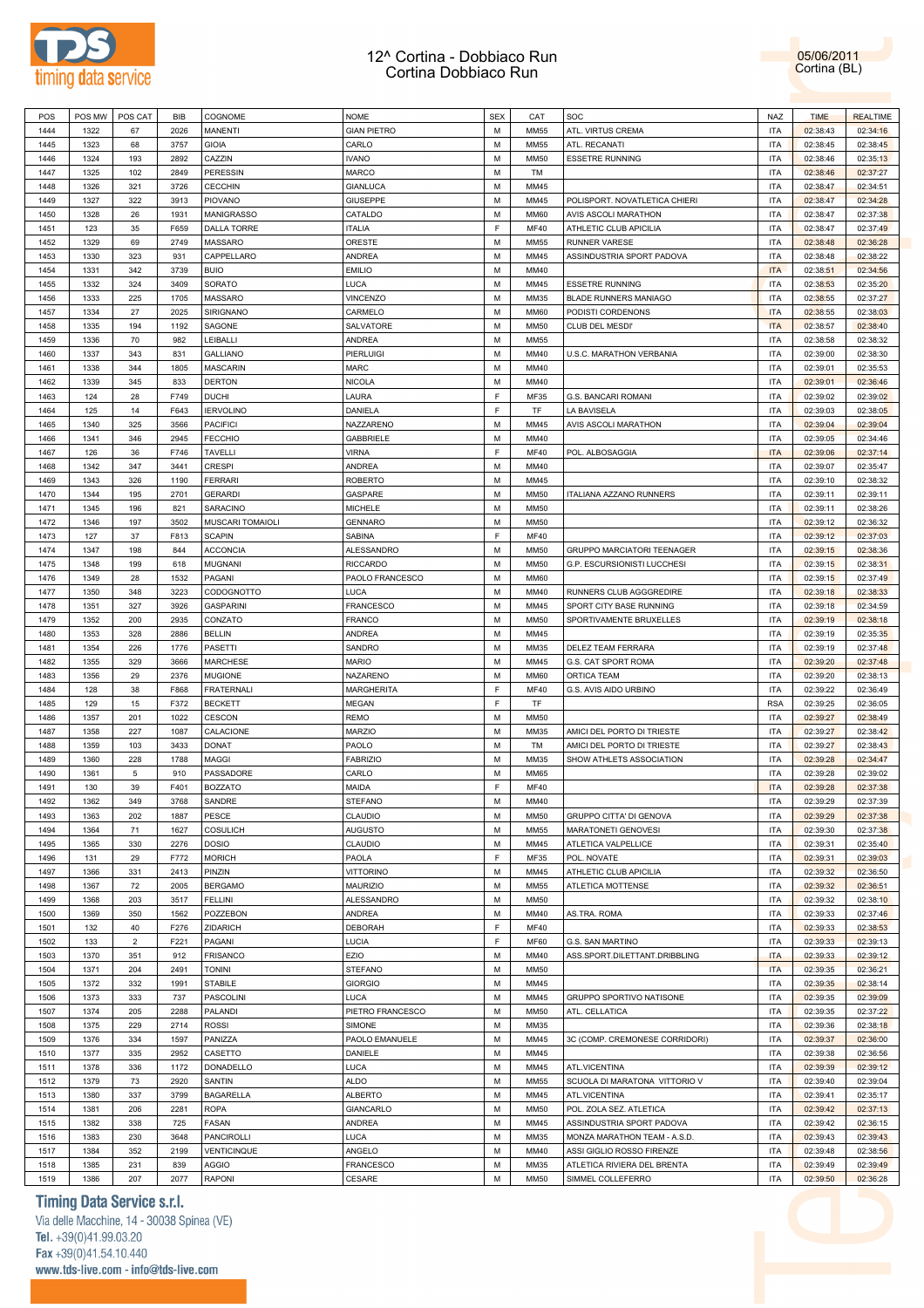



| POS  | POS MW | POS CAT        | <b>BIB</b> | COGNOME           | <b>NOME</b>         | <b>SEX</b>  | CAT         | SOC                                   | <b>NAZ</b> | <b>TIME</b> | <b>REALTIME</b> |
|------|--------|----------------|------------|-------------------|---------------------|-------------|-------------|---------------------------------------|------------|-------------|-----------------|
|      |        |                |            |                   |                     |             |             |                                       |            |             |                 |
| 1520 | 1387   | 74             | 1082       | LEONARDI          | ARDUINO             | M           | <b>MM55</b> | POL.VA GIUDICARIE ESTERIORI           | <b>ITA</b> | 02:39:51    | 02:36:39        |
| 1521 | 1388   | 339            | 3781       | EGGEL             | RALF                | M           | MM45        |                                       | GER        | 02:39:51    | 02:36:14        |
| 1522 | 1389   | 208            | 3252       | <b>GUIDI</b>      | <b>GIULIANO</b>     | M           | <b>MM50</b> | G.P.A. SAN MARINO                     | <b>SMR</b> | 02:39:53    | 02:37:44        |
| 1523 | 134    | 9              | F704       | TULLO             | MARIAFRANCA         | F           | <b>MF50</b> | G.S. COMUNALE S. OLCESE               | <b>ITA</b> | 02:39:54    | 02:37:53        |
| 1524 | 1390   | 6              | 1164       | PIVA              | SILVANO             | М           | <b>MM65</b> | <b>VICENZA RUNNERS</b>                | <b>ITA</b> | 02:39:55    | 02:39:02        |
|      |        |                |            |                   |                     |             |             |                                       |            |             |                 |
| 1525 | 1391   | 340            | 1220       | <b>ALLEGRI</b>    | <b>STEFANO</b>      | М           | MM45        | ASD ADVS CAVEJA RAVENNA               | <b>ITA</b> | 02:39:57    | 02:37:03        |
| 1526 | 1392   | 30             | 621        | <b>BAGNARESI</b>  | <b>BRUNO</b>        | М           | <b>MM60</b> | ATL. BARILLA                          | <b>ITA</b> | 02:39:57    | 02:39:19        |
| 1527 | 1393   | 341            | 2861       | <b>PASTORINO</b>  | <b>MASSIMO</b>      | M           | MM45        | ATLETICA VARAZZE                      | <b>ITA</b> | 02:39:57    | 02:39:57        |
| 1528 | 1394   | 353            | 2386       | <b>BRONDI</b>     | MATTEO              | М           | MM40        | POL. OTELLO PUTINATI                  | <b>ITA</b> | 02:39:59    | 02:39:49        |
|      |        |                |            |                   |                     |             |             |                                       |            |             |                 |
| 1529 | 1395   | 75             | 3323       | <b>FANTINI</b>    | <b>ALBERTO</b>      | M           | <b>MM55</b> |                                       | <b>ITA</b> | 02:39:59    | 02:35:59        |
| 1530 | 1396   | 342            | 1121       | COGNOLI           | PAOLO               | M           | MM45        | ASSINDUSTRIA SPORT PADOVA             | <b>ITA</b> | 02:40:02    | 02:36:37        |
| 1531 | 1397   | 343            | 2609       | <b>VECCHIATO</b>  | <b>MARIO</b>        | M           | MM45        | MARCIATORI CASTELLANI                 | <b>ITA</b> | 02:40:04    | 02:36:22        |
| 1532 | 135    | 41             | F284       | CORONA            | SABINA              | F           | <b>MF40</b> |                                       | <b>ITA</b> | 02:40:05    | 02:39:24        |
| 1533 | 1398   | 354            | 1592       | SAMBRUNA          | PAOLO               | М           | MM40        |                                       | <b>ITA</b> | 02:40:07    | 02:38:29        |
|      |        |                |            |                   |                     |             |             |                                       |            |             |                 |
| 1534 | 1399   | 209            | 1990       | <b>ANDRICH</b>    | <b>GIANNANTONIO</b> | М           | <b>MM50</b> |                                       | <b>ITA</b> | 02:40:08    | 02:36:59        |
| 1535 | 1400   | 104            | 2248       | <b>GALLUCCI</b>   | LORENZO             | M           | TM          |                                       | <b>ITA</b> | 02:40:09    | 02:37:47        |
| 1536 | 1401   | 355            | 2403       | <b>SELETTI</b>    | <b>BRUNO</b>        | М           | MM40        | ATL. CASONE NOCETO                    | <b>ITA</b> | 02:40:10    | 02:38:03        |
| 1537 | 1402   | 76             | 607        | CONSOLI           | <b>MAURIZIO</b>     | М           | <b>MM55</b> | <b>MARATHON TRIESTE</b>               | <b>ITA</b> | 02:40:14    | 02:39:33        |
|      |        |                |            |                   |                     |             |             |                                       |            |             |                 |
| 1538 | 1403   | 210            | 1207       | <b>TRAVAGLINI</b> | <b>BRUNO</b>        | М           | <b>MM50</b> |                                       | <b>ITA</b> | 02:40:16    | 02:39:44        |
| 1539 | 1404   | 77             | 1560       | <b>FRARE</b>      | CLAUDIO             | M           | MM55        |                                       | <b>ITA</b> | 02:40:17    | 02:38:53        |
| 1540 | 1405   | $\overline{2}$ | 1880       | TESSAROLLO        | <b>VITTORIO</b>     | M           | <b>MM70</b> | ATLETICA VITTORIO VENETO              | <b>ITA</b> | 02:40:18    | 02:39:26        |
| 1541 | 1406   | 211            | 2755       | DE SANDRE         | <b>GABRIELE</b>     | M           | <b>MM50</b> | G.S. ZELOFORAMAGNO                    | <b>ITA</b> | 02:40:20    | 02:38:12        |
|      |        |                |            |                   |                     |             |             |                                       |            |             |                 |
| 1542 | 1407   | 356            | 2558       | ZANONI            | <b>MAURO</b>        | M           | MM40        | LE SGALMARE COLA'                     | <b>ITA</b> | 02:40:22    | 02:38:10        |
| 1543 | 136    | 42             | F594       | SANTORO           | PATRIZIA            | F           | <b>MF40</b> | ATLETICA RIVIERA DEL BRENTA           | <b>ITA</b> | 02:40:23    | 02:36:57        |
| 1544 | 1408   | 357            | 1873       | <b>RANIGLER</b>   | <b>MARCUS</b>       | M           | MM40        | AMATEUR SPORT CLUB BERG               | <b>ITA</b> | 02:40:23    | 02:39:29        |
| 1545 | 1409   | 344            | 1143       | ZUCCHI            | DARIO               | M           | MM45        | CLUB DEL MESDI'                       | <b>ITA</b> | 02:40:24    | 02:39:50        |
|      |        |                |            |                   |                     |             |             |                                       |            |             |                 |
| 1546 | 1410   | 212            | 2321       | PICCININI         | NAZZARENO           | М           | <b>MM50</b> | A.S.D. COMODO SPORT 0112              | <b>ITA</b> | 02:40:27    | 02:38:51        |
| 1547 | 1411   | 358            | 2758       | <b>STOLFO</b>     | <b>MICHELE</b>      | М           | MM40        |                                       | <b>ITA</b> | 02:40:27    | 02:39:44        |
| 1548 | 137    | 43             | F910       | CANDIOTTO         | LUCIA               | $\mathsf F$ | <b>MF40</b> | A.S.D. ATLETICA SAN ROCCO             | <b>ITA</b> | 02:40:28    | 02:39:49        |
| 1549 | 1412   | 213            | 1189       | <b>MARIANI</b>    | <b>ENRICO</b>       | M           | <b>MM50</b> | ROAD RUNNERS CLUB MILANO              | <b>ITA</b> | 02:40:29    | 02:40:29        |
|      |        |                |            |                   |                     |             |             |                                       |            |             |                 |
| 1550 | 1413   | 105            | 1704       | <b>IANNIELLO</b>  | <b>GAETANO</b>      | M           | TM          | <b>BLADE RUNNERS MANIAGO</b>          | <b>ITA</b> | 02:40:30    | 02:39:36        |
| 1551 | 1414   | 345            | 3578       | LAUBERT           | MICHAEL             | M           | MM45        | <b>TSV CALW</b>                       | GER        | 02:40:30    | 02:39:15        |
| 1552 | 1415   | 359            | 2871       | <b>BERETTA</b>    | <b>SERGIO</b>       | M           | MM40        | RUNNERS BERGAMO                       | <b>ITA</b> | 02:40:30    | 02:38:28        |
| 1553 | 138    | 44             | F784       | SALVI             | <b>SIMONA</b>       | F           | <b>MF40</b> | RUNNERS BERGAMO                       | <b>ITA</b> | 02:40:30    | 02:38:29        |
|      |        |                |            |                   |                     |             |             |                                       |            |             |                 |
| 1554 | 1416   | 232            | 1539       | <b>DEAVI</b>      | <b>THOMAS</b>       | M           | MM35        | MARATHON CLUB TRENTO                  | <b>ITA</b> | 02:40:33    | 02:37:41        |
| 1555 | 1417   | 346            | 1002       | <b>PRESSI</b>     | <b>GIOVANNI</b>     | М           | MM45        | G.S. DIL. VALDALPONE DE MEGNI         | <b>ITA</b> | 02:40:33    | 02:40:01        |
| 1556 | 139    | 30             | F977       | COLANTUONO        | <b>DEBORA</b>       | F           | MF35        | UISP FIRENZE Q4                       | <b>ITA</b> | 02:40:34    | 02:38:29        |
| 1557 | 1418   | 360            | 3116       | ZAMPIERI          | <b>GIULIO</b>       | М           | MM40        |                                       | <b>ITA</b> | 02:40:34    | 02:38:52        |
|      |        |                |            |                   |                     | F           |             |                                       |            |             |                 |
| 1558 | 140    | 31             | F390       | MALAFFO           | <b>ELENA</b>        |             | MF35        |                                       | <b>ITA</b> | 02:40:37    | 02:36:39        |
| 1559 | 1419   | 214            | 611        | <b>MURARO</b>     | <b>FABIO</b>        | M           | <b>MM50</b> |                                       | <b>ITA</b> | 02:40:38    | 02:40:09        |
| 1560 | 1420   | 215            | 3576       | DAGA              | <b>RENATO</b>       | M           | <b>MM50</b> | AS SURVIVAL TRIATHLON                 | <b>ITA</b> | 02:40:41    | 02:38:51        |
| 1561 | 1421   | 361            | 1866       | <b>MIGNOLLI</b>   | <b>GIAMPAOLO</b>    | M           | MM40        |                                       | <b>ITA</b> | 02:40:41    | 02:39:09        |
| 1562 | 1422   | 347            | 645        | <b>TROMBETTA</b>  | CLAUDIO             | M           | MM45        | <b>LARIO RUNNERS</b>                  | <b>ITA</b> | 02:40:44    | 02:40:17        |
|      |        |                |            |                   |                     |             |             |                                       |            |             |                 |
| 1563 | 1423   | 78             | 2439       | ZANCHI            | <b>RENZO</b>        | M           | <b>MM55</b> | RUNNERS BERGAMO                       | <b>ITA</b> | 02:40:46    | 02:39:22        |
| 1564 | 1424   | 31             | 1007       | <b>CIBIN</b>      | <b>MARINO</b>       | М           | <b>MM60</b> | TREVISATLETICA                        | <b>ITA</b> | 02:40:48    | 02:40:21        |
| 1565 | 1425   | 362            | 2464       | ZOTTI             | <b>STEFANO</b>      | M           | MM40        | ATL. IMOLA SACMI AVIS                 | <b>ITA</b> | 02:40:49    | 02:39:51        |
| 1566 | 1426   | 79             | 1516       | LARATTA           | LEONARDO            | M           | <b>MM55</b> | G.S. MONTESTELLA                      | <b>ITA</b> | 02:40:50    | 02:39:12        |
|      |        |                |            |                   |                     |             |             |                                       |            |             |                 |
| 1567 | 1427   | 363            | 2306       | ZERINI            | <b>FILIPPO</b>      | М           | MM40        | ATL. CALENZANO                        | <b>ITA</b> | 02:40:53    | 02:38:04        |
| 1568 | 1428   | 216            | 654        | MAZZOLA           | MAURO               | M           | <b>MM50</b> | LAGARINA CRUS TEAM                    | <b>ITA</b> | 02:40:53    | 02:40:20        |
| 1569 | 1429   | 32             | 863        | ZAGATO            | <b>STEFANO</b>      | M           | <b>MM60</b> | POL. DIL. SANRAFEL                    | <b>ITA</b> | 02:40:53    | 02:40:31        |
| 1570 | 1430   | 364            | 940        | CROSATO           | <b>MARTINO</b>      | М           | MM40        |                                       | <b>ITA</b> | 02:40:56    | 02:37:08        |
|      |        |                |            |                   |                     |             |             |                                       |            |             |                 |
| 1571 | 141    | 20             | F229       | <b>TAROZZO</b>    | <b>GABRIELLA</b>    | F           | <b>MF45</b> | ATLETICA MOGLIANO                     | <b>ITA</b> | 02:40:56    | 02:40:40        |
| 1572 | 1431   | 348            | 3444       | LUNARDI           | <b>MARCO</b>        | М           | MM45        |                                       | <b>ITA</b> | 02:40:56    | 02:36:26        |
| 1573 | 1432   | 365            | 3675       | <b>CITTADINI</b>  | CARLO               | М           | MM40        | ATL. RECANATI                         | <b>ITA</b> | 02:40:57    | 02:39:19        |
| 1574 | 1433   | 217            | 3470       | PICCOLO           | CLAUDIO             | М           | <b>MM50</b> |                                       | <b>ITA</b> | 02:40:57    | 02:37:08        |
|      |        |                |            |                   |                     |             |             |                                       |            |             |                 |
| 1575 | 1434   | 80             | 3121       | SERGON            | EDI                 | М           | <b>MM55</b> | LA BAVISELA                           | <b>ITA</b> | 02:40:58    | 02:40:16        |
| 1576 | 1435   | 349            | 3343       | <b>SCHNEIDER</b>  | <b>GUIDO</b>        | М           | MM45        |                                       | GER        | 02:40:59    | 02:37:21        |
| 1577 | 1436   | 33             | 1094       | <b>SOTTOVIA</b>   | PAOLO               | М           | MM60        | RUNNERS PADOVA                        | <b>ITA</b> | 02:40:59    | 02:40:50        |
| 1578 | 1437   | 233            | 3552       | PIOVANI           | <b>STEFANO</b>      | М           | MM35        | ATL. CASONE NOCETO                    | <b>ITA</b> | 02:41:01    | 02:38:53        |
|      |        |                |            |                   |                     |             |             |                                       |            |             |                 |
| 1579 | 1438   | 366            | 1165       | PELIZZARI         | <b>FRANCESCO</b>    | М           | MM40        | VICENZA RUNNERS                       | <b>ITA</b> | 02:41:02    | 02:41:02        |
| 1580 | 1439   | 367            | 1654       | <b>FILIPPINI</b>  | CLAUDIO             | М           | MM40        | <b>EQUIPE RUNNING</b>                 | <b>ITA</b> | 02:41:03    | 02:39:08        |
| 1581 | 1440   | 81             | 2487       | ZAMPEDRI          | <b>FLAVIO</b>       | М           | <b>MM55</b> | ROAD RUNNERS CLUB MILANO              | <b>ITA</b> | 02:41:04    | 02:38:03        |
| 1582 | 1441   | 368            | 663        | POLESEL           | <b>ROBERTO</b>      | М           | MM40        | <b>BLADE RUNNERS MANIAGO</b>          | <b>ITA</b> | 02:41:05    | 02:40:47        |
| 1583 |        |                |            |                   |                     | М           |             |                                       | <b>ITA</b> |             |                 |
|      | 1442   | 218            | 1056       | ZACCARIA          | <b>VITTORIO</b>     |             | <b>MM50</b> |                                       |            | 02:41:06    | 02:40:53        |
| 1584 | 1443   | 219            | 2018       | <b>MADERNI</b>    | <b>ALBERTO</b>      | М           | <b>MM50</b> | ATL.VICENTINA                         | <b>ITA</b> | 02:41:06    | 02:38:11        |
| 1585 | 142    | 3              | F226       | PERGER            | <b>ROSA</b>         | F           | <b>MF60</b> | ATL. PARATICO                         | <b>ITA</b> | 02:41:07    | 02:40:51        |
| 1586 | 1444   | 350            | 2314       | <b>BATTIMELLI</b> | PAOLO               | М           | MM45        | G.S. AMICI DEL TRAM DE OPCINA         | <b>ITA</b> | 02:41:09    | 02:38:11        |
| 1587 | 1445   | 351            | 2315       | <b>BATTIMELLI</b> | <b>ROBERTO</b>      | М           | MM45        | G.S. AMICI DEL TRAM DE OPCINA         | <b>ITA</b> | 02:41:10    | 02:38:11        |
|      |        |                |            |                   |                     |             |             |                                       |            |             |                 |
| 1588 | 1446   | 220            | 3124       | <b>SERGAS</b>     | DARIO               | М           | <b>MM50</b> | LA BAVISELA                           | <b>ITA</b> | 02:41:10    | 02:39:29        |
| 1589 | 1447   | 369            | 1860       | NUTI              | <b>RENATO</b>       | М           | MM40        |                                       | <b>ITA</b> | 02:41:12    | 02:40:21        |
| 1590 | 1448   | 352            | 3490       | PASQUA            | <b>ALBERTO</b>      | М           | MM45        | SCUOLA DI MARATONA DI VITTORIO VENETO | <b>ITA</b> | 02:41:12    | 02:39:03        |
| 1591 | 1449   | 353            | 2057       | <b>GASPARI</b>    | <b>ALBERTO</b>      | М           | MM45        | A.S.D. RISORGIVE                      | <b>ITA</b> | 02:41:15    | 02:40:09        |
|      |        |                |            |                   |                     |             |             |                                       |            |             |                 |
| 1592 | 1450   | 370            | 1598       | LABIANCA          | <b>MICHELE</b>      | М           | MM40        |                                       | <b>ITA</b> | 02:41:15    | 02:40:35        |
|      |        |                |            |                   |                     |             | <b>MF40</b> | MARATHON CREMONA                      | <b>ITA</b> | 02:41:15    | 02:40:46        |
| 1593 | 143    | 45             | F227       | CALLINI           | LAURA               | F           |             |                                       |            |             |                 |
| 1594 | 1451   | $\overline{7}$ | 2830       | <b>VARCHI</b>     | <b>GIACOMO</b>      | М           | <b>MM65</b> | A.S.D. LA LUMEGA                      | <b>ITA</b> | 02:41:16    | 02:40:14        |

### **Timing Data Service s.r.l.**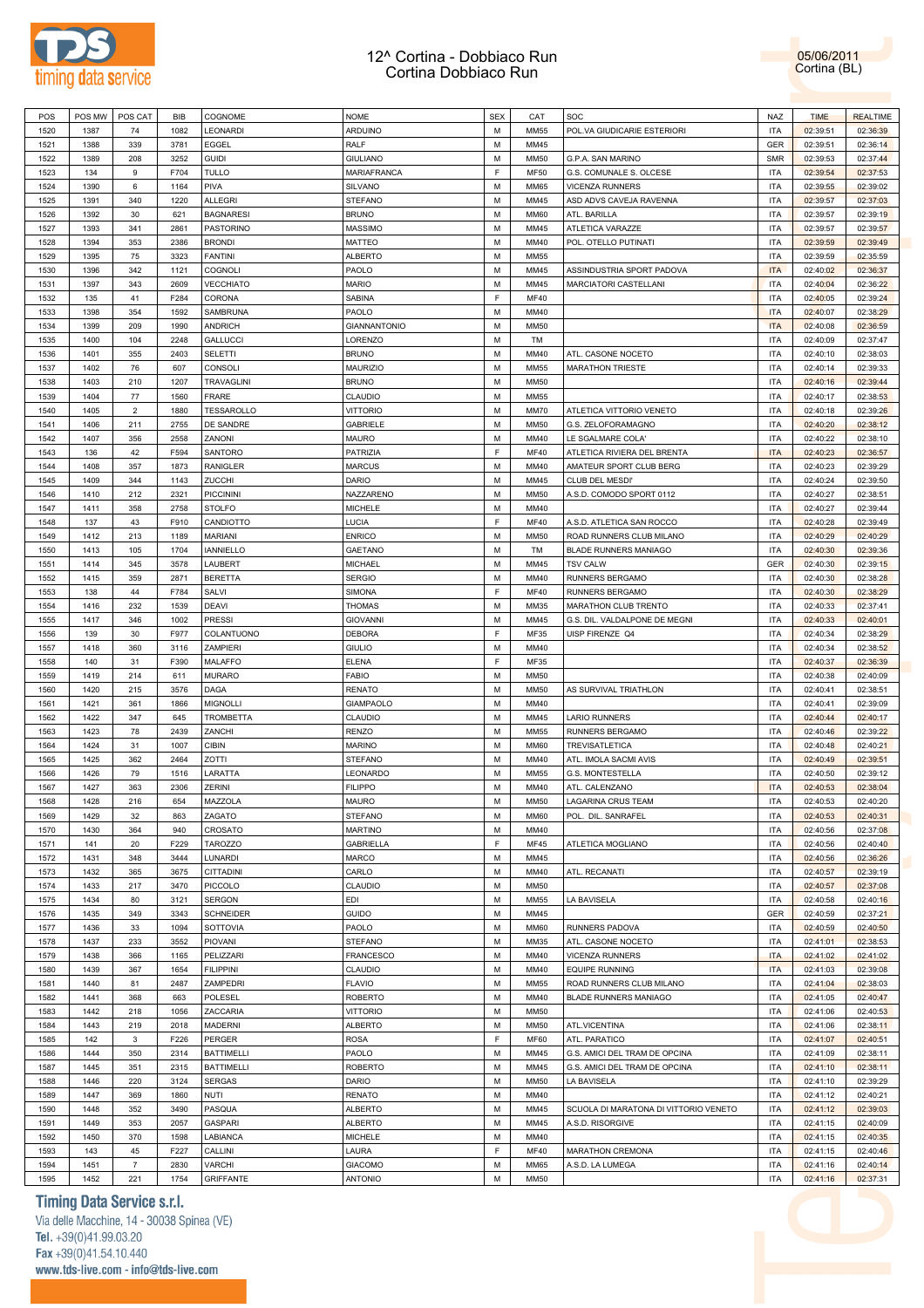

05/06/2011 Cortina (BL)

| POS  | POS MW       | POS CAT | <b>BIB</b> | COGNOME             | <b>NOME</b>       | <b>SEX</b> | CAT         | SOC                           | <b>NAZ</b> | <b>TIME</b>          | <b>REALTIME</b>      |
|------|--------------|---------|------------|---------------------|-------------------|------------|-------------|-------------------------------|------------|----------------------|----------------------|
| 1596 | 1453         | 222     | 2987       | <b>BRAMBILLA</b>    | CLAUDIO           | M          | <b>MM50</b> | ATL. CLUB VILLASANTA          | <b>ITA</b> | 02:41:16             | 02:39:59             |
| 1597 | 1454         | 354     | 1619       | <b>BUSI</b>         | <b>ALBERTO</b>    | M          | MM45        | 2002 MARATHON CLUB            | <b>ITA</b> | 02:41:18             | 02:39:55             |
| 1598 | 1455         | 82      | 3120       | <b>STEFANI</b>      | CLAUDIO           | M          | <b>MM55</b> | LA BAVISELA                   | <b>ITA</b> | 02:41:19             | 02:40:37             |
| 1599 | 1456         | 355     | 655        | ZILERI              | LUCA              | M          | MM45        | ATL. CASONE NOCETO            | <b>ITA</b> | 02:41:20             | 02:39:46             |
| 1600 | 1457         | 371     | 2299       | LAMIERI             | <b>IVAN</b>       | M          | MM40        | POD. OZZANESE                 | <b>ITA</b> | 02:41:21             | 02:38:35             |
|      |              |         |            |                     |                   |            |             | MARCIATORI CASTELLANI         | <b>ITA</b> |                      |                      |
| 1601 | 1458         | 356     | 1115       | <b>GIACOMAZZI</b>   | <b>RICCARDO</b>   | M          | MM45        |                               |            | 02:41:24             | 02:40:45             |
| 1602 | 1459         | 223     | 3847       | PATERNOSTER         | DARIO             | M          | <b>MM50</b> | ATLETICA ROTALIANA            | <b>ITA</b> | 02:41:26             | 02:39:27             |
| 1603 | 144          | 32      | F993       | <b>VETTOR</b>       | VANIA             | E          | MF35        |                               | <b>ITA</b> | 02:41:26             | 02:40:31             |
| 1604 | 1460         | 234     | 2878       | <b>MENGOTTI</b>     | LORENZO           | M          | MM35        | G.P. ATLETICO                 | <b>ITA</b> | 02:41:29             | 02:38:14             |
| 1605 | 1461         | 83      | 2218       | <b>CAVALIERI</b>    | <b>DENIS</b>      | M          | <b>MM55</b> |                               | <b>ITA</b> | 02:41:31             | 02:39:44             |
| 1606 | 1462         | 372     | 2978       | ZENNARO             | <b>STEFANO</b>    | M          | MM40        | PETTINELLI                    | <b>ITA</b> | 02:41:31             | 02:37:14             |
| 1607 | 1463         | 373     | 2806       | LEZZIERO            | CHRISTIAN         | M          | MM40        |                               | <b>ITA</b> | 02:41:32             | 02:38:26             |
| 1608 | 1464         | 106     | 1846       | VOLTAZZA            | <b>FILIPPO</b>    | M          | TM          |                               | <b>ITA</b> | 02:41:34             | 02:39:54             |
| 1609 | 1465         | 357     | 2753       | PELOSINI            | <b>OLIVIERO</b>   | M          | MM45        | ROAD RUNNERS CLUB MILANO      | <b>ITA</b> | 02:41:35             | 02:38:40             |
| 1610 | 1466         | 84      | 3177       | <b>FUSARI</b>       | <b>GIAMPAOLO</b>  | M          | <b>MM55</b> | G.P. GORGONZOLA '88           | <b>ITA</b> | 02:41:35             | 02:40:36             |
| 1611 | 145          | 10      | F984       | <b>TORCOLI</b>      | LAURETTA          | F          | <b>MF50</b> | ATLETICA BRESCIA MARATHON     | <b>ITA</b> | 02:41:37             | 02:40:28             |
| 1612 | 1467         | 107     | 2799       | CANTARUTTI          | <b>ALESSANDRO</b> | M          | TM          |                               | <b>ITA</b> | 02:41:39             | 02:39:10             |
| 1613 | 1468         | 224     | 2520       | MASSOCCO            | PAOLO             | M          | <b>MM50</b> |                               | <b>ITA</b> | 02:41:42             | 02:40:59             |
| 1614 | 1469         | 235     | 2375       | MALLIA              | <b>MASSIMO</b>    | M          | MM35        | ORTICA TEAM                   | <b>ITA</b> | 02:41:42             | 02:38:01             |
| 1615 | 146          | 33      | F212       | VERONESE            | MARTA             | E          | MF35        | SPIRITO TRAIL                 | <b>ITA</b> | 02:41:43             | 02:40:23             |
|      |              |         |            | <b>BRUGNARA</b>     |                   |            |             |                               |            |                      |                      |
| 1616 | 1470         | 236     | 3585       |                     | DANILO            | M          | MM35        | ATLETICA VALLE DI CEMBRA      | <b>ITA</b> | 02:41:43             | 02:38:52             |
| 1617 | 1471         | 225     | 798        | VAZZANA             | PIETRO            | M          | <b>MM50</b> | POL.BIANCAZZURRA PETTINELLI   | <b>ITA</b> | 02:41:44             | 02:40:26             |
| 1618 | 147          | 46      | F543       | <b>MARRATA</b>      | <b>ALESSANDRA</b> | E          | <b>MF40</b> | ATL.FOLLONICA                 | <b>ITA</b> | 02:41:44             | 02:40:29             |
| 1619 | 1472         | 8       | 2420       | PAINI               | <b>ALBERTO</b>    | M          | <b>MM65</b> | U.S. MALONNO                  | <b>ITA</b> | 02:41:45             | 02:40:33             |
| 1620 | 1473         | 374     | 3947       | <b>NESA</b>         | <b>MASSIMO</b>    | M          | MM40        | PT SKYRUNNING                 | <b>ITA</b> | 02:41:47             | 02:39:51             |
| 1621 | 148          | 21      | F529       | <b>DROSGHIG</b>     | ORIANA            | F          | <b>MF45</b> | GRUPPO SPORTIVO NATISONE      | <b>ITA</b> | 02:41:47             | 02:40:50             |
| 1622 | 149          | 22      | F455       | <b>BAGLIONI</b>     | CRISTINA          | E          | <b>MF45</b> |                               | <b>ITA</b> | 02:41:47             | 02:40:57             |
| 1623 | 1474         | 226     | 3187       | ZANATO              | <b>ADRIANO</b>    | M          | <b>MM50</b> |                               | <b>ITA</b> | 02:41:49             | 02:40:26             |
| 1624 | 1475         | 227     | 856        | POLI                | <b>GIORGIO</b>    | M          | <b>MM50</b> | POL. PORTA SARAGOZZA          | <b>ITA</b> | 02:41:49             | 02:41:28             |
| 1625 | 1476         | 358     | 3398       | AFFINI              | <b>AURELIO</b>    | M          | MM45        | G.P. AVIS SUZZARA             | <b>ITA</b> | 02:41:50             | 02:38:12             |
| 1626 | 1477         | 359     | 780        | CONTI               | <b>STEFANO</b>    | M          | MM45        | POL. DIL. SANRAFEL            | <b>ITA</b> | 02:41:50             | 02:41:50             |
| 1627 | 1478         | 237     | 753        | <b>SILVESTRI</b>    | DAVIDE            | M          | MM35        | ATLETICA SIGNA                | <b>ITA</b> | 02:41:50             | 02:41:50             |
| 1628 | 1479         | 85      | 1758       | MAZZOLENI           | CARLO             | M          | <b>MM55</b> |                               | <b>ITA</b> | 02:41:52             | 02:38:25             |
| 1629 | 1480         | 360     | 756        | <b>DE MARCHI</b>    | <b>STEFANO</b>    | M          | MM45        |                               | <b>ITA</b> |                      |                      |
|      |              |         |            |                     |                   |            |             |                               |            | 02:41:53             | 02:41:23             |
| 1630 | 150          | 47      | F216       | <b>BONFANTI</b>     | RAFFAELLA         | F          | MF40        | A.S. MERATE LA TERMOTECNICA   | <b>ITA</b> | 02:41:53             | 02:41:40             |
| 1631 | 1481         | 228     | 2467       | SOREGAROLI          | DANIELE           | M          | <b>MM50</b> | MARATHON CREMONA              | <b>ITA</b> | 02:41:55             | 02:38:29             |
| 1632 | 1482         | 108     | 2677       | <b>CONCOREGGI</b>   | LUCA              | M          | TM          | G.P. CASALESE                 | <b>ITA</b> | 02:41:56             | 02:38:51             |
| 1633 | 1483         | 229     | 2134       | CAPRA               | CLAUDIO           | M          | <b>MM50</b> | ATL. MUGGIOT                  | <b>ITA</b> | 02:41:56             | 02:41:43             |
| 1634 | 1484         | 361     | 3000       | <b>FUMAGALLI</b>    | MATTEO            | M          | MM45        | ASCOT                         | <b>ITA</b> | 02:41:57             | 02:37:29             |
| 1635 | 1485         | 375     | 3718       | <b>QUARTI</b>       | <b>STEFANO</b>    | M          | MM40        | RUNNERS BERGAMO               | <b>ITA</b> | 02:41:57             | 02:38:57             |
| 1636 | 1486         | 86      | 1833       | <b>VILLA</b>        | <b>MARCELLO</b>   | M          | <b>MM55</b> | G.S. VILLA GUARDIA            | <b>ITA</b> | 02:41:59             | 02:38:07             |
| 1637 | 1487         | 87      | 1982       | PEROTTO             | <b>BRUNO</b>      | M          | <b>MM55</b> | A.S. AMATORI VILLA PAMPHILI   | <b>ITA</b> | 02:42:00             | 02:40:58             |
| 1638 | 1488         | 376     | 3735       | ZANTEDESCHI         | <b>SIMONE</b>     | M          | MM40        |                               | <b>ITA</b> | 02:42:02             | 02:38:15             |
| 1639 | 151          | 16      | F433       | <b>PERTOLDI</b>     | <b>ROMINA</b>     | E          | TF          |                               |            | 02:42:02             | 02:39:22             |
| 1640 |              |         |            |                     |                   |            |             | C.U.S. UDINE                  | <b>ITA</b> |                      |                      |
|      | 152          | 23      | F521       | <b>BANDINI</b>      | PAOLA             | F          | <b>MF45</b> | ATL. CALENZANO                | <b>ITA</b> |                      | 02:41:15             |
|      |              |         |            |                     |                   |            |             |                               |            | 02:42:03             |                      |
| 1641 | 1489         | 230     | 1864       | <b>CIAMBELLOTTI</b> | <b>STEFANO</b>    | M          | <b>MM50</b> |                               | <b>ITA</b> | 02:42:04             | 02:40:56             |
| 1642 | 1490         | 362     | 3534       | <b>ROSSI</b>        | <b>ROBERTO</b>    | M          | MM45        | U.S. INTREPIDA                | <b>ITA</b> | 02:42:06             | 02:38:20             |
| 1643 | 1491         | 9       | 980        | <b>DURANTE</b>      | CARLO             | M          | MM65        | ATL.MONTEBELLUNA VENETO BANCA | <b>ITA</b> | 02:42:07             | 02:41:34             |
| 1644 | 1492         | 363     | 729        | <b>LIMARILLI</b>    | <b>GIORGIO</b>    | M          | MM45        | ATL.MONTEBELLUNA VENETO BANCA | <b>ITA</b> | 02:42:07             | 02:41:34             |
| 1645 | 1493         | 88      | 2415       | <b>MONELLA</b>      | <b>VIRGILIO</b>   | M          | <b>MM55</b> |                               | <b>ITA</b> | 02:42:07             | 02:40:06             |
| 1646 | 1494         | 231     | 3780       | GONZO               | GUIDO             | M          | <b>MM50</b> | RUNNERS TEAM ZANE'            | <b>ITA</b> | 02:42:08             | 02:40:24             |
| 1647 | 1495         | 45      | 3583       | <b>VERNESONI</b>    | <b>GERMANO</b>    | M          | <b>SM</b>   | ATLETICA ALTO GARDA E LEDRO   | <b>ITA</b> | 02:42:09             | 02:40:02             |
| 1648 | 153          | 48      | F287       | GATTEL              | <b>MARINA</b>     | F          | MF40        | RUNNERS CLUB AGGGREDIRE       | <b>ITA</b> | 02:42:09             | 02:41:53             |
| 1649 | 1496         | 89      | 1135       | <b>CIAPETTI</b>     | <b>MAURO</b>      | M          | <b>MM55</b> | G. POD. LE SBARRE             | <b>ITA</b> | 02:42:10             | 02:42:10             |
| 1650 | 1497         | 364     | 1885       | PAIUSCO             | <b>ENRICO</b>     | M          | MM45        | ATL.VICENTINA                 | <b>ITA</b> | 02:42:10             | 02:40:53             |
| 1651 | 1498         | 238     | 3557       | <b>MASELLI</b>      | <b>GIOVANNI</b>   | M          | MM35        | G.S. PASTA GRANAROLO          | <b>ITA</b> | 02:42:10             | 02:38:08             |
| 1652 | 1499         | 377     | 3207       | PANNOCCHIA          | <b>FABIO</b>      | M          | MM40        | GRUPPO PODISTICO ROSSINI      | <b>ITA</b> | 02:42:10             | 02:40:14             |
| 1653 | 1500         | 378     | 2126       | <b>TURRICCHIA</b>   | LUCA              | M          | MM40        |                               | <b>ITA</b> | 02:42:13             | 02:40:37             |
| 1654 | 154          | 17      | F234       | <b>GOFFI</b>        | SILVIA            | F          | TF          | ATL. PARATICO                 | <b>ITA</b> | 02:42:13             | 02:42:13             |
| 1655 | 155          | 18      | F890       | <b>ALLIANI</b>      | CHIARA            | F          | TF          | ATL. IRIENSE VOGHERA          | <b>ITA</b> |                      |                      |
|      |              |         |            |                     |                   |            |             |                               |            | 02:42:18             | 02:41:38             |
| 1656 | 1501         | 232     | 3165       | <b>REGINI</b>       | <b>ALESSANDRO</b> | M          | <b>MM50</b> | ATL. RECANATI                 | <b>ITA</b> | 02:42:18             | 02:39:27             |
| 1657 | 1502         | 34      | 602        | <b>BERTUCCI</b>     | CLAUDIO           | M          | <b>MM60</b> | POL. DIL. SANRAFEL            | <b>ITA</b> | 02:42:19             | 02:41:55             |
| 1658 | 1503         | 365     | 3590       | <b>BRUNATI</b>      | <b>ALDO</b>       | M          | MM45        | ATL. VIS NOVA GIUSSANO        | <b>ITA</b> | 02:42:19             | 02:41:17             |
| 1659 | 156          | 19      | F255       | GUIZZO              | <b>SARA</b>       | E          | TF          | MONTELLO RUNNERS CLUB         | <b>ITA</b> | 02:42:19             | 02:41:41             |
| 1660 | 1504         | 379     | 1839       | <b>FACHIN</b>       | <b>ALBERTO</b>    | M          | MM40        |                               | <b>ITA</b> | 02:42:20             | 02:39:24             |
| 1661 | 1505         | 366     | 981        | PAVAN               | <b>FAUSTO</b>     | M          | MM45        | ATL.MONTEBELLUNA VENETO BANCA | <b>ITA</b> | 02:42:21             | 02:41:41             |
| 1662 | 157          | 49      | F928       | <b>STRICKER</b>     | <b>ERIKA</b>      | F          | MF40        | ASV RENNERCLUB VINSCHGAU      | <b>ITA</b> | 02:42:23             | 02:42:23             |
| 1663 | 1506         | 367     | 2091       | <b>NIGRI</b>        | <b>FABIO</b>      | M          | MM45        | A.S.D. BISCEGLIE RUNNING      | <b>ITA</b> | 02:42:23             | 02:41:41             |
| 1664 | 1507         | 233     | 2059       | <b>ESPOSITO</b>     | <b>ORAZIO</b>     | M          | <b>MM50</b> | GRUPPO SPORTIVO NATISONE      | <b>ITA</b> | 02:42:24             | 02:41:58             |
| 1665 | 1508         | 109     | 2603       | <b>GUERRA</b>       | LUCA              | M          | TM          | POL. PORTA SARAGOZZA          | <b>ITA</b> | 02:42:24             | 02:40:59             |
| 1666 | 1509         | 234     | 752        | <b>ATTANASIO</b>    | <b>GIANANGELO</b> | M          | <b>MM50</b> | MARATHON CREMONA              | <b>ITA</b> | 02:42:26             | 02:41:57             |
| 1667 | 1510         | 35      | 2423       | SALVETTI            | LUIGI             | M          | <b>MM60</b> |                               | <b>ITA</b> | 02:42:26             | 02:42:26             |
| 1668 | 1511         | 110     | 2950       | <b>STRANGES</b>     | DANIELE           | M          | TM          |                               | <b>ITA</b> | 02:42:27             | 02:41:15             |
| 1669 | 1512         | 368     | 1910       | CRETTI              | <b>GIOVANNI</b>   | M          | MM45        | A.S. MERANO                   | <b>ITA</b> | 02:42:28             | 02:39:41             |
| 1670 |              | 380     | 2574       | SPANIO              | CRISTIANO         | M          | MM40        |                               | <b>ITA</b> |                      |                      |
| 1671 | 1513<br>1514 | 111     | 2614       | ZANETTI             | <b>STEFANO</b>    | M          | TM          | PLAYLIFE SPORTS RUNNERS       | <b>ITA</b> | 02:42:28<br>02:42:28 | 02:38:40<br>02:39:05 |

# **Timing Data Service s.r.l.**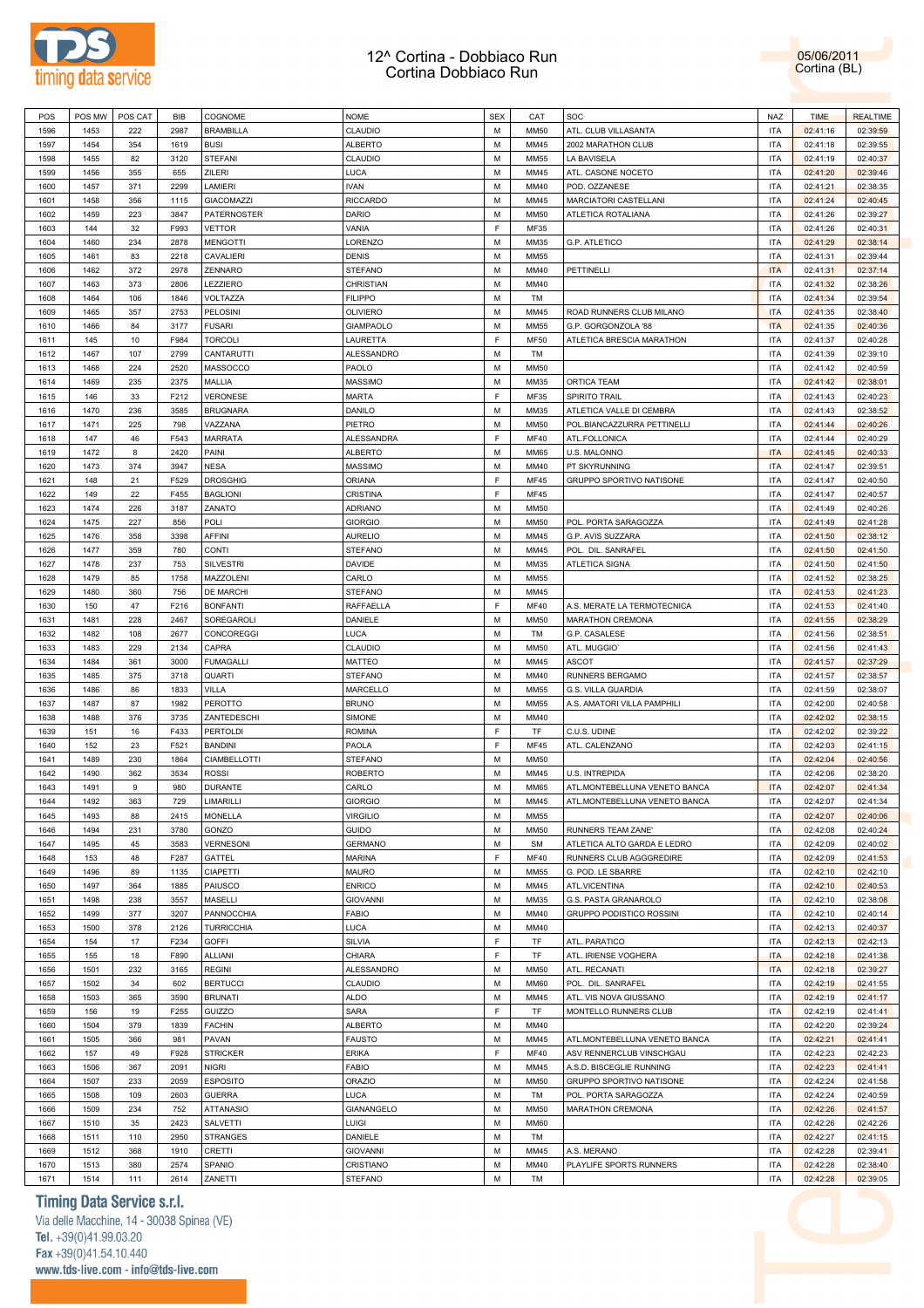



| POS  | POS MW | POS CAT        | <b>BIB</b> | COGNOME             | <b>NOME</b>        | <b>SEX</b> | CAT         | SOC                                   | <b>NAZ</b> | <b>TIME</b> | <b>REALTIME</b> |
|------|--------|----------------|------------|---------------------|--------------------|------------|-------------|---------------------------------------|------------|-------------|-----------------|
| 1672 | 1515   | 369            | 2421       | TINAZZI             | LUIGINO            | M          | MM45        |                                       | <b>ITA</b> | 02:42:28    | 02:41:58        |
| 1673 | 1516   | 239            | 2613       | ZANINELLI           | LUCA               | M          | MM35        |                                       | <b>ITA</b> | 02:42:29    | 02:39:06        |
| 1674 | 1517   | 240            | 2164       | <b>CUCCHIARO</b>    | <b>FABRIZIO</b>    | M          | MM35        |                                       | <b>ITA</b> | 02:42:29    | 02:41:07        |
| 1675 | 1518   | 370            | 3750       | <b>RIGON</b>        | CARLO              | M          | MM45        | NEVEROCCIA RUNNING TEAM               | <b>ITA</b> | 02:42:31    | 02:38:29        |
| 1676 | 1519   | 381            | 3105       | ZILLI               | <b>ROBERTO</b>     | M          | MM40        | PODISMO BUTTRIO                       | <b>ITA</b> | 02:42:32    | 02:38:25        |
| 1677 | 1520   | 241            | 2442       | <b>BAZZONI</b>      | <b>EMANUELE</b>    | M          | MM35        | LE SGALMARE COLA'                     | <b>ITA</b> | 02:42:33    | 02:40:20        |
| 1678 | 1521   | 235            | 3394       | <b>RUZZIER</b>      | <b>GIORGIO</b>     | M          | <b>MM50</b> | LA BAVISELA                           | ITA        | 02:42:34    | 02:40:12        |
|      |        |                |            |                     |                    |            | MM40        |                                       |            |             |                 |
| 1679 | 1522   | 382            | 1986       | <b>NEMESINI</b>     | ROBERTO            | M          |             | POLISPORTIVA MARANELLO                | ITA        | 02:42:35    | 02:40:29        |
| 1680 | 1523   | 236            | 3927       | ANTONELLO           | WALTER             | M          | <b>MM50</b> |                                       | ITA        | 02:42:36    | 02:39:24        |
| 1681 | 158    | 20             | F564       | <b>ALBORGHETTI</b>  | VILMA              | F          | TF          | ATL. PRESEZZO                         | <b>ITA</b> | 02:42:36    | 02:41:01        |
| 1682 | 1524   | 237            | 1695       | TOGNARELLI          | <b>NICOLA</b>      | M          | <b>MM50</b> |                                       | <b>ITA</b> | 02:42:37    | 02:41:47        |
| 1683 | 1525   | 371            | 1865       | SINTONI             | <b>GIANNI</b>      | M          | MM45        |                                       | <b>ITA</b> | 02:42:39    | 02:41:28        |
| 1684 | 1526   | 36             | 3134       | <b>MANCINI</b>      | PIER PAOLO         | M          | <b>MM60</b> | G.S. AVIS AIDO URBINO                 | <b>ITA</b> | 02:42:40    | 02:38:37        |
| 1685 | 1527   | 383            | 1081       | POLI                | CARLO              | M          | MM40        | POL.VA GIUDICARIE ESTERIORI           | <b>ITA</b> | 02:42:41    | 02:42:27        |
| 1686 | 1528   | 242            | 2719       | POZZI               | <b>MASSIMO</b>     | M          | MM35        | ASSINDUSTRIA PADOVA                   | <b>ITA</b> | 02:42:43    | 02:38:22        |
| 1687 | 1529   | 243            | 2775       | <b>MORANDO</b>      | LORENZO            | M          | MM35        | G.A.A.C. 2007 VERONAMARATHON          | <b>ITA</b> | 02:42:46    | 02:39:44        |
| 1688 | 1530   | 238            | 3849       | <b>SCAVAORTZ</b>    | DANIELE            | M          | <b>MM50</b> | ASD TURBOLENTO MILANO                 | <b>ITA</b> | 02:42:51    | 02:42:08        |
| 1689 | 1531   | 372            | 804        | PUMPEL              | PAOLO              | M          | MM45        | PFIZER ITALIA RUNNING TEAM            | <b>ITA</b> | 02:42:52    | 02:38:22        |
| 1690 | 1532   | 384            | 2706       | GENELETTI.          | <b>FRANCESCO</b>   | M          | MM40        | RUNNERS BERGAMO                       | <b>ITA</b> | 02:42:53    | 02:38:22        |
| 1691 | 1533   | 373            | 2981       | DALLA GUARDA        | <b>GIANNI</b>      | M          | MM45        |                                       | <b>ITA</b> | 02:42:55    | 02:40:26        |
| 1692 | 1534   | 374            | 3070       | <b>DALLA VIA</b>    | LUCA               | M          | MM45        | G.S. DIL. VALDALPONE DE MEGNI         | <b>ITA</b> | 02:42:56    | 02:41:57        |
| 1693 | 1535   | 385            | 1920       | <b>BELLIN</b>       | <b>FEDERICO</b>    | M          | MM40        | TREVISATLETICA                        | <b>ITA</b> | 02:42:57    | 02:39:37        |
| 1694 | 1536   | 239            | 3793       | <b>DELLI GUANTI</b> | GAETANO            | M          | <b>MM50</b> |                                       | <b>ITA</b> | 02:42:57    | 02:41:33        |
|      |        |                |            |                     |                    |            |             |                                       |            |             |                 |
| 1695 | 1537   | 90             | 3455       | ZANOTTI             | GABRIELE           | M          | <b>MM55</b> |                                       | <b>ITA</b> | 02:43:00    | 02:42:07        |
| 1696 | 159    | 24             | F750       | <b>FARRONATO</b>    | LILIANA            | F          | <b>MF45</b> | G.S. BANCARI ROMANI                   | <b>ITA</b> | 02:43:01    | 02:40:36        |
| 1697 | 1538   | 386            | 1063       | <b>ESPOSITO</b>     | <b>ANTONIO</b>     | M          | MM40        |                                       | <b>ITA</b> | 02:43:01    | 02:39:17        |
| 1698 | 160    | 34             | F388       | <b>BERTOLA</b>      | MILENA             | F          | MF35        | ASDP ATLETICA PINEROLO                | <b>ITA</b> | 02:43:01    | 02:39:03        |
| 1699 | 1539   | 387            | 3278       | PIBIRI              | LUCA               | M          | MM40        | POL.BIANCAZZURRA PETTINELLI           | <b>ITA</b> | 02:43:02    | 02:41:48        |
| 1700 | 1540   | 388            | 3117       | <b>GURRIERI</b>     | <b>MASSIMO</b>     | M          | MM40        |                                       | <b>ITA</b> | 02:43:04    | 02:41:21        |
| 1701 | 1541   | 389            | 2705       | PEDRALI             | <b>GIOVANNI</b>    | M          | MM40        | RUNNERS BERGAMO                       | <b>ITA</b> | 02:43:04    | 02:38:33        |
| 1702 | 1542   | 390            | 2399       | <b>VERONESI</b>     | DAVIDE             | M          | MM40        | POL. COOP CERAMICA D'IMOLA            | <b>ITA</b> | 02:43:05    | 02:42:08        |
| 1703 | 1543   | 240            | 3133       | <b>BERNARDINI</b>   | MAURO              | M          | <b>MM50</b> | G.S. AVIS AIDO URBINO                 | <b>ITA</b> | 02:43:07    | 02:40:19        |
| 1704 | 1544   | 241            | 3137       | <b>TONTINI</b>      | CESARE             | M          | <b>MM50</b> | G.S. AVIS AIDO URBINO                 | ITA        | 02:43:07    | 02:40:19        |
| 1705 | 1545   | 375            | 1084       | <b>BAIRE</b>        | PAOLO              | М          | MM45        | GS ATLETICA CAPOTERRA                 | ITA        | 02:43:08    | 02:42:52        |
| 1706 | 1546   | 244            | 3963       | <b>RUGGERI</b>      | NATALE             | M          | MM35        | ASS.GIRO DELLE MURA CITTA"FEL         | ITA        | 02:43:08    | 02:41:15        |
| 1707 | 1547   | 376            | 2655       | <b>BACCOLINI</b>    | <b>MASSIMO</b>     | М          | MM45        | <b>CIRCOLO GHINELLI</b>               | ITA        | 02:43:09    | 02:42:17        |
| 1708 | 1548   | 391            | 1919       | LAZZARI             | GIANLUCA           | M          | MM40        |                                       | ITA        | 02:43:09    | 02:41:08        |
| 1709 | 1549   | 112            | 3830       | VETTORELLO          | CLAUDIO            | М          | TM          | G.S. PASTA GRANAROLO                  | ITA        | 02:43:10    | 02:39:10        |
| 1710 | 1550   | 392            | 2135       | ARCANGELI           | MATTEO             | M          | MM40        | A.C.A.C.I.S. CIRCOLO DOZZA            | ITA        | 02:43:11    | 02:41:45        |
|      |        | $\overline{2}$ |            |                     |                    | F          |             |                                       |            |             |                 |
| 1711 | 161    |                | F280       | <b>RIELLO</b>       | LUCIA              |            | MF55        | VICENZA RUNNERS                       | ITA        | 02:43:12    | 02:42:26        |
| 1712 | 1551   | 113            | 2539       | <b>BORNIOTTO</b>    | <b>JACOPO</b>      | M          | TM          |                                       | <b>ITA</b> | 02:43:13    | 02:39:46        |
| 1713 | 1552   | 242            | 1692       | MASSASSO            | <b>ALBERTO</b>     | M          | <b>MM50</b> | ASS. DILET. CANAVESE 2005             | <b>ITA</b> | 02:43:14    | 02:42:11        |
| 1714 | 1553   | 37             | 1162       | <b>CORSINI</b>      | <b>REMO</b>        | M          | <b>MM60</b> |                                       | <b>ITA</b> | 02:43:14    | 02:42:46        |
| 1715 | 1554   | 245            | 3729       | POLI                | CRISTIAN           | M          | MM35        |                                       | ITA        | 02:43:16    | 02:39:54        |
| 1716 | 1555   | 38             | 3940       | <b>MAGONI</b>       | <b>TARCISIO</b>    | M          | <b>MM60</b> |                                       | <b>ITA</b> | 02:43:16    | 02:42:04        |
| 1717 | 1556   | 393            | 3736       | CAVALLON            | <b>FEDERICO</b>    | М          | MM40        |                                       | ITA        | 02:43:16    | 02:40:34        |
| 1718 | 1557   | 377            | 2630       | <b>BONADEO</b>      | <b>MARCO LUIGI</b> | M          | MM45        | PT SKYRUNNING                         | ITA        | 02:43:17    | 02:41:47        |
| 1719 | 1558   | 378            | 3550       | <b>TONELLO</b>      | CLAUDIO            | М          | MM45        |                                       | <b>ITA</b> | 02:43:20    | 02:38:54        |
| 1720 | 1559   | 394            | 784        | <b>MARASCO</b>      | ALBERTO MARIA      | M          | MM40        | <b>GAZZETTA RUNNERS CLUB</b>          | <b>ITA</b> | 02:43:21    | 02:42:37        |
| 1721 | 1560   | 114            | 3822       | <b>PROTASI</b>      | GAETANO            | М          | TM          | GR.MARC. CALALZO ATL. CADORE          | <b>ITA</b> | 02:43:21    | 02:42:15        |
| 1722 | 1561   | 395            | 163        | ADAMI               | <b>GIORGIO</b>     | M          | MM40        |                                       | <b>ITA</b> | 02:43:21    | 02:43:11        |
| 1723 | 1562   | 379            | 1502       | SORANNO             | DAVIDE             | M          | MM45        | <b>MARATONINA UDINESE</b>             | <b>ITA</b> | 02:43:22    | 02:42:28        |
| 1724 | 1563   | 243            | 1019       | COGNOLATO           | DARIO              | M          | <b>MM50</b> |                                       | ITA        | 02:43:23    | 02:42:52        |
| 1725 | 162    | 21             | F288       | <b>FAVERO</b>       | MARIANGELA         | F          | TF          | <b>GIRO DELLE MURA</b>                | <b>ITA</b> | 02:43:23    | 02:43:23        |
| 1726 | 1564   | 244            | 2723       | CANCELLIERI         | <b>GIORGIO</b>     | M          | <b>MM50</b> |                                       | <b>ITA</b> | 02:43:23    | 02:39:22        |
| 1727 | 1565   | 91             | 1185       | <b>MELONI</b>       | <b>MARIO</b>       | M          | MM55        | ASS.SPORT.DILETTANT.DRIBBLING         | <b>ITA</b> | 02:43:23    | 02:43:02        |
| 1728 | 1566   |                | 1123       |                     |                    | M          | TM          |                                       | <b>ITA</b> |             |                 |
|      |        | 115            |            | VENEZIANI           | DANILO             |            |             |                                       |            | 02:43:26    | 02:41:51        |
| 1729 | 1567   | 245            | 1895       | <b>CIANCIMINO</b>   | <b>FRANCESCO</b>   | M          | <b>MM50</b> | G.S. BANCARI ROMANI                   | ITA        | 02:43:26    | 02:40:55        |
| 1730 | 1568   | 396            | 2841       | <b>NOCINO</b>       | <b>MICHELE</b>     | M          | MM40        | ATL.VALDOBBIADENE G.S.A.              | <b>ITA</b> | 02:43:30    | 02:41:48        |
| 1731 | 163    | 50             | F722       | <b>BATTAGGIA</b>    | <b>ROBERTA</b>     | F          | <b>MF40</b> | IDEALDOOR LIBERTAS S. BIAGIO          | <b>ITA</b> | 02:43:31    | 02:39:51        |
| 1732 | 164    | 35             | F660       | DALLA TORRE         | <b>MONICA</b>      | F          | MF35        | ATHLETIC CLUB APICILIA                | <b>ITA</b> | 02:43:31    | 02:42:33        |
| 1733 | 1569   | 39             | 2132       | PONZIANI            | DANIELE            | M          | <b>MM60</b> | <b>GRUPPO MARCIATORI BARGA</b>        | ITA        | 02:43:32    | 02:40:29        |
| 1734 | 1570   | 10             | 3310       | SANNA               | ANTONINO           | M          | <b>MM65</b> | GS ATLETICA CAPOTERRA                 | <b>ITA</b> | 02:43:35    | 02:41:25        |
| 1735 | 1571   | 246            | 2167       | CAMPETTI            | DAVIDE             | M          | MM35        | ATLETICA ALTO GARDA E LEDRO           | ITA        | 02:43:36    | 02:39:06        |
| 1736 | 1572   | 397            | 2890       | LADISA              | ANDREA             | M          | MM40        |                                       | <b>ITA</b> | 02:43:36    | 02:39:20        |
| 1737 | 1573   | 246            | 2748       | USAI                | <b>ROBERTO</b>     | M          | <b>MM50</b> | G.S. BANCARI ROMANI                   | <b>ITA</b> | 02:43:36    | 02:40:47        |
| 1738 | 1574   | 380            | 906        | TAFFARELLO          | <b>GIANNI</b>      | M          | MM45        | GS.TORTELLINI VOLTAN MARTELLAG        | <b>ITA</b> | 02:43:41    | 02:43:01        |
| 1739 | 1575   | 247            | 3702       | COZZA               | <b>EMANUELE</b>    | M          | MM35        |                                       | <b>ITA</b> | 02:43:43    | 02:41:52        |
| 1740 | 1576   | 381            | 2255       | <b>CERRI</b>        | ANGELO             | M          | MM45        | <b>AMATORI LECCO</b>                  | <b>ITA</b> | 02:43:50    | 02:39:28        |
| 1741 | 1577   | 382            | 3066       | <b>BARBIERI</b>     | CLAUDIO            | M          | MM45        |                                       | <b>ITA</b> | 02:43:51    | 02:40:44        |
| 1742 | 1578   | 248            | 2801       | TRAPELLA            | <b>FILIPPO</b>     | M          | MM35        |                                       | <b>ITA</b> | 02:43:53    | 02:42:22        |
| 1743 | 1579   | 249            | 3338       | <b>BERTOTTI</b>     | NORBERTO           | M          | MM35        |                                       | <b>ITA</b> | 02:43:53    | 02:39:35        |
|      |        |                |            |                     |                    |            |             |                                       |            |             |                 |
| 1744 | 1580   | 383            | 3331       | CODEMO              | <b>MICHELE</b>     | M          | MM45        |                                       | <b>ITA</b> | 02:43:54    | 02:42:04        |
| 1745 | 1581   | 92             | 3870       | SOLIGON             | <b>FERRUCCIO</b>   | M          | MM55        | AMICI DI LUTRANO A.S. DILETTANTISTICA | <b>ITA</b> | 02:43:56    | 02:43:18        |
| 1746 | 1582   | 384            | 1071       | <b>BADIN</b>        | PIETRO             | M          | MM45        | ATLETICA AVIANO                       | <b>ITA</b> | 02:43:57    | 02:43:57        |
| 1747 | 1583   | 385            | 1637       | <b>TAVONI</b>       | <b>MARCO</b>       | М          | MM45        | CSI CASALECCHIO                       | <b>ITA</b> | 02:43:57    | 02:42:07        |

# **Timing Data Service s.r.l.**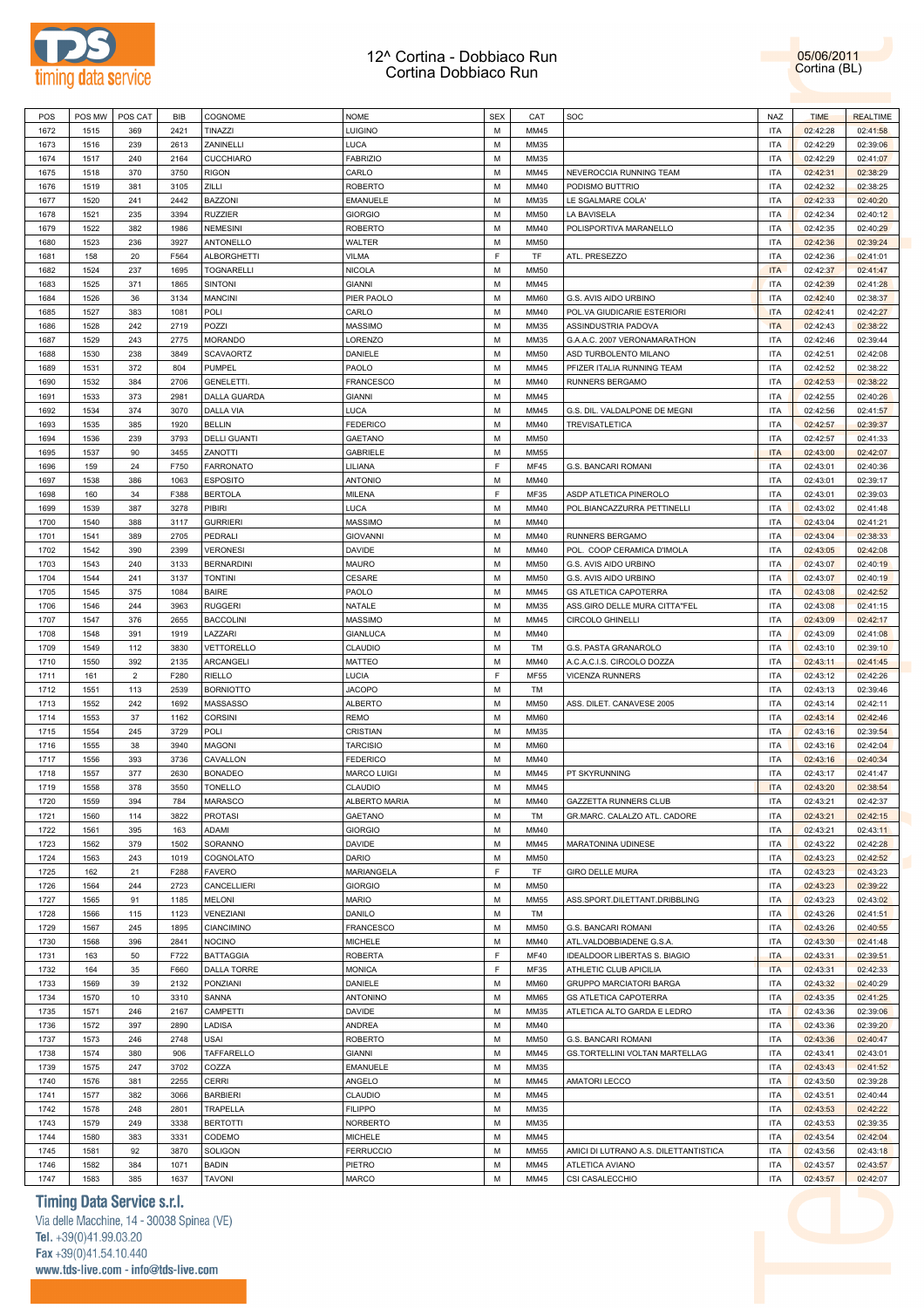

POS POS MW POSCAT BIB COGNOME NOME NOME SEX CAT SOC NAZ TIME REALTIME

05/06/2011 Cortina (BL)

| 1748 | 1584 | 250 | 2844 | <b>RUZZIER</b>     | PAOLO                | М | MM35        |                                | ITA        | 02:43:58 | 02:40:59 |
|------|------|-----|------|--------------------|----------------------|---|-------------|--------------------------------|------------|----------|----------|
| 1749 | 1585 | 251 | 2746 | SATURNINO          | ANDREA               | M | MM35        | G.S. BANCARI ROMANI            | <b>ITA</b> | 02:44:02 | 02:41:12 |
| 1750 | 165  | 25  | F918 | CORNOLTI           | <b>NADIA</b>         | F | <b>MF45</b> | ATL. LA TORRE                  | ITA        | 02:44:04 | 02:41:18 |
| 1751 | 1586 | 252 | 2919 | POSOCCO            | <b>GIANLUCA</b>      | M | MM35        | SCUOLA DI MARATONA VITTORIO V  | <b>ITA</b> | 02:44:06 | 02:41:27 |
|      |      |     |      |                    |                      | F |             |                                |            |          |          |
| 1752 | 166  | 36  | F432 | VADALÀ             | MANUELA              |   | MF35        | IDEALDOOR LIBERTAS S. BIAGIO   | <b>ITA</b> | 02:44:07 | 02:40:26 |
| 1753 | 1587 | 40  | 3076 | SANTI              | SEVERINO GIUSEPP     | M | <b>MM60</b> | G.S. DIL. VALDALPONE DE MEGNI  | <b>ITA</b> | 02:44:09 | 02:41:59 |
| 1754 | 1588 | 398 | 2427 | <b>FOLLIGNO</b>    | MAURO                | M | MM40        |                                | <b>ITA</b> | 02:44:11 | 02:42:09 |
| 1755 | 1589 | 386 | 2424 | FONTANA DONATELLI  | <b>ROBERTO</b>       | M | MM45        |                                | <b>ITA</b> | 02:44:11 | 02:40:29 |
| 1756 | 1590 | 11  | 2736 | CASTELLANA         | LEONE                | M | <b>MM65</b> | G.S. BANCARI ROMANI            | <b>ITA</b> | 02:44:16 | 02:42:56 |
| 1757 | 1591 | 387 | 2763 | <b>FIORI</b>       | LUCA                 | M | MM45        | ATL. SESTINI                   | <b>ITA</b> | 02:44:16 | 02:40:36 |
| 1758 | 1592 | 388 | 685  | <b>BOZZI</b>       | <b>GIORGIO</b>       | M | MM45        |                                | <b>ITA</b> | 02:44:17 | 02:39:44 |
| 1759 | 1593 | 116 | 3286 | <b>BUOSI</b>       | MATTEO               | M | TM          |                                | <b>ITA</b> | 02:44:18 | 02:39:44 |
| 1760 | 1594 | 399 | 3189 | <b>BONDIOLI</b>    | <b>FABIO</b>         | M | MM40        | POL. ZOLA SEZ. ATLETICA        | <b>ITA</b> | 02:44:18 | 02:40:54 |
| 1761 | 1595 | 400 | 3967 | LA MOTTA           | <b>DOMENICO</b>      | M | MM40        | ORTICA TEAM                    | <b>ITA</b> | 02:44:20 | 02:41:36 |
|      |      |     |      |                    |                      |   |             |                                |            |          |          |
| 1762 | 1596 | 389 | 2096 | GRANELLO           | <b>STEFANO</b>       | M | MM45        |                                | <b>ITA</b> | 02:44:21 | 02:41:17 |
| 1763 | 1597 | 247 | 698  | POSOCCO            | EZIO                 | M | <b>MM50</b> | FREE4RUN                       | <b>ITA</b> | 02:44:22 | 02:43:49 |
| 1764 | 1598 | 93  | 2294 | ZANARDI            | FEDERICO             | M | <b>MM55</b> |                                | <b>ITA</b> | 02:44:22 | 02:42:48 |
| 1765 | 167  | 22  | F686 | PARODI             | <b>AURELIA</b>       | F | TF          | G.S. MONTESTELLA               | <b>ITA</b> | 02:44:23 | 02:40:27 |
| 1766 | 1599 | 401 | 2639 | <b>VENTURINI</b>   | LUCA                 | M | MM40        |                                | <b>ITA</b> | 02:44:24 | 02:41:38 |
| 1767 | 1600 | 253 | 1579 | <b>FAROLFI</b>     | LORIS                | M | MM35        | POD. AVIS CASTELBOLOGNESE      | <b>ITA</b> | 02:44:26 | 02:41:11 |
| 1768 | 1601 | 254 | 1588 | <b>MORARA</b>      | <b>FABIO</b>         | M | MM35        | POL. AVIS IMOLA                | <b>ITA</b> | 02:44:27 | 02:41:11 |
| 1769 | 1602 | 255 | 648  | <b>MORONCELLI</b>  | MASSIMO              | M | MM35        | G.P.A. SAN MARINO              | <b>SMR</b> | 02:44:27 | 02:43:46 |
| 1770 | 1603 | 94  | 722  | <b>NANNINI</b>     | ROBERTO              | M | <b>MM55</b> |                                | <b>ITA</b> | 02:44:29 | 02:43:52 |
| 1771 | 1604 | 95  | 3970 | <b>KERN</b>        | <b>ROBERT</b>        | M | MM55        |                                | <b>GER</b> | 02:44:30 | 02:43:41 |
|      |      | 37  |      | POZZI              |                      | F |             |                                |            |          |          |
| 1772 | 168  |     | F434 |                    | CLAUDIA              |   | MF35        | C.U.S. UDINE                   | <b>ITA</b> | 02:44:33 | 02:41:53 |
| 1773 | 169  | 11  | F981 | <b>MARTINI</b>     | SUSANNA              | F | <b>MF50</b> |                                | <b>ITA</b> | 02:44:34 | 02:43:13 |
| 1774 | 1605 | 402 | 1707 | TAVELLA            | <b>GIANNI</b>        | M | MM40        | <b>BLADE RUNNERS MANIAGO</b>   | <b>ITA</b> | 02:44:35 | 02:43:07 |
| 1775 | 170  | 23  | F603 | <b>IANICH</b>      | ERICA                | F | TF          | CARNIATLETICA                  | <b>ITA</b> | 02:44:35 | 02:42:59 |
| 1776 | 1606 | 248 | 973  | PLACUCCI           | PASQUALE             | M | <b>MM50</b> | ATLETICA SIDERMEC              | <b>ITA</b> | 02:44:36 | 02:42:43 |
| 1777 | 1607 | 390 | 2108 | <b>PARIGI</b>      | PAOLO                | M | MM45        | ASD PIAN DI SAN BARTOLO        | <b>ITA</b> | 02:44:42 | 02:43:40 |
| 1778 | 1608 | 403 | 3022 | CASSANI            | <b>FABIO</b>         | M | MM40        |                                | <b>ITA</b> | 02:44:42 | 02:40:57 |
| 1779 | 1609 | 391 | 3021 | BABETTO            | MAURIZIO             | M | MM45        |                                | <b>ITA</b> | 02:44:43 | 02:40:59 |
| 1780 | 171  | 38  | F282 | MAZZANTI           | MARIAGRAZIA          | F | MF35        | CROCE D'ORO PRATO              | <b>ITA</b> | 02:44:44 | 02:44:19 |
| 1781 | 1610 | 392 | 3130 | MAINETTI           | FABIO                | M | MM45        | EUROATLETICA 2002              | <b>ITA</b> | 02:44:45 | 02:42:16 |
|      |      |     |      |                    |                      |   |             |                                |            |          |          |
| 1782 | 172  | 51  | F530 | PIERDICCHI         | CRISTINA             | F | <b>MF40</b> | A.S.D. POD. PONTELUNGO BOLOGNA | <b>ITA</b> | 02:44:53 | 02:42:25 |
| 1783 | 1611 | 256 | 3730 | <b>BISSOLI</b>     | CRISTIANO            | M | MM35        |                                | <b>ITA</b> | 02:44:53 | 02:41:31 |
| 1784 | 1612 | 404 | 3804 | PAIUSCO            | <b>ENRICO</b>        | M | MM40        |                                | <b>ITA</b> | 02:44:53 | 02:41:22 |
| 1785 | 1613 | 249 | 3346 | <b>KELLER</b>      | <b>REINER MARKUS</b> | M | <b>MM50</b> |                                | GER        | 02:44:54 | 02:43:13 |
| 1786 | 1614 | 257 | 3288 | ANTONIAZZI         | LUCA                 | M | MM35        |                                | <b>ITA</b> | 02:44:55 | 02:42:24 |
| 1787 | 1615 | 405 | 2021 | <b>GUGLIUCCI</b>   | GIANCARLO            | M | MM40        | ATL. BEDIZZOLE                 | <b>ITA</b> | 02:44:55 | 02:41:54 |
| 1788 | 1616 | 406 | 3300 | <b>VENUTI</b>      | MARCO                | M | MM40        |                                | <b>ITA</b> | 02:44:57 | 02:40:45 |
| 1789 | 1617 | 258 | 2459 | <b>POLIERI</b>     | FABIO                | M | MM35        | MONZA MARATHON TEAM - A.S.D.   | <b>ITA</b> | 02:44:58 | 02:41:46 |
| 1790 | 173  | 12  | F678 | <b>PEGORER</b>     | LAURA                | F | <b>MF50</b> |                                | <b>ITA</b> | 02:44:58 | 02:41:18 |
| 1791 | 1618 | 393 | 2094 | <b>FIORAVANTI</b>  | MAURIZIO             | M | MM45        |                                | <b>ITA</b> | 02:45:00 | 02:41:46 |
| 1792 | 1619 | 259 | 3495 | <b>GIROLIMETTI</b> | <b>MICHELE</b>       | M | MM35        | A.S.D. CLUB BIKERS             | <b>ITA</b> | 02:45:02 | 02:40:43 |
|      |      |     |      |                    |                      |   |             |                                |            |          |          |
| 1793 | 1620 | 250 | 3671 | <b>MINNUCCI</b>    | CARLO                | M | <b>MM50</b> | ATL. TUSCULUM                  | <b>ITA</b> | 02:45:03 | 02:43:49 |
| 1794 | 1621 | 394 | 2547 | LISSI              | CLAUDIO              | M | MM45        |                                | <b>ITA</b> | 02:45:03 | 02:42:27 |
| 1795 | 174  | 24  | F219 | <b>RAVELLI</b>     | LAURA                | F | TF          | ATL. PARATICO                  | <b>ITA</b> | 02:45:04 | 02:44:40 |
| 1796 | 1622 | 395 | 2793 | LOMASTO            | <b>ANTONIO</b>       | M | MM45        | A.L.S. CREMELLA                | <b>ITA</b> | 02:45:05 | 02:43:27 |
| 1797 | 175  | 39  | F947 | EPIS               | <b>ALESSIA</b>       | F | MF35        | ATLETICA ALTO FRIULI           | <b>ITA</b> | 02:45:05 | 02:41:37 |
| 1798 | 1623 | 396 | 3653 | <b>FREY</b>        | PATRICK              | М | MM45        |                                | GER        | 02:45:07 | 02:41:30 |
| 1799 | 1624 | 46  | 1715 | <b>RABINO</b>      | <b>MICHELE</b>       | M | <b>SM</b>   | ATLETICA SALUZZO               | ITA        | 02:45:08 | 02:41:46 |
| 1800 | 1625 | 96  | 1716 | <b>RABINO</b>      | <b>GIAN MARCO</b>    | M | MM55        | ATLETICA SALUZZO               | <b>ITA</b> | 02:45:08 | 02:41:46 |
| 1801 | 1626 | 41  | 3632 | MENONCELLO         | <b>MAURIZIO</b>      | M | <b>MM60</b> | A.S.D. PERCORRERE IL SILE      | <b>ITA</b> | 02:45:08 | 02:40:51 |
| 1802 | 1627 | 407 | 1826 | <b>SCATTO</b>      | <b>IVAN</b>          | M | MM40        | PLAYLIFE SPORTS RUNNERS        | <b>ITA</b> | 02:45:09 | 02:42:31 |
|      |      |     | 2289 |                    |                      | M | <b>MM60</b> |                                |            |          |          |
| 1803 | 1628 | 42  |      | CARRER             | <b>GIOVANNI</b>      |   |             | LA MICHETTA                    | <b>ITA</b> | 02:45:09 | 02:44:26 |
| 1804 | 1629 | 408 | 2790 | CANNIZZARO         | CARMELO              | M | MM40        | ROAD RUNNERS CLUB MILANO       | <b>ITA</b> | 02:45:13 | 02:42:46 |
| 1805 | 176  | 52  | F956 | CARBOGNO           | SIMONETTA            | F | <b>MF40</b> |                                | <b>ITA</b> | 02:45:14 | 02:42:21 |
| 1806 | 1630 | 397 | 3902 | <b>BECHERUCCI</b>  | <b>STEFANO</b>       | M | MM45        | PODISTICA I VECCHI AMICI       | <b>ITA</b> | 02:45:14 | 02:43:43 |
| 1807 | 1631 | 260 | 3574 | <b>GIANOLA</b>     | <b>GABRIELE</b>      | M | MM35        |                                | <b>ITA</b> | 02:45:14 | 02:41:26 |
| 1808 | 1632 | 409 | 3681 | SIMONCINI          | LUCA                 | M | MM40        |                                | <b>ITA</b> | 02:45:15 | 02:43:05 |
| 1809 | 177  | 3   | F955 | DE SILVESTRO       | <b>MARTINA</b>       | F |             |                                | <b>ITA</b> | 02:45:15 | 02:42:22 |
| 1810 | 1633 | 43  | 1555 | LAZZARETTI         | LUIGI                | M | <b>MM60</b> | G.S. TOCCALMATTO               | <b>ITA</b> | 02:45:15 | 02:43:30 |
| 1811 | 1634 | 97  | 1117 | PIOTTO             | <b>GIANFRANCO</b>    | M | <b>MM55</b> | MARCIATORI CASTELLANI          | <b>ITA</b> | 02:45:17 | 02:43:19 |
| 1812 | 1635 | 251 | 1221 | GARAVAGLIA         | <b>IVAN</b>          | M | <b>MM50</b> | G.S. MONTESTELLA               | <b>ITA</b> | 02:45:19 | 02:44:44 |
| 1813 | 1636 | 252 | 707  | <b>DIONISI</b>     | <b>FLORIANO</b>      | M | <b>MM50</b> | POL. PORTO 85                  | <b>ITA</b> | 02:45:19 | 02:44:55 |
|      |      |     |      |                    |                      |   |             |                                |            |          |          |
| 1814 | 1637 | 398 | 1587 | <b>ROSSATO</b>     | LINO                 | M | MM45        | MARATONINA UDINESE             | <b>ITA</b> | 02:45:19 | 02:44:24 |
| 1815 | 1638 | 399 | 3724 | <b>ALLEGRINI</b>   | <b>ALBERTO</b>       | M | MM45        | HAPPY RUNNER CLUB              | <b>ITA</b> | 02:45:19 | 02:41:22 |
| 1816 | 1639 | 410 | 3740 | LENOTTI            | DAMIANO              | M | MM40        | ASD LA RUSTICA PESCANTINA      | <b>ITA</b> | 02:45:20 | 02:41:22 |
| 1817 | 1640 | 253 | 3466 | FASANO             | <b>FRANCO</b>        | M | <b>MM50</b> | ASS. DILET. CANAVESE 2005      | <b>ITA</b> | 02:45:21 | 02:43:39 |
| 1818 | 1641 | 411 | 2267 | CINGOLANI          | <b>NICOLA</b>        | M | MM40        | FOLGORE TEAM PARACADUTISTI     | <b>ITA</b> | 02:45:22 | 02:41:20 |
| 1819 | 1642 | 400 | 1926 | <b>MONDINI</b>     | NAZZARENO            | M | MM45        |                                | <b>ITA</b> | 02:45:23 | 02:44:06 |
| 1820 | 1643 | 98  | 2097 | <b>BIGIOLI</b>     | CARLO                | M | <b>MM55</b> | <b>MAINETTI TEAM</b>           | <b>ITA</b> | 02:45:23 | 02:42:17 |
| 1821 | 1644 | 261 | 2000 | CASTELLARIN        | PARIDE               | M | MM35        |                                | <b>ITA</b> | 02:45:24 | 02:42:16 |
| 1822 | 1645 | 44  | 2043 | <b>MORELLI</b>     | <b>ROBERTO</b>       | M | <b>MM60</b> | GS.TORTELLINI VOLTAN MARTELLAG | <b>ITA</b> | 02:45:25 | 02:42:14 |
| 1823 | 1646 | 254 | 2405 | TIBALDINI          | <b>GIUSEPPE</b>      | М | <b>MM50</b> | ATL. CASAZZA                   | <b>ITA</b> | 02:45:26 | 02:41:08 |
|      |      |     |      |                    |                      |   |             |                                |            |          |          |

### **Timing Data Service s.r.l.**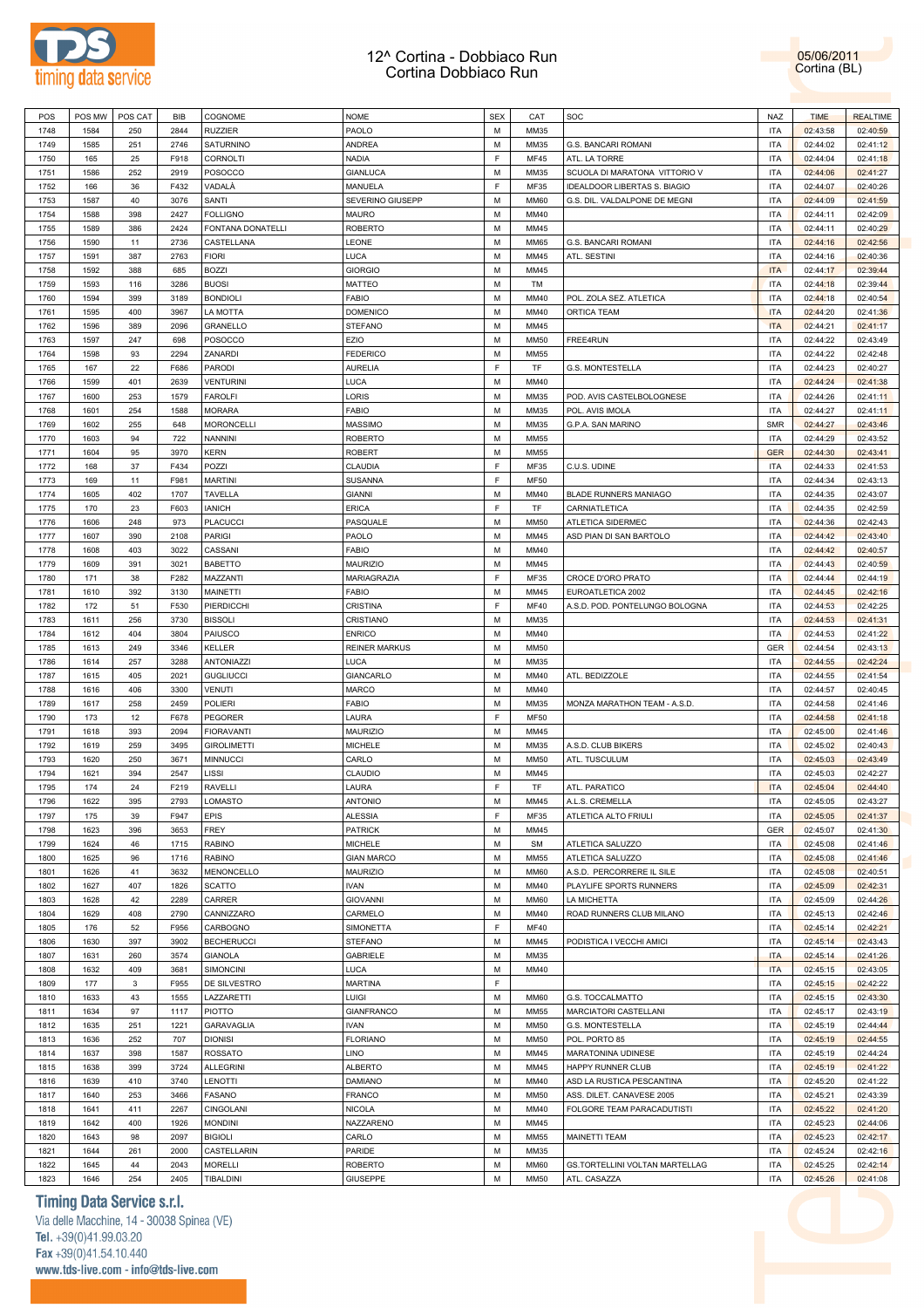

05/06/2011 Cortina (BL)

| POS          | POS MW       | POS CAT        | BIB          | <b>COGNOME</b>                  | <b>NOME</b>                     | SEX         | CAT                 | SOC                            | <b>NAZ</b>               | <b>TIME</b>          | <b>REALTIME</b>      |  |
|--------------|--------------|----------------|--------------|---------------------------------|---------------------------------|-------------|---------------------|--------------------------------|--------------------------|----------------------|----------------------|--|
| 1824         | 178          | 3              | F291         | KERN                            | BERNARDETTE                     | E           | MF55                |                                | GER                      | 02:45:27             | 02:44:38             |  |
| 1825         | 1647         | 45             | 1069         | VERDOLIN                        | LUIGI                           | M           | <b>MM60</b>         | A.S.D. S.S. LIMONESE           | <b>ITA</b>               | 02:45:28             | 02:45:28             |  |
|              |              |                |              |                                 |                                 |             |                     |                                |                          |                      |                      |  |
| 1826         | 179          | 25             | F778         | POLLINI                         | <b>SARA</b>                     | E           | TF                  |                                | <b>ITA</b>               | 02:45:29             | 02:44:30             |  |
| 1827         | 1648         | 255            | 1892         | <b>RUBERTELLI</b>               | LUINARDO                        | M           | <b>MM50</b>         |                                | <b>ITA</b>               | 02:45:30             | 02:41:14             |  |
| 1828         | 180          | 53             | F556         | <b>COMIN</b>                    | <b>LAURA RITA</b>               | E           | <b>MF40</b>         |                                | <b>ITA</b>               | 02:45:31             | 02:42:29             |  |
| 1829         | 181          | 26             | F269         | <b>SERAFIN</b>                  | <b>FRANCESCA</b>                | $\mathsf F$ | <b>MF45</b>         | NUOVA ATLETICA 3 COMUNI        | <b>ITA</b>               | 02:45:32             | 02:43:43             |  |
|              |              |                |              |                                 |                                 |             |                     |                                |                          |                      |                      |  |
| 1830         | 1649         | 46             | 3477         | MARZELLA                        | <b>GIULIANO</b>                 | M           | <b>MM60</b>         | NUOVA ATLETICA 3 COMUNI        | <b>ITA</b>               | 02:45:32             | 02:43:43             |  |
| 1831         | 1650         | 401            | 2004         | <b>TONET</b>                    | <b>GRAZIANO</b>                 | М           | MM45                |                                | <b>ITA</b>               | 02:45:33             | 02:43:31             |  |
| 1832         | 182          | 27             | F877         | ZANETTE                         | PIERINA                         | E           | <b>MF45</b>         |                                | <b>ITA</b>               | 02:45:34             | 02:44:20             |  |
| 1833         | 183          | 13             | F723         | LAZZARON                        | <b>GIOVANNA</b>                 | $\mathsf F$ | <b>MF50</b>         | POL. BESANESE                  | <b>ITA</b>               | 02:45:34             | 02:41:20             |  |
| 1834         | 184          | 54             | F431         | CALDART                         | <b>VIOLETTA</b>                 | E           | <b>MF40</b>         |                                | <b>ITA</b>               |                      | 02:42:34             |  |
|              |              |                |              |                                 |                                 |             |                     |                                |                          | 02:45:36             |                      |  |
| 1835         | 1651         | 256            | 1765         | VERGANI                         | <b>ROBERTO</b>                  | M           | <b>MM50</b>         |                                | <b>ITA</b>               | 02:45:37             | 02:43:53             |  |
| 1836         | 1652         | 402            | 1766         | CALDAROLA                       | <b>GIUSEPPE</b>                 | M           | MM45                | G.S.A. BRUGHERIO               | <b>ITA</b>               | 02:45:38             | 02:43:54             |  |
| 1837         | 1653         | 412            | 2839         | <b>VENTURI</b>                  | <b>STEFANO</b>                  | M           | MM40                | POL. ZOLA SEZ. ATLETICA        | <b>ITA</b>               | 02:45:38             | 02:43:07             |  |
| 1838         | 1654         | 403            | 1216         | <b>BORLINI</b>                  | MAURIZIO                        | M           | MM45                | ATL. VIGHENZI PADENGHE         | <b>ITA</b>               | 02:45:40             | 02:45:25             |  |
| 1839         | 1655         | 413            | 2976         | RUI                             | LORIS                           | M           | MM40                | ATLETICA MARENO                | <b>ITA</b>               | 02:45:40             | 02:44:25             |  |
|              |              |                |              |                                 |                                 |             |                     |                                |                          |                      |                      |  |
| 1840         | 1656         | 257            | 1060         | MALENA                          | <b>BRUNO</b>                    | M           | <b>MM50</b>         | LAGARINA CRUS TEAM             | <b>ITA</b>               | 02:45:43             | 02:45:09             |  |
| 1841         | 185          | 14             | F261         | SOAVE                           | VALERIA                         | E           | <b>MF50</b>         | LAGARINA CRUS TEAM             | <b>ITA</b>               | 02:45:43             | 02:45:09             |  |
| 1842         | 1657         | 404            | 1778         | <b>BROSOLO</b>                  | PASCAL                          | M           | MM45                | <b>NIU' TEAM</b>               | <b>ITA</b>               | 02:45:45             | 02:44:00             |  |
| 1843         | 186          | 26             | F785         | <b>SEGATTI</b>                  | <b>ERIKA</b>                    | E           | TF                  | NIU' TEAM                      | <b>ITA</b>               | 02:45:45             | 02:43:59             |  |
| 1844         | 1658         | 258            | 3467         | RUZZAFANTE                      | GRAZIANO                        | M           | <b>MM50</b>         | ASS. DILET. CANAVESE 2005      | <b>ITA</b>               | 02:45:46             | 02:44:03             |  |
|              |              |                |              |                                 |                                 |             |                     |                                |                          |                      |                      |  |
| 1845         | 1659         | 414            | 2159         | SENATORE                        | <b>LUCA</b>                     | M           | MM40                |                                | <b>ITA</b>               | 02:45:46             | 02:43:42             |  |
| 1846         | 1660         | 117            | 2693         | ROSSI                           | OMAR                            | M           | TM                  |                                | <b>ITA</b>               | 02:45:49             | 02:42:47             |  |
| 1847         | 1661         | 259            | 3425         | MADEDDU                         | <b>GAVINO</b>                   | M           | <b>MM50</b>         | <b>GS ATLETICA CAPOTERRA</b>   | <b>ITA</b>               | 02:45:49             | 02:41:57             |  |
| 1848         | 1662         | 47             | 3833         | <b>BOSA</b>                     | <b>MARIO</b>                    | M           | <b>MM60</b>         |                                | <b>ITA</b>               | 02:45:51             | 02:43:14             |  |
| 1849         | 1663         | 405            | 939          | <b>GIRARDI</b>                  | <b>ROBERTO</b>                  | M           | MM45                | POL.BIANCAZZURRA PETTINELLI    | <b>ITA</b>               | 02:45:52             | 02:44:49             |  |
|              |              |                |              |                                 |                                 |             |                     |                                | <b>ITA</b>               |                      |                      |  |
| 1850         | 1664         | 415            | 3545         | CAMPANILE                       | <b>FRANCESCO</b>                | M           | MM40                | MARCIATORI CASTELLANI          |                          | 02:45:53             | 02:42:50             |  |
| 1851         | 1665         | 262            | 3097         | NERI                            | <b>FABIO</b>                    | M           | MM35                | G.S.AMATORI POD. AREZZO        | <b>ITA</b>               | 02:45:53             | 02:42:16             |  |
| 1852         | 1666         | 47             | 2483         | CASAGRANDE                      | <b>ROBERTO</b>                  | M           | <b>SM</b>           | G.S.VV.FF.-DE VECCHI-BL        | <b>ITA</b>               | 02:45:56             | 02:44:38             |  |
| 1853         | 1667         | 48             | 3214         | <b>TRAMONTIN</b>                | <b>EUGENIO</b>                  | M           | <b>SM</b>           | G.S.VV.FF.-DE VECCHI-BL        | <b>ITA</b>               | 02:45:56             | 02:44:38             |  |
| 1854         | 1668         | 260            | 2219         | <b>BEGA</b>                     | <b>ADRIANO</b>                  | M           | <b>MM50</b>         |                                | <b>ITA</b>               | 02:45:57             | 02:44:10             |  |
|              | 1669         | 261            | 2068         |                                 |                                 | M           | <b>MM50</b>         |                                | <b>ITA</b>               |                      |                      |  |
| 1855         |              |                |              | MALGRATI                        | <b>MARCO</b>                    |             |                     | P.US ACLI GIURIATI P.GARIMOLDI |                          | 02:45:59             | 02:42:07             |  |
| 1856         | 1670         | 99             | 877          | NOBILI                          | <b>ENRICO</b>                   | M           | <b>MM55</b>         | POL. BESANESE                  | <b>ITA</b>               | 02:46:00             | 02:41:46             |  |
| 1857         | 187          | 55             | F214         | <b>TODISCO</b>                  | ANTONELLA                       | E           | <b>MF40</b>         | GAZZETTA RUNNERS CLUB          | <b>ITA</b>               | 02:46:00             | 02:45:41             |  |
| 1858         | 1671         | 12             | 3167         | <b>STOPPINI</b>                 | <b>GABRIELE</b>                 | M           | <b>MM65</b>         | ATL. RECANATI                  | <b>ITA</b>               | 02:46:00             | 02:44:53             |  |
| 1859         | 188          | 40             | F559         | ARA                             | <b>MICHELA</b>                  | E           | MF35                | GRUPPO SPORTIVO NATISONE       | <b>ITA</b>               | 02:46:02             | 02:45:03             |  |
| 1860         | 189          | 28             | F285         | <b>FILIPPI</b>                  | <b>GLORIA</b>                   | E           | <b>MF45</b>         | ATLETICA CLARINA TRENTINO      | <b>ITA</b>               | 02:46:02             | 02:44:18             |  |
| 1861         | 190          | 56             | F444         | <b>ANTONIAZZI</b>               | LUANA                           | $\mathsf F$ | <b>MF40</b>         |                                | <b>ITA</b>               | 02:46:03             | 02:44:30             |  |
|              |              |                |              |                                 |                                 |             |                     |                                |                          |                      |                      |  |
| 1862         | 191          | 27             | F439         | COZZA                           | <b>NATASCIA</b>                 | $\mathsf F$ | TF                  |                                | <b>ITA</b>               | 02:46:03             | 02:44:12             |  |
| 1863         | 1672         | 416            | 3018         | ANDREOLA                        | <b>FULVIO</b>                   | M           | MM40                | ATL. SERNAGLIA MOB. VILLANOVA  | <b>ITA</b>               | 02:46:04             | 02:42:16             |  |
| 1864         | 1673         | 263            | 2312         | <b>RICCARDI</b>                 | <b>GIANLUCA</b>                 | M           | MM35                |                                | <b>ITA</b>               | 02:46:04             | 02:43:19             |  |
| 1865         | 192          | 29             | F545         | TONERO                          | <b>MICHELA</b>                  | E           | <b>MF45</b>         | GRUPPO SPORTIVO NATISONE       | <b>ITA</b>               | 02:46:05             | 02:45:05             |  |
| 1866         | 1674         | 262            | 2951         | CASETTO                         | <b>IVAN</b>                     | M           | MM50                |                                | <b>ITA</b>               | 02:46:06             | 02:43:23             |  |
| 1867         | 1675         | 48             | 3306         | <b>BESOZZI</b>                  | <b>BERNARDINO</b>               | M           | <b>MM60</b>         | A.S.D. MARCIACARATESI          | <b>ITA</b>               | 02:46:08             | 02:41:53             |  |
|              |              |                |              |                                 |                                 |             |                     |                                |                          |                      |                      |  |
| 1868         | 193          | 30             | F903         | <b>FAVARETTO</b>                | PAOLA                           | E           | <b>MF45</b>         | ASS.GIRO DELLE MURA CITTA"FEL  | <b>ITA</b>               | 02:46:10             | 02:44:15             |  |
| 1869         | 1676         | 118            | 3350         | CALLEGHER                       | CARLO                           | M           | TM                  | G.P. LA GUGLIA                 | <b>ITA</b>               | 02:46:10             | 02:45:14             |  |
| 1870         | 194          | 41             | F939         | <b>NEVIANI</b>                  | <b>EMILIA</b>                   | E           | <b>MF35</b>         | G.P. LA GUGLIA                 | <b>ITA</b>               | 02:46:10             | 02:45:16             |  |
| 1871         | 1677         | 263            | 3487         | <b>FOGLIANI</b>                 | <b>BRUNO</b>                    | M           | <b>MM50</b>         | G.P. LA GUGLIA                 | <b>ITA</b>               | 02:46:11             | 02:45:17             |  |
| 1872         | 195          | $\overline{4}$ | F931         | CORBETTA                        | <b>SIMONETTA</b>                | F           | MF55                | <b>MARCIA CARATESI</b>         | <b>ITA</b>               | 02:46:11             | 02:41:57             |  |
| 1873         | 1678         | 264            | 675          | <b>MARTELLI</b>                 | <b>GIORGIO</b>                  | м           | <b>MM50</b>         | ASD A.D.V.S. CAVEJA            | ITA                      | 02:46:13             | 02:45:00             |  |
|              |              |                |              |                                 |                                 |             |                     |                                |                          |                      |                      |  |
| 1874         | 196          | 31             | F848         | <b>FIOROT</b>                   | <b>MARIA</b>                    | $\mathsf F$ | <b>MF45</b>         |                                | <b>ITA</b>               | 02:46:14             | 02:45:23             |  |
| 1875         | 1679         | 417            | 3345         | VALLI                           | PIERRE                          | M           | MM40                |                                | FRA                      | 02:46:14             | 02:41:47             |  |
| 1876         | 1680         | 264            | 1929         | <b>BORELLI</b>                  | PIERLUIGI                       | M           | MM35                | ASS. PRO SAN PIETRO SANREMO    | <b>ITA</b>               | 02:46:15             | 02:44:32             |  |
| 1877         | 197          | 42             | F933         | VALLI                           | VALERIE                         | $\mathsf F$ | MF35                |                                | SUI                      | 02:46:15             | 02:41:47             |  |
| 1878         | 1681         | 418            | 1589         | <b>FIORIO</b>                   | <b>SERGIO</b>                   | M           | MM40                | <b>KM SPORT</b>                | <b>ITA</b>               | 02:46:16             | 02:44:07             |  |
| 1879         | 1682         | 419            | 3296         | PISETTA                         | ANDREA                          | M           | MM40                |                                | <b>ITA</b>               | 02:46:18             | 02:42:17             |  |
|              |              |                |              |                                 |                                 |             |                     |                                |                          |                      |                      |  |
| 1880         | 1683         | 420            | 3616         | DE ZOTTIS                       | FABIO                           | M           | MM40                |                                | <b>ITA</b>               | 02:46:18             | 02:42:08             |  |
| 1881         | 1684         | 265            | 1731         | <b>PISANI</b>                   | VINCENZO                        | M           | <b>MM50</b>         | G.P. CARTOTECNICA PIEMONTESE A | <b>ITA</b>               | 02:46:22             | 02:43:45             |  |
| 1882         | 1685         | 421            | 2303         | <b>VITRONE</b>                  | <b>GENNARO</b>                  | M           | MM40                |                                | <b>ITA</b>               | 02:46:22             | 02:45:26             |  |
| 1883         | 1686         | 265            | 3469         | <b>MEROTTO</b>                  | ANGELO                          | M           | MM35                |                                | <b>ITA</b>               | 02:46:23             | 02:42:58             |  |
| 1884         | 1687         | 422            | 3024         | <b>BRIOSCHI</b>                 | <b>IVANO</b>                    | M           | MM40                | LA MICHETTA                    | <b>ITA</b>               | 02:46:27             | 02:42:33             |  |
| 1885         | 1688         | 406            | 1147         | CATTANI                         | <b>ATTILIO</b>                  | M           | MM45                | ATLETICA ROTALIANA             | <b>ITA</b>               | 02:46:27             | 02:46:19             |  |
|              |              |                |              |                                 |                                 |             |                     |                                |                          |                      |                      |  |
| 1886         | 1689         | 407            | 3737         | <b>BIRTELE</b>                  | <b>MICHELE</b>                  | M           | MM45                |                                | <b>ITA</b>               | 02:46:28             | 02:45:09             |  |
| 1887         | 1690         | 408            | 2470         | CABELLA                         | <b>RENATO</b>                   | M           | MM45                | A.S. AMATORI CASTELFUSANO      | <b>ITA</b>               | 02:46:29             | 02:42:20             |  |
| 1888         | 1691         | 409            | 3468         | <b>IMPIERI</b>                  | SALVATORE                       | M           | MM45                | ASS. DILET. CANAVESE 2005      | <b>ITA</b>               | 02:46:30             | 02:44:47             |  |
| 1889         | 1692         | 410            | 2336         | DEL CRAPPO                      | VALERIO                         | M           | MM45                |                                | <b>ITA</b>               | 02:46:30             | 02:42:42             |  |
| 1890         | 198          | 57             | F951         | <b>BUZZETTI</b>                 | PAOLA                           | $\mathsf F$ | <b>MF40</b>         | AMICI DEL MOMBARONE            | <b>ITA</b>               | 02:46:30             | 02:43:16             |  |
| 1891         | 199          | 32             | F770         | COLLAVO                         | <b>MARIA ASSUNTA</b>            | $\mathsf F$ | <b>MF45</b>         | <b>ESSETRE RUNNING</b>         | <b>ITA</b>               | 02:46:31             | 02:45:33             |  |
|              |              |                |              |                                 |                                 |             |                     |                                |                          |                      |                      |  |
| 1892         | 1693         | 266            | 2358         | PAGLIALONGA                     | <b>IARI</b>                     | M           | MM35                | AVIS ZERO POSITIVO RIGNANO S/A | <b>ITA</b>               | 02:46:32             | 02:45:28             |  |
| 1893         | 1694         | 423            | 2636         | <b>TAGLIAFERRI</b>              | <b>GIANLUCA</b>                 | M           | MM40                | ATL. PIACENZA                  | <b>ITA</b>               | 02:46:32             | 02:42:38             |  |
| 1894         | 1695         | 411            | 2721         | <b>TOSI</b>                     | <b>STEFANO</b>                  | M           | MM45                | POL.BIANCAZZURRA PETTINELLI    | <b>ITA</b>               | 02:46:35             | 02:45:06             |  |
| 1895         | 1696         | 266            | 3880         | <b>ALBERTINI</b>                | <b>SERGIO</b>                   | M           | <b>MM50</b>         |                                | <b>ITA</b>               | 02:46:36             | 02:45:03             |  |
| 1896         | 200          | 28             | F373         | <b>RINALDI</b>                  | LAURA                           | $\mathsf F$ | TF                  |                                | <b>ITA</b>               | 02:46:36             | 02:44:31             |  |
|              |              |                |              |                                 |                                 |             |                     |                                |                          |                      |                      |  |
|              |              |                |              |                                 |                                 |             |                     |                                |                          |                      |                      |  |
| 1897         | 1697         | 412            | 1559         | <b>BERTOCCHI</b>                | ALESSANDRO                      | M           | MM45                |                                | <b>ITA</b>               | 02:46:39             | 02:45:20             |  |
| 1898<br>1899 | 1698<br>1699 | 267<br>267     | 2188<br>3339 | <b>ISOLATO</b><br><b>SIRONI</b> | <b>RENATO</b><br><b>STEFANO</b> | M<br>M      | <b>MM50</b><br>MM35 | 3 LIFE                         | <b>ITA</b><br><b>ITA</b> | 02:46:39<br>02:46:40 | 02:44:32<br>02:43:39 |  |

# **Timing Data Service s.r.l.**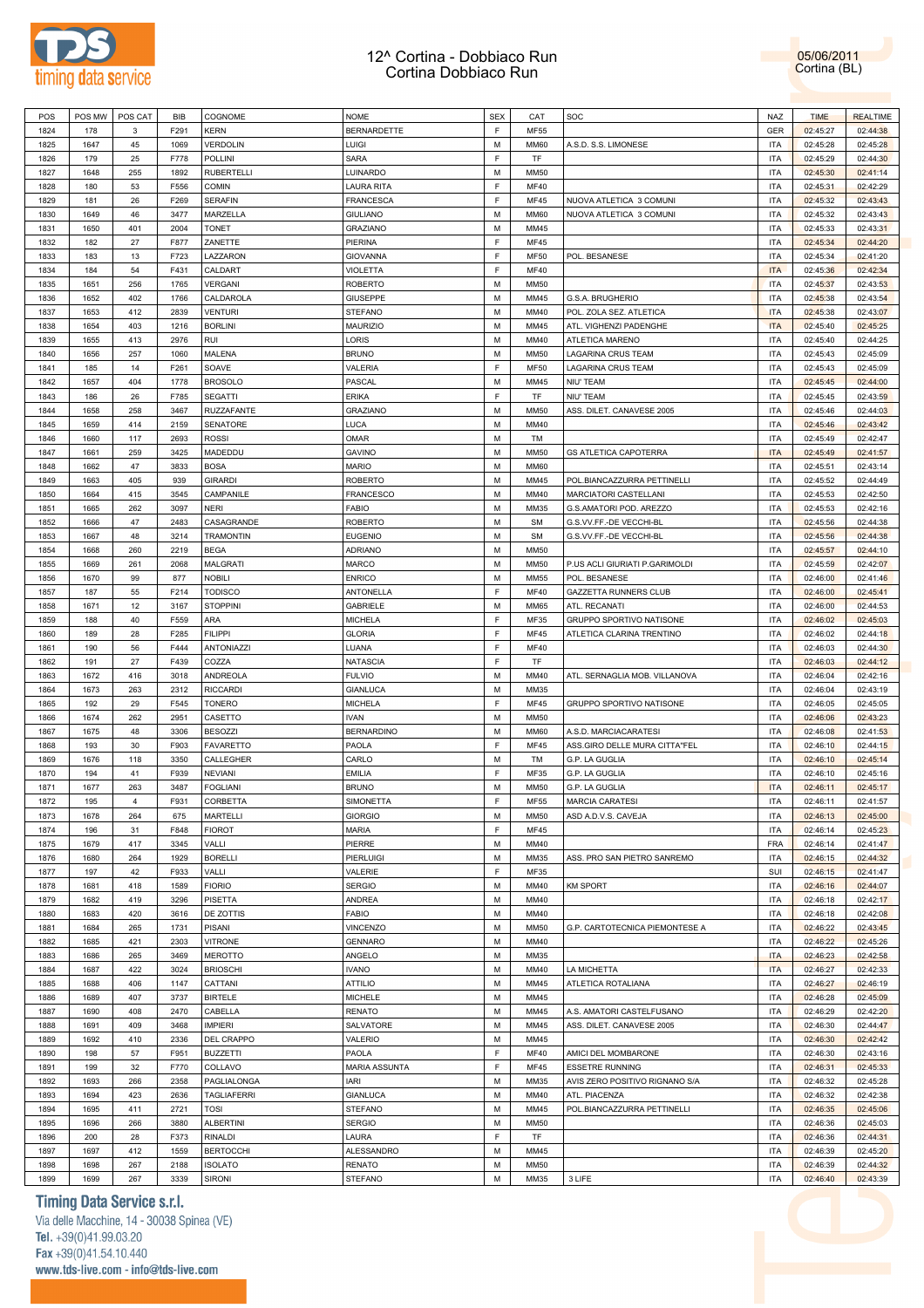



| POS  | POS MW | POS CAT        | BIB  | COGNOME               | <b>NOME</b>      | <b>SEX</b> | CAT         | SOC                            | <b>NAZ</b> | <b>TIME</b> | <b>REALTIME</b> |
|------|--------|----------------|------|-----------------------|------------------|------------|-------------|--------------------------------|------------|-------------|-----------------|
| 1900 | 1700   | 413            | 1819 | COLLA                 | <b>NICOLA</b>    | M          | MM45        |                                | <b>ITA</b> | 02:46:41    | 02:45:12        |
| 1901 | 1701   | 414            | 2200 | <b>FIORLETTA</b>      | <b>MASSIMO</b>   | M          | MM45        |                                | <b>ITA</b> | 02:46:41    | 02:42:58        |
| 1902 | 1702   | 268            | 1720 | GAVA                  | PAOLO            | М          | MM35        | GS.TORTELLINI VOLTAN MARTELLAG | <b>ITA</b> | 02:46:41    | 02:45:11        |
|      |        |                |      |                       |                  | E          |             |                                |            |             |                 |
| 1903 | 201    | 58             | F238 | <b>TONON</b>          | <b>SARA</b>      |            | <b>MF40</b> | SCUOLA DI MARATONA VITTORIO V  | <b>ITA</b> | 02:46:42    | 02:45:46        |
| 1904 | 1703   | 268            | 713  | <b>VALENTI</b>        | <b>ANTONIO</b>   | М          | <b>MM50</b> | POL. ARCETO                    | <b>ITA</b> | 02:46:43    | 02:46:29        |
| 1905 | 202    | 59             | F498 | <b>MOSCHETTI</b>      | <b>EMANUELA</b>  | E          | <b>MF40</b> | S.A. GIUSTINO                  | <b>ITA</b> | 02:46:46    | 02:43:16        |
| 1906 | 1704   | 119            | 2283 | <b>SANDRI</b>         | LUCA             | М          | TM          | POL. SALICETA SAN GIULIANO     | <b>ITA</b> | 02:46:48    | 02:44:18        |
| 1907 | 1705   | 269            | 3138 | PIERLEONI             | <b>GABRIELE</b>  | М          | <b>MM50</b> | G.S. AVIS AIDO URBINO          | <b>ITA</b> | 02:46:48    | 02:44:00        |
| 1908 | 1706   | 270            | 3139 | ZANARELLI             | <b>GABRIELE</b>  | М          | <b>MM50</b> | G.S. AVIS AIDO URBINO          | <b>ITA</b> | 02:46:48    | 02:44:00        |
| 1909 | 1707   | 424            | 2287 | <b>SCOPELLI</b>       | PAOLO            | М          | MM40        | ATL. CELLATICA                 | <b>ITA</b> | 02:46:49    | 02:44:39        |
| 1910 | 1708   | 415            | 3612 | <b>CRISTOFANI</b>     | CLAUDIO          | М          | MM45        | <b>AVIS FORLI'</b>             | <b>ITA</b> | 02:46:49    | 02:45:35        |
| 1911 | 1709   | 416            | 2642 | PELLACANI             | <b>STEFANO</b>   | М          | MM45        |                                | <b>ITA</b> | 02:46:50    | 02:44:49        |
| 1912 | 1710   | 269            | 672  | LA PIETRA             | SIMONE           | М          | MM35        |                                | <b>ITA</b> | 02:46:51    | 02:43:58        |
|      |        |                |      |                       |                  |            |             |                                |            |             |                 |
| 1913 | 203    | 29             | F700 | <b>SCALA</b>          | MARIA ANTONIETTA | E          | <b>TF</b>   |                                | <b>ITA</b> | 02:46:51    | 02:44:26        |
| 1914 | 1711   | 425            | 1816 | <b>BABETTO</b>        | SIMONE           | М          | MM40        |                                | <b>ITA</b> | 02:46:51    | 02:45:36        |
| 1915 | 1712   | 3              | 3698 | <b>MASONI</b>         | GIANCARLO        | М          | <b>MM70</b> | PODISTICA BIASOLA              | <b>ITA</b> | 02:46:52    | 02:43:44        |
| 1916 | 1713   | 120            | 2151 | <b>BARZAZI</b>        | DAVID            | М          | TM          |                                | <b>ITA</b> | 02:46:55    | 02:44:31        |
| 1917 | 1714   | 417            | 3607 | <b>GORIA GATTI</b>    | <b>MARCO</b>     | M          | MM45        |                                | <b>ITA</b> | 02:46:56    | 02:45:53        |
| 1918 | 1715   | 270            | 1949 | <b>PERISSINOTTO</b>   | <b>MARCO</b>     | М          | MM35        |                                | <b>ITA</b> | 02:46:57    | 02:43:05        |
| 1919 | 1716   | 418            | 3400 | CHIEREGHIN            | <b>FRANCO</b>    | M          | MM45        | <b>BREMA RUNNING TEAM</b>      | <b>ITA</b> | 02:46:58    | 02:42:25        |
| 1920 | 1717   | 271            | 2742 | <b>GRIMALDI</b>       | <b>GIULIANO</b>  | М          | MM35        | <b>G.S. BANCARI ROMANI</b>     | <b>ITA</b> | 02:46:58    | 02:43:45        |
| 1921 | 1718   | 426            | 2235 | <b>PRANDO</b>         | ANDREA           | M          | MM40        |                                | <b>ITA</b> |             | 02:44:45        |
|      |        |                |      |                       |                  |            |             |                                |            | 02:46:58    |                 |
| 1922 | 1719   | 271            | 3100 | <b>TOSATO</b>         | <b>MARINO</b>    | M          | MM50        |                                | <b>ITA</b> | 02:46:59    | 02:44:48        |
| 1923 | 1720   | 272            | 2681 | <b>MANTESE</b>        | <b>DAMIANO</b>   | M          | MM35        |                                | <b>ITA</b> | 02:47:02    | 02:46:02        |
| 1924 | 204    | $\overline{4}$ | F208 | KOFLER GRATL          | ANNALIESE        | E          | <b>MF60</b> | AMATEUR SPORT CLUB BERG        | <b>ITA</b> | 02:47:03    | 02:46:58        |
| 1925 | 1721   | 419            | 3765 | CAFFARELLA            | <b>MARCO</b>     | М          | MM45        | <b>G.P. VIRGILIANO</b>         | <b>ITA</b> | 02:47:05    | 02:43:22        |
| 1926 | 205    | 60             | F400 | <b>SACCHI</b>         | MILVIA           | F          | <b>MF40</b> |                                | <b>ITA</b> | 02:47:05    | 02:43:21        |
| 1927 | 206    | 15             | F721 | <b>BOTTER</b>         | SABRINA          | E          | <b>MF50</b> | IDEALDOOR LIBERTAS S. BIAGIO   | <b>ITA</b> | 02:47:07    | 02:43:27        |
| 1928 | 1722   | 427            | 811  | <b>AURICCHIO</b>      | LUCIO            | М          | MM40        | POL. MADONNINA                 | <b>ITA</b> | 02:47:09    | 02:44:06        |
| 1929 | 207    | 61             | F919 | <b>VITALINI</b>       | <b>MORENA</b>    | E          | <b>MF40</b> | U.S. BORMIESE ATL.             | <b>ITA</b> | 02:47:11    | 02:44:02        |
| 1930 | 1723   | 272            | 1955 | <b>FELACO</b>         | CIRO             | М          | <b>MM50</b> | <b>MARIO TOSI TARVISIO</b>     | <b>ITA</b> | 02:47:11    | 02:45:04        |
| 1931 | 1724   |                |      | <b>BONDI</b>          | <b>GIANNI</b>    | М          | MM50        |                                | <b>ITA</b> |             |                 |
|      |        | 273            | 3349 |                       |                  |            |             | G.P. LA GUGLIA                 |            | 02:47:13    | 02:46:17        |
| 1932 | 1725   | 274            | 2657 | <b>PASTEUR</b>        | <b>EDOARDO</b>   | М          | <b>MM50</b> | MARATONETI GENOVESI            | <b>ITA</b> | 02:47:13    | 02:45:22        |
| 1933 | 1726   | 420            | 3708 | <b>ILLICA MAGRINI</b> | <b>ENRICO</b>    | M          | MM45        | G.P. PUBBLICA ASS.NZA BUSSETO  | <b>ITA</b> | 02:47:17    | 02:44:36        |
| 1934 | 1727   | 421            | 2922 | LORENZET              | VALERIO          | М          | MM45        | SCUOLA DI MARATONA VITTORIO V  | <b>ITA</b> | 02:47:17    | 02:44:37        |
| 1935 | 1728   | 273            | 2334 | <b>CLEMENTI</b>       | <b>FEDERICO</b>  | M          | MM35        |                                | <b>ITA</b> | 02:47:17    | 02:45:28        |
| 1936 | 1729   | 121            | 1775 | SQUIZZATO             | EDDY             | М          | TM          |                                | <b>ITA</b> | 02:47:18    | 02:45:50        |
| 1937 | 208    | 33             | F204 | LOTTO                 | <b>FRANCESCA</b> | E          | <b>MF45</b> | VENEZIA RUNNERS ATL.MURANO     | <b>ITA</b> | 02:47:19    | 02:46:36        |
| 1938 | 1730   | 275            | 3883 | <b>BERTOLINI</b>      | <b>SERGIO</b>    | М          | <b>MM50</b> | POL.VA GIUDICARIE ESTERIORI    | <b>ITA</b> | 02:47:21    | 02:44:09        |
| 1939 | 1731   | 274            | 2362 | <b>ASCHIERI</b>       | <b>FILIPPO</b>   | M          | MM35        | <b>ORTICA TEAM</b>             | <b>ITA</b> | 02:47:22    | 02:44:40        |
| 1940 | 1732   | 49             | 3125 | <b>FURLANI</b>        | <b>ALFREDO</b>   | М          | <b>MM60</b> | G.S. AMICI DEL TRAM DE OPCINA  | <b>ITA</b> | 02:47:22    | 02:46:40        |
|      |        |                |      |                       |                  | M          |             |                                |            |             |                 |
| 1941 | 1733   | 428            | 3299 | <b>PIACENTINI</b>     | <b>SERGIO</b>    |            | MM40        | <b>BIKE &amp; RUN</b>          | <b>ITA</b> | 02:47:24    | 02:43:20        |
| 1942 | 1734   | 429            | 3297 | <b>PIACENTINI</b>     | LUCA             | М          | MM40        | <b>BIKE &amp; RUN</b>          | <b>ITA</b> | 02:47:24    | 02:43:20        |
| 1943 | 1735   | 430            | 2311 | <b>GALDIOLO</b>       | <b>ARRIGO</b>    | М          | MM40        |                                | <b>ITA</b> | 02:47:26    | 02:43:32        |
| 1944 | 1736   | 276            | 2366 | CASTOLDI              | LUIGI            | М          | <b>MM50</b> | <b>ORTICA TEAM</b>             | <b>ITA</b> | 02:47:26    | 02:44:54        |
| 1945 | 209    | 34             | F201 | CESARE                | MARIA            | F          | <b>MF45</b> | ATLETICA ZOLDO                 | <b>ITA</b> | 02:47:26    | 02:47:26        |
| 1946 | 1737   | 422            | 3099 | CAVATORTA             | <b>MARCO</b>     | М          | MM45        | G.P. QUADRIFOGLIO              | <b>ITA</b> | 02:47:27    | 02:45:43        |
| 1947 | 1738   | 431            | 3298 | <b>BENELLI</b>        | <b>AUGUSTO</b>   | M          | MM40        | <b>BIKE &amp; RUN</b>          | <b>ITA</b> | 02:47:28    | 02:43:24        |
| 1948 | 1739   | 275            | 3474 | <b>FRESCH</b>         | <b>BRUNO</b>     | M          | MM35        | NUOVA ATLETICA 3 COMUNI        | <b>ITA</b> | 02:47:29    | 02:46:34        |
| 1949 | 1740   | 423            | 3719 | <b>TAVERRITI</b>      | TITO PAOLO SIMON | М          | MM45        | RUNNERS BERGAMO                | <b>ITA</b> | 02:47:30    | 02:46:06        |
|      |        |                |      | PEDRAZZINI            | SIMONE           | М          | TM          | G.P. CASALESE                  | <b>ITA</b> |             |                 |
| 1950 | 1741   | 122            | 1850 |                       |                  | E          |             |                                |            | 02:47:33    | 02:46:25        |
| 1951 | 210    | 5              | F882 | <b>GIARDINA</b>       | SANTA            |            | <b>MF60</b> | GRUPPO CITTA' DI GENOVA        | <b>ITA</b> | 02:47:33    | 02:46:32        |
| 1952 | 1742   | 424            | 3438 | <b>PASCUCCI</b>       | PAOLO            | М          | MM45        | S.P. SEVEN                     | <b>ITA</b> | 02:47:37    | 02:46:44        |
| 1953 | 211    | 62             | F616 | CARNIO                | VANIA            | E          | <b>MF40</b> | ATL.VALDOBBIADENE G.S.A.       | <b>ITA</b> | 02:47:39    | 02:45:48        |
| 1954 | 1743   | 277            | 2069 | <b>COMPAGNONI</b>     | <b>MAURO</b>     | М          | <b>MM50</b> | P.US ACLI GIURIATI P.GARIMOLDI | <b>ITA</b> | 02:47:39    | 02:43:47        |
| 1955 | 1744   | 425            | 3914 | SCALZOTTO             | <b>FABRIZIO</b>  | M          | MM45        |                                | <b>ITA</b> | 02:47:39    | 02:44:43        |
| 1956 | 212    | 35             | F764 | <b>BIZI</b>           | ANNA             | E          | <b>MF45</b> |                                | <b>ITA</b> | 02:47:40    | 02:44:30        |
| 1957 | 1745   | 100            | 1657 | PASQUALETTO           | <b>ANTONIO</b>   | М          | <b>MM55</b> | SEZ.ATL.CARIVE                 | <b>ITA</b> | 02:47:41    | 02:47:41        |
| 1958 | 1746   | 426            | 3682 | FRANCESCON            | <b>MAURIZIO</b>  | М          | MM45        | ASSINDUSTRIA PADOVA            | <b>ITA</b> | 02:47:41    | 02:43:55        |
| 1959 | 213    | 16             | F471 | <b>MUSIGH</b>         | <b>MARINA</b>    | E          | <b>MF50</b> | GRUPPO SPORTIVO NATISONE       | <b>ITA</b> | 02:47:42    | 02:46:43        |
|      |        |                |      |                       |                  | М          |             |                                |            |             |                 |
| 1960 | 1747   | 276            | 1636 | <b>MAIO</b>           | ALESSANDRO       |            | MM35        |                                | <b>ITA</b> | 02:47:42    | 02:44:45        |
| 1961 | 1748   | 277            | 2542 | <b>MICHELI</b>        | <b>DIEGO</b>     | М          | MM35        |                                | <b>ITA</b> | 02:47:43    | 02:44:19        |
| 1962 | 1749   | 50             | 1018 | SPEDICATI             | <b>STEFANO</b>   | М          | <b>MM60</b> | G.S. AMICI DEL TRAM DE OPCINA  | <b>ITA</b> | 02:47:43    | 02:47:17        |
| 1963 | 1750   | 427            | 2587 | <b>MORINI</b>         | <b>ANTONIO</b>   | M          | MM45        | G.S. MARATONETI CARPIGIANI     | <b>ITA</b> | 02:47:44    | 02:45:49        |
| 1964 | 1751   | 432            | 3852 | <b>TONIATO</b>        | ANDREA           | М          | MM40        |                                | <b>ITA</b> | 02:47:45    | 02:47:17        |
| 1965 | 1752   | 278            | 1889 | PELLEGRINO            | <b>ENRICO</b>    | М          | <b>MM50</b> | A.S.D. COMODO SPORT            | <b>ITA</b> | 02:47:46    | 02:46:10        |
| 1966 | 214    | 63             | F365 | <b>FANTUZ</b>         | <b>STEFANIA</b>  | E          | <b>MF40</b> | SCUOLA DI MARATONA VITTORIO V  | <b>ITA</b> | 02:47:46    | 02:44:08        |
| 1967 | 1753   | 279            | 2914 | <b>ULIANA</b>         | <b>ROBERTO</b>   | M          | <b>MM50</b> | SCUOLA DI MARATONA VITTORIO V  | <b>ITA</b> | 02:47:47    | 02:45:29        |
| 1968 | 1754   | 428            | 3622 | VIANELLO              | ANDREA           | М          | MM45        |                                | <b>ITA</b> | 02:47:48    | 02:45:47        |
|      |        |                |      |                       |                  | M          |             |                                |            |             |                 |
| 1969 | 1755   | 429            | 1792 | <b>TOMA</b>           | ANDREA           |            | MM45        | ATL.VICENTINA                  | <b>ITA</b> | 02:47:48    | 02:44:53        |
| 1970 | 215    | 64             | F264 | <b>PELOSI</b>         | <b>GIULIA</b>    | E          | <b>MF40</b> | ATLETICA AVIANO                | <b>ITA</b> | 02:47:51    | 02:46:39        |
| 1971 | 1756   | 51             | 2623 | <b>VENTURA</b>        | <b>MAURIZIO</b>  | M          | <b>MM60</b> | POL. DIL. SANRAFEL             | <b>ITA</b> | 02:47:51    | 02:46:41        |
| 1972 | 1757   | 430            | 2632 | <b>ANCARANI</b>       | ANDREA           | М          | MM45        |                                | <b>ITA</b> | 02:47:54    | 02:46:52        |
| 1973 | 216    | 17             | F828 | <b>MESSNER</b>        | <b>BURGI</b>     | E          | <b>MF50</b> | S.G EISACKTAL RAIFFEISEN ASV   | <b>ITA</b> | 02:47:55    | 02:46:33        |
| 1974 | 217    | 36             | F203 | CARACRISTI            | <b>MARINA</b>    | E          | <b>MF45</b> | LAGARINA CRUS TEAM             | <b>ITA</b> | 02:47:56    | 02:47:24        |
| 1975 | 1758   | 431            | 2058 | <b>BURBURAN</b>       | MARCO MATTEO     | М          | MM45        | ASCOT                          | <b>ITA</b> | 02:47:57    | 02:43:29        |
|      |        |                |      |                       |                  |            |             |                                |            |             |                 |

**Timing Data Service s.r.l.**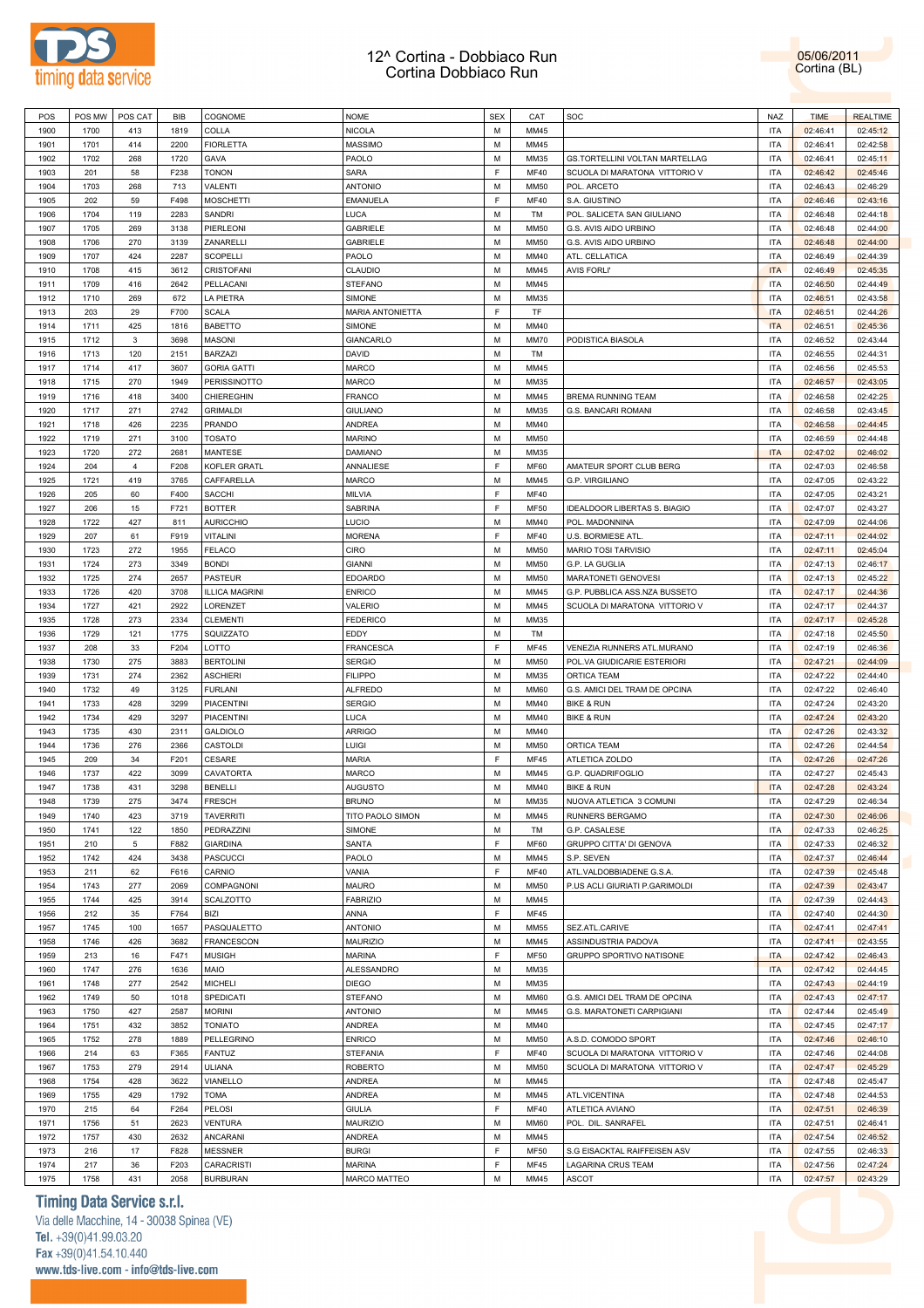



| POS          |              | POS MW   POS CAT | BIB          | COGNOME                           | <b>NOME</b>                      | <b>SEX</b> | CAT          | SOC                              | <b>NAZ</b>               | <b>TIME</b>          | <b>REALTIME</b>      |
|--------------|--------------|------------------|--------------|-----------------------------------|----------------------------------|------------|--------------|----------------------------------|--------------------------|----------------------|----------------------|
| 1976         | 1759         | 280              | 1184         | <b>TOMMASINI</b>                  | <b>BRUNO</b>                     | M          | <b>MM50</b>  | ATLETICA ROTALIANA               | <b>ITA</b>               | 02:47:58             | 02:45:59             |
| 1977         | 218          | 37               | F207         | SANTELLA                          | <b>ROSALBA</b>                   | E          | <b>MF45</b>  |                                  | <b>ITA</b>               | 02:47:58             | 02:47:14             |
| 1978         | 1760         | 278              | 2774         | <b>VESCO</b>                      | ANDREA                           | M          | MM35         | BREMA RUNNING TEAM               | <b>ITA</b>               | 02:48:01             | 02:45:41             |
| 1979         | 1761         | 279              | 2923         | CAIA                              | <b>MARCO</b>                     | M          | MM35         | SCUOLA DI MARATONA VITTORIO V    | <b>ITA</b>               | 02:48:01             | 02:45:19             |
| 1980         | 1762         | 49               | 1631         | ZANONE                            | <b>MASSIMO</b>                   | M          | <b>SM</b>    | <b>GRUPPO CITTA' DI GENOVA</b>   | <b>ITA</b>               | 02:48:04             | 02:46:13             |
| 1981         | 1763         | 280              | 2384         | <b>FERRARI</b>                    | LORENZO                          | M          | MM35         | GRUPPO PODISTICO MELZO A.S.D.    | <b>ITA</b>               | 02:48:04             | 02:46:28             |
| 1982         | 1764         | 432              | 2962         | LUPI                              | <b>ALBERTO</b>                   | M          | MM45         |                                  | <b>ITA</b>               | 02:48:06             | 02:44:19             |
| 1983         | 1765         | 281              | 2174         | VENDRAMIN                         | <b>GIOVANNI</b>                  | M          | MM50         | G.S. LE PANCHE CASTELQUARTO      | <b>ITA</b>               | 02:48:08             | 02:48:08             |
| 1984         | 1766         | 433              | 2925         | <b>NARDO</b>                      | <b>ALESSANDRO</b>                | M          | MM45         | SCUOLA DI MARATONA VITTORIO V    | <b>ITA</b>               | 02:48:09             | 02:45:33             |
| 1985         | 1767         | 123              | 1025         | <b>BAZZOCCHI</b>                  | ROMEO                            | M          | TM           | POL. OSSERVANZA                  | <b>ITA</b>               | 02:48:10             | 02:47:31             |
| 1986         | 1768         | 281              | 1838         | <b>TEMPO</b>                      | <b>VITTORIO</b>                  | M          | MM35         | A.S. 'FOCE' SANREMO              | <b>ITA</b>               | 02:48:11             | 02:45:54             |
| 1987         | 1769         | 433              | 1745         | <b>NEBULONI</b>                   | <b>RODOLFO</b>                   | M          | MM40         |                                  | <b>ITA</b>               | 02:48:12             | 02:45:15             |
| 1988         | 219          | 43               | F356         | <b>FRANCESCONI</b>                | <b>FLORIANA</b>                  | E          | MF35         | POL. PORTA SARAGOZZA             | <b>ITA</b>               | 02:48:13             | 02:47:07             |
| 1989         | 1770         | 434              | 1718         | <b>SANZOGNI</b>                   | <b>GIANLUCA</b>                  | M          | MM45         |                                  | <b>ITA</b>               | 02:48:13             | 02:45:05             |
| 1990         | 1771         | 282              | 3828         | ABBINANTE                         | <b>FABRIZIO</b>                  | M          | MM35         | ATLETICA MASSA CARRARA           | <b>ITA</b>               | 02:48:14             | 02:45:56             |
| 1991         | 1772         | 282              | 1073         | <b>FARINA</b>                     | <b>ALBERTO</b>                   | M          | <b>MM50</b>  |                                  | <b>ITA</b>               | 02:48:14             | 02:47:24             |
| 1992         | 1773         | 435              | 2128         | <b>PIOVESAN</b>                   | VALTER                           | M          | MM45         | ATLETICA RIVIERA DEL BRENTA      | <b>ITA</b>               | 02:48:16             | 02:44:49             |
| 1993         | 1774         | 436              | 3532         | <b>FURINI</b>                     | <b>MARIO</b>                     | M          | MM45         | ATL. BANCOLE                     | <b>ITA</b>               | 02:48:16             | 02:46:40             |
| 1994         | 220          | 65               | F595         | DAL CORSO                         | SIMONETTA                        | E          | <b>MF40</b>  | ATLETICA RIVIERA DEL BRENTA      | <b>ITA</b>               | 02:48:16             | 02:44:50             |
| 1995         | 1775         | 434              | 3389         | <b>ZILIBOTTI</b>                  | <b>GIUSEPPE</b>                  | M          | MM40         | ATL. CIBENO                      | <b>ITA</b>               | 02:48:20             | 02:45:33             |
| 1996         | 1776         |                  | 3368         | <b>VIDOTTO</b>                    | <b>STEFANO</b>                   | M          | MM35         |                                  | <b>ITA</b>               |                      |                      |
|              |              | 283              |              |                                   |                                  | M          |              |                                  |                          | 02:48:21             | 02:45:43             |
| 1997         | 1777         | 283              | 2320         | LANDI                             | MARCO                            |            | MM50         | ATLETICA NICCHI AREZZO           | <b>ITA</b>               | 02:48:21             | 02:48:08             |
| 1998         | 1778         | 13               | 2123         | <b>INFUSI</b>                     | CLAUDIO                          | M          | <b>MM65</b>  | S.S. LAZIO ATLETICA LEGGERA      | <b>ITA</b>               | 02:48:22             | 02:48:22             |
| 1999         | 1779         | 101              | 2389         | SARI                              | <b>EDOARDO</b>                   | M          | MM55         |                                  | <b>ITA</b>               | 02:48:22             | 02:44:28             |
| 2000         | 1780         | 435              | 2313         | <b>BARTOLI</b>                    | DAVIDE                           | M          | MM40         |                                  | <b>ITA</b>               | 02:48:22             | 02:46:44             |
| 2001         | 221          | 44               | F341         | VIVIANI                           | SIMONA                           | E          | MF35         | ATL. VIGHENZI PADENGHE           | <b>ITA</b>               | 02:48:23             | 02:47:57             |
| 2002         | 222          | 30               | F451         | <b>MARTELLI</b>                   | <b>ELISABETTA</b>                | E          | TF           | EUROATLETICA 2002                | <b>ITA</b>               | 02:48:24             | 02:44:55             |
| 2003         | 1781         | 284              | 3704         | <b>MOSCATELLI</b>                 | <b>ENRICO</b>                    | M          | <b>MM50</b>  | ATLETICA MASSA CARRARA           | <b>ITA</b>               | 02:48:25             | 02:46:05             |
| 2004         | 1782         | 102              | 1140         | <b>EDELWAIS</b>                   | LUIGI                            | M          | <b>MM55</b>  | G.S. MONTESTELLA                 | <b>ITA</b>               | 02:48:26             | 02:47:50             |
| 2005         | 223          | 31               | F469         | <b>GALLINA</b>                    | FABIA                            | E          | TF           | A.S.D. ATLETICA SAN ROCCO        | <b>ITA</b>               | 02:48:26             | 02:46:14             |
| 2006         | 1783         | 437              | 2495         | <b>MARCHESI</b>                   | CARLO                            | M          | MM45         |                                  | <b>ITA</b>               | 02:48:27             | 02:47:28             |
| 2007         | 1784         | 436              | 3800         | SOLFO                             | <b>RICCARDO</b>                  | M          | MM40         | ATL.VICENTINA                    | <b>ITA</b>               | 02:48:28             | 02:44:57             |
| 2008         | 1785         | 438              | 3542         | DE CARLO                          | PAOLO                            | M          | MM45         | ITALIANA AZZANO RUNNERS          | <b>ITA</b>               | 02:48:29             | 02:45:48             |
| 2009         | 1786         | 439              | 2434         | <b>PASSIRANI</b>                  | ARCANGELO                        | M          | MM45         | RUNNERS BERGAMO                  | <b>ITA</b>               | 02:48:35             | 02:44:05             |
| 2010         | 1787         | 52               | 2047         | <b>PULLIERO</b>                   | <b>FABRIZIO</b>                  | M          | <b>MM60</b>  | 2002 MARATHON CLUB               | <b>ITA</b>               | 02:48:36             | 02:44:48             |
| 2011         | 1788         | 285              | 2838         | VESPIGNANI                        | MARCO                            | M          | <b>MM50</b>  | POL. ZOLA SEZ. ATLETICA          | <b>ITA</b>               | 02:48:37             | 02:46:07             |
| 2012         | 1789         | 440              | 3784         | <b>BORGATTI</b>                   | LUCA                             | M          | MM45         | <b>CUS FERRARA</b>               | <b>ITA</b>               | 02:48:37             | 02:45:54             |
| 2013         | 1790         | 284              | 3556         | RAVIDÀ                            | LORENZO                          | M          | MM35         |                                  | <b>ITA</b>               | 02:48:38             | 02:44:32             |
| 2014         | 1791         | 285              | 2143         | PANDOLFINI                        | ALESSANDRO                       | M          | MM35         | G.S. PASTA GRANAROLO             | <b>ITA</b>               | 02:48:40             | 02:44:42             |
| 2015         | 1792         | 437              | 3317         | <b>FASANELLI</b>                  | <b>GIUSEPPE</b>                  | M          | MM40         | RUNNERS OLONA                    | <b>ITA</b>               | 02:48:40             | 02:46:52             |
| 2016         | 1793         | 286              | 1685         | MANETTI                           | CARLO FRANCESCO                  | M          | <b>MM50</b>  |                                  | <b>ITA</b>               | 02:48:40             | 02:47:30             |
| 2017         | 1794         | 438              | 3010         | <b>FAVERO</b>                     | CORNELIO                         | M          | MM40         | ATL.MONTEBELLUNA VENETO BANCA    | <b>ITA</b>               | 02:48:42             | 02:44:38             |
| 2018         | 1795         | 50               | 3412         | <b>PECORA</b>                     | <b>GIOVANNI</b>                  | M          | <b>SM</b>    | ATL. RECANATI                    | <b>ITA</b>               | 02:48:42             | 02:47:41             |
| 2019         | 1796         | 441              | 1691         | PICCOLO                           | <b>CRISTIAN</b>                  | M          | MM45         | G.S. S.ANGELA AVIS DESENZANO     | <b>ITA</b>               | 02:48:44             | 02:44:48             |
| 2020         | 1797         | 103              | 2778         | <b>RACCANELLO</b>                 | CLAUDIO                          | M          | <b>MM55</b>  | <b>BREMA RUNNING TEAM</b>        | <b>ITA</b>               | 02:48:45             | 02:46:27             |
| 2021         | 1798         | 442              | 1958         | <b>SELLERI</b>                    | <b>STEFANO</b>                   | M          | MM45         | A.S.D. POD. PONTELUNGO BOLOGNA   | <b>ITA</b>               | 02:48:45             | 02:44:18             |
| 2022         | 1799         | 286              | 1748         | <b>CUPPOLONI</b>                  | LORENZO                          | M          | MM35         | <b>ASPA BASTIA</b>               | <b>ITA</b>               | 02:48:46             | 02:47:02             |
| 2023         | 1800         | 439              | 3541         | <b>RIZZO</b>                      | <b>DAVIDE</b>                    | M          | MM40         | ITALIANA AZZANO RUNNERS          | <b>ITA</b>               | 02:48:48             | 02:46:06             |
| 2024         | 1801         | 440              | 2515         | <b>BIAGINI</b>                    | <b>ANDREA</b>                    | M          | MM40         | ATL. OVADESE ORMIG               | <b>ITA</b>               | 02:48:50             | 02:46:12             |
| 2025         | 1802         | 287              | 2745         | <b>RIVETTI</b>                    | LUIGI                            | M          | <b>MM50</b>  | G.S. BANCARI ROMANI              | <b>ITA</b>               | 02:48:55             | 02:46:06             |
| 2026         | 1803         | 53               | 1668         | <b>GRAZIANI</b>                   | LUCIANO                          | M          | <b>MM60</b>  |                                  | <b>ITA</b>               | 02:48:57             | 02:45:59             |
| 2027         | 1804         | 104              | 2131         | <b>FERRARINI</b>                  | <b>GILBERTO</b>                  | M          | <b>MM55</b>  |                                  | <b>ITA</b>               | 02:48:58             | 02:44:40             |
| 2028         | 1805         | 441              | 1935         | <b>FIORIO</b>                     | <b>GIANLUCA</b>                  | M          | MM40         |                                  | <b>ITA</b>               | 02:48:58             | 02:46:56             |
| 2029         | 1806         | 442              | 3634         | POLIN                             | <b>CRISTIAN</b>                  | M          | MM40         | MARCIATORI CASTELLANI            | <b>ITA</b>               | 02:48:59             | 02:47:49             |
| 2030         | 1807         | 51               | 3307         | <b>BUFFAGNI</b>                   | <b>ROBERTO</b>                   | M          | <b>SM</b>    | POD. MADONNA DI SOTTO            | <b>ITA</b>               | 02:49:01             | 02:47:23             |
| 2031         | 224          | 45               | F648         | <b>FONTANILE</b>                  | <b>ILARIA</b>                    | E          | MF35         | ORTICA TEAM                      | <b>ITA</b>               | 02:49:02             | 02:45:21             |
| 2032         | 1808         | 443              | 2268         | <b>SEMPRINI</b>                   | <b>IVAN</b>                      | M          | MM40         | MISANO PODISMO                   | <b>ITA</b>               | 02:49:04             | 02:45:21             |
| 2033         | 1809         | 287              | 1797         | <b>JANNINO</b>                    | MATTIA                           | M          | MM35         | ASSI GIGLIO ROSSO FIRENZE        | <b>ITA</b>               | 02:49:05             | 02:47:03             |
| 2034         | 1810         | 288              | 3244         | <b>BASSO</b>                      | <b>GIANPAOLO</b>                 | M          | <b>MM50</b>  | MONTELLO RUNNERS CLUB            | <b>ITA</b>               | 02:49:08             | 02:47:42             |
| 2035         | 1811         | 105              | 2910         | <b>MASSIMO</b>                    | <b>FRANCESCO</b>                 | M          | <b>MM55</b>  | MONTELLO RUNNERS CLUB            | <b>ITA</b>               | 02:49:08             | 02:47:42             |
| 2036         | 225          | 32               | F896         | ZUCCON                            | <b>ELENA</b>                     | E          | TF           | MONTELLO RUNNERS CLUB            | <b>ITA</b>               | 02:49:08             | 02:46:27             |
| 2037         | 1812         | 14               | 934          | DALLAPOZZA                        | LUCIANO                          | M          | <b>MM65</b>  | MARATHON C .- ALTA QUOTA LIVIGNO | <b>ITA</b>               | 02:49:10             | 02:48:27             |
| 2038         | 1813         | 443              | 2285         | <b>BRUGNARA</b>                   | MANUELE                          | M          | MM45         | ATLETICA MOTTENSE                | <b>ITA</b>               | 02:49:12             | 02:46:29             |
| 2039         | 1814         | 124              | 3091         | PIRANI                            | <b>FRANCESCO</b>                 | M          | TM           | G.P. VIGARANESE                  | <b>ITA</b>               | 02:49:12             | 02:49:01             |
| 2040         | 1815         | 444              | 3754         | LONGHI                            | <b>FLAVIANO</b>                  | M          | MM40         | POLISPORTIVA VALDAGNO            | <b>ITA</b>               | 02:49:13             | 02:48:11             |
| 2041         | 226          | 66               | F473         | <b>CHIESA</b>                     | PAOLA                            | F          | <b>MF40</b>  | 3C (COMP. CREMONESE CORRIDORI)   | <b>ITA</b>               | 02:49:13             | 02:45:37             |
| 2042         | 227          | 67               | F915         | <b>IAZZI</b>                      | <b>ILARIA</b>                    | E          | <b>MF40</b>  | 3C (COMP. CREMONESE CORRIDORI)   | <b>ITA</b>               | 02:49:14             | 02:45:37             |
| 2043         | 1816         | 444              | 2873         | ZANETTI                           | <b>FABIO</b>                     | M          | MM45         | <b>3C CREMONA</b>                | <b>ITA</b>               | 02:49:14             | 02:45:37             |
| 2044         | 1817         | 289              | 1170         | SINIGAGLIA                        | ANDREA                           | M          | <b>MM50</b>  | <b>VICENZA RUNNERS</b>           | <b>ITA</b>               | 02:49:14             | 02:48:13             |
| 2045         | 1818         | 445              | 1606         | <b>BORSELLA</b>                   | <b>MARCO</b>                     | M          | MM45         | 3C (COMP. CREMONESE CORRIDORI)   | <b>ITA</b>               | 02:49:14             | 02:45:38             |
| 2046         |              | 290              | 3428         | LISCI                             | <b>MAURIZIO</b>                  | M          | <b>MM50</b>  | G.S. BANCARI ROMANI              | <b>ITA</b>               | 02:49:18             | 02:48:01             |
|              |              |                  |              |                                   |                                  |            |              |                                  |                          |                      |                      |
|              | 1819         |                  |              |                                   |                                  |            |              |                                  |                          |                      |                      |
| 2047         | 228          | 38               | F901         | <b>SCHIO</b>                      | <b>MARA</b>                      | E          | <b>MF45</b>  | G.S. BANCARI ROMANI              | <b>ITA</b>               | 02:49:19             | 02:46:24             |
| 2048         | 1820         | 446              | 2902         | <b>RAVEDONI</b>                   | <b>LUCIO</b>                     | M          | MM45         |                                  | <b>ITA</b>               | 02:49:21             | 02:49:21             |
| 2049         | 1821         | 447              | 2089         | LAVEZZARI                         | <b>MARCO</b>                     | M          | MM45         | MARTESANA CORSE                  | <b>ITA</b>               | 02:49:22             | 02:48:13             |
| 2050<br>2051 | 1822<br>1823 | 445<br>448       | 3496<br>3918 | <b>TONELLO</b><br><b>SCHIAVON</b> | <b>STEFANO</b><br><b>ALESSIO</b> | M<br>М     | MM40<br>MM45 | POLISPORTIVA LIBERTAS PADOVA     | <b>ITA</b><br><b>ITA</b> | 02:49:22<br>02:49:23 | 02:47:07<br>02:49:23 |

# **Timing Data Service s.r.l.**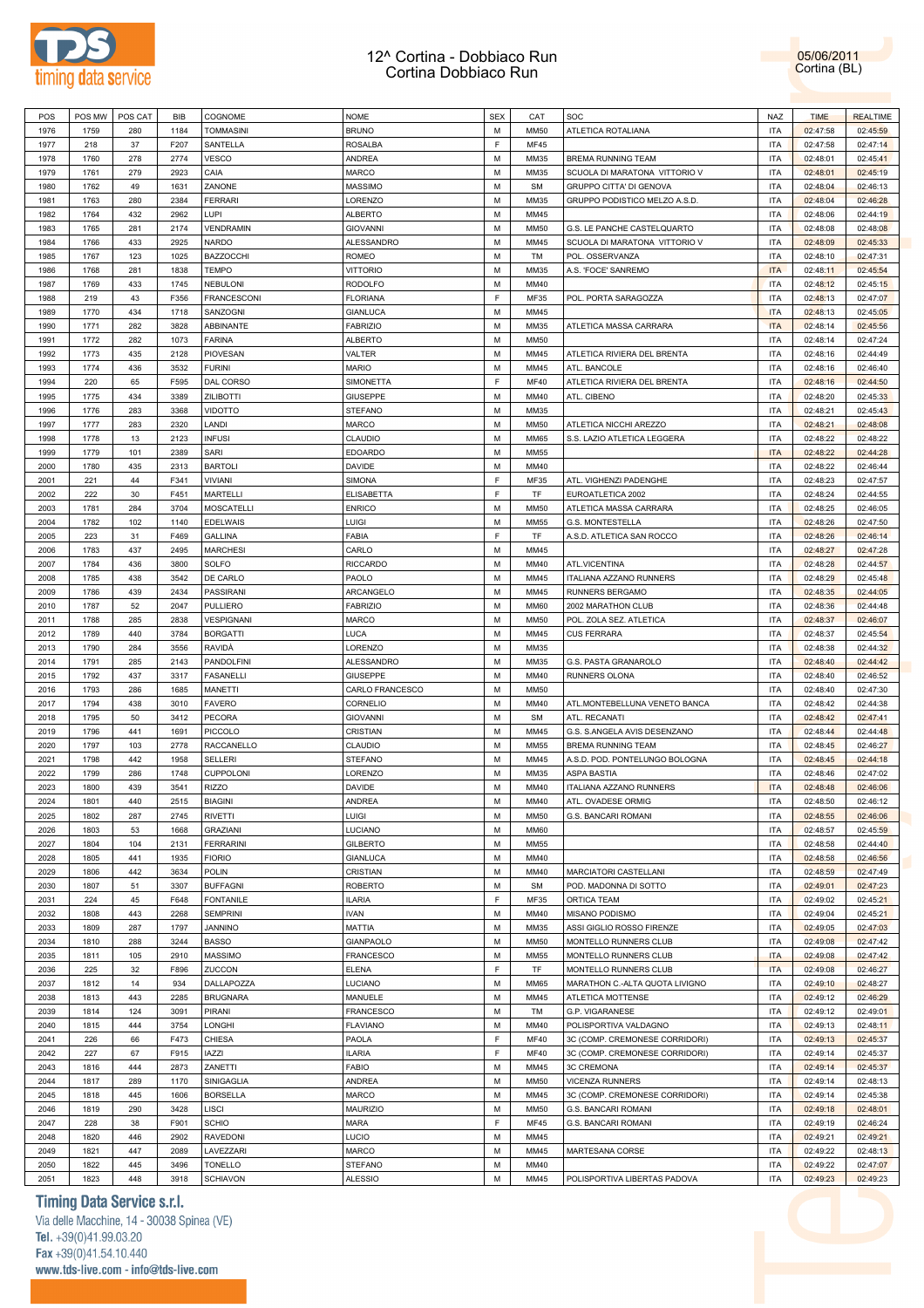



|              |              |                |              |                           |                                  | M      |              |                                                             |                   |                      |                      |  |
|--------------|--------------|----------------|--------------|---------------------------|----------------------------------|--------|--------------|-------------------------------------------------------------|-------------------|----------------------|----------------------|--|
| 2052         | 1824         | 449            | 3657         | <b>KIESSWETTER</b>        | ALEXANDER                        |        | MM45         |                                                             | ITA               | 02:49:24             | 02:46:25             |  |
| 2053         | 1825         | 450            | 3036         | <b>PARIS</b>              | MARCO                            | M      | MM45         | ATL. VILLONGO                                               | ITA               | 02:49:24             | 02:47:00             |  |
| 2054         | 1826         | 451            | 3773         | PERSIANI                  | ALESSANDRO                       | M      | MM45         | POL. GILDA DEGLI INSEGNANTI                                 | <b>ITA</b>        | 02:49:24             | 02:46:59             |  |
| 2055         | 1827         | 54             | 2198         | <b>ROSINI</b>             | LUCIANO                          | M      | <b>MM60</b>  |                                                             | ITA               | 02:49:25             | 02:45:25             |  |
|              |              |                |              |                           |                                  |        |              |                                                             |                   |                      |                      |  |
| 2056         | 1828         | 446            | 819          | PASETTO                   | <b>ITALO</b>                     | M      | MM40         | G. S. D. MOMBOCAR                                           | ITA               | 02:49:25             | 02:48:49             |  |
| 2057         | 1829         | 452            | 3424         | <b>GRIMELLINI</b>         | <b>ALBERTO</b>                   | M      | MM45         |                                                             | <b>ITA</b>        | 02:49:26             | 02:46:51             |  |
| 2058         | 1830         | 453            | 3155         | <b>TISSINO</b>            | <b>STEFANO</b>                   | M      | MM45         |                                                             | <b>ITA</b>        | 02:49:26             | 02:46:57             |  |
|              |              |                |              |                           |                                  |        |              |                                                             |                   |                      |                      |  |
| 2059         | 229          | 68             | F598         | COZZA                     | <b>ADELINA</b>                   | E      | <b>MF40</b>  |                                                             | <b>ITA</b>        | 02:49:26             | 02:47:35             |  |
| 2060         | 1831         | 55             | 2136         | CORAS                     | <b>MAURIZIO</b>                  | M      | <b>MM60</b>  |                                                             | ITA               | 02:49:26             | 02:49:26             |  |
| 2061         | 1832         | 106            | 3786         | <b>BALLOTTA</b>           | <b>UMBERTO</b>                   | M      | <b>MM55</b>  | MARCIATORI CASTELLANI                                       | <b>ITA</b>        | 02:49:28             | 02:48:42             |  |
|              |              |                |              |                           |                                  |        |              |                                                             |                   |                      |                      |  |
| 2062         | 1833         | 107            | 3825         | <b>GAIANI</b>             | <b>SERGIO</b>                    | M      | <b>MM55</b>  | <b>RUNNER VARESE</b>                                        | <b>ITA</b>        | 02:49:30             | 02:45:51             |  |
| 2063         | 1834         | 56             | 3731         | <b>GUARDINI</b>           | VALTER                           | M      | <b>MM60</b>  |                                                             | ITA               | 02:49:30             | 02:48:12             |  |
| 2064         | 1835         | 447            | 1903         | <b>TAVAZZA</b>            | ANDREA                           | M      | MM40         | ASD LA PRIMULA BIANCA                                       | ITA               | 02:49:32             | 02:46:20             |  |
|              |              |                |              |                           |                                  |        |              |                                                             |                   |                      |                      |  |
| 2065         | 1836         | 454            | 3641         | <b>MARCHINA</b>           | ANGELO                           | M      | MM45         | ATL. LIB. CASTEGNATO                                        | <b>ITA</b>        | 02:49:32             | 02:45:33             |  |
| 2066         | 1837         | 291            | 2452         | CACEFFO                   | <b>RENZO</b>                     | M      | MM50         |                                                             | <b>ITA</b>        | 02:49:33             | 02:47:45             |  |
| 2067         | 1838         | 292            | 2463         | <b>RIGHINI</b>            | PIETRO                           | M      | MM50         |                                                             | <b>ITA</b>        | 02:49:33             | 02:47:01             |  |
| 2068         | 1839         | 293            | 2576         | <b>BRAGANTINI</b>         | PAOLO                            | M      | MM50         | LATIN MARATHON LOVERS A.S.D.                                | ITA               |                      | 02:47:45             |  |
|              |              |                |              |                           |                                  |        |              |                                                             |                   | 02:49:33             |                      |  |
| 2069         | 1840         | 125            | 3615         | <b>BARBIERI</b>           | <b>FABIO</b>                     | M      | TM           |                                                             | ITA               | 02:49:34             | 02:45:54             |  |
| 2070         | 1841         | 108            | 3188         | ZUECCO                    | <b>STEFANO</b>                   | M      | MM55         |                                                             | <b>ITA</b>        | 02:49:35             | 02:48:12             |  |
| 2071         | 1842         | 288            | 870          | <b>RUBIN</b>              | <b>EDDI</b>                      | M      | MM35         |                                                             | <b>ITA</b>        | 02:49:36             | 02:44:58             |  |
|              |              |                |              |                           |                                  |        |              |                                                             |                   |                      |                      |  |
| 2072         | 1843         | 52             | 3257         | QUAGLIANI                 | LUCA                             | M      | <b>SM</b>    | G.P. VALMISA                                                | ITA               | 02:49:36             | 02:47:41             |  |
| 2073         | 1844         | 126            | 2212         | ZANARDO                   | <b>GIANLUIGI</b>                 | M      | TM           | A.S.D. PAVANELLO                                            | <b>ITA</b>        | 02:49:37             | 02:48:01             |  |
| 2074         | 1845         | 294            | 3561         | CODOGNI                   | FRANCO                           | M      | <b>MM50</b>  | A.S.D. S.S. LIMONESE                                        | ITA               | 02:49:38             | 02:48:21             |  |
|              |              |                |              |                           |                                  |        |              |                                                             |                   |                      |                      |  |
| 2075         | 1846         | 127            | 3758         | PIRIONI                   | MATTEO                           | M      | TM           | PODISMO BUTTRIO                                             | <b>ITA</b>        | 02:49:38             | 02:47:41             |  |
| 2076         | 1847         | 455            | 2903         | ANTONIAZZI                | <b>EROS</b>                      | M      | MM45         |                                                             | ITA               | 02:49:41             | 02:48:23             |  |
| 2077         | 1848         | 456            | 2869         | SGUOTTI                   | DARIS LUCA                       | M      | MM45         |                                                             | ITA               | 02:49:43             | 02:45:24             |  |
|              |              |                |              |                           |                                  |        |              |                                                             |                   |                      |                      |  |
| 2078         | 1849         | 128            | 2172         | <b>FUZZI</b>              | ANDREA                           | M      | TM           | MISANO PODISMO                                              | ITA               | 02:49:44             | 02:46:01             |  |
| 2079         | 1850         | 457            | 2380         | <b>FERRARIO</b>           | <b>SERGIO</b>                    | M      | MM45         | GRUPPO PODISTICO MELZO A.S.D.                               | <b>ITA</b>        | 02:49:44             | 02:48:07             |  |
| 2080         | 1851         | 289            | 2152         | <b>BISCIONI</b>           | PAOLO                            | M      | MM35         | G.P. ENDAS CESENA                                           | ITA               | 02:49:44             | 02:45:55             |  |
|              |              |                |              |                           |                                  |        |              |                                                             |                   |                      |                      |  |
| 2081         | 1852         | 295            | 3911         | <b>MARTIN</b>             | <b>BENIAMINO</b>                 | M      | MM50         |                                                             | ITA               | 02:49:45             | 02:46:25             |  |
| 2082         | 1853         | 129            | 2741         | <b>GRIMALDI</b>           | <b>GABRIELE</b>                  | M      | TM           | G.S. BANCARI ROMANI                                         | <b>ITA</b>        | 02:49:46             | 02:46:32             |  |
| 2083         | 1854         | 130            | 1795         | <b>GABANA</b>             | DANIELE                          | M      | TM           |                                                             | ITA               | 02:49:47             | 02:47:13             |  |
|              |              |                |              |                           |                                  |        |              |                                                             |                   |                      |                      |  |
| 2084         | 230          | 69             | F783         | GOBBO                     | DANIELA                          | F      | <b>MF40</b>  |                                                             | ITA               | 02:49:48             | 02:46:43             |  |
| 2085         | 231          | 18             | F245         | PERETTI                   | DONATELLA                        | E      | <b>MF50</b>  | G.P.V. TAGICAR VILLAFRANCA VR                               | <b>ITA</b>        | 02:49:48             | 02:49:29             |  |
| 2086         | 1855         | 131            | 3501         | <b>KAMMERER</b>           | WERNER                           | M      | TM           | A.S.V NIEDERDORF                                            | ITA               | 02:49:48             | 02:46:13             |  |
| 2087         | 1856         | 109            | 1139         |                           | <b>ANTONIO</b>                   | M      | MM55         |                                                             | ITA               | 02:49:52             |                      |  |
|              |              |                |              | PASINETTI                 |                                  |        |              | ATL. CASAZZA                                                |                   |                      | 02:45:33             |  |
| 2088         | 232          | 39             | F879         | <b>MAURI</b>              | <b>ELEONORA</b>                  | F      | MF45         | S.S. RUNNERS LOANO                                          | ITA               | 02:49:53             | 02:46:30             |  |
| 2089         | 1857         | 296            | 1835         | <b>STROCCHI</b>           | <b>ENRICO</b>                    | M      | MM50         | EDERA ATL. FORLI                                            | <b>ITA</b>        | 02:49:54             | 02:48:02             |  |
|              |              |                |              |                           |                                  |        |              |                                                             |                   |                      |                      |  |
|              |              |                |              |                           |                                  |        |              |                                                             |                   |                      |                      |  |
| 2090         | 1858         | 297            | 2301         | <b>NERI</b>               | <b>GABRIELE</b>                  | M      | MM50         | A.D.P. AVIS CASALECCHIO                                     | ITA               | 02:49:54             | 02:46:09             |  |
| 2091         | 1859         | 448            | 3796         | DEZI                      | <b>GIUSEPPE</b>                  | M      | MM40         | G.P. AMATORI PORTO RECANATI                                 | ITA               | 02:49:56             | 02:48:58             |  |
| 2092         | 1860         | 290            | 2786         | <b>BOCA</b>               | RAZVAN                           | M      | MM35         | POL.BIANCAZZURRA PETTINELLI                                 | ITA               | 02:49:57             | 02:46:10             |  |
|              |              |                |              |                           |                                  |        |              |                                                             |                   |                      |                      |  |
| 2093         | 233          | 46             | F420         | <b>BOLZAN</b>             | LISA                             | E      | MF35         | BOBADILLA SOC.SPORT.DIL. S.R.L                              | ITA               | 02:49:59             | 02:48:00             |  |
| 2094         | 1861         | 291            | 2569         | PASTRELLO                 | CRISTIANO                        | M      | MM35         | ASD PERCORRERE IL SILE                                      | ITA               | 02:49:59             | 02:48:51             |  |
| 2095         | 1862         | 449            | 3230         | <b>BUSETTO</b>            | MARCO                            | M      | MM40         | <b>VENICEMARATHON CLUB</b>                                  | <b>ITA</b>        | 02:50:00             | 02:46:18             |  |
|              |              |                |              |                           |                                  |        |              |                                                             |                   |                      |                      |  |
| 2096         | 1863         | 292            | 2322         | ZUCCHIATTI                | <b>UGO</b>                       | M      | MM35         | NIU' TEAM                                                   | ITA               | 02:50:00             | 02:48:15             |  |
| 2097         | 1864         | 450            | 3575         | <b>BALDAZZI</b>           | <b>FILIPPO</b>                   | M      | MM40         |                                                             | <b>ITA</b>        | 02:50:01             | 02:48:13             |  |
| 2098         | 1865         | 458            | 2956         | <b>SCOCCIA</b>            | CARLO                            | M      | MM45         | ATL.BASSANO RUNNING STORE                                   | <b>ITA</b>        | 02:50:01             | 02:47:13             |  |
| 2099         | 1866         | $\overline{4}$ | 3906         | <b>TOFFANIN</b>           |                                  | M      |              |                                                             | <b>ITA</b>        | 02:50:01             |                      |  |
|              |              |                |              |                           | DAMIANO                          |        |              |                                                             |                   |                      | 02:47:13             |  |
| 2100         | 1867         | 451            | 3206         | <b>BARBATO</b>            | MATTEO                           | M      | MM40         |                                                             | <b>ITA</b>        | 02:50:03             | 02:49:14             |  |
| 2101         | 1868         | 459            | 2957         | <b>DE GIUDICI</b>         | <b>CLAUDIO</b>                   | M      | MM45         | <b>PIANI DI VAS</b>                                         | <b>ITA</b>        | 02:50:04             | 02:46:47             |  |
| 2102         | 234          | 47             | F826         | <b>GENNARIO</b>           | FRANCESCA                        | F      | MF35         | LA MICHETTA                                                 | ITA               | 02:50:04             | 02:46:11             |  |
|              |              |                |              |                           |                                  |        |              |                                                             |                   |                      |                      |  |
| 2103         | 1869         | 293            | 1936         | <b>OLIVIERI</b>           | <b>MARIANO</b>                   | M      | MM35         |                                                             | ITA               | 02:50:06             | 02:48:00             |  |
| 2104         | 1870         | 298            | 3069         | <b>CENSORI</b>            | ALESSANDRO                       | M      | <b>MM50</b>  | G.S. DIL. VALDALPONE DE MEGNI                               | ITA               | 02:50:06             | 02:47:14             |  |
| 2105         | 1871         | 57             | 867          | SARTORI                   | GIANCARLO                        | M      | <b>MM60</b>  | G.M. SPORTING CLUB MONDADORI                                | ITA               | 02:50:08             | 02:49:42             |  |
| 2106         | 1872         | 299            | 3790         | <b>BERTI</b>              | <b>FABRIZIO</b>                  | M      | MM50         | ATLETICA ROTALIANA                                          | ITA               | 02:50:09             | 02:49:37             |  |
|              |              |                |              |                           |                                  |        |              |                                                             |                   |                      |                      |  |
| 2107         | 235          | 40             | F362         | <b>GIOVANELLI</b>         | DANIELA                          | F      | <b>MF45</b>  |                                                             | <b>ITA</b>        | 02:50:09             | 02:47:12             |  |
| 2108         | 1873         | 15             | 2184         | LANZA                     | <b>ANTONIO</b>                   | M      | <b>MM65</b>  | G.S.A. VENEZIA                                              | ITA               | 02:50:11             | 02:49:11             |  |
| 2109         | 1874         | 300            | 3431         | PERER                     | MARCO                            | M      | <b>MM50</b>  |                                                             | ITA               | 02:50:11             | 02:48:24             |  |
|              |              |                |              |                           |                                  |        |              |                                                             |                   |                      |                      |  |
| 2110         | 1875         | 460            | 2064         | GALLO                     | RAFFAELE                         | M      | MM45         | A.S.D. POD. PONTELUNGO BOLOGNA                              | ITA               | 02:50:19             | 02:46:57             |  |
| 2111         | 236          | 70             | F988         | <b>VISENTIN</b>           | <b>FRANESCA</b>                  | F      | <b>MF40</b>  | MARCIATORI CASTELLANI                                       | <b>ITA</b>        | 02:50:19             | 02:48:58             |  |
| 2112         | 1876         | 294            | 3538         | <b>GIACON</b>             | MARCO                            | M      | MM35         | MARCIATORI CASTELLANI                                       | <b>ITA</b>        | 02:50:19             | 02:48:58             |  |
|              |              |                |              |                           |                                  |        |              |                                                             |                   |                      |                      |  |
| 2113         | 237          | 33             | F911         | <b>FURLAN</b>             | <b>JESSICA</b>                   | F      | TF           | A.S.D. ATLETICA SAN ROCCO                                   | ITA               | 02:50:19             | 02:48:08             |  |
| 2114         | 1877         | 452            | 3650         | <b>MANTOVANI</b>          | PAOLO                            | M      | MM40         |                                                             | ITA               | 02:50:19             | 02:47:43             |  |
| 2115         | 238          | 48             | F683         | <b>CORSINI</b>            | CHIARA                           | F      | MF35         | <b>EQUIPE RUNNING</b>                                       | ITA               | 02:50:20             | 02:47:41             |  |
| 2116         | 1878         | 132            | 3827         | OSS PEGORAR               | MAURO                            | M      | TM           |                                                             | ITA               | 02:50:24             | 02:46:26             |  |
|              |              |                |              |                           |                                  |        |              |                                                             |                   |                      |                      |  |
| 2117         | 1879         | 16             | 2832         | <b>BRUGNERA</b>           | <b>GUERRINO</b>                  | M      | <b>MM65</b>  | AMICI DI LUTRANO A.S. DILETTANTISTICA                       | ITA               | 02:50:24             | 02:48:35             |  |
| 2118         | 1880         | 58             | 1818         | <b>POSCA</b>              | SALVATORE                        | M      | <b>MM60</b>  | MARIO TOSI TARVISIO                                         | ITA               | 02:50:25             | 02:48:18             |  |
| 2119         | 1881         | 461            | 3107         | PIETROPAOLO               | VINCENZO                         | M      | MM45         | PODISMO BUTTRIO                                             | ITA               | 02:50:25             | 02:47:36             |  |
|              |              |                |              |                           |                                  |        |              |                                                             |                   |                      |                      |  |
| 2120         | 1882         | 462            | 3254         | <b>VIARENGO</b>           | <b>GIOVANNI</b>                  | M      | MM45         |                                                             | ITA               | 02:50:26             | 02:46:42             |  |
| 2121         | 1883         | 463            | 2991         | <b>BOZZOLAN</b>           | <b>GABRIELE MICHELE</b>          | M      | MM45         | ASSINDUSTRIA SPORT PADOVA                                   | ITA               | 02:50:27             | 02:49:28             |  |
| 2122         | 1884         | 453            | 1578         | <b>TOSATO</b>             | CLAUDIO                          | M      | MM40         |                                                             | ITA               |                      |                      |  |
|              |              |                |              |                           |                                  |        |              |                                                             |                   | 02:50:29             | 02:46:56             |  |
| 2123         | 239          | 49             | F945         | PASOLINI                  | CLAUDIA                          | F      | MF35         | GAZZETTA RUNNERS CLUB                                       | ITA               | 02:50:30             | 02:48:12             |  |
| 2124         | 1885         | 301            | 3127         | <b>BOSCHELLO</b>          | <b>ADRIANO</b>                   | M      | <b>MM50</b>  |                                                             | ITA               | 02:50:32             | 02:48:30             |  |
| 2125         | 1886         | 110            | 3210         | CAPEZZONE                 | ANTONIO ERALDO                   | M      | MM55         | G.P.A. SAN MARINO                                           | <b>SMR</b>        | 02:50:33             | 02:48:28             |  |
|              |              |                |              |                           |                                  |        |              |                                                             |                   |                      |                      |  |
| 2126<br>2127 | 1887<br>1888 | 302<br>454     | 2042<br>3055 | <b>REATO</b><br>CAZZOLATO | <b>GIAMPIETRO</b><br><b>IVAN</b> | M<br>M | MM50<br>MM40 | GS.TORTELLINI VOLTAN MARTELLAG<br>A.S.D. PERCORRERE IL SILE | ITA<br><b>ITA</b> | 02:50:34<br>02:50:37 | 02:47:24<br>02:48:27 |  |

### **Timing Data Service s.r.l.**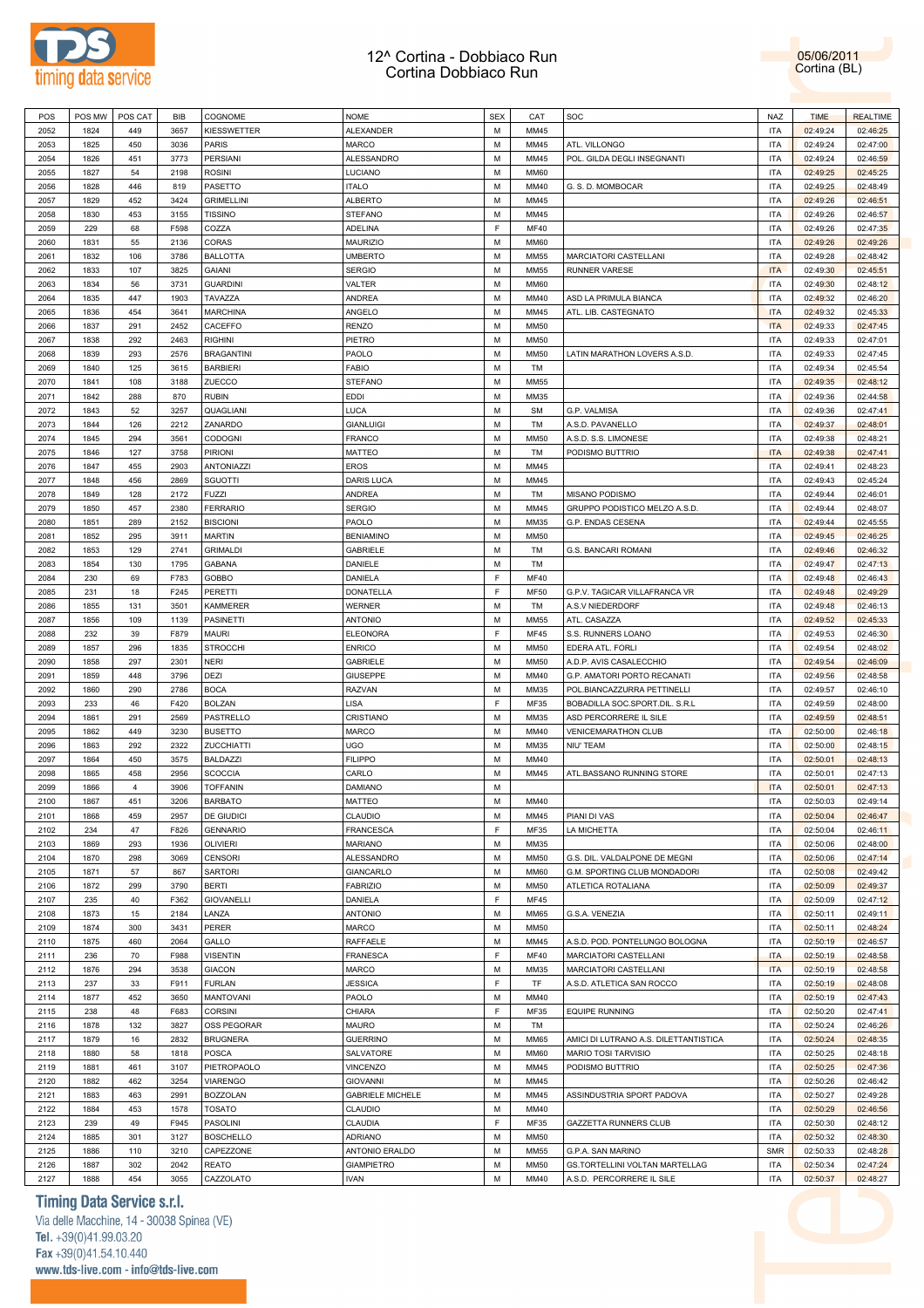

05/06/2011 Cortina (BL)

| POS  | POS MW | POS CAT | <b>BIB</b> | COGNOME            | <b>NOME</b>         | <b>SEX</b>  | CAT         | SOC                                | NAZ        | <b>TIME</b> | <b>REALTIME</b> |
|------|--------|---------|------------|--------------------|---------------------|-------------|-------------|------------------------------------|------------|-------------|-----------------|
| 2128 | 1889   | 111     | 1614       | CASTOLDI           | PASQUALINO          | M           | <b>MM55</b> | <b>ATLETICA INTESA</b>             | <b>ITA</b> | 02:50:37    | 02:48:05        |
| 2129 | 240    | 71      | F821       | ZOIA               | <b>BARBARA</b>      | E           | <b>MF40</b> | SCUOLA DI MARATONA VITTORIO VENETO | <b>ITA</b> | 02:50:39    | 02:48:08        |
| 2130 | 1890   | 464     | 3788       | <b>SIRONI</b>      | <b>PIERGIORGIO</b>  | M           | MM45        |                                    | <b>ITA</b> | 02:50:41    | 02:47:26        |
| 2131 | 1891   | 112     | 1943       | <b>BECCARINI</b>   | <b>ROBERTO</b>      | M           | <b>MM55</b> |                                    | <b>ITA</b> | 02:50:42    | 02:48:19        |
| 2132 | 1892   | 133     | 3568       | STEFANUTO          | <b>DIEGO</b>        | M           | TM          | ASDI AZZANO RUNNERS                | <b>ITA</b> | 02:50:42    | 02:48:00        |
| 2133 | 1893   | 303     | 3554       | <b>SCARIOT</b>     | CLAUDIO             | M           | <b>MM50</b> | ASS.GIRO DELLE MURA CITTA"FEL      | <b>ITA</b> |             | 02:49:11        |
|      |        |         |            |                    |                     | E           |             |                                    |            | 02:50:43    |                 |
| 2134 | 241    | 50      | F661       | MARTIMBIANCO       | <b>FLAVIA</b>       |             | MF35        | ATL.AVIS AIDO VOLPAGO              | <b>ITA</b> | 02:50:45    | 02:48:43        |
| 2135 | 1894   | 295     | 3934       | SALVADORI          | <b>DIEGO</b>        | M           | MM35        |                                    | <b>ITA</b> | 02:50:47    | 02:49:21        |
| 2136 | 242    | 34      | F973       | <b>BONASSI</b>     | <b>MARIA ENRICA</b> | E           | TF          | ATL. LA TORRE                      | <b>ITA</b> | 02:50:48    | 02:47:38        |
| 2137 | 1895   | 59      | 2592       | PICOZZI            | <b>ALBERTO</b>      | M           | <b>MM60</b> | ATL. C.S.C. CORSICO                | <b>ITA</b> | 02:50:48    | 02:48:35        |
| 2138 | 1896   | 304     | 3879       | <b>TROIAN</b>      | CLAUDIO             | M           | <b>MM50</b> | MARATONINA UDINESE                 | <b>ITA</b> | 02:50:49    | 02:46:47        |
| 2139 | 1897   | 113     | 3282       | <b>VESPERINI</b>   | LUIGI               | M           | <b>MM55</b> | ATL. AVIS S.BENEDETTO DEL TR.      | <b>ITA</b> | 02:50:49    | 02:49:13        |
| 2140 | 243    | 41      | F236       | <b>BOTTEON</b>     | <b>VITTORIA</b>     | E           | <b>MF45</b> | SCUOLA DI MARATONA VITTORIO V      | <b>ITA</b> | 02:50:50    | 02:50:24        |
| 2141 | 1898   | 296     | 3695       | VANNI              | <b>GIANLUCA</b>     | M           | MM35        | ATLETICA MONTE PISANI              | <b>ITA</b> | 02:50:53    | 02:47:54        |
| 2142 | 1899   | 455     | 3699       | ZANCHI             | <b>EVALDO</b>       | M           | MM40        | ASD ATLETICA MONTI PISANI          | <b>ITA</b> | 02:50:53    | 02:47:54        |
| 2143 | 1900   | 297     | 3820       | <b>LEONARDUZZI</b> | <b>NICOLA</b>       | M           | MM35        | NIU' TEAM                          | <b>ITA</b> | 02:50:54    | 02:46:53        |
| 2144 | 1901   | 456     | 2990       | <b>DALFOVO</b>     | <b>GABRIELE</b>     | M           | MM40        | ATLETICA ROTALIANA                 | <b>ITA</b> | 02:50:57    | 02:48:59        |
| 2145 | 1902   | 305     | 1971       | SANTIN             | <b>ENRICO</b>       | M           | <b>MM50</b> | ATL. O.S.G. GUANZATE               | <b>ITA</b> | 02:50:58    | 02:50:12        |
| 2146 | 1903   | 306     | 1896       | TREGATTINI         | LIVIO ERNESTO       | M           | <b>MM50</b> | MARATHON CREMONA                   | <b>ITA</b> | 02:50:59    | 02:47:33        |
| 2147 | 244    | 42      | F663       | LAMBERTI           | <b>ANTONELLA</b>    | E           | <b>MF45</b> | ATLETICA VALPELLICE                | <b>ITA</b> |             | 02:47:10        |
|      |        |         |            |                    |                     |             |             |                                    |            | 02:50:59    |                 |
| 2148 | 1904   | 114     | 2750       | SALI               | CLAUDIO             | M           | <b>MM55</b> | G.S. ZELOFORAMAGNO                 | <b>ITA</b> | 02:51:00    | 02:51:00        |
| 2149 | 1905   | 465     | 2367       | CASTRO             | SALVATORE           | M           | MM45        | ORTICA TEAM                        | <b>ITA</b> | 02:51:00    | 02:48:24        |
| 2150 | 245    | 72      | F550       | LAZZARI            | CRISTIANA           | E           | <b>MF40</b> | <b>ITALIANA AZZANO RUNNERS</b>     | <b>ITA</b> | 02:51:00    | 02:49:51        |
| 2151 | 246    | 51      | F409       | <b>MORONI</b>      | <b>MARINA</b>       | E           | MF35        | S.E.V. VALMADRERA                  | <b>ITA</b> | 02:51:00    | 02:46:39        |
| 2152 | 1906   | 457     | 2342       | <b>DICORATO</b>    | WALTER              | M           | MM40        | GAZZETTA RUNNERS CLUB              | <b>ITA</b> | 02:51:01    | 02:49:25        |
| 2153 | 1907   | 458     | 3413       | POTENTE            | MAURO               | M           | MM40        | ATL.BIOTEKNA MARCON                | <b>ITA</b> | 02:51:02    | 02:49:37        |
| 2154 | 1908   | 459     | 3952       | CERAVOLO           | <b>ALESSANDRO</b>   | M           | MM40        | ATHLETIC CLUB 96 BOLZANO           | <b>ITA</b> | 02:51:03    | 02:48:17        |
| 2155 | 1909   | 460     | 3430       | <b>RIGONI</b>      | <b>NICOLA</b>       | M           | MM40        |                                    | <b>ITA</b> | 02:51:06    | 02:50:16        |
| 2156 | 1910   | 466     | 3456       | MAZZUCATO          | <b>FRANCESCO</b>    | M           | MM45        |                                    | <b>ITA</b> | 02:51:06    | 02:50:17        |
| 2157 | 1911   | 17      | 3865       | MORELLI            | ARMANDO             | M           | <b>MM65</b> |                                    | <b>ITA</b> | 02:51:09    | 02:50:08        |
| 2158 | 1912   | 467     | 2020       | <b>MANTELLINI</b>  | <b>FABIO</b>        | M           | MM45        | <b>ASD FRIENDS</b>                 | <b>ITA</b> | 02:51:09    | 02:49:56        |
| 2159 | 1913   | 298     | 3823       |                    |                     | M           | MM35        |                                    | <b>ITA</b> |             |                 |
|      |        |         |            | <b>BERTI</b>       | MASSIMILIANO        |             |             |                                    |            | 02:51:11    | 02:50:22        |
| 2160 | 1914   | 461     | 2818       | RODELLA            | <b>MARCO</b>        | M           | MM40        |                                    | <b>ITA</b> | 02:51:16    | 02:48:11        |
| 2161 | 247    | 43      | F865       | MATTANA            | ELENA               | E           | <b>MF45</b> | ATL.BASSANO RUNNING STORE          | <b>ITA</b> | 02:51:17    | 02:50:30        |
| 2162 | 248    | 73      | F417       | FERMO              | PAOLA               | $\mathsf F$ | <b>MF40</b> | ATLETICRALS2-TEATRO ALLA SCALA     | <b>ITA</b> | 02:51:17    | 02:49:53        |
| 2163 | 249    | 52      | F246       | VOLPATO            | ALESSANDRA          | F           | MF35        | MARCIATORI CASTELLANI              | <b>ITA</b> | 02:51:17    | 02:51:06        |
| 2164 | 1915   | 307     | 2408       | <b>BEDIN</b>       | <b>ANTONIO</b>      | M           | <b>MM50</b> | NEVEROCCIA RUNNING TEAM            | <b>ITA</b> | 02:51:17    | 02:47:36        |
| 2165 | 1916   | 299     | 3573       | CALESTANI          | LORENZO             | M           | MM35        |                                    | <b>ITA</b> | 02:51:18    | 02:48:58        |
| 2166 | 1917   | 462     | 2061       | <b>ALLEGRI</b>     | <b>FILIPPO</b>      | M           | MM40        | RAVENNA RUNNERS CLUB ASD           | <b>ITA</b> | 02:51:18    | 02:48:25        |
| 2167 | 250    | 74      | F493       | MORASSET           | PAOLA               | E           | <b>MF40</b> |                                    | <b>ITA</b> | 02:51:20    | 02:47:41        |
| 2168 | 1918   | 463     | 1962       | <b>DE ZAMBIASI</b> | MASSIMILIANO        | M           | MM40        |                                    | <b>ITA</b> | 02:51:21    | 02:47:06        |
| 2169 | 1919   | 115     | 745        | DELMENICO          | <b>GIOVANNI</b>     | M           | <b>MM55</b> | MAINETTI TEAM                      | <b>ITA</b> | 02:51:21    | 02:48:15        |
| 2170 | 1920   | 300     | 624        | TURCO              | <b>MATTIA</b>       | M           | MM35        | ATLETICA UDINESE MALIGNANI         | <b>ITA</b> | 02:51:21    | 02:50:51        |
| 2171 | 1921   | 301     | 1996       | <b>GUERRA</b>      | LORIS               | M           | MM35        | NIU' TEAM                          | <b>ITA</b> | 02:51:21    | 02:47:20        |
| 2172 | 251    | 44      | F698       | <b>FERRARI</b>     | ELENA               | E           | <b>MF45</b> | <b>G.P VILLASANTANTESE</b>         | <b>ITA</b> | 02:51:23    | 02:50:40        |
| 2173 | 1922   | 302     | 2479       |                    | <b>MIRKO</b>        | M           | MM35        | G.P. ROMANI BIONDANI               | <b>ITA</b> |             | 02:49:24        |
|      |        |         |            | MAGAGNOTTI         |                     |             |             |                                    |            | 02:51:24    |                 |
| 2174 | 1923   | 60      | 1757       | SANELLI            | CARLO               | M           | <b>MM60</b> |                                    | <b>ITA</b> | 02:51:24    | 02:48:13        |
| 2175 | 252    | 45      | F410       | TRIVELLATO         | <b>GIUSEPPINA</b>   | E           | <b>MF45</b> | DUE PONTI SRL                      | <b>ITA</b> | 02:51:25    | 02:50:22        |
| 2176 | 1924   | 308     | 3602       | <b>SANTONI</b>     | <b>MARCO</b>        | M           | <b>MM50</b> | ASD. ATLETICA CINGOLI              | <b>ITA</b> | 02:51:27    | 02:47:02        |
| 2177 | 1925   | 468     | 976        | ZAVARISE           | <b>MAURO</b>        | M           | MM45        | ATL.MONTEBELLUNA VENETO BANCA      | <b>ITA</b> | 02:51:28    | 02:50:49        |
| 2178 | 1926   | 469     | 3725       | <b>ACCORDINI</b>   | ANGELO              | M           | MM45        |                                    | <b>ITA</b> | 02:51:30    | 02:47:31        |
| 2179 | 253    | 19      | F266       | ANDERGASSEN        | <b>JOHANNA</b>      | $\mathsf F$ | <b>MF50</b> | AMATEUR-LAEUFERCLUB KALTERN        | <b>ITA</b> | 02:51:31    | 02:51:31        |
| 2180 | 1927   | 303     | 3779       | SOLIGO             | <b>ANTONIO</b>      | M           | MM35        |                                    | <b>ITA</b> | 02:51:31    | 02:50:02        |
| 2181 | 1928   | 470     | 1666       | SANGERMANI         | <b>ERNESTO</b>      | M           | MM45        | G.P. CODOGNO 82                    | <b>ITA</b> | 02:51:34    | 02:49:31        |
| 2182 | 1929   | 464     | 2127       | CABBIA             | DANIELE             | M           | MM40        | ATLETICA RIVIERA DEL BRENTA        | <b>ITA</b> | 02:51:34    | 02:47:18        |
| 2183 | 254    | 20      | F579       | MARZANI            | <b>ENRICA</b>       | $\mathsf F$ | <b>MF50</b> | G.P. AVIS PAVIA                    | <b>ITA</b> | 02:51:35    | 02:51:02        |
| 2184 | 1930   | 471     | 3749       | <b>OLIVA MEDIN</b> | <b>RICCARDO</b>     | M           | MM45        |                                    | <b>ITA</b> | 02:51:35    | 02:48:06        |
| 2185 | 1931   | 116     | 744        | <b>BORDONI</b>     | <b>BASILIO</b>      | M           | <b>MM55</b> | G.P. AVIS PAVIA                    | <b>ITA</b> | 02:51:35    | 02:51:03        |
| 2186 | 255    | 53      | F557       | <b>OLIVOTTO</b>    | LAURA               | $\mathsf F$ | <b>MF35</b> | G.S.QUANTIN - TRATT. I NOVEMB      | <b>ITA</b> | 02:51:36    | 02:50:47        |
|      |        | 472     |            |                    |                     | M           |             |                                    | <b>ITA</b> |             |                 |
| 2187 | 1932   |         | 1078       | <b>MURATORI</b>    | <b>MASSIMO</b>      |             | MM45        |                                    |            | 02:51:37    | 02:51:15        |
| 2188 | 1933   | 465     | 3816       | MAGGI              | LUCA                | M           | MM40        |                                    | <b>ITA</b> | 02:51:38    | 02:46:57        |
| 2189 | 1934   | 466     | 2388       | <b>MICHELINI</b>   | LUCA                | M           | MM40        |                                    | <b>ITA</b> | 02:51:38    | 02:47:43        |
| 2190 | 1935   | 473     | 3776       | MICHELANI          | <b>STEFANO</b>      | M           | MM45        | A.S.D. GRUPPO GENERALI TRIESTE     | <b>ITA</b> | 02:51:46    | 02:48:01        |
| 2191 | 256    | 75      | F241       | ZAMPARO            | <b>DORETTA</b>      | $\mathsf F$ | <b>MF40</b> | ATL.MONTEBELLUNA VENETO BANCA      | <b>ITA</b> | 02:51:46    | 02:51:17        |
| 2192 | 1936   | 304     | 3962       | <b>GUGLIOTTA</b>   | <b>IGNAZIO</b>      | M           | MM35        | A.ATL.DOLOMITI BELLUNO             | <b>ITA</b> | 02:51:47    | 02:50:15        |
| 2193 | 1937   | 474     | 2811       | <b>RONCO</b>       | <b>UBERTO</b>       | M           | MM45        |                                    | <b>ITA</b> | 02:51:48    | 02:49:02        |
| 2194 | 1938   | 309     | 2445       | <b>BURGER</b>      | <b>BERND</b>        | M           | <b>MM50</b> |                                    | GER        | 02:51:48    | 02:49:52        |
| 2195 | 1939   | 475     | 2387       | SALANI             | <b>LUCA</b>         | M           | MM45        |                                    | <b>ITA</b> | 02:51:51    | 02:47:56        |
| 2196 | 1940   | 305     | 1166       | PELIZZARI          | <b>GIORGIO</b>      | M           | MM35        | <b>VICENZA RUNNERS</b>             | <b>ITA</b> | 02:51:51    | 02:51:03        |
| 2197 | 1941   | 310     | 2668       | SCOTOLATI          | <b>GIUSTINO</b>     | M           | <b>MM50</b> | VERDE PISELLO GROUP MILANO         | <b>ITA</b> | 02:51:56    | 02:47:47        |
| 2198 | 1942   | 306     | 3153       | ALLEGRETTO         | <b>RINO</b>         | M           | MM35        |                                    | <b>ITA</b> | 02:51:56    | 02:49:26        |
|      |        |         |            |                    |                     |             |             |                                    |            |             |                 |
| 2199 | 1943   | 476     | 3508       | ZUCCOLO            | ANDREA              | M           | MM45        |                                    | <b>ITA</b> | 02:51:58    | 02:49:55        |
| 2200 | 1944   | 61      | 1001       | <b>BELLESINI</b>   | DANILO              | M           | <b>MM60</b> | G.P.V. TAGICAR VILLAFRANCA VR      | <b>ITA</b> | 02:52:00    | 02:51:42        |
| 2201 | 1945   | 467     | 3951       | <b>BERTANI</b>     | PAOLO               | M           | MM40        | ATLETICO REFUNDACION A.S.D.        | <b>ITA</b> | 02:52:02    | 02:51:00        |
| 2202 | 1946   | 477     | 2007       | RAIMONDI           | <b>RICCARDO</b>     | M           | MM45        |                                    | <b>ITA</b> | 02:52:03    | 02:50:48        |
| 2203 | 1947   | 468     | 3440       | DEFALCO            | <b>MARIANO</b>      | M           | MM40        | ATL. CELLATICA                     | <b>ITA</b> | 02:52:05    | 02:48:26        |

# **Timing Data Service s.r.l.**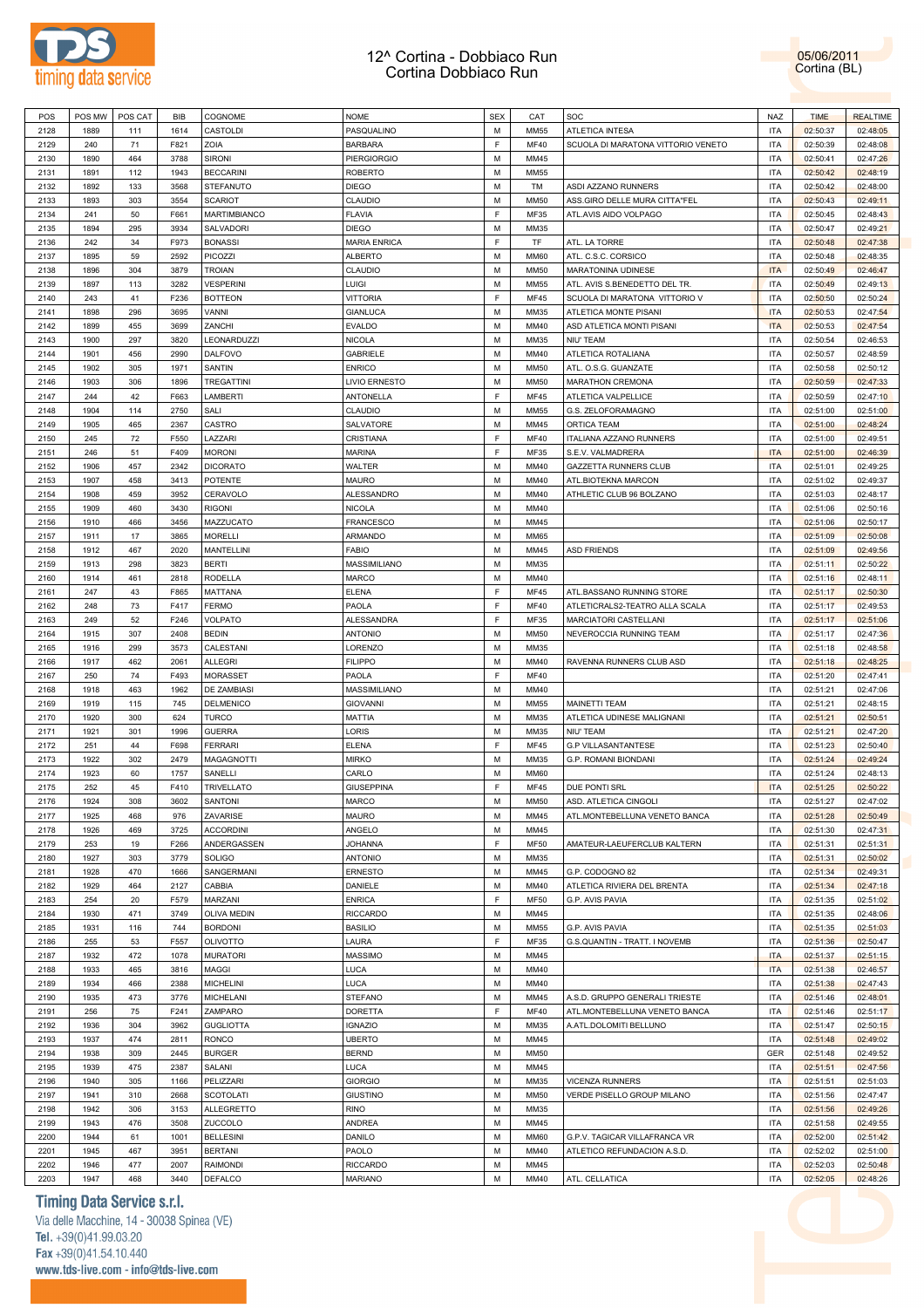



| POS  |      | POS MW POS CAT | BIB  | COGNOME            | <b>NOME</b>      | <b>SEX</b> | CAT         | SOC                            | <b>NAZ</b> | <b>TIME</b> | <b>REALTIME</b> |
|------|------|----------------|------|--------------------|------------------|------------|-------------|--------------------------------|------------|-------------|-----------------|
| 2204 | 257  | 54             | F366 | <b>BALSAMO</b>     | <b>ELISA</b>     | F          | MF35        | ATLETICA CAIRO                 | <b>ITA</b> | 02:52:05    | 02:48:45        |
| 2205 | 1948 | 117            | 3795 | VERGELLATO         | GIANCARLO        | M          | <b>MM55</b> | ATLETICA CAIRO                 | <b>ITA</b> | 02:52:05    | 02:48:45        |
|      |      |                |      |                    |                  | M          |             |                                |            |             |                 |
| 2206 | 1949 | 469            | 662  | <b>BRANDOLISIO</b> | PAOLO            |            | MM40        | BLADE RUNNERS MANIAGO          | <b>ITA</b> | 02:52:05    | 02:51:48        |
| 2207 | 1950 | 307            | 3619 | SANI               | ANDREA           | M          | MM35        | TRC - TRAVERSETOLO RUNNING C.  | <b>ITA</b> | 02:52:05    | 02:51:04        |
| 2208 | 1951 | 118            | 2073 | CAPANNOLO          | ROBERTO          | М          | <b>MM55</b> | G.S. BANCARI ROMANI            | <b>ITA</b> | 02:52:06    | 02:48:44        |
| 2209 | 1952 | 478            | 2519 | CONZI              | <b>FABIO</b>     | M          | MM45        | ATL. CINISELLO                 | <b>ITA</b> | 02:52:07    | 02:50:32        |
| 2210 | 1953 | 470            | 3587 | SCODELLARO         | MARCO            | М          | MM40        | ATL.AGORDINA OTTICA MOTTES     | <b>ITA</b> | 02:52:09    | 02:50:56        |
| 2211 | 1954 | 471            | 970  | CAPPELLO           | <b>GIOVANNI</b>  | M          | MM40        | G.S.ALPINI VICENZA             | <b>ITA</b> | 02:52:10    | 02:49:43        |
| 2212 | 1955 | 472            | 2980 | <b>NASSI</b>       | <b>RENZO</b>     | М          | MM40        |                                | <b>ITA</b> | 02:52:10    | 02:49:43        |
| 2213 | 258  | 46             | F657 | <b>GIUDICI</b>     | PAOLA            | F          | <b>MF45</b> |                                | <b>ITA</b> | 02:52:10    | 02:50:18        |
| 2214 | 1956 | 308            | 2665 | <b>BIASIOLO</b>    | LUCA             | М          | MM35        |                                | <b>ITA</b> | 02:52:11    | 02:48:42        |
| 2215 | 1957 | 473            | 2507 | CAGNIN             | <b>GIOVANNI</b>  | M          | MM40        |                                | <b>ITA</b> | 02:52:11    | 02:50:15        |
|      |      |                |      |                    |                  |            |             |                                |            |             |                 |
| 2216 | 1958 | 311            | 3711 | <b>SCORCELLI</b>   | <b>STEFANO</b>   | M          | <b>MM50</b> |                                | <b>ITA</b> | 02:52:11    | 02:50:29        |
| 2217 | 259  | 35             | F630 | <b>BIANCHI</b>     | LEA              | F          | TF          | POL. SALICETA SAN GIULIANO     | <b>ITA</b> | 02:52:12    | 02:49:42        |
| 2218 | 1959 | 309            | 1571 | LOCATELLI          | SIMONE           | M          | MM35        | PADILE R.M. GUIZZI             | <b>ITA</b> | 02:52:12    | 02:50:47        |
| 2219 | 1960 | 474            | 2401 | CANDIANI           | <b>STEFANO</b>   | M          | MM40        | ATL. CASONE NOCETO             | <b>ITA</b> | 02:52:13    | 02:50:07        |
| 2220 | 1961 | 479            | 2404 | VALENTI            | PAOLO            | M          | MM45        | ATL. CASONE NOCETO             | <b>ITA</b> | 02:52:14    | 02:50:07        |
| 2221 | 1962 | 312            | 3772 | DE DOMIZIO         | <b>BENEDETTO</b> | M          | <b>MM50</b> | A.S.D. POD. PONTELUNGO BOLOGNA | <b>ITA</b> | 02:52:16    | 02:49:45        |
| 2222 | 1963 | 313            | 2053 | CARBONE            | CIRO             | M          | <b>MM50</b> | ASD POD. LIPPO CALDERARA       | <b>ITA</b> | 02:52:18    | 02:49:32        |
| 2223 | 1964 | 314            | 3136 | SALUCCI            | CLAUDIO          | M          | <b>MM50</b> | G.S. AVIS AIDO URBINO          | <b>ITA</b> | 02:52:20    | 02:48:17        |
| 2224 | 1965 | 315            | 1849 | <b>BRUSATI</b>     | <b>MARINO</b>    | M          | <b>MM50</b> | G.P. CASALESE                  | <b>ITA</b> | 02:52:20    | 02:51:22        |
|      |      |                |      |                    |                  |            |             |                                |            |             |                 |
| 2225 | 1966 | 475            | 1760 | <b>JEROMELA</b>    | DAVOR            | M          | MM40        | PODISTICA FIAMMA TRIESTE       | <b>ITA</b> | 02:52:21    | 02:50:19        |
| 2226 | 1967 | 316            | 2684 | <b>BATTAGLINI</b>  | LORENZO          | М          | <b>MM50</b> |                                | <b>ITA</b> | 02:52:23    | 02:50:00        |
| 2227 | 1968 | 317            | 3382 | <b>ZECCHINON</b>   | CARLO            | М          | <b>MM50</b> | G. M. UDINESI UOEI             | <b>ITA</b> | 02:52:23    | 02:49:51        |
| 2228 | 260  | 36             | F936 | FERNANDEZ-POL      | JULIA            | F          | TF          |                                | <b>USA</b> | 02:52:23    | 02:49:42        |
| 2229 | 261  | 21             | F250 | CASALI             | <b>STEFANIA</b>  | F          | <b>MF50</b> |                                | <b>ITA</b> | 02:52:26    | 02:51:55        |
| 2230 | 1969 | 476            | 3108 | PIANI              | LUCA             | М          | MM40        | PODISMO BUTTRIO                | <b>ITA</b> | 02:52:26    | 02:48:50        |
| 2231 | 262  | 76             | F510 | <b>BRAIT</b>       | <b>DEANA</b>     | F          | <b>MF40</b> | RUNNERS PADOVA                 | <b>ITA</b> | 02:52:28    | 02:49:02        |
| 2232 | 1970 | 480            | 2784 | VACCHELLI          | LUCIANO          | М          | MM45        | <b>MARATHON CREMONA</b>        | <b>ITA</b> | 02:52:29    | 02:49:56        |
| 2233 | 1971 | 477            | 696  | LAZZAROTTO         | MAURO            | M          | MM40        |                                | <b>ITA</b> | 02:52:31    | 02:52:13        |
| 2234 |      |                |      | <b>FIORIO</b>      | LUIGI            | M          |             |                                | <b>ITA</b> | 02:52:32    | 02:50:28        |
|      | 1972 | 481            | 1951 |                    |                  |            | MM45        |                                |            |             |                 |
| 2235 | 1973 | 318            | 3072 | <b>FRANCHETTO</b>  | <b>ADONE</b>     | M          | <b>MM50</b> | G.S. DIL. VALDALPONE DE MEGNI  | <b>ITA</b> | 02:52:32    | 02:51:33        |
| 2236 | 1974 | 478            | 1912 | <b>MARCONI</b>     | PAOLO            | M          | MM40        | <b>EQUIPE RUNNING</b>          | <b>ITA</b> | 02:52:34    | 02:51:30        |
| 2237 | 1975 | 310            | 3088 | FABBRI             | MASSIMILIANO     | M          | MM35        | G.P. VIGARANESE                | <b>ITA</b> | 02:52:35    | 02:52:26        |
| 2238 | 1976 | 482            | 2526 | CASARINO           | ANDREA           | M          | MM45        | G.S. ZELOFORAMAGNO             | <b>ITA</b> | 02:52:35    | 02:49:26        |
| 2239 | 1977 | 479            | 1563 | <b>BUFFOLI</b>     | ENZO             | M          | MM40        | PADILE R.M. GUIZZI             | <b>ITA</b> | 02:52:36    | 02:51:11        |
| 2240 | 1978 | 480            | 2001 | PITTON             | <b>ROBERTO</b>   | M          | MM40        |                                | <b>ITA</b> | 02:52:37    | 02:49:35        |
| 2241 | 263  | 55             | F669 | <b>TOTARO</b>      | CARMEN           | F          | MF35        | RUNNING SARONNO                | <b>ITA</b> | 02:52:37    | 02:51:08        |
| 2242 | 1979 | 311            | 2972 | <b>MORET</b>       | <b>ALBERTO</b>   | М          | MM35        | MONTELLO RUNNERS CLUB          | <b>ITA</b> | 02:52:39    | 02:48:51        |
| 2243 | 1980 | 312            | 3661 | ZANGONI            | <b>ALBERTO</b>   | M          | MM35        |                                | <b>ITA</b> | 02:52:40    | 02:50:36        |
|      |      |                |      |                    |                  |            |             |                                |            |             |                 |
| 2244 | 1981 | 313            | 3305 | <b>BONADIO</b>     | RAFFAELE         | М          | MM35        |                                | <b>ITA</b> | 02:52:41    | 02:48:40        |
| 2245 | 264  | 77             | F904 | <b>RECH</b>        | MAURA            | F          | <b>MF40</b> | ASS.GIRO DELLE MURA CITTA"FEL  | <b>ITA</b> | 02:52:41    | 02:49:22        |
| 2246 | 1982 | 481            | 1642 | DEPEDRI            | MASSIMO          | М          | MM40        |                                | ITA        | 02:52:43    | 02:48:51        |
| 2247 | 1983 | 53             | 1884 | SPEROTTO           | <b>ADRIANO</b>   | M          | <b>SM</b>   | ATL.VICENTINA                  | <b>ITA</b> | 02:52:44    | 02:51:28        |
| 2248 | 1984 | 319            | 1882 | ROSSETTO           | CLAUDIO          | М          | <b>MM50</b> | ATL.VICENTINA                  | <b>ITA</b> | 02:52:44    | 02:51:29        |
| 2249 | 1985 | 314            | 3435 | PATRONCINO         | ANDREA           | М          | MM35        |                                | ITA        | 02:52:44    | 02:50:11        |
| 2250 | 265  | 56             | F395 | PRAMSTALLER        | MANUELA          | F          | MF35        | <b>ASV MACKI NACKI</b>         | <b>ITA</b> | 02:52:47    | 02:51:52        |
| 2251 | 1986 | 320            | 2600 | <b>BONETTI</b>     | <b>VITTORIO</b>  | М          | <b>MM50</b> | POL. PORTA SARAGOZZA           | <b>ITA</b> | 02:52:47    | 02:51:42        |
| 2252 | 1987 | 482            | 1922 | <b>FURIA</b>       | <b>ALBERTO</b>   | М          | MM40        |                                | <b>ITA</b> | 02:52:48    | 02:51:08        |
|      |      |                |      |                    |                  | F          |             |                                |            |             |                 |
| 2253 | 266  | 37             | F484 | <b>BEGGIO</b>      | <b>MARTINA</b>   |            | TF          |                                | <b>ITA</b> | 02:52:48    | 02:49:23        |
| 2254 | 267  | 78             | F646 | CASALI             | SIMONA           | F          | <b>MF40</b> | ORTICA TEAM                    | <b>ITA</b> | 02:52:48    | 02:50:41        |
| 2255 | 268  | 79             | F858 | MUJADZIC           | <b>ELVIRA</b>    | F          | <b>MF40</b> | UNIONE SPORTIVA MONTI PALLIDI  | <b>ITA</b> | 02:52:50    | 02:51:20        |
| 2256 | 1988 | 321            | 2661 | <b>FERNIANI</b>    | <b>ALBERTO</b>   | М          | <b>MM50</b> | MARATHON CREMONA               | <b>ITA</b> | 02:52:50    | 02:49:16        |
| 2257 | 1989 | 322            | 1739 | PEDRONI            | <b>MARIO</b>     | M          | <b>MM50</b> | MARATHON CREMONA               | <b>ITA</b> | 02:52:50    | 02:49:14        |
| 2258 | 1990 | 62             | 785  | <b>NALDI</b>       | <b>DORIANO</b>   | М          | <b>MM60</b> | POD. OZZANESE                  | <b>ITA</b> | 02:52:53    | 02:52:22        |
| 2259 | 1991 | 323            | 2478 | DAL BROLO          | <b>RENIERO</b>   | M          | <b>MM50</b> | A.S.D. RISORGIVE               | <b>ITA</b> | 02:52:55    | 02:51:51        |
| 2260 | 1992 | 483            | 3931 | CARLETTI           | SIMONE           | М          | MM40        |                                | <b>ITA</b> | 02:52:55    | 02:48:30        |
| 2261 | 269  | 6              | F649 | DI GIORGIO         | <b>GIOVANNA</b>  | F          | MF60        | DELTA SPEDIZIONI               | <b>ITA</b> | 02:52:57    | 02:49:55        |
| 2262 | 1993 | 315            | 2973 | <b>MILESI</b>      | ANGELO           | М          | MM35        | A.S.D. ATLETICA SARNICO        | <b>ITA</b> | 02:52:57    | 02:50:29        |
|      |      |                |      |                    |                  |            |             |                                |            |             |                 |
| 2263 | 270  | 57             | F805 | <b>BORTOLINI</b>   | <b>MONICA</b>    | F          | MF35        | ATLETICA VITTORIO VENETO       | <b>ITA</b> | 02:53:02    | 02:49:38        |
| 2264 | 1994 | 316            | 2787 | <b>STRINGARI</b>   | STEFANO          | М          | MM35        | <b>ICAB</b>                    | <b>ITA</b> | 02:53:03    | 02:49:48        |
| 2265 | 271  | 22             | F206 | <b>TRAININI</b>    | <b>OTTAVIA</b>   | F          | <b>MF50</b> | G.S. COOP SERVICE REZZATO      | <b>ITA</b> | 02:53:04    | 02:52:28        |
| 2266 | 1995 | 134            | 2698 | <b>BOGLIONI</b>    | <b>MARINO</b>    | М          | TM          | ATLETICA MARATHON ALMENNO S.S. | <b>ITA</b> | 02:53:06    | 02:51:49        |
| 2267 | 1996 | 324            | 3831 | DE SABBATA         | ALESSANDRO       | М          | <b>MM50</b> |                                | <b>ITA</b> | 02:53:08    | 02:51:15        |
| 2268 | 1997 | 484            | 3152 | ALLEGRETTO         | VALTER           | M          | MM40        |                                | <b>ITA</b> | 02:53:09    | 02:50:39        |
| 2269 | 1998 | 485            | 2583 | <b>FERRO</b>       | MAURIZIO         | M          | MM40        | ATLETICA EST TORINO            | <b>ITA</b> | 02:53:10    | 02:51:56        |
| 2270 | 1999 | 63             | 1675 | RAGATZU            | PIERPAOLO        | М          | <b>MM60</b> | AS SURVIVAL TRIATHLON          | <b>ITA</b> | 02:53:10    | 02:51:16        |
|      |      |                |      |                    |                  |            |             |                                |            |             |                 |
| 2271 | 2000 | 317            | 3411 | <b>BORTOLOTTI</b>  | <b>ALESSIO</b>   | M          | MM35        | <b>KM SPORT</b>                | <b>ITA</b> | 02:53:13    | 02:49:12        |
| 2272 | 272  | 47             | F258 | <b>DEON</b>        | NADIA            | F          | <b>MF45</b> | ASS.GIRO DELLE MURA CITTA"FEL  | <b>ITA</b> | 02:53:14    | 02:50:19        |
| 2273 | 2001 | 325            | 3281 | ALLEVI             | <b>ALBERTO</b>   | М          | <b>MM50</b> | ATL. AVIS S.BENEDETTO DEL TR.  | <b>ITA</b> | 02:53:15    | 02:51:38        |
| 2274 | 273  | 48             | F620 | <b>MICHIELETTO</b> | <b>MARICA</b>    | F          | <b>MF45</b> |                                | <b>ITA</b> | 02:53:24    | 02:51:11        |
| 2275 | 2002 | 326            | 2250 | <b>BIRAL</b>       | STEFANO          | М          | <b>MM50</b> |                                | <b>ITA</b> | 02:53:24    | 02:51:12        |
| 2276 | 274  | 80             | F413 | <b>BONACINA</b>    | MARCELLA         | F          | <b>MF40</b> | RUNNERS BERGAMO                | <b>ITA</b> | 02:53:25    | 02:48:55        |
| 2277 | 2003 | 486            | 742  | <b>MUCIN</b>       | MICHELE          | М          | MM40        | ATLETICA BUJA                  | <b>ITA</b> | 02:53:29    | 02:51:28        |
| 2278 | 2004 | 318            | 3185 | <b>COMUZZI</b>     | LUCA             | М          | MM35        | ATLETICA BUJA                  | <b>ITA</b> | 02:53:29    | 02:51:28        |
| 2279 | 2005 | 487            | 3775 | <b>VICENTINI</b>   | PAOLO            | М          | MM40        |                                | ITA        | 02:53:32    | 02:50:30        |
|      |      |                |      |                    |                  |            |             |                                |            |             |                 |

### **Timing Data Service s.r.l.**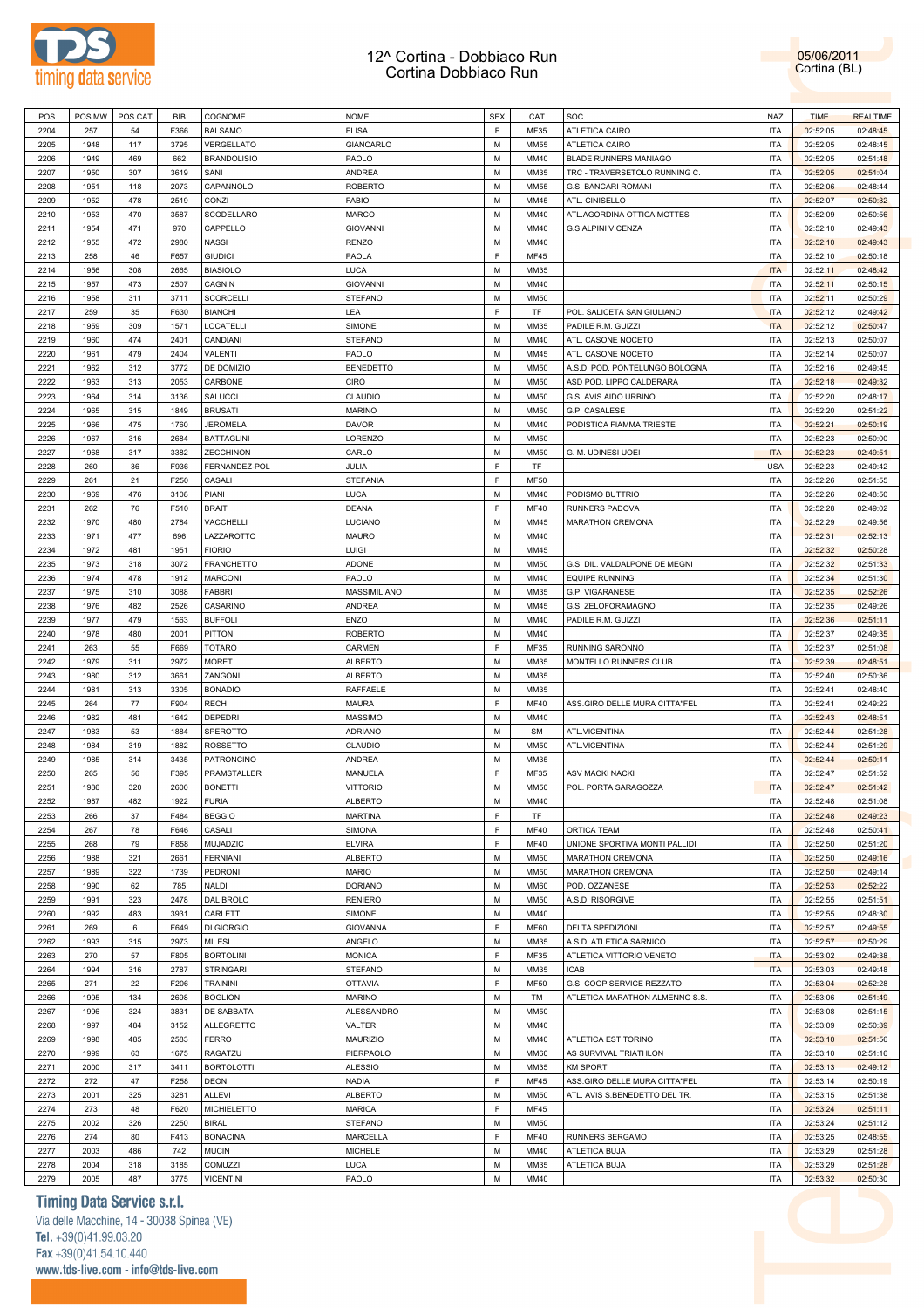

05/06/2011 Cortina (BL)

| POS  | POS MW      | POS CAT   | BIB  | COGNOME           | <b>NOME</b>                   | <b>SEX</b> | CAT         | <b>SOC</b>                           | NAZ        | <b>TIME</b>          | <b>REALTIME</b>      |  |
|------|-------------|-----------|------|-------------------|-------------------------------|------------|-------------|--------------------------------------|------------|----------------------|----------------------|--|
| 2280 | 2006        | 327       | 1594 | VIOTTO            | <b>IVAN</b>                   | М          | <b>MM50</b> |                                      | <b>ITA</b> | 02:53:32             | 02:51:37             |  |
|      |             |           |      |                   |                               |            |             |                                      |            |                      |                      |  |
| 2281 | 2007        | 483       | 2133 | DE SIMONE         | <b>MAURIZIO</b>               | M          | MM45        | <b>GRUPPO MARCIATORI BARGA</b>       | <b>ITA</b> | 02:53:32             | 02:50:29             |  |
| 2282 | 2008        | 484       | 1809 | <b>BATTISTINI</b> | <b>GUIDO</b>                  | M          | MM45        |                                      | <b>ITA</b> | 02:53:35             | 02:50:25             |  |
| 2283 | 2009        | 488       | 3039 | <b>BOTTURA</b>    | CRISTIANO                     | M          | MM40        | A.S.D. PERCORRERE IL SILE            | <b>ITA</b> | 02:53:35             | 02:50:09             |  |
| 2284 | 2010        | 485       | 1807 |                   |                               | M          | MM45        | ATL. PORCARI                         | <b>ITA</b> |                      |                      |  |
|      |             |           |      | <b>FUSARI</b>     | <b>FRANCO</b>                 |            |             |                                      |            | 02:53:35             | 02:50:25             |  |
| 2285 | 2011        | 489       | 1690 | <b>VEGNA</b>      | WALTER                        | M          | MM40        | CANTU'ATLETICA                       | <b>ITA</b> | 02:53:37             | 02:52:14             |  |
| 2286 | 2012        | 64        | 2260 | DEL CORSO         | <b>ROBERTO</b>                | M          | <b>MM60</b> | AVIS GAGGIANO                        | <b>ITA</b> | 02:53:39             | 02:51:29             |  |
| 2287 | 2013        | 486       | 2568 | CREATINI          | MAURO                         | M          | MM45        | ROAD RUNNERS MILANO                  | <b>ITA</b> | 02:53:40             | 02:52:13             |  |
|      |             |           |      |                   |                               |            |             |                                      |            |                      |                      |  |
| 2288 | 2014        | 487       | 2662 | SAVINI            | STEFANO                       | M          | MM45        | ENDAS CIRC. DIP. C.R.CENTO           | <b>ITA</b> | 02:53:41             | 02:50:10             |  |
| 2289 | 2015        | 488       | 2575 | PELIZZA           | EMANUELE                      | M          | MM45        | G.S.D. SAI FRECCE BIANCHE POD        | <b>ITA</b> | 02:53:42             | 02:49:47             |  |
| 2290 | 2016        | 119       | 182  | <b>NEZOSI</b>     | <b>GIOCONDO</b>               | M          | MM55        | ATL. PARATICO                        | <b>ITA</b> | 02:53:44             | 02:53:32             |  |
|      |             |           |      |                   |                               | E          |             |                                      |            |                      |                      |  |
| 2291 | 275         | 49        | F731 | SAVIO             | <b>MARINA</b>                 |            | <b>MF45</b> | ATL.AGORDINA OTTICA MOTTES           | <b>ITA</b> | 02:53:46             | 02:50:03             |  |
| 2292 | 2017        | 490       | 1522 | <b>FORCELLA</b>   | STEFANO                       | M          | MM40        |                                      | <b>ITA</b> | 02:53:47             | 02:49:49             |  |
| 2293 | 276         | 50        | F786 | COPPO             | <b>DIANA</b>                  | F          | <b>MF45</b> | A.S.D. PERCORRERE IL SILE            | <b>ITA</b> | 02:53:49             | 02:49:30             |  |
|      |             |           |      |                   |                               |            |             |                                      |            |                      |                      |  |
| 2294 | 2018        | 491       | 3907 | <b>MORINI</b>     | CRISTIANO                     | M          | MM40        | TORRE DEL MANGIA SIENA               | <b>ITA</b> | 02:53:49             | 02:49:59             |  |
| 2295 | 2019        | 489       | 1812 | <b>RUFFINI</b>    | LEONARDO                      | M          | MM45        | PODISMO BUTTRIO                      | <b>ITA</b> | 02:53:51             | 02:50:17             |  |
| 2296 | 2020        | 490       | 3591 | PIROLA            | <b>MARIO</b>                  | M          | MM45        | AMICI DELLO SPORT BRIOSCO-MI         | <b>ITA</b> | 02:53:51             | 02:52:08             |  |
| 2297 | 2021        | 491       | 1906 | ULIANA            | LUCIANO                       | M          | MM45        | FREE4RUN                             | <b>ITA</b> | 02:53:52             | 02:49:47             |  |
|      |             |           |      |                   |                               |            |             |                                      |            |                      |                      |  |
| 2298 | 2022        | 319       | 1908 | CONCU             | <b>STEFANO</b>                | M          | MM35        | PODISMO BUTTRIO                      | <b>ITA</b> | 02:53:52             | 02:50:17             |  |
| 2299 | 2023        | 328       | 2205 | <b>MECCHERI</b>   | MARCO                         | M          | <b>MM50</b> | ATL.PIETRASANTA VERSILIA             | <b>ITA</b> | 02:53:52             | 02:53:04             |  |
| 2300 | 2024        | 120       | 2228 | CECCARELLI        | <b>MORENO</b>                 | M          | MM55        | C.S. LUIVAN SETTIGNANO               | <b>ITA</b> | 02:53:52             | 02:52:26             |  |
|      |             |           |      |                   |                               |            |             |                                      |            |                      |                      |  |
| 2301 | 2025        | 121       | 3128 | <b>SCHIAVON</b>   | <b>MAURIZIO</b>               | M          | MM55        |                                      | <b>ITA</b> | 02:53:53             | 02:51:50             |  |
| 2302 | 277         | 58        | F940 | GASPARELLA        | <b>MICAELA</b>                | E          | <b>MF35</b> | U.S. INTREPIDA                       | <b>ITA</b> | 02:53:53             | 02:52:27             |  |
| 2303 | 2026        | 329       | 3761 | <b>BUSATO</b>     | <b>GIOVANNI</b>               | M          | <b>MM50</b> | MARCIATORI CASTELLANI                | <b>ITA</b> | 02:53:55             | 02:51:51             |  |
|      |             |           |      |                   |                               |            |             |                                      |            |                      |                      |  |
| 2304 | 2027        | 320       | 3358 | <b>SCALZO</b>     | DAVIDE                        | M          | MM35        | G.P. LA GUGLIA                       | <b>ITA</b> | 02:53:55             | 02:53:02             |  |
| 2305 | 2028        | 492       | 3141 | ANDREETTA         | EDDY                          | M          | MM45        |                                      | <b>ITA</b> | 02:53:56             | 02:51:17             |  |
| 2306 | 278         | 23        | F891 | GILARDELLI        | CARMEN                        | E          | <b>MF50</b> | MARTESANA CORSE                      | <b>ITA</b> | 02:53:56             | 02:49:44             |  |
|      |             |           |      |                   |                               |            |             |                                      |            |                      |                      |  |
| 2307 | 279         | 59        | F354 | MILANESE          | SUSANNA                       | F          | <b>MF35</b> | IDEALDOOR LIBERTAS S. BIAGIO         | <b>ITA</b> | 02:53:56             | 02:49:52             |  |
| 2308 | 280         | 38        | F641 | GHEZZO            | <b>ELISA</b>                  | F          | TF          |                                      | <b>ITA</b> | 02:53:56             | 02:50:24             |  |
| 2309 | 2029        | 493       | 3357 | PAGANELLI         | MARCO                         | M          | MM45        | G.P. LA GUGLIA                       | <b>ITA</b> | 02:53:56             | 02:53:01             |  |
|      |             |           |      |                   |                               |            |             |                                      |            |                      |                      |  |
| 2310 | 2030        | 492       | 3313 | ANDREETTA         | <b>DIEGO</b>                  | M          | MM40        |                                      | <b>ITA</b> | 02:53:56             | 02:51:16             |  |
| 2311 | 2031        | 493       | 3752 | CORATO            | <b>GIOVANNI</b>               | M          | MM40        | <b>VICENZA RUNNERS</b>               | <b>ITA</b> | 02:53:57             | 02:52:27             |  |
| 2312 | 2032        | 494       | 3457 | <b>PSILOGENIS</b> | COSTANTINO                    | M          | MM45        | <b>GAZZETTA RUNNERS CLUB</b>         | <b>ITA</b> | 02:53:58             | 02:51:09             |  |
| 2313 |             |           | 1804 |                   |                               | M          |             |                                      | <b>ITA</b> |                      |                      |  |
|      | 2033        | 494       |      | DANIELE           | <b>DARIO</b>                  |            | MM40        |                                      |            | 02:53:58             | 02:52:48             |  |
| 2314 | 2034        | 495       | 1806 | <b>RIVABEN</b>    | <b>LUCA</b>                   | M          | MM40        |                                      | <b>ITA</b> | 02:53:58             | 02:52:48             |  |
| 2315 | 2035        | 496       | 2341 | <b>FROGIONI</b>   | <b>FABRIZIO</b>               | M          | MM40        | ATL. RECANATI                        | <b>ITA</b> | 02:53:59             | 02:49:57             |  |
| 2316 | 2036        | 122       | 2683 | <b>TONANI</b>     | GIANCARLO                     | M          | MM55        | <b>ACQUIRUNNERS</b>                  | <b>ITA</b> | 02:53:59             | 02:52:16             |  |
|      |             |           |      |                   |                               |            |             |                                      |            |                      |                      |  |
| 2317 | 2037        | 495       | 3643 | SPELGATTI         | WALTER                        | M          | MM45        |                                      | <b>ITA</b> | 02:54:01             | 02:50:01             |  |
| 2318 | 2038        | 321       | 2474 | <b>SETTI</b>      | <b>IVAN</b>                   | M          | MM35        | A.S. TRENTINO EVENTI                 | <b>ITA</b> | 02:54:01             | 02:49:31             |  |
| 2319 | 2039        | 135       | 3410 | <b>TREVISAN</b>   | <b>MATTEO</b>                 | M          | TM          |                                      | <b>ITA</b> | 02:54:01             | 02:49:48             |  |
|      |             |           |      |                   |                               |            |             |                                      |            |                      |                      |  |
| 2320 | 2040        | 322       | 1796 | COLAUTTI          | <b>DIEGO</b>                  | M          | MM35        | BLADE RUNNERS MANIAGO                | <b>ITA</b> | 02:54:02             | 02:51:28             |  |
| 2321 | 2041        | 496       | 2449 | DAL COROBBO       | <b>MARIO</b>                  | M          | MM45        | RUNNERS TEAM ZANE'                   | <b>ITA</b> | 02:54:02             | 02:50:50             |  |
| 2322 | 2042        | 497       | 2559 | GOBBO             | <b>FABIO</b>                  | M          | MM45        |                                      | <b>ITA</b> | 02:54:02             | 02:51:17             |  |
|      |             |           |      |                   |                               |            |             |                                      |            |                      |                      |  |
| 2323 | 2043        | 330       | 2816 | <b>TERRENI</b>    | <b>ROBERTO</b>                | M          | <b>MM50</b> | TOSCANA ATL.EMPOLI NISSAN            | <b>ITA</b> | 02:54:03             | 02:50:16             |  |
| 2324 | 281         | 39        | F279 | <b>GRISO</b>      | <b>ELISA</b>                  | F          | TF          |                                      | <b>ITA</b> | 02:54:03             | 02:50:41             |  |
| 2325 | 2044        | 54        | 3013 | CARNAZZOLA        | MATTEO                        | M          | <b>SM</b>   | PT SKYRUNNING                        | <b>ITA</b> | 02:54:07             | 02:52:37             |  |
|      |             |           |      |                   |                               |            |             |                                      |            |                      |                      |  |
| 2326 | 2045        | 331       | 2471 | MALATESTA         | <b>GILBERTO</b>               | M          | <b>MM50</b> | SURFING SHOP SPORT PROMOTION         | <b>ITA</b> | 02:54:07             | 02:53:15             |  |
| 2327 | 282         | 81        | F781 | VALLE             | LUIGINA                       | F          | <b>MF40</b> | CARNIATLETICA                        | <b>ITA</b> | 02:54:09             | 02:52:51             |  |
| 2328 | 2046        | 498       | 2727 | <b>BARBIERI</b>   | <b>GIORGIO</b>                | M          | MM45        | ATLETICA MOTTENSE                    | <b>ITA</b> | 02:54:11             | 02:50:43             |  |
|      |             |           |      |                   |                               |            |             |                                      |            |                      |                      |  |
| 2329 | 2047        | 497       | 2901 | FRARA             | ALESSANDRO                    | М          | MM40        |                                      | ITA        | 02:54:12             | 02:52:24             |  |
| 2330 | 2048        | 499       | 3741 | CASTEGNARO        | <b>GIOVANNI</b>               | M          | MM45        |                                      | <b>ITA</b> | 02:54:14             | 02:50:55             |  |
| 2331 | 283         | 51        | F398 | COSTA             | <b>MARA</b>                   | F          | <b>MF45</b> |                                      | <b>ITA</b> | 02:54:15             | 02:50:35             |  |
| 2332 | 2049        | 500       | 1817 | CECCHETTI         | <b>FABRIZIO</b>               | M          | MM45        | PODISTICA EMPOLESE                   | <b>ITA</b> | 02:54:15             | 02:53:20             |  |
|      |             |           |      |                   |                               |            |             |                                      |            |                      |                      |  |
| 2333 | 284         | 52        | F403 | PONCHIA           | LORENZA                       | F          | <b>MF45</b> | ASSINDUSTRIA SPORT PADOVA            | <b>ITA</b> | 02:54:16             | 02:52:54             |  |
| 2334 | 2050        | 332       | 3113 | GODEASSI          | MAURIZIO                      | M          | <b>MM50</b> | PODISMO BUTTRIO                      | <b>ITA</b> | 02:54:17             | 02:50:41             |  |
| 2335 | 2051        | 501       | 2379 | <b>VOLPE</b>      | <b>ALBERTO</b>                | M          | MM45        | ORTICA TEAM                          | <b>ITA</b> | 02:54:18             | 02:51:33             |  |
|      |             |           |      |                   |                               |            |             |                                      |            |                      |                      |  |
| 2336 | 2052        | 502       | 1010 | MEDAGLIANI        | ANGELO                        | M          | MM45        | G.P. AVIS PAVIA                      | <b>ITA</b> | 02:54:19             | 02:53:58             |  |
| 2337 | 2053        | 123       | 2605 | <b>MISTRONI</b>   | <b>FRANCESCO</b>              | M          | <b>MM55</b> | POL. PORTA SARAGOZZA                 | <b>ITA</b> | 02:54:21             | 02:52:01             |  |
| 2338 | 2054        | 503       | 1747 | AGEA              | MAURIZIO                      | M          | MM45        | S.G EISACKTAL RAIFFEISEN ASV         | <b>ITA</b> | 02:54:23             | 02:51:04             |  |
|      |             |           |      |                   |                               |            |             |                                      |            |                      |                      |  |
| 2339 | 2055        | 333       | 1947 | <b>ROSA</b>       | <b>DOMENICO</b>               | M          | <b>MM50</b> |                                      | <b>ITA</b> | 02:54:23             | 02:51:05             |  |
| 2340 | 2056        | 504       | 1946 | <b>BRIZIO</b>     | ALBERT                        | M          | MM45        |                                      | <b>ITA</b> | 02:54:23             | 02:51:05             |  |
| 2341 | 2057        | 505       | 1867 | <b>BURANI</b>     | <b>GIOVANNI</b>               | M          | MM45        |                                      | <b>ITA</b> | 02:54:27             | 02:50:02             |  |
| 2342 | 285         |           | F358 |                   |                               | F          | <b>MF50</b> |                                      | <b>ITA</b> |                      |                      |  |
|      |             | 24        |      | <b>BARBIERI</b>   | TIZIANA                       |            |             |                                      |            | 02:54:28             | 02:50:02             |  |
| 2343 | 286         | 40        | F741 | GELAI             | MARZIA                        | F          | TF          | ASSINDUSTRIA PADOVA                  | <b>ITA</b> | 02:54:30             | 02:50:09             |  |
| 2344 | 2058        | 498       | 1696 | PARISATTO         | CARLO                         | M          | MM40        | NEVEROCCIA RUNNING TEAM              | <b>ITA</b> | 02:54:30             | 02:50:56             |  |
| 2345 | 2059        | 334       | 3355 | MASIELLO          | <b>MICHELE</b>                | M          | <b>MM50</b> | G.P. LA GUGLIA                       | <b>ITA</b> | 02:54:33             | 02:53:39             |  |
|      |             |           |      |                   |                               |            |             |                                      |            |                      |                      |  |
| 2346 | 2060        | 499       | 3408 | DAL FARRA         | MASSIMILIANO                  | M          | MM40        |                                      | <b>ITA</b> | 02:54:34             | 02:53:16             |  |
| 2347 | 2061        | 323       | 3218 | CASCINO           | <b>GIOVANNI</b>               | M          | MM35        | <b>G.S.IL FIORINO</b>                | <b>ITA</b> | 02:54:36             | 02:52:10             |  |
| 2348 | 2062        | 335       | 2067 | DI PIERRI         | <b>GIOVANNI</b>               | M          | <b>MM50</b> | LIBERTAS VALPOLICELLA LUPATOTI       | <b>ITA</b> | 02:54:37             | 02:53:11             |  |
|      |             |           |      |                   |                               |            |             |                                      |            |                      |                      |  |
| 2349 | 2063        | 124       | 2756 | ERCOLINO          | <b>TOBIA</b>                  | M          | <b>MM55</b> | A.S.D. PAVANELLO                     | <b>ITA</b> | 02:54:39             | 02:53:10             |  |
| 2350 | 2064        | 500       | 3132 | <b>STELLA</b>     | <b>DARIO</b>                  | M          | MM40        |                                      | <b>ITA</b> | 02:54:40             | 02:51:11             |  |
| 2351 | 2065        | 506       | 2254 | DALLA NORA        | <b>STEFANO</b>                | M          | MM45        | S.S.R. LA COLFRANCULANA              | <b>ITA</b> | 02:54:42             | 02:51:21             |  |
|      |             |           |      |                   |                               |            |             |                                      |            |                      |                      |  |
| 2352 | 2066        | 125       | 2418 | <b>GAVASSO</b>    | LUCIO                         | M          | <b>MM55</b> | <b>G.S.ALPINI VICENZA</b>            | <b>ITA</b> | 02:54:42             | 02:51:23             |  |
| 2353 | 2067        | 126       | 2085 | <b>RESNATI</b>    | MAURIZIO                      | M          | <b>MM55</b> | MARTESANA CORSE                      | <b>ITA</b> | 02:54:43             | 02:53:26             |  |
|      |             |           |      |                   |                               |            |             |                                      |            |                      |                      |  |
| 2354 |             |           | F650 |                   |                               | F          | <b>MF45</b> |                                      | <b>ITA</b> |                      |                      |  |
| 2355 | 287<br>2068 | 53<br>507 | 3603 | MEO<br>CARLETTI   | <b>INES</b><br><b>ROBERTO</b> | M          | MM45        | ORTICA TEAM<br>ASD. ATLETICA CINGOLI | <b>ITA</b> | 02:54:44<br>02:54:45 | 02:53:19<br>02:50:20 |  |

# **Timing Data Service s.r.l.**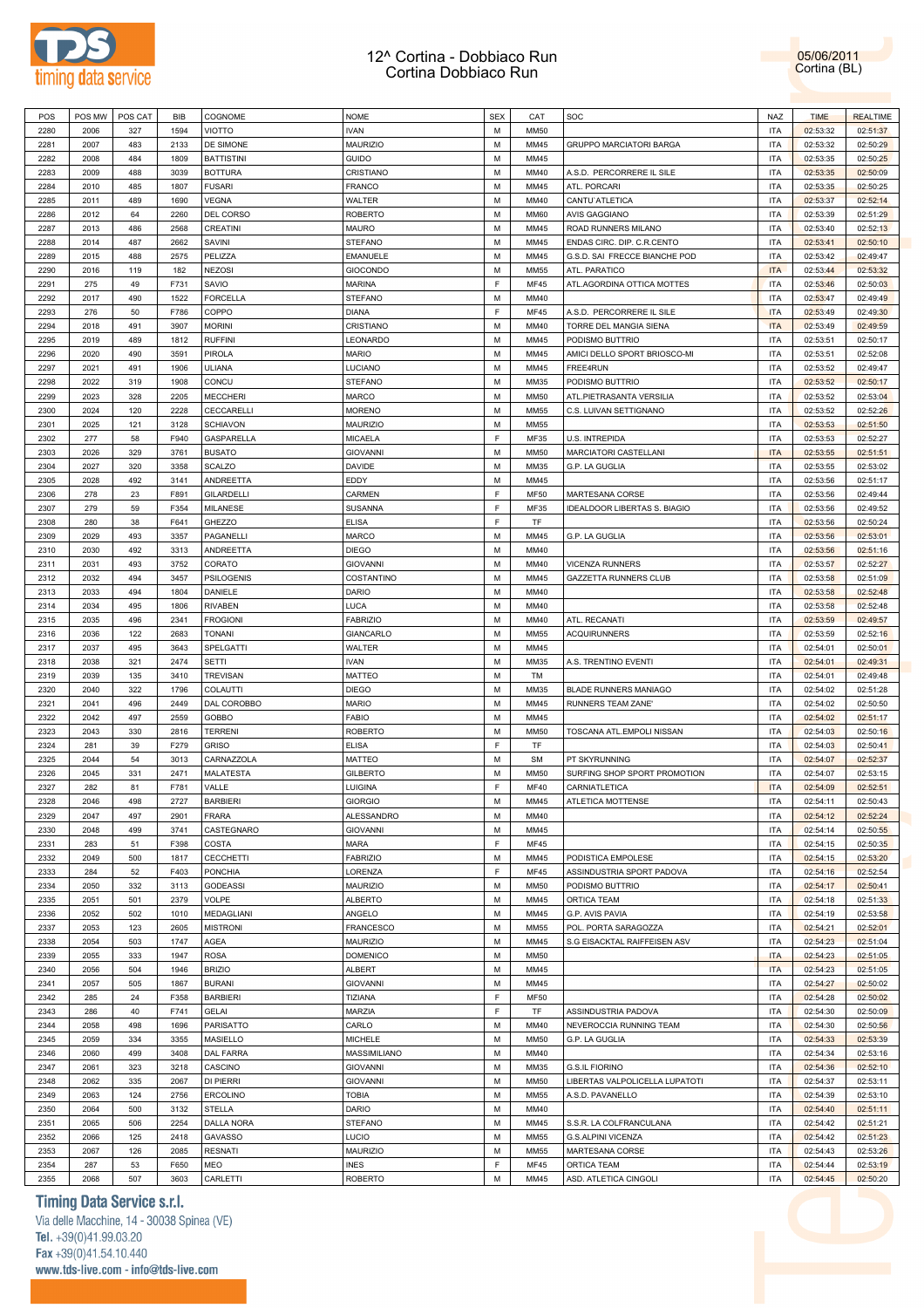



| POS          | POS MW       | POS CAT        | BIB          | COGNOME                           | <b>NOME</b>                   | <b>SEX</b> | CAT                 | SOC                                           | <b>NAZ</b>               | <b>TIME</b>          | <b>REALTIME</b>      |
|--------------|--------------|----------------|--------------|-----------------------------------|-------------------------------|------------|---------------------|-----------------------------------------------|--------------------------|----------------------|----------------------|
| 2356         | 2069         | 501            | 3180         | CONATO                            | <b>NICOLA</b>                 | M          | MM40                | G.P. GORGONZOLA '88                           | <b>ITA</b>               | 02:54:48             | 02:52:40             |
| 2357         | 2070         | 508            | 1567         | LOSCIALE                          | <b>DOMENICO</b>               | M          | MM45                | A.S.D. BISCEGLIE RUNNING                      | <b>ITA</b>               | 02:54:52             | 02:53:56             |
| 2358         | 2071         | $\overline{1}$ | 3601         | <b>MONTANARI</b>                  | <b>OLIVIERO</b>               | M          | <b>MM75</b>         | A.S.D. ATL. PARCO DEI CEDRI                   | <b>ITA</b>               | 02:54:53             | 02:52:31             |
| 2359         | 288          | 82             | F459         | <b>PALOSCIA</b>                   | <b>RITTA</b>                  | E          | <b>MF40</b>         | EUROATLETICA 2002                             | <b>ITA</b>               | 02:54:53             | 02:52:49             |
| 2360         | 2072         | 324            | 2428         | <b>MANCINI</b>                    | <b>MARCO</b>                  | M          | MM35                |                                               | <b>SMR</b>               | 02:54:54             | 02:50:58             |
| 2361         | 289          | 25             | F458         | <b>FANIN</b>                      | <b>ELEONORA</b>               | E          | <b>MF50</b>         | EUROATLETICA 2002                             | <b>ITA</b>               | 02:54:56             | 02:52:51             |
| 2362         | 2073         | 336            | 3246         | <b>ANNIGONI</b>                   | <b>FRANCO</b>                 | M          | <b>MM50</b>         | ATL. CASTELNOVO MONTI                         | <b>ITA</b>               | 02:54:56             | 02:51:36             |
| 2363         | 2074         | 337            | 1719         | <b>FACCIOLI</b>                   | <b>STEFANO</b>                | M          | MM50                |                                               | <b>ITA</b>               | 02:54:57             | 02:53:09             |
| 2364         | 2075         | 325            | 2622         | <b>AMERIGHI</b>                   | <b>EMANUELE</b>               | M          | MM35                | POL. DIL. SANRAFEL                            | <b>ITA</b>               | 02:54:58             | 02:53:06             |
| 2365         | 290          | 83             | F941         | <b>FANTINI</b>                    | SABRINA                       | E          | <b>MF40</b>         | ATLETICA CIVIDALE DEL FRIULI                  | <b>ITA</b>               | 02:54:59             | 02:53:46             |
| 2366         | 2076         | 338            | 2361         | ANDREONI                          | <b>GIOVANNI</b>               | M          | <b>MM50</b>         | ORTICA TEAM                                   | <b>ITA</b>               | 02:55:00             | 02:52:19             |
| 2367         | 291          | 84             | F788         | <b>TESSAROTTO</b>                 | LUCIA                         | E          | <b>MF40</b>         | ATLETICA MOGLIANO                             | <b>ITA</b>               | 02:55:01             | 02:51:11             |
| 2368         | 2077         | 136            | 3043         | CARNIATO                          | <b>MARTINO</b>                | M          | TM                  | A.S.D. PERCORRERE IL SILE                     | <b>ITA</b>               | 02:55:01             | 02:52:42             |
| 2369         | 2078         | 339            | 1832         | <b>GIOVANNINI</b>                 | <b>MASSIMO</b>                | M          | <b>MM50</b>         | ACQUADELA BOLOGNA                             | <b>ITA</b>               | 02:55:01             | 02:53:42             |
| 2370         | 292          | 54             | F755         | <b>DRAGONI</b>                    | PAOLA                         | E          | <b>MF45</b>         | ATL. SESTINI                                  | <b>ITA</b>               | 02:55:02             | 02:51:22             |
| 2371         | 2079         | 127            | 1763         | <b>PIASINI</b>                    | <b>SERGIO</b>                 | M          | <b>MM55</b>         | A.S.D. MARCIACARATESI                         | <b>ITA</b>               | 02:55:05             | 02:55:05             |
| 2372         | 2080         | 340            | 1767         | <b>VECCHI</b>                     | LUIGI                         | M          | <b>MM50</b>         | GINN.MONZESE FORTI E LIBERI                   | <b>ITA</b>               | 02:55:05             | 02:53:21             |
| 2373         | 2081         | 341            | 2564         | <b>BACCIN</b>                     | <b>ALBERTO</b>                | M          | MM50                |                                               | <b>ITA</b>               | 02:55:06             | 02:54:14             |
| 2374         | 2082         | 342            | 2767         | <b>COMINOTTI</b>                  | <b>AURELIO</b>                | M          | <b>MM50</b>         | G.S. MONTEGARGNANO                            | <b>ITA</b>               | 02:55:08             | 02:52:49             |
| 2375         | 293          | 20             | F215         | <b>FANTINI</b>                    | <b>MARTA</b>                  | E          | SF                  | C.U.S.VERONA SEZ.ATLETICA                     | <b>ITA</b>               | 02:55:08             | 02:55:08             |
| 2376         | 294          | 21             | F640         | <b>FANTINI</b>                    | <b>MARIA</b>                  | E          | SF                  | C.U.S.VERONA SEZ.ATLETICA                     | <b>ITA</b>               |                      | 02:53:22             |
|              |              |                |              |                                   |                               | M          |                     |                                               |                          | 02:55:08             |                      |
| 2377         | 2083         | 502            | 1753         | SAVEGNAGO                         | <b>RICCARDO</b>               |            | MM40                |                                               | <b>ITA</b>               | 02:55:09             | 02:51:23             |
| 2378         | 2084         | $\overline{4}$ | 1676         | CALLEDDA                          | <b>FRANCESCO</b>              | M<br>M     | <b>MM70</b>         | AS SURVIVAL TRIATHLON                         | <b>ITA</b>               | 02:55:10             | 02:53:16             |
| 2379         | 2085         | 509            | 3747         | <b>BARCAROLO</b>                  | <b>STEFANO</b>                |            | MM45                | VICENZA RUNNERS                               | <b>ITA</b>               | 02:55:12             | 02:51:30             |
| 2380         | 2086         | 343            | 2926         | <b>DEL MISSIER</b>                | LORENZO                       | M          | <b>MM50</b>         | SCUOLA DI MARATONA VITTORIO V                 | <b>ITA</b>               | 02:55:14             | 02:51:57             |
| 2381         | 2087         | 503            | 2374         | LORENZON                          | <b>GIOVANNI</b>               | M          | MM40                | <b>ORTICA TEAM</b>                            | <b>ITA</b>               | 02:55:16             | 02:53:09             |
| 2382         | 2088         | 504            | 3805         | <b>MARCHESINI</b>                 | <b>GIANLUCA</b>               | M          | MM40                |                                               | <b>ITA</b>               | 02:55:17             | 02:50:58             |
| 2383         | 295          | 85             | F232         | COLETTO                           | <b>IRENE</b>                  | E          | <b>MF40</b>         | <b>BREMA RUNNING TEAM</b>                     | <b>ITA</b>               | 02:55:19             | 02:54:35             |
| 2384         | 2089         | 65             | 2947         | <b>ANTONELLI</b>                  | <b>GIANPAOLO</b>              | M          | <b>MM60</b>         | ATL.VICENTINA                                 | <b>ITA</b>               | 02:55:21             | 02:54:17             |
| 2385         | 2090         | 344            | 3336         | <b>BETTONI</b>                    | DANIELE                       | M          | <b>MM50</b>         | ATL. VALLECAMONICA                            | <b>ITA</b>               | 02:55:21             | 02:54:03             |
| 2386         | 2091         | 345            | 1942         | <b>MARCHETTI</b>                  | <b>ROBERTO</b>                | M          | <b>MM50</b>         | POL. PORTO 85                                 | <b>ITA</b>               | 02:55:23             | 02:51:44             |
| 2387         | 2092         | 510            | 1847         | <b>BARILE</b>                     | PASQUALE                      | M          | MM45                | <b>TRIIRON</b>                                | <b>ITA</b>               | 02:55:26             | 02:52:14             |
| 2388         | 2093         | 128            | 913          | <b>CIASCHINI</b>                  | <b>ILIO MARIO</b>             | M          | <b>MM55</b>         | ATL.'BANCA DI PESARO'C.STORICO                | <b>ITA</b>               | 02:55:28             | 02:54:52             |
| 2389         | 2094         | 511            | 3025         | CAPPA                             | <b>MARIO</b>                  | M          | MM45                | G.S. MONTEGARGNANO                            | <b>ITA</b>               | 02:55:30             | 02:53:10             |
| 2390         | 2095         | $\overline{2}$ | 2549         | MASSERANO                         | <b>IVO</b>                    | M          | <b>MM75</b>         | CEDAS FIAT GRUPPO PODISMO                     | <b>ITA</b>               | 02:55:31             | 02:54:36             |
| 2391         | 296          | 41             | F600         | ABATE                             | MICHAELA VERENA               | E          | TF                  |                                               | <b>ITA</b>               | 02:55:33             | 02:52:20             |
| 2392         | 2096         | 326            | 2458         | <b>BELLIERO</b>                   | SIMONE                        | M          | MM35                |                                               | <b>ITA</b>               | 02:55:33             | 02:52:20             |
|              |              |                |              |                                   |                               |            |                     |                                               |                          |                      |                      |
| 2393         | 297          | 42             | F817         | ABATE                             | ARIANE                        | E          | TF                  |                                               | <b>ITA</b>               | 02:55:33             | 02:53:23             |
| 2394         | 2097         | 512            | 2446         | LANCINI                           | PAOLO                         | M          | MM45                | ATL. BEDIZZOLE                                | <b>ITA</b>               | 02:55:34             | 02:52:29             |
| 2395         | 2098         | 327            | 2431         | <b>BERARDI</b>                    | <b>MIRCO</b>                  | M          | MM35                |                                               | <b>SMR</b>               | 02:55:34             | 02:51:38             |
| 2396         | 2099         | 513            | 3503         | MEDUSA                            | CLAUDIO                       | M          | MM45                |                                               | <b>ITA</b>               | 02:55:35             | 02:51:56             |
| 2397         | 2100         | 346            | 3387         | <b>COMASSI</b>                    | <b>TIZIANO</b>                | M          | <b>MM50</b>         | <b>G.P. ALLEGRINI</b>                         | <b>ITA</b>               | 02:55:36             | 02:53:47             |
| 2398         | 298          | 55             | F485         | <b>ANZILOTTI</b>                  | <b>BENEDETTA</b>              | E          | <b>MF45</b>         |                                               | <b>ITA</b>               | 02:55:36             | 02:53:36             |
| 2399         | 2101         | 505            | 3369         | <b>BARBANGELO</b>                 | <b>FRANCESCO</b>              | M          | MM40                |                                               | <b>ITA</b>               | 02:55:38             | 02:52:05             |
| 2400         | 2102         | 328            | 3635         | <b>SCARPARI</b>                   | MASSIMILIANO                  | M          | MM35                | MARCIATORI CASTELLANI                         | <b>ITA</b>               | 02:55:39             | 02:53:29             |
| 2401         | 2103         | 506            | 2889         | MAZZUCATO                         | <b>ANDREA</b>                 | M          | MM40                |                                               | <b>ITA</b>               | 02:55:41             | 02:51:26             |
| 2402         | 299          | 43             | F638         | <b>AGOSTINI</b>                   | <b>MONICA</b>                 | E          | TF                  | GAZZETTA RUNNERS CLUB                         | <b>ITA</b>               | 02:55:42             | 02:53:24             |
| 2403         | 2104         | 514            | 2302         | <b>VISCOGNI</b>                   | <b>MASSIMO</b>                | M          | MM45                | A.D.P. AVIS CASALECCHIO                       | <b>ITA</b>               | 02:55:43             | 02:55:43             |
| 2404         | 2105         | 507            | 2988         | CHICHI                            | CESARE                        | M          | MM40                |                                               | <b>ITA</b>               | 02:55:47             | 02:52:53             |
| 2405         | 2106         | 347            | 3421         | <b>ROTA</b>                       | <b>MARCO</b>                  | M          | <b>MM50</b>         |                                               | <b>ITA</b>               | 02:55:47             | 02:53:33             |
| 2406         | 2107         | 66             | 3352         | <b>CORRADINI</b>                  | LORENZO                       | M          | <b>MM60</b>         | G.P. LA GUGLIA                                | <b>ITA</b>               | 02:55:48             | 02:54:53             |
| 2407         | 300          | 56             | F254         | PEZZUTTO                          | <b>ROSA</b>                   | E          | <b>MF45</b>         | NUOVA ATLETICA 3 COMUNI                       | <b>ITA</b>               | 02:55:48             | 02:55:16             |
| 2408         | 2108         | 508            | 3562         | VENTURI                           | <b>FABRIZIO</b>               | M          | MM40                |                                               | <b>ITA</b>               | 02:55:49             | 02:51:12             |
| 2409         | 301          | 57             | F963         | <b>RIVOLTA</b>                    | <b>CRISTINA</b>               | F          | <b>MF45</b>         | GAZZETTA RUNNERS CLUB                         | <b>ITA</b>               | 02:55:50             | 02:53:04             |
| 2410         | 302          | 58             | F494         | MENEGHEL                          | <b>ELISABETTA</b>             | E          | <b>MF45</b>         | VENEZIA RUNNERS ATL.MURANO                    | <b>ITA</b>               | 02:55:50             | 02:55:07             |
| 2411         | 2109         | 129            | 3429         | <b>PICCARDI</b>                   | PIER LUIGI                    | M          | <b>MM55</b>         | <b>G.S. BANCARI ROMANI</b>                    | <b>ITA</b>               | 02:55:50             | 02:55:50             |
| 2412         | 2110         | 515            | 2915         | <b>TOFFOLI</b>                    | <b>STEFANO</b>                | M          | MM45                | SCUOLA DI MARATONA VITTORIO V                 | <b>ITA</b>               | 02:55:51             | 02:53:16             |
| 2413         | 2111         | 509            | 2145         | <b>PALMIERI</b>                   | <b>MICHELE</b>                | M          | MM40                | <b>ESSETRE RUNNING</b>                        | <b>ITA</b>               | 02:55:53             | 02:55:00             |
| 2414         | 2112         | 348            | 3537         | SIMONI                            | <b>GIUSEPPE</b>               | M          | <b>MM50</b>         | MARCIATORI CASTELLANI                         | <b>ITA</b>               | 02:55:53             | 02:55:07             |
| 2415         | 303          | 60             | F726         | <b>TELONIO</b>                    | TIZIANA                       | E          | MF35                | ROAD RUNNERS CLUB MILANO                      | <b>ITA</b>               | 02:55:55             | 02:53:25             |
| 2416         | 2113         | 67             | 1664         | <b>BELLUCO</b>                    | <b>ANTONIO</b>                | M          | <b>MM60</b>         |                                               | <b>ITA</b>               | 02:55:55             | 02:54:55             |
| 2417         | 2114         | 329            | 3026         | <b>PAOLINI</b>                    | MASSIMILIANO                  | M          | MM35                | ASD AVIS STIAVA                               | <b>ITA</b>               | 02:55:56             | 02:52:04             |
| 2418         | 304          | 86             | F387         | <b>BOCCIARDI</b>                  | LAURA                         | E          | <b>MF40</b>         |                                               | <b>ITA</b>               | 02:55:56             | 02:52:04             |
| 2419         | 2115         |                | 3366         | CALIMAN                           | CLAUDIO                       | M          | MM45                |                                               | <b>ITA</b>               |                      |                      |
| 2420         | 2116         | 516            | 2429         | ANGELINI                          |                               | M          | MM35                | PODISTI CORDENONS                             | <b>SMR</b>               | 02:55:58             | 02:54:51             |
| 2421         | 2117         | 330<br>349     | 3458         | SALDARINI                         | ANDREA<br><b>GIORGIO</b>      | M          | <b>MM50</b>         | GAZZETTA RUNNERS CLUB                         | <b>ITA</b>               | 02:55:58             | 02:52:01             |
|              |              |                |              |                                   |                               |            |                     |                                               |                          | 02:55:58             | 02:53:13             |
| 2422         | 2118         | 331            | 2675         | <b>FRANZIN</b>                    | LUCA                          | M<br>M     | MM35                |                                               | <b>ITA</b>               | 02:55:59             | 02:54:50             |
| 2423         | 2119         | 137            | 2430         | <b>BARBAGLI</b>                   | <b>FEDERICO</b>               |            | TM                  |                                               | <b>ITA</b>               | 02:55:59             | 02:52:02             |
| 2424         | 2120         | 138            | 3327         | <b>BARBINA</b>                    | MATTEO                        | M          | TM                  |                                               | <b>ITA</b>               | 02:56:01             | 02:54:41             |
| 2425         | 305          | 22             | F841         | <b>BOGONI</b>                     | VALERIA                       | E          | SF                  | G.S. DIL. VALDALPONE DE MEGNI                 | <b>ITA</b>               | 02:56:02             | 02:54:38             |
| 2426         | 2121         | 517            | 1688         | DI STASIO                         | <b>NICOLA</b>                 | M          | MM45                | PODISTICA ARONA                               | <b>ITA</b>               | 02:56:03             | 02:54:06             |
| 2427         | 2122         | 510            | 1770         | <b>ALUNI</b>                      | <b>MARCO</b>                  | M          | MM40                | 3MORI RUNNING TEAM                            | <b>ITA</b>               | 02:56:03             | 02:52:07             |
| 2428         | 2123         | 518            | 1764         | CESANA                            | DARIO                         | M          | MM45                | A.S.D. MARCIACARATESI                         | <b>ITA</b>               | 02:56:09             | 02:54:26             |
| 2429         | 2124         | 350            | 1684         | <b>BARBIERI</b>                   | <b>ALBERTO</b>                | M          | <b>MM50</b>         |                                               | <b>ITA</b>               | 02:56:10             | 02:53:35             |
| 2430<br>2431 | 2125<br>2126 | 68<br>519      | 2194<br>1967 | <b>NATOLI</b><br><b>CREMONINI</b> | <b>GIANFRANCO</b><br>GABRIELE | M<br>M     | <b>MM60</b><br>MM45 | ASSINDUSTRIA SPORT PADOVA<br>A.S.D. LA LUMEGA | <b>ITA</b><br><b>ITA</b> | 02:56:11<br>02:56:12 | 02:52:13<br>02:51:44 |

# **Timing Data Service s.r.l.**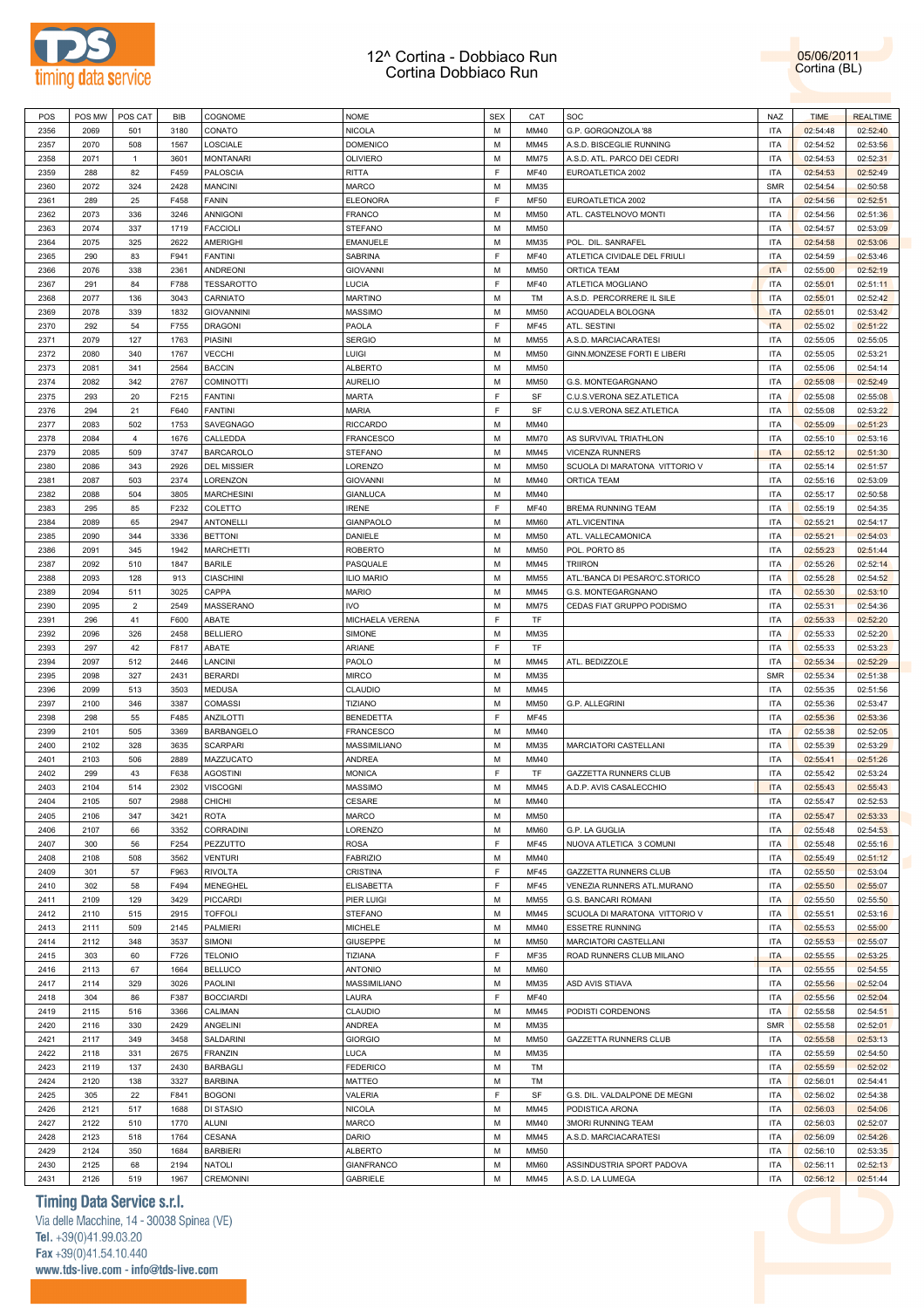



| POS  | POS MW | POS CAT         | <b>BIB</b> | COGNOME           | <b>NOME</b>         | <b>SEX</b> | CAT         | SOC                                 | <b>NAZ</b> | <b>TIME</b> | <b>REALTIME</b> |
|------|--------|-----------------|------------|-------------------|---------------------|------------|-------------|-------------------------------------|------------|-------------|-----------------|
|      |        |                 |            |                   |                     | F          |             |                                     |            |             | 02:54:35        |
| 2432 | 306    | 61              | F792       | <b>BRIDA</b>      | SONIA               |            | MF35        | ASS.SPORT.DILETTANT.DRIBBLING       | <b>ITA</b> | 02:56:13    |                 |
| 2433 | 2127   | 511             | 3782       | PILLON            | LUCA                | M          | MM40        | <b>VENICEMARATHON CLUB</b>          | ITA        | 02:56:13    | 02:54:43        |
| 2434 | 2128   | 351             | 2080       | <b>MICHELOTTI</b> | <b>MAURO</b>        | M          | <b>MM50</b> |                                     | <b>ITA</b> | 02:56:16    | 02:52:01        |
| 2435 | 2129   | 130             | 2593       | PITTALUGA         | <b>GIANLUIGI</b>    | M          | MM55        | G.S. COMUNALE S. OLCESE             | ITA        | 02:56:18    | 02:54:18        |
| 2436 | 2130   | 512             | 2822       | <b>BALDIN</b>     | PIERANTONIO         | M          | MM40        |                                     | <b>ITA</b> | 02:56:19    | 02:53:27        |
|      |        |                 |            |                   |                     |            |             |                                     |            |             |                 |
| 2437 | 2131   | 352             | 2066       | MIDENA            | <b>LUCIO</b>        | M          | <b>MM50</b> | RUNNERS CLUB AGGGREDIRE             | ITA        | 02:56:21    | 02:54:46        |
| 2438 | 307    | $5\phantom{.0}$ | F597       | PENNACCHI         | <b>GIULIANA</b>     | F          | <b>MF55</b> | <b>GRUPPO MARCIATORI BARGA</b>      | <b>ITA</b> | 02:56:22    | 02:53:17        |
| 2439 | 2132   | 353             | 2149       | <b>BALDONI</b>    | <b>FABIO</b>        | M          | <b>MM50</b> | GINN.MONZESE FORTI E LIBERI         | <b>ITA</b> | 02:56:23    | 02:53:31        |
| 2440 | 2133   | 69              | 3337       | <b>DOSI</b>       | <b>ALBERTO</b>      | M          | <b>MM60</b> | ATLANTIDE                           | <b>ITA</b> | 02:56:24    | 02:53:32        |
| 2441 | 2134   | 520             | 3086       | <b>VENTURIN</b>   | <b>GIUSEPPE</b>     | M          | MM45        | TREVISATLETICA                      | <b>ITA</b> | 02:56:24    | 02:53:05        |
|      |        |                 |            |                   |                     |            |             |                                     |            |             |                 |
| 2442 | 2135   | 513             | 3797       | MALTEMPO          | <b>ANDREA</b>       | M          | MM40        | BREMA RUNNING TEAM                  | <b>ITA</b> | 02:56:24    | 02:54:18        |
| 2443 | 2136   | 354             | 1032       | <b>GRIFA</b>      | <b>GIONATA</b>      | M          | <b>MM50</b> | POL. PORTA SARAGOZZA                | <b>ITA</b> | 02:56:25    | 02:56:25        |
| 2444 | 308    | 26              | F252       | <b>IURCEV</b>     | TIZIANA             | F          | <b>MF50</b> | POL. DIL. SANRAFEL                  | <b>ITA</b> | 02:56:25    | 02:55:38        |
| 2445 | 2137   | 521             | 1531       | MAGNI             | DAVIDE SILVIO       | M          | MM45        | EUROATLETICA 2002                   | <b>ITA</b> | 02:56:25    | 02:54:20        |
| 2446 | 2138   | 522             | 2607       | <b>OGNIBENE</b>   | <b>GIAN LUCA</b>    | M          | MM45        | POL. PORTA SARAGOZZA                | <b>ITA</b> | 02:56:25    | 02:55:19        |
|      |        |                 |            |                   |                     | F          |             |                                     |            |             |                 |
| 2447 | 309    | 62              | F379       | <b>BELOTTI</b>    | PATRIZIA            |            | MF35        | RUNNERS CAPRIOLESE                  | <b>ITA</b> | 02:56:28    | 02:52:18        |
| 2448 | 2139   | 514             | 1534       | LICATA            | <b>MARIO</b>        | M          | MM40        | G.P. CASALESE                       | <b>ITA</b> | 02:56:29    | 02:53:55        |
| 2449 | 2140   | 355             | 2522       | <b>RAZIO</b>      | <b>MASSIMO</b>      | M          | <b>MM50</b> | ATL. VIRTUS CASTENEDOLO             | ITA        | 02:56:29    | 02:54:55        |
| 2450 | 2141   | 131             | 1877       | <b>CINI</b>       | CLAUDIO             | M          | <b>MM55</b> | G.P. ESCURSIONISTI LUCCHESI         | <b>ITA</b> | 02:56:30    | 02:53:04        |
| 2451 | 310    | 63              | F344       | <b>METTERNICH</b> | MELANIE             | F          | MF35        | PALMA RUNNER                        | <b>GER</b> | 02:56:31    | 02:54:14        |
|      |        |                 |            |                   |                     |            |             |                                     |            |             |                 |
| 2452 | 2142   | 523             | 3960       | <b>BECKMANN</b>   | <b>MICHA</b>        | M          | MM45        | PALMA RUNNER                        | <b>GER</b> | 02:56:32    | 02:54:15        |
| 2453 | 2143   | 139             | 3498       | <b>BRESSAN</b>    | CARLO               | M          | TM          |                                     | ITA        | 02:56:34    | 02:52:21        |
| 2454 | 2144   | 524             | 2590       | <b>RUOTOLO</b>    | <b>MASSIMO</b>      | M          | MM45        | S.S.R. LA COLFRANCULANA             | <b>ITA</b> | 02:56:35    | 02:53:14        |
| 2455 | 2145   | 132             | 1650       | CASO              | <b>GIOVANNI</b>     | M          | <b>MM55</b> | ATL. SALETTI                        | <b>ITA</b> | 02:56:35    | 02:52:23        |
| 2456 | 311    | 64              | F766       | <b>GIORGETTI</b>  | <b>ROSITA</b>       | F          | MF35        |                                     | <b>ITA</b> | 02:56:36    | 02:56:36        |
|      |        |                 |            |                   |                     |            |             |                                     |            |             |                 |
| 2457 | 2146   | 525             | 1957       | PAPI              | <b>GIUSEPPE</b>     | M          | MM45        |                                     | <b>ITA</b> | 02:56:37    | 02:54:09        |
| 2458 | 2147   | 515             | 2961       | ZANESCO           | <b>FABIO</b>        | M          | MM40        |                                     | <b>ITA</b> | 02:56:37    | 02:55:00        |
| 2459 | 2148   | 356             | 972        | AZZINI            | <b>MASSIMO</b>      | M          | <b>MM50</b> | CUS BRESCIA - SEZ. TRIATHLON        | <b>ITA</b> | 02:56:38    | 02:54:59        |
| 2460 | 2149   | 526             | 2266       | CASTAGNINO        | <b>ANDREA</b>       | M          | MM45        | CAMBIASO RISSO RUNNING TEAM GE      | <b>ITA</b> | 02:56:38    | 02:54:09        |
| 2461 | 312    | 59              | F421       | <b>BORRELLI</b>   | <b>GIULIA</b>       | F          | MF45        | <b>IDEALDOOR LIBERTAS S. BIAGIO</b> | ITA        | 02:56:42    | 02:52:20        |
|      |        |                 |            |                   |                     |            |             |                                     |            |             |                 |
| 2462 | 2150   | 332             | 2960       | <b>BERTI</b>      | <b>NICOLA</b>       | M          | MM35        |                                     | <b>ITA</b> | 02:56:44    | 02:53:53        |
| 2463 | 313    | 44              | F795       | ZANELLA           | <b>GENNY</b>        | F          | TF          | SCUOLA DI MARATONA VITTORIO V       | ITA        | 02:56:45    | 02:54:06        |
| 2464 | 2151   | 18              | 3959       | MANTO             | VITALE              | M          | <b>MM65</b> | <b>ST PARICK'S CLUB</b>             | MLT        | 02:56:45    | 02:53:06        |
| 2465 | 2152   | 516             | 2989       | <b>TRENCHI</b>    | DANILO              | M          | MM40        | G.S. DILETTANTISTICO ITALPOSE       | <b>ITA</b> | 02:56:47    | 02:55:14        |
| 2466 | 2153   | 133             | 110        | <b>BUBACCO</b>    | <b>GIORGIO</b>      | M          | MM55        | VENEZIA RUNNERS ATL.MURANO          | <b>ITA</b> | 02:56:47    | 02:52:43        |
|      |        |                 |            |                   |                     |            |             |                                     |            |             |                 |
| 2467 | 2154   | 357             | 2271       | <b>BOSIO</b>      | <b>GHERARDO</b>     | M          | <b>MM50</b> | ATLETICA BRESCIA MARATHON           | <b>ITA</b> | 02:56:51    | 02:55:43        |
| 2468 | 2155   | 358             | 1915       | <b>NOTDURFTER</b> | PETER               | M          | <b>MM50</b> |                                     | <b>ITA</b> | 02:56:52    | 02:54:13        |
| 2469 | 314    | 60              | F534       | NIEDERWOLFSGRUBER | <b>ERIKA</b>        | F          | <b>MF45</b> |                                     | <b>ITA</b> | 02:56:52    | 02:54:12        |
| 2470 | 2156   | 527             | 895        | <b>INTELISANO</b> | <b>MASSIMO</b>      | M          | MM45        |                                     | <b>ITA</b> | 02:56:53    | 02:56:09        |
| 2471 | 2157   | 517             | 2272       | <b>DANESI</b>     | ANGELO              | M          | MM40        | ATL. CELLATICA                      | <b>ITA</b> | 02:56:53    | 02:55:48        |
|      |        |                 |            |                   |                     |            |             |                                     |            |             |                 |
| 2472 | 2158   | 134             | 1068       | <b>MASELLI</b>    | RAFFAELE            | M          | MM55        | POL. PORTA SARAGOZZA                | <b>ITA</b> | 02:57:03    | 02:54:43        |
| 2473 | 2159   | 140             | 1610       | <b>MOSTACCI</b>   | ANTONELLO           | M          | TM          | ATL. MONTE MARIO                    | <b>ITA</b> | 02:57:06    | 02:52:44        |
| 2474 | 2160   | 518             | 2696       | SPISNI            | PIER GIORGIO        | M          | MM40        | POD. OZZANESE                       | <b>ITA</b> | 02:57:07    | 02:54:45        |
| 2475 | 2161   | 333             | 1909       | <b>GOLDONI</b>    | <b>ROBERTO</b>      | M          | MM35        |                                     | <b>ITA</b> | 02:57:08    | 02:55:01        |
| 2476 | 2162   | 528             | 2904       | <b>BIRARDA</b>    | <b>DANIELE</b>      | M          | MM45        |                                     | <b>ITA</b> | 02:57:09    | 02:53:04        |
|      |        |                 |            |                   |                     |            |             |                                     |            |             |                 |
| 2477 | 315    | 65              | F639       | <b>SELMIN</b>     | <b>FRANCESCA</b>    | F          | MF35        |                                     | ITA        | 02:57:09    | 02:52:57        |
| 2478 | 2163   | 334             | 2348       | PASSERONE         | <b>GIANLUCA</b>     | M          | MM35        |                                     | <b>ITA</b> | 02:57:09    | 02:52:57        |
| 2479 | 316    | 87              | F871       | DE CASSAI         | LAURA               | F          | <b>MF40</b> |                                     | <b>ITA</b> | 02:57:09    | 02:54:49        |
| 2480 | 2164   | 529             | 1711       | CANDIDO           | ALESSANDRO          | M          | MM45        | <b>BLADE RUNNERS MANIAGO</b>        | <b>ITA</b> | 02:57:10    | 02:52:41        |
| 2481 | 2165   | 359             | 3877       | <b>FONTANA</b>    | PAOLO               | M          | <b>MM50</b> | MARATHON CLUB TRENTO                | <b>ITA</b> | 02:57:10    | 02:56:03        |
|      |        |                 |            |                   |                     |            |             |                                     |            |             |                 |
| 2482 | 2166   | 530             | 2986       | BARZAGHI          | <b>GIUSEPPE</b>     | M          | MM45        | ATL. CLUB VILLASANTA                | <b>ITA</b> | 02:57:13    | 02:55:55        |
| 2483 | 2167   | 531             | 3646       | <b>BALDIN</b>     | PAOLO               | M          | MM45        | ATLETICA CITTA' DI PADOVA           | <b>ITA</b> | 02:57:14    | 02:55:01        |
| 2484 | 317    | 27              | F787       | SPESSOTTO         | PATRIZIA            | F          | <b>MF50</b> | S.G EISACKTAL RAIFFEISEN ASV        | <b>ITA</b> | 02:57:14    | 02:54:29        |
| 2485 | 2168   | 519             | 3742       | NEFFAT            | <b>MARCO</b>        | М          | MM40        |                                     | <b>ITA</b> | 02:57:14    | 02:53:56        |
| 2486 | 2169   | 335             | 3548       | GALLO             | CESARE              | M          | MM35        |                                     | <b>ITA</b> | 02:57:15    | 02:53:58        |
|      | 2170   |                 | 3707       | COPPO             |                     | M          |             |                                     |            |             |                 |
| 2487 |        | 532             |            |                   | RAFFAELE            |            | MM45        |                                     | <b>ITA</b> | 02:57:15    | 02:55:36        |
| 2488 | 318    | 45              | F671       | <b>SCIACCA</b>    | MARTA               | F          | TF          | POWERACE TEAM                       | <b>ITA</b> | 02:57:15    | 02:55:01        |
| 2489 | 2171   | 520             | 3898       | VATTA             | <b>RICCARDO</b>     | M          | MM40        | POWERACE TEAM                       | <b>ITA</b> | 02:57:15    | 02:55:02        |
| 2490 | 2172   | 533             | 1064       | PERONI            | <b>GIANLUCA</b>     | M          | MM45        | ASC L.F.SARNTAL RAIFFEISEN          | <b>ITA</b> | 02:57:15    | 02:56:43        |
| 2491 | 2173   | 70              | 2680       | <b>BERTOLDI</b>   | <b>ROBERTO</b>      | M          | <b>MM60</b> | MARATHON CREMONA                    | <b>ITA</b> | 02:57:16    | 02:53:43        |
|      |        |                 |            |                   |                     |            |             |                                     |            |             |                 |
| 2492 | 2174   | 141             | 1515       | DE LEIDI          | <b>FLAVIO</b>       | М          | TM          |                                     | <b>ITA</b> | 02:57:20    | 02:54:06        |
| 2493 | 319    | 46              | F927       | <b>TONIN</b>      | <b>ELEONORA</b>     | F          | TF          |                                     | <b>ITA</b> | 02:57:21    | 02:54:21        |
| 2494 | 2175   | 142             | 3738       | SERRADURA         | <b>STEFANO</b>      | M          | TM          |                                     | <b>ITA</b> | 02:57:23    | 02:56:01        |
| 2495 | 2176   | 534             | 2155       | <b>RUSCONI</b>    | <b>ALBERTO</b>      | M          | MM45        | AMATORI ATL.CHIRIGNAGO              | ITA        | 02:57:25    | 02:56:33        |
| 2496 | 2177   | 535             | 2317       | TIMILLERO         | <b>FEDERICO</b>     | M          | MM45        |                                     | <b>ITA</b> | 02:57:27    | 02:57:27        |
|      |        |                 |            |                   |                     |            |             |                                     |            |             |                 |
| 2497 | 2178   | 360             | 3437       | <b>GASPAROTTI</b> | <b>ROMANO</b>       | М          | MM50        |                                     | <b>ITA</b> | 02:57:28    | 02:55:00        |
| 2498 | 2179   | 536             | 1640       | PERINI            | MAURO               | M          | MM45        | CSI CASALECCHIO                     | <b>ITA</b> | 02:57:30    | 02:55:40        |
| 2499 | 2180   | 19              | 3225       | PANDOLFI          | SANDRO              | M          | <b>MM65</b> | ATL.'BANCA DI PESARO'C.STORICO      | <b>ITA</b> | 02:57:31    | 02:53:31        |
| 2500 | 2181   | 361             | 1963       | <b>BALLICO</b>    | LUIGI               | M          | <b>MM50</b> | ATLETICA BUJA                       | <b>ITA</b> | 02:57:31    | 02:56:33        |
| 2501 | 2182   | 521             | 2521       | <b>GANDOLFI</b>   | <b>MAURIZIO</b>     | M          | MM40        | ATLETICA BRESCIA MARATHON           | <b>ITA</b> | 02:57:37    | 02:56:03        |
|      |        |                 |            |                   |                     |            |             |                                     |            |             |                 |
| 2502 | 2183   | 537             | 2300       | MAGAGNOLI         | DAVIDE              | M          | MM45        | A.D.P. AVIS CASALECCHIO             | <b>ITA</b> | 02:57:39    | 02:53:53        |
| 2503 | 2184   | 362             | 3900       | <b>STEVANATO</b>  | SILVIO              | M          | <b>MM50</b> | TOMMY SPORT- LA VALLE DEL LURA      | <b>ITA</b> | 02:57:42    | 02:56:54        |
| 2504 | 2185   | 522             | 2340       | CARAMELI          | <b>ALFREDO</b>      | M          | MM40        | <b>GAZZETTA RUNNERS CLUB</b>        | <b>ITA</b> | 02:57:43    | 02:56:08        |
| 2505 | 2186   | 363             | 1979       | <b>GIRELLI</b>    | <b>MAURIZIO</b>     | M          | <b>MM50</b> |                                     | <b>ITA</b> | 02:57:44    | 02:56:16        |
| 2506 | 2187   | 364             | 2448       | COMPAGNONI        | <b>DONATO</b>       | M          | <b>MM50</b> | ATL. BEDIZZOLE                      | <b>ITA</b> | 02:57:45    | 02:54:39        |
|      |        |                 |            |                   |                     |            |             |                                     |            |             |                 |
| 2507 | 320    | 61              | F676       | <b>BRANZ</b>      | <b>MARIA TERESA</b> | F          | <b>MF45</b> | ATL. BEDIZZOLE                      | <b>ITA</b> | 02:57:45    | 02:54:39        |

### **Timing Data Service s.r.l.**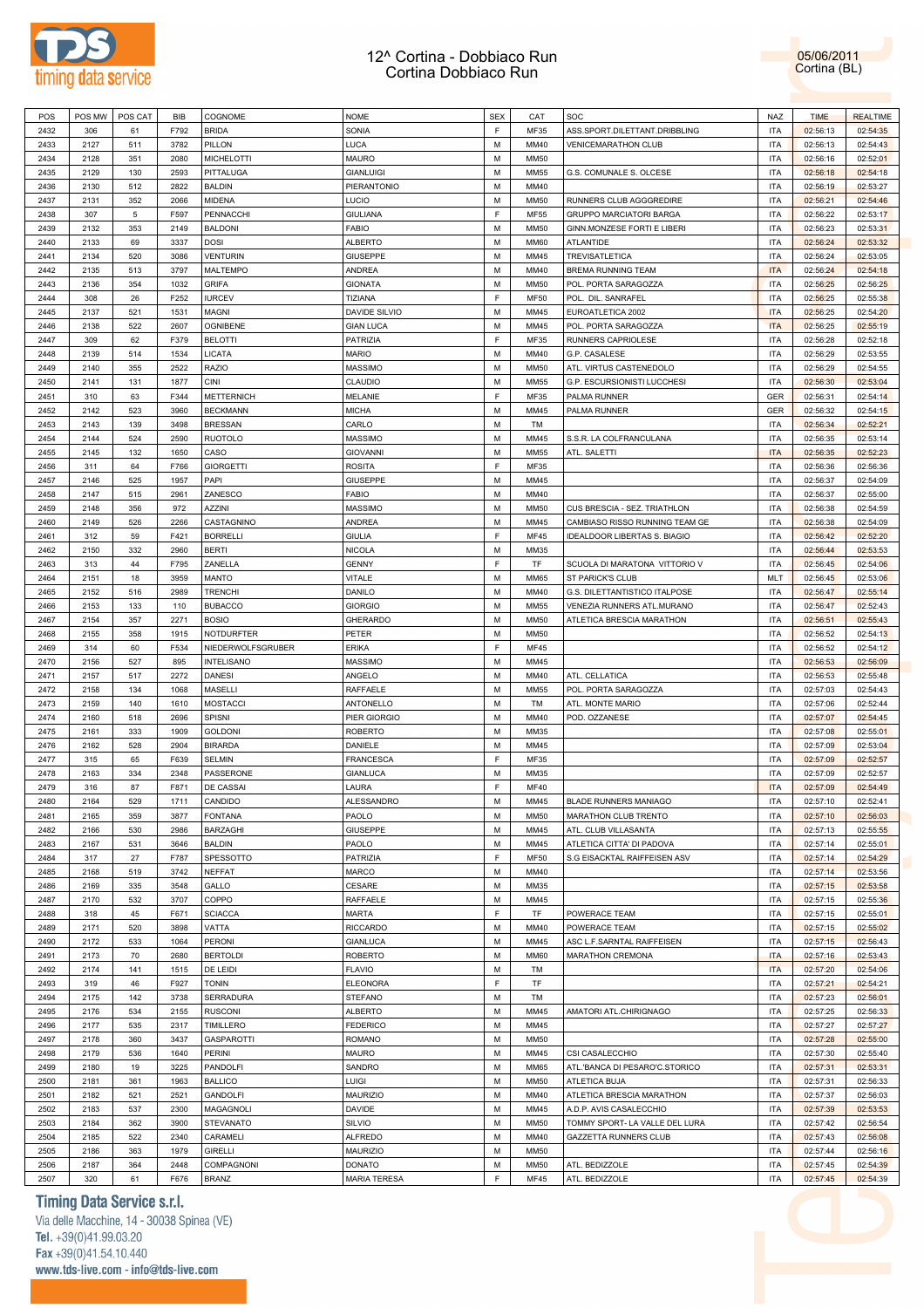

05/06/2011 Cortina (BL)

| POS          | POS MW       | POS CAT      | BIB          | COGNOME             | <b>NOME</b>                       | <b>SEX</b> | CAT                 | SOC                                               | NAZ                      | <b>TIME</b>          | <b>REALTIME</b>      |
|--------------|--------------|--------------|--------------|---------------------|-----------------------------------|------------|---------------------|---------------------------------------------------|--------------------------|----------------------|----------------------|
| 2508         | 321          | 88           | F675         | <b>FILIPPINI</b>    | <b>ELENA</b>                      | F          | MF40                | ATL. BEDIZZOLE                                    | <b>ITA</b>               | 02:57:46             | 02:54:40             |
|              |              |              |              |                     |                                   |            |                     |                                                   |                          |                      |                      |
| 2509         | 322          | 66           | F719         | VETTORATO           | <b>RENATA</b>                     | F          | MF35                |                                                   | <b>ITA</b>               | 02:57:46             | 02:56:31             |
| 2510         | 2188         | 523          | 1710         | DI GIULIAN          | <b>DINO</b>                       | М          | MM40                | <b>BLADE RUNNERS MANIAGO</b>                      | <b>ITA</b>               | 02:57:48             | 02:53:19             |
| 2511         | 2189         | 365          | 3247         | LEVORATO            | CLAUDIO                           | М          | <b>MM50</b>         |                                                   | <b>ITA</b>               | 02:57:48             | 02:55:37             |
|              |              |              |              |                     |                                   |            |                     |                                                   |                          |                      |                      |
| 2512         | 2190         | 524          | 827          | GRIMAZ              | <b>STEFANO</b>                    | М          | MM40                |                                                   | <b>ITA</b>               | 02:57:50             | 02:54:31             |
| 2513         | 2191         | 538          | 3192         | DEMURTAS            | ANDREA                            | М          | MM45                | ATL. MAMELI RAVENNA                               | <b>ITA</b>               | 02:57:50             | 02:54:19             |
| 2514         | 2192         | 366          | 2905         | <b>TOMASINI</b>     | <b>GIANLUCA</b>                   | М          | <b>MM50</b>         | ATLETICA BLIZZARD                                 | <b>ITA</b>               | 02:57:52             | 02:55:59             |
|              |              |              |              |                     |                                   | M          |                     |                                                   | <b>ITA</b>               |                      |                      |
| 2515         | 2193         | 525          | 2189         | CARELLE             | <b>MARCO</b>                      |            | MM40                | G.P. MONTEBELLUNA                                 |                          | 02:57:53             | 02:53:49             |
| 2516         | 2194         | 367          | 2911         | <b>GRIGGIO</b>      | <b>ROBERTO</b>                    | М          | <b>MM50</b>         |                                                   | <b>ITA</b>               | 02:57:54             | 02:54:38             |
| 2517         | 323          | 89           | F959         | <b>GHIDINI</b>      | PATRIZIA                          | F          | MF40                | 3C (COMP. CREMONESE CORRIDORI)                    | <b>ITA</b>               | 02:57:55             | 02:54:19             |
| 2518         | 2195         | 368          | 1618         | SPEZIALE            | MARCELLO                          | М          | <b>MM50</b>         | 2002 MARATHON CLUB                                | <b>ITA</b>               | 02:57:56             | 02:56:32             |
|              |              |              |              |                     |                                   |            |                     |                                                   |                          |                      |                      |
| 2519         | 2196         | 369          | 1544         | DI GIORGIO          | LORIS                             | M          | <b>MM50</b>         | MARATONINA UDINESE                                | <b>ITA</b>               | 02:57:56             | 02:55:47             |
| 2520         | 324          | 67           | F479         | COPPA               | LORIANA                           | F          | MF35                |                                                   | <b>ITA</b>               | 02:57:57             | 02:57:17             |
| 2521         | 2197         | 526          | 2964         | PIZZOLATO           | <b>STEFANO</b>                    | M          | MM40                | <b>VENICEMARATHON CLUB</b>                        | <b>ITA</b>               | 02:57:59             | 02:55:18             |
|              |              |              |              |                     |                                   |            |                     |                                                   |                          |                      |                      |
| 2522         | 2198         | 527          | 3172         | <b>SERRAINO</b>     | <b>ELVEZIO</b>                    | М          | MM40                | G.P. GORGONZOLA '88                               | <b>ITA</b>               | 02:57:59             | 02:56:38             |
| 2523         | 2199         | 143          | 3131         | PEDRON              | <b>MAURIZIO</b>                   | М          | TM                  |                                                   | <b>ITA</b>               | 02:57:59             | 02:54:31             |
| 2524         | 325          | 62           | F350         | RIZZO               | <b>GISELLA</b>                    | F          | MF45                | RUNNERS DESIO                                     | <b>ITA</b>               | 02:58:03             | 02:55:44             |
|              |              |              |              |                     |                                   |            |                     |                                                   |                          |                      |                      |
| 2525         | 2200         | 135          | 2382         | SPERANZA            | CLAUDIO                           | M          | <b>MM55</b>         | GRUPPO PODISTICO MELZO A.S.D.                     | <b>ITA</b>               | 02:58:03             | 02:56:23             |
| 2526         | 2201         | 336          | 1944         | MAZZON              | <b>GIACOMO</b>                    | М          | MM35                |                                                   | <b>ITA</b>               | 02:58:04             | 02:54:08             |
| 2527         | 2202         | 370          | 2256         | TASSI               | LUCA                              | М          | <b>MM50</b>         | POD. MADONNA DI SOTTO                             | <b>ITA</b>               | 02:58:05             | 02:55:01             |
| 2528         | 2203         | 539          | 2466         | SOLDI               | <b>EMANUELE</b>                   | М          | MM45                | LATIN MARATHON LOVERS A.S.D. - 613                | <b>ITA</b>               | 02:58:06             | 02:56:16             |
|              |              |              |              |                     |                                   |            |                     |                                                   |                          |                      |                      |
| 2529         | 2204         | $\mathbf{1}$ | 2581         | VALSECCHI           | ANDREA                            | М          | JM                  | MARATHON CREMONA                                  | <b>ITA</b>               | 02:58:07             | 02:54:32             |
| 2530         | 2205         | 20           | 1148         | <b>FRANZOI</b>      | <b>ILARIO</b>                     | М          | <b>MM65</b>         | ATLETICA ROTALIANA                                | <b>ITA</b>               | 02:58:11             | 02:58:03             |
| 2531         | 2206         | 528          | 671          | RIPARI              | FRANCO                            | M          | MM40                | MARATHON CREMONA                                  | <b>ITA</b>               | 02:58:12             | 02:54:38             |
|              |              |              |              |                     |                                   |            |                     |                                                   |                          |                      |                      |
| 2532         | 2207         | 540          | 3395         | <b>D'ALIESIO</b>    | MARCO                             | М          | MM45                | MARATHON TRIESTE                                  | <b>ITA</b>               | 02:58:12             | 02:55:50             |
| 2533         | 2208         | 136          | 1803         | ZANELLA             | CLAUDIO                           | М          | <b>MM55</b>         | ASSINDUSTRIA SPORT PADOVA                         | <b>ITA</b>               | 02:58:13             | 02:55:29             |
| 2534         | 326          | 68           | F913         | SARTORI             | <b>ENRICA</b>                     | F          | MF35                |                                                   | <b>ITA</b>               | 02:58:13             | 02:53:51             |
|              |              |              |              |                     |                                   |            |                     |                                                   |                          |                      |                      |
| 2535         | 327          | 90           | F914         | DAL NEGRO           | MARINELLA                         | F          | <b>MF40</b>         |                                                   | <b>ITA</b>               | 02:58:13             | 02:53:51             |
| 2536         | 2209         | 337          | 3269         | <b>BONATO</b>       | ALESSANDRO                        | М          | MM35                |                                                   | <b>ITA</b>               | 02:58:14             | 02:53:50             |
| 2537         | 2210         | 371          | 2992         | CORTI               | LUCA GIOVANNI                     | M          | <b>MM50</b>         | UNICREDIT CIRCOLO MILANO SEZIONE ATLETIC          | <b>ITA</b>               | 02:58:15             | 02:54:41             |
|              |              |              |              |                     |                                   |            |                     |                                                   |                          |                      |                      |
| 2538         | 2211         | 55           | 3074         | PAVAN               | CHRISTIAN                         | М          | SM                  | G.S. DIL. VALDALPONE DE MEGNI                     | <b>ITA</b>               | 02:58:19             | 02:56:57             |
| 2539         | 2212         | 21           | 3889         | SALVADORI           | <b>RENZO</b>                      | М          | <b>MM65</b>         | MARATHON CLUB TRENTO                              | <b>ITA</b>               | 02:58:20             | 02:55:17             |
| 2540         | 2213         | 529          | 3273         | ROSSI               | MASSIMO                           | М          | MM40                | ATLETICA MELITO                                   | <b>ITA</b>               | 02:58:21             | 02:55:52             |
|              |              |              |              |                     |                                   |            |                     |                                                   |                          |                      |                      |
| 2541         | 328          | 47           | F516         | <b>FERRARI</b>      | SARA                              | F          | TF                  |                                                   | <b>ITA</b>               | 02:58:22             | 02:56:42             |
| 2542         | 2214         | 144          | 2874         | MATTIONI            | ANDREA                            | М          | TM                  | LIBERTAS UDINE                                    | <b>ITA</b>               | 02:58:22             | 02:55:57             |
| 2543         | 329          | 63           | F386         | GAMBA               | STEFANIA                          | F          | <b>MF45</b>         | RUNNERS BERGAMO                                   | <b>ITA</b>               | 02:58:22             | 02:55:56             |
|              |              |              |              |                     |                                   |            |                     |                                                   |                          |                      |                      |
| 2544         | 2215         | 372          | 3362         | MATTEAZZI           | MASSIMO                           | М          | <b>MM50</b>         | LA FULMINEA RUNNING TEAM                          | <b>ITA</b>               | 02:58:24             | 02:56:45             |
| 2545         | 2216         | 373          | 651          | <b>GUGLIELMONI</b>  | MARCO                             | М          | <b>MM50</b>         |                                                   | <b>ITA</b>               | 02:58:25             | 02:57:29             |
| 2546         | 2217         | 137          | 3255         | CINTI               | <b>FILIBERTO</b>                  | М          | <b>MM55</b>         | G.S. DIL. VALDALPONE DE MEGNI                     | <b>ITA</b>               | 02:58:26             | 02:56:29             |
|              |              |              |              | DUPRE'              |                                   | F          |                     |                                                   | <b>ITA</b>               |                      |                      |
| 2547         | 330          | 91           | F391         |                     | <b>BARBARA</b>                    |            | MF40                | <b>BREMA RUNNING TEAM</b>                         |                          | 02:58:29             | 02:56:09             |
| 2548         | 2218         | 530          | 3002         | PANIZZOLO           | <b>DIEGO</b>                      | М          | MM40                |                                                   | <b>ITA</b>               | 02:58:29             | 02:57:07             |
| 2549         | 2219         | 531          | 3895         | <b>BARATO</b>       | <b>ANTONIO</b>                    | М          | MM40                |                                                   | <b>ITA</b>               | 02:58:31             | 02:55:54             |
|              |              |              |              | <b>BRUSADIN</b>     |                                   |            |                     |                                                   |                          |                      |                      |
| 2550         | 2220         | 532          | 2685         |                     | ALESSANDRO                        | М          | MM40                |                                                   | <b>ITA</b>               | 02:58:31             | 02:55:19             |
| 2551         | 2221         | 374          | 3649         | VASCOTTO            | ROBERTO                           | М          | <b>MM50</b>         | G.S. AMICI DEL TRAM DE OPCINA                     | <b>ITA</b>               | 02:58:33             | 02:55:44             |
| 2552         | 331          | 48           | F351         | <b>SETTIMO</b>      | FRANCESCA                         | F          |                     | POWERACE TEAM                                     |                          | 02:58:33             | 02:56:21             |
| 2553         | 2222         |              |              |                     |                                   |            | TF                  |                                                   | <b>ITA</b>               |                      |                      |
|              |              |              |              |                     |                                   |            |                     |                                                   |                          |                      |                      |
| 2554         |              | 338          | 3896         | <b>HROVATIN</b>     | MASSIMO                           | М          | MM35                | POWERACE TEAM                                     | <b>ITA</b>               | 02:58:33             | 02:56:21             |
|              | 2223         | 541          | 2054         | MAGNI               | <b>STEFANO</b>                    | М          | MM45                | ASD POD. LIPPO CALDERARA                          | ITA                      | 02:58:35             | 02:55:49             |
| 2555         | 2224         | 542          | 1528         | <b>TOMMASINI</b>    | <b>GIANLUCA</b>                   | М          | MM45                | ROAD RUNNERS CLUB MILANO                          | <b>ITA</b>               | 02:58:36             | 02:55:16             |
|              |              |              |              |                     |                                   |            |                     |                                                   |                          |                      |                      |
| 2556         | 2225         | 339          | 2031         | MALPELI             | DAVIDE                            | M          | MM35                |                                                   | <b>ITA</b>               | 02:58:36             | 02:55:26             |
| 2557         | 2226         | 138          | 3678         | <b>CESCUTTI</b>     | EZIO                              | М          | <b>MM55</b>         | MARATONA MAGNANO                                  | <b>ITA</b>               | 02:58:41             | 02:55:26             |
| 2558         | 2227         | 22           | 3679         | <b>TURCHET</b>      | PIETRO                            | М          | <b>MM65</b>         | MARATONA MAGNANO                                  | <b>ITA</b>               | 02:58:41             | 02:55:26             |
|              |              |              | 2033         |                     |                                   |            |                     | S.E.V. VALMADRERA                                 | <b>ITA</b>               |                      |                      |
| 2559         | 2228         | 139          |              | NATTINO             | <b>GIUSEPPE</b>                   | M          | <b>MM55</b>         |                                                   |                          | 02:58:49             | 02:55:39             |
| 2560         | 2229         | 543          | 2304         | GARUFI              | MASSIMO                           | M          | MM45                | ATLETICA RIVIERA DEL BRENTA                       | <b>ITA</b>               | 02:58:51             | 02:55:10             |
| 2561         | 2230         | 340          | 3293         | CARLUCCI            | <b>FRANCESCO</b>                  | M          | MM35                | A.S.D. MONTEDORO NOCI                             | <b>ITA</b>               | 02:58:52             | 02:55:28             |
| 2562         | 2231         | 71           | 3863         | GRECO               | ORLANDO                           | M          | <b>MM60</b>         | A.S.D. BIPEDI                                     | <b>ITA</b>               | 02:58:52             | 02:55:47             |
|              |              |              |              |                     |                                   |            |                     |                                                   |                          |                      |                      |
| 2563         | 2232         | 375          | 2671         | ZUDDAS              | CLAUDIO                           | M          | <b>MM50</b>         | C.AZ. FINCANTIERI WARTSILA IT.                    | <b>ITA</b>               | 02:58:52             | 02:57:18             |
| 2564         | 2233         | 341          | 2016         | ALLEGRO             | SIMONE                            | M          | MM35                |                                                   | <b>ITA</b>               | 02:58:56             | 02:57:39             |
| 2565         | 332          | 64           | F222         | DE MARCHI           | CLAUDIA                           | E          | <b>MF45</b>         | CUS PRO PATRIA MILANO                             | <b>ITA</b>               | 02:58:56             | 02:54:57             |
|              |              |              |              |                     |                                   |            |                     |                                                   |                          |                      |                      |
| 2566         | 2234         | 544          | 2783         | NARDO               | MARCO                             | M          | MM45                | BREMA RUNNING TEAM                                | <b>ITA</b>               | 02:58:58             | 02:55:26             |
| 2567         | 2235         | 140          | 2101         | <b>FANONI</b>       | AMOS                              | М          | <b>MM55</b>         | VETRERIA FANONI SONDRIO                           | <b>ITA</b>               | 02:58:59             | 02:54:24             |
| 2568         | 2236         | 545          | 2537         | DE FAZIO            | <b>DOMENICO</b>                   | M          | MM45                |                                                   | <b>ITA</b>               | 02:58:59             | 02:56:13             |
|              |              |              |              |                     |                                   |            |                     |                                                   |                          |                      |                      |
| 2569         | 2237         | 376          | 1888         | <b>IURI</b>         | <b>GIORGIO</b>                    | M          | <b>MM50</b>         | GRUPPO SPORTIVO NATISONE                          | <b>ITA</b>               | 02:59:02             | 02:58:06             |
| 2570         | 2238         | 342          | 2885         | ZAMPIERI            | MATTEO                            | M          | MM35                | ATLETICA RIVIERA DEL BRENTA                       | <b>ITA</b>               | 02:59:02             | 02:54:45             |
| 2571         | 2239         | 343          | 3205         | CERCENÀ             | <b>STEFANO</b>                    | М          | MM35                |                                                   | <b>ITA</b>               | 02:59:03             | 02:56:03             |
|              |              |              |              |                     |                                   |            |                     |                                                   |                          |                      |                      |
| 2572         | 2240         | 377          | 3034         | TOTI                | <b>GIUSEPPE</b>                   | M          | <b>MM50</b>         | ATL. VILLONGO                                     | <b>ITA</b>               | 02:59:04             | 02:56:36             |
| 2573         | 333          | 65           | F794         | <b>SERAFIN</b>      | LUGINA                            | F          | <b>MF45</b>         | SCUOLA DI MARATONA VITTORIO V                     | <b>ITA</b>               | 02:59:05             | 02:56:26             |
| 2574         | 2241         | 533          | 1927         | DEL BECARO          | VALERIO                           | M          | MM40                | ASS. PRO SAN PIETRO SANREMO                       | <b>ITA</b>               | 02:59:06             | 02:58:27             |
|              |              |              |              |                     |                                   |            |                     |                                                   |                          |                      |                      |
| 2575         | 2242         | 546          | 2891         | MAMBRETTI           | LUCA                              | М          | MM45                |                                                   | <b>ITA</b>               | 02:59:06             | 02:56:58             |
| 2576         | 2243         | 547          | 2580         | ROMANI              | LUCA                              | М          | MM45                |                                                   | <b>ITA</b>               | 02:59:07             | 02:57:25             |
| 2577         | 2244         | 378          | 3181         | <b>GAMBERINI</b>    | GIANPAOLO                         | М          | <b>MM50</b>         | G.S. PASTA GRANAROLO                              | <b>ITA</b>               | 02:59:07             | 02:55:51             |
|              |              |              |              |                     |                                   |            |                     |                                                   |                          |                      |                      |
| 2578         | 2245         | 379          | 3249         | ABBATE              | <b>GIOVANNI</b>                   | M          | <b>MM50</b>         | COMODO SPORT                                      | <b>ITA</b>               | 02:59:11             | 02:57:36             |
| 2579         | 2246         | 548          | 1978         | PAZZI               | <b>ALBERTO</b>                    | М          | MM45                |                                                   | <b>ITA</b>               | 02:59:12             | 02:57:32             |
| 2580         | 2247         | 344          | 2104         | <b>BUSETTO</b>      | <b>ALAN</b>                       | M          | MM35                |                                                   | <b>ITA</b>               | 02:59:16             | 02:55:46             |
|              |              |              |              |                     |                                   |            |                     |                                                   |                          |                      |                      |
| 2581         | 2248         | 534          | 3567         | <b>SFORNA</b>       | MASSIMO                           | M          | MM40                |                                                   | <b>ITA</b>               | 02:59:16             | 02:56:48             |
| 2582<br>2583 | 2249<br>2250 | 141<br>549   | 2735<br>3328 | CASTALDI<br>CARRARA | <b>GIOVANNI</b><br>VALTER MASSIMO | М<br>M     | <b>MM55</b><br>MM45 | G.S. BANCARI ROMANI<br>LA RECASTELLO RADICI GROUP | <b>ITA</b><br><b>ITA</b> | 02:59:17<br>02:59:18 | 02:55:59<br>02:58:06 |

### **Timing Data Service s.r.l.**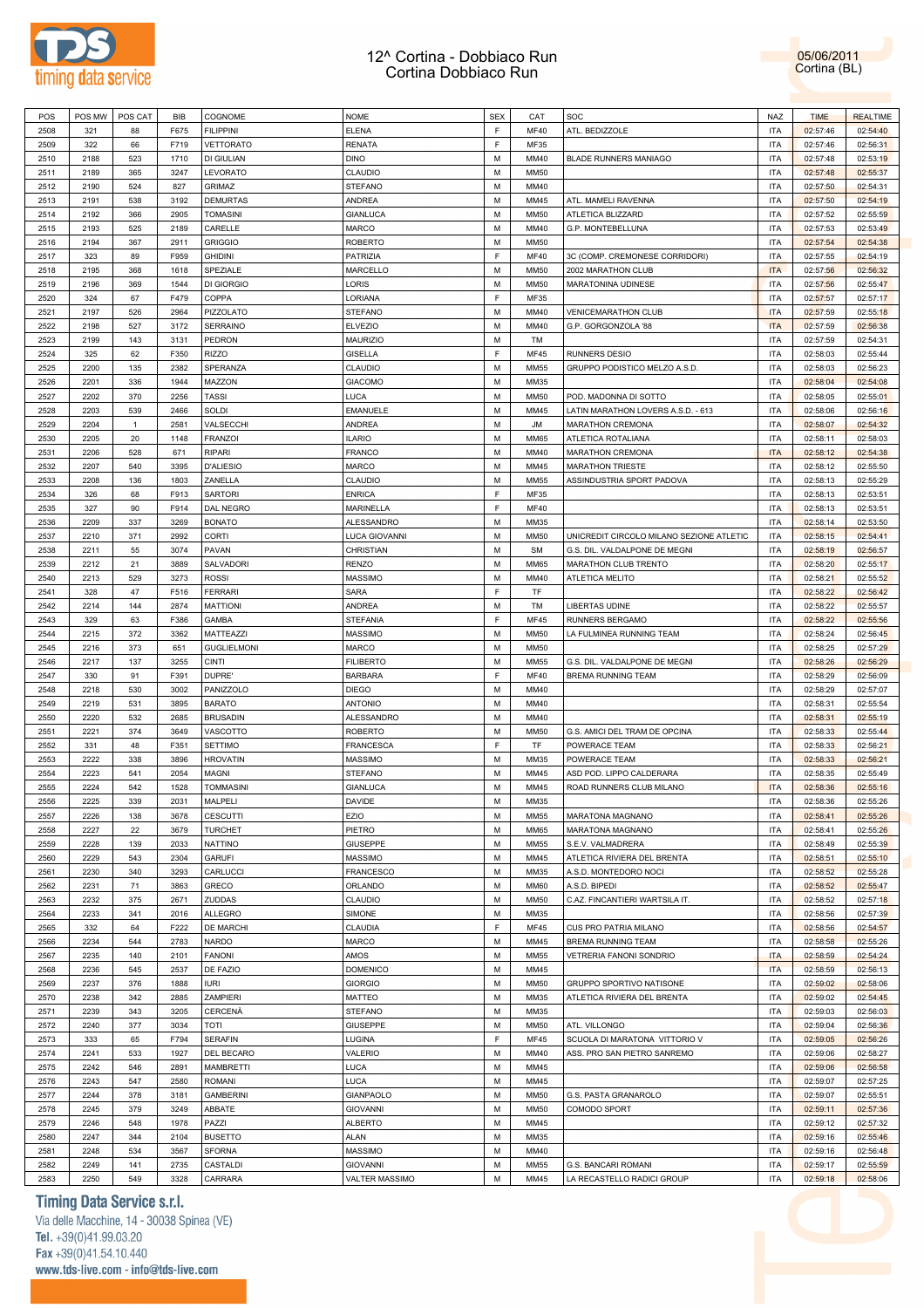

POS |POS MW |POS CAT | BIB |COGNOME NOME | NOME | SEX | CAT |SOC NAZ NAZ NAZ | TIME | REALTIME | REALTIME | REALTIME

05/06/2011 Cortina (BL)



#### **Timing Data Service s.r.l.**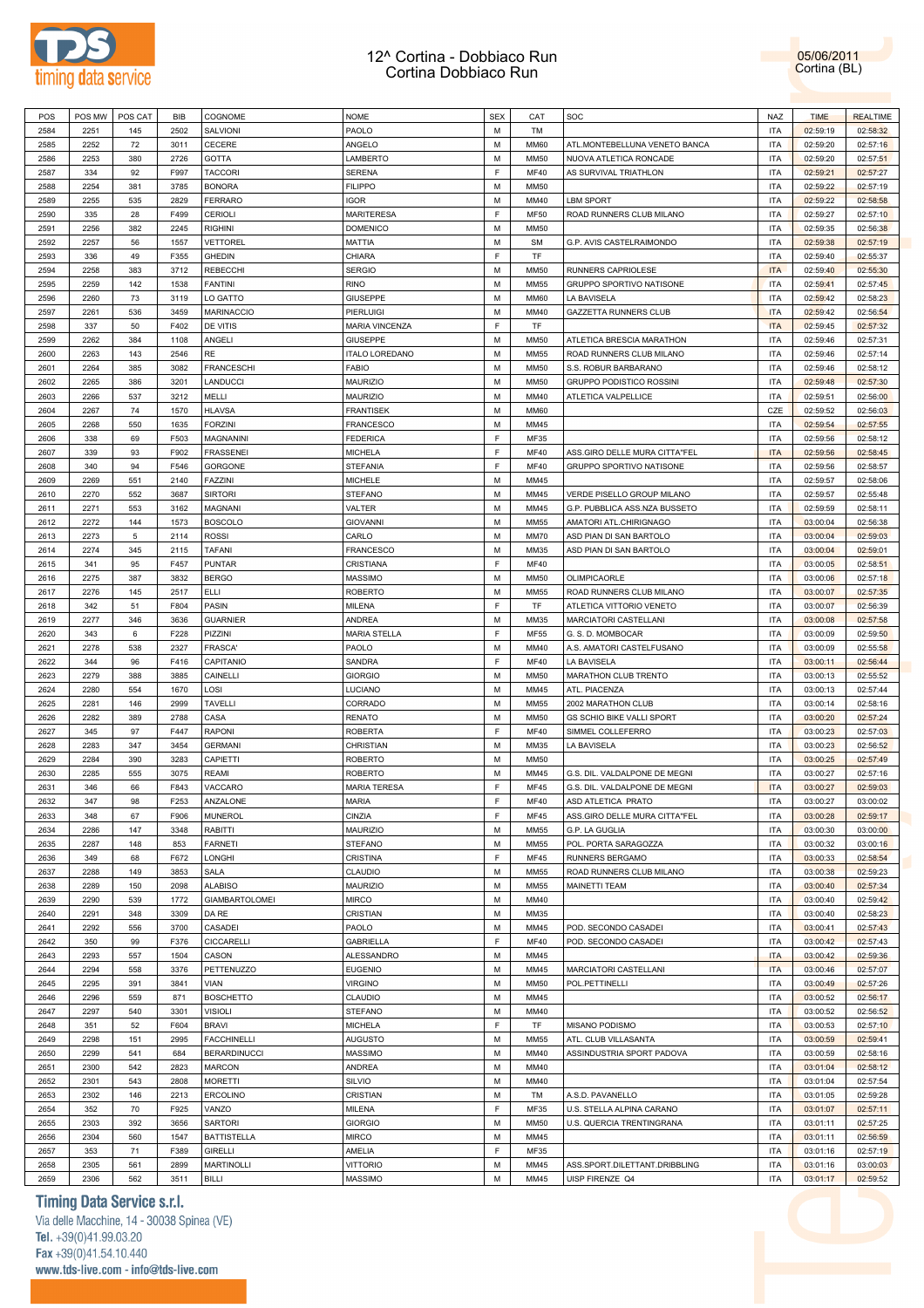



| POS  | POS MW | POS CAT        | <b>BIB</b> | COGNOME            | <b>NOME</b>         | <b>SEX</b> | CAT         | SOC                            | <b>NAZ</b> | <b>TIME</b> | <b>REALTIME</b> |
|------|--------|----------------|------------|--------------------|---------------------|------------|-------------|--------------------------------|------------|-------------|-----------------|
| 2660 | 2307   | 393            | 1743       | <b>PETRICCIOLI</b> | <b>RINO</b>         | M          | <b>MM50</b> | ROAD RUNNERS CLUB MILANO       | <b>ITA</b> | 03:01:18    | 02:59:00        |
| 2661 | 2308   | 349            | 2148       | <b>BALDO</b>       | LORENZO             | M          | MM35        |                                | ITA        | 03:01:21    | 02:58:57        |
|      |        |                |            |                    |                     |            |             |                                |            |             |                 |
| 2662 | 2309   | 350            | 2363       | <b>BENEDETTI</b>   | <b>MARCO</b>        | M          | MM35        | ORTICA TEAM                    | <b>ITA</b> | 03:01:21    | 02:57:40        |
| 2663 | 2310   | 544            | 2913       | <b>BULLAFIN</b>    | LUCA                | M          | MM40        | SCUOLA DI MARATONA VITTORIO V  | <b>ITA</b> | 03:01:22    | 02:58:21        |
| 2664 | 2311   | $\,$ 5 $\,$    | 2751       | ANGELOZZI          | <b>FABIO</b>        | М          |             | ORTICA TEAM                    | <b>ITA</b> | 03:01:22    | 02:57:41        |
| 2665 | 2312   | 394            | 3163       | <b>SCORCELLI</b>   | <b>MIRCO</b>        | M          | <b>MM50</b> | ATL. RECANATI                  | ITA        | 03:01:22    | 02:59:39        |
| 2666 | 2313   | 563            | 2702       | <b>PENGO</b>       | <b>STEFANO</b>      | M          | MM45        |                                | <b>ITA</b> | 03:01:24    | 02:58:41        |
| 2667 | 2314   | 152            | 2678       | CONCOREGGI         | <b>ENZO</b>         | M          | <b>MM55</b> | G.P. CASALESE                  | <b>ITA</b> | 03:01:24    | 02:58:22        |
| 2668 | 354    | 53             | F962       | PELLEGRINI         | CRISTINA            | F          | TF          | LA BAVISELA                    | <b>ITA</b> | 03:01:26    | 02:57:54        |
| 2669 | 2315   | 153            | 2024       | SALVADORI          | ALESSANDRO          | M          | <b>MM55</b> |                                | <b>ITA</b> | 03:01:29    | 02:57:43        |
| 2670 | 2316   | 75             | 768        | <b>NEGRI</b>       | <b>ATHOS</b>        | M          | <b>MM60</b> |                                | <b>ITA</b> | 03:01:29    | 03:01:06        |
| 2671 | 2317   | 154            | 3164       | CASTAGNARI         | SANDRO              | M          | <b>MM55</b> | ATL. RECANATI                  | <b>ITA</b> | 03:01:31    | 02:59:52        |
|      |        |                |            |                    |                     |            |             |                                |            |             |                 |
| 2672 | 2318   | 351            | 2876       | <b>GIACCHERO</b>   | <b>NICOLA</b>       | M          | MM35        |                                | <b>ITA</b> | 03:01:31    | 02:57:33        |
| 2673 | 2319   | 352            | 2877       | SALTARELLI         | <b>MARCO</b>        | M          | MM35        |                                | <b>ITA</b> | 03:01:31    | 02:57:33        |
| 2674 | 355    | 29             | F628       | <b>ORTINI</b>      | <b>MARIA LUISA</b>  | F          | <b>MF50</b> | TURBOLENTO MILANO              | <b>ITA</b> | 03:01:32    | 02:59:47        |
| 2675 | 356    | 30             | F815       | CARBONIELLO        | <b>GLORIA</b>       | F          | <b>MF50</b> | S.G.M. FORZA E CORAGGIO        | <b>ITA</b> | 03:01:33    | 02:58:43        |
| 2676 | 2320   | 76             | 743        | ZUCCHERI           | <b>ALBERTO</b>      | M          | <b>MM60</b> | <b>MARATHON TRIESTE</b>        | <b>ITA</b> | 03:01:34    | 03:01:08        |
| 2677 | 2321   | 395            | 1799       | VENDALI            | <b>MAURO</b>        | M          | <b>MM50</b> |                                | <b>ITA</b> | 03:01:36    | 02:58:28        |
| 2678 | 2322   | 353            | 2150       | <b>BARZAZI</b>     | CHRISTIAN           | M          | MM35        |                                | <b>ITA</b> | 03:01:41    | 02:59:16        |
| 2679 | 357    | 100            | F22        | DI BETTA           | ROSETTA             | F          | <b>MF40</b> | POLISPORTIVA TORRILE           | <b>ITA</b> | 03:01:43    | 03:00:56        |
| 2680 | 2323   | 545            | 2141       | <b>GERONAZZO</b>   | <b>STEFANO</b>      | M          | MM40        |                                | <b>ITA</b> | 03:01:43    | 02:58:26        |
|      |        |                |            |                    |                     |            |             |                                |            |             |                 |
| 2681 | 2324   | 564            | 2142       | <b>SARTOR</b>      | ADRIANO             | M          | MM45        |                                | <b>ITA</b> | 03:01:44    | 02:58:27        |
| 2682 | 2325   | 546            | 3280       | <b>FARMA</b>       | <b>STEFANO</b>      | M          | MM40        | G.P. MONTEBELLUNA              | <b>ITA</b> | 03:01:44    | 02:57:20        |
| 2683 | 358    | 101            | F899       | D'INCA'            | <b>NICOLETTA</b>    | F          | <b>MF40</b> | ASS.GIRO DELLE MURA CITTA"FEL  | <b>ITA</b> | 03:01:44    | 02:59:15        |
| 2684 | 2326   | 565            | 1561       | <b>FABBRI</b>      | <b>ANDREA</b>       | M          | MM45        | FIAMME GIALLE G. SIMONI        | <b>ITA</b> | 03:01:51    | 03:00:39        |
| 2685 | 2327   | 396            | 975        | <b>LUCCHINI</b>    | PIERO               | M          | <b>MM50</b> | CV ARDIZIO ASS. SPORT. PU      | <b>ITA</b> | 03:01:51    | 03:01:15        |
| 2686 | 2328   | 547            | 2707       | ZANIN              | ALESSANDRO          | M          | MM40        | OASI2000RUNNING                | <b>ITA</b> | 03:01:54    | 03:00:35        |
| 2687 | 359    | 72             | F411       | <b>NASCIMBEN</b>   | SILVIA              | F          | <b>MF35</b> |                                | <b>ITA</b> | 03:01:55    | 02:59:36        |
| 2688 | 2329   | 548            | 3373       | <b>RUPOLO</b>      | <b>ALBERTO</b>      | M          | MM40        |                                | <b>ITA</b> | 03:01:55    | 02:59:17        |
| 2689 | 2330   | 549            | 1545       | <b>BRAGANTE</b>    | LUIGI               | M          | MM40        |                                | <b>ITA</b> | 03:01:57    | 02:57:44        |
| 2690 | 2331   | 550            | 2791       | ZANELLA            | <b>ALBERTO</b>      | M          | MM40        |                                | <b>ITA</b> | 03:01:58    | 02:57:31        |
|      |        |                |            |                    |                     |            |             |                                |            |             |                 |
| 2691 | 2332   | 155            | 2982       | ANIELLO            | <b>ROBERTO</b>      | M          | MM55        | S.G.M. FORZA E CORAGGIO        | <b>ITA</b> | 03:01:59    | 02:57:46        |
| 2692 | 2333   | 551            | 3533       | <b>DEL FANTE</b>   | LUIGI               | M          | MM40        | G.P. SANTI NUOVA OLONIO        | <b>ITA</b> | 03:02:00    | 03:00:02        |
| 2693 | 2334   | 156            | 3029       | <b>AGOSTI</b>      | <b>MASSIMO</b>      | M          | <b>MM55</b> | <b>G.S. CARLO BUTTARELLI</b>   | <b>ITA</b> | 03:02:01    | 03:00:46        |
| 2694 | 2335   | 157            | 2523       | ZOCCA              | <b>ANDREA</b>       | M          | <b>MM55</b> | HAPPY RUNNER CLUB              | <b>ITA</b> | 03:02:02    | 02:59:40        |
| 2695 | 2336   | 566            | 2649       | <b>GECCHELE</b>    | <b>FABIO</b>        | M          | MM45        | MARCIATORI CASTELLANI          | <b>ITA</b> | 03:02:03    | 03:00:42        |
| 2696 | 360    | 54             | F370       | PRETO MARTINI      | PAOLA               | F          | <b>TF</b>   | PODISTI MARATONA DI ROMA       | <b>ITA</b> | 03:02:08    | 02:57:48        |
| 2697 | 361    | 69             | F251       | CORRADINI          | <b>ELEONORA</b>     | F          | MF45        | ATLETICA FASSA 08              | <b>ITA</b> | 03:02:09    | 03:01:25        |
| 2698 | 362    | 70             | F599       | GANT               | ELENA               | F          | MF45        |                                | <b>ITA</b> | 03:02:12    | 02:59:19        |
| 2699 | 2337   | 552            | 3581       | <b>MARENGHI</b>    | DAVIDE              | M          | MM40        | <b>3MORI RUNNING TEAM</b>      | <b>ITA</b> | 03:02:13    | 02:58:17        |
| 2700 | 2338   | 553            | 2975       | DEL LONGO          | GIANANGELO          | M          | MM40        | ATLETICA MARENO                | <b>ITA</b> | 03:02:16    | 03:01:02        |
|      |        |                |            |                    |                     |            |             |                                |            |             |                 |
| 2701 | 2339   | 567            | 2984       | <b>BORELLA</b>     | <b>FRANCESCO</b>    | M          | MM45        | CASSA DI RISPARMIO DI PADOVA E | <b>ITA</b> | 03:02:23    | 02:58:33        |
| 2702 | 2340   | 147            | 2932       | SANTANTONIO        | ANDREA              | M          | TM          | SCUOLA DI MARATONA VITTORIO V  | <b>ITA</b> | 03:02:23    | 03:00:13        |
| 2703 | 363    | 55             | F586       | MIANI              | STEFANIA            | F          | TF          |                                | <b>ITA</b> | 03:02:25    | 02:58:33        |
| 2704 | 2341   | 568            | 3030       | <b>BARCELLA</b>    | <b>GIANMARIO</b>    | M          | MM45        | A.S.D. ATLETICA SARNICO        | <b>ITA</b> | 03:02:26    | 02:59:48        |
| 2705 | 2342   | 354            | 1773       | <b>BELLAGAMBA</b>  | MICHELE             | M          | MM35        |                                | <b>ITA</b> | 03:02:28    | 03:01:32        |
| 2706 | 2343   | 554            | 2192       | LAZZARI            | <b>IACOPO</b>       | M          | MM40        |                                | <b>ITA</b> | 03:02:31    | 02:58:22        |
| 2707 | 2344   | 555            | 1904       | CALTRAN            | <b>ENRICO</b>       | M          | MM40        |                                | <b>ITA</b> | 03:02:36    | 03:00:58        |
| 2708 | 2345   | 569            | 3753       | <b>MEGGIOLARO</b>  | <b>STEFANO</b>      | M          | MM45        | <b>VICENZA RUNNERS</b>         | <b>ITA</b> | 03:02:39    | 03:01:09        |
| 2709 | 2346   | 158            | 1960       | <b>BALDINI</b>     | <b>STEFANO</b>      | M          | <b>MM55</b> | A.S.D. POD. PONTELUNGO BOLOGNA | <b>ITA</b> | 03:02:43    | 02:58:15        |
|      | 2347   |                | 1959       |                    |                     |            | <b>MM55</b> |                                |            |             |                 |
| 2710 |        | 159            |            | CANOVA             | <b>GILBERTO</b>     | М          |             | A.S.D. POD. PONTELUNGO BOLOGNA | <b>ITA</b> | 03:02:43    | 02:58:15        |
| 2711 | 364    | 102            | F531       | <b>DORO</b>        | <b>FLORA</b>        | F          | MF40        | MONTELLO RUNNERS CLUB          | <b>ITA</b> | 03:02:43    | 03:00:41        |
| 2712 | 365    | 31             | F501       | DI GIACOMO         | <b>NICOLETTA</b>    | F          | <b>MF50</b> | G.P. AVIS SUZZARA              | <b>ITA</b> | 03:02:43    | 03:00:20        |
| 2713 | 2348   | 397            | 2231       | <b>BERRA</b>       | <b>GIORGIO</b>      | M          | <b>MM50</b> | ATL. TEAM BRIANZA LISSONE      | <b>ITA</b> | 03:02:44    | 02:58:38        |
| 2714 | 2349   | 23             | 3744       | <b>NORDERA</b>     | <b>GIAMPIETRO</b>   | М          | MM65        | <b>VICENZA RUNNERS</b>         | <b>ITA</b> | 03:02:44    | 03:01:55        |
| 2715 | 2350   | 556            | 3453       | <b>POGGI</b>       | <b>GIAN LUCA</b>    | M          | MM40        | POL. COOP CERAMICA D'IMOLA     | <b>ITA</b> | 03:02:45    | 02:58:14        |
| 2716 | 2351   | 570            | 3527       | <b>CINELLI</b>     | <b>FABIO</b>        | М          | MM45        | ATLETICA BRESCIA MARATHON      | <b>ITA</b> | 03:02:47    | 03:01:38        |
| 2717 | 2352   | 557            | 3694       | <b>MUSONI</b>      | <b>GIOVANNI</b>     | M          | MM40        |                                | <b>ITA</b> | 03:02:50    | 03:00:20        |
| 2718 | 366    | 71             | F256       | <b>ZAMPIGHI</b>    | ALESSANDRA          | F          | MF45        | G.S. DRAGO                     | <b>ITA</b> | 03:02:51    | 03:02:37        |
|      | 367    | $\overline{7}$ |            |                    |                     | F          |             |                                |            |             |                 |
| 2719 |        |                | F449       | <b>BORTOLATO</b>   | <b>MARIA REGINA</b> |            | <b>MF55</b> | A.S.D. RUNNING EVOLUTION       | <b>ITA</b> | 03:02:53    | 03:01:40        |
| 2720 | 368    | 103            | F728       | ZANNARINI          | VALERIA             | F          | <b>MF40</b> | AZZURRA FORLIMPOPOLI POL.VA    | <b>ITA</b> | 03:02:54    | 03:01:24        |
| 2721 | 2353   | 398            | 2106       | <b>DORLINI</b>     | STEFANO             | М          | <b>MM50</b> | ATLETICA BUJA                  | <b>ITA</b> | 03:02:57    | 03:00:57        |
| 2722 | 2354   | 571            | 3356       | MIRANDA            | <b>ROLANDO</b>      | М          | MM45        | G.P. LA GUGLIA                 | ITA        | 03:03:00    | 03:02:05        |
| 2723 | 2355   | 160            | 3714       | <b>GOBBATO</b>     | LUCIANO             | М          | MM55        | ATL. SERNAGLIA MOB. VILLANOVA  | <b>ITA</b> | 03:03:00    | 03:01:54        |
| 2724 | 2356   | 161            | 3383       | <b>BEIKIRCHER</b>  | <b>HERBERT</b>      | М          | <b>MM55</b> | A.S.D. ATL.CLUB 2000 DOBBIACO  | ITA        | 03:03:01    | 03:01:53        |
| 2725 | 2357   | 558            | 3360       | <b>VENTURELLI</b>  | CLAUDIO             | М          | MM40        | G.P. LA GUGLIA                 | <b>ITA</b> | 03:03:01    | 03:02:05        |
| 2726 | 2358   | 162            | 3154       | <b>TONON</b>       | OSCAR               | М          | <b>MM55</b> |                                | ITA        | 03:03:02    | 03:00:29        |
| 2727 | 369    | 32             | F849       | POLONIATO          | <b>MARIAROSA</b>    | F          | <b>MF50</b> |                                | ITA        | 03:03:02    | 03:00:10        |
|      |        |                |            |                    |                     | F          |             |                                |            |             |                 |
| 2728 | 370    | 56             | F878       | CANAVERO           | SILVIA INES         |            | TF          | G.P. GORGONZOLA '88            | <b>ITA</b> | 03:03:02    | 02:59:45        |
| 2729 | 2359   | 77             | 2095       | <b>ROSSI</b>       | PAOLO               | М          | <b>MM60</b> |                                | ITA        | 03:03:03    | 03:01:58        |
| 2730 | 2360   | 78             | 1871       | <b>UNGARELLI</b>   | LUCIANO             | M          | <b>MM60</b> | POL. DIL. SANRAFEL             | ITA        | 03:03:06    | 03:01:41        |
| 2731 | 2361   | 559            | 2606       | <b>MOTTER</b>      | ALBINO              | М          | MM40        | POL. PORTA SARAGOZZA           | <b>ITA</b> | 03:03:09    | 03:00:23        |
| 2732 | 2362   | 399            | 1984       | <b>AMBROSINI</b>   | <b>ALBERTO</b>      | M          | <b>MM50</b> | TRAGUARDO VOLANTE              | ITA        | 03:03:10    | 02:59:10        |
| 2733 | 2363   | 24             | 3497       | <b>BRESSAN</b>     | <b>ALDO</b>         | М          | <b>MM65</b> |                                | ITA        | 03:03:11    | 02:58:59        |
| 2734 | 2364   | 163            | 2740       | <b>FERRARI</b>     | <b>FRANCO</b>       | М          | <b>MM55</b> | G.S. BANCARI ROMANI            | <b>ITA</b> | 03:03:13    | 02:59:23        |
| 2735 | 2365   | 164            | 736        | <b>RAMUNNI</b>     | <b>ANTONIO</b>      | М          | MM55        | ASD POD. LIPPO CALDERARA       | <b>ITA</b> | 03:03:13    | 03:00:27        |
|      |        |                |            |                    |                     |            |             |                                |            |             |                 |

# **Timing Data Service s.r.l.**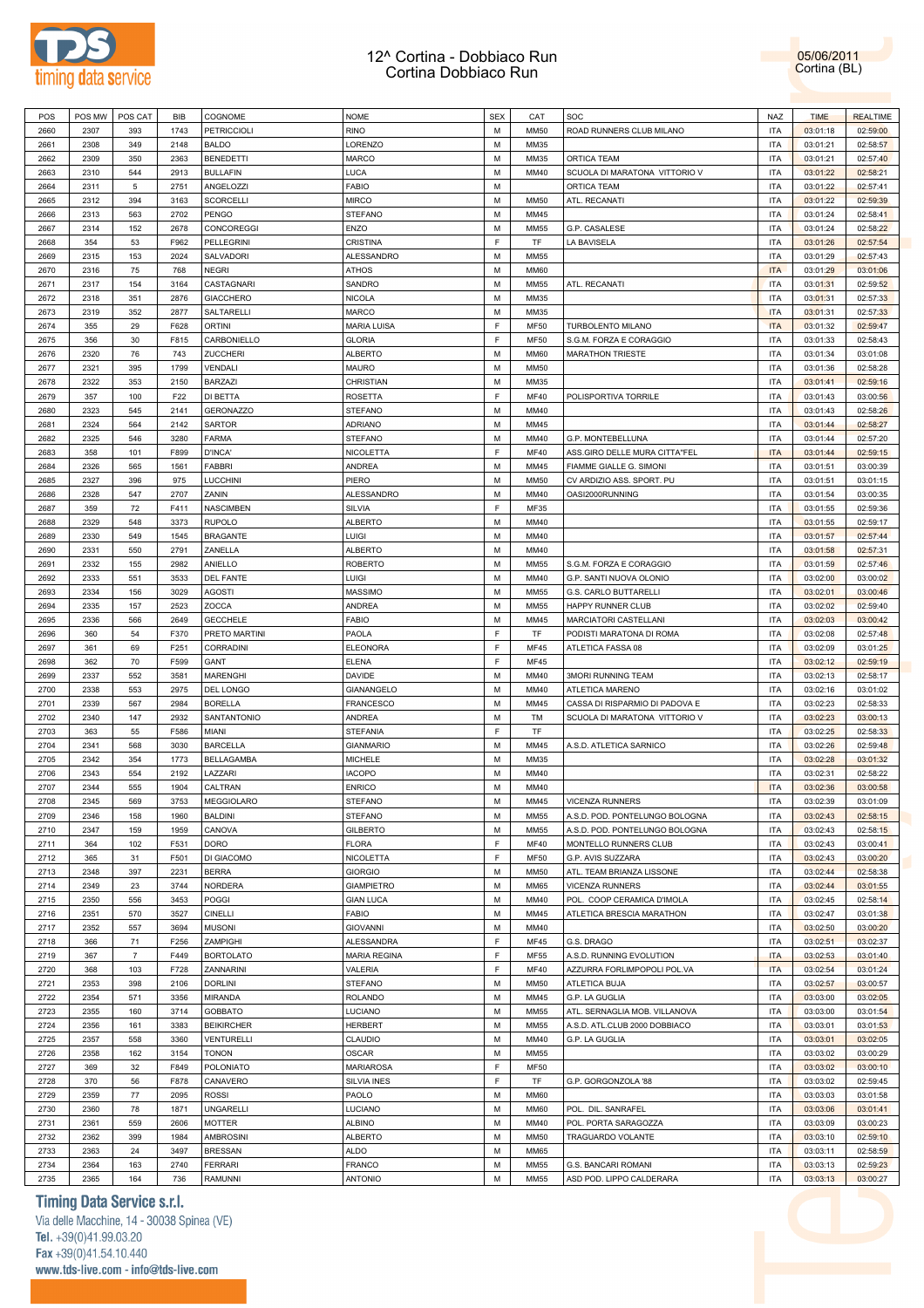



| POS  | POS MW | POS CAT | <b>BIB</b> | COGNOME           | <b>NOME</b>              | <b>SEX</b> | CAT         | SOC                                | <b>NAZ</b> | <b>TIME</b> | <b>REALTIME</b> |
|------|--------|---------|------------|-------------------|--------------------------|------------|-------------|------------------------------------|------------|-------------|-----------------|
| 2736 | 371    | 73      | F889       | MILANI            | <b>BIANCA</b>            | E          | MF35        | ROAD RUNNERS CLUB MILANO           | <b>ITA</b> | 03:03:14    | 03:02:36        |
| 2737 | 2366   | 165     | 3267       | <b>ULIANA</b>     | SIRO                     | M          | MM55        | ATLETICA VITTORIO VENETO           | <b>ITA</b> | 03:03:18    | 03:01:54        |
| 2738 | 372    | 33      | F822       | <b>BRESESTI</b>   | ORNELLA                  | E          | <b>MF50</b> | 2002MARATHONCLUB                   | <b>ITA</b> | 03:03:19    | 03:01:22        |
| 2739 | 2367   | 572     | 3866       | ZANETTE           | <b>GIULIANO</b>          | M          | MM45        | ATLETICA MARENO                    | <b>ITA</b> | 03:03:27    | 02:59:27        |
| 2740 | 2368   | 355     | 3948       | PERAZZOLO         | ANDREA                   | M          | MM35        | CARNIATLETICA                      | <b>ITA</b> | 03:03:28    | 02:59:20        |
| 2741 | 2369   | 400     | 2652       | <b>FORTIN</b>     | PAOLO                    | M          | <b>MM50</b> |                                    | <b>ITA</b> | 03:03:30    | 02:58:59        |
| 2742 | 2370   | 79      | 1964       | <b>GUANELLA</b>   | <b>EMILIO</b>            | M          | <b>MM60</b> |                                    | <b>ITA</b> | 03:03:30    | 03:01:03        |
|      |        |         |            |                   |                          | E          |             |                                    |            |             |                 |
| 2743 | 373    | 34      | F976       | <b>BOCO</b>       | MARINELLA                |            | <b>MF50</b> | <b>AVIS PERUGIA</b>                | <b>ITA</b> | 03:03:31    | 03:01:25        |
| 2744 | 2371   | 401     | 3507       | CAPORALI          | <b>FRANCESCO</b>         | M          | <b>MM50</b> |                                    | <b>ITA</b> | 03:03:31    | 03:01:24        |
| 2745 | 2372   | 573     | 3106       | <b>GELMI</b>      | <b>GIORGIO</b>           | M          | MM45        | PODISMO BUTTRIO                    | <b>ITA</b> | 03:03:34    | 03:00:21        |
| 2746 | 2373   | 402     | 2557       | <b>PIEROTTI</b>   | <b>GIORGIO</b>           | M          | <b>MM50</b> | G.P. ESCURSIONISTI LUCCHESI        | <b>ITA</b> | 03:03:39    | 02:59:47        |
| 2747 | 2374   | 574     | 3017       | <b>MORANDI</b>    | <b>ENRICO</b>            | M          | MM45        |                                    | <b>ITA</b> | 03:03:40    | 03:01:59        |
| 2748 | 2375   | 356     | 3241       | <b>PISAN</b>      | <b>MARCO</b>             | M          | MM35        | MONTELLO RUNNERS CLUB              | <b>ITA</b> | 03:03:42    | 03:01:38        |
| 2749 | 374    | 104     | F446       | <b>ROSSI</b>      | <b>ISABELLA</b>          | E          | <b>MF40</b> | SIMMEL COLLEFERRO                  | <b>ITA</b> | 03:03:45    | 03:00:25        |
| 2750 | 2376   | 403     | 2814       | LOLLI             | <b>MASSIMO</b>           | M          | <b>MM50</b> |                                    | <b>ITA</b> | 03:03:46    | 03:01:48        |
| 2751 | 2377   | 80      | 2359       | LORENZINI         | PAOLO                    | M          | <b>MM60</b> | ATHLETIC CLUB 96 AE SPA            | <b>ITA</b> | 03:03:46    | 03:01:56        |
| 2752 | 2378   | 166     | 3112       | <b>BOSCO</b>      | <b>VITTORIO</b>          | M          | MM55        | PODISMO BUTTRIO                    | <b>ITA</b> | 03:03:46    | 03:02:17        |
| 2753 | 375    | 105     | F806       | <b>PIROLA</b>     | <b>MONIA</b>             | F          | <b>MF40</b> | ATL. PRESEZZO                      | <b>ITA</b> | 03:03:48    | 03:01:21        |
| 2754 | 2379   | 404     | 2938       | <b>PIROLA</b>     | <b>TULLIO</b>            | M          | <b>MM50</b> | ATL. PRESEZZO                      | <b>ITA</b> | 03:03:48    | 03:01:23        |
| 2755 | 2380   | 81      | 3354       | <b>FERRARI</b>    | <b>GIORGIO</b>           | M          | <b>MM60</b> | G.P. LA GUGLIA                     | <b>ITA</b> | 03:03:53    | 03:02:56        |
| 2756 | 376    | 35      | F394       | <b>BUZZI</b>      | <b>NIVES</b>             | F          | <b>MF50</b> | PODISMO BUTTRIO                    | <b>ITA</b> | 03:03:54    | 03:00:56        |
| 2757 | 2381   | 575     | 1948       | <b>FERRETTI</b>   | <b>MASSIMO</b>           | M          | MM45        |                                    | <b>ITA</b> | 03:03:54    | 03:01:32        |
| 2758 | 377    | 74      | F382       | <b>BERTAZZOLI</b> | CINZIA ZELDA             | F          | MF35        | RUNNERS CAPRIOLESE                 | <b>ITA</b> | 03:03:55    | 02:59:44        |
| 2759 | 2382   | 576     | 2536       | PINI              | CARLO                    | M          | MM45        |                                    | <b>ITA</b> | 03:03:55    | 03:01:08        |
|      |        |         |            |                   |                          |            |             |                                    |            |             |                 |
| 2760 | 2383   | 167     | 3168       | MASELLI           | <b>MAURO</b>             | M          | MM55        | POL. PORTA SARAGOZZA               | <b>ITA</b> | 03:03:56    | 03:01:23        |
| 2761 | 2384   | 168     | 2349       | ZANANDREIS        | <b>ROMANO</b>            | M          | MM55        | C.U.S.VERONA SEZ.ATLETICA          | <b>ITA</b> | 03:03:58    | 03:02:12        |
| 2762 | 378    | 57      | F535       | <b>MESCHIARI</b>  | <b>ERICA</b>             | F          | TF          |                                    | <b>ITA</b> | 03:04:04    | 03:01:13        |
| 2763 | 379    | 106     | F953       | <b>MION</b>       | <b>MICHELA</b>           | F          | <b>MF40</b> |                                    | <b>ITA</b> | 03:04:13    | 03:03:43        |
| 2764 | 380    | 72      | F753       | PLIZZARI          | ANNA MARIA               | F          | <b>MF45</b> | G.T.A. CREMA                       | <b>ITA</b> | 03:04:13    | 03:02:52        |
| 2765 | 2385   | 405     | 2970       | PALAZZINI         | PIER PAOLO               | M          | <b>MM50</b> | S.P. SEVEN                         | <b>ITA</b> | 03:04:15    | 03:02:47        |
| 2766 | 2386   | 577     | 2477       | <b>RINALDI</b>    | <b>MARCO</b>             | M          | MM45        | <b>LATIN MARATHON LOVERS</b>       | <b>ITA</b> | 03:04:17    | 03:02:27        |
| 2767 | 2387   | 578     | 902        | <b>FELLER</b>     | <b>FABIANO</b>           | M          | MM45        | S.A. GIUSTINO                      | <b>ITA</b> | 03:04:19    | 03:00:31        |
| 2768 | 381    | 73      | F759       | LUCHETTA          | CHIARA                   | F          | <b>MF45</b> | S.A. GIUSTINO                      | <b>ITA</b> | 03:04:19    | 03:00:31        |
| 2769 | 382    | 107     | F769       | <b>BERALDO</b>    | <b>MONICA</b>            | F          | <b>MF40</b> | ATLETICA GALLIERA VENETA           | <b>ITA</b> | 03:04:20    | 03:00:29        |
| 2770 | 2388   | 579     | 2819       | <b>MORO</b>       | GIUSEPPE                 | M          | MM45        | ATLETICA GALLIERA VENETA           | <b>ITA</b> | 03:04:20    | 03:00:29        |
| 2771 | 2389   | 580     | 2779       | SPOLAORE          | LUIGI                    | M          | MM45        | <b>BREMA RUNNING TEAM</b>          | <b>ITA</b> | 03:04:21    | 03:02:00        |
| 2772 | 2390   | 581     | 2772       | <b>BIANCHI</b>    | WALTER                   | M          | MM45        | <b>BREMA RUNNING TEAM</b>          | <b>ITA</b> | 03:04:21    | 03:00:14        |
| 2773 | 2391   | 357     | 3239       | <b>DOIMO</b>      | <b>MICHELE</b>           | M          | MM35        | MONTELLO RUNNERS CLUB              | <b>ITA</b> | 03:04:22    | 03:01:40        |
| 2774 | 383    | 8       | F949       | <b>PIOTTO</b>     | LORETTA                  | F          | <b>MF55</b> | A.S.D. PERCORRERE IL SILE          | <b>ITA</b> | 03:04:23    | 03:02:43        |
|      | 2392   | 25      | 3857       | SIMONI            |                          | M          | <b>MM65</b> | G.P. FERRARA CHE CAMMINA           |            |             |                 |
| 2775 |        |         |            |                   | PIERLUIGI                |            |             |                                    | <b>ITA</b> | 03:04:23    | 03:00:56        |
| 2776 | 2393   | 358     | 2711       | APPOLLONI         | CORRADO                  | M          | MM35        |                                    | <b>ITA</b> | 03:04:23    | 03:02:27        |
| 2777 | 2394   | 169     | 3384       | WALDER            | <b>JOHANN</b>            | M          | MM55        | A.S.D. ATL.CLUB 2000 DOBBIACO      | <b>ITA</b> | 03:04:25    | 03:03:19        |
| 2778 | 384    | 74      | F635       | <b>BONDIO</b>     | NICOLETTA                | F          | <b>MF45</b> |                                    | <b>ITA</b> | 03:04:25    | 03:00:38        |
| 2779 | 385    | 75      | F691       | CRAVERO           | <b>MICHELA</b>           | F          | <b>MF45</b> | ALASSIO IN SALUTE RUNNING TEAM     | <b>ITA</b> | 03:04:26    | 03:02:29        |
| 2780 | 386    | 108     | F732       | <b>MARCHETTA</b>  | <b>SIMONA</b>            | F          | <b>MF40</b> | PFIZER ITALIA RUNNING TEAM         | <b>ITA</b> | 03:04:27    | 03:01:56        |
| 2781 | 2395   | 406     | 2868       | <b>FELIPPONE</b>  | <b>FABRIZIO</b>          | M          | <b>MM50</b> | GINN.MONZESE FORTI E LIBERI        | <b>ITA</b> | 03:04:28    | 03:00:53        |
| 2782 | 387    | 75      | F930       | COMI              | <b>MARA</b>              | F          | MF35        | <b>GINN.MONZESE FORTI E LIBERI</b> | <b>ITA</b> | 03:04:29    | 03:00:54        |
| 2783 | 388    | 76      | F912       | <b>FOSSATI</b>    | RAFFAELLA                | F          | <b>MF45</b> | UNICREDIT GROUP CIRCOLO MI         | <b>ITA</b> | 03:04:29    | 03:00:54        |
| 2784 | 2396   | 3       | 2195       | <b>MANNUCCI</b>   | <b>LIDO</b>              | M          | <b>MM75</b> |                                    | <b>ITA</b> | 03:04:32    | 03:04:32        |
| 2785 | 389    | 36      | F596       | CHIAPPA           | LUCIA                    | F          | <b>MF50</b> | <b>GRUPPO MARCIATORI BARGA</b>     | <b>ITA</b> | 03:04:34    | 03:01:28        |
| 2786 | 2397   | 407     | 3964       | <b>GAMBERINI</b>  | <b>ADLER</b>             | M          | <b>MM50</b> | G.P. AVIS FORLI                    | <b>ITA</b> | 03:04:35    | 03:02:56        |
| 2787 | 390    | 109     | F348       | SCHONWALD         | <b>ELISA</b>             | E          | <b>MF40</b> | <b>G.P. AVIS FORLI</b>             | <b>ITA</b> | 03:04:35    | 03:02:56        |
| 2788 | 2398   | 582     | 3393       | DEL CORSO         | <b>MARIO</b>             | M          | MM45        |                                    | <b>ITA</b> | 03:04:35    | 03:01:08        |
| 2789 | 2399   | 82      | 2112       | MARLAZZI          | ALESSANDRO               | M          | <b>MM60</b> | ASD PIAN DI SAN BARTOLO            | <b>ITA</b> | 03:04:36    | 03:03:32        |
| 2790 | 2400   | 408     | 3546       | MAZZON            | <b>GINO STEFANO</b>      | M          | <b>MM50</b> | ATL.MIRAFIORI                      | <b>ITA</b> | 03:04:36    | 03:00:20        |
| 2791 | 2401   | 148     | 2782       | COSMO             | <b>RICCARDO</b>          | M          | TM          |                                    | <b>ITA</b> | 03:04:37    | 03:01:07        |
| 2792 | 391    |         | F349       | <b>BISSOLI</b>    |                          | F          | TF          |                                    |            |             |                 |
|      |        | 58      |            |                   | <b>NATASCIA</b>          |            |             |                                    | <b>ITA</b> | 03:04:38    | 03:01:16        |
| 2793 | 2402   | 560     | 1593       | PAPA              | <b>ELIGIO ANTONIO</b>    | M          | MM40        | ATL. CLUB VILLASANTA               | <b>ITA</b> | 03:04:40    | 03:00:18        |
| 2794 | 2403   | 83      | 3251       | DE ZAN            | <b>FRANCO</b>            | M          | <b>MM60</b> |                                    | <b>ITA</b> | 03:04:42    | 03:03:01        |
| 2795 | 392    | 110     | F205       | ZENNARO           | <b>ARIANNA</b>           | F          | <b>MF40</b> | VENEZIA RUNNERS ATL.MURANO         | <b>ITA</b> | 03:04:46    | 03:04:04        |
| 2796 | 393    | 76      | F644       | SACCUMAN          | <b>NADIA</b>             | F          | <b>MF35</b> |                                    | <b>ITA</b> | 03:04:48    | 03:03:08        |
| 2797 | 2404   | 583     | 2019       | CANCELLIERE       | <b>MARCO</b>             | M          | MM45        |                                    | <b>ITA</b> | 03:04:53    | 03:02:25        |
| 2798 | 394    | 77      | F364       | <b>D AMBROS</b>   | <b>ELISABETTA</b>        | F          | <b>MF45</b> |                                    | <b>ITA</b> | 03:04:55    | 03:03:35        |
| 2799 | 2405   | 561     | 3052       | DE VALLIER        | <b>ANTONIO</b>           | M          | MM40        | A.S.D. PERCORRERE IL SILE          | <b>ITA</b> | 03:04:55    | 03:02:36        |
| 2800 | 2406   | 584     | 3179       | CONATO            | ORFEO                    | M          | MM45        | G.P. GORGONZOLA '88                | <b>ITA</b> | 03:04:57    | 03:02:48        |
| 2801 | 2407   | 409     | 2111       | <b>BENCINI</b>    | <b>MASSIMO</b>           | M          | <b>MM50</b> | ASD PIAN DI SAN BARTOLO            | <b>ITA</b> | 03:05:02    | 03:04:00        |
| 2802 | 2408   | 84      | 3449       | POZZI             | ANGELO                   | M          | <b>MM60</b> | <b>BESANESE</b>                    | <b>ITA</b> | 03:05:02    | 03:00:46        |
| 2803 | 395    | 111     | F477       | REBECCHI          | LAURA                    | E          | <b>MF40</b> | G.S. TOCCALMATTO                   | <b>ITA</b> | 03:05:03    | 03:01:05        |
| 2804 | 396    | 59      | F424       | COMELLO           | <b>FEDERICA</b>          | F          | TF          | A.S.D. PERCORRERE IL SILE          | <b>ITA</b> | 03:05:04    | 03:02:56        |
| 2805 | 397    | 77      | F829       | <b>TOLOMIO</b>    | ALESSANDRA               | F          | MF35        | A.S.D. PERCORRERE IL SILE          | <b>ITA</b> | 03:05:04    | 03:02:56        |
| 2806 | 2409   | 170     | 3071       | FRACCAROLI        | <b>ROBERTO</b>           | M          | MM55        | G.S. DIL. VALDALPONE DE MEGNI      | <b>ITA</b> | 03:05:05    | 03:01:54        |
| 2807 | 2410   | 149     | 3050       | <b>MESTRINER</b>  | <b>ENRICO</b>            | M          | TM          | A.S.D. PERCORRERE IL SILE          | <b>ITA</b> | 03:05:07    | 03:02:12        |
| 2808 | 2411   |         | 2722       |                   | <b>ALDO</b>              | M          | MM40        |                                    |            |             |                 |
|      |        | 562     |            | <b>SCAPIN</b>     |                          | F          |             | ATLETICA RIVIERA DEL BRENTA        | <b>ITA</b> | 03:05:07    | 03:03:37        |
| 2809 | 398    | 112     | F833       | <b>SERENA</b>     | SONIA                    |            | <b>MF40</b> | A.S.D. PERCORRERE IL SILE          | <b>ITA</b> | 03:05:08    | 03:02:12        |
| 2810 | 2412   | 563     | 3717       | <b>PUNZO</b>      | <b>STEFANO</b>           | M          | MM40        | RUNNERS BERGAMO                    | <b>ITA</b> | 03:05:12    | 03:02:58        |
| 2811 | 2413   | 585     | 2253       | <b>BOLZON</b>     | <b>GIOVANNI BATTISTA</b> | М          | MM45        | VIGILI DEL FUOCO VENEZIA           | <b>ITA</b> | 03:05:14    | 03:03:29        |

# **Timing Data Service s.r.l.**

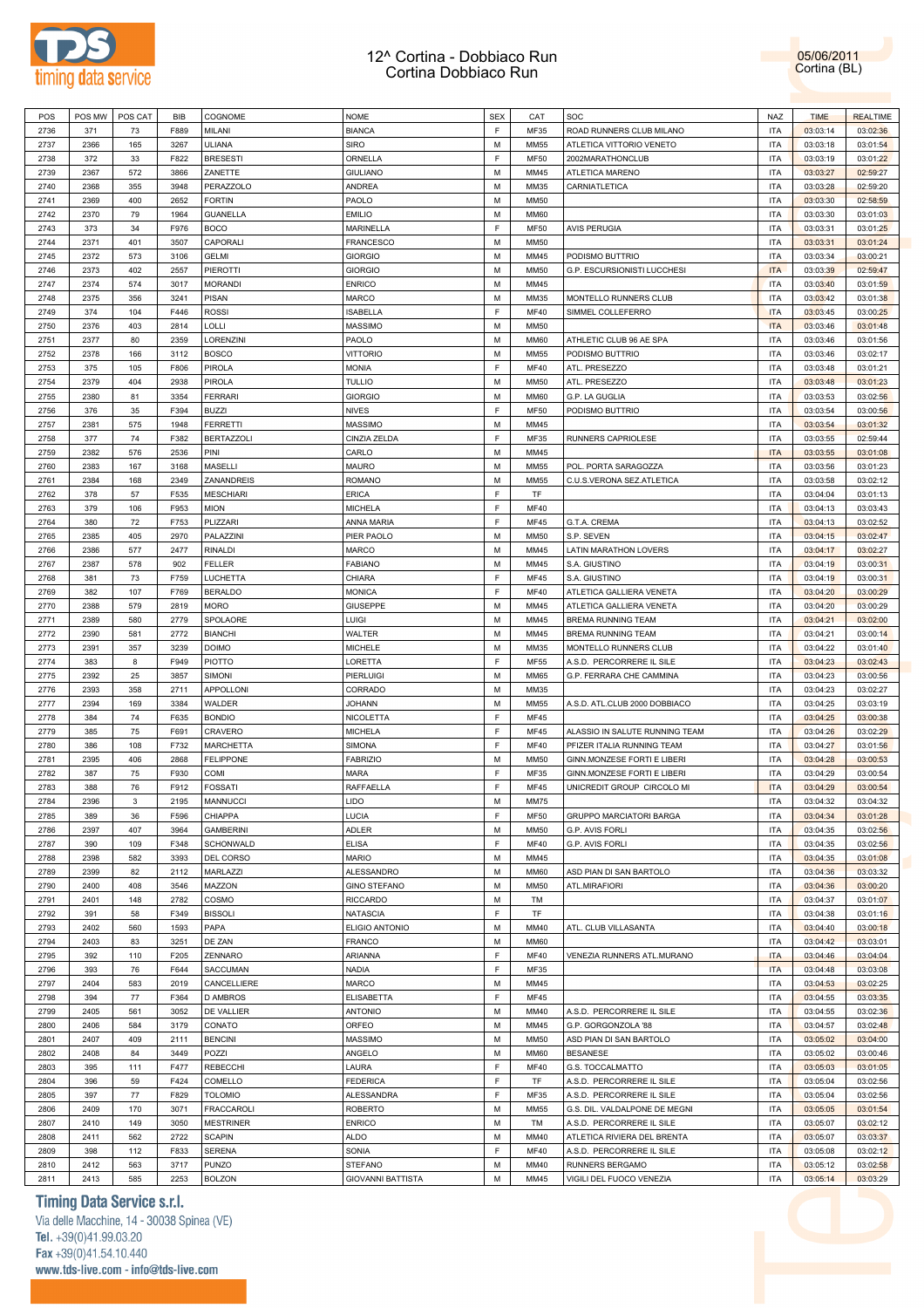

| POS  | POS MW | POS CAT | BIB  | COGNOME             | <b>NOME</b>      | <b>SEX</b> | CAT         | SOC                               | NAZ        | <b>TIME</b> | <b>REALTIME</b> |  |
|------|--------|---------|------|---------------------|------------------|------------|-------------|-----------------------------------|------------|-------------|-----------------|--|
| 2812 | 2414   | 171     | 2187 | <b>TOSO</b>         | SANTE            | М          | <b>MM55</b> | SALCUS                            | <b>ITA</b> | 03:05:14    | 03:01:42        |  |
|      |        |         |      |                     |                  |            |             |                                   |            |             |                 |  |
| 2813 | 2415   | 586     | 1624 | ZANELLA             | SANTE GUIDO      | M          | MM45        | CSI CASALECCHIO                   | <b>ITA</b> | 03:05:16    | 03:03:26        |  |
| 2814 | 399    | 113     | F958 | <b>VERONESI</b>     | <b>MARIASOLE</b> | F          | <b>MF40</b> |                                   | <b>ITA</b> | 03:05:17    | 03:01:32        |  |
| 2815 | 2416   | 150     | 3621 | ANGI                | MARCO            | М          | TM          |                                   | <b>ITA</b> | 03:05:19    | 03:03:59        |  |
|      |        |         |      |                     |                  |            |             |                                   |            |             |                 |  |
| 2816 | 2417   | 172     | 3956 | <b>GIORDANO</b>     | <b>ROMANO</b>    | М          | <b>MM55</b> |                                   | <b>ITA</b> | 03:05:20    | 03:05:20        |  |
| 2817 | 2418   | 564     | 2475 | <b>BONDI</b>        | ANDREA           | M          | MM40        | ASD TRAIL ROMAGNA                 | <b>ITA</b> | 03:05:23    | 03:02:29        |  |
| 2818 | 400    | 78      | F720 | TASSAN MAZZOCCO     | <b>BARBARA</b>   | F          | MF35        |                                   | <b>ITA</b> | 03:05:25    | 03:01:36        |  |
|      |        |         |      |                     |                  | F          |             |                                   | <b>ITA</b> |             |                 |  |
| 2819 | 401    | 37      | F577 | MICHELOTTI          | LAURA            |            | <b>MF50</b> |                                   |            | 03:05:28    | 03:05:28        |  |
| 2820 | 2419   | 6       | 1872 | MEREU               | <b>FRANCO</b>    | М          | MM70        | BREMA RUNNING TEAM                | <b>ITA</b> | 03:05:29    | 03:03:35        |  |
| 2821 | 2420   | 85      | 2586 | MAPELLI             | CARLO            | M          | MM60        | ATLETICA MONZA                    | <b>ITA</b> | 03:05:30    | 03:04:46        |  |
| 2822 | 2421   | 173     | 2292 | <b>CRIPPA</b>       | PIERANGELO       | М          |             | G.P. I GAMBER DE CUNCURESS        | <b>ITA</b> |             | 03:04:46        |  |
|      |        |         |      |                     |                  |            | <b>MM55</b> |                                   |            | 03:05:30    |                 |  |
| 2823 | 2422   | 565     | 3229 | <b>RIZZOTTO</b>     | <b>FABIO</b>     | М          | MM40        | VENICEMARATHON CLUB               | <b>ITA</b> | 03:05:33    | 03:01:51        |  |
| 2824 | 2423   | 57      | 3406 | <b>MORETTO</b>      | <b>FEDERICO</b>  | М          | SM          | ATL.BIOTEKNA MARCON               | <b>ITA</b> | 03:05:34    | 03:03:49        |  |
| 2825 | 2424   | 566     | 2918 | <b>BOSCHERATTO</b>  | <b>MICHELE</b>   | M          | MM40        | SCUOLA DI MARATONA VITTORIO V     | <b>ITA</b> | 03:05:42    | 03:03:15        |  |
|      |        |         |      |                     |                  |            |             |                                   |            |             |                 |  |
| 2826 | 2425   | 174     | 3571 | <b>MISERICORDIA</b> | <b>ANDREA</b>    | М          | <b>MM55</b> |                                   | <b>ITA</b> | 03:05:42    | 03:04:30        |  |
| 2827 | 2426   | 410     | 2853 | DALLA VENEZIA       | <b>GIANNI</b>    | М          | <b>MM50</b> |                                   | <b>ITA</b> | 03:05:44    | 03:01:21        |  |
| 2828 | 2427   | 567     | 3901 | DE PALMA            | <b>GUIDO</b>     | М          | MM40        |                                   | <b>ITA</b> | 03:05:45    | 03:02:20        |  |
|      |        |         |      |                     |                  |            |             |                                   |            |             |                 |  |
| 2829 | 2428   | 568     | 3284 | <b>GALLINARO</b>    | <b>ANDREA</b>    | М          | MM40        |                                   | <b>ITA</b> | 03:05:46    | 03:04:56        |  |
| 2830 | 402    | 60      | F668 | PIZZICONI           | SAMANTHA         | F          | TF          | ATL. GR. SANTAROSSA BRUGNERA      | <b>ITA</b> | 03:05:46    | 03:03:10        |  |
| 2831 | 2429   | 411     | 3478 | MANFRE'             | <b>LUCIO</b>     | М          | <b>MM50</b> | NUOVA ATLETICA 3 COMUNI           | <b>ITA</b> | 03:05:47    | 03:02:41        |  |
|      |        |         |      |                     |                  |            |             |                                   |            |             |                 |  |
| 2832 | 403    | 114     | F662 | DAVIT               | MANUELA          | F          | <b>MF40</b> | ATLETICA VALPELLICE               | <b>ITA</b> | 03:05:48    | 03:01:57        |  |
| 2833 | 404    | 115     | F971 | DAL PIVA            | <b>MICHELA</b>   | F          | <b>MF40</b> |                                   | <b>ITA</b> | 03:05:53    | 03:05:53        |  |
| 2834 | 2430   | 175     | 3183 | <b>TABARONI</b>     | CLAUDIO          | М          | <b>MM55</b> | G.S. PASTA GRANAROLO              | <b>ITA</b> | 03:05:54    | 03:02:38        |  |
|      |        |         |      |                     |                  |            |             |                                   |            |             |                 |  |
| 2835 | 2431   | 359     | 2803 | CARPANESE           | <b>FEDERICO</b>  | М          | MM35        |                                   | <b>ITA</b> | 03:05:54    | 03:02:58        |  |
| 2836 | 2432   | 86      | 1941 | FALA'               | PAOLO            | М          | MM60        | POL. PORTO 85                     | <b>ITA</b> | 03:05:55    | 03:02:15        |  |
| 2837 | 2433   | 176     | 3334 | CESARO              | MAURIZIO         | M          | <b>MM55</b> |                                   | <b>ITA</b> | 03:05:59    | 03:04:16        |  |
|      |        |         |      |                     |                  |            |             |                                   |            |             |                 |  |
| 2838 | 405    | 38      | F706 | <b>BALDAZZI</b>     | PATRIZIA         | F          | <b>MF50</b> | POL. PORTA SARAGOZZA              | <b>ITA</b> | 03:06:00    | 03:04:55        |  |
| 2839 | 2434   | 412     | 3277 | CODEGONI            | ALESSANDRO       | М          | <b>MM50</b> |                                   | <b>ITA</b> | 03:06:06    | 03:03:31        |  |
| 2840 | 2435   | 587     | 2335 | <b>SCARPELLINI</b>  | <b>FRANCESCO</b> | М          | MM45        |                                   | <b>ITA</b> | 03:06:06    | 03:03:32        |  |
|      |        |         |      |                     |                  |            |             |                                   |            |             |                 |  |
| 2841 | 406    | 78      | F423 | <b>BERGAMINI</b>    | <b>FLORA</b>     | F          | MF45        |                                   | <b>ITA</b> | 03:06:07    | 03:03:36        |  |
| 2842 | 2436   | 588     | 2324 | DEL FIO             | FABO             | М          | MM45        | A.S. AMATORI CASTELFUSANO         | <b>ITA</b> | 03:06:07    | 03:01:56        |  |
| 2843 | 2437   | 360     | 1099 | <b>FOSSEN</b>       | LORIS            | M          | MM35        | ATL.AGORDINA OTTICA MOTTES        | <b>ITA</b> | 03:06:08    | 03:04:55        |  |
|      |        |         |      |                     |                  |            |             |                                   |            |             |                 |  |
| 2844 | 2438   | 177     | 3549 | <b>CINCO</b>        | CARLO            | M          | <b>MM55</b> | AMICI DEL TRAM DE OPCINA          | <b>ITA</b> | 03:06:08    | 03:02:38        |  |
| 2845 | 2439   | 151     | 3484 | <b>CURCI</b>        | <b>GIULIANO</b>  | M          | TM          | C.AZ. FINCANTIERI WARTSILA IT.    | <b>ITA</b> | 03:06:08    | 03:02:38        |  |
| 2846 | 2440   | 413     | 3485 | <b>MORANDO</b>      | <b>MASSIMO</b>   | М          | <b>MM50</b> | C.AZ. FINCANTIERI WARTSILA IT.    | <b>ITA</b> | 03:06:08    | 03:02:38        |  |
|      |        |         |      |                     |                  |            |             |                                   |            |             |                 |  |
| 2847 | 2441   | 178     | 3093 | TAVERNA             | DAMIANO          | М          | <b>MM55</b> |                                   | <b>ITA</b> | 03:06:08    | 03:05:23        |  |
| 2848 | 407    | 116     | F969 | <b>CECCHI</b>       | RAFFAELLA        | F          | <b>MF40</b> | C.AZ. FINCANTIERI WARTSILA IT.    | <b>ITA</b> | 03:06:09    | 03:02:38        |  |
| 2849 | 408    | 79      | F682 | LOMBARDO            | SILVIA           | F          | MF45        | A.S. AMATORI CASTELFUSANO         | <b>ITA</b> | 03:06:09    | 03:01:59        |  |
|      |        |         |      |                     |                  |            |             |                                   |            |             |                 |  |
| 2850 | 2442   | 87      | 1655 | LANZA               | <b>BRUNO</b>     | М          | MM60        | SEZ.ATL.CARIVE                    | <b>ITA</b> | 03:06:15    | 03:04:45        |  |
| 2851 | 2443   | 589     | 3452 | <b>EMILIANI</b>     | <b>GIUSEPPE</b>  | М          | MM45        |                                   | <b>ITA</b> | 03:06:22    | 03:01:51        |  |
| 2852 | 2444   | 569     | 3835 | <b>MONTANARO</b>    | CORRADO          | М          | MM40        |                                   | <b>ITA</b> | 03:06:29    | 03:04:27        |  |
|      |        |         |      |                     |                  |            |             |                                   |            |             |                 |  |
| 2853 | 2445   | 179     | 3147 | MANGHI              | <b>IAMES</b>     | M          | <b>MM55</b> | JOGGING TEAM PATERLINI            | <b>ITA</b> | 03:06:31    | 03:02:29        |  |
| 2854 | 2446   | 361     | 1653 | <b>BERNOCCOLO</b>   | <b>ANTONIO</b>   | М          | MM35        | G.P. AVIS LOCATE DI TRIULZI       | <b>ITA</b> | 03:06:34    | 03:05:00        |  |
| 2855 | 2447   | 88      | 3536 | <b>BASSO</b>        | ORLANDO          | М          | MM60        | MARCIATORI CASTELLANI             | <b>ITA</b> | 03:06:35    | 03:03:07        |  |
| 2856 |        | 80      | F396 | PIZZOCARO           | <b>MICHELA</b>   | F          | <b>MF45</b> | ASSINDUSTRIA SPORT PADOVA         | <b>ITA</b> |             | 03:02:50        |  |
|      | 409    |         |      |                     |                  |            |             |                                   |            | 03:06:35    |                 |  |
| 2857 | 2448   | 414     | 3809 | <b>MICHELUTTI</b>   | <b>GIORGIO</b>   | М          | <b>MM50</b> | G. S. ALPINI UDINE                | <b>ITA</b> | 03:06:36    | 03:04:49        |  |
| 2858 | 2449   | 415     | 2486 | PETTERLIN           | <b>MASSIMO</b>   | М          | <b>MM50</b> | ASSINDUSTRIA SPORT PADOVA         | <b>ITA</b> | 03:06:36    | 03:04:57        |  |
| 2859 | 2450   | 570     | 2769 | CHIEREGHIN          | ALESSANDRO       | М          | MM40        | BREMA RUNNING TEAM                | <b>ITA</b> |             | 03:02:04        |  |
|      |        |         |      |                     |                  |            |             |                                   |            | 03:06:36    |                 |  |
| 2860 | 2451   | 590     | 2046 | MANOS               | <b>ROBERTO</b>   | M          | MM45        | MASTERATLETICA                    | <b>ITA</b> | 03:06:37    | 03:06:37        |  |
| 2861 | 2452   | 89      | 3500 | CHIARELLI           | <b>NICOLA</b>    | М          | MM60        | A.D.P. AVIS CASALECCHIO           | <b>ITA</b> | 03:06:37    | 03:03:37        |  |
|      |        |         |      |                     | <b>MICHELE</b>   | М          |             | VENEZIA RUNNERS ATL.MURANO        | <b>ITA</b> |             |                 |  |
| 2862 | 2453   | 591     | 1726 | PITTERI             |                  |            | MM45        |                                   |            | 03:06:40    | 03:02:36        |  |
| 2863 | 2454   | 592     | 2381 | <b>BRAMBILLA</b>    | <b>SERGIO</b>    | М          | MM45        | GRUPPO PODISTICO MELZO A.S.D.     | <b>ITA</b> | 03:06:43    | 03:05:02        |  |
| 2864 | 2455   | 416     | 3493 | <b>RONCHINI</b>     | <b>NICOLA</b>    | M          | MM50        | ATL. PIACENZA                     | <b>ITA</b> | 03:06:43    | 03:03:49        |  |
| 2865 | 2456   | 417     | 3038 | CONTE               | <b>ENNIO</b>     | M          | <b>MM50</b> | A.S.D. PERCORRERE IL SILE         | <b>ITA</b> | 03:06:44    | 03:03:47        |  |
|      |        |         |      |                     |                  |            |             |                                   |            |             |                 |  |
| 2866 | 2457   | 593     | 2454 | <b>FACCIN</b>       | <b>GIUSTO</b>    | M          | MM45        |                                   | <b>ITA</b> | 03:06:49    | 03:04:11        |  |
| 2867 | 410    | 81      | F742 | VIANELLO            | <b>IVANA</b>     | E          | <b>MF45</b> | POL.BIANCAZZURRA PETTINELLI       | <b>ITA</b> | 03:06:50    | 03:05:21        |  |
| 2868 | 2458   | 180     | 3943 | <b>FABRIANO</b>     | <b>GIOVANNI</b>  | M          | <b>MM55</b> | <b>MOMBOCAR</b>                   | <b>ITA</b> | 03:06:51    | 03:04:38        |  |
|      |        |         |      |                     |                  |            |             |                                   |            |             |                 |  |
| 2869 | 2459   | 594     | 3837 | LOATO               | PAOLO            | M          | MM45        |                                   | <b>ITA</b> | 03:06:51    | 03:03:13        |  |
| 2870 | 2460   | 90      | 3836 | <b>BOLOGNINI</b>    | ERMETE           | M          | <b>MM60</b> | ATLETICA URBANIA                  | <b>ITA</b> | 03:06:51    | 03:02:46        |  |
| 2871 | 411    | 82      | F406 | <b>VERONESE</b>     | <b>ROBERTA</b>   | E          | <b>MF45</b> |                                   | <b>ITA</b> | 03:06:51    | 03:05:55        |  |
|      |        |         |      |                     |                  |            |             |                                   |            |             |                 |  |
| 2872 | 412    | 83      | F377 | SIMONCELLI          | CATIA            | F          | <b>MF45</b> | <b>LAGARINA CRUS TEAM</b>         | <b>ITA</b> | 03:06:51    | 03:03:06        |  |
| 2873 | 413    | 39      | F405 | PIZZARDO            | ANTONELLA        | F          | <b>MF50</b> | ATLETICA S. LUCIA DI PIAVE A.S.D. | <b>ITA</b> | 03:06:52    | 03:06:52        |  |
| 2874 | 2461   | 595     | 1510 | ORSELLI             | PAOLO            | M          | MM45        |                                   | <b>ITA</b> | 03:06:55    | 03:03:32        |  |
|      |        |         |      |                     |                  |            |             |                                   |            |             |                 |  |
| 2875 | 414    | 61      | F757 | LORO                | CRISTINA         | E          | TF          | BREMA RUNNING TEAM                | <b>ITA</b> | 03:06:57    | 03:03:28        |  |
| 2876 | 2462   | 571     | 3663 | SIMIONATO           | <b>FABIO</b>     | М          | MM40        |                                   | <b>ITA</b> | 03:06:58    | 03:03:53        |  |
| 2877 | 2463   | 596     | 3035 | PALTENGHI           | LUIGI            | М          | MM45        | A.S.D. ATLETICA SARNICO           | <b>ITA</b> | 03:06:58    | 03:04:31        |  |
|      |        |         |      |                     |                  |            |             |                                   |            |             |                 |  |
| 2878 | 2464   | 597     | 2809 | PALADA              | CLAUDIO          | M          | MM45        |                                   | <b>ITA</b> | 03:07:02    | 03:04:06        |  |
| 2879 | 2465   | 181     | 2259 | VILLA               | LUIGI            | М          | <b>MM55</b> |                                   | <b>ITA</b> | 03:07:07    | 03:04:42        |  |
| 2880 | 415    | 62      | F999 | PAVINATO            | <b>MARTINA</b>   | F          | TF          |                                   | <b>ITA</b> | 03:07:07    | 03:05:10        |  |
|      |        |         |      |                     |                  |            |             |                                   |            |             |                 |  |
| 2881 | 2466   | 598     | 3381 | PAVINATO            | ANGELO           | М          | MM45        | ASSINDUSTRIA SPORT PADOVA         | <b>ITA</b> | 03:07:08    | 03:05:11        |  |
| 2882 | 2467   | 572     | 2051 | <b>FRANZOSO</b>     | ANDREA           | М          | MM40        |                                   | <b>ITA</b> | 03:07:08    | 03:02:47        |  |
| 2883 | 2468   | 599     | 2071 | <b>BERLIN</b>       | ANDREA           | М          | MM45        |                                   | <b>ITA</b> | 03:07:11    | 03:05:20        |  |
| 2884 | 2469   | 573     | 3333 | <b>FURLAN</b>       | WILLIAM          | М          | MM40        |                                   | <b>ITA</b> |             | 03:03:55        |  |
|      |        |         |      |                     |                  |            |             |                                   |            | 03:07:15    |                 |  |
| 2885 | 2470   | 574     | 2177 | ZANUTO              | <b>MAURO</b>     | М          | MM40        |                                   | <b>ITA</b> | 03:07:16    | 03:07:16        |  |
| 2886 | 2471   | 182     | 2204 | CAZZANIGA           | <b>EMILIO</b>    | М          | <b>MM55</b> | AMATORI ATL. CASORATE S.          | <b>ITA</b> | 03:07:18    | 03:05:54        |  |
| 2887 | 2472   | 183     | 2619 | <b>DOVESI</b>       | <b>ROBERTO</b>   | М          | <b>MM55</b> | ACQUADELA BOLOGNA                 | <b>ITA</b> | 03:07:19    | 03:06:10        |  |
|      |        |         |      |                     |                  |            |             |                                   |            |             |                 |  |

# **Timing Data Service s.r.l.**

Via delle Macchine, 14 - 30038 Spinea (VE) Tel. +39(0)41.99.03.20 Fax +39(0)41.54.10.440 www.tds-live.com - info@tds-live.com



05/06/2011 Cortina (BL)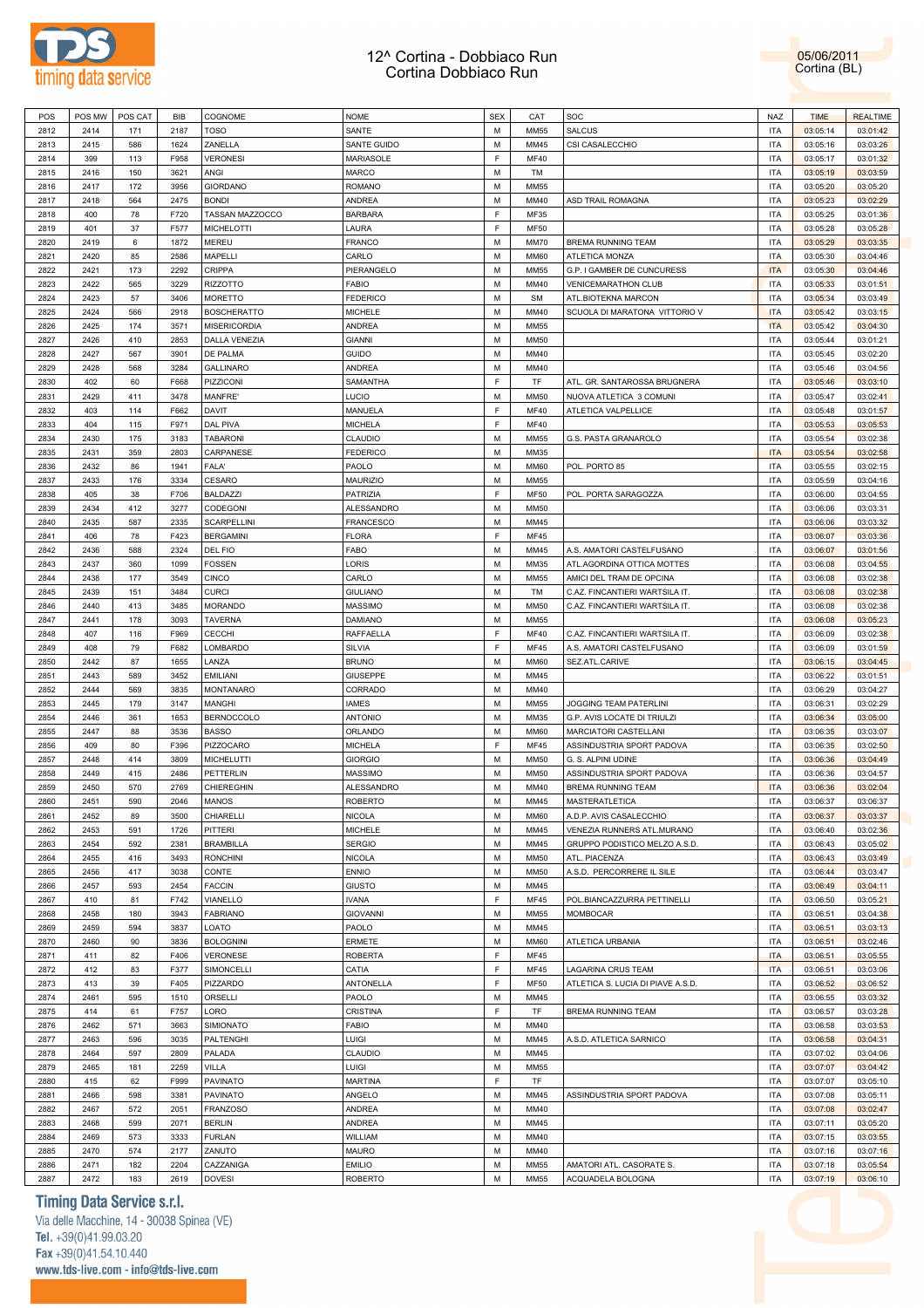

05/06/2011 Cortina (BL)

| POS  | POS MW | POS CAT        | BIB  | COGNOME            | <b>NOME</b>         | <b>SEX</b>  | CAT         | SOC                            | <b>NAZ</b> | <b>TIME</b> | <b>REALTIME</b> |
|------|--------|----------------|------|--------------------|---------------------|-------------|-------------|--------------------------------|------------|-------------|-----------------|
| 2888 | 416    | 84             | F666 | <b>BONATI</b>      | LUCIA               | $\mathsf F$ | <b>MF45</b> | ATL. CASONE NOCETO             | <b>ITA</b> | 03:07:20    | 03:05:32        |
| 2889 | 2473   | 600            | 3129 | <b>MARCHETTI</b>   | <b>MASSIMO</b>      | M           | MM45        | ATLETICA FASSA 08              | <b>ITA</b> | 03:07:24    | 03:06:26        |
| 2890 | 417    | 117            | F502 | CIPRIANI           | MADDALENA           | $\mathsf F$ | <b>MF40</b> |                                | <b>ITA</b> | 03:07:24    | 03:05:40        |
| 2891 | 2474   | 575            | 3777 | <b>RUZZINI</b>     | <b>ROBERTO</b>      | M           | MM40        | <b>GS VALSUGANA TRENTINO</b>   | <b>ITA</b> | 03:07:30    | 03:04:23        |
| 2892 | 418    | 9              | F508 | <b>KERPAN</b>      | PAOLA               | $\mathsf F$ | <b>MF55</b> | LA MICHETTA                    | <b>ITA</b> | 03:07:31    | 03:06:00        |
|      |        |                |      |                    |                     | M           |             |                                | <b>ITA</b> |             |                 |
| 2893 | 2475   | 362            | 2884 | <b>BEGO</b>        | CRISTIAN            |             | MM35        |                                |            | 03:07:31    | 03:03:14        |
| 2894 | 2476   | 418            | 1911 | <b>IURI</b>        | <b>GIANNI</b>       | M           | <b>MM50</b> | GRUPPO SPORTIVO NATISONE       | <b>ITA</b> | 03:07:36    | 03:06:40        |
| 2895 | 2477   | 419            | 2927 | <b>BERTUOL</b>     | <b>STEFANO</b>      | M           | <b>MM50</b> | SCUOLA DI MARATONA VITTORIO V  | <b>ITA</b> | 03:07:40    | 03:05:22        |
| 2896 | 2478   | 26             | 3767 | ANDREIS            | <b>GIULIO</b>       | M           | <b>MM65</b> | G.P. GORGONZOLA '88            | <b>ITA</b> | 03:07:44    | 03:06:44        |
| 2897 | 2479   | 576            | 1622 | <b>GEMIGNANI</b>   | <b>GIOVANNI</b>     | M           | MM40        |                                | <b>ITA</b> | 03:07:47    | 03:03:51        |
| 2898 | 2480   | 601            | 2040 | PENNAROLA          | <b>FERDINANDO</b>   | M           | MM45        | TURBOLENTO MILANO              | <b>ITA</b> | 03:07:50    | 03:06:04        |
| 2899 | 2481   | 577            | 1641 | <b>PESENTI</b>     | <b>MAURIZIO</b>     | M           | MM40        | PODISTICA SOLIDARIETA'         | <b>ITA</b> | 03:07:52    | 03:04:45        |
| 2900 | 2482   | 578            | 3787 | LODDE              | <b>TOMMASO</b>      | M           | MM40        | A.S.D. PERCORRERE IL SILE      | <b>ITA</b> | 03:07:55    | 03:05:47        |
|      |        |                |      |                    |                     | M           |             |                                | <b>ITA</b> |             |                 |
| 2901 | 2483   | 184            | 2440 | DAMINI             | <b>GABRIELE</b>     |             | MM55        | LE SGALMARE COLA'              |            | 03:07:59    | 03:05:46        |
| 2902 | 2484   | 579            | 2170 | <b>FRIGO</b>       | <b>GIOVANNI</b>     | M           | MM40        | GA ARISTIDE COIN VENEZIA 1949  | <b>ITA</b> | 03:08:03    | 03:04:23        |
| 2903 | 2485   | 420            | 1810 | <b>PONTONI</b>     | <b>TIBERIO</b>      | M           | <b>MM50</b> | LA BAVISELA                    | <b>ITA</b> | 03:08:08    | 03:05:46        |
| 2904 | 2486   | 185            | 3268 | DIBENEDETTO        | <b>ANTONIO</b>      | M           | MM55        | A.S.D. BISCEGLIE RUNNING       | <b>ITA</b> | 03:08:09    | 03:05:09        |
| 2905 | 2487   | 152            | 3551 | LA TERRA           | <b>MARCO</b>        | M           | TM          |                                | <b>ITA</b> | 03:08:09    | 03:03:55        |
| 2906 | 2488   | 58             | 2531 | CAPONI             | FRANCESCO ONORIO    | M           | <b>SM</b>   | OLIMPIA NOVA ATHLETICA NETTUNO | <b>ITA</b> | 03:08:12    | 03:05:39        |
| 2907 | 2489   | 186            | 2079 | SARTI              | ROBERTO STEFANO     | M           | MM55        |                                | <b>ITA</b> | 03:08:12    | 03:05:30        |
| 2908 | 419    | 118            | F974 | <b>BONOLDI</b>     | <b>VERENA</b>       | $\mathsf F$ | <b>MF40</b> |                                | <b>ITA</b> | 03:08:15    | 03:06:03        |
|      |        |                |      |                    |                     |             |             |                                |            |             |                 |
| 2909 | 2490   | 580            | 3190 | CONTESSA           | RANIERO GIUSEPPE    | M           | MM40        |                                | <b>ITA</b> | 03:08:17    | 03:04:52        |
| 2910 | 420    | 119            | F898 | <b>MONTINI</b>     | TIZIANA             | $\mathsf F$ | <b>MF40</b> | MONTELLO RUNNERS CLUB          | <b>ITA</b> | 03:08:18    | 03:06:30        |
| 2911 | 421    | 40             | F519 | DANESI             | ANNALISA            | F           | <b>MF50</b> |                                | <b>ITA</b> | 03:08:20    | 03:07:30        |
| 2912 | 422    | $\overline{7}$ | F524 | MIO ANZOLIN        | <b>RITA</b>         | $\mathsf F$ | <b>MF60</b> | G.P. D.L. FERROVIARIO UDINE    | <b>ITA</b> | 03:08:25    | 03:06:56        |
| 2913 | 2491   | 187            | 3276 | <b>MARTOGLIO</b>   | <b>MARIO</b>        | M           | MM55        | <b>TURIN MARATHON</b>          | <b>ITA</b> | 03:08:25    | 03:06:41        |
| 2914 | 2492   | 363            | 2175 | <b>REGGIANI</b>    | <b>MATTEO</b>       | M           | MM35        |                                | <b>ITA</b> | 03:08:26    | 03:05:52        |
| 2915 | 2493   | 602            | 2501 | CERULO             | ANTONELLO           | M           | MM45        | <b>KM SPORT</b>                | <b>ITA</b> | 03:08:30    | 03:05:58        |
| 2916 | 2494   | 188            | 2998 | TREMAMUNNO         | <b>VINCENZO</b>     | M           | MM55        |                                | <b>ITA</b> | 03:08:30    | 03:05:08        |
|      |        |                |      |                    |                     | M           |             |                                | <b>ITA</b> |             |                 |
| 2917 | 2495   | 603            | 1932 | <b>MORO</b>        | <b>STEFANO</b>      |             | MM45        |                                |            | 03:08:30    | 03:06:26        |
| 2918 | 423    | 41             | F567 | ZAMBONELLI         | ALESSANDRA          | $\mathsf F$ | MF50        | G.S. PASTA GRANAROLO           | <b>ITA</b> | 03:08:31    | 03:05:24        |
| 2919 | 2496   | 581            | 3422 | <b>SCRINZI</b>     | <b>MICHELE</b>      | M           | MM40        | U.S. QUERCIA TRENTINGRANA      | <b>ITA</b> | 03:08:33    | 03:04:35        |
| 2920 | 2497   | 421            | 1924 | <b>MESCHIARI</b>   | <b>ROBERTO</b>      | M           | <b>MM50</b> |                                | <b>ITA</b> | 03:08:35    | 03:05:44        |
| 2921 | 2498   | 582            | 3524 | CO'                | <b>MAURIZIO</b>     | M           | MM40        | ATLETICA BRESCIA MARATHON      | <b>ITA</b> | 03:08:37    | 03:08:37        |
| 2922 | 424    | 10             | F399 | <b>FONTANA</b>     | <b>RITA</b>         | F           | <b>MF55</b> | ATL.FIORI BARP                 | <b>ITA</b> | 03:08:41    | 03:05:01        |
| 2923 | 425    | 23             | F470 | <b>MARTINELLI</b>  | FRANCESCA           | F           | SF          | PT SKYRUNNING                  | <b>ITA</b> | 03:08:41    | 03:04:51        |
| 2924 | 426    | 120            | F831 | PAGOTTO            | LARA                | $\mathsf F$ | <b>MF40</b> | A.S.D. PERCORRERE IL SILE      | <b>ITA</b> | 03:08:42    | 03:06:54        |
|      |        |                |      |                    |                     |             |             |                                |            |             |                 |
| 2925 | 2499   | 604            | 3041 | CANCIAN            | <b>ENRICO</b>       | M           | MM45        | A.S.D. PERCORRERE IL SILE      | <b>ITA</b> | 03:08:43    | 03:06:53        |
| 2926 | 427    | 8              | F679 | PAGANI             | LUIGINA             | F           | <b>MF60</b> | G.S. SAN MARTINO               | <b>ITA</b> | 03:08:45    | 03:05:23        |
| 2927 | 2500   | 153            | 2014 | CAUSERO            | <b>NADIR</b>        | M           | TM          | GRUPPO SPORTIVO NATISONE       | <b>ITA</b> | 03:08:50    | 03:07:51        |
| 2928 | 428    | 85             | F568 | <b>IURETIG</b>     | <b>MILVA</b>        | $\mathsf F$ | <b>MF45</b> | GRUPPO SPORTIVO NATISONE       | <b>ITA</b> | 03:08:50    | 03:07:53        |
| 2929 | 2501   | 27             | 2481 | SANGALLI           | <b>FIORENZO</b>     | M           | <b>MM65</b> | LA MICHETTA                    | <b>ITA</b> | 03:08:55    | 03:07:09        |
| 2930 | 2502   | 422            | 2191 | <b>SARTORI</b>     | <b>GIANDOMENICO</b> | M           | <b>MM50</b> |                                | <b>ITA</b> | 03:08:55    | 03:07:23        |
| 2931 | 429    | 79             | F514 | COLOSIO            | CHIARA              | F           | MF35        | ATL. PARATICO                  | <b>ITA</b> | 03:08:58    | 03:05:34        |
| 2932 | 2503   | 423            | 3194 | <b>GARDELLI</b>    | MAURIZIO            | M           | <b>MM50</b> | PODISTICA VOLTANA              | <b>ITA</b> | 03:09:01    | 03:07:27        |
| 2933 | 2504   | 424            | 2963 | AGNOLAZZA          | <b>GIANFRANCO</b>   | M           | <b>MM50</b> | SEZ.ATL.CARIVE                 | <b>ITA</b> | 03:09:12    | 03:04:40        |
|      |        |                |      |                    |                     |             |             |                                |            |             |                 |
| 2934 | 2505   | 425            | 1999 | DE COLLE           | <b>FRANCO</b>       | M           | <b>MM50</b> |                                | <b>ITA</b> | 03:09:14    | 03:07:33        |
| 2935 | 430    | 121            | F601 | ZAUSA              | SABRINA             | $\mathsf F$ | <b>MF40</b> |                                | <b>ITA</b> | 03:09:14    | 03:08:48        |
| 2936 | 2506   | 583            | 2003 | <b>FIAMMENGO</b>   | TIZIANO             | M           | MM40        |                                | <b>ITA</b> | 03:09:18    | 03:07:16        |
| 2937 | 2507   | 584            | 2370 | DASCANIO           | SALVATORE           | M           | MM40        | ORTICA TEAM                    | <b>ITA</b> | 03:09:19    | 03:08:11        |
| 2938 | 2508   | 189            | 1811 | LODA               | <b>STEFANO</b>      | M           | MM55        | ATL. BEDIZZOLE                 | <b>ITA</b> | 03:09:23    | 03:06:15        |
| 2939 | 2509   | 605            | 3191 | <b>BOSCHI</b>      | <b>FULVIO</b>       | M           | MM45        |                                | <b>ITA</b> | 03:09:25    | 03:05:54        |
| 2940 | 2510   | 585            | 1907 | <b>BELTRAMI</b>    | MARCO               | M           | MM40        | POD. FORMIGINESE               | <b>ITA</b> | 03:09:28    | 03:07:21        |
| 2941 | 2511   | 190            | 3697 | <b>MELIS</b>       | <b>AGOSTINO</b>     | M           | MM55        | PODISTICA BIASOLA              | <b>ITA</b> | 03:09:31    | 03:08:25        |
| 2942 | 2512   | 191            | 2551 | <b>FABRIS</b>      | CLAUDIO             | M           | MM55        |                                | <b>ITA</b> | 03:09:34    | 03:06:26        |
|      |        |                |      |                    |                     |             |             |                                |            |             |                 |
| 2943 | 2513   | 426            | 2654 | DALLERBA           | DANILO              | M           | MM50        | <b>ACQUIRUNNERS</b>            | <b>ITA</b> | 03:09:37    | 03:07:56        |
| 2944 | 431    | 11             | F667 | <b>BRUSCHI</b>     | <b>MAURA</b>        | $\mathsf F$ | <b>MF55</b> | ATL. CASONE NOCETO             | <b>ITA</b> | 03:09:41    | 03:07:54        |
| 2945 | 432    | 122            | F552 | BARDELLE           | PAOLA               | $\mathsf F$ | <b>MF40</b> | ATLETICA VALPELLICE            | <b>ITA</b> | 03:09:43    | 03:05:53        |
| 2946 | 2514   | 606            | 2193 | LUCCHESI           | <b>GIOVANNI</b>     | M           | MM45        |                                | <b>ITA</b> | 03:09:46    | 03:05:45        |
| 2947 | 2515   | 364            | 1564 | ZAMUNER            | <b>FRANCESCO</b>    | M           | MM35        |                                | <b>ITA</b> | 03:09:50    | 03:07:49        |
| 2948 | 433    | 80             | F892 | <b>BERTOLINI</b>   | <b>FRANCESCA</b>    | $\mathsf F$ | MF35        | G.P. PUBBLICA ASS.NZA BUSSETO  | <b>ITA</b> | 03:09:53    | 03:08:05        |
| 2949 | 434    | 12             | F482 | <b>BRÜCK</b>       | CHARLOTTE           | F           | <b>MF55</b> |                                | GER        | 03:09:55    | 03:07:06        |
|      |        |                |      |                    |                     | M           | MM40        |                                |            |             |                 |
| 2950 | 2516   | 586            | 2153 | <b>FONTANAROSA</b> | PASQUALE            |             |             | <b>ESSETRE RUNNING</b>         | <b>ITA</b> | 03:09:56    | 03:09:24        |
| 2951 | 2517   | 427            | 1977 | <b>TOSI</b>        | CLAUDIO             | M           | MM50        | LA GALEINA                     | <b>ITA</b> | 03:09:58    | 03:08:31        |
| 2952 | 2518   | 192            | 1680 | <b>ASSANDRI</b>    | <b>GIAMBATTISTA</b> | M           | MM55        | SORESINA RUNNING CLUB          | <b>ITA</b> | 03:09:58    | 03:08:23        |
| 2953 | 2519   | 365            | 3044 | COVIS              | ALESSANDRO          | M           | MM35        | A.S.D. PERCORRERE IL SILE      | <b>ITA</b> | 03:10:00    | 03:06:21        |
| 2954 | 2520   | 587            | 3051 | GARBO              | <b>MASSIMO</b>      | M           | MM40        | A.S.D. PERCORRERE IL SILE      | <b>ITA</b> | 03:10:00    | 03:06:22        |
| 2955 | 2521   | 366            | 3047 | <b>SCHIAVINATO</b> | <b>DIEGO</b>        | M           | MM35        | A.S.D. PERCORRERE IL SILE      | <b>ITA</b> | 03:10:00    | 03:06:22        |
| 2956 | 435    | 63             | F593 | MARTELLATO         | CHIARA              | F           | TF          | ATLETICA RIVIERA DEL BRENTA    | <b>ITA</b> | 03:10:02    | 03:05:45        |
| 2957 | 2522   | 607            | 2703 | <b>RIGOTTI</b>     | <b>NEREO</b>        | M           | MM45        | ATLETICA ROTALIANA             | <b>ITA</b> | 03:10:04    | 03:08:07        |
| 2958 | 2523   | 428            | 2263 | VOLPATO            | <b>MARIO</b>        | M           | MM50        |                                | <b>ITA</b> | 03:10:10    | 03:08:05        |
|      |        |                |      |                    |                     | M           |             |                                |            |             |                 |
| 2959 | 2524   | 367            | 1777 | <b>VIGORELLI</b>   | DANIELE             |             | MM35        | DELEZ TEAM FERRARA             | <b>ITA</b> | 03:10:13    | 03:08:41        |
| 2960 | 2525   | 368            | 2002 | DE PAZ             | DANIELE             | M           | MM35        |                                | <b>ITA</b> | 03:10:19    | 03:06:07        |
| 2961 | 2526   | 608            | 3151 | MASSARELLI         | ANDREA              | M           | MM45        |                                | <b>ITA</b> | 03:10:20    | 03:07:25        |
| 2962 | 436    | 123            | F908 | PAULETTI           | ELENA               | F           | <b>MF40</b> | ASS.GIRO DELLE MURA CITTA"FEL  | <b>ITA</b> | 03:10:22    | 03:09:10        |
| 2963 | 437    | 86             | F907 | TRANQUILLIN        | VIVIANA             | $\mathsf F$ | <b>MF45</b> | ASS.GIRO DELLE MURA CITTA"FEL  | <b>ITA</b> | 03:10:22    | 03:09:11        |

### **Timing Data Service s.r.l.**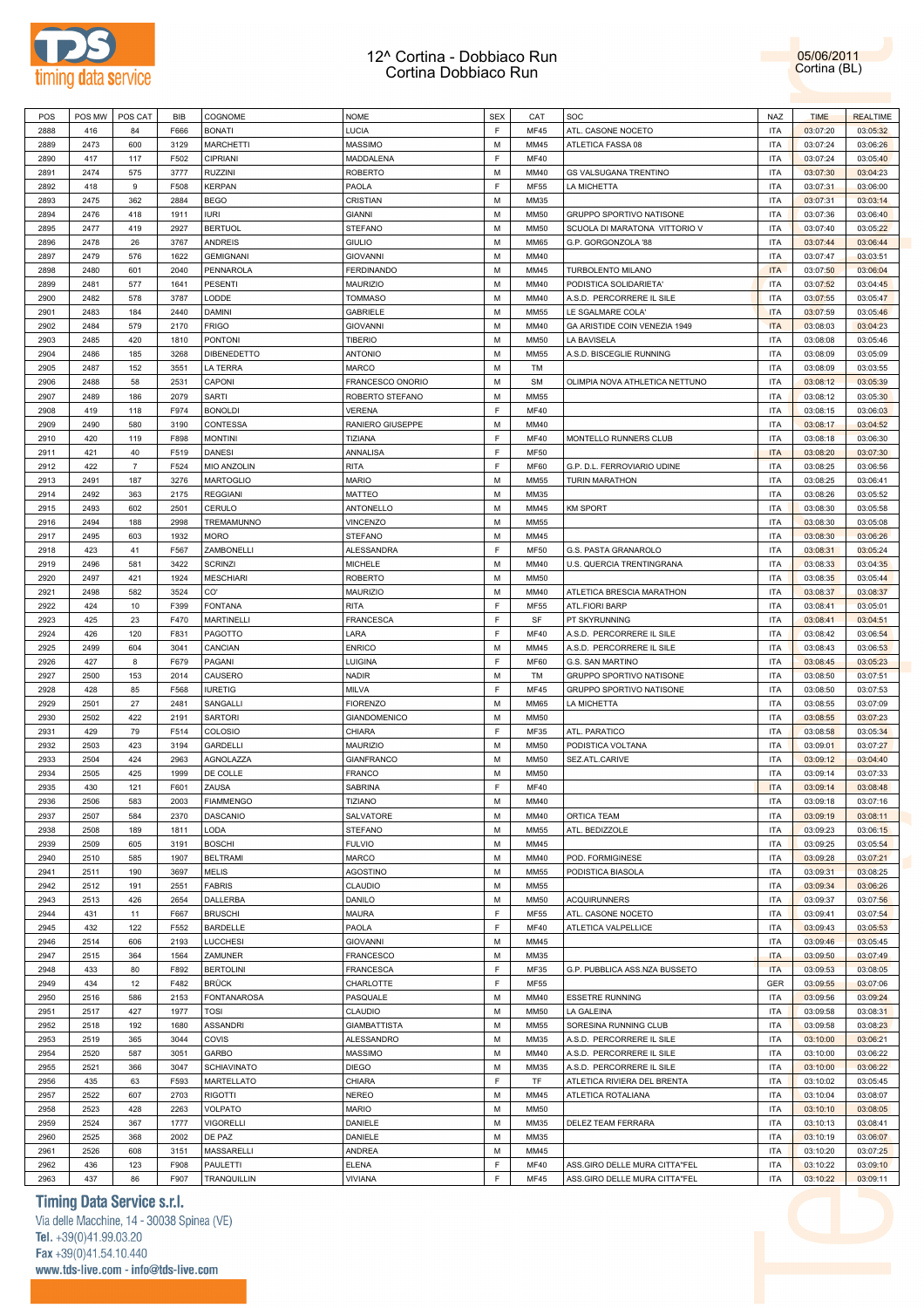

05/06/2011 Cortina (BL)

| POS  | POS MW | POS CAT        | BIB  | COGNOME             | <b>NOME</b>        | <b>SEX</b> | CAT         | SOC                            | <b>NAZ</b> | <b>TIME</b> | <b>REALTIME</b> |  |
|------|--------|----------------|------|---------------------|--------------------|------------|-------------|--------------------------------|------------|-------------|-----------------|--|
| 2964 | 2527   | 429            | 1196 | <b>TORRESAN</b>     | PIETRO             | M          | <b>MM50</b> |                                | <b>ITA</b> | 03:10:28    | 03:06:07        |  |
| 2965 | 438    | 124            | F569 | <b>INCALZA</b>      | <b>ALESSIA</b>     | E          | <b>MF40</b> | G.S. GRANAROLO                 | <b>ITA</b> | 03:10:29    | 03:06:27        |  |
| 2966 | 2528   | 430            | 1902 | APOSTOLI            | <b>EMIDIO</b>      | M          | <b>MM50</b> | A.S.D. COMODO SPORT            | <b>ITA</b> | 03:10:30    | 03:08:54        |  |
| 2967 | 2529   | 609            | 2595 | DE NARDIN           | <b>GIORGIO</b>     | M          | MM45        | ATL.AGORDINA OTTICA MOTTES     | <b>ITA</b> | 03:10:36    | 03:06:53        |  |
| 2968 | 439    | 125            | F767 |                     |                    | F          | <b>MF40</b> |                                | <b>ITA</b> |             |                 |  |
|      |        |                |      | MADSEN              | STEPHANIE          |            |             |                                |            | 03:10:40    | 03:07:05        |  |
| 2969 | 440    | 64             | F996 | SENESE              | DANIELA            | E          | TF          | ATL. IMOLA SACMI AVIS          | <b>ITA</b> | 03:10:41    | 03:08:45        |  |
| 2970 | 2530   | 193            | 2688 | DI MARZIO           | <b>MATTEO</b>      | M          | <b>MM55</b> | A.D.P. AVIS CASALECCHIO        | <b>ITA</b> | 03:10:44    | 03:09:15        |  |
| 2971 | 2531   | 194            | 1913 | <b>BRIOSCHI</b>     | <b>GIANFRANCO</b>  | M          | <b>MM55</b> | POL. DIMICA POTENTER           | <b>ITA</b> | 03:10:50    | 03:08:36        |  |
| 2972 | 2532   | 154            | 1914 | <b>BRIOSCHI</b>     | <b>MATTEO</b>      | M          | TM          |                                | <b>ITA</b> | 03:10:50    | 03:08:36        |  |
| 2973 | 2533   | 610            | 3009 | ZOIA                | <b>STEFANO</b>     | М          | MM45        | ATL.MONTEBELLUNA VENETO BANCA  | <b>ITA</b> | 03:10:51    | 03:06:47        |  |
| 2974 | 441    | 126            | F839 | <b>FACHIN</b>       | <b>SILVIA</b>      | E          | <b>MF40</b> | ASS.GIRO DELLE MURA CITTA"FEL  | <b>ITA</b> | 03:10:58    | 03:09:48        |  |
| 2975 | 2534   | 91             | 2447 | BRUNI               | <b>ANTONIO</b>     | M          | <b>MM60</b> | ATL. BEDIZZOLE                 | <b>ITA</b> | 03:11:02    | 03:07:55        |  |
| 2976 | 442    | 87             | F684 | PREMOLI             | <b>ROBERTA</b>     | F          | <b>MF45</b> | <b>EQUIPE RUNNING</b>          | <b>ITA</b> | 03:11:02    | 03:08:22        |  |
| 2977 | 443    | 13             | F560 | <b>GUGLIUCCI</b>    | <b>RITA</b>        | E          | <b>MF55</b> | ATL. BEDIZZOLE                 | <b>ITA</b> | 03:11:02    | 03:07:54        |  |
|      |        |                |      |                     |                    |            |             |                                |            |             |                 |  |
| 2978 | 444    | 127            | F942 | TOALDO              | <b>STEFANIA</b>    | E          | <b>MF40</b> | <b>U.S. INTREPIDA</b>          | <b>ITA</b> | 03:11:06    | 03:09:40        |  |
| 2979 | 445    | 128            | F384 | <b>FINETTI</b>      | <b>ROMINA</b>      | E          | <b>MF40</b> |                                | <b>ITA</b> | 03:11:06    | 03:08:26        |  |
| 2980 | 446    | 14             | F24  | PALLAVER            | <b>ISABELLA</b>    | F          | <b>MF55</b> | A.S.D. GRUPPO GENERALI TRIESTE | <b>ITA</b> | 03:11:07    | 03:10:47        |  |
| 2981 | 447    | 88             | F943 | PALOTTA             | <b>FRANCESCA</b>   | E          | <b>MF45</b> |                                | <b>ITA</b> | 03:11:09    | 03:06:44        |  |
| 2982 | 448    | 9              | F751 | MILONE              | MARIA ANTONIETTA   | E          | <b>MF60</b> | G.S. BANCARI ROMANI            | <b>ITA</b> | 03:11:11    | 03:07:22        |  |
| 2983 | 2535   | 195            | 1961 | BALDINI             | ALESSANDRO         | M          | <b>MM55</b> | A.S.D. POD. PONTELUNGO BOLOGNA | <b>ITA</b> | 03:11:14    | 03:06:46        |  |
| 2984 | 2536   | 28             | 3955 | PELLEGRINO          | <b>GIULIANO</b>    | M          | <b>MM65</b> | A.S. ROMA ROAD R.CLUB          | <b>ITA</b> | 03:11:15    | 03:10:12        |  |
| 2985 | 2537   | 611            | 1886 | <b>GUERRA</b>       | PIETRO             | M          | MM45        | G.T.A. CREMA                   | <b>ITA</b> | 03:11:17    | 03:09:45        |  |
| 2986 | 2538   | 431            | 1829 | ZIRPOLI             | <b>MASSIMO</b>     | M          | MM50        | UISP ZONA DEL CUOIO            | <b>ITA</b> | 03:11:18    | 03:07:32        |  |
|      |        |                |      |                     |                    | E          |             |                                |            |             |                 |  |
| 2987 | 449    | 129            | F909 | <b>MANFROI</b>      | LAURA              |            | <b>MF40</b> | ASS.GIRO DELLE MURA CITTA"FEL  | <b>ITA</b> | 03:11:18    | 03:10:07        |  |
| 2988 | 2539   | 92             | 2895 | <b>SBRIZZAI</b>     | <b>GIORGIO</b>     | M          | <b>MM60</b> | A.S.D. GRUPPO GENERALI TRIESTE | <b>ITA</b> | 03:11:20    | 03:09:11        |  |
| 2989 | 450    | 81             | F565 | <b>BERTOIA</b>      | <b>BARBARA</b>     | E          | <b>MF35</b> |                                | <b>ITA</b> | 03:11:23    | 03:06:47        |  |
| 2990 | 2540   | 612            | 2552 | <b>BILIO</b>        | PAOLO              | M          | MM45        | POL. MADONNINA                 | <b>ITA</b> | 03:11:25    | 03:08:32        |  |
| 2991 | 451    | 89             | F964 | MASCOLO             | <b>MONICA</b>      | E          | <b>MF45</b> | <b>GAZZETTA RUNNERS CLUB</b>   | <b>ITA</b> | 03:11:25    | 03:08:40        |  |
| 2992 | 2541   | 432            | 3063 | <b>SALMASO</b>      | NORBERTO           | M          | <b>MM50</b> | A.S.D. SKY EXPLORER            | <b>ITA</b> | 03:11:25    | 03:07:19        |  |
| 2993 | 452    | 130            | F492 | SARTOR              | MANUELA            | E          | <b>MF40</b> | ATL.VALDOBBIADENE G.S.A.       | <b>ITA</b> | 03:11:25    | 03:08:07        |  |
| 2994 | 453    | 15             | F633 | <b>MORETTI</b>      | <b>STEFANIA</b>    | F          | <b>MF55</b> | G.S. AMICI DEL TRAM DE OPCINA  | <b>ITA</b> | 03:11:26    | 03:10:09        |  |
| 2995 | 2542   | 588            | 1987 | <b>GRANDI</b>       | <b>NICOLA</b>      | M          | MM40        | ASD TRAIL ROMAGNA              | <b>ITA</b> | 03:11:26    | 03:08:33        |  |
|      |        |                |      |                     |                    | E          |             |                                |            |             |                 |  |
| 2996 | 454    | 90             | F835 | SANDONA'            | <b>FRANCESCA</b>   |            | <b>MF45</b> | A.S.D. SKY EXPLORER            | <b>ITA</b> | 03:11:27    | 03:07:22        |  |
| 2997 | 455    | 91             | F885 | CARTEI              | DARIA              | E          | <b>MF45</b> | GRUPPO PODISTICO ROSSINI       | <b>ITA</b> | 03:11:28    | 03:07:20        |  |
| 2998 | 456    | 82             | F991 | SIMONE              | JENNY              | E          | <b>MF35</b> | ATL.MIRAFIORI                  | <b>ITA</b> | 03:11:28    | 03:07:11        |  |
| 2999 | 2543   | 93             | 3624 | CARMIGNANI          | <b>ARTURO</b>      | M          | <b>MM60</b> | GRUPPO PODISTICO LA VERRU'A    | <b>ITA</b> | 03:11:28    | 03:07:21        |  |
| 3000 | 2544   | 589            | 1940 | <b>COLLINI</b>      | <b>MARCO</b>       | M          | MM40        | POL. PORTO 85                  | <b>ITA</b> | 03:11:29    | 03:06:55        |  |
| 3001 | 2545   | 369            | 1751 | <b>GENOVESE</b>     | CLAUDIO            | M          | MM35        |                                | <b>ITA</b> | 03:11:29    | 03:07:27        |  |
| 3002 | 457    | 92             | F462 | PEDRAZZOLI          | PAOLA              | E          | <b>MF45</b> | 2002 MARATHON CLUB             | <b>ITA</b> | 03:11:29    | 03:07:40        |  |
| 3003 | 458    | 65             | F357 | ARIAS               | HAYDEE TAMARA      | E          | TF          | PODISTICA SOLIDARIETA'         | <b>ITA</b> | 03:11:30    | 03:09:35        |  |
| 3004 | 2546   | 155            | 2120 | <b>AMATORI</b>      | <b>GIANCARLO</b>   | M          | TM          | PODISTICA SOLIDARIETA'         | <b>ITA</b> | 03:11:30    | 03:09:35        |  |
| 3005 | 2547   | 590            | 1542 | MASA                | ERMANNO            | M          | MM40        | 2002 MARATHON CLUB             | <b>ITA</b> | 03:11:31    | 03:07:41        |  |
|      |        |                |      |                     | <b>MAURO</b>       | M          |             |                                |            | 03:11:31    |                 |  |
|      |        |                |      |                     |                    |            |             |                                |            |             | 03:07:28        |  |
| 3006 | 2548   | 370            | 2217 | PASQUALATO          |                    |            | MM35        |                                | <b>ITA</b> |             |                 |  |
| 3007 | 459    | 16             | F347 | <b>BRENDOLAN</b>    | ALESSANDRA         | E          | <b>MF55</b> | <b>VICENZA RUNNERS</b>         | <b>ITA</b> | 03:11:32    | 03:09:27        |  |
| 3008 | 460    | 42             | F346 | <b>FERRONATO</b>    | <b>MARIANTONIA</b> | F          | <b>MF50</b> | <b>VICENZA RUNNERS</b>         | <b>ITA</b> | 03:11:32    | 03:09:28        |  |
| 3009 | 461    | 93             | F768 | <b>MESSNER</b>      | ANNEMARIE          | E          | <b>MF45</b> |                                | <b>ITA</b> | 03:11:35    | 03:10:13        |  |
| 3010 | 2549   | 591            | 3760 | NOVELLO             | <b>MORIS</b>       | M          | MM40        | G.S. AMICI DEL TRAM DE OPCINA  | <b>ITA</b> | 03:11:37    | 03:09:36        |  |
| 3011 | 2550   | 433            | 3925 | <b>RAFFAELLI</b>    | ALESSANDRO         | M          | <b>MM50</b> |                                | <b>ITA</b> | 03:11:39    | 03:11:39        |  |
| 3012 | 2551   | 592            | 2870 | <b>GISOTTI</b>      | <b>MARIO</b>       | M          | MM40        | MONTEDORO NOCI                 | <b>ITA</b> | 03:11:39    | 03:08:16        |  |
|      |        |                |      | VALDINOCI           |                    | М          | MM45        |                                | <b>ITA</b> |             |                 |  |
| 3013 | 2552   | 613            | 3506 |                     | LUIGI              |            |             |                                |            | 03:11:40    | 03:07:13        |  |
| 3014 | 2553   | 94             | 2958 | LEPRE               | <b>ROMANO</b>      | M          | <b>MM60</b> | PIANI DI VAS                   | <b>ITA</b> | 03:11:43    | 03:08:26        |  |
| 3015 | 462    | 66             | F542 | <b>BOSI</b>         | <b>STEFANIA</b>    | E          | TF          | PICO RUNNERS                   | <b>ITA</b> | 03:11:44    | 03:10:37        |  |
| 3016 | 2554   | 196            | 2371 | DE LAURI            | SILVIO             | M          | <b>MM55</b> | ORTICA TEAM                    | <b>ITA</b> | 03:11:45    | 03:09:09        |  |
| 3017 | 2555   | 197            | 3195 | <b>ARRIGONI</b>     | ANGIOLO            | M          | <b>MM55</b> | GRUPPO PODISTICO ROSSINI       | <b>ITA</b> | 03:11:49    | 03:09:33        |  |
| 3018 | 463    | 43             | F887 | <b>CORRADINI</b>    | LIANA              | F          | <b>MF50</b> | GRUPPO PODISTICO ROSSINI       | <b>ITA</b> | 03:11:49    | 03:09:34        |  |
| 3019 | 2556   | 593            | 2686 | <b>AMBROSI</b>      | <b>GIOVANNI</b>    | M          | MM40        | ATL.MIRAFIORI                  | <b>ITA</b> | 03:11:56    | 03:08:00        |  |
| 3020 | 2557   | 614            | 2725 | DI FRANCESCO        | <b>GIOVANNI</b>    | M          | MM45        |                                | <b>ITA</b> | 03:11:57    | 03:07:28        |  |
| 3021 | 2558   | 156            | 3950 | CORSO               | LORENZO            | М          | TM          | ASS.GIRO DELLE MURA CITTA"FEL  | <b>ITA</b> | 03:11:58    | 03:08:20        |  |
| 3022 | 464    | 67             | F343 | <b>TIZIANI</b>      | <b>ELISA</b>       | F          | TF          | ASS.GIRO DELLE MURA CITTA"FEL  | <b>ITA</b> | 03:11:58    | 03:08:20        |  |
|      |        |                |      |                     |                    |            |             |                                |            |             |                 |  |
| 3023 | 2559   | 371            | 3316 | MANDELLI            | MARCO              | M          | MM35        |                                | <b>ITA</b> | 03:12:00    | 03:08:15        |  |
| 3024 | 2560   | 594            | 2712 | MANDELLI            | CHRISTIAN          | M          | MM40        | ATL. CLUB VILLASANTA           | <b>ITA</b> | 03:12:00    | 03:08:17        |  |
| 3025 | 465    | 131            | F739 | <b>FREDIANI</b>     | <b>STELLA</b>      | E          | <b>MF40</b> | ATL. CLUB VILLASANTA           | <b>ITA</b> | 03:12:00    | 03:08:15        |  |
| 3026 | 2561   | 434            | 2527 | <b>CHIMENTON</b>    | ALESSANDRO         | M          | <b>MM50</b> |                                | <b>ITA</b> | 03:12:01    | 03:09:08        |  |
| 3027 | 466    | 83             | F965 | CASADEI             | CRISTINA           | F          | <b>MF35</b> | GAZZETTA RUNNERS CLUB          | <b>ITA</b> | 03:12:02    | 03:11:14        |  |
| 3028 | 2562   | 615            | 2090 | <b>MACCIONI</b>     | <b>MARIO</b>       | M          | MM45        |                                | <b>ITA</b> | 03:12:02    | 03:09:27        |  |
| 3029 | 2563   | 616            | 1837 | <b>RESTELLI</b>     | <b>FLAVIO</b>      | M          | MM45        |                                | <b>ITA</b> | 03:12:05    | 03:09:27        |  |
| 3030 | 2564   | 617            | 1841 | MAURI               | <b>ALBERTO</b>     | M          | MM45        |                                | <b>ITA</b> | 03:12:05    | 03:09:25        |  |
| 3031 | 467    | 94             | F961 | <b>SIGNORINI</b>    | <b>FIORENZA</b>    | E          | <b>MF45</b> |                                | <b>ITA</b> | 03:12:09    | 03:10:28        |  |
|      |        |                |      |                     |                    |            |             |                                |            |             |                 |  |
| 3032 | 2565   | 372            | 3840 | MAZZOLENI FERRACINI | ALESSANDRO         | M          | MM35        |                                | <b>ITA</b> | 03:12:10    | 03:11:00        |  |
| 3033 | 468    | 84             | F472 | CAIRONI             | CHIARA             | E          | <b>MF35</b> | ATL. CLUB VILLASANTA           | <b>ITA</b> | 03:12:13    | 03:08:02        |  |
| 3034 | 2566   | 198            | 2110 | CHIARI              | <b>BRUNO</b>       | M          | <b>MM55</b> | ASD PIAN DI SAN BARTOLO        | <b>ITA</b> | 03:12:16    | 03:11:12        |  |
| 3035 | 2567   | 6              | 5289 |                     |                    | M          |             |                                | <b>ITA</b> | 03:12:17    | 03:08:55        |  |
| 3036 | 2568   | 618            | 3626 | AMATO               | <b>MARCO</b>       | M          | MM45        |                                | <b>ITA</b> | 03:12:17    | 03:08:55        |  |
| 3037 | 2569   | $\overline{7}$ | 1674 | <b>KROKOS</b>       | SPIRIDIONE         | M          | <b>MM70</b> | A.S.D. GRUPPO GENERALI TRIESTE | <b>ITA</b> | 03:12:26    | 03:10:21        |  |
| 3038 | 469    | 95             | F547 | CIRILLO             | CLAUDIA            | E          | <b>MF45</b> |                                | <b>ITA</b> | 03:12:26    | 03:11:20        |  |

# **Timing Data Service s.r.l.**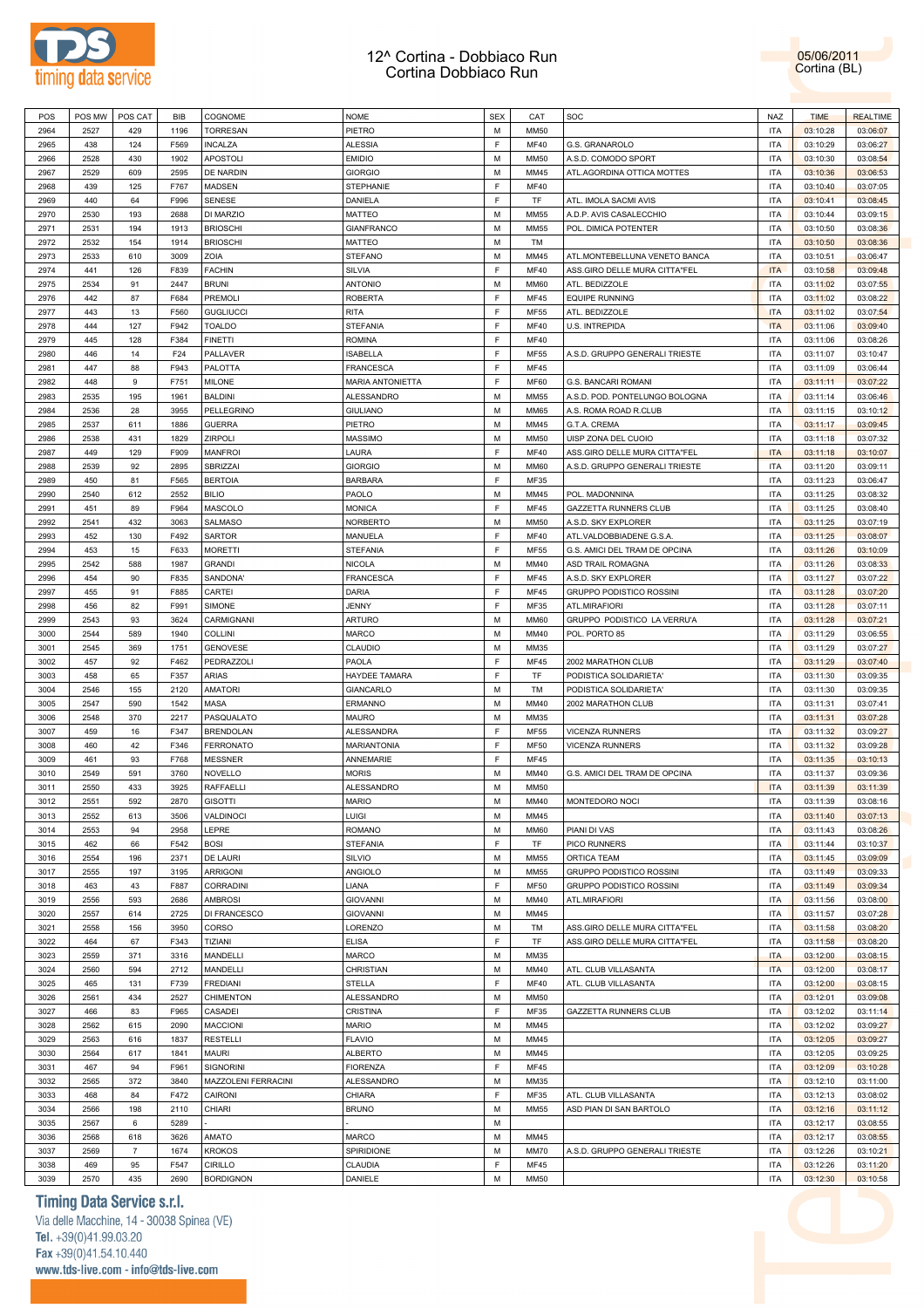



| POS          | POS MW       | POS CAT    | <b>BIB</b>   | COGNOME              | <b>NOME</b>                     | <b>SEX</b> | CAT          | SOC                                   | <b>NAZ</b>               | <b>TIME</b>          | <b>REALTIME</b>      |
|--------------|--------------|------------|--------------|----------------------|---------------------------------|------------|--------------|---------------------------------------|--------------------------|----------------------|----------------------|
|              |              |            |              |                      |                                 |            |              |                                       |                          |                      |                      |
| 3040         | 470          | 17         | F886         | <b>COMPARINI</b>     | DONATELLA                       | F          | <b>MF55</b>  | <b>GRUPPO PODISTICO ROSSINI</b>       | <b>ITA</b>               | 03:12:31             | 03:10:15             |
| 3041         | 2571         | 157        | 1714         | POSSAMAI             | LORIS                           | M          | TM           | BLADE RUNNERS MANIAGO                 | <b>ITA</b>               | 03:12:31             | 03:11:36             |
| 3042         | 2572         | 95         | 2893         | <b>BOCCI</b>         | <b>GIOVANNI</b>                 | M          | <b>MM60</b>  | <b>ASPA BASTIA</b>                    | <b>ITA</b>               | 03:12:33             | 03:09:42             |
| 3043         | 471          | 85         | F625         | <b>CORTESI</b>       | VALENTINA                       | F          | MF35         | G.S. ORECCHIELLA GARFAGNANA           | <b>ITA</b>               | 03:12:34             | 03:09:20             |
| 3044         | 472          | 86         | F624         | PAOLI                | <b>ILARIA</b>                   | F          | MF35         | G.S. ORECCHIELLA GARFAGNANA           | <b>ITA</b>               | 03:12:34             | 03:09:21             |
|              |              |            |              |                      |                                 |            |              |                                       |                          |                      |                      |
| 3045         | 2573         | 619        | 1712         | <b>ANTONINI</b>      | SANDRO                          | M          | MM45         | <b>BLADE RUNNERS MANIAGO</b>          | <b>ITA</b>               | 03:12:38             | 03:08:09             |
| 3046         | 473          | 87         | F367         | CIELO                | <b>ROBERTA</b>                  | F          | MF35         | ATL.VICENTINA                         | <b>ITA</b>               | 03:12:40             | 03:08:20             |
| 3047         | 2574         | 436        | 2968         | <b>BARTOLINI</b>     | VALTER                          | M          | <b>MM50</b>  | S.P. SEVEN                            | <b>ITA</b>               | 03:12:40             | 03:11:49             |
| 3048         | 2575         | 96         | 3103         | <b>MARTINIS</b>      | <b>DINO</b>                     | M          | <b>MM60</b>  | OLIMPIA TERENZANO                     | <b>ITA</b>               | 03:12:40             | 03:08:20             |
| 3049         | 2576         | 199        | 2490         | LOSCALZO             | <b>GIOVANNI</b>                 | M          | MM55         | ANESER-QUELLI DI NOVI                 | <b>ITA</b>               | 03:12:41             | 03:10:46             |
|              |              |            |              |                      |                                 |            |              |                                       |                          |                      |                      |
| 3050         | 2577         | 620        | 2573         | <b>CUTER</b>         | <b>ALBERTO</b>                  | M          | MM45         | ATL C.R.C. CA'FOSCARI                 | <b>ITA</b>               | 03:12:42             | 03:10:50             |
| 3051         | 2578         | 621        | 1992         | PENTORE              | <b>ENRICO</b>                   | M          | MM45         | <b>LBM SPORT TEAM</b>                 | <b>ITA</b>               | 03:12:45             | 03:09:18             |
| 3052         | 2579         | 97         | 2845         | DE CASTRO            | <b>ROBERTO</b>                  | M          | <b>MM60</b>  | CIRCOLO GHINELLI BOLOGNA              | <b>ITA</b>               | 03:12:52             | 03:10:30             |
| 3053         | 2580         | 98         | 2971         | <b>GRAFFIEDI</b>     | <b>GIOVANNI</b>                 | M          | <b>MM60</b>  | S.P. SEVEN                            | <b>ITA</b>               | 03:12:55             | 03:09:49             |
| 3054         | 474          | 44         | F979         | <b>FILIPPI</b>       | <b>DORINA</b>                   | E          | <b>MF50</b>  |                                       | <b>ITA</b>               | 03:13:05             | 03:11:11             |
|              |              |            |              |                      |                                 |            |              |                                       |                          |                      |                      |
| 3055         | 2581         | 595        | 3258         | <b>VOLPI</b>         | <b>GIOVANNI</b>                 | M          | MM40         | G.P. ORZIVECCHI                       | <b>ITA</b>               | 03:13:10             | 03:10:05             |
| 3056         | 2582         | 437        | 1677         | <b>ROSETTI</b>       | <b>RUGGERO</b>                  | M          | <b>MM50</b>  | ADVS CAVEJA                           | <b>ITA</b>               | 03:13:11             | 03:12:01             |
| 3057         | 2583         | 596        | 1501         | <b>MOTT</b>          | LUCIANO                         | M          | MM40         | ROAD RUNNERS CLUB MILANO              | <b>ITA</b>               | 03:13:11             | 03:09:59             |
| 3058         | 2584         | 99         | 3397         | CASTELLANI           | <b>ZEFFIRINO</b>                | M          | <b>MM60</b>  | POL.VA GIUDICARIE ESTERIORI           | <b>ITA</b>               | 03:13:14             | 03:10:03             |
| 3059         | 475          | 96         | F463         | <b>MARCHINI</b>      |                                 | F          | <b>MF45</b>  | G.S. BANCARI ROMANI                   | <b>ITA</b>               |                      |                      |
|              |              |            |              |                      | ANTONELLA                       |            |              |                                       |                          | 03:13:14             | 03:09:25             |
| 3060         | 2585         | 373        | 2651         | <b>CECCHIN</b>       | ALESSANDRO                      | M          | MM35         |                                       | <b>ITA</b>               | 03:13:19             | 03:09:50             |
| 3061         | 2586         | 438        | 2813         | <b>MARCOLIN</b>      | <b>ANDREA</b>                   | M          | <b>MM50</b>  | ROAD RUNNERS CLUB MILANO              | <b>ITA</b>               | 03:13:23             | 03:10:18             |
| 3062         | 2587         | 200        | 2514         | <b>ZAMPEDRI</b>      | <b>ERNESTO</b>                  | M          | MM55         | ROAD RUNNERS CLUB MILANO              | <b>ITA</b>               | 03:13:23             | 03:10:18             |
| 3063         | 476          | 45         | F461         | <b>DORIGO</b>        | <b>ELENA</b>                    | F          | MF50         | OLIMPICAORLE                          | <b>ITA</b>               | 03:13:29             | 03:09:49             |
|              |              |            |              |                      | <b>ANTONIO</b>                  | M          |              |                                       |                          |                      |                      |
| 3064         | 2588         | 374        | 3763         | CARLINI              |                                 |            | MM35         | G.P.V. TAGICAR VILLAFRANCA VR         | <b>ITA</b>               | 03:13:31             | 03:11:39             |
| 3065         | 2589         | 8          | 1543         | <b>MASETTI</b>       | <b>ROBERTO</b>                  | M          | <b>MM70</b>  | A.S.D. GRUPPO GENERALI TRIESTE        | <b>ITA</b>               | 03:13:31             | 03:12:13             |
| 3066         | 2590         | 622        | 2804         | DALLA LIBERA         | <b>ALBERTO</b>                  | M          | MM45         |                                       | <b>ITA</b>               | 03:13:32             | 03:10:18             |
| 3067         | 2591         | 100        | 3231         | <b>DARIO</b>         | LUCIANO                         | M          | <b>MM60</b>  | <b>VENICEMARATHON CLUB</b>            | <b>ITA</b>               | 03:13:33             | 03:09:08             |
| 3068         | 2592         | 101        | 3379         | <b>BRANDES</b>       | <b>MATTHIAS</b>                 | M          | <b>MM60</b>  | A.S.D. PAVANELLO                      | <b>ITA</b>               | 03:13:39             | 03:12:10             |
|              | 477          |            |              |                      |                                 | F          |              | EUROATLETICA 2002                     | <b>ITA</b>               |                      |                      |
| 3069         |              | 46         | F571         | PAMBAKIAN            | MAIDA                           |            | MF50         |                                       |                          | 03:13:41             | 03:11:11             |
| 3070         | 2593         | 623        | 1050         | <b>ANDREOLLI</b>     | <b>GIANLUIGI</b>                | M          | MM45         | A.S.D. ATL. PARCO DEI CEDRI           | <b>ITA</b>               | 03:13:47             | 03:11:25             |
| 3071         | 2594         | 375        | 3068         | <b>BALDIN</b>        | <b>NICOLA</b>                   | M          | MM35         | G.S. DIL. VALDALPONE DE MEGNI         | <b>ITA</b>               | 03:13:50             | 03:11:40             |
| 3072         | 478          | 132        | F218         | <b>NICOLI</b>        | <b>ANTONIA</b>                  | F          | <b>MF40</b>  | RUNNERS BERGAMO                       | <b>ITA</b>               | 03:13:52             | 03:13:17             |
| 3073         | 2595         | 201        | 3893         | GATTA                | <b>RINALDO</b>                  | M          | MM55         |                                       | <b>ITA</b>               | 03:13:53             | 03:10:03             |
|              |              | 102        | 3443         |                      | <b>GLAUCO</b>                   | M          |              |                                       |                          |                      |                      |
| 3074         | 2596         |            |              | MAZZOLDI             |                                 |            | <b>MM60</b>  |                                       | <b>ITA</b>               | 03:13:54             | 03:11:22             |
| 3075         | 2597         | 597        | 3954         | <b>BALDO</b>         | VINCENZO                        | M          | MM40         |                                       | <b>ITA</b>               | 03:13:54             | 03:10:13             |
| 3076         | 479          | 88         | F375         | COCCHIO              | SILVIA                          | F          | MF35         |                                       | <b>ITA</b>               | 03:13:55             | 03:10:14             |
| 3077         | 480          | 97         | F707         | <b>BENASSI</b>       | <b>FEDERICA</b>                 | F          | <b>MF45</b>  | POL. PORTA SARAGOZZA                  | <b>ITA</b>               | 03:13:55             | 03:12:19             |
|              |              |            |              |                      |                                 |            |              |                                       |                          |                      |                      |
|              |              |            |              |                      |                                 |            |              |                                       |                          |                      |                      |
| 3078         | 481          | 98         | F989         | MARTELLA             | <b>VINCENZINA BEATR</b>         | F          | <b>MF45</b>  | POL. PORTO 85                         | <b>ITA</b>               | 03:14:00             | 03:09:26             |
| 3079         | 2598         | 103        | 2233         | <b>GIUNTELLI</b>     | <b>ROBERTO</b>                  | M          | <b>MM60</b>  |                                       | <b>ITA</b>               | 03:14:03             | 03:10:07             |
| 3080         | 2599         | 376        | 1875         | PIZII                | <b>FEDERICO</b>                 | M          | MM35         |                                       | <b>ITA</b>               | 03:14:06             | 03:13:57             |
| 3081         | 2600         | 104        | 1893         | <b>CABRINI</b>       | <b>FRANCO</b>                   | M          | <b>MM60</b>  | CANOTTIERI MILANO                     | <b>ITA</b>               | 03:14:07             | 03:10:57             |
| 3082         | 2601         | 105        | 2967         | CAMPEDELLI           | <b>GUIDO</b>                    | M          | <b>MM60</b>  | S.P. SEVEN                            | <b>ITA</b>               | 03:14:07             | 03:13:16             |
|              |              |            |              |                      |                                 | M          |              |                                       | <b>ITA</b>               |                      |                      |
| 3083         | 2602         | 624        | 2062         | <b>MASCOLINI</b>     | <b>MASSIMO</b>                  |            | MM45         | GA ARISTIDE COIN VENEZIA 1949         |                          | 03:14:11             | 03:12:16             |
| 3084         | 2603         | 598        | 1620         | <b>TRAVERSO</b>      | <b>GIOVANNI</b>                 | M          | MM40         |                                       | <b>ITA</b>               | 03:14:16             | 03:10:20             |
| 3085         | 482          | 47         | F820         | <b>RIETTI</b>        | PAOLA                           | F          | MF50         | CV ARDIZIO ASS. SPORT. PU             | <b>ITA</b>               | 03:14:18             | 03:11:09             |
| 3086         | 2604         | 377        | 2625         | <b>FAGGIAN</b>       | MATTEO                          | M          | MM35         | ATLETICA RIVIERA DEL BRENTA           | <b>ITA</b>               | 03:14:22             | 03:11:58             |
| 3087         | 2605         | 158        | 3256         | <b>SCANFERLATO</b>   | NICCOLO'                        | M          | TM           |                                       | <b>ITA</b>               | 03:14:22             | 03:11:58             |
| 3088         | 483          | 89         | F893         | <b>TAINA</b>         | <b>BEATRICE</b>                 | E          | MF35         | ATL. PIACENZA                         | ITA                      | 03:14:25             | 03:11:30             |
|              |              |            |              |                      |                                 |            |              |                                       |                          |                      |                      |
| 3089         | 2606         | 106        | 3221         | <b>SCOTTI</b>        | <b>ROBERTO</b>                  | M          | <b>MM60</b>  | ATL. PIACENZA                         | <b>ITA</b>               | 03:14:25             | 03:11:31             |
| 3090         | 484          | 68         | F736         | <b>ROCCO</b>         | <b>ERICA</b>                    | E          | TF           | ATL. CARPENEDOLO                      | <b>ITA</b>               | 03:14:26             | 03:11:19             |
| 3091         | 485          | 48         | F934         | <b>WEBER-KELLER</b>  | MARIANNE                        | E          | <b>MF50</b>  |                                       | <b>GER</b>               | 03:14:29             | 03:12:22             |
| 3092         | 2607         | 202        | 3481         | VALENTINI            | <b>BRUNO</b>                    | M          | MM55         | NUOVA ATLETICA 3 COMUNI               | <b>ITA</b>               | 03:14:33             | 03:11:08             |
| 3093         | 486          | 99         | F687         | <b>BARBOTTI</b>      | AMELIA                          | E          | <b>MF45</b>  | U.S.C. MARATHON VERBANIA              | <b>ITA</b>               | 03:14:34             | 03:10:36             |
| 3094         | 2608         |            |              | <b>FEDELI</b>        | DANIELE                         | M          | MM55         |                                       | <b>ITA</b>               |                      |                      |
|              |              | 203        | 1527         |                      |                                 |            |              | ROAD RUNNERS CLUB MILANO              |                          | 03:14:34             | 03:12:33             |
| 3095         | 487          | 133        | F846         | <b>GUIDI</b>         | <b>ELISABETTA</b>               | E          | <b>MF40</b>  | G.P. AVIS FORLI                       | <b>ITA</b>               | 03:14:34             | 03:10:16             |
| 3096         | 488          | 69         | F740         | WINKLER              | PAOLA                           | F          | TF           | ICAB                                  | <b>ITA</b>               | 03:14:36             | 03:11:21             |
| 3097         | 2609         | 599        | 2834         | CASAGRANDE           | <b>DENIS</b>                    | M          | MM40         | AMICI DI LUTRANO A.S. DILETTANTISTICA | <b>ITA</b>               | 03:14:36             | 03:12:44             |
| 3098         | 2610         | 625        | 3274         | <b>SCHIAVO</b>       | <b>MARIO</b>                    | M          | MM45         |                                       | <b>ITA</b>               | 03:14:41             | 03:11:13             |
|              |              |            |              |                      |                                 |            |              |                                       |                          |                      |                      |
| 3099         | 489          | 100        | F917         | DA VENEZIA           | <b>STEFANIA</b>                 | F          | <b>MF45</b>  |                                       | <b>ITA</b>               | 03:14:41             | 03:11:14             |
| 3100         | 2611         | 439        | 3504         | <b>LUISA VISSAT</b>  | PAOLO                           | M          | <b>MM50</b>  | BLADE RUNNERS MANIAGO                 | <b>ITA</b>               | 03:14:47             | 03:13:51             |
| 3101         | 2612         | 29         | 2610         | <b>TOMASSOLI</b>     | GIANFRANCO                      | M          | <b>MM65</b>  | POL. PORTA SARAGOZZA                  | <b>ITA</b>               | 03:14:48             | 03:13:41             |
| 3102         | 2613         | 107        | 2730         | ANGELINI             | <b>FABRIZIO</b>                 | M          | <b>MM60</b>  | G.S. BANCARI ROMANI                   | <b>ITA</b>               | 03:14:48             | 03:11:52             |
| 3103         | 2614         | 440        | 2807         | <b>MONTANARI</b>     | <b>GUIDO</b>                    | M          | <b>MM50</b>  |                                       | <b>ITA</b>               | 03:14:50             | 03:11:51             |
|              |              |            |              |                      |                                 |            |              |                                       |                          |                      |                      |
| 3104         | 2615         | 204        | 3869         | POLESE               | <b>ADRIANO</b>                  | M          | MM55         | ATLETICA MARENO                       | <b>ITA</b>               | 03:14:54             | 03:11:29             |
| 3105         | 2616         | 205        | 3874         | POLESE               | <b>ADRIANO</b>                  | M          | MM55         | ATLETICA MARENO                       | <b>ITA</b>               | 03:14:54             | 03:11:29             |
| 3106         | 2617         | 108        | 3232         | <b>MINERVINI</b>     | <b>MAURO</b>                    | M          | <b>MM60</b>  | <b>VENICEMARATHON CLUB</b>            | <b>ITA</b>               | 03:14:57             | 03:10:32             |
| 3107         | 490          | 49         | F578         | <b>NEGRI</b>         | ANGELA                          | E          | <b>MF50</b>  | <b>RUNNER VARESE</b>                  | <b>ITA</b>               | 03:14:59             | 03:14:01             |
| 3108         | 491          | $10$       | F589         | CERUTI               | COLOMBA                         | E          | <b>MF60</b>  | MARATHON CREMONA                      | <b>ITA</b>               | 03:15:00             | 03:11:26             |
|              |              |            |              |                      |                                 | M          |              |                                       |                          |                      |                      |
| 3109         | 2618         | 159        | 2934         | CECCHETTO            | ANDREA                          |            | TM           | SCUOLA DI MARATONA VITTORIO V         | <b>ITA</b>               | 03:15:01             | 03:12:17             |
| 3110         | 492          | 70         | F803         | <b>SECCO</b>         | <b>FRANCESCA</b>                | F          | TF           | SCUOLA DI MARATONA VITTORIO V         | <b>ITA</b>               | 03:15:01             | 03:12:17             |
| 3111         | 2619         | 626        | 3378         | <b>MARTINELLI</b>    | <b>MARCO</b>                    | M          | MM45         |                                       | <b>ITA</b>               | 03:15:04             | 03:10:39             |
| 3112         | 2620         | 627        | 3260         | <b>VISENTIN</b>      | LIVIO                           | M          | MM45         |                                       | <b>ITA</b>               | 03:15:06             | 03:13:11             |
| 3113         | 493          | 90         | F352         | <b>NASATO</b>        | <b>PRISCA</b>                   | F          | MF35         |                                       | <b>ITA</b>               | 03:15:06             | 03:13:12             |
|              |              |            |              |                      |                                 |            |              |                                       |                          |                      |                      |
| 3114<br>3115 | 2621<br>2622 | 628<br>600 | 2601<br>2309 | COLUSSO<br>CARROCCIA | <b>RENATO</b><br><b>STEFANO</b> | M<br>М     | MM45<br>MM40 | ATL.AVIS AIDO VOLPAGO                 | <b>ITA</b><br><b>ITA</b> | 03:15:06<br>03:15:08 | 03:13:12<br>03:11:14 |

# **Timing Data Service s.r.l.**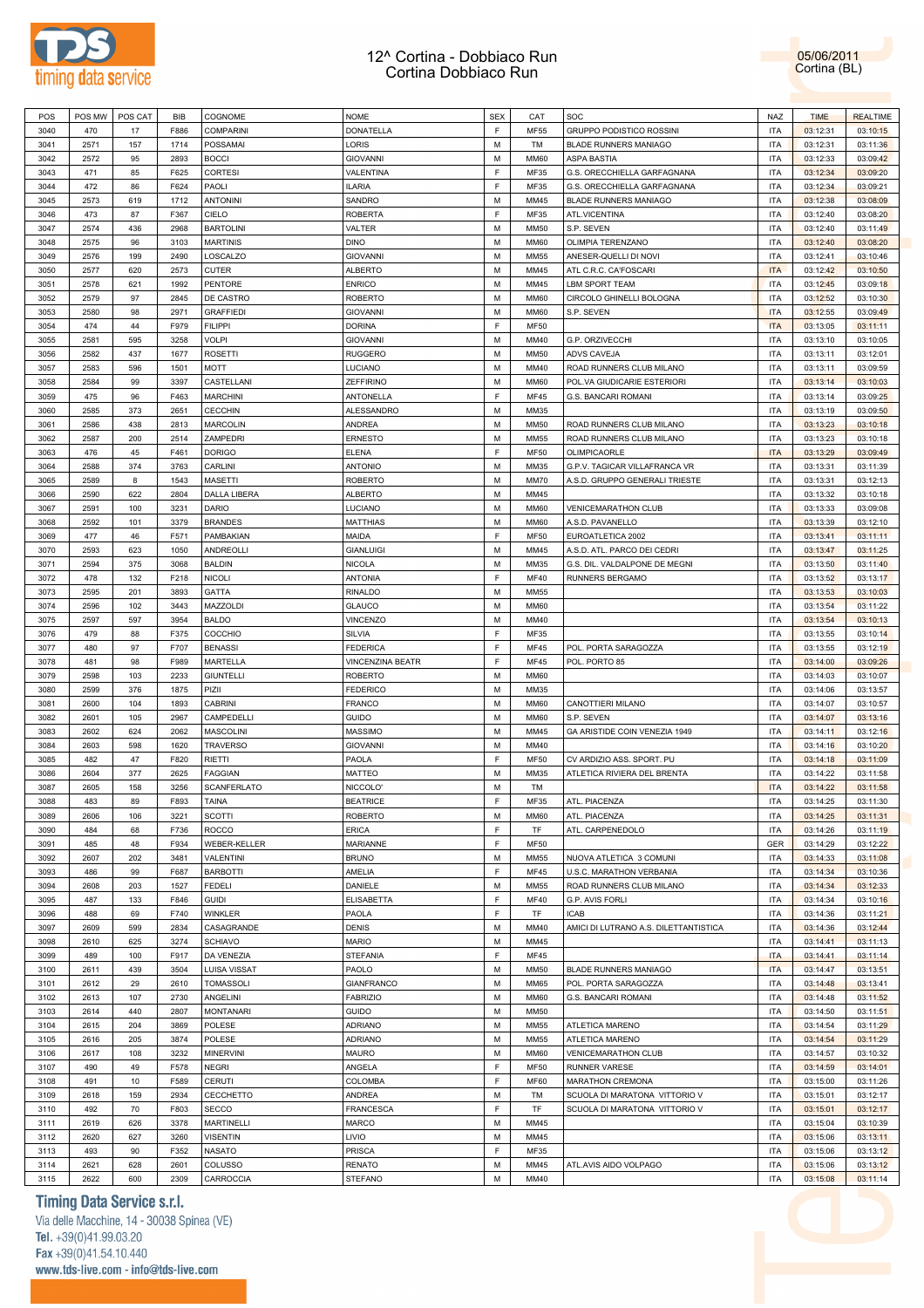

POS |POS MW |POS CAT | BIB |COGNOME NOME | NOME | SEX | CAT |SOC NAZ NAZ NAZ | TIME | REALTIME | REALTIME | REALTIME

| 3116 | 494  | 11           | F475 | ONGARO               | ANNA MARIA          | F | <b>MF60</b> | ORTICA TEAM                    | ITA        | 03:15:10 | 03:15:10 |
|------|------|--------------|------|----------------------|---------------------|---|-------------|--------------------------------|------------|----------|----------|
| 3117 | 2623 | 601          | 3860 | <b>BOSCOLO</b>       | DAVIDE              | м | MM40        |                                | <b>ITA</b> | 03:15:12 | 03:11:05 |
| 3118 | 2624 | 441          | 2426 | DAL CIN              | CLAUDIO             | M | <b>MM50</b> | HAPPY RUNNER CLUB              | <b>ITA</b> | 03:15:14 | 03:13:27 |
|      |      |              |      |                      |                     |   |             |                                |            |          |          |
| 3119 | 495  | 134          | F231 | <b>CINCOTTO</b>      | SABRINA             | F | <b>MF40</b> | ATLETICA MOTTENSE              | <b>ITA</b> | 03:15:14 | 03:14:58 |
| 3120 | 496  | 50           | F729 | <b>MUSITELLI</b>     | PATRIZIA            | F | <b>MF50</b> | ATLETICA MARATHON ALMENNO S.S. | <b>ITA</b> | 03:15:15 | 03:14:08 |
| 3121 | 2625 | 378          | 2060 | GRAF                 | <b>IVO</b>          | M | MM35        |                                | GER        | 03:15:17 | 03:10:43 |
| 3122 | 2626 | 602          | 2209 | ZAFFALON             | ALBERTO             | M | MM40        | A.S.D. PAVANELLO               | <b>ITA</b> | 03:15:26 | 03:13:50 |
| 3123 | 2627 | 603          | 2214 | <b>MARIAN</b>        | LUCA                | M | MM40        | A.S.D. PAVANELLO               | <b>ITA</b> | 03:15:26 | 03:12:17 |
|      |      |              |      |                      |                     |   |             |                                |            |          |          |
| 3124 | 2628 | 379          | 3176 | <b>BUCCOLIERO</b>    | <b>IVAN</b>         | M | MM35        | G.P. GORGONZOLA '88            | <b>ITA</b> | 03:15:31 | 03:14:06 |
| 3125 | 2629 | 604          | 3689 | <b>FAGGIANO</b>      | NICOLA              | M | MM40        |                                | <b>ITA</b> | 03:15:41 | 03:12:34 |
| 3126 | 2630 | 206          | 1687 | <b>DI STASI</b>      | FRANCESCO           | M | <b>MM55</b> | A.S.D. ATL. VIS NOVA           | <b>ITA</b> | 03:15:45 | 03:13:48 |
| 3127 | 497  | 91           | F756 | <b>BAGAGGIA</b>      | ALESSANDRA          | E | MF35        | <b>BREMA RUNNING TEAM</b>      | <b>ITA</b> | 03:15:46 | 03:13:26 |
| 3128 | 2631 | 207          | 3060 | DONA'                | LUIGINO             | M | <b>MM55</b> | A.S.D. SKY EXPLORER            | <b>ITA</b> | 03:15:49 | 03:11:42 |
|      |      |              |      |                      |                     |   |             |                                |            |          |          |
| 3129 | 2632 | 629          | 3476 | CUZZIOL              | FRANCO              | M | MM45        | NUOVA ATLETICA 3 COMUNI        | <b>ITA</b> | 03:15:52 | 03:12:47 |
| 3130 | 2633 | 380          | 2496 | <b>PETRUCCI</b>      | LUIGI               | M | MM35        | ATLETICA TRENTO CMB            | <b>ITA</b> | 03:16:04 | 03:14:54 |
| 3131 | 498  | 51           | F950 | <b>MICCI</b>         | MARIELLA            | F | <b>MF50</b> | COLLEMAR-ATHON CLUB            | <b>ITA</b> | 03:16:08 | 03:13:42 |
| 3132 | 2634 | 605          | 2598 | <b>BIASIN</b>        | ALESSANDRO          | M | MM40        | POL. PORTA SARAGOZZA           | <b>ITA</b> | 03:16:09 | 03:14:37 |
| 3133 | 2635 | 630          | 1824 | <b>PURICELLI</b>     | MASSIMO             | M | MM45        |                                | <b>ITA</b> | 03:16:14 | 03:13:34 |
|      |      |              |      |                      |                     |   |             |                                |            |          |          |
| 3134 | 2636 | 59           | 3079 | <b>NIZZOLI</b>       | RENATO              | M | <b>SM</b>   | S.S. ROBUR BARBARANO           | <b>ITA</b> | 03:16:17 | 03:13:05 |
| 3135 | 2637 | 208          | 3499 | LUPI                 | FRANCESCO           | M | <b>MM55</b> |                                | <b>ITA</b> | 03:16:26 | 03:12:48 |
| 3136 | 2638 | 442          | 1616 | PETELIO              | <b>ENRICO</b>       | M | <b>MM50</b> | ASD A.D.V.S. CAVEJA            | <b>ITA</b> | 03:16:30 | 03:15:19 |
| 3137 | 499  | 101          | F541 | LOPRETE              | <b>FABIOLA</b>      | F | <b>MF45</b> | G.P. AVIS POL. MALAVICINA      | <b>ITA</b> | 03:16:33 | 03:12:10 |
| 3138 | 2639 | 631          | 3480 | PAGOTTO              | ROLANDO             | M | MM45        | NUOVA ATLETICA 3 COMUNI        | <b>ITA</b> | 03:16:34 | 03:13:29 |
|      |      |              |      |                      |                     |   |             |                                |            |          |          |
| 3139 | 2640 | 443          | 3577 | <b>VENTURINI</b>     | GIUSEPPE            | M | <b>MM50</b> |                                | <b>ITA</b> | 03:16:39 | 03:13:37 |
| 3140 | 2641 | 109          | 2538 | <b>DANTELLI</b>      | <b>ENGHILINO</b>    | M | <b>MM60</b> |                                | <b>ITA</b> | 03:16:40 | 03:15:18 |
| 3141 | 500  | 18           | F946 | CHIODELLI            | PAOLA               | F | MF55        | ATLETICA BRESCIA MARATHON      | <b>ITA</b> | 03:16:41 | 03:15:06 |
| 3142 | 501  | 52           | F544 | <b>LONARDI</b>       | <b>BARBARA</b>      | E | <b>MF50</b> |                                | <b>ITA</b> | 03:16:41 | 03:15:14 |
| 3143 | 502  | 102          | F983 | <b>GARBELLI</b>      | <b>ANTONIA</b>      | E | <b>MF45</b> | ATLETICA BRESCIA MARATHON      | <b>ITA</b> | 03:16:41 |          |
|      |      |              |      |                      |                     |   |             |                                |            |          | 03:15:32 |
| 3144 | 2642 | 209          | 1202 | QUADRELLI            | <b>GABRIELE</b>     | M | <b>MM55</b> | G.P. CERVESE                   | <b>ITA</b> | 03:16:51 | 03:15:18 |
| 3145 | 503  | 53           | F875 | ZASSO                | SANDRA              | F | <b>MF50</b> |                                | <b>ITA</b> | 03:16:56 | 03:15:02 |
| 3146 | 504  | 135          | F566 | DANIELE              | LISA                | E | <b>MF40</b> |                                | <b>ITA</b> | 03:16:56 | 03:12:24 |
| 3147 | 505  | 54           | F710 | <b>RIGHI</b>         | NADIA               | F | <b>MF50</b> | POL. PORTA SARAGOZZA           | <b>ITA</b> | 03:16:57 | 03:15:51 |
|      |      |              |      |                      |                     |   |             |                                |            |          |          |
| 3148 | 2643 | 444          | 2041 | <b>MORETTO</b>       | <b>GILBERTO</b>     | M | <b>MM50</b> |                                | <b>ITA</b> | 03:16:58 | 03:12:26 |
| 3149 | 2644 | 445          | 1080 | <b>BERTANI</b>       | CLAUDIO             | M | <b>MM50</b> | POL. CORASSORI                 | <b>ITA</b> | 03:17:01 | 03:12:25 |
| 3150 | 2645 | 632          | 3595 | <b>MAGGI</b>         | <b>GIANLUCA</b>     | M | MM45        | ATL.PIETRASANTA VERSILIA       | <b>ITA</b> | 03:17:05 | 03:16:16 |
| 3151 | 506  | 103          | F737 | <b>DOSSINI</b>       | PAOLA               | E | <b>MF45</b> | <b>KINETIK RUNNING</b>         | <b>ITA</b> | 03:17:07 | 03:15:15 |
| 3152 | 2646 | 606          | 1634 | <b>D'ANTIGA</b>      | ALESSANDRO          | M | MM40        |                                | <b>ITA</b> | 03:17:07 | 03:14:38 |
| 3153 | 507  | 92           | F952 | DE LIMA              | LUCIANA             | F | MF35        |                                | <b>BRA</b> | 03:17:15 | 03:15:38 |
|      |      |              |      |                      |                     |   |             |                                |            |          |          |
| 3154 | 2647 | 607          | 3213 | ANGELONI             | <b>MAURIZIO</b>     | M | MM40        | G.S.QUANTIN - TRATT. I NOVEMB  | <b>ITA</b> | 03:17:18 | 03:16:27 |
| 3155 | 2648 | 160          | 2840 | PELUSIO              | ANDREA              | M | TM          | ATL.BASSANO RUNNING STORE      | <b>ITA</b> | 03:17:25 | 03:14:31 |
| 3156 | 2649 | 381          | 1787 | <b>TRENTINI</b>      | <b>PATRICK</b>      | M | MM35        | A.S. TRENTINO EVENTI           | <b>ITA</b> | 03:17:25 | 03:14:31 |
| 3157 | 2650 | 382          | 1945 | CROVATO              | <b>GIOVANNI</b>     | M | MM35        |                                | <b>ITA</b> | 03:17:30 | 03:13:33 |
| 3158 | 2651 | 446          | 1554 | LENZI                | ANDREA              | M | <b>MM50</b> | G.S. PASTA GRANAROLO           | <b>ITA</b> | 03:17:32 | 03:14:15 |
|      |      |              |      |                      |                     |   |             |                                |            |          |          |
| 3159 | 508  | 136          | F987 | <b>BISCARO</b>       | <b>FIORELLA</b>     | F | <b>MF40</b> | MARCIATORI CASTELLANI          | <b>ITA</b> | 03:17:46 | 03:15:47 |
| 3160 | 509  | 104          | F734 | <b>BERNARDINELLO</b> | SABRINA             | E | <b>MF45</b> | <b>ESSETRE RUNNING</b>         | <b>ITA</b> | 03:17:46 | 03:17:46 |
| 3161 | 2652 | 110          | 1750 | <b>MONTRESOR</b>     | <b>IVANO</b>        | M | <b>MM60</b> | GAZZETTA RUNNERS CLUB          | <b>ITA</b> | 03:17:46 | 03:14:35 |
| 3162 | 2653 | 447          | 2416 | <b>FRANCHI</b>       | <b>GIORGIO</b>      | M | <b>MM50</b> | G.P.V. TAGICAR VILLAFRANCA VR  | <b>ITA</b> | 03:17:50 | 03:13:13 |
| 3163 | 2654 | 210          | 3067 | <b>GASPARINI</b>     | <b>FABRIZIO</b>     | M | <b>MM55</b> | G.P.V. TAGICAR VILLAFRANCA VR  | <b>ITA</b> | 03:17:50 | 03:15:59 |
|      |      |              |      |                      |                     | F |             |                                |            |          |          |
| 3164 | 510  | 93           | F694 | CAZZULANI            | MARIA               |   | MF35        |                                | <b>ITA</b> | 03:17:53 | 03:14:42 |
| 3165 | 2655 | 111          | 2761 | <b>PERRI</b>         | <b>FRANCESCO</b>    | M | <b>MM60</b> | POL. DIL. SANRAFEL             | <b>ITA</b> | 03:17:56 | 03:16:23 |
| 3166 | 2656 | 112          | 3101 | <b>BERTOLDI</b>      | <b>ALBERTO</b>      | М | MM60        | OLIMPIA TERENZANO              | <b>ITA</b> | 03:17:59 | 03:13:39 |
| 3167 | 2657 | 30           | 2056 | SIMONI               | LUIGI               | м | <b>MM65</b> | CIRC.RICREATIVO CITTANOVA      | <b>ITA</b> | 03:18:15 | 03:15:46 |
| 3168 | 2658 | 31           | 3175 | DI BETTA             | SALVATORE           | М | <b>MM65</b> | G.P. GORGONZOLA '88            | <b>ITA</b> | 03:18:21 | 03:17:00 |
|      | 511  | $\mathbf{1}$ | F419 | GOBBO                | <b>MONICA</b>       | F | <b>DISF</b> |                                | <b>ITA</b> | 03:18:25 | 03:16:24 |
| 3169 |      |              |      |                      |                     |   |             |                                |            |          |          |
| 3170 | 2659 | 608          | 2682 | <b>SORIA</b>         | ANDREA              | М | MM40        | <b>ACQUIRUNNERS</b>            | <b>ITA</b> | 03:18:27 | 03:16:44 |
| 3171 | 512  | 12           | F855 | <b>DEGANO</b>        | ADRIANA             | F | <b>MF60</b> | PODISMO BUTTRIO                | <b>ITA</b> | 03:18:30 | 03:14:57 |
| 3172 | 2660 | 32           | 2197 | <b>DI SANTI</b>      | LUIGI               | М | <b>MM65</b> |                                | <b>ITA</b> | 03:18:32 | 03:14:32 |
| 3173 | 2661 | 113          | 3143 | <b>MARIANI</b>       | MARIO               | М | <b>MM60</b> | ATL.'BANCA DI PESARO'C.STORICO | <b>ITA</b> | 03:18:36 | 03:14:37 |
| 3174 | 2662 | 609          | 3031 | <b>MARINI</b>        | <b>ACHILLE LUCA</b> | М | MM40        | A.S.D. ATLETICA SARNICO        | <b>ITA</b> | 03:18:43 | 03:16:05 |
|      |      |              |      |                      |                     |   |             |                                |            |          |          |
| 3175 | 2663 | 383          | 2687 | LUPI                 | <b>GILBERTO</b>     | M | MM35        |                                | <b>ITA</b> | 03:18:45 | 03:14:50 |
| 3176 | 2664 | 448          | 3842 | <b>SFORZA</b>        | <b>SERGIO</b>       | М | <b>MM50</b> | POOL SOC.ATL.ALTA VALSERIANA   | <b>ITA</b> | 03:18:48 | 03:16:22 |
| 3177 | 513  | 94           | F696 | DE NARDIN            | SONIA               | F | MF35        | ATL.AGORDINA OTTICA MOTTES     | <b>ITA</b> | 03:18:55 | 03:17:18 |
| 3178 | 2665 | 610          | 1582 | CAVASIN              | MARCO               | М | MM40        |                                | <b>ITA</b> | 03:18:56 | 03:16:58 |
| 3179 | 514  | 95           | F437 | GALLI                | LAURA               | F | MF35        | MISANO PODISMO                 | <b>ITA</b> | 03:19:00 | 03:16:23 |
|      |      |              |      |                      |                     |   |             |                                |            |          |          |
| 3180 | 2666 | 633          | 3402 | WÖRDEMANN            | <b>WOLFRAM</b>      | М | MM45        | <b>GOATS DO ROAM</b>           | GER        | 03:19:15 | 03:15:04 |
| 3181 | 515  | 105          | F549 | <b>EVATORE</b>       | JOLI                | F | <b>MF45</b> |                                | <b>ITA</b> | 03:19:16 | 03:17:44 |
| 3182 | 2667 | 449          | 3344 | OLEJNICZAK-BURKERT   | <b>ROLF</b>         | М | <b>MM50</b> |                                | GER        | 03:19:18 | 03:15:06 |
| 3183 |      | 611          | 2578 | LOLLIO               | <b>EMILIO</b>       | М | MM40        |                                | <b>ITA</b> | 03:19:18 | 03:17:36 |
|      | 2668 |              | 3110 | <b>FAURLIN</b>       | <b>FABIO</b>        | М | MM40        | PODISMO BUTTRIO                | <b>ITA</b> | 03:19:21 | 03:15:41 |
|      |      |              |      |                      |                     |   |             |                                |            |          |          |
| 3184 | 2669 | 612          |      |                      |                     |   |             |                                |            |          |          |
| 3185 | 2670 | 450          | 3007 | PEDRON               | DANIELE             | М | <b>MM50</b> | ATL.MONTEBELLUNA VENETO BANCA  | <b>ITA</b> | 03:19:23 | 03:17:02 |
| 3186 | 516  | 137          | F823 | <b>SCHIAVINATO</b>   | <b>GEMMA</b>        | E | MF40        | ATL.MONTEBELLUNA VENETO BANCA  | <b>ITA</b> | 03:19:23 | 03:17:02 |
| 3187 | 2671 | 634          | 2880 | <b>CHIERICI</b>      | ANDREA              | М | MM45        |                                | <b>ITA</b> | 03:19:24 | 03:17:14 |
| 3188 | 2672 | 613          | 659  | SPECOGNA             | ANDREA              | М | MM40        |                                | <b>ITA</b> | 03:19:26 | 03:14:45 |
| 3189 | 2673 | 614          | 1701 | CLEBER               | <b>MAURO</b>        | М | MM40        |                                | <b>ITA</b> | 03:19:27 | 03:14:45 |
| 3190 | 517  | 106          | F897 | <b>BERNARDI</b>      | <b>ELENA</b>        | F | <b>MF45</b> | MONTELLO RUNNERS CLUB          | <b>ITA</b> | 03:19:32 | 03:17:28 |

3191 | 518 | 107 | F487 |REBETTI |SANDRA | F | MF45 | | ITA | 03:19:34 | 03:18:22

### **Timing Data Service s.r.l.**



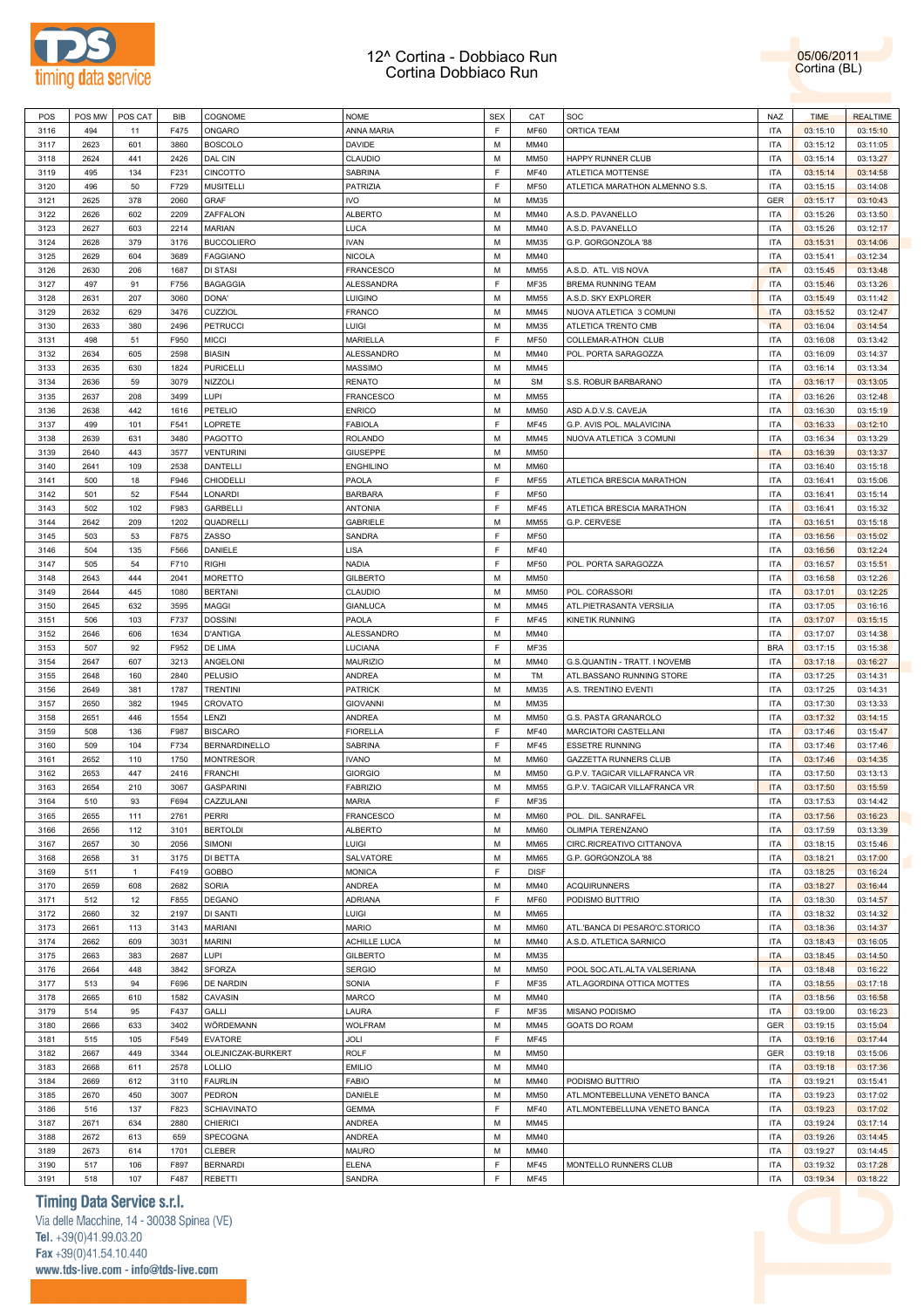

05/06/2011 Cortina (BL)

| POS          | POS MW     | POS CAT   | BIB          | COGNOME                              | <b>NOME</b>                        | <b>SEX</b> | CAT                 | SOC                            | NAZ                      | <b>TIME</b>          | <b>REALTIME</b>      |  |
|--------------|------------|-----------|--------------|--------------------------------------|------------------------------------|------------|---------------------|--------------------------------|--------------------------|----------------------|----------------------|--|
| 3192         | 2674       | 451       | 1647         | TRANQUILLINI                         | <b>GIORGIO</b>                     | M          | <b>MM50</b>         |                                | <b>ITA</b>               | 03:19:35             | 03:18:20             |  |
| 3193         | 519        | 138       | F705         | <b>ASCOLI</b>                        | <b>ELENA</b>                       | F          | <b>MF40</b>         | POL. PORTA SARAGOZZA           | <b>ITA</b>               | 03:19:36             | 03:18:30             |  |
|              |            |           |              |                                      |                                    |            |                     |                                |                          |                      |                      |  |
| 3194         | 2675       | 384       | 1845         | CHERUBIN                             | ALESSANDRO                         | М          | MM35                |                                | <b>ITA</b>               | 03:19:51             | 03:16:58             |  |
| 3195         | 520        | 19        | F791         | BEE                                  | <b>GEMMA</b>                       | F          | <b>MF55</b>         | ASS.SPORT.DILETTANT.DRIBBLING  | <b>ITA</b>               | 03:19:52             | 03:17:02             |  |
| 3196         | 2676       | 635       | 2275         | GAY                                  | PIERANDREA                         | М          | MM45                | ATLETICA VALPELLICE            | <b>ITA</b>               | 03:19:53             | 03:16:03             |  |
| 3197         | 521        | 139       | F636         | <b>TARGA</b>                         | DANIELA                            | F          | <b>MF40</b>         |                                | <b>ITA</b>               | 03:19:57             | 03:16:06             |  |
| 3198         | 2677       | 161       | 3770         | MASTELLA                             | CARLO                              | М          | TM                  |                                | <b>ITA</b>               | 03:19:58             | 03:16:13             |  |
| 3199         | 522        | 108       | F527         | COLLETTO                             | ANNALISA                           | F          | <b>MF45</b>         | G.T.A. CREMA                   | <b>ITA</b>               | 03:19:58             | 03:18:37             |  |
|              |            |           |              |                                      |                                    |            |                     |                                |                          |                      |                      |  |
| 3200         | 2678       | 636       | 1756         | <b>BERZE'</b>                        | LUCIANO                            | М          | MM45                |                                | <b>ITA</b>               | 03:20:05             | 03:18:32             |  |
| 3201         | 523        | 55        | F220         | <b>STECCHERINI</b>                   | <b>GABRIELLA</b>                   | F          | <b>MF50</b>         | GRUPPO MARCIATORI TEENAGER     | <b>ITA</b>               | 03:20:07             | 03:19:54             |  |
| 3202         | 2679       | 452       | 1734         | LAZZAROTTO                           | <b>GIULIANO</b>                    | М          | MM50                | MARATONETI DEL TIGULLIO        | <b>ITA</b>               | 03:20:14             | 03:15:49             |  |
| 3203         | 2680       | 385       | 3217         | <b>TOCCALINI</b>                     | PIETRO                             | М          | MM35                | ATL. IRIENSE VOGHERA           | <b>ITA</b>               | 03:20:21             | 03:20:21             |  |
| 3204         | 524        | 71        | F506         | CANAVESI                             | <b>MARIA ELENA</b>                 | F          | TF                  | TOMMY SPORT- LA VALLE DEL LURA | <b>ITA</b>               | 03:20:24             | 03:16:57             |  |
| 3205         | 2681       | 33        | 1656         | SIMIONATO                            | DANTE                              | M          | MM65                | SEZ.ATL.CARIVE                 | <b>ITA</b>               | 03:20:24             | 03:19:00             |  |
|              |            |           |              |                                      |                                    |            |                     |                                |                          |                      |                      |  |
| 3206         | 2682       | 386       | 2577         | CORRENT                              | EDDY                               | М          | MM35                |                                | <b>ITA</b>               | 03:20:30             | 03:16:07             |  |
| 3207         | 2683       | 9         | 2022         | <b>BARTOLINI</b>                     | <b>MARIO</b>                       | М          | <b>MM70</b>         | G.P. ALLEGRINI                 | <b>ITA</b>               | 03:20:33             | 03:17:25             |  |
| 3208         | 2684       | 211       | 1976         | CANOVI                               | ALAN                               | М          | MM55                |                                | <b>ITA</b>               | 03:20:33             | 03:19:07             |  |
| 3209         | 2685       | 212       | 1607         | ZERBINI                              | <b>ALBERTO</b>                     | M          | MM55                | ROAD RUNNERS CLUB MILANO       | <b>ITA</b>               | 03:20:36             | 03:18:41             |  |
| 3210         | 2686       | 453       | 1609         | <b>BIRAGHI</b>                       | MASSIMO                            | М          | MM50                |                                | <b>ITA</b>               | 03:20:36             | 03:18:39             |  |
| 3211         | 2687       | 213       | 1608         | <b>BONAITA</b>                       | <b>MAURIZIO</b>                    | М          | MM55                | ROAD RUNNER MILANO             | <b>ITA</b>               | 03:20:36             | 03:18:41             |  |
|              |            |           |              |                                      |                                    |            |                     |                                |                          |                      |                      |  |
| 3212         | 525        | 109       | F511         | <b>VINCENZI</b>                      | CATERINA                           | F          | <b>MF45</b>         |                                | <b>ITA</b>               | 03:20:38             | 03:19:10             |  |
| 3213         | 2688       | 637       | 2394         | <b>BODON</b>                         | MASSIMILIANO                       | М          | MM45                | LBM SPORT TEAM                 | <b>ITA</b>               | 03:20:39             | 03:17:16             |  |
| 3214         | 526        | 96        | F655         | TOZZI                                | <b>MARIA VITTORIA</b>              | F          | MF35                | GRUPPO PODISTICO MELZO A.S.D.  | <b>ITA</b>               | 03:20:41             | 03:18:36             |  |
| 3215         | 2689       | 615       | 3329         | VERGANI                              | MASSIMO                            | М          | MM40                | POL. DIMICA POTENTER           | <b>ITA</b>               | 03:20:46             | 03:17:02             |  |
| 3216         | 2690       | 638       | 1512         | PISANIELLO                           | <b>GIORGIO</b>                     | М          | MM45                | LA BAVISELA                    | <b>ITA</b>               | 03:20:49             | 03:17:33             |  |
| 3217         | 2691       | 639       | 3311         | <b>FACCIN</b>                        | <b>STEFANO</b>                     | М          | MM45                | HAPPY RUNNER CLUB              | <b>ITA</b>               | 03:20:49             | 03:17:31             |  |
|              |            |           |              |                                      |                                    |            |                     |                                |                          |                      |                      |  |
| 3218         | 527        | 97        | F450         | STEFANELLO                           | SILVIA                             | F          | MF35                |                                | <b>ITA</b>               | 03:20:49             | 03:17:33             |  |
| 3219         | 528        | 72        | F761         | DE LUCA                              | ALESSANDRA                         | F          | TF                  | ATLETICA CITTA' DI PADOVA      | <b>ITA</b>               | 03:20:51             | 03:17:52             |  |
| 3220         | 2692       | 640       | 2881         | LONGONI                              | <b>CLAUDIO GIUSEPPE</b>            | М          | MM45                | TEAM OTC COMO                  | <b>ITA</b>               | 03:20:52             | 03:16:46             |  |
| 3221         | 2693       | 4         | 2489         | PARISSE                              | ANDREA                             | М          | <b>MM75</b>         | UISP COMITATO PADOVA F02       | <b>ITA</b>               | 03:20:54             | 03:17:26             |  |
| 3222         | 529        | 56        | F392         | SARDO                                | GABRIELLA                          | F          | <b>MF50</b>         | <b>VICENZA RUNNERS</b>         | <b>ITA</b>               | 03:20:56             | 03:20:07             |  |
| 3223         | 2694       | 387       |              |                                      |                                    | М          |                     |                                | <b>ITA</b>               |                      |                      |  |
|              |            |           | 3405         | PEDRON                               | <b>NICOLA</b>                      |            | MM35                |                                |                          | 03:20:58             | 03:17:07             |  |
| 3224         | 530        | 140       | F293         | <b>GIANOLA</b>                       | PAOLA                              | F          | <b>MF40</b>         | ATL.VALDOBBIADENE G.S.A.       | <b>ITA</b>               | 03:21:04             | 03:19:05             |  |
| 3225         | 2695       | 616       | 3392         | <b>BARATTO</b>                       | CARLO                              | М          | MM40                |                                | <b>ITA</b>               | 03:21:04             | 03:19:24             |  |
| 3226         | 2696       | 617       | 1549         | PIROLA                               | DAVIDE                             | М          | MM40                |                                | <b>ITA</b>               | 03:21:08             | 03:17:45             |  |
| 3227         | 531        | 110       | F464         | DE LUCA                              | <b>ROSSELLA</b>                    | F          | <b>MF45</b>         | <b>SESIA RUNNING</b>           | <b>ITA</b>               | 03:21:08             | 03:17:45             |  |
| 3228         | 2697       | 214       | 2038         | VALSECCHI                            | PIERINO                            | М          | MM55                | ATL. FRI.MA.S.                 | <b>ITA</b>               | 03:21:08             | 03:18:18             |  |
| 3229         | 532        | 111       | F512         |                                      |                                    | F          |                     |                                | <b>ITA</b>               |                      |                      |  |
|              |            |           |              | <b>MASOTTI</b>                       | KATIA                              |            | <b>MF45</b>         | GRUPPO SPORTIVO NATISONE       |                          | 03:21:12             | 03:20:15             |  |
| 3230         | 533        | 73        | F699         | STEAD                                | <b>EMMA</b>                        | F          | TF                  |                                | <b>GBR</b>               | 03:21:15             | 03:16:53             |  |
| 3231         | 2698       | 162       | 2643         | CIANCIA                              | <b>MAURIZIO</b>                    | M          | TM                  |                                | <b>ITA</b>               | 03:21:19             | 03:17:59             |  |
| 3232         | 2699       | 454       | 3732         | <b>BERTAGNOLI</b>                    | <b>ENZO</b>                        | М          | <b>MM50</b>         | HAPPY RUNNER CLUB              | <b>ITA</b>               | 03:21:21             | 03:17:25             |  |
| 3233         | 2700       | 34        | 3248         | VALENTI                              | <b>GIANFRANCO</b>                  | М          | MM65                | COMODO SPORT                   | <b>ITA</b>               | 03:21:24             | 03:19:49             |  |
| 3234         | 2701       | 215       | 3228         | <b>GABRIELLI</b>                     | <b>MAURIZIO</b>                    | М          | MM55                | ATL.'BANCA DI PESARO'C.STORICO | <b>ITA</b>               | 03:21:32             | 03:17:32             |  |
| 3235         | 2702       | 641       | 2137         | <b>RUSSO</b>                         | <b>STEFANO</b>                     | M          | MM45                | LA BAVISELA                    | <b>ITA</b>               | 03:21:35             | 03:19:13             |  |
|              |            |           |              |                                      |                                    |            |                     |                                |                          |                      |                      |  |
| 3236         | 534        | 57        | F800         | <b>ROSSI</b>                         | RAFFAELLA                          | F          | <b>MF50</b>         | SCUOLA DI MARATONA VITTORIO V  | <b>ITA</b>               | 03:21:37             | 03:19:01             |  |
| 3237         | 535        | 112       | F832         | <b>VIOLO</b>                         | <b>MARA</b>                        | F          | <b>MF45</b>         | A.S.D. PERCORRERE IL SILE      | <b>ITA</b>               | 03:21:37             | 03:19:50             |  |
| 3238         | 2703       | 163       | 2034         | <b>NATTINO</b>                       | <b>GIOVANNI</b>                    | М          | TM                  | S.E.V. VALMADRERA              | <b>ITA</b>               | 03:21:44             | 03:18:35             |  |
| 3239         | 2704       | 618       | 1585         | <b>BASSI</b>                         | ALESSANDRO                         | М          | MM40                | 3C (COMP. CREMONESE CORRIDORI) | <b>ITA</b>               | 03:21:46             | 03:18:09             |  |
| 3240         | 2705       | 388       | 1840         | TOZZI                                | <b>ROBERTO</b>                     | M          | MM35                | 3C (COMP. CREMONESE CORRIDORI) | <b>ITA</b>               | 03:21:46             | 03:18:08             |  |
| 3241         | 2706       | 164       | 2419         | <b>BARILI</b>                        | PAOLO                              | М          | TM                  | 3C (COMP. CREMONESE CORRIDORI) | <b>ITA</b>               | 03:21:47             | 03:18:08             |  |
|              |            |           |              |                                      |                                    |            |                     |                                |                          |                      |                      |  |
| 3242         | 2707       | 619       | 1600         | <b>IAZZI</b>                         | MARCO                              | М          | MM40                | 3C (COMP. CREMONESE CORRIDORI) | <b>ITA</b>               | 03:21:47             | 03:18:11             |  |
| 3243         | 2708       | 455       | 3463         | <b>BATTIGELLI</b>                    | SILVANO                            | М          | <b>MM50</b>         | GEMONATLETICA S.R.L. DIL.      | <b>ITA</b>               | 03:21:50             | 03:17:36             |  |
| 3244         | 536        | 13        | F713         | CANIATO                              | VALY                               | F          | <b>MF60</b>         | POL. DIL. SANRAFEL             | <b>ITA</b>               | 03:21:52             | 03:19:17             |  |
| 3245         | 2709       | 389       | 2391         | <b>RAVELLI</b>                       | LORENZO                            | М          | MM35                | ROAD RUNNERS CLUB MILANO       | <b>ITA</b>               | 03:22:04             | 03:17:55             |  |
| 3246         | 537        | 74        | F656         | COLUCCI                              | LAURA                              | F          | TF                  | ROAD RUNNERS CLUB MILANO       | <b>ITA</b>               | 03:22:06             | 03:17:57             |  |
| 3247         | 2710       | 620       | 1746         | <b>BOZZOLAN</b>                      | WALTER                             | М          | MM40                |                                | <b>ITA</b>               | 03:22:06             | 03:20:09             |  |
| 3248         | 538        | 141       | F652         |                                      | <b>MICHELA</b>                     | F          | <b>MF40</b>         | GRUPPO PODISTICO MELZO A.S.D.  | <b>ITA</b>               | 03:22:06             | 03:20:01             |  |
|              |            |           |              | <b>BIANCHI</b>                       |                                    |            |                     |                                |                          |                      |                      |  |
| 3249         | 539        | 20        | F774         | <b>FERRARINI</b>                     | ANTONELLA                          | F          | MF55                | MARTESANA CORSE                | <b>ITA</b>               | 03:22:10             | 03:17:57             |  |
| 3250         | 2711       | 10        | 2513         | ZARAMELLA                            | <b>MAURO</b>                       | М          | <b>MM70</b>         | NEVEROCCIA RUNNING TEAM        | <b>ITA</b>               | 03:22:12             | 03:18:31             |  |
| 3251         | 540        | 142       | F532         | <b>BASSO</b>                         | MANUELA                            | F          | <b>MF40</b>         | FREE4RUN                       | <b>ITA</b>               | 03:22:12             | 03:19:07             |  |
| 3252         | 541        | 143       | F584         | SALANDINI                            | LARA                               | F          | <b>MF40</b>         |                                | <b>ITA</b>               | 03:22:13             | 03:19:25             |  |
| 3253         | 2712       | 456       | 701          | DE MARCHI                            | EZIO                               | М          | <b>MM50</b>         | FREE4RUN                       | <b>ITA</b>               | 03:22:14             | 03:21:59             |  |
| 3254         | 2713       | 642       | 1566         | <b>TONOLO</b>                        | ALBERTO                            | М          | MM45                |                                | <b>ITA</b>               | 03:22:29             | 03:19:08             |  |
|              |            |           |              |                                      |                                    |            |                     |                                |                          |                      |                      |  |
| 3255         | 2714       | 216       | 3746         | <b>ZOSO</b>                          | LUIGI                              | М          | <b>MM55</b>         | VICENZA RUNNERS                | <b>ITA</b>               | 03:22:36             | 03:20:42             |  |
| 3256         | 2715       | 114       | 3745         | <b>NORDERA</b>                       | CRISTIANO                          | М          | <b>MM60</b>         | VICENZA RUNNERS                | <b>ITA</b>               | 03:22:36             | 03:20:42             |  |
| 3257         | 2716       | 643       | 3204         | <b>MARIANETTI</b>                    | <b>MASSIMO</b>                     | М          | MM45                | GRUPPO PODISTICO ROSSINI       | <b>ITA</b>               | 03:22:43             | 03:20:30             |  |
| 3258         | 2717       | 644       | 3046         | PRETE                                | <b>MARIO</b>                       | М          | MM45                | A.S.D. PERCORRERE IL SILE      | <b>ITA</b>               | 03:22:48             | 03:20:58             |  |
| 3259         | 2718       | 457       | 3416         | <b>BRESSANIN</b>                     | <b>GIORGIO</b>                     | М          | <b>MM50</b>         |                                | <b>ITA</b>               | 03:23:05             | 03:21:28             |  |
| 3260         | 2719       | 645       | 3803         | BRUNI                                | LINO                               | М          | MM45                |                                | <b>ITA</b>               | 03:23:12             | 03:19:42             |  |
|              | 542        |           | F747         | <b>BALDAZZI</b>                      |                                    | F          | TF                  |                                | <b>ITA</b>               |                      |                      |  |
| 3261         |            | 75        |              |                                      | <b>BENEDETTA</b>                   |            |                     | G.S. BANCARI ROMANI            |                          | 03:23:18             | 03:19:29             |  |
| 3262         | 543        | 113       | F631         | <b>GRANDIS</b>                       | LAURA                              | F          | MF45                | G.P. VILLASANTESE              | <b>ITA</b>               | 03:23:23             | 03:23:23             |  |
| 3263         | 2720       | 646       | 2117         | <b>FURLAN</b>                        | <b>DINO</b>                        | М          | MM45                |                                | <b>ITA</b>               | 03:23:26             | 03:21:50             |  |
| 3264         | 2721       | 217       | 971          | PONTI                                | <b>FRANCESCO</b>                   | М          | <b>MM55</b>         | ATLETICA INTESA                | <b>ITA</b>               | 03:23:31             | 03:21:17             |  |
| 3265         |            | 647       | 2027         | DI PRINZIO                           | <b>EUGENIO</b>                     | М          | MM45                | PODISTICA INTERFORZE MODENA    | <b>ITA</b>               | 03:23:42             | 03:19:39             |  |
|              | 2722       |           |              |                                      |                                    |            |                     |                                |                          |                      |                      |  |
|              |            |           |              |                                      |                                    |            |                     |                                |                          |                      |                      |  |
| 3266<br>3267 | 544<br>545 | 114<br>58 | F562<br>F581 | <b>PATRONCINI</b><br><b>BONTEMPI</b> | <b>MONICA</b><br><b>ALESSANDRA</b> | F<br>F     | MF45<br><b>MF50</b> | PODISTICA INTERFORZE MODENA    | <b>ITA</b><br><b>ITA</b> | 03:23:43<br>03:23:55 | 03:19:39<br>03:20:47 |  |

# **Timing Data Service s.r.l.**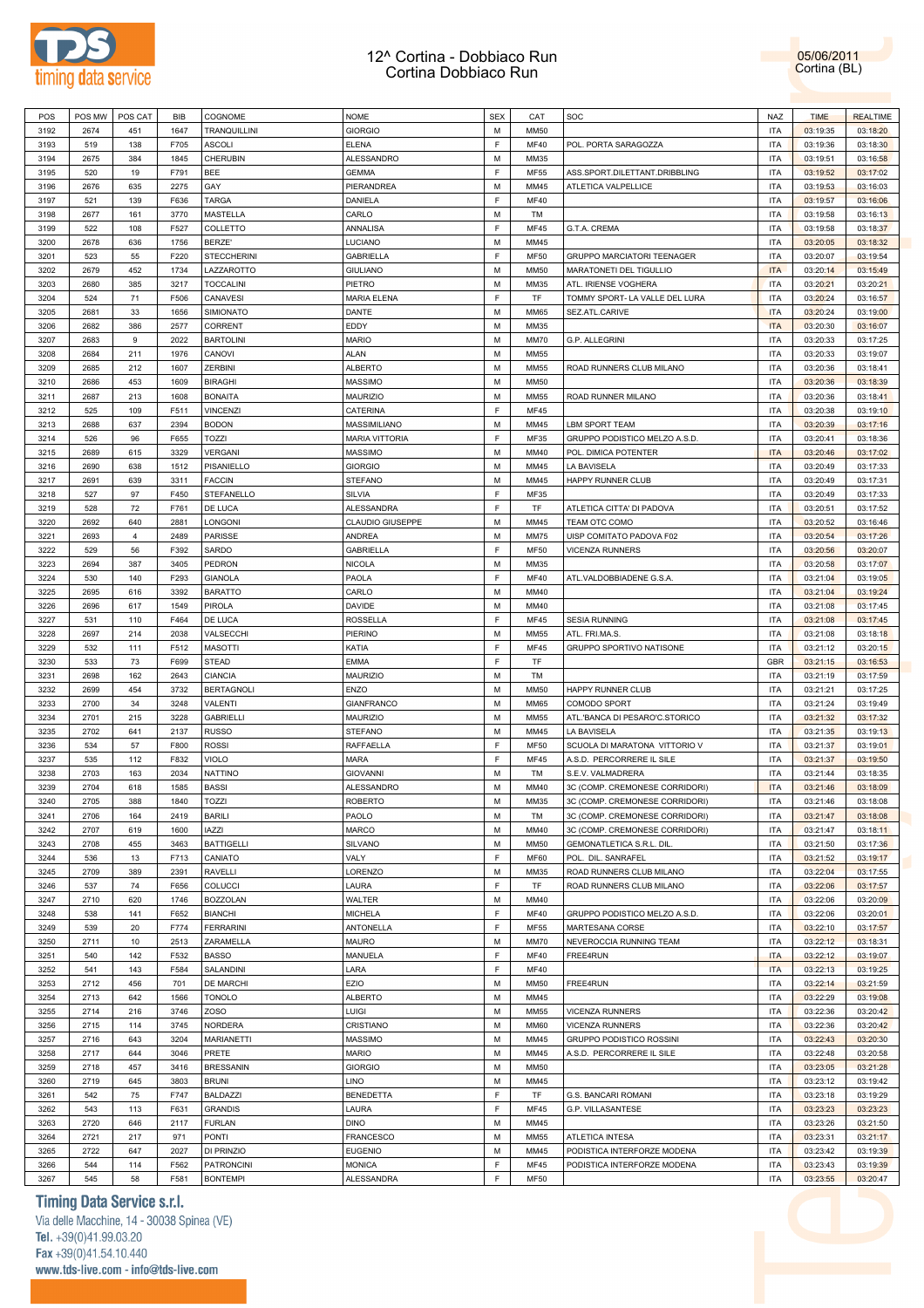

05/06/2011 Cortina (BL)

| POS  | POS MW | POS CAT        | <b>BIB</b> | COGNOME             | <b>NOME</b>       | <b>SEX</b> | CAT         | SOC                           | <b>NAZ</b> | <b>TIME</b> | <b>REALTIME</b> |
|------|--------|----------------|------------|---------------------|-------------------|------------|-------------|-------------------------------|------------|-------------|-----------------|
| 3268 | 546    | 115            | F752       | <b>SIGHIERI</b>     | <b>SILVIA</b>     | F          | <b>MF45</b> | G.S. BANCARI ROMANI           | <b>ITA</b> | 03:23:57    | 03:21:02        |
| 3269 | 2723   | 458            | 3061       | <b>BRESSAN</b>      | <b>MARIO</b>      | M          | <b>MM50</b> | A.S.D. SKY EXPLORER           | <b>ITA</b> | 03:23:59    | 03:19:52        |
| 3270 | 2724   | 115            | 3200       | <b>GIUNTOLI</b>     | PAOLO             | M          | <b>MM60</b> | GRUPPO PODISTICO ROSSINI      | <b>ITA</b> | 03:24:01    | 03:21:44        |
| 3271 | 547    | 21             | F818       | <b>RONCHETTI</b>    | PATRIZIA          | F          | <b>MF55</b> | ATLETICA INTESA               | <b>ITA</b> | 03:24:02    | 03:21:50        |
| 3272 | 2725   | 459            | 2525       | VANUCCI             | <b>ANDREA</b>     | M          | <b>MM50</b> | NUOVA ATLETICA MOLINELLA      | <b>ITA</b> | 03:24:04    | 03:24:04        |
| 3273 | 548    | 59             | F856       | <b>RICCI</b>        | MARIA CHIARA      | F          | <b>MF50</b> | PODISMO BUTTRIO               | <b>ITA</b> | 03:24:08    | 03:21:23        |
| 3274 | 2726   | 165            | 1859       | PINELLI             | <b>ANDREA</b>     | M          | TM          |                               | <b>ITA</b> | 03:24:09    | 03:21:06        |
|      |        |                |            |                     |                   |            |             |                               |            |             |                 |
| 3275 | 549    | 24             | F538       | CASTELLETTI         | <b>MARIANNA</b>   | F          | SF          | POL. PORTO 85                 | <b>ITA</b> | 03:24:11    | 03:19:37        |
| 3276 | 2727   | 390            | 2171       | <b>RIGHETTI</b>     | <b>NICOLA</b>     | M          | MM35        | MISANO PODISMO                | <b>ITA</b> | 03:24:14    | 03:20:31        |
| 3277 | 550    | 60             | F576       | COSTANZI            | MARZIA            | F          | <b>MF50</b> | ASD LA RUSTICA PESCANTINA     | <b>ITA</b> | 03:24:16    | 03:22:47        |
| 3278 | 551    | 61             | F428       | MARZATICO           | ANNA              | F          | <b>MF50</b> | MARATHON CLUB TRENTO          | <b>ITA</b> | 03:24:16    | 03:22:29        |
| 3279 | 552    | 62             | F771       | <b>GOBBO</b>        | ANTONELLA         | F          | <b>MF50</b> |                               | <b>ITA</b> | 03:24:33    | 03:21:57        |
| 3280 | 2728   | 460            | 2820       | <b>PRANOVI</b>      | <b>STEFANO</b>    | M          | <b>MM50</b> |                               | <b>ITA</b> | 03:24:34    | 03:21:57        |
| 3281 | 553    | 63             | F617       | <b>BERTUZZI</b>     | <b>GRAZIELLA</b>  | F          | <b>MF50</b> | G.M. G.S. AQUILE FRIULANE     | <b>ITA</b> | 03:24:40    | 03:21:43        |
| 3282 | 2729   | 648            | 2637       | TAGLIAFERRO         | <b>GABRIELE</b>   | M          | MM45        |                               | <b>ITA</b> | 03:24:45    | 03:22:47        |
| 3283 | 554    | 116            | F715       | <b>TROIANI</b>      | <b>MONICA</b>     | F          | <b>MF45</b> |                               | <b>ITA</b> | 03:24:45    | 03:22:47        |
| 3284 | 2730   | 35             | 3629       | CARDAMONE           | <b>ROSALBINO</b>  | M          | <b>MM65</b> | LA MICHETTA                   | <b>ITA</b> | 03:24:55    | 03:21:34        |
| 3285 | 555    | 76             | F664       | <b>NICOLA</b>       | LORENA            | F          | TF          |                               | <b>ITA</b> | 03:24:55    | 03:20:33        |
| 3286 | 2731   | 621            | 2045       | PIPAN               | PAOLO             | M          | MM40        | G.S.D. VAL ROSANDRA TRIESTE   | <b>ITA</b> | 03:24:55    | 03:24:55        |
| 3287 | 2732   | 116            | 2898       | <b>BERGAMASCHI</b>  | <b>GIANFRANCO</b> | M          | <b>MM60</b> | ASS.SPORT.DILETTANT.DRIBBLING | <b>ITA</b> | 03:24:55    | 03:22:05        |
|      |        |                |            |                     |                   | F          |             | VENEZIA RUNNERS ATL.MURANO    |            |             |                 |
| 3288 | 556    | 98             | F495       | PAVANELLO           | VALENTINA         |            | MF35        |                               | <b>ITA</b> | 03:24:59    | 03:24:22        |
| 3289 | 557    | 144            | F496       | <b>VIVIANI</b>      | <b>FRANCESCA</b>  | F          | <b>MF40</b> | VENEZIA RUNNERS ATL.MURANO    | <b>ITA</b> | 03:25:01    | 03:24:24        |
| 3290 | 2733   | 461            | 2130       | <b>MURGOLO</b>      | <b>ROBERTO</b>    | M          | <b>MM50</b> |                               | <b>ITA</b> | 03:25:03    | 03:20:27        |
| 3291 | 558    | 77             | F554       | CASTELLARIN         | <b>JANA</b>       | F          | TF          |                               | <b>ITA</b> | 03:25:03    | 03:21:56        |
| 3292 | 559    | 99             | F555       | CIMO' MORTE         | SANDRA            | E          | MF35        |                               | <b>ITA</b> | 03:25:04    | 03:21:57        |
| 3293 | 2734   | 622            | 2210       | PIZZOLATO           | LUCA              | M          | MM40        | A.S.D. PAVANELLO              | <b>ITA</b> | 03:25:26    | 03:24:02        |
| 3294 | 2735   | 649            | 2305       | <b>BOBBO</b>        | <b>GIAMPAOLO</b>  | M          | MM45        |                               | <b>ITA</b> | 03:25:29    | 03:21:48        |
| 3295 | 560    | 78             | F614       | GIERZYNSKA-ZALEWSKA | <b>HANNA</b>      | F          | TF          | ROAD RUNNERS CLUB MILANO      | <b>POL</b> | 03:25:33    | 03:22:22        |
| 3296 | 2736   | 623            | 1934       | <b>GRESPAN</b>      | <b>GIANCARLO</b>  | M          | MM40        | ATLETICA GALLIERA VENETA      | <b>ITA</b> | 03:25:38    | 03:21:46        |
| 3297 | 2737   | 462            | 1782       | <b>MERLO</b>        | <b>ENRICO</b>     | M          | MM50        | ATL.MIRAFIORI                 | <b>ITA</b> | 03:25:41    | 03:23:46        |
| 3298 | 2738   | 624            | 2261       | <b>PIOK</b>         | <b>MICHAEL</b>    | M          | MM40        | <b>ICAB</b>                   | <b>ITA</b> | 03:25:49    | 03:22:48        |
| 3299 | 561    | 64             | F867       | <b>IMPERATORI</b>   | ANNA MARIA        | F          | <b>MF50</b> | G.S. AVIS AIDO URBINO         | <b>ITA</b> | 03:25:57    | 03:23:23        |
| 3300 | 2739   | 463            | 2966       | <b>RICCI</b>        | <b>MARIO</b>      | M          | <b>MM50</b> | ASD PODISTICA SEVEN           | <b>ITA</b> | 03:25:57    | 03:25:04        |
|      |        |                |            |                     |                   |            |             |                               |            |             |                 |
| 3301 | 2740   | 117            | 3135       | SANTI               | <b>ERIS</b>       | M          | <b>MM60</b> | G.S. AVIS AIDO URBINO         | <b>ITA</b> | 03:25:57    | 03:23:23        |
| 3302 | 562    | 79             | F780       | <b>GIUSTIZIERI</b>  | VALENTINA         | F          | TF          |                               | <b>ITA</b> | 03:26:00    | 03:22:50        |
| 3303 | 563    | 80             | F551       | <b>CIVIERO</b>      | <b>ELENA</b>      | F          | TF          | <b>GP GODIGESE</b>            | <b>ITA</b> | 03:26:04    | 03:22:12        |
| 3304 | 564    | 65             | F580       | <b>GNUDI</b>        | CLAUDIA           | F          | <b>MF50</b> |                               | <b>ITA</b> | 03:26:04    | 03:24:59        |
| 3305 | 2741   | 218            | 3862       | <b>GRASSI</b>       | LUIGI             | M          | MM55        | A.S.D. BIPEDI                 | <b>ITA</b> | 03:26:17    | 03:23:13        |
| 3306 | 2742   | 650            | 3850       | <b>DE SANTIS</b>    | <b>MIRCO</b>      | M          | MM45        | UISP PROVINCIALE DI BOLOGNA   | <b>ITA</b> | 03:26:20    | 03:25:24        |
| 3307 | 2743   | 625            | 2015       | DAL BO ZANON        | CARLO             | M          | MM40        |                               | <b>ITA</b> | 03:26:25    | 03:25:08        |
| 3308 | 2744   | 219            | 2100       | <b>MUSSARI</b>      | <b>VINCENZO</b>   | M          | MM55        |                               | <b>ITA</b> | 03:26:30    | 03:22:38        |
| 3309 | 565    | 145            | F980       | PAOLI               | SABRINA           | F          | <b>MF40</b> |                               | <b>ITA</b> | 03:26:32    | 03:23:38        |
| 3310 | 2745   | 626            | 3518       | <b>FURLANETTO</b>   | <b>NICOLA</b>     | M          | MM40        |                               | <b>ITA</b> | 03:26:33    | 03:23:38        |
| 3311 | 566    | 146            | F697       | <b>NOBILE</b>       | LINA              | F          | <b>MF40</b> | ATL.AGORDINA OTTICA MOTTES    | <b>ITA</b> | 03:26:40    | 03:25:02        |
| 3312 | 2746   | 220            | 2433       | PASI                | <b>MASSIMO</b>    | M          | MM55        | RUNNERS BERGAMO               | <b>ITA</b> | 03:26:46    | 03:25:52        |
| 3313 | 2747   | 627            | 2030       | <b>TRUSIANI</b>     | <b>NICOLA</b>     | M          | MM40        | G.S. BANCARI ROMANI           | <b>ITA</b> | 03:26:56    | 03:26:19        |
| 3314 | 2748   | 651            | 3558       | <b>DONATO</b>       | DANIELE           | M          | MM45        |                               | <b>ITA</b> | 03:26:56    | 03:23:32        |
|      |        |                |            |                     |                   | M          |             |                               |            |             |                 |
| 3315 | 2749   | 628            | 1632       | TURCHETTO           | <b>ALBERTO</b>    | E.         | MM40        |                               | <b>ITA</b> | 03:27:02    | 03:25:30        |
| 3316 | 567    | 25             | F844       | PARONI              | MARIASOLE         |            | <b>SF</b>   | S.S. ROBUR BARBARANO          | <b>ITA</b> | 03:27:13    | 03:24:01        |
| 3317 | 2750   | 464            | 1780       | <b>BERNARDINI</b>   | ALESSANDRO        | M          | MM50        | <b>FASHIONSPORT</b>           | <b>ITA</b> | 03:27:22    | 03:25:31        |
| 3318 | 568    | 22             | F957       | <b>PRINCIC</b>      | <b>DARIA</b>      | E          | <b>MF55</b> | GRUPPO MARCIATORI GORIZIA     | <b>ITA</b> | 03:27:23    | 03:25:16        |
| 3319 | 569    | $\overline{1}$ | F587       | <b>MIGLIORINI</b>   | GABRIELLA         | E          | <b>MF65</b> | G.A. ASSINDUSTRIA ROVIGO      | <b>ITA</b> | 03:27:32    | 03:26:19        |
| 3320 | 2751   | 221            | 2438       | <b>TRIMBOLI</b>     | <b>GIUSEPPE</b>   | M          | MM55        | RUNNERS BERGAMO               | <b>ITA</b> | 03:27:34    | 03:23:04        |
| 3321 | 570    | 147            | F851       | <b>BRAVI</b>        | ALESSANDRA        | F          | <b>MF40</b> | PODISMO BUTTRIO               | <b>ITA</b> | 03:27:49    | 03:24:13        |
| 3322 | 2752   | 118            | 1550       | <b>FARACI</b>       | <b>GIUSEPPE</b>   | M          | MM60        | <b>ACQUIRUNNERS</b>           | <b>ITA</b> | 03:27:54    | 03:26:12        |
| 3323 | 571    | 23             | F857       | PASSON              | LUISA             | F          | <b>MF55</b> | PODISMO BUTTRIO               | <b>ITA</b> | 03:28:00    | 03:26:42        |
| 3324 | 572    | 66             | F486       | PETRELLA            | LICINIA           | E          | <b>MF50</b> | ATL. LAGO DEL SEGRINO         | <b>ITA</b> | 03:28:03    | 03:24:38        |
| 3325 | 573    | 117            | F526       | <b>FAGGIONATO</b>   | <b>ELENA</b>      | F          | <b>MF45</b> |                               | <b>ITA</b> | 03:28:04    | 03:25:48        |
| 3326 | 2753   | $\overline{7}$ | 5448       |                     |                   | M          |             |                               | <b>ITA</b> | 03:28:06    | 03:26:42        |
| 3327 | 574    | 118            | F870       | <b>TREVISSON</b>    | SILVANA           | F          | <b>MF45</b> | LA VETTA MONGRANDO            | <b>ITA</b> | 03:28:07    | 03:25:46        |
| 3328 | 575    | 81             | F717       | <b>VOMIERO</b>      | <b>FRACESCA</b>   | E          | <b>TF</b>   |                               | <b>ITA</b> | 03:28:08    | 03:27:11        |
|      |        |                |            |                     |                   |            |             |                               |            |             |                 |
| 3329 | 2754   | 629            | 3111       | DRI                 | <b>MASSIMO</b>    | M          | MM40        | PODISMO BUTTRIO               | <b>ITA</b> | 03:28:09    | 03:23:43        |
| 3330 | 576    | 148            | F854       | <b>FORNASIER</b>    | CARLA             | E          | <b>MF40</b> | PODISMO BUTTRIO               | <b>ITA</b> | 03:28:09    | 03:23:43        |
| 3331 | 577    | 14             | F378       | MARCONATO           | <b>MARIA</b>      | F          | <b>MF60</b> |                               | <b>ITA</b> | 03:28:21    | 03:26:06        |
| 3332 | 2755   | 630            | 2010       | <b>MURSIA</b>       | <b>MATTEO</b>     | M          | MM40        |                               | ITA        | 03:28:24    | 03:27:02        |
| 3333 | 578    | 100            | F677       | OSTI                | ANNA              | F          | MF35        |                               | <b>ITA</b> | 03:28:28    | 03:25:45        |
| 3334 | 579    | 24             | F653       | <b>FIORELLO</b>     | CONCETTA          | E          | <b>MF55</b> | GRUPPO PODISTICO MELZO A.S.D. | <b>ITA</b> | 03:28:34    | 03:26:28        |
| 3335 | 2756   | 652            | 1769       | CAIS                | <b>RENATO</b>     | M          | MM45        |                               | <b>ITA</b> | 03:28:39    | 03:26:00        |
| 3336 | 580    | 101            | F807       | <b>MORANDINI</b>    | NELLY             | E          | MF35        | ATLETICA BUJA                 | <b>ITA</b> | 03:28:48    | 03:26:29        |
| 3337 | 2757   | 36             | 2618       | PRIZZON             | SANDRINO          | М          | MM65        |                               | <b>ITA</b> | 03:28:55    | 03:24:36        |
| 3338 | 581    | 102            | F585       | <b>DISCONZI</b>     | LORELLA           | E          | MF35        |                               | ITA        | 03:29:11    | 03:26:24        |
| 3339 | 582    | 103            | F408       | <b>MISSAGLIA</b>    | LAURA             | E          | MF35        | S.E.V. VALMADRERA             | ITA        | 03:29:24    | 03:25:36        |
| 3340 | 2758   | 222            | 1603       | VIOLA               | PAOLO             | M          | MM55        | G.S. AMICI DEL TRAM DE OPCINA | ITA        | 03:29:25    | 03:28:24        |
| 3341 | 583    | 15             | F859       | <b>BUTTI</b>        | ALESSANDRA        | F          | <b>MF60</b> | LA BAVISELA                   | <b>ITA</b> | 03:29:31    | 03:28:11        |
| 3342 |        |                |            |                     | ALESSANDRO        | М          | MM40        |                               |            |             |                 |
|      | 2759   | 631            | 1505       | SANAVIA             |                   |            |             |                               | <b>ITA</b> | 03:29:36    | 03:26:16        |
| 3343 | 584    | 67             | F852       | <b>FILIPPIN</b>     | ANTONELLA         | F          | <b>MF50</b> | PODISMO BUTTRIO               | <b>ITA</b> | 03:29:43    | 03:25:17        |

### **Timing Data Service s.r.l.**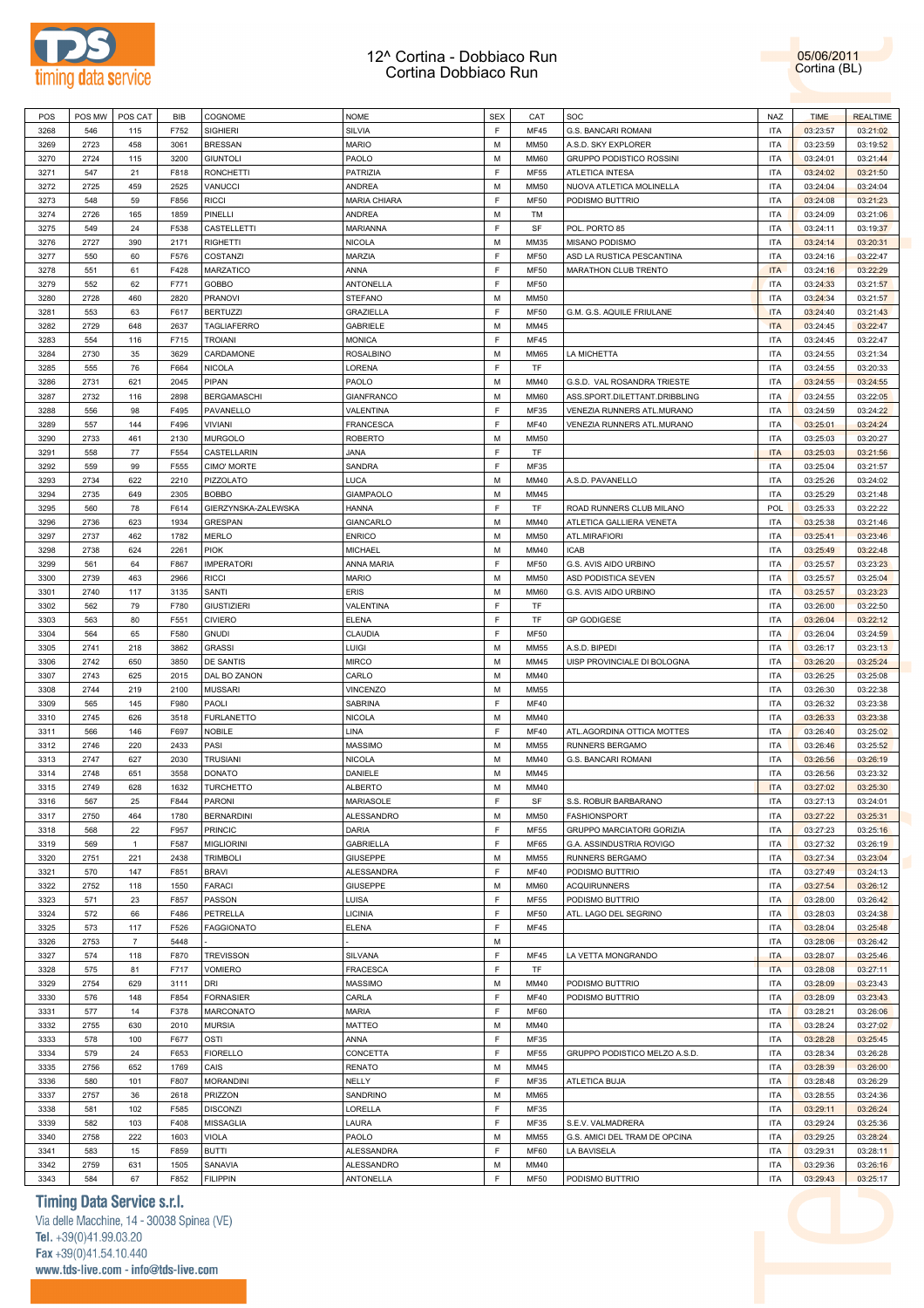



| POS  | POS MW | POS CAT        | BIB  | COGNOME               | <b>NOME</b>               | <b>SEX</b>  | CAT         | SOC                             | NAZ        | <b>TIME</b> | <b>REALTIME</b> |
|------|--------|----------------|------|-----------------------|---------------------------|-------------|-------------|---------------------------------|------------|-------------|-----------------|
| 3344 | 2760   | 465            | 1506 | NALMPANTIDIS          | <b>STILIANOS</b>          | М           | <b>MM50</b> |                                 | <b>ITA</b> | 03:29:49    | 03:28:42        |
| 3345 | 2761   | 466            | 1842 | <b>VIGLIERCIO</b>     | PIERFRANCESCO             | М           | <b>MM50</b> |                                 | <b>ITA</b> | 03:29:56    | 03:27:16        |
|      |        |                |      |                       |                           |             |             |                                 |            |             |                 |
| 3346 | 585    | 25             | F860 | <b>BARBANERA</b>      | PAOLA                     | F           | MF55        | LA BAVISELA                     | <b>ITA</b> | 03:29:59    | 03:28:39        |
| 3347 | 586    | 119            | F711 | ZANELLI               | <b>ELENA</b>              | F           | MF45        | POL. PORTA SARAGOZZA            | <b>ITA</b> | 03:29:59    | 03:28:54        |
| 3348 | 2762   | 223            | 1830 | <b>PERNICI</b>        | PIERRENATO                | М           | MM55        | AMATORI LAZZARETTO              | <b>ITA</b> | 03:30:07    | 03:29:00        |
| 3349 | 587    | 149            | F714 | <b>FONTANARI</b>      | <b>ROMINA</b>             | F           | MF40        | ATLETICA VALLE DI CEMBRA        | <b>ITA</b> | 03:30:09    | 03:28:48        |
| 3350 | 588    | 68             | F864 | CARRARO               | <b>MARIA GRAZIA</b>       | F           | <b>MF50</b> |                                 | <b>ITA</b> | 03:30:17    | 03:28:16        |
|      |        |                |      |                       |                           | M           |             |                                 |            |             |                 |
| 3351 | 2763   | 224            | 2734 | CARFAGNA              | SANDRO                    |             | MM55        | G.S. BANCARI ROMANI             | <b>ITA</b> | 03:30:19    | 03:28:46        |
| 3352 | 2764   | 632            | 3340 | <b>STUCCHI</b>        | <b>ANTONIO</b>            | М           | MM40        |                                 | <b>ITA</b> | 03:30:24    | 03:26:40        |
| 3353 | 2765   | 391            | 1857 | <b>CESCHIUTTI</b>     | SIMONE                    | M           | MM35        | GEMONATLETICA S.R.L. DIL        | <b>ITA</b> | 03:30:35    | 03:27:32        |
| 3354 | 2766   | 467            | 2052 | <b>ALEOTTI</b>        | MASSIMO                   | М           | MM50        | ASD POD. LIPPO CALDERARA        | <b>ITA</b> | 03:30:38    | 03:27:52        |
| 3355 | 589    | 150            | F629 | <b>MUVEGI</b>         | ANNAMARIA                 | F           | MF40        |                                 | ITA        | 03:30:41    | 03:28:24        |
|      |        |                |      |                       |                           |             |             |                                 |            |             |                 |
| 3356 | 2767   | 119            | 3861 | <b>ROCCA</b>          | <b>WOLMER</b>             | М           | MM60        | A.S.D. BIPEDI                   | <b>ITA</b> | 03:30:41    | 03:27:39        |
| 3357 | 2768   | 37             | 2500 | <b>PICCIOLI</b>       | <b>GIUSEPPE</b>           | М           | MM65        | G.P. COSI' PER SPORT            | <b>ITA</b> | 03:30:43    | 03:28:27        |
| 3358 | 590    | 120            | F819 | DI PIETRANTONIO       | CRISTIANA                 | F           | MF45        | <b>GPA SAN MARINO</b>           | <b>ITA</b> | 03:30:44    | 03:29:16        |
| 3359 | 2769   | 468            | 3553 | <b>TERENZI</b>        | <b>ROBERTO</b>            | M           | MM50        | ATL.'BANCA DI PESARO'C.STORICO  | <b>ITA</b> | 03:30:44    | 03:26:50        |
| 3360 | 2770   | 633            | 2641 | <b>DRAGHI</b>         | MASSIMO                   | М           | MM40        | POL. CORASSORI                  | <b>ITA</b> | 03:30:46    | 03:28:43        |
|      |        |                |      |                       |                           |             |             |                                 |            |             |                 |
| 3361 | 591    | 151            | F456 | COVELLI               | <b>ERICA</b>              | $\mathsf F$ | MF40        |                                 | <b>ITA</b> | 03:30:47    | 03:26:47        |
| 3362 | 2771   | 120            | 3102 | <b>FANIN</b>          | ARMANDO                   | М           | MM60        | OLIMPIA TERENZANO               | <b>ITA</b> | 03:30:47    | 03:26:27        |
| 3363 | 2772   | 225            | 3644 | <b>MAGGI</b>          | <b>EGIDIO</b>             | М           | MM55        |                                 | <b>ITA</b> | 03:30:51    | 03:26:51        |
| 3364 | 2773   | 121            | 2567 | MANGANELLI            | <b>GIOVANNI</b>           | М           | MM60        |                                 | <b>ITA</b> | 03:31:00    | 03:28:41        |
| 3365 | 2774   | 122            | 2565 | <b>MIRRI</b>          | PIETRO                    | М           |             |                                 | <b>ITA</b> |             | 03:28:39        |
|      |        |                |      |                       |                           |             | MM60        |                                 |            | 03:31:00    |                 |
| 3366 | 2775   | 123            | 2566 | LENZI                 | TIZIANO                   | М           | MM60        |                                 | <b>ITA</b> | 03:31:01    | 03:28:41        |
| 3367 | 2776   | 653            | 1173 | GASPAROTTO            | MANLIO                    | M           | MM45        | <b>GAZZETTA RUNNERS CLUB</b>    | <b>ITA</b> | 03:31:05    | 03:29:54        |
| 3368 | 2777   | $\overline{1}$ | 1672 | LEONI                 | <b>ELIO</b>               | М           | MM80        | C.T.L. 3 ATLETICA               | <b>ITA</b> | 03:31:05    | 03:29:54        |
| 3369 | 2778   | 226            | 3875 | COSTAGLI              | <b>BRUNERO</b>            | M           | MM55        |                                 | <b>ITA</b> | 03:31:09    | 03:31:09        |
|      |        |                |      |                       |                           |             |             |                                 |            |             |                 |
| 3370 | 2779   | 469            | 2535 | <b>TEODORO</b>        | PAOLO                     | М           | MM50        |                                 | <b>ITA</b> | 03:31:13    | 03:27:18        |
| 3371 | 2780   | 470            | 2563 | CASONI                | <b>MARCO</b>              | M           | <b>MM50</b> |                                 | <b>ITA</b> | 03:31:13    | 03:27:19        |
| 3372 | 2781   | 471            | 2666 | MAGNANINI             | PIETRO                    | М           | MM50        |                                 | <b>ITA</b> | 03:31:14    | 03:27:19        |
| 3373 | 2782   | 392            | 1552 | <b>BELLARDI</b>       | <b>MARCO</b>              | M           | MM35        | G.P. ARREDAMENTI MAIANDI        | <b>ITA</b> | 03:31:19    | 03:29:05        |
| 3374 | 2783   | 38             | 3516 | <b>MAGGINI</b>        | VASCO                     | М           | MM65        | C.A. CROCE D'ORO MONTALE        | <b>ITA</b> | 03:31:22    | 03:31:22        |
|      |        |                |      |                       |                           |             |             |                                 |            |             |                 |
| 3375 | 2784   | 124            | 2346 | CAMELI                | <b>GIOVANBATTISTA</b>     | М           | MM60        | POL. PORTO 85                   | <b>ITA</b> | 03:31:32    | 03:27:52        |
| 3376 | 592    | 104            | F468 | CATALANO              | LUISA                     | F           | MF35        |                                 | <b>ITA</b> | 03:31:42    | 03:28:39        |
| 3377 | 593    | 105            | F500 | <b>FACCHINI</b>       | ANNALISA                  | F           | MF35        |                                 | <b>ITA</b> | 03:31:43    | 03:28:39        |
| 3378 | 594    | 16             | F681 | SPAGNOL               | MIRELLA                   | F           | MF60        | G. P. LIVENZA SACILE            | <b>ITA</b> | 03:31:50    | 03:29:34        |
| 3379 | 595    | 69             | F789 | <b>GURRISI</b>        | <b>MARINELLA</b>          | F           | <b>MF50</b> | ATHLETIC CLUB APICILIA          | <b>ITA</b> | 03:31:52    | 03:28:43        |
|      |        |                |      |                       |                           |             |             |                                 |            |             |                 |
| 3380 | 2785   | 227            | 955  | <b>CIGAIA</b>         | LUIGI                     | М           | MM55        | SCUOLA DI MARATONA VITTORIO V   | <b>ITA</b> | 03:31:52    | 03:31:14        |
| 3381 | 2786   | 11             | 3519 | <b>ACCONCI</b>        | PIER LUIGI                | М           | MM70        | ATL. PORCARI                    | <b>ITA</b> | 03:31:56    | 03:30:30        |
| 3382 | 596    | 82             | F440 | PAVAN                 | FRANCESCA                 | F           | TF          |                                 | <b>ITA</b> | 03:32:21    | 03:30:06        |
| 3383 | 597    | 106            | F533 | <b>DEL PRIORE</b>     | <b>GABRIELLA</b>          | F           | MF35        | PODISMO BUTTRIO                 | <b>ITA</b> | 03:32:22    | 03:28:46        |
| 3384 | 2787   | 654            | 3801 | DAL FERRO             | SILVANO                   | М           | MM45        | ATL.VICENTINA                   | <b>ITA</b> | 03:32:22    | 03:28:49        |
|      |        |                |      |                       |                           |             |             |                                 |            |             |                 |
| 3385 | 2788   | 393            | 1625 | POLI                  | <b>GIOVANNI</b>           | M           | MM35        |                                 | <b>ITA</b> | 03:32:24    | 03:29:37        |
| 3386 | 2789   | 655            | 1870 | ANCHISE               | MASSIMILIANO              | М           | MM45        | ADIDAS GROUP RUNNING TEAM.IT    | <b>ITA</b> | 03:32:25    | 03:29:58        |
| 3387 | 598    | 70             | F483 | MENEGHEL              | <b>GIOVANNA</b>           | F           | <b>MF50</b> |                                 | <b>ITA</b> | 03:32:26    | 03:29:01        |
| 3388 | 2790   | 634            | 2310 | CARROCCIA             | <b>MATTEO</b>             | М           | MM40        |                                 | <b>ITA</b> | 03:32:26    | 03:28:31        |
| 3389 | 599    | 71             | F670 | AARTS                 | <b>ANTOINETTE</b>         | F           | <b>MF50</b> | RUNNERS BERGAMO                 | <b>ITA</b> | 03:32:42    | 03:31:07        |
|      |        |                |      |                       |                           | F           |             |                                 |            |             |                 |
| 3390 | 600    | 121            | F441 | <b>BULLO</b>          | TIZIANA                   |             | MF45        | G.S. AMICI DEL TRAM DE OPCINA   | <b>ITA</b> | 03:32:43    | 03:28:08        |
| 3391 | 2791   | 125            | 3226 | <b>VENTURI</b>        | <b>ROBERTO</b>            | М           | MM60        | ATL.'BANCA DI PESARO'C.STORICO  | <b>ITA</b> | 03:32:43    | 03:28:50        |
| 3392 | 601    | 107            | F522 | COMPAGNO              | <b>SARA</b>               | F           | MF35        |                                 | <b>ITA</b> | 03:32:48    | 03:28:32        |
| 3393 | 2792   | 656            | 1879 | <b>DEDIVITIIS</b>     | MAURO                     | м           | MM45        |                                 | <b>ITA</b> | 03:32:58    | 03:30:41        |
| 3394 | 2793   | 39             | 2196 | <b>GIGLIOLI</b>       | CARLO                     | M           | <b>MM65</b> |                                 | <b>ITA</b> | 03:32:58    | 03:32:58        |
|      |        |                |      |                       |                           |             |             |                                 |            |             |                 |
| 3395 | 602    | $72\,$         | F609 | <b>GRILLI</b>         | PAOLA                     | F           | <b>MF50</b> |                                 | <b>ITA</b> | 03:33:02    | 03:31:47        |
| 3396 | 2794   | 126            | 2216 | CAGGIANO              | <b>VITO NICOLA</b>        | M           | MM60        | G.P. AVIS FORLI                 | <b>ITA</b> | 03:33:03    | 03:31:48        |
| 3397 | 603    | 122            | F525 | CORONA                | <b>MARTINA</b>            | F           | MF45        |                                 | <b>ITA</b> | 03:33:06    | 03:30:51        |
| 3398 | 604    | 152            | F513 | <b>BERTOLA</b>        | CAROLA                    | F           | MF40        | TOMMY SPORT- LA VALLE DEL LURA  | <b>ITA</b> | 03:33:16    | 03:29:49        |
| 3399 | 2795   | 657            | 2201 | <b>RAVASI</b>         | PAOLO                     | M           | MM45        | TURBOLENTO MILANO               | <b>ITA</b> | 03:33:22    | 03:29:39        |
|      |        |                |      |                       |                           |             |             |                                 |            |             |                 |
| 3400 | 605    | 108            | F922 | <b>TENTORI</b>        | <b>MARTA</b>              | $\mathsf F$ | MF35        | 3 LIFE                          | <b>ITA</b> | 03:33:50    | 03:30:48        |
| 3401 | 606    | 73             | F582 | <b>BOSETTI</b>        | <b>EMANUELA</b>           | F           | <b>MF50</b> |                                 | <b>ITA</b> | 03:33:52    | 03:30:45        |
| 3402 | 2796   | 658            | 2087 | <b>RIVA</b>           | LUCA GUALTIERO            | M           | MM45        | MARTESANA CORSE                 | <b>ITA</b> | 03:33:58    | 03:32:40        |
| 3403 | 2797   | 635            | 1938 | <b>FALATO</b>         | <b>GIUSEPPE CHRISTIAN</b> | M           | MM40        |                                 | <b>ITA</b> | 03:34:02    | 03:30:20        |
| 3404 | 2798   | 228            | 1626 | <b>GRASSI</b>         |                           | M           | <b>MM55</b> |                                 | <b>ITA</b> | 03:34:12    | 03:31:49        |
|      |        |                |      |                       | <b>GIANNI LUIGI</b>       |             |             |                                 |            |             |                 |
| 3405 | 607    | 74             | F480 | <b>GALIMBERTI</b>     | ORIANA                    | $\mathsf F$ | <b>MF50</b> |                                 | <b>ITA</b> | 03:34:13    | 03:31:49        |
| 3406 | 608    | 75             | F888 | <b>GUERRINI SUCCI</b> | LUISELLA                  | F           | <b>MF50</b> | <b>GRUPPO PODISTICO ROSSINI</b> | <b>ITA</b> | 03:34:13    | 03:31:57        |
| 3407 | 2799   | 636            | 1526 | SANTONI               | <b>AGOSTINO</b>           | M           | MM40        | PODISTICA SOLIDARIETA'          | <b>ITA</b> | 03:34:26    | 03:30:02        |
| 3408 | 609    | 26             | F371 | ARDIGO'               | <b>MARIA ROSA</b>         | F           | <b>MF55</b> | <b>MARATHON CREMONA</b>         | <b>ITA</b> | 03:34:35    | 03:31:03        |
| 3409 | 610    | 27             | F876 | <b>BATONI</b>         | MARINELLA                 | F           | <b>MF55</b> |                                 | <b>ITA</b> | 03:34:47    | 03:32:55        |
|      |        |                |      |                       |                           |             |             | <b>GROTTINI TEAM</b>            |            |             |                 |
| 3410 | 2800   | 637            | 2759 | ZUCCOTTI              | MASSIMILIANO              | M           | MM40        | ATL. PORCARI                    | <b>ITA</b> | 03:34:51    | 03:30:43        |
| 3411 | 611    | 153            | F754 | <b>BERTOLLI</b>       | CINZIA                    | F           | <b>MF40</b> | ATL. PORCARI                    | <b>ITA</b> | 03:34:51    | 03:30:44        |
| 3412 | 612    | 76             | F920 | PANZETTA              | <b>GRAZIA</b>             | F           | <b>MF50</b> | G.P. ARCI GOODWIN               | <b>ITA</b> | 03:34:52    | 03:31:03        |
| 3413 | 2801   | 659            | 1814 | PAVESI                | <b>SERGIO</b>             | M           | MM45        | EUROATLETICA 2002               | <b>ITA</b> | 03:34:56    | 03:32:26        |
|      |        |                |      |                       |                           | F           |             |                                 |            |             |                 |
| 3414 | 613    | 83             | F862 | <b>SELIS</b>          | <b>FRANCESCA</b>          |             | TF          | LA BAVISELA                     | <b>ITA</b> | 03:35:00    | 03:31:34        |
| 3415 | 2802   | 638            | 1138 | COLUSSO               | <b>MICHELE</b>            | M           | MM40        | MARCIATORI CASTELLANI           | <b>ITA</b> | 03:35:19    | 03:34:35        |
| 3416 | 614    | 109            | F622 | PEYLA                 | <b>YLENIA</b>             | F           | MF35        | GRUPPO PODISTI MONSELICENSI     | <b>ITA</b> | 03:35:20    | 03:32:44        |
| 3417 | 2803   | 660            | 2436 | <b>SIRONI</b>         | <b>FABIO</b>              | M           | MM45        | RUNNERS BERGAMO                 | <b>ITA</b> | 03:35:22    | 03:31:23        |
| 3418 | 615    | 17             | F607 | <b>BROTINI</b>        | LUCIA                     | F           | <b>MF60</b> |                                 | <b>ITA</b> | 03:35:41    | 03:33:26        |
|      |        |                |      |                       |                           |             |             |                                 |            |             |                 |
| 3419 | 2804   | 40             | 3941 | <b>MICHELONI</b>      | <b>DINO</b>               | M           | <b>MM65</b> | G. S. D. MOMBOCAR               | <b>ITA</b> | 03:35:50    | 03:33:38        |

### **Timing Data Service s.r.l.**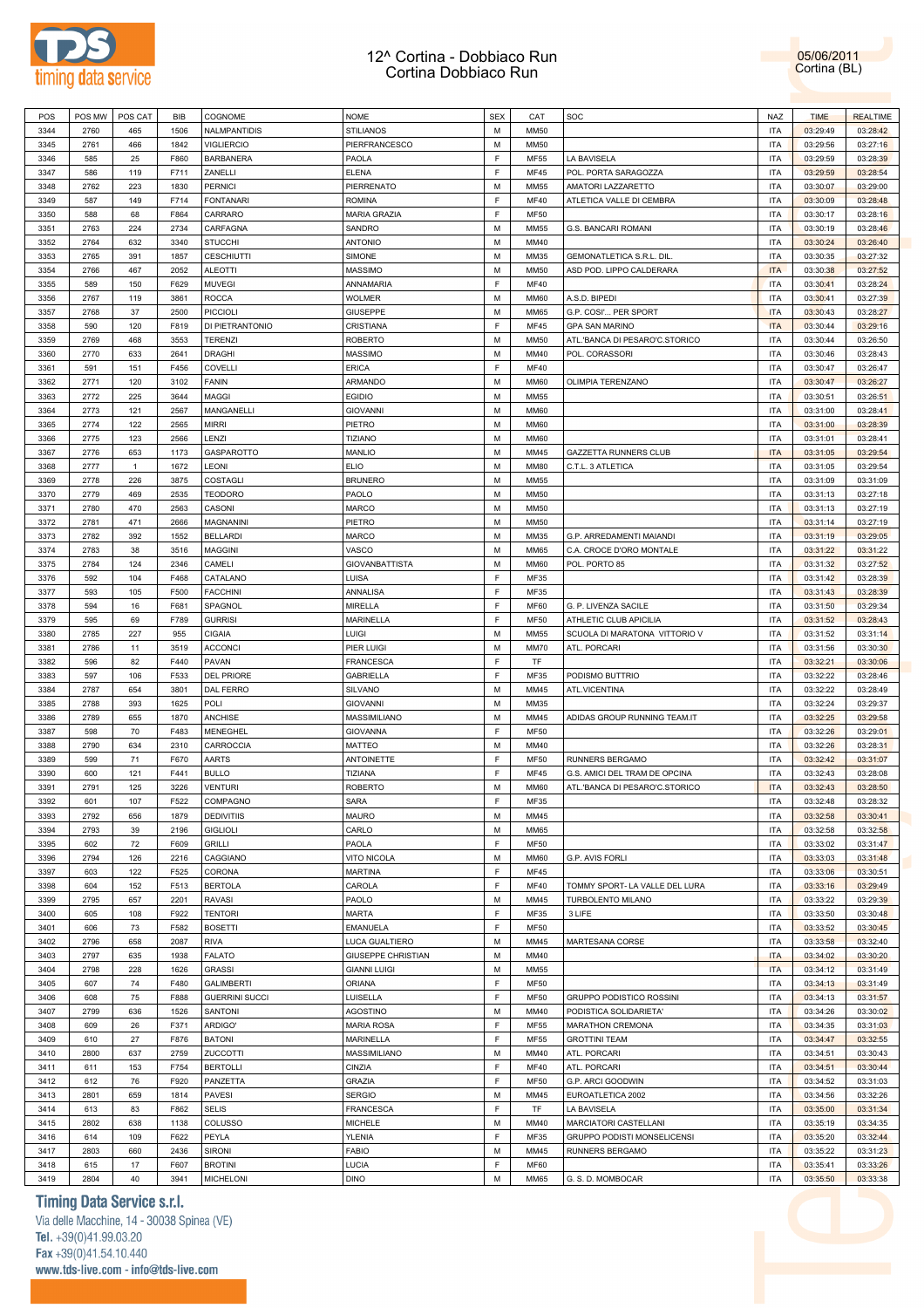



| POS  | POS MW | POS CAT        | BIB  | COGNOME           | <b>NOME</b>           | <b>SEX</b> | CAT         | SOC                              | <b>NAZ</b> | <b>TIME</b> | <b>REALTIME</b> |
|------|--------|----------------|------|-------------------|-----------------------|------------|-------------|----------------------------------|------------|-------------|-----------------|
| 3420 | 616    | 123            | F528 | <b>BORELLINI</b>  | ANNA                  | F          | <b>MF45</b> | P&C PODISMOECAZZEGGIO            | <b>ITA</b> | 03:36:00    | 03:33:37        |
| 3421 | 617    | 154            | F418 | MALNATI           | <b>CRISTINA</b>       | F          | MF40        |                                  | <b>ITA</b> | 03:36:00    | 03:33:38        |
|      |        |                |      |                   |                       |            |             | G.P. AVIS CASTELRAIMONDO         |            |             |                 |
| 3422 | 2805   | 661            | 2954 | <b>NORIS</b>      | <b>GIULIO</b>         | М          | MM45        |                                  | <b>ITA</b> | 03:36:02    | 03:32:59        |
| 3423 | 618    | 155            | F38  | ALBI              | <b>NEVA</b>           | F          | <b>MF40</b> | G.S. AMICI DEL TRAM DE OPCINA    | <b>ITA</b> | 03:36:06    | 03:33:17        |
| 3424 | 619    | 124            | F460 | <b>RAZZOLINI</b>  | <b>SERENA</b>         | F          | MF45        | PFIZER ITALIA RUNNING TEAM       | ITA        | 03:36:20    | 03:34:45        |
| 3425 | 620    | 77             | F863 | <b>MORATTO</b>    | SILVIA                | F          | <b>MF50</b> | LA BAVISELA                      | ITA        | 03:36:45    | 03:32:09        |
| 3426 | 621    | 78             | F765 | <b>PESSA</b>      | <b>GLORIA</b>         | F          | <b>MF50</b> |                                  | ITA        | 03:36:46    | 03:33:49        |
| 3427 | 2806   | 639            | 2146 | CANUTO            | <b>TOMMASO</b>        | М          | MM40        |                                  | ITA        | 03:36:49    | 03:33:29        |
| 3428 | 2807   | 472            | 2752 | GOZZI             | ORLANDO               | М          | <b>MM50</b> |                                  | <b>ITA</b> | 03:36:51    | 03:33:38        |
| 3429 | 622    | 156            | F872 | <b>MONESTIER</b>  | SAMANTHA              | F          | MF40        | GS LA PIAVE 2000                 | <b>ITA</b> | 03:37:10    | 03:34:50        |
| 3430 | 623    | 79             | F873 | <b>GIRO</b>       | <b>MIRCA</b>          | F          | <b>MF50</b> | ATLETICA VITTORIO VENETO         | <b>ITA</b> | 03:37:22    | 03:35:23        |
| 3431 |        |                | 3407 | CAMBRUZZI         | <b>ENRICO</b>         | M          |             |                                  | <b>ITA</b> | 03:37:32    | 03:33:41        |
|      | 2808   | 394            |      |                   |                       |            | MM35        |                                  |            |             |                 |
| 3432 | 624    | 157            | F894 | <b>BARSANTI</b>   | DANIELA               | F          | <b>MF40</b> |                                  | <b>ITA</b> | 03:37:33    | 03:35:29        |
| 3433 | 625    | 125            | F924 | <b>RENOLFI</b>    | ARIANNA ROSA          | F          | <b>MF45</b> | S.S.ATLETICA ORISTANO            | <b>ITA</b> | 03:37:33    | 03:35:29        |
| 3434 | 626    | 110            | F810 | <b>GENTILUCCI</b> | <b>ILARIA</b>         | F          | MF35        |                                  | <b>ITA</b> | 03:37:34    | 03:33:47        |
| 3435 | 2809   | 229            | 2050 | <b>GRAMMATICO</b> | <b>DINO</b>           | М          | <b>MM55</b> | G.S. PASTA GRANAROLO             | <b>ITA</b> | 03:37:47    | 03:34:40        |
| 3436 | 2810   | 662            | 2800 | <b>FOP</b>        | <b>ENRICO</b>         | М          | MM45        | <b>BASE RUNNING</b>              | ITA        | 03:37:50    | 03:36:47        |
| 3437 | 627    | 80             | F478 | <b>ROPA</b>       | <b>MARIA LUISA</b>    | F          | <b>MF50</b> | POL. ZOLA SEZ. ATLETICA          | ITA        | 03:38:15    | 03:34:33        |
| 3438 | 2811   | 395            | 2953 | SANT              | <b>LUCA</b>           | М          | MM35        |                                  | ITA        | 03:38:36    | 03:36:17        |
| 3439 | 628    | 84             | F724 | SONVICO           | <b>CECILIA</b>        | F          | TF          |                                  | ITA        | 03:38:42    | 03:35:42        |
| 3440 | 2812   | 41             | 3114 | <b>BRAIDOTTI</b>  | <b>GIANNI</b>         | М          | MM65        | PODISMO BUTTRIO                  | ITA        | 03:38:53    | 03:36:35        |
|      |        |                |      |                   |                       |            |             |                                  |            |             |                 |
| 3441 | 629    | 81             | F760 | DE PIERI          | <b>MARINA</b>         | F          | <b>MF50</b> | C.U.S. UDINE                     | ITA        | 03:38:54    | 03:37:24        |
| 3442 | 630    | 126            | F548 | ZOPPINI           | <b>MICHELA</b>        | F          | MF45        |                                  | <b>ITA</b> | 03:39:01    | 03:37:28        |
| 3443 | 2813   | 663            | 1988 | <b>BUSETTO</b>    | <b>MICHELE</b>        | М          | MM45        |                                  | <b>ITA</b> | 03:39:01    | 03:37:29        |
| 3444 | 631    | 82             | F880 | CASULE            | MARIA GIOVANNA        | F          | <b>MF50</b> | S.S. RUNNERS LOANO               | <b>ITA</b> | 03:39:13    | 03:35:51        |
| 3445 | 2814   | 230            | 3771 | <b>MASTELLA</b>   | <b>ROBERTO</b>        | M          | <b>MM55</b> |                                  | <b>ITA</b> | 03:39:16    | 03:35:32        |
| 3446 | 2815   | 640            | 1733 | LAGUZZI           | CLAUDIO FELICE        | М          | MM40        | G.P. CARTOTECNICA PIEMONTESE A   | <b>ITA</b> | 03:39:19    | 03:36:43        |
| 3447 | 632    | 83             | F612 | <b>TIRELLI</b>    | CRISTIANA             | F          | <b>MF50</b> |                                  | <b>ITA</b> | 03:39:25    | 03:36:53        |
| 3448 | 2816   | 231            | 1548 | LOTTO             | PIETRO                | М          | <b>MM55</b> | POL.BIANCAZZURRA PETTINELLI      | ITA        | 03:39:29    | 03:35:02        |
| 3449 | 2817   | 664            | 2122 | <b>MANFERDINI</b> | LEONARDO              | М          | MM45        | ATLETICA MELITO                  | ITA        | 03:39:31    | 03:36:20        |
|      |        |                |      |                   |                       |            |             |                                  |            |             |                 |
| 3450 | 2818   | 473            | 3944 | <b>BERTABONI</b>  | PIERO                 | М          | <b>MM50</b> | MOMBOCAR                         | ITA        | 03:39:34    | 03:37:28        |
| 3451 | 2819   | 232            | 3942 | <b>ALOISI</b>     | GIAMPAOLO             | М          | MM55        | MOMBOCAR                         | ITA        | 03:39:35    | 03:37:23        |
| 3452 | 2820   | 665            | 3250 | COVRE             | <b>MORENO</b>         | М          | MM45        | G. P. LIVENZA SACILE             | ITA        | 03:39:47    | 03:36:49        |
| 3453 | 633    | 158            | F900 | <b>DURANTE</b>    | <b>IVANA</b>          | F          | MF40        | G. P. LIVENZA SACILE             | ITA        | 03:39:47    | 03:36:50        |
| 3454 | 634    | 18             | F929 | <b>BARBOLINI</b>  | <b>DINA</b>           | F          | <b>MF60</b> |                                  | <b>ITA</b> | 03:39:51    | 03:36:55        |
| 3455 | 635    | 127            | F802 | <b>GAZZIOLA</b>   | LIA                   | F          | MF45        | SCUOLA DI MARATONA VITTORIO V    | ITA        | 03:40:02    | 03:37:44        |
| 3456 | 636    | 85             | F861 | MOI               | MANUELA               | F          | TF          | LA BAVISELA                      | <b>ITA</b> | 03:40:16    | 03:36:50        |
|      |        |                |      |                   |                       |            |             |                                  |            |             |                 |
|      |        |                |      |                   |                       |            |             |                                  |            |             |                 |
| 3457 | 2821   | 233            | 2620 | <b>MOSCARDINI</b> | WILLIAM               | М          | MM55        |                                  | <b>ITA</b> | 03:40:18    | 03:36:24        |
| 3458 | 637    | 111            | F967 | ZULLO             | VALENTINA             | F          | MF35        |                                  | <b>ITA</b> | 03:40:35    | 03:37:35        |
| 3459 | 2822   | 234            | 2942 | <b>BRUZZONE</b>   | <b>ANTONIO</b>        | М          | MM55        | MARTESANA CORSE                  | <b>ITA</b> | 03:40:39    | 03:36:25        |
| 3460 | 2823   | 474            | 2221 | <b>GATTI</b>      | <b>FRANCO</b>         | М          | <b>MM50</b> |                                  | <b>ITA</b> | 03:40:56    | 03:38:21        |
| 3461 | 638    | 128            | F842 | <b>PRESSI</b>     | <b>GIOVANNA</b>       | F          | MF45        | G.S. DIL. VALDALPONE DE MEGNI    | ITA        | 03:41:20    | 03:39:56        |
| 3462 | 639    | 159            | F985 | <b>FARINA</b>     | MANUELA               | F          | <b>MF40</b> |                                  | ITA        | 03:41:26    | 03:37:18        |
| 3463 | 640    | 160            | F680 | CARGNIN           | <b>BARBARA</b>        | F          | <b>MF40</b> |                                  | ITA        | 03:41:26    | 03:37:18        |
| 3464 | 641    | 84             | F647 | DI LEGGE          | CINZIA                | F          | <b>MF50</b> | ORTICA TEAM                      | ITA        | 03:41:28    | 03:39:02        |
| 3465 | 2824   | 235            | 3872 | COLLODEL          | <b>GIORGIO</b>        | м          | MM55        |                                  | ITA        | 03:41:31    | 03:37:08        |
| 3466 | 642    | 85             | F978 | <b>MARTINI</b>    | PATRIZIA              | F          | <b>MF50</b> | ATL.BORGO A BUGGIANO             | ITA        | 03:41:43    | 03:40:16        |
|      |        |                |      |                   |                       | F          |             |                                  |            |             |                 |
| 3467 | 643    | 86             | F233 | <b>GATTI</b>      | MANUELA               |            | TF          | MARATHON C .- ALTA QUOTA LIVIGNO | <b>ITA</b> | 03:41:58    | 03:41:44        |
| 3468 | 2825   | 475            | 2223 | <b>GUALDI</b>     | <b>GABRIELE</b>       | M          | MM50        |                                  | <b>ITA</b> | 03:42:02    | 03:39:30        |
| 3469 | 644    | 129            | F611 | PIANA             | SONIA                 | F          | <b>MF45</b> |                                  | <b>ITA</b> | 03:42:03    | 03:39:30        |
| 3470 | 2826   | 127            | 2350 | GHEZZO            | <b>STEFANO</b>        | М          | <b>MM60</b> | AICS MARATHON CAVALLI MARINI     | <b>ITA</b> | 03:42:18    | 03:40:55        |
| 3471 | 645    | 28             | F798 | RACO              | <b>BEATRICE</b>       | F          | <b>MF55</b> | SCUOLA DI MARATONA VITTORIO V    | <b>ITA</b> | 03:42:31    | 03:38:16        |
| 3472 | 2827   | 236            | 1533 | CORNALBA          | CARLO                 | М          | <b>MM55</b> | G.P. CASALESE                    | <b>ITA</b> | 03:42:40    | 03:40:10        |
| 3473 | 2828   | 666            | 3802 | <b>URSO</b>       | <b>GIOVANBATTISTA</b> | М          | MM45        | ATL.VICENTINA                    | <b>ITA</b> | 03:42:45    | 03:38:25        |
| 3474 | 646    | 130            | F368 | ANDREIN           | DANIELA               | F          | MF45        | ATL.VICENTINA                    | <b>ITA</b> | 03:42:45    | 03:38:25        |
| 3475 | 2829   | 128            | 3341 | POZZOLI           | <b>GIOVANNI</b>       | М          | MM60        | A.S.D. MARCIACARATESI            | <b>ITA</b> | 03:42:52    | 03:38:35        |
| 3476 | 647    | $\overline{2}$ | F793 | <b>BALBINOT</b>   | <b>LUCIA</b>          | F          | MF65        |                                  | <b>ITA</b> | 03:43:03    | 03:38:47        |
|      |        |                |      |                   |                       |            |             |                                  |            |             |                 |
| 3477 | 2830   | 641            | 2264 | SPINELLI          | <b>ROBERTO</b>        | М          | MM40        | FIACCA E DEBOLEZZA BOLOGNA       | <b>ITA</b> | 03:43:27    | 03:39:05        |
| 3478 | 2831   | 667            | 2265 | <b>RIMONDI</b>    | LORENZO               | М          | MM45        | FIACCA E DEBOLEZZA BOLOGNA       | <b>ITA</b> | 03:43:32    | 03:39:10        |
| 3479 | 2832   | 237            | 2917 | SALVADOR          | <b>BRUNO</b>          | М          | MM55        | SCUOLA DI MARATONA VITTORIO V    | <b>ITA</b> | 03:44:01    | 03:41:24        |
| 3480 | 2833   | 12             | 2154 | <b>FIERAMONTE</b> | LUCIANO               | М          | MM70        | GS.TORTELLINI VOLTAN MARTELLAG   | <b>ITA</b> | 03:44:02    | 03:40:49        |
| 3481 | 2834   | 238            | 2185 | CALLIGARO         | MAURIZIO              | М          | MM55        | G.S.A. VENEZIA                   | <b>ITA</b> | 03:44:28    | 03:41:38        |
| 3482 | 648    | 29             | F606 | VENDRAMIN         | GINA                  | F          | <b>MF55</b> | G.S.A. VENEZIA                   | <b>ITA</b> | 03:44:29    | 03:41:38        |
| 3483 | 2835   | 476            | 3690 | ZAMBONI           | <b>SERGIO</b>         | М          | <b>MM50</b> | A.S.D. POD. PONTELUNGO BOLOGNA   | ITA        | 03:44:31    | 03:43:08        |
| 3484 | 649    | 131            | F637 | AMISANO           | LAURA GRAZIA          | F          | <b>MF45</b> | GAZZETTA RUNNERS CLUB            | <b>ITA</b> | 03:44:31    | 03:41:20        |
| 3485 | 2836   | 129            | 2273 | <b>BORTOLIN</b>   | <b>ROBERTO</b>        | М          | MM60        | UNIONE SPORTIVA ALDO MORO        | <b>ITA</b> | 03:44:49    | 03:41:57        |
|      |        |                |      |                   |                       |            |             |                                  |            |             |                 |
| 3486 | 2837   | 477            | 1740 | CACIAGLI          | MARCO                 | М          | <b>MM50</b> | TOSCANA ATL.EMPOLI NISSAN        | <b>ITA</b> | 03:44:56    | 03:41:10        |
| 3487 | 650    | 86             | F727 | <b>BORILE</b>     | <b>FIORELLA</b>       | F          | <b>MF50</b> |                                  | <b>ITA</b> | 03:45:15    | 03:44:12        |
| 3488 | 651    | 87             | F504 | <b>ANNONI</b>     | CARLA                 | F          | <b>MF50</b> |                                  | ITA        | 03:45:36    | 03:42:09        |
| 3489 | 652    | 87             | F383 | MINELLI           | <b>VERONICA</b>       | F          | TF          | RUNNERS CAPRIOLESE               | <b>ITA</b> | 03:45:36    | 03:41:25        |
| 3490 | 2838   | 239            | 3227 | <b>BERTOLINO</b>  | ANGELO ANTONIO        | М          | <b>MM55</b> | ATL.'BANCA DI PESARO'C.STORICO   | <b>ITA</b> | 03:45:37    | 03:41:44        |
| 3491 | 653    | 88             | F619 | SOSIO             | <b>MARGHERITA</b>     | F          | <b>MF50</b> | TEAM OTC COMO                    | <b>ITA</b> | 03:46:01    | 03:43:16        |
| 3492 | 2839   | 478            | 2249 | <b>ANTONELLI</b>  | <b>ENRICO</b>         | М          | <b>MM50</b> | TEAM OTC COMO                    | <b>ITA</b> | 03:46:01    | 03:43:16        |
| 3493 | 2840   | 479            | 3628 | <b>BORGHI</b>     | PAOLO                 | М          | <b>MM50</b> | MARCIATORI CASTELLANI            | ITA        | 03:46:26    | 03:44:21        |
| 3494 | 2841   | 240            | 3202 | LORENZONI         | PAOLO                 | М          | <b>MM55</b> | GRUPPO PODISTICO ROSSINI         | <b>ITA</b> | 03:46:37    | 03:44:21        |

### **Timing Data Service s.r.l.**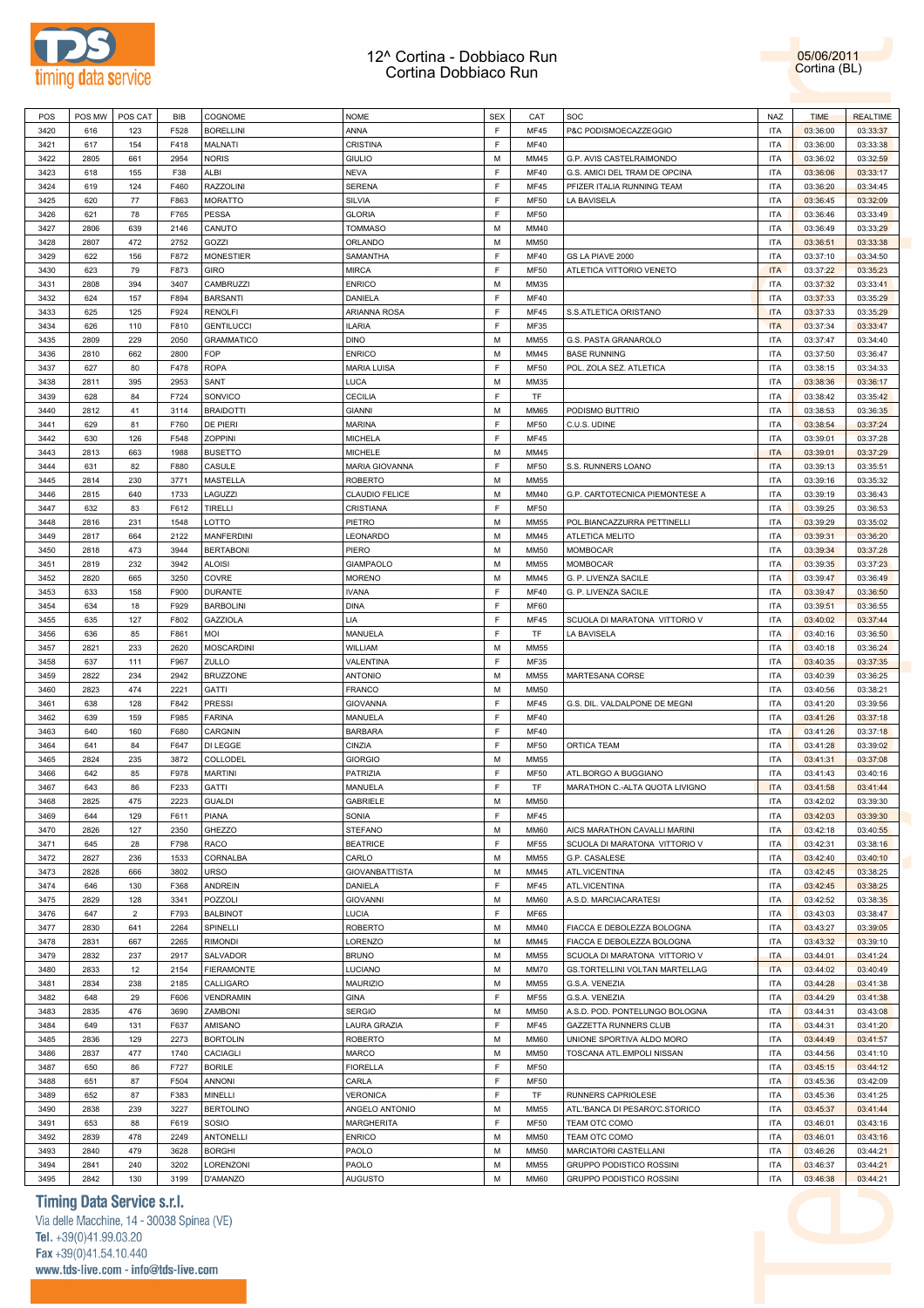



| POS          | POS MW      | POS CAT     | BIB         | COGNOME                            | <b>NOME</b>                       | <b>SEX</b>  | CAT          | SOC                                                           | <b>NAZ</b>               | <b>TIME</b>          | <b>REALTIME</b>      |
|--------------|-------------|-------------|-------------|------------------------------------|-----------------------------------|-------------|--------------|---------------------------------------------------------------|--------------------------|----------------------|----------------------|
| 3496         | 2843        | 42          | 3203        | LUPERI                             | <b>LUIGI IVAN</b>                 | M           | <b>MM65</b>  | GRUPPO PODISTICO ROSSINI                                      | <b>ITA</b>               | 03:46:39             | 03:44:23             |
| 3497         | 654         | 30          | F840        | <b>BESCHIN</b>                     | <b>MARIA</b>                      | E           | <b>MF55</b>  | G.S. DIL. VALDALPONE DE MEGNI                                 | <b>ITA</b>               | 03:47:05             | 03:44:54             |
| 3498         | 655         | 112         | F385        | PASQUALI                           | SILVIA                            | E           | MF35         |                                                               | <b>ITA</b>               | 03:47:13             | 03:44:32             |
| 3499         | 2844        | 642         | 3886        | <b>TOMASI</b>                      | FRANCO                            | M           | MM40         | MARATHON CLUB TRENTO                                          | <b>ITA</b>               | 03:47:34             | 03:43:54             |
| 3500         | 2845        | 43          | 3521        | <b>ERCOLI</b>                      | <b>GIANCARLO</b>                  | M           | <b>MM65</b>  | PODISTICA GALLENO                                             | <b>ITA</b>               | 03:48:59             | 03:47:31             |
| 3501         | 2846        | 131         | 1735        | <b>MONES</b>                       | <b>GIANCARLO</b>                  | M           | <b>MM60</b>  | ATLETICA TRECATE                                              | <b>ITA</b>               | 03:49:13             | 03:47:16             |
| 3502         | 2847        | 396         | 2561        | <b>HARROLD</b>                     | PAUL                              | M           | MM35         |                                                               | <b>USA</b>               | 03:49:15             | 03:46:34             |
| 3503         | 2848        | 44          | 3062        | <b>BENATO</b>                      | <b>BRUNO</b>                      | M           | <b>MM65</b>  | A.S.D. SKY EXPLORER                                           | <b>ITA</b>               | 03:49:16             | 03:45:09             |
| 3504         | 2849        | 397         | 2207        | NAI                                | <b>MASSIMO</b>                    | M           | MM35         |                                                               | <b>ITA</b>               | 03:49:24             | 03:45:38             |
| 3505         | 2850        | 480         | 3321        | DALLA VERDE                        | LIVIO                             | M           | <b>MM50</b>  |                                                               | <b>ITA</b>               | 03:49:31             | 03:47:26             |
| 3506         | 2851        | 45          | 3759        | <b>BIZZARO</b>                     | ARGEO                             | M           | <b>MM65</b>  | PODISMO BUTTRIO                                               | <b>ITA</b>               | 03:49:43             | 03:46:10             |
| 3507         | 2852        | 166         | 3109        | PASSERA                            | <b>DAVIDE</b>                     | M           | TM           | PODISMO BUTTRIO                                               | <b>ITA</b>               | 03:49:45             | 03:46:11             |
| 3508         | 2853        | 398         | 3401        | VIANELLO                           | FABIO                             | M           | MM35         |                                                               | <b>ITA</b>               | 03:50:00             | 03:46:18             |
| 3509         | 656         | 161         | F716        | LUCIANI                            | ORNELLA                           | E           | <b>MF40</b>  |                                                               | <b>ITA</b>               | 03:50:05             | 03:46:12             |
| 3510         | 2854        | 241         | 2710        | <b>SCALETTARIS</b>                 | ALDO                              | M           | <b>MM55</b>  |                                                               | <b>ITA</b>               | 03:50:34             | 03:47:45             |
| 3511         | 657         | 132         | F422        | <b>FARAON</b>                      | CLAUDIA                           | E           | <b>MF45</b>  | IDEALDOOR LIBERTAS S. BIAGIO                                  | <b>ITA</b>               | 03:51:07             | 03:46:43             |
| 3512         | 658         | 133         | F847        | ROSSETTO                           | <b>BERTILLA</b>                   | E           | <b>MF45</b>  | G.P. MONTEBELLUNA                                             | <b>ITA</b>               | 03:51:08             | 03:46:43             |
|              | 2855        |             | 2836        | <b>POLLESEL</b>                    | <b>GIANLUCA</b>                   | M           | MM45         |                                                               | <b>ITA</b>               |                      |                      |
| 3513         |             | 668         | 2921        |                                    |                                   | M           |              |                                                               |                          | 03:51:22             | 03:47:10             |
| 3514         | 2856        | 132         |             | SANZOVO                            | <b>GIOVANNI</b>                   | E           | <b>MM60</b>  | SCUOLA DI MARATONA VITTORIO V                                 | <b>ITA</b>               | 03:51:34             | 03:48:53             |
| 3515         | 659         | 113         | F830        | <b>BONACIN</b>                     | <b>MICHELA</b>                    |             | MF35         | A.S.D. PERCORRERE IL SILE                                     | <b>ITA</b>               | 03:51:42             | 03:48:47             |
| 3516         | 2857        | 399         | 3048        | <b>RAGUSA</b>                      | <b>STEFANO</b>                    | M           | MM35         | A.S.D. PERCORRERE IL SILE                                     | <b>ITA</b>               | 03:51:42             | 03:48:46             |
| 3517         | 660         | 134         | F572        | <b>GIOVENALI</b>                   | KATIA                             | F           | <b>MF45</b>  | CRAL POSTE ITALIANE TRIESTE                                   | <b>ITA</b>               | 03:51:49             | 03:50:31             |
| 3518         | 661         | 114         | F808        | CAMILOTTO                          | MAURIZIA                          | F           | MF35         |                                                               | <b>ITA</b>               | 03:52:09             | 03:49:41             |
| 3519         | 662         | 89          | F37         | <b>PELLODI</b>                     | MANUELA                           | F           | <b>MF50</b>  | G.P. 'ART-TORRAZZO'                                           | <b>ITA</b>               | 03:52:15             | 03:52:15             |
| 3520         | 663         | 135         | F412        | <b>RAVASI</b>                      | <b>GIOVANNA</b>                   | F           | <b>MF45</b>  |                                                               | <b>ITA</b>               | 03:52:44             | 03:49:32             |
| 3521         | 664         | 31          | F982        | <b>GUALTIERI</b>                   | LUANA                             | E           | <b>MF55</b>  | ATLETICA S. COLOMBANO                                         | <b>ITA</b>               | 03:53:31             | 03:52:04             |
| 3522         | 2858        | 133         | 2540        | <b>CEREA</b>                       | LUCIANO                           | M           | <b>MM60</b>  | KINETIK RUNNING                                               | <b>ITA</b>               | 03:54:04             | 03:52:13             |
| 3523         | 2859        | 481         | 3479        | MAZZOLA                            | <b>STEFANO</b>                    | M           | <b>MM50</b>  | NUOVA ATLETICA 3 COMUNI                                       | <b>ITA</b>               | 03:54:04             | 03:50:58             |
| 3524         | 2860        | 669         | 2456        | <b>GENUALDO</b>                    | GIUSEPPE                          | M           | MM45         | A.S. AMATORI CASTELFUSANO                                     | <b>ITA</b>               | 03:54:25             | 03:50:13             |
| 3525         | 665         | 115         | F632        | <b>MARTINO</b>                     | SIMONA                            | E           | MF35         | FREE4RUN                                                      | <b>ITA</b>               | 03:54:49             | 03:50:45             |
| 3526         | 2861        | 643         | 786         | <b>GIACOMELLI</b>                  | <b>ANDREA</b>                     | M           | MM40         | FREE4RUN                                                      | <b>ITA</b>               | 03:54:50             | 03:54:15             |
| 3527         | 2862        | 242         | 2368        | <b>CICERO</b>                      | LUIGI                             | M           | MM55         | <b>ORTICA TEAM</b>                                            | <b>ITA</b>               | 03:56:10             | 03:53:43             |
| 3528         | 666         | 116         | F536        | <b>ACCORSI</b>                     | <b>FEDERICA</b>                   | $\mathsf F$ | MF35         |                                                               | <b>ITA</b>               | 03:56:11             | 03:52:29             |
| 3529         | 2863        | 482         | 3821        | VALSECCHI                          | <b>GIOVANNI</b>                   | M           | <b>MM50</b>  | MARATHON CREMONA                                              | <b>ITA</b>               | 03:56:15             | 03:52:38             |
| 3530         | 667         | 136         | F374        | VANGI                              | <b>MONICA</b>                     | F           | <b>MF45</b>  |                                                               | <b>ITA</b>               | 03:56:15             | 03:52:39             |
| 3531         | 668         | 162         | F837        | <b>FABRIS</b>                      | KATIA                             | F           | MF40         | A.S.D. SKY EXPLORER                                           | <b>ITA</b>               | 03:56:23             | 03:52:17             |
| 3532         | 669         | 32          | F574        | DI PIERRO                          | INCORONATA                        | F           | MF55         | SEPRIO RUNNING                                                | <b>ITA</b>               | 03:56:44             | 03:55:19             |
| 3533         | 670         | 33          | F968        | CADORIN                            | <b>EDI</b>                        | $\mathsf F$ | MF55         | ATL.MIRAFIORI                                                 | <b>ITA</b>               | 03:56:49             | 03:55:09             |
| 3534         | 2864        | 46          | 3058        | <b>PEPATO</b>                      | DANILO                            | M           | <b>MM65</b>  | A.S.D. SKY EXPLORER                                           | <b>ITA</b>               | 03:57:31             | 03:53:25             |
| 3535         | 2865        | 400         | 3045        | SPONCHIADO                         | <b>FILIPPO</b>                    | M           | MM35         | A.S.D. PERCORRERE IL SILE                                     | <b>ITA</b>               | 03:57:50             | 03:53:32             |
| 3536         | 2866        | 47          | 2365        | <b>BUDONI</b>                      | <b>FEDERICO</b>                   | M           | <b>MM65</b>  | <b>ORTICA TEAM</b>                                            | <b>ITA</b>               | 03:57:57             | 03:55:29             |
| 3537         |             |             |             | <b>PELLICCIARI</b>                 | MARIA LUISA                       | E           | MF55         | ATL. AVIS S.BENEDETTO DEL TR.                                 |                          |                      |                      |
|              | 671         | 34          | F990        |                                    |                                   |             |              |                                                               | <b>ITA</b>               | 03:58:30             | 03:53:57             |
| 3538         | 2867        | 134         | 3520        | <b>DELLA MAGGIORE</b>              | MARCELLO                          | M           | <b>MM60</b>  | PODISTICA GALLENO                                             | <b>ITA</b>               | 03:58:35             | 03:57:09             |
| 3539         | 2868        | 135         | 2894        | <b>ROSIGNOLI</b>                   | AMEDEO                            | M           | <b>MM60</b>  | ASPA BASTIA                                                   | <b>ITA</b>               | 03:59:01             | 03:56:01             |
| 3540         | 672         | 137         | F623        | <b>MAURIN</b>                      | ANNALURA                          | $\mathsf F$ | <b>MF45</b>  | G.T.A. CREMA                                                  | <b>ITA</b>               | 03:59:25             | 03:58:03             |
| 3541         | 2869        | 136         | 1689        | <b>RIZZO</b>                       | <b>ROBERTO</b>                    | M           | <b>MM60</b>  | LEPROTTI DI VILLA ADA                                         | <b>ITA</b>               | 03:59:25             | 03:56:37             |
|              |             |             |             |                                    |                                   |             |              |                                                               |                          |                      |                      |
| 3542         | 2870        | 137         | 3512        | <b>PINTO</b>                       | GIUSEPPE                          | M           | <b>MM60</b>  | ASSI GIGLIO ROSSO FIRENZE                                     | <b>ITA</b>               | 03:59:25             | 03:56:10             |
| 3543<br>3544 | 2871<br>673 | 48<br>35    | 128<br>F654 | <b>SILVESTRI</b><br><b>GRAVIER</b> | <b>ROBERTO</b><br><b>FILOMENA</b> | M<br>F      | MM65<br>MF55 | POL. PORTO 85                                                 | <b>ITA</b><br><b>ITA</b> | 03:59:40<br>04:00:24 | 03:55:04<br>03:57:45 |
|              |             |             |             |                                    | CLAUDIO                           | М           |              | GRUPPO PODISTICO MELZO A.S.D.<br>GRUPPO PODISTICO MELZO A.S.D | <b>ITA</b>               |                      |                      |
| 3545         | 2872        | 483         | 2383        | <b>FIERRO</b>                      |                                   |             | <b>MM50</b>  |                                                               |                          | 04:00:25             | 03:57:45             |
| 3546         | 674         | 88          | F995        | <b>ODORIZZI</b>                    | <b>MARTA</b>                      | F           | TF           | AICS MARATHON CAVALLI MARINI                                  | <b>ITA</b>               | 04:00:34             | 03:58:21             |
| 3547         | 2873        | 401         | 1583        | <b>BONGIORNO</b>                   | <b>RICCARDO</b>                   | M           | MM35         |                                                               | <b>ITA</b>               | 04:00:35             | 03:58:22             |
| 3548         | 675         | 163         | F834        | <b>RUBIN</b>                       | ALESSANDRA                        | F           | MF40         | A.S.D. SKY EXPLORER                                           | <b>ITA</b>               | 04:00:40             | 03:56:35             |
| 3549         | 2874        | 138         | 2119        | <b>TARTASI</b>                     | <b>FRANCESCO</b>                  | M           | <b>MM60</b>  | AS.TRA. ROMA                                                  | <b>ITA</b>               | 04:02:06             | 03:58:47             |
| 3550         | 2875        | 139         | 2810        | PANTE'                             | SANTINO                           | M           | <b>MM60</b>  |                                                               | <b>ITA</b>               | 04:03:23             | 04:00:25             |
| 3551         | 676         | 19          | F583        | BINI                               | MARIAFRANCA                       | F           | <b>MF60</b>  |                                                               | <b>ITA</b>               | 04:04:13             | 04:01:05             |
| 3552         | 677         | 138         | F491        | ALLEN                              | MARIE                             | F           | <b>MF45</b>  |                                                               | <b>GBR</b>               | 04:04:20             | 04:02:37             |
| 3553         | 678         | 164         | F883        | <b>TARUFFI</b>                     | SILVIA                            | F           | MF40         |                                                               | <b>ITA</b>               | 04:04:49             | 04:01:25             |
| 3554         | 679         | 20          | F497        | <b>TRAVAGLINO</b>                  | <b>MARILENA</b>                   | F           | <b>MF60</b>  | A.S.D. GRAVELLONA VCO                                         | <b>ITA</b>               | 04:05:14             | 04:03:06             |
| 3555         | 680         | 90          | F762        | <b>BOMBONATO</b>                   | EDY                               | F           | <b>MF50</b>  |                                                               | <b>ITA</b>               | 04:05:34             | 04:02:58             |
| 3556         | 681         | 91          | F775        | <b>RADEMACHER</b>                  | <b>BAERBEL</b>                    | F           | <b>MF50</b>  |                                                               | <b>GER</b>               | 04:05:43             | 04:05:39             |
| 3557         | 2876        | 13          | 3335        | <b>BEVILACQUA</b>                  | <b>LUCIANO</b>                    | M           | <b>MM70</b>  | ASSINDUSTRIA SPORT PADOVA                                     | <b>ITA</b>               | 04:07:18             | 04:05:36             |
| 3558         | 682         | 92          | F966        | <b>BERTOGLIO</b>                   | LORELLA ADALGISA                  | F           | <b>MF50</b>  | <b>GAZZETTA RUNNERS CLUB</b>                                  | <b>ITA</b>               | 04:09:04             | 04:06:16             |
| 3559         | 683         | 139         | F369        | <b>FEDELI</b>                      | <b>LICIA</b>                      | F           | <b>MF45</b>  | ATL.VICENTINA                                                 | <b>ITA</b>               | 04:09:08             | 04:05:36             |
| 3560         | 684         | 8           | F960        | <b>FANTON</b>                      | LAURA                             | F           |              |                                                               | <b>ITA</b>               | 04:09:49             | 04:06:31             |
| 3561         | 2877        | 243         | 3864        | <b>BIERMAYER</b>                   | WALTER                            | M           | <b>MM55</b>  |                                                               | GER                      | 04:10:18             | 04:09:00             |
| 3562         | 685         | 21          | F575        | PARRELLA                           | ANGELA                            | F           | <b>MF60</b>  | SEPRIO RUNNING                                                | <b>ITA</b>               | 04:12:09             | 04:10:43             |
| 3563         | 686         | 165         | F539        | CALIMAN                            | <b>ELENA</b>                      | E           | MF40         |                                                               | <b>ITA</b>               | 04:12:59             | 04:08:55             |
| 3564         | 2878        | 644         | 712         | <b>IMPERIO</b>                     | LUCA                              | M           | MM40         | FREE4RUN                                                      | <b>ITA</b>               | 04:13:00             | 04:12:24             |
| 3565         | 687         | 117         | F718        | LA BARBERA                         | LIA                               | E           | MF35         |                                                               | <b>ITA</b>               | 04:14:34             | 04:12:34             |
| 3566         | 2879        | 244         | 2802        | CAMPORESE                          | <b>FABIO</b>                      | M           | <b>MM55</b>  |                                                               | <b>ITA</b>               | 04:19:20             | 04:15:08             |
| 3567         | 2880        | 670         | 2257        | <b>MONFRINI</b>                    | <b>GIUSEPPE</b>                   | M           | MM45         | G.T.A. CREMA                                                  | <b>ITA</b>               | 04:21:43             | 04:20:20             |
| 3568         | 688         | 36          | F393        | <b>MARIN</b>                       | LORENZA                           | F           | MF55         |                                                               | <b>ITA</b>               | 04:25:56             | 04:22:26             |
| 3569         | 689         | $\mathbf 3$ | F853        | POMASAN                            | <b>MIRELLA</b>                    | F           | <b>MF65</b>  | PODISMO BUTTRIO                                               | <b>ITA</b>               | 04:25:56             | 04:22:23             |
| 3570         | 2881        | 402         | 2234        | SABADIN                            | DANIELE                           | M           | MM35         |                                                               | <b>ITA</b>               | 04:29:37             | 04:25:04             |

### **Timing Data Service s.r.l.**